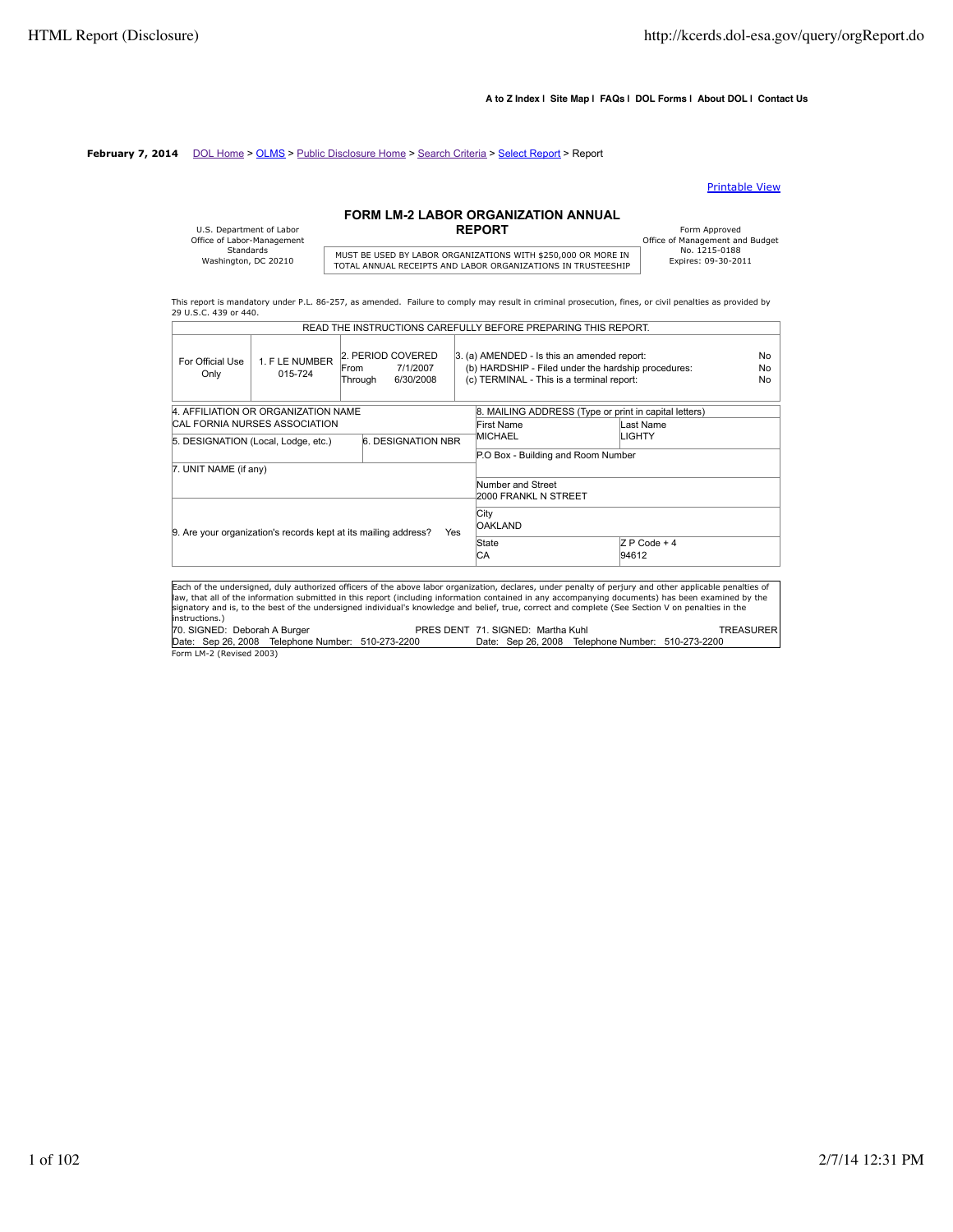#### **ITEMS 10 THROUGH 21 FLE NUMBER: 015-724**

| …∟™JIVIIIIVUUII∡I                                                                                                                                                                                                                           |           |
|---------------------------------------------------------------------------------------------------------------------------------------------------------------------------------------------------------------------------------------------|-----------|
| 10. During the reporting period did the labor organization<br>create or participate in the administration of a trust or a<br>fund or organization, as defined in the instructions, which<br>provides benefits for members or beneficiaries? | Yes       |
| 11. During the reporting period did the labor organization<br>have a Political Action Committee (PAC) fund?<br>12. During the reporting period did the labor organization                                                                   | Yes       |
| have an audit or review of its books and records by an<br>outside accountant or by a parent body<br>auditor/representative?                                                                                                                 | Yes       |
| 13. During the reporting period did the labor organization<br>discover any loss or shortage of funds or other assets?<br>(Answer "Yes" even if there has been repayment or<br>recovery.)                                                    | No        |
| 14. What is the maximum amount recoverable under the<br>labor organization's fidelity bond for a loss caused by any<br>officer, employee or agent of the labor organization who<br>handled union funds?                                     | \$500,000 |
| 15. During the reporting period did the labor organization<br>acquire or dispose of any assets in a manner other than<br>purchase or sale?                                                                                                  | No        |
| 16. Were any of the labor organization's assets pledged<br>as security or encumbered in any way at the end of the<br>reporting period?                                                                                                      | Yes       |
| 17. Did the labor organization have any contingent<br>liabilities at the end of the reporting period?<br>18. During the reporting period did the labor organization                                                                         | No        |
| have any changes in its constitution or bylaws, other than<br>rates of dues and fees, or in practices/procedures listed<br>in the instructions?                                                                                             | No        |
| 19. What is the date of the labor organization's next<br>regular election of officers?<br>Form LM-2 (Revised 2003)                                                                                                                          | 05 2009   |
|                                                                                                                                                                                                                                             |           |

20. How many members did the labor organization have at the end of the reporting period? 72,185 21. What are the labor organization's rates of dues and fees?

| $\vert z \vert$ . What are the labor organization's rates of questand lees? |        |                   |                   |         |         |  |
|-----------------------------------------------------------------------------|--------|-------------------|-------------------|---------|---------|--|
| <b>Rates of Dues and Fees</b>                                               |        |                   |                   |         |         |  |
| Dues/Fees                                                                   | Amount |                   | Unit              | Minimum | Maximum |  |
| (a) Regular Dues/Fees                                                       |        |                   | 95.77 per   month | 47 88   | 95.77   |  |
| (b) Working Dues/Fees                                                       |        | 0 <sub>lper</sub> |                   |         |         |  |
| (c) Initiation Fees                                                         |        | 0 <sub>lper</sub> |                   |         |         |  |
| (d) Transfer Fees                                                           |        | 0 <sub>lper</sub> |                   |         |         |  |
| (e) Work Permits                                                            |        | 0 ber             |                   |         |         |  |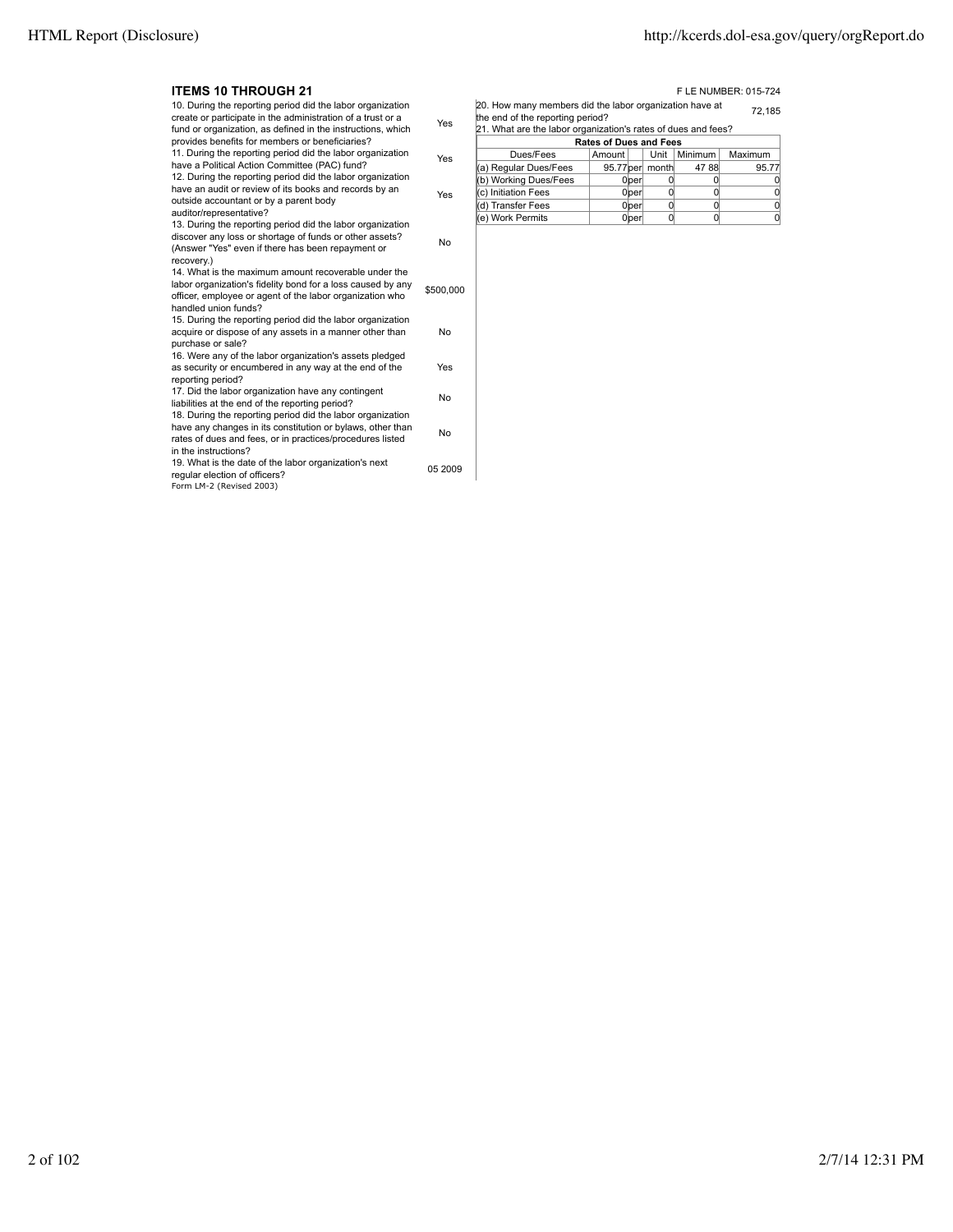### **STATEMENT A - ASSETS AND LIABILITIES** FLE NUMBER: 015-724

٦

|               | <b>ASSETS</b>                | Schedule<br>Number | Start of Reporting Period<br>(A) | End of Reporting Period<br>(B) |
|---------------|------------------------------|--------------------|----------------------------------|--------------------------------|
|               | 22. Cash                     |                    | \$22,466,833                     | \$33,753,446                   |
|               | 23. Accounts Receivable      |                    | \$3.203.862                      | \$4,410.919                    |
| <b>ASSETS</b> | 24. Loans Receivable         | ີ                  | \$0                              | \$0                            |
|               | 25. U.S. Treasury Securities |                    | \$0                              | \$0                            |
|               | 26. Investments              |                    | \$1,281,570                      | \$1,266,496                    |
|               | 27. Fixed Assets             | 6                  | \$7,387,231                      | \$7,381,667                    |
|               | 28. Other Assets             |                    | \$1,031,457                      | \$899.954                      |
|               | <b>29. TOTAL ASSETS</b>      |                    | \$35,370,953                     | \$47.712.482                   |

|                    | LIAB LITIES                  | Schedule | <b>Start of Reporting Period</b> | <b>End of Reporting Period</b> |
|--------------------|------------------------------|----------|----------------------------------|--------------------------------|
|                    |                              | Number   | (A)                              | (B)                            |
|                    | 30. Accounts Payable         |          | \$2,207,419                      | \$1,784,445                    |
| <b>LIABILITIES</b> | 31. Loans Payable            |          | \$0                              | \$0                            |
|                    | 32. Mortgages Payable        |          | \$2,702,339                      | \$2,540,810                    |
|                    | 33. Other Liabilities        | 10       | \$3,035,913                      | \$3,811,800                    |
|                    | <b>34. TOTAL LIABILITIES</b> |          | \$7,945,671                      | \$8,137,055                    |
|                    |                              |          |                                  |                                |

| 0.00570<br>NF.<br>35.<br>. | nor'<br>$\sim$<br>ے ت | $\ddot{\,}$ |
|----------------------------|-----------------------|-------------|
|                            |                       |             |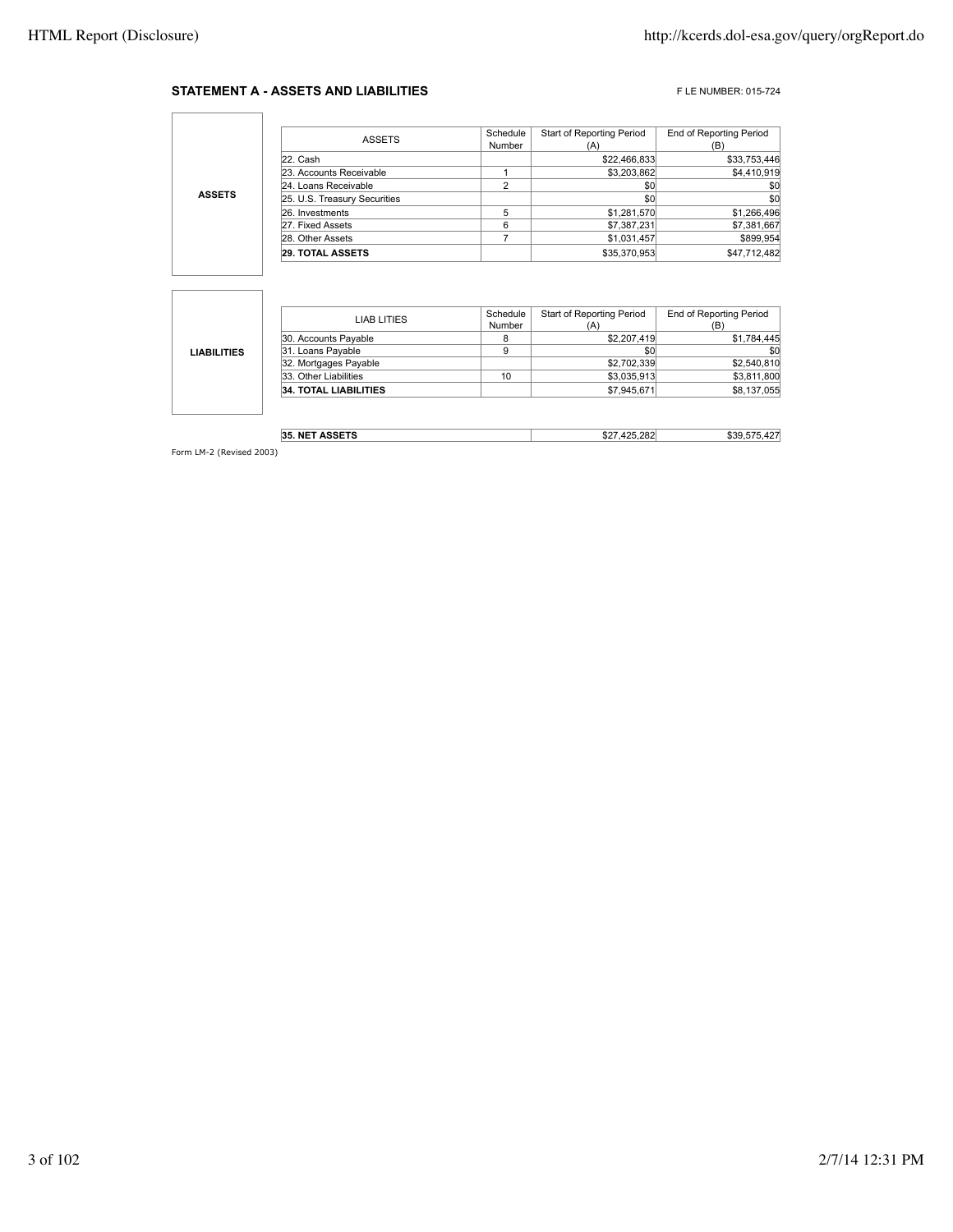#### **STATEMENT B - RECEIPTS AND DISBURSEMENTS** FLE NUMBER: 015-724

| <b>CASH RECEIPTS</b>                                 | <b>SCH</b>     | <b>AMOUNT</b>       | <b>CASH DISBURSEMENTS</b>                            | <b>SCH</b>     | <b>AMOUNT</b> |
|------------------------------------------------------|----------------|---------------------|------------------------------------------------------|----------------|---------------|
| 36. Dues and Agency Fees                             |                |                     | \$58.338.55450. Representational Activities          | 15             | \$25,817,725  |
| 37. Per Capita Tax                                   |                |                     | \$11,523 51. Political Activities and Lobbying       | 16             | \$3,928,959   |
| 38. Fees, Fines, Assessments, Work Permits           |                |                     | \$0 <sup>52</sup> . Contributions, Gifts, and Grants | 17             | \$352,924     |
| 39. Sale of Supplies                                 |                | \$0                 | 53. General Overhead                                 | 18             | \$8,115,033   |
|                                                      |                |                     | 54. Union Administration                             | 19             | \$2,676,026   |
| 40. Interest                                         |                |                     | \$805,281 55. Benefits                               | 20             | \$4,784,473   |
| 41. Dividends                                        |                |                     | \$056. Per Capita Tax                                |                | \$1,231,949   |
| 42. Rents                                            |                |                     | \$0 <sub>57.</sub> Strike Benefits                   |                | \$0           |
| 43. Sale of Investments and Fixed Assets             | 3              |                     | \$0 <sub>58</sub> Fees, Fines, Assessments, etc.     |                | \$0           |
| 44. Loans Obtained                                   | 9              | \$0                 | 59. Supplies for Resale                              |                | \$0           |
| 45. Repayments of Loans Made                         | $\overline{2}$ | \$0                 | 60. Purchase of Investments and Fixed Assets         | 4              |               |
| 46. On Behalf of Affiliates for Transmittal to Them  |                | \$0                 | 61. Loans Made                                       | $\overline{2}$ | \$617,974     |
| 47. From Members for Disbursement on Their<br>Behalf |                |                     | \$0 62. Repayment of Loans Obtained                  | 9              | \$0<br>\$0    |
| 48. Other Receipts                                   | 14             | $$1,148,144$ Behalf | 63. To Affiliates of Funds Collected on Their        |                | \$0           |
| <b>49. TOTAL RECEIPTS</b>                            |                |                     | \$60,303,502 64. On Behalf of Individual Members     |                | \$0           |
|                                                      |                |                     | 65. Direct Taxes                                     |                | \$1,520,667   |
|                                                      |                |                     |                                                      |                |               |
|                                                      |                |                     | 66. Subtotal                                         |                | \$49,045.730  |
|                                                      |                |                     | 67. Withholding Taxes and Payroll Deductions         |                |               |

67a. Total Withheld \$5,929,738 67b. Less Total Disbursed | \$5,900,897 67c. Total Withheld But Not Disbursed \$28,841 **68. TOTAL DISBURSEMENTS**  $\begin{array}{|c|c|c|c|c|} \hline \textbf{68. TOTAL DISBURSEMENTS} \hline \end{array}$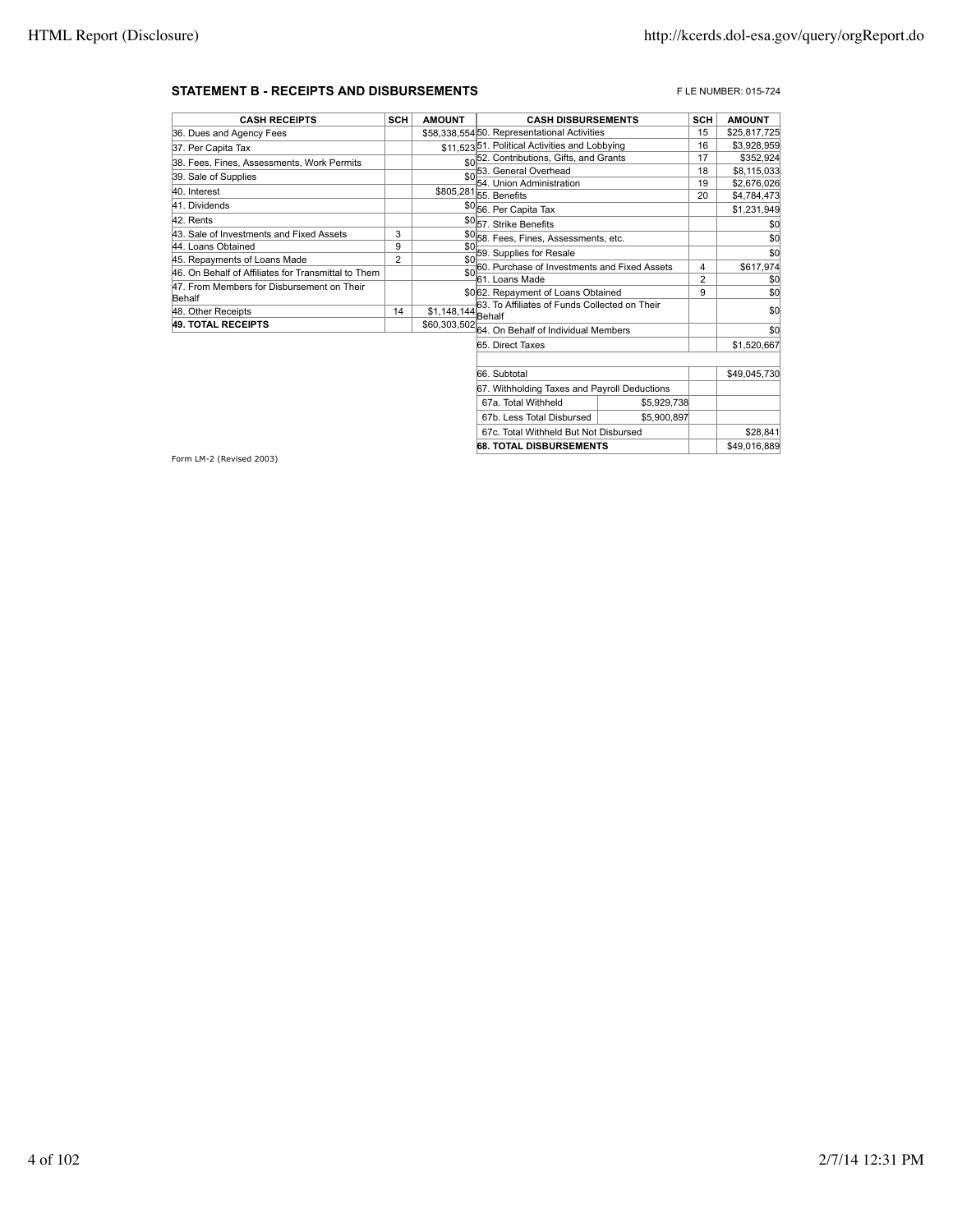### **SCHEDULE 1 - ACCOUNTS RECEIVABLE AGING SCHEDULE** FLE NUMBER: 015-724

| Entity or Individual Name<br>(A)                                                        | Total Account 90-180 Days 180+ Days<br>Receivable<br>(B) | Past Due<br>(C) | Past Due<br>(D) | Liquidated<br>Account<br>Receivable<br>(E) |
|-----------------------------------------------------------------------------------------|----------------------------------------------------------|-----------------|-----------------|--------------------------------------------|
| Total of all itemized accounts receivable                                               | \$0                                                      | \$0             | \$0             | \$0                                        |
| Totals from all other accounts receivable                                               | \$4,410,919                                              |                 |                 | \$0                                        |
| <b>Totals</b> (Total of Column (B) will be automatically entered in Item 23, Column(B)) | \$4,410,919                                              | \$0             | \$0             | \$0                                        |
| Form LM-2 (Revised 2003)                                                                |                                                          |                 |                 |                                            |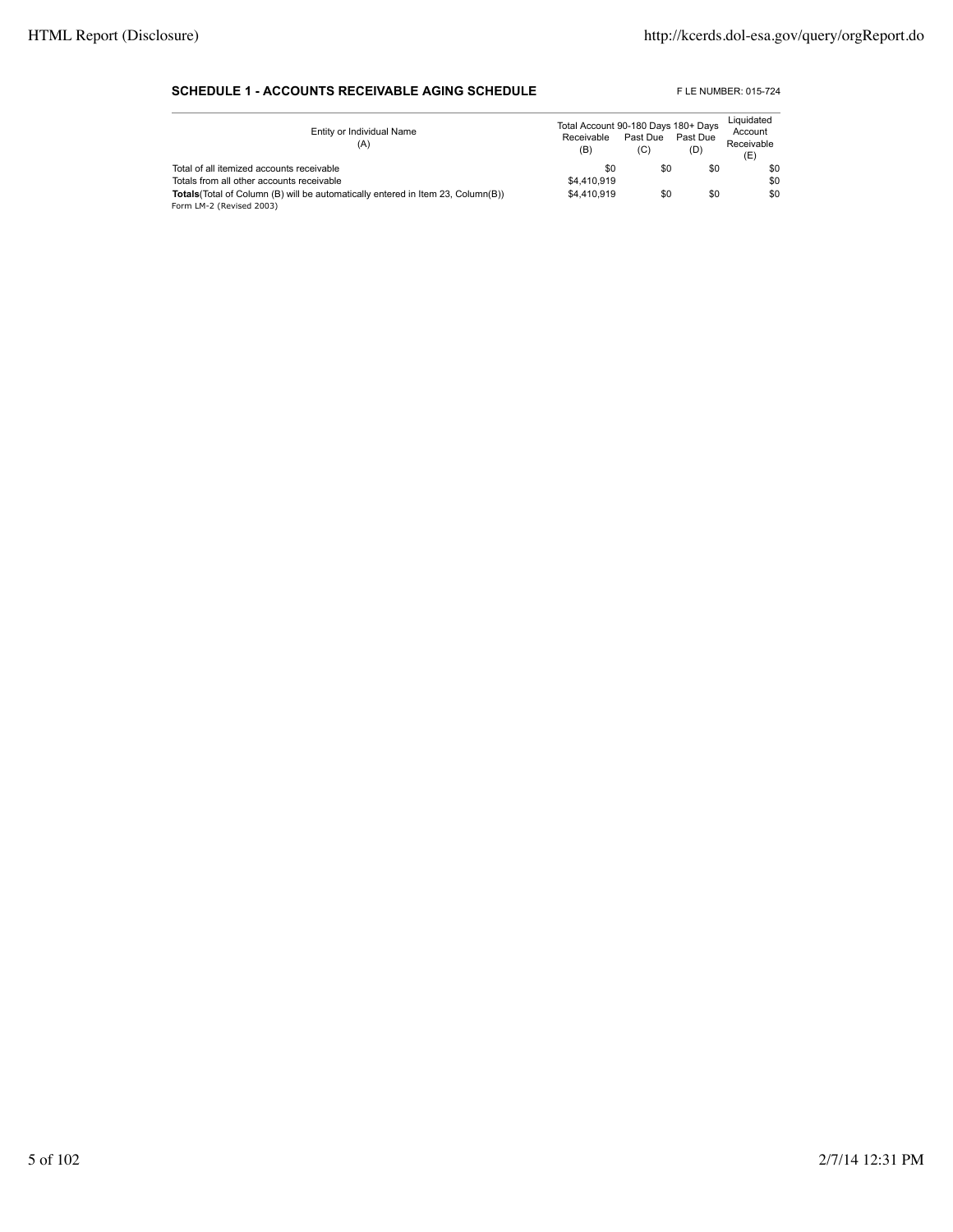#### **SCHEDULE 2 - LOANS RECEIVABLE EXECUTE AND RECEIVABLE F** LE NUMBER: 015-724

There was no data found for this schedule.

## **SCHEDULE 3 - SALE OF INVESTMENTS AND FIXED ASSETS** FLE NUMBER: 015-724

| Description (if land or buildings give location)                                   | Cost      | Book Value | Gross Sales Price  | Amount Received |  |
|------------------------------------------------------------------------------------|-----------|------------|--------------------|-----------------|--|
| (A)                                                                                | (B)       | (C)        | D.                 | (E'             |  |
| Marketalbe Equity Securities                                                       | \$511,817 | \$527,689  | \$494.742          | \$494.742       |  |
| Total of all lines above                                                           | \$511,817 | \$527,689  | \$494.742          | \$494.742       |  |
|                                                                                    |           |            | Less Reinvestments | \$494,742       |  |
| (The total from Net Sales Line will be automatically entered in Item 43) Net Sales |           |            |                    |                 |  |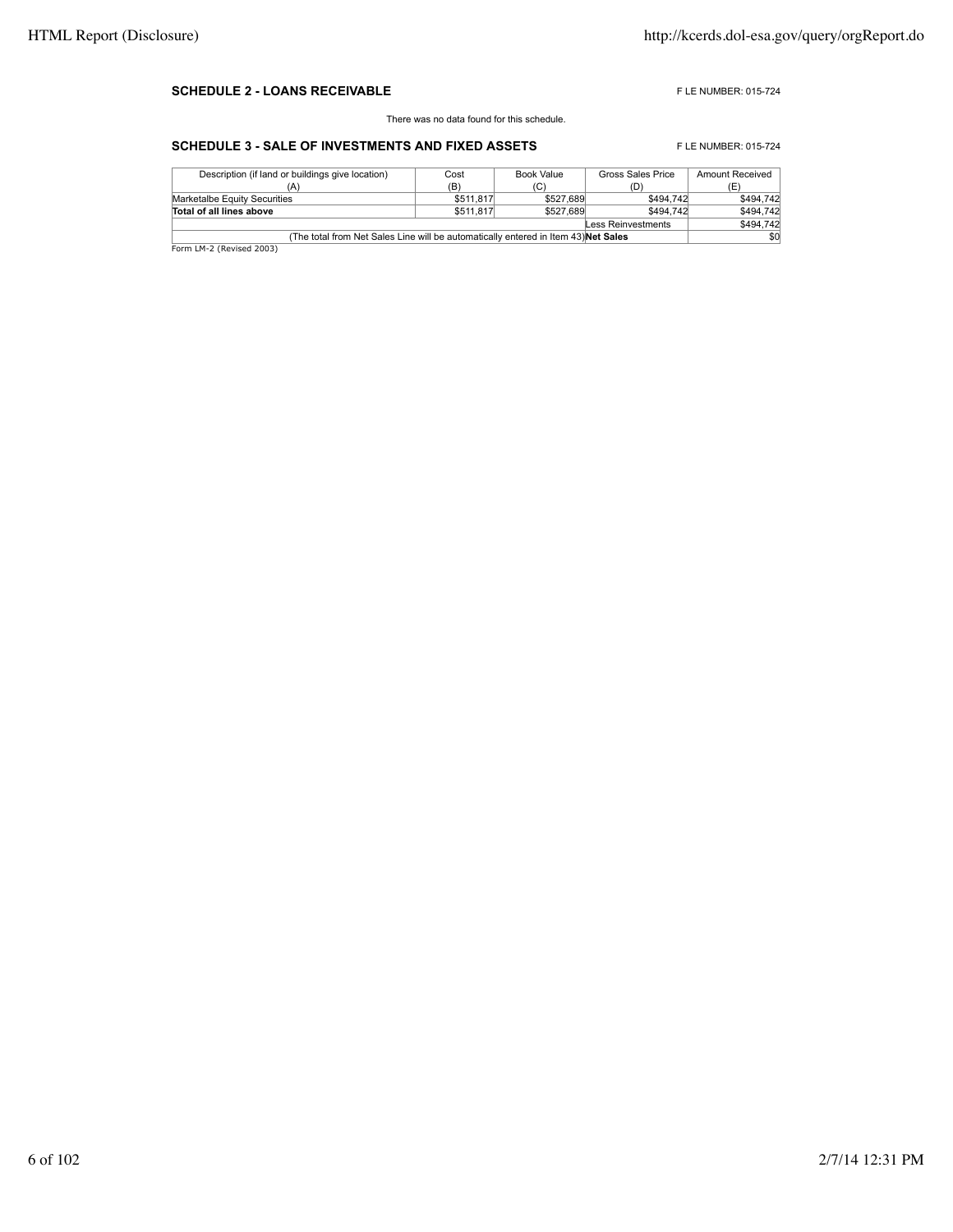#### **SCHEDULE 4 - PURCHASE OF INVESTMENTS AND FIXED ASSETS** FLE NUMBER: 015-724

| Description (if land or buildings, give location)                                          | Cost        | <b>Book Value</b>  | Cash Paid   |
|--------------------------------------------------------------------------------------------|-------------|--------------------|-------------|
| (A)                                                                                        | (B)         | (C)                | (D)         |
| Computer Hardware                                                                          | \$160,967   | \$160,967          | \$160,967   |
| Computer Software                                                                          | \$27,954    | \$27,954           | \$27,954    |
| Communications Systems                                                                     | \$179,548   | \$179,548          | \$179,548   |
| Furniture and Equipment                                                                    | \$160,523   | \$160,523          | \$160,523   |
| Leasehold Improvements                                                                     | \$61,574    | \$61,574           | \$61,574    |
| Automobile                                                                                 | \$27,408    | \$27,408           | \$27,408    |
| Investment: Bonds                                                                          | \$98,709    | \$98,709           | \$98,709    |
| Investment: Marketable Equity Securities                                                   | \$355,570   | \$355,570          | \$355,570   |
| Investment: Money Market Funds                                                             | \$40,463    | \$40,463           | \$40,463    |
| Total of all lines above                                                                   | \$1,112,716 | \$1,112,716        | \$1,112,716 |
|                                                                                            |             | Less Reinvestments | \$494,742   |
| (The total from Net Purchases Line will be automatically entered in tem 60.) Net Purchases |             |                    | \$617,974   |
| Form LM-2 (Revised 2003)                                                                   |             |                    |             |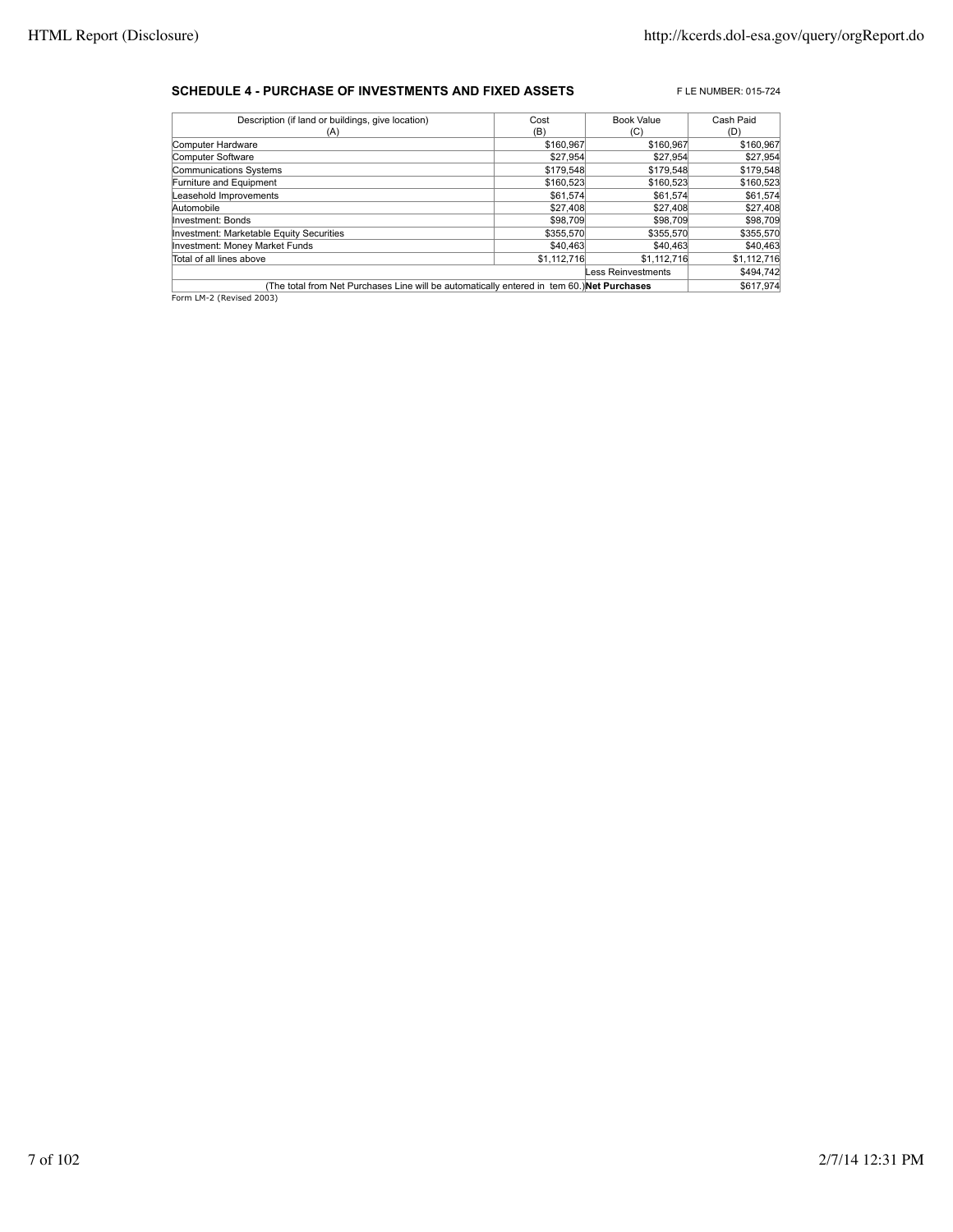#### **SCHEDULE 5 - INVESTMENTS FLE NUMBER: 015-724**

| Description                                                                                                    | Amount      |
|----------------------------------------------------------------------------------------------------------------|-------------|
| (A)                                                                                                            | (B)         |
| <b>Marketable Securities</b>                                                                                   |             |
| A. Total Cost                                                                                                  | \$1,266,496 |
| <b>B. Total Book Value</b>                                                                                     | \$1,266,496 |
| C. List each marketable security which has a book value over \$5,000 and exceeds 5% of Line B.                 |             |
| N/A                                                                                                            | \$0         |
| <b>Other Investments</b>                                                                                       |             |
| D. Total Cost                                                                                                  | \$0         |
|                                                                                                                |             |
| E. Total Book Value                                                                                            | \$0         |
| F. List each other investment which has a book value over \$5,000, of Line E. Also list each Trust which is an |             |
| linvestment.                                                                                                   |             |
| N/A                                                                                                            | \$0         |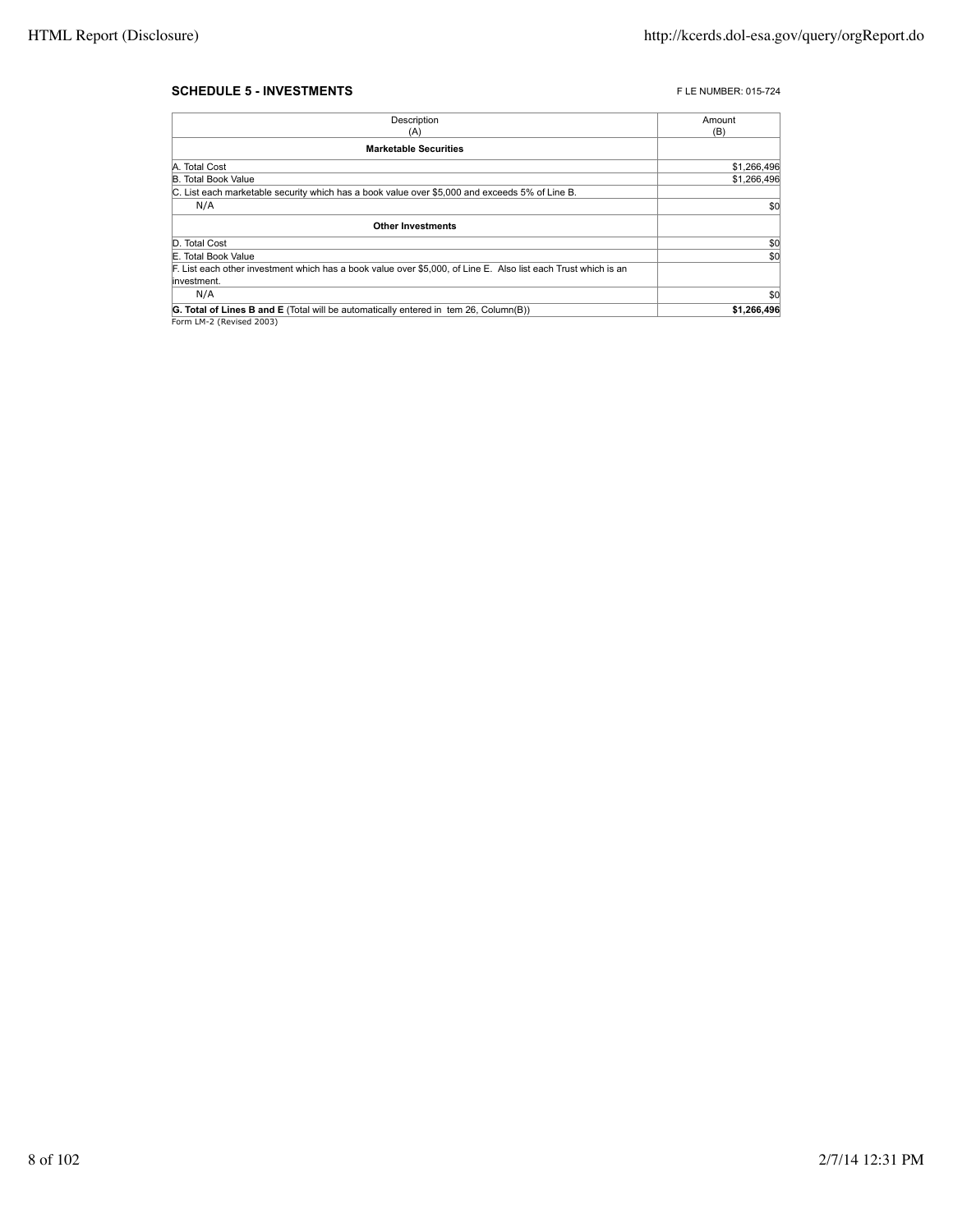#### **SCHEDULE 6 - FIXED ASSETS FIXED ASSETS FIXED ASSETS**

| Description<br>(A)                                                                                             | Cost or Other Basis<br>(B) | Total Depreciation or<br><b>Amount Expensed</b><br>(C) | <b>Book Value</b><br>(D) | Value<br>(E) |
|----------------------------------------------------------------------------------------------------------------|----------------------------|--------------------------------------------------------|--------------------------|--------------|
| A. Land 1: 2000 Franklin Street, Oakland, CA 94612                                                             | \$593,935                  |                                                        | \$593.935                | \$600,000    |
| A. Land 2: Parking Lot, 20th and Webster, Oakland,<br>CA 94612                                                 | \$438,588                  |                                                        | \$438,588                | \$438,588    |
| B. Building 1: 2000 Franklin Street, Oakland, CA<br>94612                                                      | \$6,115,328                | \$1.231.320                                            | \$4,884,008              | \$5,500,000  |
| C. Automobiles and Other Vehicles                                                                              | \$27,408                   | \$914                                                  | \$26,494                 | \$26,494     |
| D. Office Furniture and Equipment                                                                              | \$2,785,887                | \$1.347.245                                            | \$1,438,642              | \$1,438,642  |
| E. Other Fixed Assets                                                                                          | \$0                        | \$0                                                    | \$0                      | \$0          |
| <b>F. Totals of Lines A through E (Column(D) Total will be</b><br>automatically entered in Item 27, Column(B)) | \$9,961,146                | \$2,579,479                                            | \$7,381,667              | \$8,003,724  |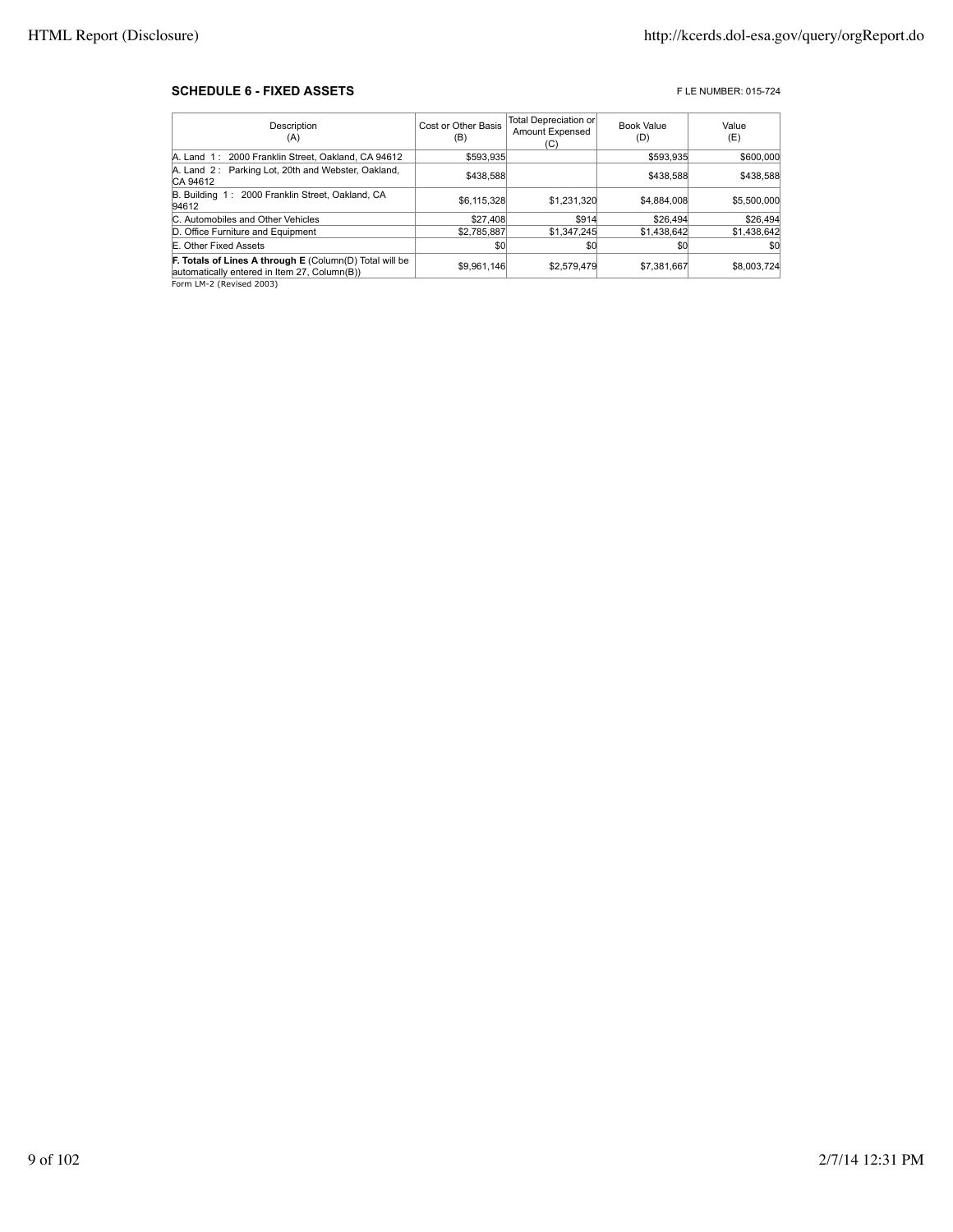### **SCHEDULE 7 - OTHER ASSETS FLE NUMBER: 015-724**

| Description                                                       | Book Value |
|-------------------------------------------------------------------|------------|
| (A)                                                               | (B)        |
| Unamortized Ioan fees                                             | \$22,767   |
| Lease deposits                                                    | \$105,795  |
| Prepaid expenses                                                  | \$383,179  |
| PAC accounts                                                      | \$209,370  |
| PASNAP funding                                                    | \$178,843  |
| Total (Total will be automatically entered in Item 28, Column(B)) | \$899,954  |
| Form LM-2 (Revised 2003)                                          |            |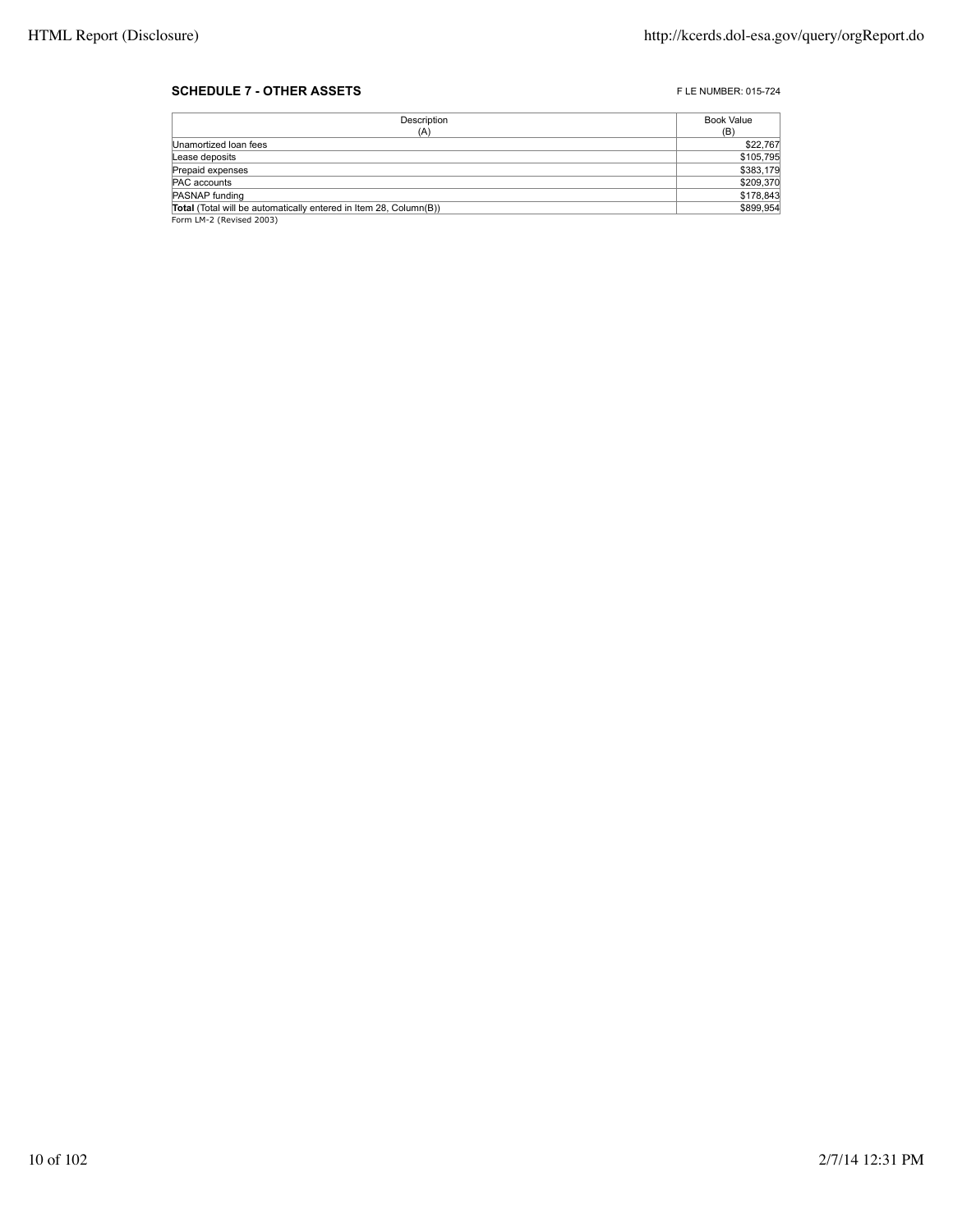### **SCHEDULE 8 - ACCOUNTS PAYABLE AGING SCHEDULE** FLE NUMBER: 015-724

| Entity or Individual Name<br>(A)                                                                                | <b>Total Account</b><br>Pavable<br>(B) | 90-180 Days<br>Past Due<br>(C) | 180+ Days Past<br>Due<br>(D) | Liquidated<br>Account<br>Pavable<br>(E) |
|-----------------------------------------------------------------------------------------------------------------|----------------------------------------|--------------------------------|------------------------------|-----------------------------------------|
| Total for all itemized accounts payable                                                                         | \$0                                    | \$0                            | \$0                          | \$0                                     |
| Total from all other accounts payable                                                                           | \$1.784.445                            | \$0                            | \$0                          | \$0                                     |
| Totals (Total for Column(B) will be automatically entered in Item 30,<br>Column(D))<br>Form LM-2 (Revised 2003) | \$1.784.445                            | \$0                            | \$0                          | \$0                                     |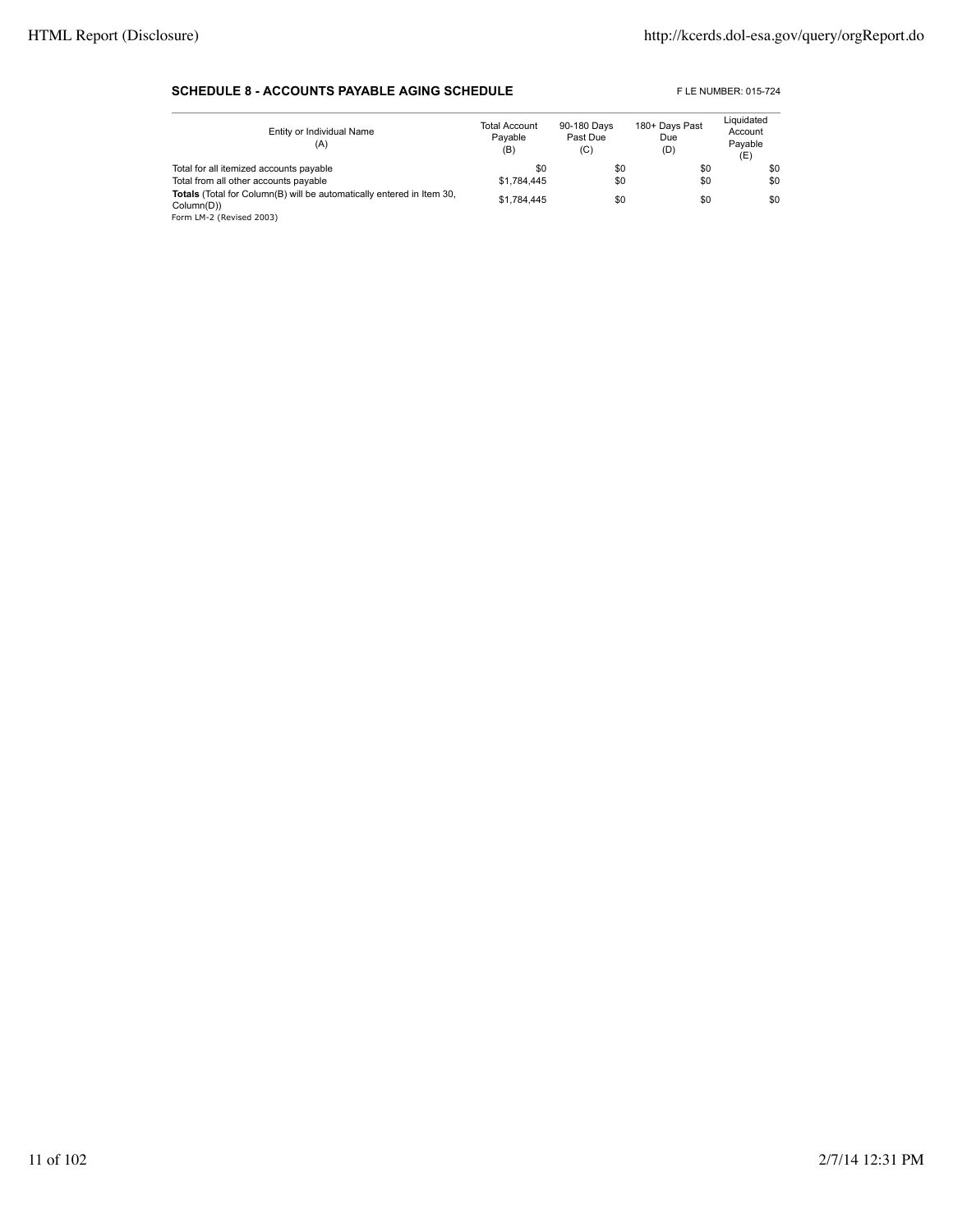#### **SCHEDULE 9 - LOANS PAYABLE FLE NUMBER: 015-724**

There was no data found for this schedule.

## **SCHEDULE 10 - OTHER LIABILITIES** FLE NUMBER: 015-724

| Description                                                                               | Amount at End of Period |
|-------------------------------------------------------------------------------------------|-------------------------|
| (A)                                                                                       | (B)                     |
| Accrued compensated absences                                                              | \$3,776,849             |
| Deferred revenue                                                                          | \$34,951                |
| <b>Total Other Liabilities</b> (Total will be automatically entered in tem 33. Column(D)) | \$3,811,800             |
| Form LM-2 (Revised 2003)                                                                  |                         |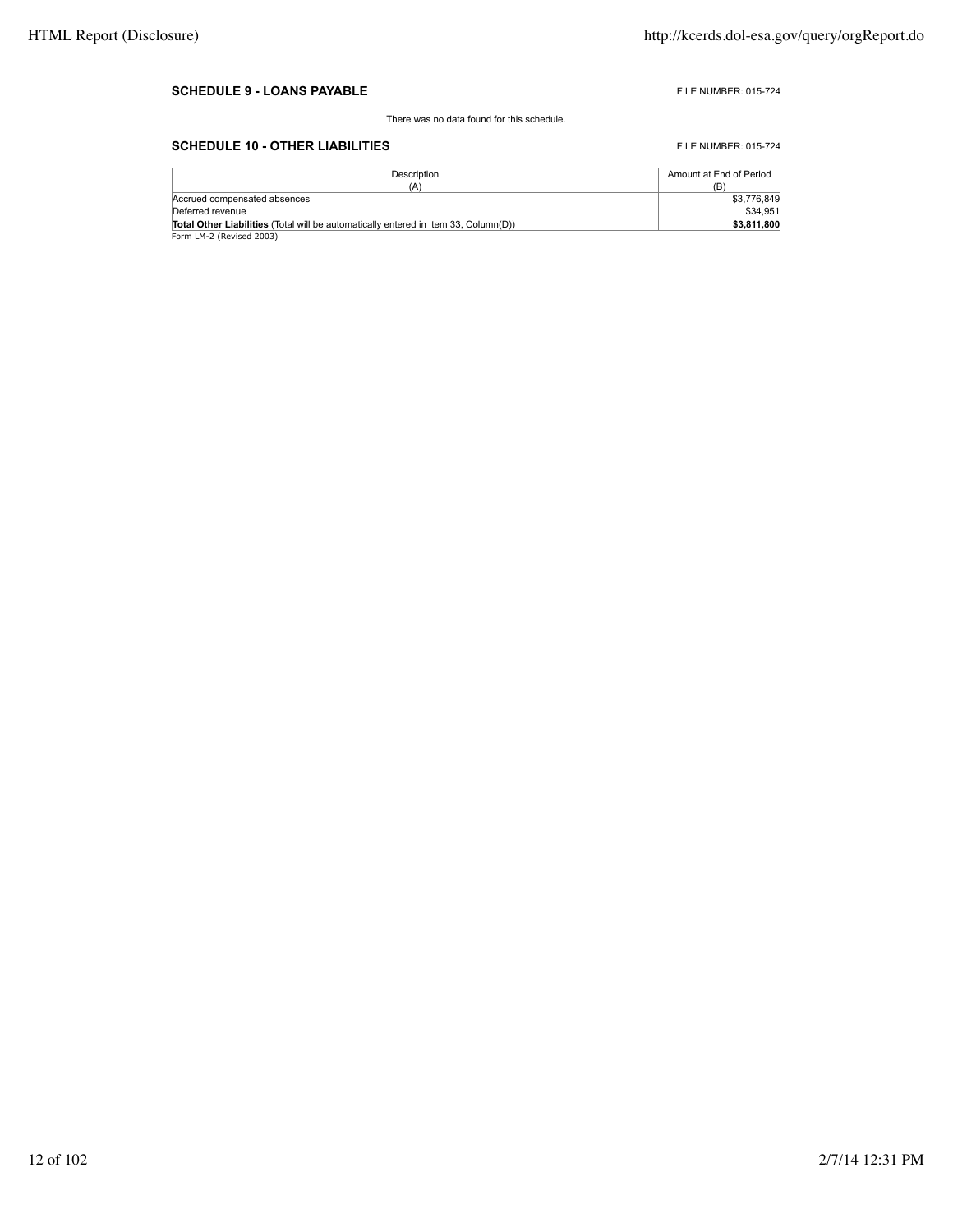## **SCHEDULE 11 - ALL OFFICERS AND DISBURSEMENTS TO OFFICERS** FLE NUMBER: 015-724

|                 | (A)<br>Name                                            | (B)<br>Title |      | (C)<br><b>Status</b>                                       | (D)<br><b>Gross Salary</b><br>Disbursements<br>(before any<br>deductions) |          | (E)<br>Allowances<br>Disbursed |     |       | (F)<br><b>Disbursements</b><br>for Official<br><b>Business</b> | (G)<br>Other<br>reported in<br>(D) through (F) | Disbursements not             | (H)<br><b>TOTAL</b> |
|-----------------|--------------------------------------------------------|--------------|------|------------------------------------------------------------|---------------------------------------------------------------------------|----------|--------------------------------|-----|-------|----------------------------------------------------------------|------------------------------------------------|-------------------------------|---------------------|
| Ā<br>B<br>c     | Burger, Deborah<br>President<br>C                      |              |      |                                                            | \$68,840                                                                  |          |                                | \$0 |       | \$19,991                                                       |                                                | \$0                           | \$88,831            |
|                 | Schedule 15<br>Representational Activities             |              | 30 % | Schedule 16<br><b>Political Activities</b>                 | 30 %                                                                      |          | Schedule 17<br>Contributions   |     | $0\%$ | Schedule 18<br>General Overhead                                | 0%                                             | Schedule 19<br>Administration | 40%                 |
| Ā<br>B<br>C     | Caristi, Maureen<br>Region 14<br>C                     |              |      | and Lobbying                                               |                                                                           | \$0      |                                | \$0 |       | \$1.674                                                        |                                                | \$0                           | \$1,674             |
|                 | Schedule 15<br><b>Representational Activities</b>      |              | 95 % | Schedule 16<br><b>Political Activities</b><br>and Lobbying | 0%                                                                        |          | Schedule 17<br>Contributions   |     | 0%    | Schedule 18<br>General Overhead                                | 0%                                             | Schedule 19<br>Administration | 5 %                 |
| A<br>B<br>C     | Cortez, Zenaida<br>President<br>C                      |              |      |                                                            | \$54,079                                                                  |          |                                | \$0 |       | \$9,577                                                        |                                                | \$0                           | \$63,656            |
|                 | Schedule 15<br><b>Representational Activities</b>      |              | 30 % | Schedule 16<br><b>Political Activities</b>                 | 30 %                                                                      |          | Schedule 17<br>Contributions   |     | 0%    | Schedule 18<br>General Overhead                                | $0\%$                                          | Schedule 19<br>Administration | 40 %                |
| A<br>B          | Cuaresma, Debbie<br>Region 6b                          |              |      | and Lobbying                                               |                                                                           | \$1,282  |                                | \$0 |       | \$846                                                          |                                                | \$0                           | \$2,128             |
| C               | N<br>Schedule 15<br><b>Representational Activities</b> |              | 95 % | Schedule 16<br><b>Political Activities</b><br>and Lobbying | 0%                                                                        |          | Schedule 17<br>Contributions   |     | 0%    | Schedule 18<br>General Overhead                                | $0\%$                                          | Schedule 19<br>Administration | 5 %                 |
| A<br>B<br>C     | Daniel, Katherine<br>Region 6a<br>C                    |              |      |                                                            |                                                                           | \$200    |                                | \$0 |       | \$1,351                                                        |                                                | \$0                           | \$1,551             |
|                 | Schedule 15<br>Representational Activities             |              | 95 % | Schedule 16<br><b>Political Activities</b><br>and Lobbying | 0%                                                                        |          | Schedule 17<br>Contributions   |     | $0\%$ | Schedule 18<br>General Overhead                                | 0%                                             | Schedule 19<br>Administration | 5 %                 |
| A<br>B<br>C     | Donahue, Kathryn<br>Region 9d<br>C                     |              |      |                                                            |                                                                           | \$1,818  |                                | \$0 |       | \$3,579                                                        |                                                | \$0                           | \$5,397             |
|                 | Schedule 15<br>Representational Activities             |              | 95 % | Schedule 16<br><b>Political Activities</b><br>and Lobbying | 0%                                                                        |          | Schedule 17<br>Contributions   |     | 0%    | Schedule 18<br>General Overhead                                | $0\%$                                          | Schedule 19<br>Administration | 5 %                 |
| A<br>B<br>C     | Dugan, Maureen<br>Region 12d<br>Iс                     |              |      |                                                            |                                                                           | \$0      |                                | \$0 |       | \$1,623                                                        |                                                | \$0                           | \$1,623             |
|                 | Schedule 15<br>Representational Activities             |              | 95 % | Schedule 16<br>Political Activities<br>and Lobbying        | 0%                                                                        |          | Schedule 17<br>Contributions   |     | $0\%$ | Schedule 18<br>General Overhead                                | $0\%$                                          | Schedule 19<br>Administration | 5 %                 |
| A<br>B<br>C     | Eakin, Patty<br><b>PASNAP</b><br>N                     |              |      |                                                            |                                                                           | \$0      |                                | \$0 |       | \$0                                                            |                                                | \$0                           | \$0                 |
|                 | Schedule 15<br>Representational Activities             |              | 95 % | Schedule 16<br><b>Political Activities</b><br>and Lobbying | $0\%$                                                                     |          | Schedule 17<br>Contributions   |     | $0\%$ | Schedule 18<br>General Overhead                                | 0%                                             | Schedule 19<br>Administration | 5 %                 |
| A<br>B<br>C     | Fitzpatrick, Craig<br>Region 12a<br>C                  |              |      |                                                            |                                                                           | \$11,160 |                                | \$0 |       | \$4,991                                                        |                                                | \$0                           | \$16,151            |
|                 | Schedule 15<br>Representational Activities             |              |      | Schedule 16<br>95 % Political Activities<br>and Lobbying   | $0\%$                                                                     |          | Schedule 17<br>Contributions   |     | $0\%$ | Schedule 18<br>General Overhead                                | 0 %                                            | Schedule 19<br>Administration | 5 %                 |
| A<br>B<br>C     | Grundeman, Lorna<br>Region 10c<br>C                    |              |      |                                                            |                                                                           | \$4,038  |                                | \$0 |       | \$2,243                                                        |                                                | \$0                           | \$6,281             |
|                 | Schedule 15<br>Representational Activities             |              | 95 % | Schedule 16<br>Political Activities<br>and Lobbying        | 0%                                                                        |          | Schedule 17<br>Contributions   |     | $0\%$ | Schedule 18<br>General Overhead                                | $0\%$                                          | Schedule 19<br>Administration | 5 %                 |
| A<br>B<br>c     | Hoagland, Lauri<br>Region 9a<br>C                      |              |      |                                                            |                                                                           | \$4,486  |                                | \$0 |       | \$1,465                                                        |                                                | \$0                           | \$5,951             |
| Iï              | Schedule 15<br><b>Representational Activities</b>      |              | 95 % | Schedule 16<br><b>Political Activities</b><br>and Lobbying | $0\%$                                                                     |          | Schedule 17<br>Contributions   |     | $0\%$ | Schedule 18<br>General Overhead                                | $0\%$                                          | Schedule 19<br>Administration | 5 %                 |
| A<br>B<br>C     | Jenkins, Geraldine<br>President<br>C                   |              |      |                                                            |                                                                           | \$200    |                                | \$0 |       | \$6,211                                                        |                                                | \$0                           | \$6,411             |
|                 | Schedule 15<br>Representational Activities             |              | 30 % | Schedule 16<br><b>Political Activities</b><br>and Lobbying | 30 %                                                                      |          | Schedule 17<br>Contributions   |     | 0%    | Schedule 18<br>General Overhead                                | 0%                                             | Schedule 19<br>Administration | 40 %                |
| A<br>B<br>∣c ∣c | Kaufman, Mirthia<br>Region 9b                          |              |      |                                                            |                                                                           | \$200    |                                | \$0 |       | \$474                                                          |                                                | \$0                           | \$674               |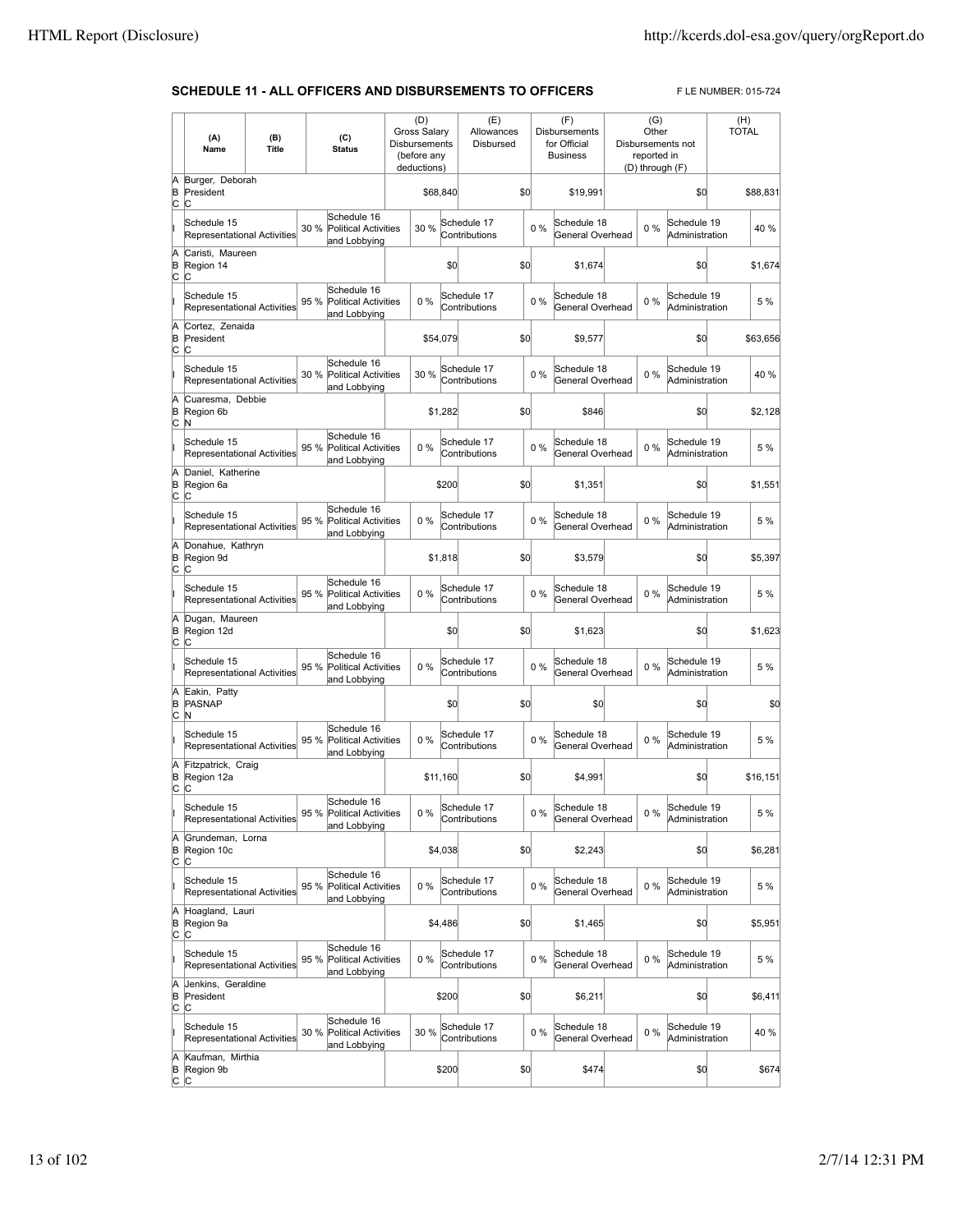|               | (A)<br>Name                                       | (B)<br><b>Title</b> |      | (C)<br><b>Status</b>                                       | (D)<br>Gross Salary<br><b>Disbursements</b><br>(before any<br>deductions) |          | (E)<br>Allowances<br>Disbursed |     |       | (F)<br>Disbursements<br>for Official<br><b>Business</b> | (G)<br>Other<br>reported in<br>(D) through (F) | Disbursements not             | (H)<br><b>TOTAL</b> |
|---------------|---------------------------------------------------|---------------------|------|------------------------------------------------------------|---------------------------------------------------------------------------|----------|--------------------------------|-----|-------|---------------------------------------------------------|------------------------------------------------|-------------------------------|---------------------|
| II            | Schedule 15<br>Representational Activities        |                     | 95 % | Schedule 16<br>Political Activities<br>and Lobbying        | 0%                                                                        |          | Schedule 17<br>Contributions   |     | 0%    | Schedule 18<br>General Overhead                         | 0%                                             | Schedule 19<br>Administration | 5 %                 |
| A<br>B<br>C   | Keenan, Margaret<br>Region 7<br>C                 |                     |      |                                                            |                                                                           | \$6,751  |                                | \$d |       | \$2,151                                                 |                                                | \$0                           | \$8,902             |
| II            | Schedule 15<br>Representational Activities        |                     | 95 % | Schedule 16<br><b>Political Activities</b><br>and Lobbying | 0%                                                                        |          | Schedule 17<br>Contributions   |     | 0%    | Schedule 18<br>General Overhead                         | $0\%$                                          | Schedule 19<br>Administration | 5 %                 |
| A<br>B<br>C   | Kennedy, Catherine<br>Region 8c<br>lC.            |                     |      |                                                            |                                                                           | \$920    |                                | \$d |       | \$117                                                   |                                                | \$0                           | \$1,037             |
| ı             | Schedule 15<br>Representational Activities        |                     | 95 % | Schedule 16<br><b>Political Activities</b><br>and Lobbying | 0%                                                                        |          | Schedule 17<br>Contributions   |     | $0\%$ | Schedule 18<br>General Overhead                         | $0\%$                                          | Schedule 19<br>Administration | 5 %                 |
| A<br>B<br>lc. | Koelle, Carol<br>Region 4<br>N                    |                     |      |                                                            |                                                                           | \$23,945 |                                | \$O |       | \$2,959                                                 |                                                | \$0                           | \$26,904            |
| lı.           | Schedule 15<br><b>Representational Activities</b> |                     | 95 % | Schedule 16<br><b>Political Activities</b><br>and Lobbying | $0\%$                                                                     |          | Schedule 17<br>Contributions   |     | $0\%$ | Schedule 18<br>General Overhead                         | $0\%$                                          | Schedule 19<br>Administration | 5 %                 |
| A<br>B<br>lc. | Koorsones, Diane<br>Region 12c<br>C               |                     |      |                                                            |                                                                           | \$3,300  |                                | \$d |       | \$227                                                   |                                                | \$d                           | \$3,527             |
| Iı            | Schedule 15<br>Representational Activities        |                     | 95 % | Schedule 16<br><b>Political Activities</b><br>and Lobbying | $0\%$                                                                     |          | Schedule 17<br>Contributions   |     | $0\%$ | Schedule 18<br>General Overhead                         | $0\%$                                          | Schedule 19<br>Administration | 5 %                 |
| A<br>B<br>C   | Kuhl, Martha<br>Treasurer<br>C                    |                     |      |                                                            |                                                                           | \$7,374  |                                | \$d |       | \$207                                                   |                                                | \$d                           | \$7,581             |
| lı.           | Schedule 15<br><b>Representational Activities</b> |                     | 95 % | Schedule 16<br><b>Political Activities</b><br>and Lobbying | 0%                                                                        |          | Schedule 17<br>Contributions   |     | $0\%$ | Schedule 18<br>General Overhead                         | $0\%$                                          | Schedule 19<br>Administration | 5 %                 |
| A<br>B<br>lc. | Langford, Brenda<br>Region 13<br>N                |                     |      |                                                            |                                                                           | \$8,349  |                                | \$d |       | \$465                                                   |                                                | \$d                           | \$8,814             |
| lı.           | Schedule 15<br>Representational Activities        |                     | 95 % | Schedule 16<br><b>Political Activities</b><br>and Lobbying | $0\%$                                                                     |          | Schedule 17<br>Contributions   |     | 0%    | Schedule 18<br>General Overhead                         | $0\%$                                          | Schedule 19<br>Administration | 5 %                 |
| A<br>B<br>C   | Markowitz, Malinda<br>President<br>lC.            |                     |      |                                                            |                                                                           | \$53,022 |                                | \$d |       | \$10,455                                                |                                                | \$d                           | \$63,477            |
| lı.           | Schedule 15<br>Representational Activities        |                     | 30 % | Schedule 16<br><b>Political Activities</b><br>and Lobbying | 30 %                                                                      |          | Schedule 17<br>Contributions   |     | $0\%$ | Schedule 18<br>General Overhead                         | $0\%$                                          | Schedule 19<br>Administration | 40 %                |
| A<br>B<br>C   | Marth. Robert<br>Region 11a<br>Iс                 |                     |      |                                                            |                                                                           | \$73,066 |                                | \$d |       | \$4,724                                                 |                                                | \$d                           | \$77,790            |
|               | Schedule 15<br>Representational Activities        |                     | 95 % | Schedule 16<br>Political Activities<br>and Lobbying        | $0\%$                                                                     |          | Schedule 17<br>Contributions   |     | $0\%$ | Schedule 18<br>General Overhead                         | $0\%$                                          | Schedule 19<br>Administration | 5 %                 |
| A<br>B<br>C.  | Martin, Bonnie<br>Region 5b<br>lC.                |                     |      |                                                            |                                                                           | \$533    |                                | \$q |       | \$478                                                   |                                                | \$d                           | \$1,011             |
| lı.           | Schedule 15<br><b>Representational Activities</b> |                     | 95 % | Schedule 16<br><b>Political Activities</b><br>and Lobbying | $0\%$                                                                     |          | Schedule 17<br>Contributions   |     | $0\%$ | Schedule 18<br>General Overhead                         | $0\%$                                          | Schedule 19<br>Administration | 5 %                 |
| A<br>B<br>C   | Miller, John<br>Region 10b<br>C                   |                     |      |                                                            |                                                                           | \$200    |                                | \$d |       | \$342                                                   |                                                | \$0                           | \$542               |
| lı.           | Schedule 15<br><b>Representational Activities</b> |                     | 95 % | Schedule 16<br>Political Activities<br>and Lobbying        | 0%                                                                        |          | Schedule 17<br>Contributions   |     | $0\%$ | Schedule 18<br>General Overhead                         | $0\%$                                          | Schedule 19<br>Administration | 5 %                 |
| A<br>B<br>C   | Morgan, Genel<br>Region 12b<br>lc.                |                     |      |                                                            |                                                                           | \$4,979  |                                | \$d |       | \$884                                                   |                                                | \$d                           | \$5,863             |
| lı.           | Schedule 15<br><b>Representational Activities</b> |                     | 95 % | Schedule 16<br><b>Political Activities</b><br>and Lobbying | 0%                                                                        |          | Schedule 17<br>Contributions   |     | 0%    | Schedule 18<br>General Overhead                         | 0%                                             | Schedule 19<br>Administration | 5 %                 |
| A<br>B<br>C   | Pataki, Elizabeth<br>Region 8b<br>C               |                     |      |                                                            |                                                                           | \$247    |                                | \$d |       | \$411                                                   |                                                | \$d                           | \$658               |
| L             | Schedule 15<br><b>Representational Activities</b> |                     | 95 % | Schedule 16<br>Political Activities<br>and Lobbying        | 0%                                                                        |          | Schedule 17<br>Contributions   |     | 0%    | Schedule 18<br>General Overhead                         | $0\%$                                          | Schedule 19<br>Administration | 5 %                 |
| A<br>В        | Phillips, Trande<br>Region 9c<br> C C             |                     |      |                                                            |                                                                           | \$708    |                                | \$d |       | \$414                                                   |                                                | \$0                           | \$1,122             |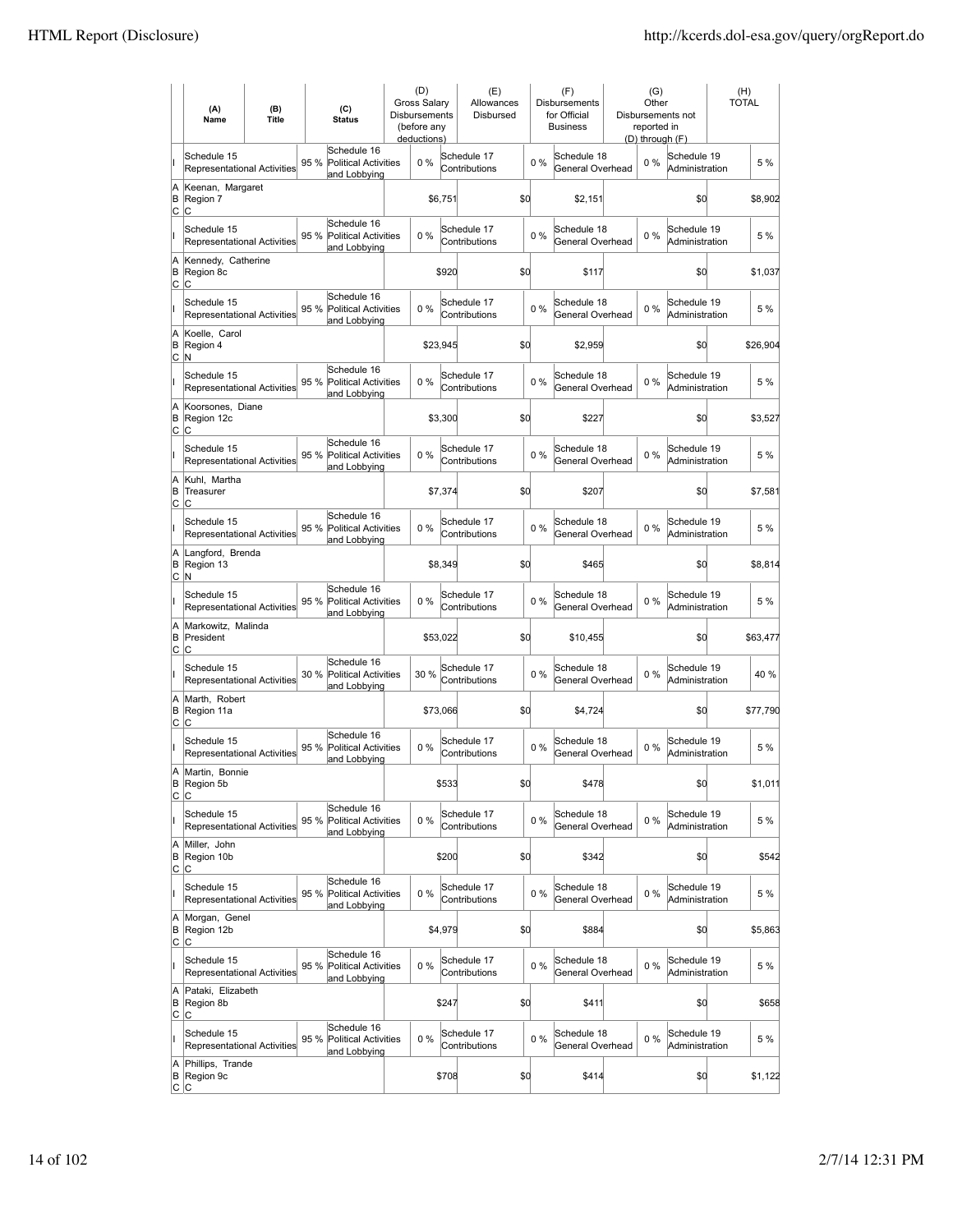|                          | (A)<br>Name                                       | (B)<br><b>Title</b> | (C)<br><b>Status</b>                                               | (D)<br>Gross Salary<br>Disbursements<br>(before any<br>deductions) |          | (E)<br>Allowances<br>Disbursed |     |       | (F)<br>Disbursements<br>for Official<br><b>Business</b> | (G)<br>Other<br>reported in<br>(D) through (F) | Disbursements not             | (H)<br><b>TOTAL</b> |
|--------------------------|---------------------------------------------------|---------------------|--------------------------------------------------------------------|--------------------------------------------------------------------|----------|--------------------------------|-----|-------|---------------------------------------------------------|------------------------------------------------|-------------------------------|---------------------|
|                          | Schedule 15<br><b>Representational Activities</b> |                     | Schedule 16<br>95 %<br>Political Activities<br>and Lobbying        | 0%                                                                 |          | Schedule 17<br>Contributions   |     | $0\%$ | Schedule 18<br>General Overhead                         | $0\%$                                          | Schedule 19<br>Administration | 5 %                 |
| A<br>B<br>lc.            | Rocha, Veronica<br>Region 1<br>IN.                |                     |                                                                    |                                                                    | \$200    |                                | \$d |       | \$235                                                   |                                                | \$0                           | \$435               |
|                          | Schedule 15<br><b>Representational Activities</b> |                     | Schedule 16<br>95%<br><b>Political Activities</b><br>and Lobbying  | $0\%$                                                              |          | Schedule 17<br>Contributions   |     | $0\%$ | Schedule 18<br>General Overhead                         | $0\%$                                          | Schedule 19<br>Administration | 5 %                 |
| A<br>B<br> c             | Rodolfo, Jan<br>Secretary<br>C                    |                     |                                                                    |                                                                    | \$91,199 |                                | \$d |       | \$1,643                                                 |                                                | \$0                           | \$92,842            |
|                          | Schedule 15<br>Representational Activities        |                     | Schedule 16<br>95 %<br>Political Activities<br>and Lobbying        | $0\%$                                                              |          | Schedule 17<br>Contributions   |     | $0\%$ | Schedule 18<br>General Overhead                         | 0%                                             | Schedule 19<br>Administration | 5 %                 |
| A<br>ΙB<br> c            | Stoddard, Sherri<br>Region 3<br>C                 |                     |                                                                    |                                                                    | \$7,632  |                                | \$d |       | \$2,957                                                 |                                                | \$d                           | \$10,589            |
|                          | Schedule 15<br>Representational Activities        |                     | Schedule 16<br>95 %<br><b>Political Activities</b><br>and Lobbying | $0\%$                                                              |          | Schedule 17<br>Contributions   |     | $0\%$ | Schedule 18<br>General Overhead                         | 0%                                             | Schedule 19<br>Administration | 5 %                 |
| A<br>B<br>$\overline{c}$ | Swift, Christina<br>Region 5a<br>lN.              |                     |                                                                    |                                                                    | \$394    |                                | \$d |       | \$739                                                   |                                                | \$d                           | \$1,133             |
| Iı                       | Schedule 15<br><b>Representational Activities</b> |                     | Schedule 16<br>95 %<br><b>Political Activities</b><br>and Lobbying | 0%                                                                 |          | Schedule 17<br>Contributions   |     | 0%    | Schedule 18<br>General Overhead                         | $0\%$                                          | Schedule 19<br>Administration | 5 %                 |
| A<br>B<br> c             | Torres, Alicia<br>Region 11b<br>N                 |                     |                                                                    |                                                                    | \$d      |                                | \$d |       | \$0                                                     |                                                | \$d                           | \$0                 |
|                          | Schedule 15<br>Representational Activities        |                     | Schedule 16<br>95 %<br>Political Activities<br>and Lobbying        | 0%                                                                 |          | Schedule 17<br>Contributions   |     | $0\%$ | Schedule 18<br>General Overhead                         | $0\%$                                          | Schedule 19<br>Administration | 5 %                 |
| A<br>İΒ<br> c            | Trites, John<br>Region 10a<br>M                   |                     |                                                                    |                                                                    | \$200    |                                | \$d |       | \$254                                                   |                                                | \$d                           | \$454               |
|                          | Schedule 15<br>Representational Activities        |                     | Schedule 16<br>95 %<br><b>Political Activities</b><br>and Lobbying | 0%                                                                 |          | Schedule 17<br>Contributions   |     | $0\%$ | Schedule 18<br>General Overhead                         | 0%                                             | Schedule 19<br>Administration | 5 %                 |
| A<br>B                   | Vo. Michelle<br>Region 11c<br> C N                |                     |                                                                    |                                                                    | \$120    |                                | \$d |       | \$0                                                     |                                                | \$d                           | \$120               |
|                          | Schedule 15<br><b>Representational Activities</b> |                     | Schedule 16<br>95%<br>Political Activities<br>and Lobbying         | 0%                                                                 |          | Schedule 17<br>Contributions   |     | 0%    | Schedule 18<br>General Overhead                         | $0\%$                                          | Schedule 19<br>Administration | 5 %                 |
| A<br>B<br>C.             | Webb, Janice<br>Region 2<br>C                     |                     |                                                                    |                                                                    | \$1,277  |                                | \$d |       | \$2,122                                                 |                                                | \$d                           | \$3,399             |
|                          | Schedule 15<br>Representational Activities        |                     | Schedule 16<br><b>Political Activities</b><br>95 %<br>and Lobbying | $0\%$                                                              |          | Schedule 17<br>Contributions   |     | 0%    | Schedule 18<br>General Overhead                         | 0%                                             | Schedule 19<br>Administration | 5 %                 |
| A<br>B<br>Iс             | Welch, David<br>Region 8a<br>lC.                  |                     |                                                                    |                                                                    | \$12,451 |                                | \$d |       | \$4,474                                                 |                                                | \$d                           | \$16,925            |
|                          | Schedule 15<br>Representational Activities        |                     | Schedule 16<br>95 %<br><b>Political Activities</b><br>and Lobbying | $0\%$                                                              |          | Schedule 17<br>Contributions   |     | $0\%$ | Schedule 18<br>General Overhead                         | 0%                                             | Schedule 19<br>Administration | 5 %                 |
|                          | <b>Total Officer Disbursements</b>                |                     |                                                                    | \$443,170                                                          |          |                                | \$0 |       | \$90,283                                                |                                                | \$0                           | \$533,453           |
|                          | <b>Less Deductions</b>                            |                     |                                                                    |                                                                    |          |                                |     |       |                                                         |                                                |                               |                     |
|                          | <b>Net Disbursements</b>                          |                     |                                                                    |                                                                    |          |                                |     |       |                                                         |                                                |                               | \$533,453           |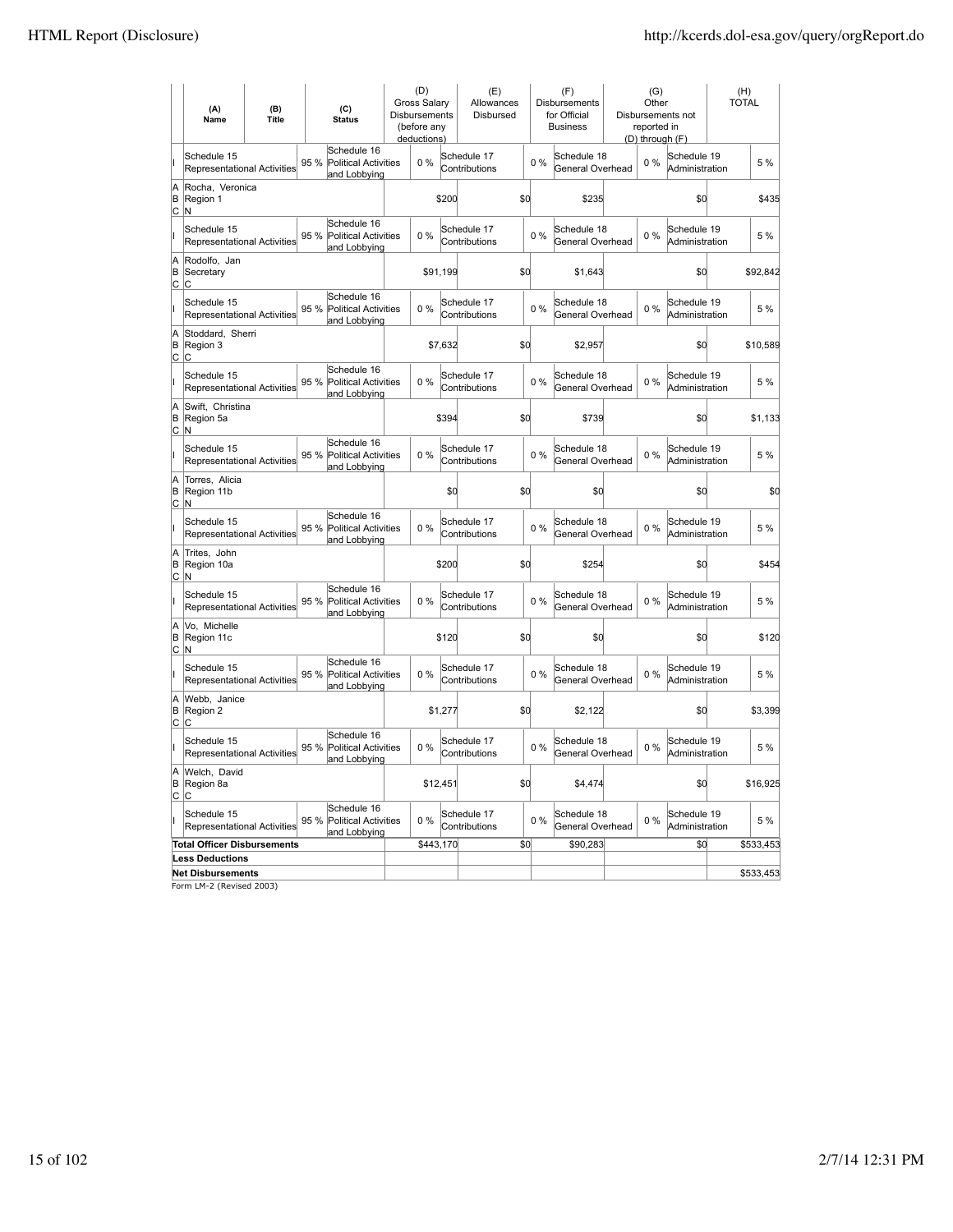## **SCHEDULE 12 - DISBURSEMENTS TO EMPLOYEES** FLE NUMBER: 015-724

|             | (A)<br>Name                                       | (B)<br>Title |       | (C)<br><b>Other Payer</b>                                  | (D)<br>Gross Salary<br>Disbursements<br>(before any<br>deductions) |           | (E)<br>Allowances<br>Disbursed |         |       | (F)<br>Disbursements<br>for Official<br><b>Business</b> | (G)<br>not reported in | <b>Other Disbursements</b><br>(D) through (F) | (H)<br><b>TOTAL</b> |           |
|-------------|---------------------------------------------------|--------------|-------|------------------------------------------------------------|--------------------------------------------------------------------|-----------|--------------------------------|---------|-------|---------------------------------------------------------|------------------------|-----------------------------------------------|---------------------|-----------|
| A<br>B<br>c | DeMoro, Rose Ann<br>ΝA                            |              |       |                                                            |                                                                    | \$225,464 |                                | \$1,345 |       | \$9,453                                                 |                        | \$0                                           |                     | \$236,262 |
|             | Schedule 15<br>Representational Activities        |              | 50 %  | Schedule 16<br><b>Political Activities</b><br>and Lobbying | 5 %                                                                |           | Schedule 17<br>Contributions   |         | 0%    | Schedule 18<br>General Overhead                         | 0%                     | Schedule 19<br>Administration                 |                     | 45 %      |
| A<br>B<br>C | Diaz, Adam<br>NA                                  |              |       |                                                            |                                                                    | \$102.475 |                                | \$1.345 |       | \$30.124                                                |                        | \$0                                           |                     | \$133,944 |
|             | Schedule 15<br><b>Representational Activities</b> |              | 90 %  | Schedule 16<br><b>Political Activities</b><br>and Lobbying | 0%                                                                 |           | Schedule 17<br>Contributions   |         | 0%    | Schedule 18<br>General Overhead                         | 5 %                    | Schedule 19<br>Administration                 |                     | 5 %       |
| A<br>B<br>C | Lukesh, Alan<br><b>NA</b>                         |              |       |                                                            |                                                                    | \$14,571  |                                |         | \$0   | \$0                                                     |                        | \$0                                           |                     | \$14,571  |
|             | Schedule 15<br>Representational Activities        |              |       | Schedule 16<br>100 % Political Activities<br>and Lobbying  | 0%                                                                 |           | Schedule 17<br>Contributions   |         | 0%    | Schedule 18<br>General Overhead                         | 0%                     | Schedule 19<br>Administration                 |                     | 0%        |
| A<br>B<br>c | Lee, Alan<br>NA                                   |              |       |                                                            |                                                                    | \$18,759  |                                | \$70    |       | \$2,067                                                 |                        | \$0                                           |                     | \$20,896  |
|             | Schedule 15<br>Representational Activities        |              | $0\%$ | Schedule 16<br><b>Political Activities</b><br>and Lobbying | 0%                                                                 |           | Schedule 17<br>Contributions   |         | 0%    | Schedule 18<br>General Overhead                         | 100 %                  | Schedule 19<br>Administration                 |                     | 0%        |
| A<br>B<br>C | Colacino, Alice<br>NA                             |              |       |                                                            |                                                                    | \$11,792  |                                |         | \$0   | \$0                                                     |                        | \$0                                           |                     | \$11,792  |
|             | Schedule 15<br><b>Representational Activities</b> |              |       | Schedule 16<br>100 % Political Activities<br>and Lobbying  | 0%                                                                 |           | Schedule 17<br>Contributions   |         | 0%    | Schedule 18<br>General Overhead                         | $0\%$                  | Schedule 19<br>Administration                 |                     | $0\%$     |
| A<br>B<br>C | Grubb, Alice<br>NA                                |              |       |                                                            |                                                                    | \$117,638 |                                | \$1,345 |       | \$2,454                                                 |                        | \$0                                           |                     | \$121,437 |
|             | Schedule 15<br>Representational Activities        |              | $0\%$ | Schedule 16<br><b>Political Activities</b><br>and Lobbying | 0%                                                                 |           | Schedule 17<br>Contributions   |         | 5 %   | Schedule 18<br>General Overhead                         | 70 %                   | Schedule 19<br>Administration                 |                     | 25 %      |
| A<br>B<br>c | Sanchez, Alicia<br>NA                             |              |       |                                                            |                                                                    | \$76,700  |                                | \$1,177 |       | \$5,658                                                 |                        | \$0                                           |                     | \$83,535  |
|             | Schedule 15<br>Representational Activities        |              | 90 %  | Schedule 16<br>Political Activities<br>and Lobbying        | 0%                                                                 |           | Schedule 17<br>Contributions   |         | 0%    | Schedule 18<br>General Overhead                         | 5 %                    | Schedule 19<br>Administration                 |                     | 5 %       |
| A<br>B<br>C | Kang, Alyssa<br>NA                                |              |       |                                                            |                                                                    | \$105,112 |                                | \$1,345 |       | \$13,007                                                |                        | \$0                                           |                     | \$119,464 |
|             | Schedule 15<br><b>Representational Activities</b> |              | 90 %  | Schedule 16<br><b>Political Activities</b><br>and Lobbying | 0%                                                                 |           | Schedule 17<br>Contributions   |         | 0%    | Schedule 18<br>General Overhead                         | 5 %                    | Schedule 19<br>Administration                 |                     | 5 %       |
| A<br>B<br>C | Gann, Amanda<br><b>NA</b>                         |              |       |                                                            |                                                                    | \$39,266  |                                | \$1,167 |       | \$0                                                     |                        | \$0                                           |                     | \$40,433  |
|             | Schedule 15<br>Representational Activities        |              |       | Schedule 16<br>90 % Political Activities<br>and Lobbying   | $0\%$                                                              |           | Schedule 17<br>Contributions   |         | $0\%$ | Schedule 18<br>General Overhead                         | 5 %                    | Schedule 19<br>Administration                 |                     | 5 %       |
| A<br>B<br>C | Jamil, Amber<br>NA                                |              |       |                                                            |                                                                    | \$95,072  |                                | \$729   |       | \$6,809                                                 |                        | \$0                                           |                     | \$102,610 |
|             | Schedule 15<br><b>Representational Activities</b> |              | 90 %  | Schedule 16<br><b>Political Activities</b><br>and Lobbying | 0%                                                                 |           | Schedule 17<br>Contributions   |         | $0\%$ | Schedule 18<br>General Overhead                         | 5 %                    | Schedule 19<br>Administration                 |                     | 5 %       |
| A<br>B<br>C | Dillon-Sewell, Amy<br>NA                          |              |       |                                                            |                                                                    | \$4,747   |                                |         | \$0   | \$5,336                                                 |                        | \$0                                           |                     | \$10,083  |
|             | Schedule 15<br>Representational Activities        |              |       | Schedule 16<br>100 % Political Activities<br>and Lobbying  | $0\%$                                                              |           | Schedule 17<br>Contributions   |         | 0%    | Schedule 18<br>General Overhead                         | $0\%$                  | Schedule 19<br>Administration                 |                     | $0\%$     |
| A<br>B<br>C | Clark, Amy(Barats)<br>NA.                         |              |       |                                                            |                                                                    | \$18,881  |                                |         | \$0   | \$204                                                   |                        | \$0                                           |                     | \$19,085  |
|             | Schedule 15<br>Representational Activities        |              |       | Schedule 16<br>100 % Political Activities<br>and Lobbying  | 0%                                                                 |           | Schedule 17<br>Contributions   |         | 0%    | Schedule 18<br>General Overhead                         | 0%                     | Schedule 19<br>Administration                 |                     | $0\%$     |
| A<br>B<br>C | Pontious, Andrew<br>NA                            |              |       |                                                            |                                                                    | \$32,718  |                                | \$1,352 |       | \$6,204                                                 |                        | \$0                                           |                     | \$40,274  |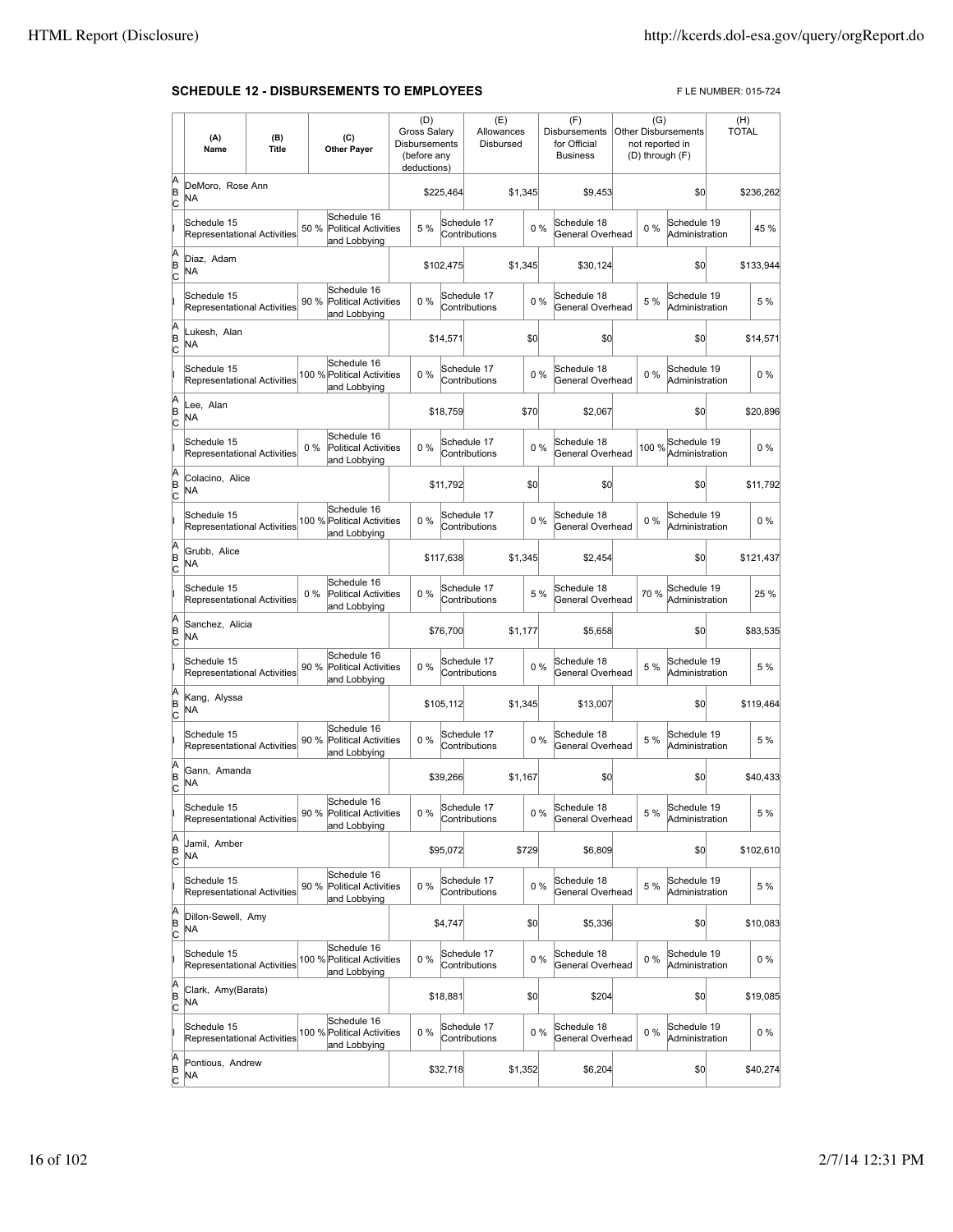|                          | (A)<br>Name                                       | (B)<br><b>Title</b> | (C)<br><b>Other Payer</b>                                           | (D)<br>Gross Salary<br>Disbursements<br>(before any<br>deductions) |           | (E)<br>Allowances<br>Disbursed |         |       | (F)<br>Disbursements<br>for Official<br><b>Business</b> | (G)<br><b>Other Disbursements</b><br>not reported in<br>(D) through (F) | (H)<br>TOTAL |
|--------------------------|---------------------------------------------------|---------------------|---------------------------------------------------------------------|--------------------------------------------------------------------|-----------|--------------------------------|---------|-------|---------------------------------------------------------|-------------------------------------------------------------------------|--------------|
|                          | Schedule 15<br><b>Representational Activities</b> |                     | Schedule 16<br>90 %<br><b>Political Activities</b><br>and Lobbying  | 0%                                                                 |           | Schedule 17<br>Contributions   |         | 0%    | Schedule 18<br>General Overhead                         | Schedule 19<br>5 %<br>Administration                                    | 5 %          |
| A<br>B<br>lc             | Prediletto, Andrew<br>ΝA                          |                     |                                                                     |                                                                    | \$116,804 |                                | \$1,345 |       | \$5,532                                                 | \$0                                                                     | \$123,681    |
|                          | Schedule 15<br><b>Representational Activities</b> |                     | Schedule 16<br>90 %<br><b>Political Activities</b><br>and Lobbying  | 0%                                                                 |           | Schedule 17<br>Contributions   |         | 0%    | Schedule 18<br>General Overhead                         | Schedule 19<br>5 %<br>Administration                                    | 5 %          |
| A<br>B<br>C              | Arnaudy, Angelina<br>NA                           |                     |                                                                     |                                                                    | \$29,534  |                                | \$d     |       | \$9                                                     | \$0                                                                     | \$29,543     |
|                          | Schedule 15<br>Representational Activities        |                     | Schedule 16<br>90 %<br><b>Political Activities</b><br>and Lobbying  | 0%                                                                 |           | Schedule 17<br>Contributions   |         | 0%    | Schedule 18<br>General Overhead                         | Schedule 19<br>5 %<br>Administration                                    | 5 %          |
| A<br>B<br>C              | Fa, Angelina<br>ΝA                                |                     |                                                                     |                                                                    | \$83,904  |                                | \$130   |       | \$51                                                    | \$0                                                                     | \$84,085     |
|                          | Schedule 15<br><b>Representational Activities</b> |                     | Schedule 16<br>$0\%$<br><b>Political Activities</b><br>and Lobbying | $0\%$                                                              |           | Schedule 17<br>Contributions   |         | 0%    | Schedule 18<br>General Overhead                         | Schedule 19<br>100 %<br>Administration                                  | $0\%$        |
| A<br>B<br> c             | Denham, Anna<br>ΝA                                |                     |                                                                     |                                                                    | \$73.524  |                                | \$0     |       | \$861                                                   | \$0                                                                     | \$74,385     |
|                          | Schedule 15<br>Representational Activities        |                     | Schedule 16<br>80 %<br><b>Political Activities</b><br>and Lobbying  | 0%                                                                 |           | Schedule 17<br>Contributions   |         | $0\%$ | Schedule 18<br>General Overhead                         | Schedule 19<br>$0\%$<br>Administration                                  | 20 %         |
| A<br>B<br>C              | Wirz. Annalisa<br>ΝA                              |                     |                                                                     |                                                                    | \$62,267  |                                | \$2,231 |       | \$10,224                                                | \$0                                                                     | \$74,722     |
|                          | Schedule 15<br>Representational Activities        |                     | Schedule 16<br>90 % Political Activities<br>and Lobbying            | 0%                                                                 |           | Schedule 17<br>Contributions   |         | 0%    | Schedule 18<br>General Overhead                         | Schedule 19<br>5 %<br>Administration                                    | 5 %          |
| A<br>B<br>C              | Williams, Barbara<br>NA                           |                     |                                                                     |                                                                    | \$14,063  |                                | \$d     |       | \$981                                                   | \$0                                                                     | \$15,044     |
|                          | Schedule 15<br><b>Representational Activities</b> |                     | Schedule 16<br>100 % Political Activities<br>and Lobbying           | $0\%$                                                              |           | Schedule 17<br>Contributions   |         | 0%    | Schedule 18<br>General Overhead                         | Schedule 19<br>$0\%$<br>Administration                                  | $0\%$        |
| A<br>B<br> c             | Lambarida, Barbara<br><b>NA</b>                   |                     |                                                                     |                                                                    | \$113,426 |                                | \$1,345 |       | \$2,774                                                 | \$0                                                                     | \$117,545    |
|                          | Schedule 15<br>Representational Activities        |                     | Schedule 16<br>90 %<br><b>Political Activities</b><br>and Lobbying  | 0%                                                                 |           | Schedule 17<br>Contributions   |         | $0\%$ | Schedule 18<br>General Overhead                         | Schedule 19<br>5 %<br>Administration                                    | 5 %          |
| A<br>B<br>C              | Elliott, Benjamin<br>ΝA                           |                     |                                                                     |                                                                    | \$96,624  |                                | \$1,345 |       | \$8,932                                                 | \$0                                                                     | \$106,901    |
|                          | Schedule 15<br>Representational Activities        |                     | Schedule 16<br>90 %<br><b>Political Activities</b><br>and Lobbying  | 0%                                                                 |           | Schedule 17<br>Contributions   |         | 0%    | Schedule 18<br>General Overhead                         | Schedule 19<br>5 %<br>Administration                                    | 5 %          |
| A<br>B<br>$\overline{c}$ | Leonard, Beverly<br>ΝA                            |                     |                                                                     |                                                                    | \$27,600  |                                | \$d     |       | \$77                                                    | \$0                                                                     | \$27,677     |
|                          | Schedule 15<br>Representational Activities        |                     | Schedule 16<br>100 % Political Activities<br>and Lobbying           | 0%                                                                 |           | Schedule 17<br>Contributions   |         | 0%    | Schedule 18<br>General Overhead                         | Schedule 19<br>$0\%$<br>Administration                                  | $0\%$        |
| A<br>B<br><u>lc</u>      | Castillo, Bonnie<br>NA                            |                     |                                                                     |                                                                    | \$126,473 |                                | \$1,345 |       | \$0                                                     | \$d                                                                     | \$127,818    |
|                          | Schedule 15<br>Representational Activities        |                     | Schedule 16<br>90 %<br><b>Political Activities</b><br>and Lobbying  | $0\%$                                                              |           | Schedule 17<br>Contributions   |         | $0\%$ | Schedule 18<br>General Overhead                         | Schedule 19<br>5 %<br>Administration                                    | 5 %          |
| A<br>B<br>$\mathsf{C}$   | Burton, Bradley<br>NA                             |                     |                                                                     |                                                                    | \$83,322  |                                | \$881   |       | \$4,748                                                 | \$0                                                                     | \$88,951     |
|                          | Schedule 15<br>Representational Activities        |                     | Schedule 16<br>10 % Political Activities<br>and Lobbying            | 30 %                                                               |           | Schedule 17<br>Contributions   |         | 10 %  | Schedule 18<br>General Overhead                         | Schedule 19<br>20%<br>Administration                                    | 30 %         |
| A<br>B<br> c             | Alford, Bradly<br>NA                              |                     |                                                                     |                                                                    | \$71,305  |                                | \$0     |       | \$228                                                   | \$0                                                                     | \$71,533     |
|                          | Schedule 15<br>Representational Activities        |                     | Schedule 16<br>Political Activities<br>$0\%$<br>and Lobbying        | 0%                                                                 |           | Schedule 17<br>Contributions   |         | $0\%$ | Schedule 18<br>General Overhead                         | Schedule 19<br>50 %<br>Administration                                   | 50 %         |
| A<br>B<br>$\overline{c}$ | Bruss, Carl<br>NA                                 |                     |                                                                     |                                                                    | \$55,124  |                                | \$0     |       | \$0                                                     | \$d                                                                     | \$55,124     |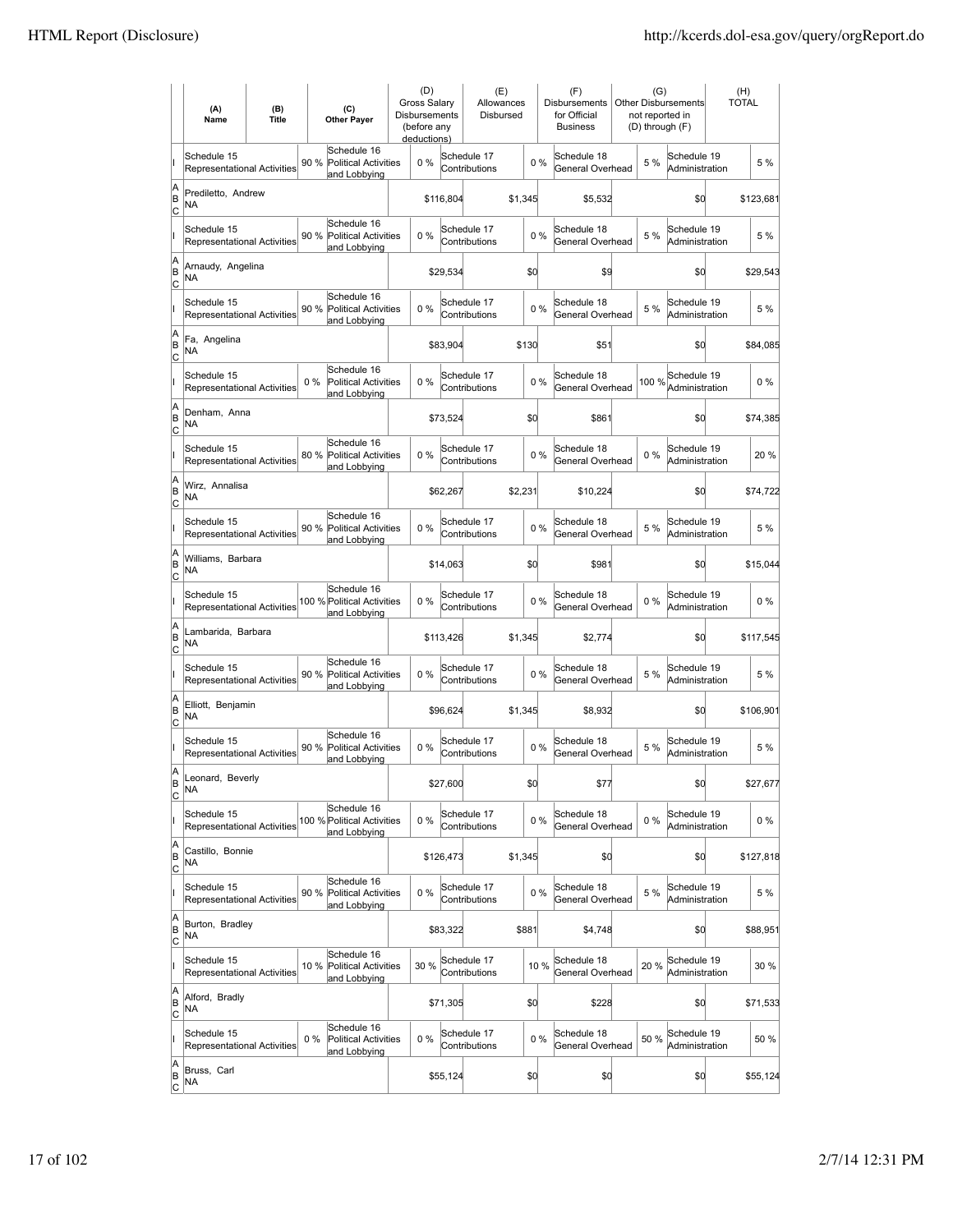|                          | (A)<br>Name                                       | (B)<br><b>Title</b> | (C)<br><b>Other Payer</b>                                           | (D)<br>Gross Salary<br>Disbursements<br>(before any<br>deductions) |           | (E)<br>Allowances<br>Disbursed |         |       | (F)<br>Disbursements<br>for Official<br><b>Business</b> | (G)<br>not reported in | <b>Other Disbursements</b><br>(D) through (F) | (H)<br>TOTAL |
|--------------------------|---------------------------------------------------|---------------------|---------------------------------------------------------------------|--------------------------------------------------------------------|-----------|--------------------------------|---------|-------|---------------------------------------------------------|------------------------|-----------------------------------------------|--------------|
|                          | Schedule 15<br><b>Representational Activities</b> |                     | Schedule 16<br>90 %<br><b>Political Activities</b><br>and Lobbying  | 0%                                                                 |           | Schedule 17<br>Contributions   |         | 0%    | Schedule 18<br>General Overhead                         | 5 %                    | Schedule 19<br>Administration                 | 5 %          |
| A<br>B<br>lc             | Velasquez, Carlos<br>NA                           |                     |                                                                     |                                                                    | \$14,516  |                                | \$d     |       | \$0                                                     |                        | \$0                                           | \$14,516     |
|                          | Schedule 15<br><b>Representational Activities</b> |                     | Schedule 16<br>$0\%$<br><b>Political Activities</b><br>and Lobbying | 0%                                                                 |           | Schedule 17<br>Contributions   |         | 0%    | Schedule 18<br>General Overhead                         | 80%                    | Schedule 19<br>Administration                 | 20%          |
| A<br>B<br>C              | Figueroa, Carmen<br>NA                            |                     |                                                                     |                                                                    | \$110,304 |                                | \$1,345 |       | \$9,035                                                 |                        | \$0                                           | \$120,684    |
|                          | Schedule 15<br>Representational Activities        |                     | Schedule 16<br>90 %<br><b>Political Activities</b><br>and Lobbying  | 0%                                                                 |           | Schedule 17<br>Contributions   |         | 0%    | Schedule 18<br>General Overhead                         | 5 %                    | Schedule 19<br>Administration                 | 5 %          |
| A<br>B<br>C              | Russell, Catherine<br>NA                          |                     |                                                                     |                                                                    | \$22,678  |                                | \$Q     |       | \$287                                                   |                        | \$0                                           | \$22,965     |
|                          | Schedule 15<br><b>Representational Activities</b> |                     | Schedule 16<br>90 %<br><b>Political Activities</b><br>and Lobbying  | $0\%$                                                              |           | Schedule 17<br>Contributions   |         | 0%    | Schedule 18<br>General Overhead                         | 5 %                    | Schedule 19<br>Administration                 | 5 %          |
| A<br>B<br>lc             | Herlihy, Cathy<br>NA                              |                     |                                                                     |                                                                    | \$44,447  |                                | \$897   |       | \$5,946                                                 |                        | \$0                                           | \$51,290     |
|                          | Schedule 15<br>Representational Activities        |                     | Schedule 16<br>90 % Political Activities<br>and Lobbying            | 0%                                                                 |           | Schedule 17<br>Contributions   |         | $0\%$ | Schedule 18<br>General Overhead                         | 5 %                    | Schedule 19<br>Administration                 | 5 %          |
| A<br>B<br>C              | James (Gowans), Charlene<br>ΝA                    |                     |                                                                     |                                                                    | \$120,379 |                                | \$1,345 |       | \$5,827                                                 |                        | \$0                                           | \$127,551    |
|                          | Schedule 15<br>Representational Activities        |                     | Schedule 16<br>90 % Political Activities<br>and Lobbying            | 0%                                                                 |           | Schedule 17<br>Contributions   |         | 0%    | Schedule 18<br>General Overhead                         | 5 %                    | Schedule 19<br>Administration                 | 5 %          |
| A<br>B<br>C              | Moore, Charles<br>NA                              |                     |                                                                     |                                                                    | \$33,323  |                                | \$d     |       | \$0                                                     |                        | \$0                                           | \$33,323     |
|                          | Schedule 15<br><b>Representational Activities</b> |                     | Schedule 16<br>80 %<br><b>Political Activities</b><br>and Lobbying  | $0\%$                                                              |           | Schedule 17<br>Contributions   |         | 0%    | Schedule 18<br>General Overhead                         | $0\%$                  | Schedule 19<br>Administration                 | 20 %         |
| A<br>B<br> c             | Idelson, Charles<br>NA                            |                     |                                                                     |                                                                    | \$133,753 |                                | \$1,345 |       | \$0                                                     |                        | \$d                                           | \$135,098    |
|                          | Schedule 15<br>Representational Activities        |                     | Schedule 16<br>50 %<br><b>Political Activities</b><br>and Lobbying  | 20%                                                                |           | Schedule 17<br>Contributions   |         | $0\%$ | Schedule 18<br>General Overhead                         | 5 %                    | Schedule 19<br>Administration                 | 25 %         |
| A<br>B<br>C              | Smith, Cheryl<br>NA                               |                     |                                                                     |                                                                    | \$81,150  |                                | \$0     |       | \$493                                                   |                        | \$0                                           | \$81,643     |
|                          | Schedule 15<br>Representational Activities        |                     | Schedule 16<br>Political Activities<br>$0\%$<br>and Lobbying        | 50 %                                                               |           | Schedule 17<br>Contributions   |         | 0%    | Schedule 18<br>General Overhead                         | 50 %                   | Schedule 19<br>Administration                 | $0\%$        |
| A<br>B<br>$\overline{c}$ | McCargar, Christine<br><b>NA</b>                  |                     |                                                                     |                                                                    | \$15,647  |                                | \$d     |       | \$85                                                    |                        | \$0                                           | \$15,732     |
|                          | Schedule 15<br>Representational Activities        |                     | Schedule 16<br>100 % Political Activities<br>and Lobbying           | 0%                                                                 |           | Schedule 17<br>Contributions   |         | $0\%$ | Schedule 18<br>General Overhead                         | $0\%$                  | Schedule 19<br>Administration                 | $0\%$        |
| A<br>B<br><u>lc</u>      | Zook, Christine<br>NA                             |                     |                                                                     |                                                                    | \$91,135  |                                | \$1,345 |       | \$2,443                                                 |                        | \$d                                           | \$94,923     |
|                          | Schedule 15<br>Representational Activities        |                     | Schedule 16<br>90 %<br><b>Political Activities</b><br>and Lobbying  | 0%                                                                 |           | Schedule 17<br>Contributions   |         | $0\%$ | Schedule 18<br>General Overhead                         | 5 %                    | Schedule 19<br>Administration                 | 5 %          |
| A<br>B<br>$\mathsf{C}$   | Park, Chung<br>NA                                 |                     |                                                                     |                                                                    | \$80,964  |                                | \$1,345 |       | \$6,168                                                 |                        | \$0                                           | \$88,477     |
|                          | Schedule 15<br>Representational Activities        |                     | Schedule 16<br>90 % Political Activities<br>and Lobbying            | 0%                                                                 |           | Schedule 17<br>Contributions   |         | $0\%$ | Schedule 18<br>General Overhead                         | 5 %                    | Schedule 19<br>Administration                 | 5 %          |
| A<br>B<br>C              | Sneed, Chyvonne<br>NA                             |                     |                                                                     |                                                                    | \$91,648  |                                | \$1,345 |       | \$4,239                                                 |                        | \$0                                           | \$97,232     |
|                          | Schedule 15<br>Representational Activities        |                     | Schedule 16<br>90 %<br>Political Activities<br>and Lobbying         | 0%                                                                 |           | Schedule 17<br>Contributions   |         | 0%    | Schedule 18<br>General Overhead                         | 5 %                    | Schedule 19<br>Administration                 | 5 %          |
| A<br>B<br>$\overline{c}$ | McGregor, Claudia<br>NA                           |                     |                                                                     |                                                                    | \$55,660  |                                | \$1,345 |       | \$22,445                                                |                        | \$0                                           | \$79,450     |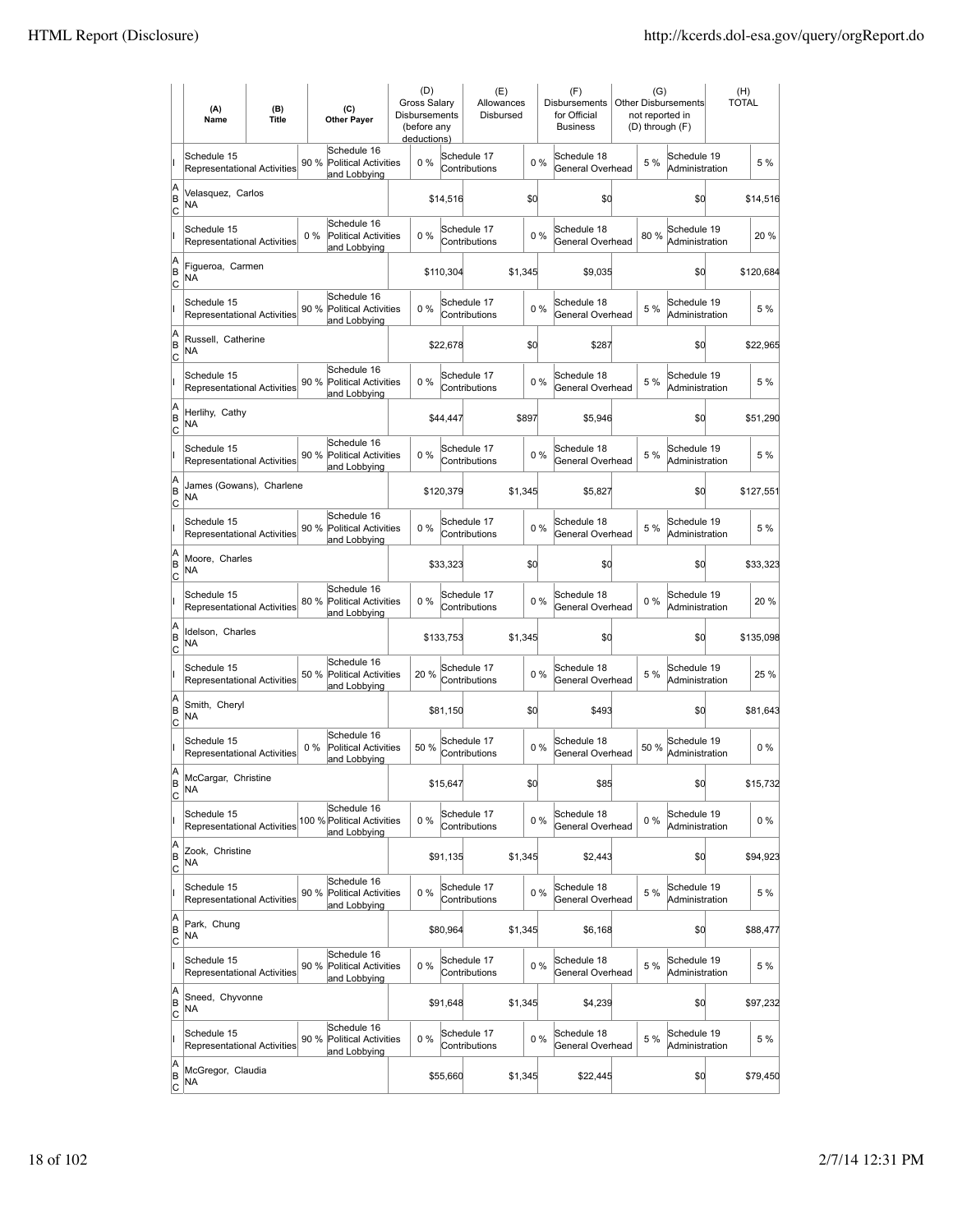|                           | (A)<br>Name                                       | (B)<br><b>Title</b> | (C)<br><b>Other Payer</b>                                          | (D)<br><b>Gross Salarv</b><br>Disbursements<br>(before any<br>deductions) |           | (E)<br>Allowances<br>Disbursed |         |       | (F)<br><b>Disbursements</b><br>for Official<br><b>Business</b> | (G)<br>not reported in<br>(D) through (F) | Other Disbursements           | (H)<br><b>TOTAL</b> |           |
|---------------------------|---------------------------------------------------|---------------------|--------------------------------------------------------------------|---------------------------------------------------------------------------|-----------|--------------------------------|---------|-------|----------------------------------------------------------------|-------------------------------------------|-------------------------------|---------------------|-----------|
|                           | Schedule 15<br><b>Representational Activities</b> |                     | Schedule 16<br>90%<br><b>Political Activities</b><br>and Lobbying  | 0%                                                                        |           | Schedule 17<br>Contributions   |         | 0%    | Schedule 18<br>General Overhead                                | 5 %                                       | Schedule 19<br>Administration |                     | 5 %       |
| A<br>B<br>lc              | Washington, Colette<br>NA                         |                     |                                                                    |                                                                           | \$91,648  |                                | \$d     |       | \$2,172                                                        |                                           | \$0                           |                     | \$93,820  |
|                           | Schedule 15<br><b>Representational Activities</b> |                     | Schedule 16<br>20 %<br>Political Activities<br>and Lobbying        | 0%                                                                        |           | Schedule 17<br>Contributions   |         | 0%    | Schedule 18<br>General Overhead                                | 80%                                       | Schedule 19<br>Administration |                     | 0%        |
| A<br>B<br>C               | Sichley, Colleen<br>NA                            |                     |                                                                    |                                                                           | \$10,528  |                                | \$d     |       | \$884                                                          |                                           | \$0                           |                     | \$11,412  |
|                           | Schedule 15<br>Representational Activities        |                     | Schedule 16<br>100 % Political Activities<br>and Lobbying          | 0%                                                                        |           | Schedule 17<br>Contributions   |         | 0%    | Schedule 18<br>General Overhead                                | 0%                                        | Schedule 19<br>Administration |                     | $0\%$     |
| A<br>B<br>Iс              | Lanham, Corey<br>NA                               |                     |                                                                    |                                                                           | \$101,830 |                                | \$1,345 |       | \$680                                                          |                                           | \$0                           |                     | \$103,855 |
|                           | Schedule 15<br><b>Representational Activities</b> |                     | Schedule 16<br>90 %<br><b>Political Activities</b><br>and Lobbying | $0\%$                                                                     |           | Schedule 17<br>Contributions   |         | 0%    | Schedule 18<br>General Overhead                                | 5 %                                       | Schedule 19<br>Administration |                     | 5 %       |
| A<br>B<br> c              | Comer, Corinne<br>NA                              |                     |                                                                    |                                                                           | \$10.601  |                                | \$d     |       | \$0                                                            |                                           | \$0                           |                     | \$10,601  |
|                           | Schedule 15<br><b>Representational Activities</b> |                     | Schedule 16<br>90 %<br><b>Political Activities</b><br>and Lobbying | 0%                                                                        |           | Schedule 17<br>Contributions   |         | 0%    | Schedule 18<br>General Overhead                                | 5 %                                       | Schedule 19<br>Administration |                     | 5 %       |
| A<br>B<br>C               | Andersen, Corinne<br>NA                           |                     |                                                                    |                                                                           | \$60,064  |                                | \$693   |       | \$2,818                                                        |                                           | \$0                           |                     | \$63,575  |
|                           | Schedule 15<br>Representational Activities        |                     | Schedule 16<br>90 %<br><b>Political Activities</b><br>and Lobbying | 0%                                                                        |           | Schedule 17<br>Contributions   |         | 0%    | Schedule 18<br>General Overhead                                | 5 %                                       | Schedule 19<br>Administration |                     | 5 %       |
| A<br>B<br>C               | Watson, Courtney<br>NA                            |                     |                                                                    |                                                                           | \$34,225  |                                | \$897   |       | \$3,906                                                        |                                           | \$0                           |                     | \$39,028  |
|                           | Schedule 15<br>Representational Activities        |                     | Schedule 16<br>90 %<br><b>Political Activities</b><br>and Lobbying | $0\%$                                                                     |           | Schedule 17<br>Contributions   |         | $0\%$ | Schedule 18<br>General Overhead                                | 5 %                                       | Schedule 19<br>Administration |                     | 5 %       |
| A<br>B<br> c              | Poole, Crystal<br><b>NA</b>                       |                     |                                                                    |                                                                           | \$18,688  |                                | \$d     |       | \$0                                                            |                                           | \$0                           |                     | \$18,688  |
|                           | Schedule 15<br>Representational Activities        |                     | Schedule 16<br>100 % Political Activities<br>and Lobbying          | 0%                                                                        |           | Schedule 17<br>Contributions   |         | 0%    | Schedule 18<br>General Overhead                                | 0%                                        | Schedule 19<br>Administration |                     | $0\%$     |
| A<br>B<br>C               | Loudin, Cynthia<br>NA                             |                     |                                                                    |                                                                           | \$48,548  |                                | \$1,345 |       | \$7,622                                                        |                                           | \$0                           |                     | \$57,515  |
|                           | Schedule 15<br>Representational Activities        |                     | Schedule 16<br>90 %<br><b>Political Activities</b><br>and Lobbying | 0%                                                                        |           | Schedule 17<br>Contributions   |         | 0%    | Schedule 18<br>General Overhead                                | 5 %                                       | Schedule 19<br>Administration |                     | 5 %       |
| A<br>B<br>$\overline{c}$  | Hanna, Cynthia<br><b>NA</b>                       |                     |                                                                    |                                                                           | \$94,126  |                                | \$1,345 |       | \$5,468                                                        |                                           | \$0                           |                     | \$100,939 |
|                           | Schedule 15<br>Representational Activities        |                     | Schedule 16<br>90 %<br>Political Activities<br>and Lobbying        | $0\%$                                                                     |           | Schedule 17<br>Contributions   |         | 0%    | Schedule 18<br>General Overhead                                | 5 %                                       | Schedule 19<br>Administration |                     | 5 %       |
| A<br>B<br><u>lc</u>       | Berman, Daniel<br>NA                              |                     |                                                                    |                                                                           | \$23,366  |                                | \$1,023 |       | \$0                                                            |                                           | \$0                           |                     | \$24,389  |
|                           | Schedule 15<br>Representational Activities        |                     | Schedule 16<br>80%<br><b>Political Activities</b><br>and Lobbying  | 0%                                                                        |           | Schedule 17<br>Contributions   |         | 0%    | Schedule 18<br>General Overhead                                | $0\%$                                     | Schedule 19<br>Administration |                     | 20 %      |
| A<br>B<br>$\mathsf{C}$    | Lichtenstein-Bor, Daniel<br>NA                    |                     |                                                                    |                                                                           | \$43,952  |                                | \$1,345 |       | \$0                                                            |                                           | \$0                           |                     | \$45,297  |
|                           | Schedule 15<br>Representational Activities        |                     | Schedule 16<br>90 %<br><b>Political Activities</b><br>and Lobbying | $0\%$                                                                     |           | Schedule 17<br>Contributions   |         | 0%    | Schedule 18<br>General Overhead                                | 5 %                                       | Schedule 19<br>Administration |                     | 5 %       |
| A<br>B<br> c              | Johnston, Daniel<br>NA                            |                     |                                                                    |                                                                           | \$110,368 |                                | \$d     |       | \$1,126                                                        |                                           | \$0                           |                     | \$111,494 |
|                           | Schedule 15<br>Representational Activities        |                     | Schedule 16<br>80 %<br>Political Activities<br>and Lobbying        | $0\%$                                                                     |           | Schedule 17<br>Contributions   |         | 0%    | Schedule 18<br>General Overhead                                | $0\%$                                     | Schedule 19<br>Administration |                     | 20 %      |
| A<br> B<br>$\overline{c}$ | Lawson, Daniel<br>NA                              |                     |                                                                    |                                                                           | \$91,135  |                                | \$1,345 |       | \$26,060                                                       |                                           | \$0                           |                     | \$118,540 |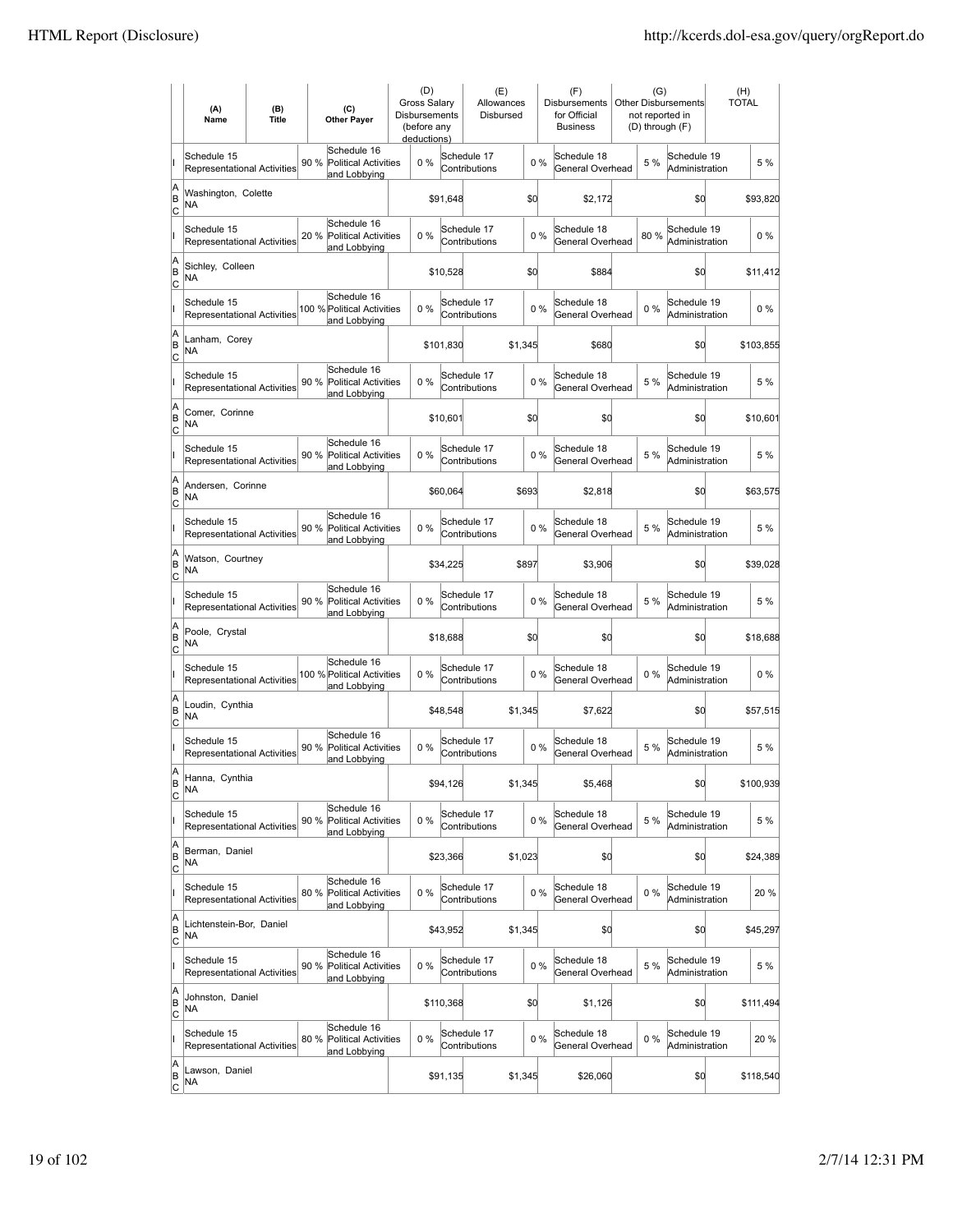|                          | (A)<br>Name                                       | (B)<br><b>Title</b> | (C)<br><b>Other Payer</b>                                          |       | (D)<br>Gross Salary<br>Disbursements<br>(before any<br>deductions) | (E)<br>Allowances<br>Disbursed |         |       | (F)<br>Disbursements<br>for Official<br><b>Business</b> | (G)<br>not reported in<br>(D) through (F) | <b>Other Disbursements</b>    | (H)<br><b>TOTAL</b> |           |
|--------------------------|---------------------------------------------------|---------------------|--------------------------------------------------------------------|-------|--------------------------------------------------------------------|--------------------------------|---------|-------|---------------------------------------------------------|-------------------------------------------|-------------------------------|---------------------|-----------|
|                          | Schedule 15<br><b>Representational Activities</b> |                     | Schedule 16<br>90 %<br><b>Political Activities</b><br>and Lobbying | 0%    |                                                                    | Schedule 17<br>Contributions   |         | 0%    | Schedule 18<br>General Overhead                         | 5 %                                       | Schedule 19<br>Administration |                     | 5 %       |
| A<br>B<br> c             | Magana, Danielle<br>NA                            |                     |                                                                    |       | \$23,186                                                           |                                | \$d     |       | \$2,823                                                 |                                           | \$0                           |                     | \$26,009  |
|                          | Schedule 15<br><b>Representational Activities</b> |                     | Schedule 16<br>100 % Political Activities<br>and Lobbying          | 0%    |                                                                    | Schedule 17<br>Contributions   |         | 0%    | Schedule 18<br>General Overhead                         | $0\%$                                     | Schedule 19<br>Administration |                     | $0\%$     |
| A<br>B<br>C              | Marjes, Daphne<br>NA                              |                     |                                                                    |       | \$105,112                                                          |                                | \$1,345 |       | \$27,232                                                |                                           | \$0                           |                     | \$133,689 |
|                          | Schedule 15<br>Representational Activities        |                     | Schedule 16<br>90 %<br><b>Political Activities</b><br>and Lobbying | 0%    |                                                                    | Schedule 17<br>Contributions   |         | 0%    | Schedule 18<br>General Overhead                         | 5 %                                       | Schedule 19<br>Administration |                     | 5 %       |
| A<br>B<br> c             | Russell, Daryl<br>NA                              |                     |                                                                    |       | \$13,809                                                           |                                | \$336   |       | \$0                                                     |                                           | \$0                           |                     | \$14,145  |
|                          | Schedule 15<br><b>Representational Activities</b> |                     | Schedule 16<br>90 %<br><b>Political Activities</b><br>and Lobbying | 0%    |                                                                    | Schedule 17<br>Contributions   |         | 0%    | Schedule 18<br>General Overhead                         | 5 %                                       | Schedule 19<br>Administration |                     | 5 %       |
| A<br>ΙB<br> c            | Smith, David<br>NA                                |                     |                                                                    |       | \$20.629                                                           |                                | \$d     |       | \$0                                                     |                                           | \$0                           |                     | \$20,629  |
|                          | Schedule 15<br><b>Representational Activities</b> |                     | Schedule 16<br>20 % Political Activities<br>and Lobbying           | $0\%$ |                                                                    | Schedule 17<br>Contributions   |         | 0%    | Schedule 18<br>General Overhead                         | 80%                                       | Schedule 19<br>Administration |                     | $0\%$     |
| A<br>B<br>c              | Pak. David<br>NA                                  |                     |                                                                    |       | \$48,766                                                           |                                | \$729   |       | \$9,412                                                 |                                           | \$0                           |                     | \$58,907  |
|                          | Schedule 15<br>Representational Activities        |                     | Schedule 16<br>90 %<br><b>Political Activities</b><br>and Lobbying | 0%    |                                                                    | Schedule 17<br>Contributions   |         | 0%    | Schedule 18<br>General Overhead                         | 5 %                                       | Schedule 19<br>Administration |                     | 5 %       |
| A<br>B<br>C              | Guerriero, David<br><b>NA</b>                     |                     |                                                                    |       | \$91,648                                                           |                                | \$1,345 |       | \$1,860                                                 |                                           | \$0                           |                     | \$94,853  |
|                          | Schedule 15<br>Representational Activities        |                     | Schedule 16<br>90 %<br><b>Political Activities</b><br>and Lobbying | 0%    |                                                                    | Schedule 17<br>Contributions   |         | 0%    | Schedule 18<br>General Overhead                         | 5 %                                       | Schedule 19<br>Administration |                     | 5 %       |
| A<br>B<br>Iс             | Michelfelder, David<br>NA                         |                     |                                                                    |       | \$105,112                                                          |                                | \$1,345 |       | \$3,700                                                 |                                           | \$d                           |                     | \$110,157 |
|                          | Schedule 15<br>Representational Activities        |                     | Schedule 16<br>90 %<br><b>Political Activities</b><br>and Lobbying | 0%    |                                                                    | Schedule 17<br>Contributions   |         | $0\%$ | Schedule 18<br>General Overhead                         | 5 %                                       | Schedule 19<br>Administration |                     | 5 %       |
| A<br>B<br>C              | Glenn, David<br>ΝA                                |                     |                                                                    |       | \$100,691                                                          |                                | \$1,345 |       | \$9,438                                                 |                                           | \$0                           |                     | \$111,474 |
|                          | Schedule 15<br>Representational Activities        |                     | Schedule 16<br>90 %<br><b>Political Activities</b><br>and Lobbying | 0%    |                                                                    | Schedule 17<br>Contributions   |         | 0%    | Schedule 18<br>General Overhead                         | 5 %                                       | Schedule 19<br>Administration |                     | 5 %       |
| A<br>B<br>$\overline{c}$ | Monkawa, David<br><b>NA</b>                       |                     |                                                                    |       | \$126,473                                                          |                                | \$1,345 |       | \$11,761                                                |                                           | \$0                           |                     | \$139,579 |
|                          | Schedule 15<br>Representational Activities        |                     | Schedule 16<br>90 %<br><b>Political Activities</b><br>and Lobbying | 0%    |                                                                    | Schedule 17<br>Contributions   |         | $0\%$ | Schedule 18<br>General Overhead                         | 5 %                                       | Schedule 19<br>Administration |                     | 5 %       |
| A<br>B<br>$\overline{c}$ | Johnson, David<br>NA                              |                     |                                                                    |       | \$135,307                                                          |                                | \$1,345 |       | \$6,517                                                 |                                           | \$0                           |                     | \$143,169 |
|                          | Schedule 15<br>Representational Activities        |                     | Schedule 16<br>90 % Political Activities<br>and Lobbying           | $0\%$ |                                                                    | Schedule 17<br>Contributions   |         | $0\%$ | Schedule 18<br>General Overhead                         | 5 %                                       | Schedule 19<br>Administration |                     | 5 %       |
| A<br>B<br>$\mathsf{C}$   | Lillard, Dean<br>ΝA                               |                     |                                                                    |       | \$14,628                                                           |                                | \$0     |       | \$1,746                                                 |                                           | \$0                           |                     | \$16,374  |
|                          | Schedule 15<br>Representational Activities        |                     | Schedule 16<br>100 % Political Activities<br>and Lobbying          | 0%    |                                                                    | Schedule 17<br>Contributions   |         | $0\%$ | Schedule 18<br>General Overhead                         | $0\%$                                     | Schedule 19<br>Administration |                     | $0\%$     |
| A<br>B<br>C              | Furman, Deanna<br>NA                              |                     |                                                                    |       | \$63,945                                                           |                                | \$d     |       | \$1,088                                                 |                                           | \$0                           |                     | \$65,033  |
|                          | Schedule 15<br>Representational Activities        |                     | Schedule 16<br>10 %<br><b>Political Activities</b><br>and Lobbying | 85%   |                                                                    | Schedule 17<br>Contributions   |         | 0%    | Schedule 18<br>General Overhead                         | $0\%$                                     | Schedule 19<br>Administration |                     | 5 %       |
| A<br>B<br>$\overline{c}$ | Cortez, Deborah<br>NA                             |                     |                                                                    |       | \$76,182                                                           |                                | \$1,228 |       | \$897                                                   |                                           | \$0                           |                     | \$78,307  |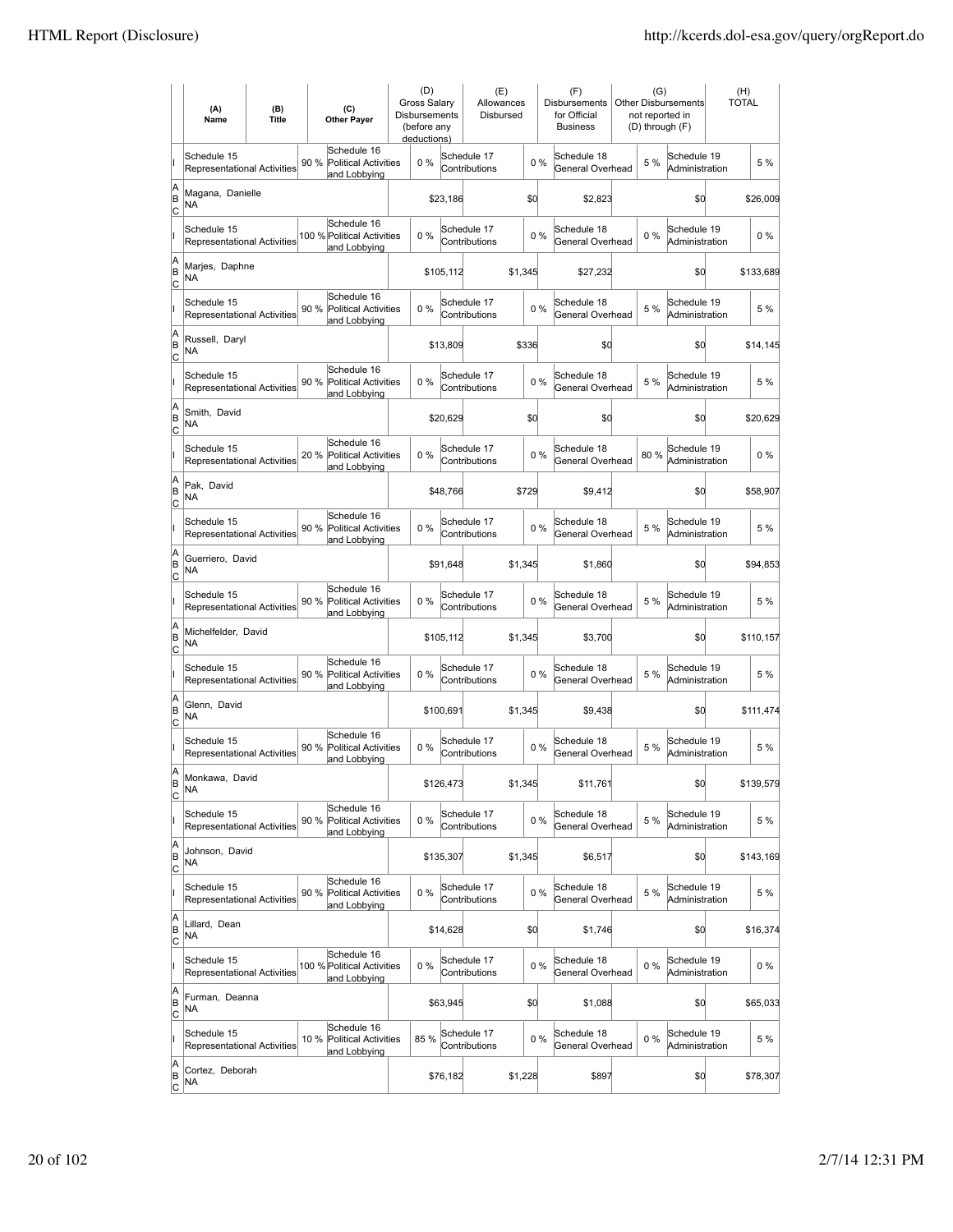|                          | (A)<br>Name                                       | (B)<br><b>Title</b> | (C)<br><b>Other Payer</b>                                           | (D)<br>Gross Salary<br>Disbursements<br>(before any<br>deductions) |           | (E)<br>Allowances<br>Disbursed |         |       | (F)<br>Disbursements<br>for Official<br><b>Business</b> | (G)   | <b>Other Disbursements</b><br>not reported in<br>(D) through (F) | <b>TOTAL</b> | (H)       |
|--------------------------|---------------------------------------------------|---------------------|---------------------------------------------------------------------|--------------------------------------------------------------------|-----------|--------------------------------|---------|-------|---------------------------------------------------------|-------|------------------------------------------------------------------|--------------|-----------|
|                          | Schedule 15<br><b>Representational Activities</b> |                     | Schedule 16<br>90 %<br><b>Political Activities</b><br>and Lobbying  | 0%                                                                 |           | Schedule 17<br>Contributions   |         | 0%    | Schedule 18<br>General Overhead                         | 5 %   | Schedule 19<br>Administration                                    |              | 5 %       |
| A<br>B<br> c             | Murray, Desmond<br>NA                             |                     |                                                                     |                                                                    | \$90,964  |                                | \$1,345 |       | \$11,760                                                |       | \$0                                                              |              | \$104,069 |
|                          | Schedule 15<br><b>Representational Activities</b> |                     | Schedule 16<br>90 %<br><b>Political Activities</b><br>and Lobbying  | 0%                                                                 |           | Schedule 17<br>Contributions   |         | 0%    | Schedule 18<br>General Overhead                         | 5 %   | Schedule 19<br>Administration                                    |              | 5 %       |
| A<br>B<br>C              | Hirsch-Garcia, Diane<br>NA                        |                     |                                                                     |                                                                    | \$99,845  |                                | \$d     |       | \$0                                                     |       | \$0                                                              |              | \$99,845  |
|                          | Schedule 15<br>Representational Activities        |                     | Schedule 16<br>90 %<br><b>Political Activities</b><br>and Lobbying  | 0%                                                                 |           | Schedule 17<br>Contributions   |         | 0%    | Schedule 18<br>General Overhead                         | 5 %   | Schedule 19<br>Administration                                    |              | 5 %       |
| A<br>B<br> c             | Segura-Williams, Dinorah<br>NA                    |                     |                                                                     |                                                                    | \$104,720 |                                | \$1,345 |       | \$6,455                                                 |       | \$0                                                              |              | \$112,520 |
|                          | Schedule 15<br><b>Representational Activities</b> |                     | Schedule 16<br>90 %<br>Political Activities<br>and Lobbying         | $0\%$                                                              |           | Schedule 17<br>Contributions   |         | 0%    | Schedule 18<br>General Overhead                         | 5 %   | Schedule 19<br>Administration                                    |              | 5 %       |
| A<br>B<br>lc             | Nielsen, Donald<br>NA                             |                     |                                                                     |                                                                    | \$132,779 |                                | \$1,345 |       | \$10,068                                                |       | \$0                                                              |              | \$144,192 |
|                          | Schedule 15<br>Representational Activities        |                     | Schedule 16<br>90 %<br><b>Political Activities</b><br>and Lobbying  | 0%                                                                 |           | Schedule 17<br>Contributions   |         | 0%    | Schedule 18<br>General Overhead                         | 5 %   | Schedule 19<br>Administration                                    |              | 5 %       |
| A<br>B<br>C              | Smith, Donna<br>NA                                |                     |                                                                     |                                                                    | \$29,393  |                                | \$d     |       | \$2,092                                                 |       | \$0                                                              |              | \$31,485  |
|                          | Schedule 15<br>Representational Activities        |                     | Schedule 16<br>$0\%$<br>Political Activities<br>and Lobbying        | 50 %                                                               |           | Schedule 17<br>Contributions   |         | 0%    | Schedule 18<br>General Overhead                         | 50 %  | Schedule 19<br>Administration                                    |              | $0\%$     |
| A<br>B<br>C              | Fox, Donna<br><b>NA</b>                           |                     |                                                                     |                                                                    | \$95,365  |                                | \$720   |       | \$890                                                   |       | \$0                                                              |              | \$96,975  |
|                          | Schedule 15<br>Representational Activities        |                     | Schedule 16<br>$0\%$<br><b>Political Activities</b><br>and Lobbying | 90 %                                                               |           | Schedule 17<br>Contributions   |         | 0%    | Schedule 18<br>General Overhead                         | 5 %   | Schedule 19<br>Administration                                    |              | 5 %       |
| A<br>B<br> c             | Gerber, Donna<br><b>NA</b>                        |                     |                                                                     |                                                                    | \$135,307 |                                | \$1,345 |       | \$3,924                                                 |       | \$d                                                              |              | \$140,576 |
|                          | Schedule 15<br>Representational Activities        |                     | Schedule 16<br>$0\%$<br><b>Political Activities</b><br>and Lobbying | 90 %                                                               |           | Schedule 17<br>Contributions   |         | $0\%$ | Schedule 18<br>General Overhead                         | 5 %   | Schedule 19<br>Administration                                    |              | 5 %       |
| A<br>B<br>C              | Martin, Dwaine<br>NA                              |                     |                                                                     |                                                                    | \$15,843  |                                | \$224   |       | \$1,462                                                 |       | \$0                                                              |              | \$17,529  |
|                          | Schedule 15<br>Representational Activities        |                     | Schedule 16<br>90 %<br><b>Political Activities</b><br>and Lobbying  | 0%                                                                 |           | Schedule 17<br>Contributions   |         | 0%    | Schedule 18<br>General Overhead                         | 5 %   | Schedule 19<br>Administration                                    |              | 5 %       |
| A<br>B<br>$\overline{c}$ | Bruno, Edmund<br><b>NA</b>                        |                     |                                                                     |                                                                    | \$90,817  |                                | \$d     |       | \$17,198                                                |       | \$0                                                              |              | \$108,015 |
|                          | Schedule 15<br>Representational Activities        |                     | Schedule 16<br>90 %<br>Political Activities<br>and Lobbying         | 0%                                                                 |           | Schedule 17<br>Contributions   |         | $0\%$ | Schedule 18<br>General Overhead                         | 5 %   | Schedule 19<br>Administration                                    |              | 5 %       |
| A<br>B<br><u>lc</u>      | Garza, Efren<br>NA                                |                     |                                                                     |                                                                    | \$27,639  |                                | \$0     |       | \$2,496                                                 |       | \$d                                                              |              | \$30,135  |
|                          | Schedule 15<br>Representational Activities        |                     | Schedule 16<br>100 % Political Activities<br>and Lobbying           | $0\%$                                                              |           | Schedule 17<br>Contributions   |         | $0\%$ | Schedule 18<br>General Overhead                         | $0\%$ | Schedule 19<br>Administration                                    |              | $0\%$     |
| A<br>B<br>$\mathsf{C}$   | Godfrey, Eleanor<br>NA                            |                     |                                                                     |                                                                    | \$55,932  |                                | \$897   |       | \$3,527                                                 |       | \$0                                                              |              | \$60,356  |
|                          | Schedule 15<br>Representational Activities        |                     | Schedule 16<br>90 % Political Activities<br>and Lobbying            | 0%                                                                 |           | Schedule 17<br>Contributions   |         | $0\%$ | Schedule 18<br>General Overhead                         | 5 %   | Schedule 19<br>Administration                                    |              | 5 %       |
| A<br>B<br> c             | Fiekowsky, Elisabeth<br>NA                        |                     |                                                                     |                                                                    | \$80,297  |                                | \$1,233 |       | \$7,375                                                 |       | \$0                                                              |              | \$88,905  |
|                          | Schedule 15<br>Representational Activities        |                     | Schedule 16<br>90 %<br>Political Activities<br>and Lobbying         | 0%                                                                 |           | Schedule 17<br>Contributions   |         | 0%    | Schedule 18<br>General Overhead                         | 5 %   | Schedule 19<br>Administration                                    |              | 5 %       |
| A<br>B<br>$\overline{c}$ | Carboni, Eliza<br>NA                              |                     |                                                                     |                                                                    | \$73,208  |                                | \$1,345 |       | \$5,278                                                 |       | \$d                                                              |              | \$79,831  |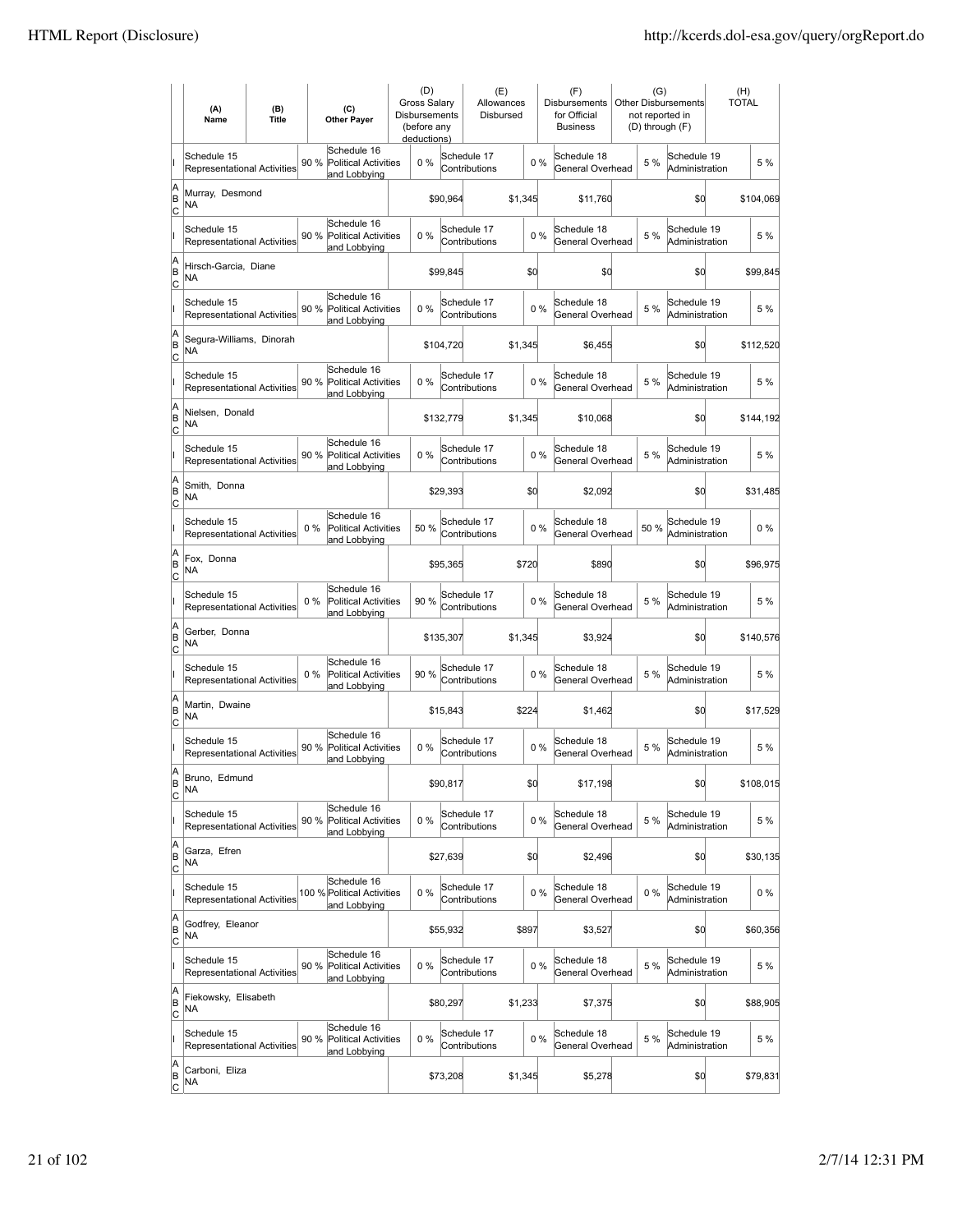|                          | (A)<br>Name                                       | (B)<br><b>Title</b> | (C)<br><b>Other Payer</b>                                          | Disbursements | (D)<br><b>Gross Salarv</b><br>(before any<br>deductions) |           | (E)<br>Allowances<br>Disbursed |         |       | (F)<br>Disbursements<br>for Official<br><b>Business</b> | (G)   | <b>Other Disbursements</b><br>not reported in<br>(D) through (F) | (H)<br><b>TOTAL</b> |           |
|--------------------------|---------------------------------------------------|---------------------|--------------------------------------------------------------------|---------------|----------------------------------------------------------|-----------|--------------------------------|---------|-------|---------------------------------------------------------|-------|------------------------------------------------------------------|---------------------|-----------|
|                          | Schedule 15<br>Representational Activities        |                     | Schedule 16<br>90 %<br><b>Political Activities</b><br>and Lobbying |               | $0\%$                                                    |           | Schedule 17<br>Contributions   |         | 0%    | Schedule 18<br>General Overhead                         | 5 %   | Schedule 19<br>Administration                                    |                     | 5 %       |
| A<br>B<br> c             | Ecks, Elizabeth<br>NA                             |                     |                                                                    |               |                                                          | \$10,429  |                                | \$d     |       | \$0                                                     |       | \$d                                                              |                     | \$10,429  |
|                          | Schedule 15<br><b>Representational Activities</b> |                     | Schedule 16<br>0%<br><b>Political Activities</b><br>and Lobbying   |               | 90%                                                      |           | Schedule 17<br>Contributions   |         | 0%    | Schedule 18<br>General Overhead                         | 5 %   | Schedule 19<br>Administration                                    |                     | 5 %       |
| A<br>B<br>C              | Woods, Elizabeth<br>NA                            |                     |                                                                    |               |                                                          | \$69,599  |                                | \$336   |       | \$1,948                                                 |       | \$d                                                              |                     | \$71,883  |
|                          | Schedule 15<br>Representational Activities        |                     | Schedule 16<br>90 %<br><b>Political Activities</b><br>and Lobbying |               | 0%                                                       |           | Schedule 17<br>Contributions   |         | 0%    | Schedule 18<br>General Overhead                         | 5 %   | Schedule 19<br>Administration                                    |                     | 5 %       |
| A<br>B<br>C              | Kean, Elizabeth<br>NA                             |                     |                                                                    |               |                                                          | \$132,779 |                                | \$1,345 |       | \$19,402                                                |       | \$0                                                              |                     | \$153,526 |
|                          | Schedule 15<br><b>Representational Activities</b> |                     | Schedule 16<br>90 %<br><b>Political Activities</b><br>and Lobbying |               | $0\%$                                                    |           | Schedule 17<br>Contributions   |         | 0%    | Schedule 18<br>General Overhead                         | 5 %   | Schedule 19<br>Administration                                    |                     | 5 %       |
| A<br>B<br> c             | Arroyo, Elvia<br>NA                               |                     |                                                                    |               |                                                          | \$91,828  |                                | \$1,345 |       | \$5,664                                                 |       | \$0                                                              |                     | \$98,837  |
|                          | Schedule 15<br>Representational Activities        |                     | Schedule 16<br>90 % Political Activities<br>and Lobbying           |               | 0%                                                       |           | Schedule 17<br>Contributions   |         | 0%    | Schedule 18<br>General Overhead                         | 5 %   | Schedule 19<br>Administration                                    |                     | 5 %       |
| A<br>B<br>C              | Punzalan, Emmanuel<br><b>NA</b>                   |                     |                                                                    |               |                                                          | \$46,200  |                                | \$0     |       | \$11,171                                                |       | \$0                                                              |                     | \$57,371  |
|                          | Schedule 15<br>Representational Activities        |                     | Schedule 16<br>100 % Political Activities<br>and Lobbying          |               | 0%                                                       |           | Schedule 17<br>Contributions   |         | 0%    | Schedule 18<br>General Overhead                         | $0\%$ | Schedule 19<br>Administration                                    |                     | $0\%$     |
| A<br>B<br>C              | Zweig, Erica<br>NA                                |                     |                                                                    |               |                                                          | \$96,246  |                                | \$1,187 |       | \$3,149                                                 |       | \$d                                                              |                     | \$100,582 |
|                          | Schedule 15<br>Representational Activities        |                     | Schedule 16<br>90 %<br><b>Political Activities</b><br>and Lobbying |               | $0\%$                                                    |           | Schedule 17<br>Contributions   |         | 0%    | Schedule 18<br>General Overhead                         | 5 %   | Schedule 19<br>Administration                                    |                     | 5 %       |
| A<br>B<br> c             | Macatuno, Erik<br><b>NA</b>                       |                     |                                                                    |               |                                                          | \$95,856  |                                | \$1,345 |       | \$12,319                                                |       | \$d                                                              |                     | \$109,520 |
|                          | Schedule 15<br>Representational Activities        |                     | Schedule 16<br>90 %<br><b>Political Activities</b><br>and Lobbying |               | 0%                                                       |           | Schedule 17<br>Contributions   |         | 0%    | Schedule 18<br>General Overhead                         | 5 %   | Schedule 19<br>Administration                                    |                     | 5 %       |
| A<br>B<br>C              | Conradson, Erik<br>NA                             |                     |                                                                    |               |                                                          | \$105,112 |                                | \$1,345 |       | \$16,930                                                |       | \$0                                                              |                     | \$123,387 |
|                          | Schedule 15<br>Representational Activities        |                     | Schedule 16<br>90 %<br>Political Activities<br>and Lobbying        |               | 0%                                                       |           | Schedule 17<br>Contributions   |         | 0%    | Schedule 18<br>General Overhead                         | 5 %   | Schedule 19<br>Administration                                    |                     | 5 %       |
| A<br>B<br>C              | Larson, Erika<br><b>NA</b>                        |                     |                                                                    |               |                                                          | \$70,544  |                                | \$0     |       | \$1,383                                                 |       | \$d                                                              |                     | \$71,927  |
|                          | Schedule 15<br>Representational Activities        |                     | Schedule 16<br>50 %<br><b>Political Activities</b><br>and Lobbying |               | 5 %                                                      |           | Schedule 17<br>Contributions   |         | $0\%$ | Schedule 18<br>General Overhead                         | 0%    | Schedule 19<br>Administration                                    |                     | 45 %      |
| A<br>B<br><u>lc</u>      | Melgarejo, Eva<br>NA                              |                     |                                                                    |               |                                                          | \$20,775  |                                | \$438   |       | \$2,983                                                 |       | \$d                                                              |                     | \$24,196  |
|                          | Schedule 15<br>Representational Activities        |                     | Schedule 16<br>90 %<br><b>Political Activities</b><br>and Lobbying |               | 0%                                                       |           | Schedule 17<br>Contributions   |         | 0%    | Schedule 18<br>General Overhead                         | 5 %   | Schedule 19<br>Administration                                    |                     | 5 %       |
| A<br>B<br>$\mathsf{C}$   | Davari, Farah<br>NA                               |                     |                                                                    |               |                                                          | \$87,847  |                                | \$1,345 |       | \$16,873                                                |       | \$0                                                              |                     | \$106,065 |
|                          | Schedule 15<br>Representational Activities        |                     | Schedule 16<br>90 % Political Activities<br>and Lobbying           |               | 0%                                                       |           | Schedule 17<br>Contributions   |         | 0%    | Schedule 18<br>General Overhead                         | 5 %   | Schedule 19<br>Administration                                    |                     | 5 %       |
| A<br>B<br> c             | Ligot, Fe<br>NA                                   |                     |                                                                    |               |                                                          | \$15,248  |                                | \$0     |       | \$727                                                   |       | \$d                                                              |                     | \$15,975  |
|                          | Schedule 15<br>Representational Activities        |                     | Schedule 16<br>100 % Political Activities<br>and Lobbying          |               | 0%                                                       |           | Schedule 17<br>Contributions   |         | 0%    | Schedule 18<br>General Overhead                         | 0%    | Schedule 19<br>Administration                                    |                     | 0%        |
| A<br>B<br>$\overline{c}$ | Losada, Fernando<br>NA                            |                     |                                                                    |               |                                                          | \$126,473 |                                | \$1,345 |       | \$5,561                                                 |       | \$d                                                              |                     | \$133,379 |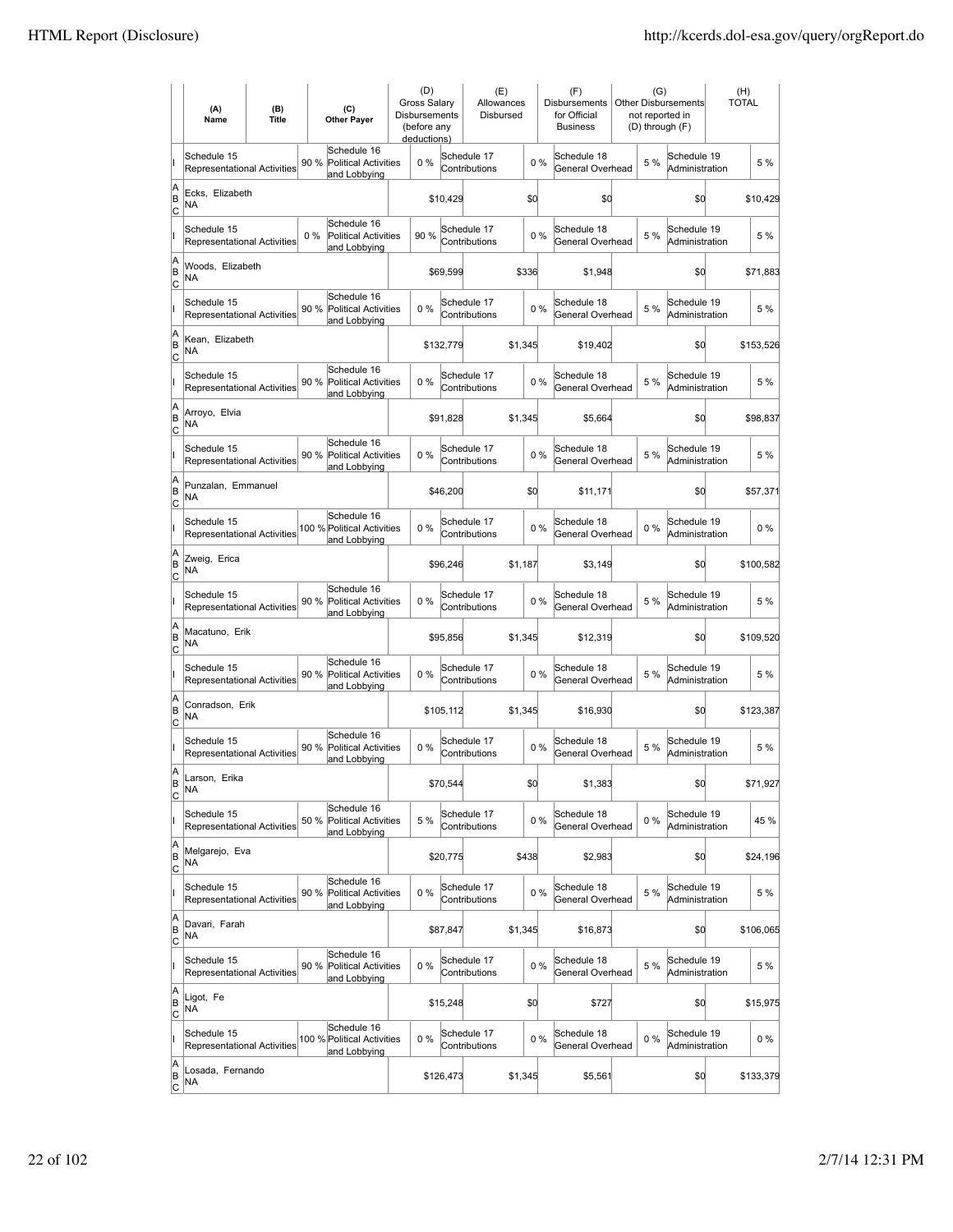|                           | (A)<br>Name                                       | (B)<br><b>Title</b> |      | (C)<br><b>Other Payer</b>                                  | (D)<br>Gross Salary<br><b>Disbursements</b><br>(before any<br>deductions) |           | (E)<br>Allowances<br>Disbursed |         |       | (F)<br>Disbursements<br>for Official<br><b>Business</b> | (G)<br>not reported in<br>(D) through (F) | <b>Other Disbursements</b>    | (H)<br><b>TOTAL</b> |           |
|---------------------------|---------------------------------------------------|---------------------|------|------------------------------------------------------------|---------------------------------------------------------------------------|-----------|--------------------------------|---------|-------|---------------------------------------------------------|-------------------------------------------|-------------------------------|---------------------|-----------|
|                           | Schedule 15<br>Representational Activities        |                     | 90 % | Schedule 16<br><b>Political Activities</b><br>and Lobbying | 0%                                                                        |           | Schedule 17<br>Contributions   |         | 0%    | Schedule 18<br>General Overhead                         | 5 %                                       | Schedule 19<br>Administration |                     | 5 %       |
| A<br>B<br>C               | Borgers, Frank<br>ΝA                              |                     |      |                                                            |                                                                           | \$95,683  |                                | \$0     |       | \$975                                                   |                                           | \$0                           |                     | \$96,658  |
|                           | Schedule 15<br>Representational Activities        |                     | 80 % | Schedule 16<br><b>Political Activities</b><br>and Lobbying | $0\%$                                                                     |           | Schedule 17<br>Contributions   |         | $0\%$ | Schedule 18<br>General Overhead                         | 0%                                        | Schedule 19<br>Administration |                     | 20 %      |
| A<br>ΙB<br> c             | Fritz, Gary<br>ΝA                                 |                     |      |                                                            |                                                                           | \$38,030  |                                | \$489   |       | \$3,138                                                 |                                           | \$0                           |                     | \$41,657  |
|                           | Schedule 15<br><b>Representational Activities</b> |                     | 90 % | Schedule 16<br><b>Political Activities</b><br>and Lobbying | 0%                                                                        |           | Schedule 17<br>Contributions   |         | 0%    | Schedule 18<br>General Overhead                         | 5 %                                       | Schedule 19<br>Administration |                     | 5 %       |
| A<br>B<br>C               | Sharp, Glen<br>NA                                 |                     |      |                                                            |                                                                           | \$105,523 |                                | \$1,345 |       | \$36,005                                                |                                           | \$0                           |                     | \$142,873 |
|                           | Schedule 15<br>Representational Activities        |                     | 90 % | Schedule 16<br><b>Political Activities</b><br>and Lobbying | 0%                                                                        |           | Schedule 17<br>Contributions   |         | 0%    | Schedule 18<br>General Overhead                         | 5 %                                       | Schedule 19<br>Administration |                     | 5 %       |
| A<br>B<br>Ιc              | Golden-Ortiz, Glynnis<br>NA                       |                     |      |                                                            |                                                                           | \$97,596  |                                | \$1,345 |       | \$9,559                                                 |                                           | \$0                           |                     | \$108,500 |
|                           | Schedule 15<br><b>Representational Activities</b> |                     | 90 % | Schedule 16<br>Political Activities<br>and Lobbying        | 0%                                                                        |           | Schedule 17<br>Contributions   |         | 0%    | Schedule 18<br>General Overhead                         | 5 %                                       | Schedule 19<br>Administration |                     | 5 %       |
| A<br>ΙB<br> c             | Builter, Greta<br>ΝA                              |                     |      |                                                            |                                                                           | \$27,213  |                                | \$0     |       | \$75                                                    |                                           | \$0                           |                     | \$27,288  |
|                           | Schedule 15<br><b>Representational Activities</b> |                     |      | Schedule 16<br>75 % Political Activities<br>and Lobbying   | 5 %                                                                       |           | Schedule 17<br>Contributions   |         | 0%    | Schedule 18<br>General Overhead                         | 5 %                                       | Schedule 19<br>Administration |                     | 15 %      |
| A<br>B<br>C               | Holmes, Guy<br>ΝA                                 |                     |      |                                                            |                                                                           | \$86,810  |                                | \$0     |       | \$856                                                   |                                           | \$0                           |                     | \$87,666  |
|                           | Schedule 15<br>Representational Activities        |                     |      | Schedule 16<br>80 % Political Activities<br>and Lobbying   | $0\%$                                                                     |           | Schedule 17<br>Contributions   |         | 0%    | Schedule 18<br>General Overhead                         | $0\%$                                     | Schedule 19<br>Administration |                     | 20 %      |
| A<br>B<br>C               | Subramanian, Hari<br>NA                           |                     |      |                                                            |                                                                           | \$105,112 |                                | \$1,345 |       | \$0                                                     |                                           | \$0                           |                     | \$106,457 |
|                           | Schedule 15<br>Representational Activities        |                     | 90 % | Schedule 16<br><b>Political Activities</b><br>and Lobbying | $0\%$                                                                     |           | Schedule 17<br>Contributions   |         | 0%    | Schedule 18<br>General Overhead                         | 5 %                                       | Schedule 19<br>Administration |                     | 5 %       |
| A<br>B<br> c              | Avalos, Heather<br>ΝA                             |                     |      |                                                            |                                                                           | \$10,050  |                                | \$0     |       | \$1,084                                                 |                                           | \$0                           |                     | \$11,134  |
|                           | Schedule 15<br><b>Representational Activities</b> |                     |      | Schedule 16<br>100 % Political Activities<br>and Lobbying  | 0%                                                                        |           | Schedule 17<br>Contributions   |         | 0%    | Schedule 18<br>General Overhead                         | 0%                                        | Schedule 19<br>Administration |                     | $0\%$     |
| lA<br>B<br><u>lc</u>      | Dumpel, Hedy<br>ΝA                                |                     |      |                                                            |                                                                           | \$142,049 |                                | \$1,345 |       | \$2,758                                                 |                                           | \$0                           |                     | \$146,152 |
|                           | Schedule 15<br>Representational Activities        |                     | 45 % | Schedule 16<br>Political Activities<br>and Lobbying        | 45 %                                                                      |           | Schedule 17<br>Contributions   |         | 0%    | Schedule 18<br>General Overhead                         | 5 %                                       | Schedule 19<br>Administration |                     | 5 %       |
| A<br>B<br>$\overline{c}$  | Rasmussen, Heidi<br>NA                            |                     |      |                                                            |                                                                           | \$13,878  |                                | \$750   |       | \$0                                                     |                                           | \$0                           |                     | \$14,628  |
|                           | Schedule 15<br><b>Representational Activities</b> |                     | 0%   | Schedule 16<br><b>Political Activities</b><br>and Lobbying | $0\%$                                                                     |           | Schedule 17<br>Contributions   |         | 0%    | Schedule 18<br>General Overhead                         | 50 %                                      | Schedule 19<br>Administration |                     | 50 %      |
| A<br>B<br><u>lc</u>       | LaChance, Irene<br>NA                             |                     |      |                                                            |                                                                           | \$14,649  |                                | \$0     |       | \$O                                                     |                                           | \$0                           |                     | \$14,649  |
|                           | Schedule 15<br><b>Representational Activities</b> |                     |      | Schedule 16<br>100 % Political Activities<br>and Lobbying  | $0\%$                                                                     |           | Schedule 17<br>Contributions   |         | 0%    | Schedule 18<br>General Overhead                         | $0\%$                                     | Schedule 19<br>Administration |                     | $0\%$     |
| A<br>B<br>$\circ$         | Higgs, Jaclyn<br>NA                               |                     |      |                                                            |                                                                           | \$100,160 |                                | \$d     |       | \$860                                                   |                                           | \$0                           |                     | \$101,020 |
|                           | Schedule 15<br>Representational Activities        |                     |      | Schedule 16<br>60 % Political Activities<br>and Lobbying   | 30 %                                                                      |           | Schedule 17<br>Contributions   |         | 0%    | Schedule 18<br>General Overhead                         | $0\%$                                     | Schedule 19<br>Administration |                     | 10 %      |
| A<br> B<br>$\overline{c}$ | Lindsay, Jacob<br>NA                              |                     |      |                                                            |                                                                           | \$63,500  |                                | \$0     |       | \$0                                                     |                                           | \$0                           |                     | \$63,500  |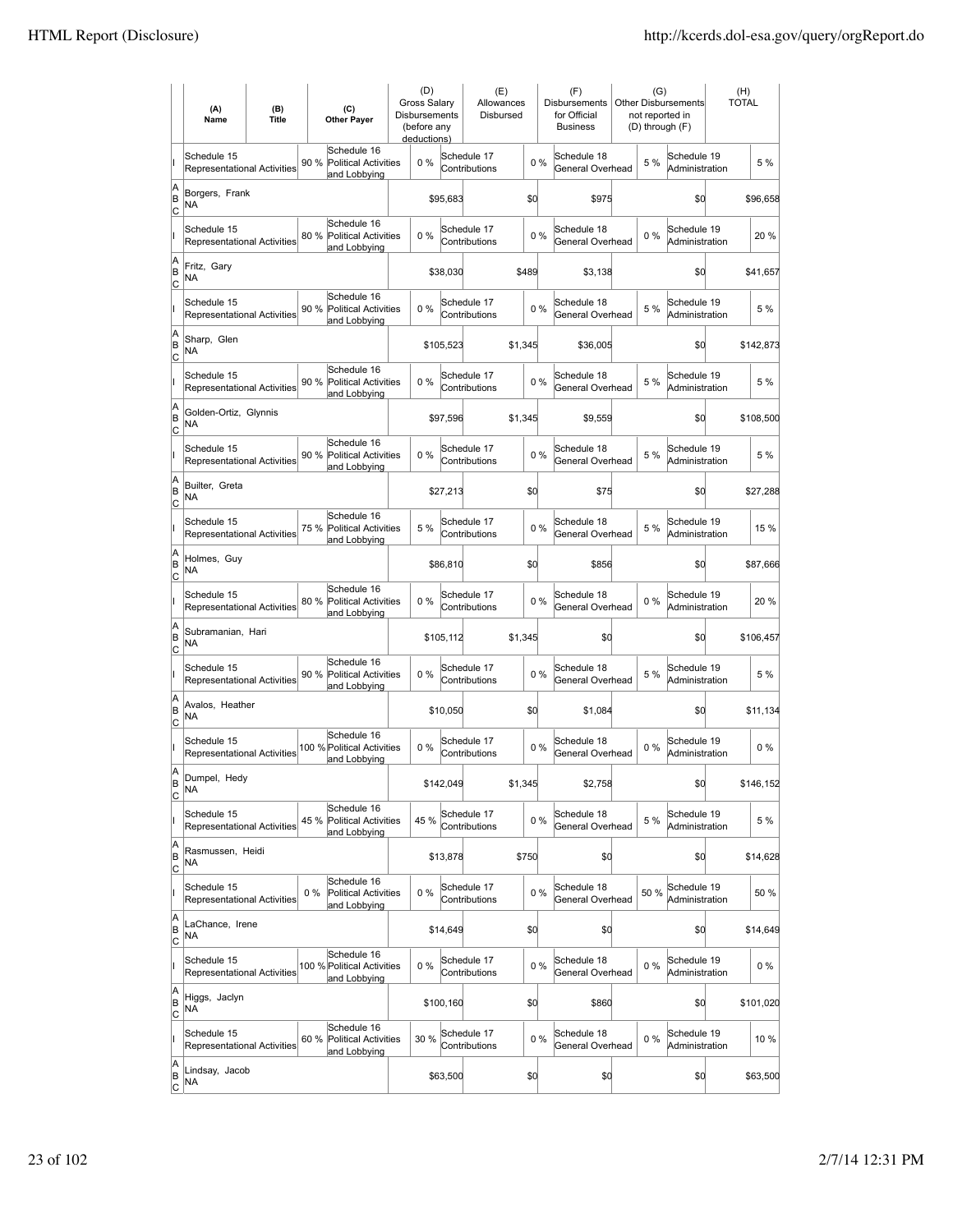|                          | (A)<br>Name                                       | (B)<br><b>Title</b> | (C)<br><b>Other Paver</b>                                          | (D)<br><b>Gross Salarv</b><br><b>Disbursements</b><br>(before any<br>deductions) |           | (E)<br>Allowances<br>Disbursed |         |       | (F)<br><b>Disbursements</b><br>for Official<br><b>Business</b> | (G)<br>not reported in<br>(D) through (F) | <b>Other Disbursements</b>    | (H)<br><b>TOTAL</b> |
|--------------------------|---------------------------------------------------|---------------------|--------------------------------------------------------------------|----------------------------------------------------------------------------------|-----------|--------------------------------|---------|-------|----------------------------------------------------------------|-------------------------------------------|-------------------------------|---------------------|
|                          | Schedule 15<br><b>Representational Activities</b> |                     | Schedule 16<br>20 %<br><b>Political Activities</b><br>and Lobbying | $0\%$                                                                            |           | Schedule 17<br>Contributions   | 0%      |       | Schedule 18<br>General Overhead                                | 80%                                       | Schedule 19<br>Administration | $0\%$               |
| A<br>B<br> c             | Darby, James<br>ΝA                                |                     |                                                                    |                                                                                  | \$63,326  |                                | \$d     |       | \$2,777                                                        |                                           | \$0                           | \$66,103            |
|                          | Schedule 15<br><b>Representational Activities</b> |                     | Schedule 16<br>100 % Political Activities<br>and Lobbying          | 0%                                                                               |           | Schedule 17<br>Contributions   | 0%      |       | Schedule 18<br>General Overhead                                | 0%                                        | Schedule 19<br>Administration | $0\%$               |
| A<br>B<br>C              | Johnson, James<br>NA                              |                     |                                                                    |                                                                                  | \$73,067  |                                | \$0     |       | \$250                                                          |                                           | \$0                           | \$73,317            |
|                          | Schedule 15<br>Representational Activities        |                     | Schedule 16<br>90 %<br><b>Political Activities</b><br>and Lobbying | 0%                                                                               |           | Schedule 17<br>Contributions   | 0%      |       | Schedule 18<br>General Overhead                                | 5 %                                       | Schedule 19<br>Administration | 5 %                 |
| A<br>B<br> c             | Ryder, James<br>NA                                |                     |                                                                    |                                                                                  | \$138,824 |                                | \$1,345 |       | \$1,995                                                        |                                           | \$0                           | \$142,164           |
|                          | Schedule 15<br><b>Representational Activities</b> |                     | Schedule 16<br>90%<br>Political Activities<br>and Lobbying         | $0\%$                                                                            |           | Schedule 17<br>Contributions   | 0%      |       | Schedule 18<br>General Overhead                                | 5 %                                       | Schedule 19<br>Administration | 5 %                 |
| A<br>B<br>lc             | Tobler, James<br>NA                               |                     |                                                                    |                                                                                  | \$108,402 |                                | \$1,243 |       | \$34,413                                                       |                                           | \$0                           | \$144,058           |
|                          | Schedule 15<br><b>Representational Activities</b> |                     | Schedule 16<br>90 %<br><b>Political Activities</b><br>and Lobbying | 0%                                                                               |           | Schedule 17<br>Contributions   | 0%      |       | Schedule 18<br>General Overhead                                | 5 %                                       | Schedule 19<br>Administration | 5 %                 |
| A<br>B<br>C              | Eggleston, James<br>NA                            |                     |                                                                    |                                                                                  | \$171,349 |                                | \$0     |       | \$0                                                            |                                           | \$0                           | \$171,349           |
|                          | Schedule 15<br>Representational Activities        |                     | Schedule 16<br>80 % Political Activities<br>and Lobbying           | 5 %                                                                              |           | Schedule 17<br>Contributions   | 0%      |       | Schedule 18<br>General Overhead                                | $0\%$                                     | Schedule 19<br>Administration | 15 %                |
| A<br>B<br>C              | Ribisi-Braley, Jamie<br>NA                        |                     |                                                                    |                                                                                  | \$18,213  |                                | \$0     |       | \$252                                                          |                                           | \$0                           | \$18,465            |
|                          | Schedule 15<br><b>Representational Activities</b> |                     | Schedule 16<br>90 %<br><b>Political Activities</b><br>and Lobbying | $0\%$                                                                            |           | Schedule 17<br>Contributions   | $0\%$   |       | Schedule 18<br>General Overhead                                | 5 %                                       | Schedule 19<br>Administration | 5 %                 |
| A<br>B<br> c             | Morrison, Jane<br><b>NA</b>                       |                     |                                                                    |                                                                                  | \$86,128  |                                | \$0     |       | \$6,651                                                        |                                           | \$d                           | \$92,779            |
|                          | Schedule 15<br>Representational Activities        |                     | Schedule 16<br>80 %<br><b>Political Activities</b><br>and Lobbying | 0%                                                                               |           | Schedule 17<br>Contributions   | 0%      |       | Schedule 18<br>General Overhead                                | 0%                                        | Schedule 19<br>Administration | 20%                 |
| A<br>B<br> c             | Lawhon, Jane<br>NA                                |                     |                                                                    |                                                                                  | \$130,774 |                                | \$0     |       | \$2,811                                                        |                                           | \$0                           | \$133,585           |
|                          | Schedule 15<br><b>Representational Activities</b> |                     | Schedule 16<br>80%<br>Political Activities<br>and Lobbying         | 5 %                                                                              |           | Schedule 17<br>Contributions   | 0%      |       | Schedule 18<br>General Overhead                                | 0%                                        | Schedule 19<br>Administration | 15 %                |
| A<br>B<br>$\overline{c}$ | Urman, Janet<br>ΝA                                |                     |                                                                    |                                                                                  | \$10,434  |                                | \$d     |       | \$353                                                          |                                           | \$0                           | \$10,787            |
|                          | Schedule 15<br>Representational Activities        |                     | Schedule 16<br>100 % Political Activities<br>and Lobbying          | 0%                                                                               |           | Schedule 17<br>Contributions   | 0%      |       | Schedule 18<br>General Overhead                                | $0\%$                                     | Schedule 19<br>Administration | $0\%$               |
| A<br>B<br><u>lc</u>      | Fleming, Jeffrey<br>NA                            |                     |                                                                    |                                                                                  | \$60.084  |                                | \$d     |       | \$143                                                          |                                           | \$d                           | \$60,227            |
|                          | Schedule 15<br>Representational Activities        |                     | Schedule 16<br><b>Political Activities</b><br>50 %<br>and Lobbying | 20 %                                                                             |           | Schedule 17<br>Contributions   | 0%      |       | Schedule 18<br>General Overhead                                | 5 %                                       | Schedule 19<br>Administration | 25 %                |
| A<br>B<br>$\mathsf{C}$   | Jackson-Brown, Jennifer<br>NA                     |                     |                                                                    |                                                                                  | \$28,999  |                                | \$0     |       | \$9                                                            |                                           | \$0                           | \$29,008            |
|                          | Schedule 15<br>Representational Activities        |                     | Schedule 16<br>50 % Political Activities<br>and Lobbying           | 0%                                                                               |           | Schedule 17<br>Contributions   | 0%      |       | Schedule 18<br>General Overhead                                | 50 %                                      | Schedule 19<br>Administration | $0\%$               |
| A<br>B<br> c             | Rose, Jennifer<br>NA                              |                     |                                                                    |                                                                                  | \$32,205  |                                | \$0     |       | \$0                                                            |                                           | \$0                           | \$32,205            |
|                          | Schedule 15<br>Representational Activities        |                     | Schedule 16<br>Political Activities<br>$0\%$<br>and Lobbying       | 0%                                                                               |           | Schedule 17<br>Contributions   |         | $0\%$ | Schedule 18<br>General Overhead                                | 80%                                       | Schedule 19<br>Administration | 20 %                |
| A<br>B<br>$\overline{c}$ | Lemmon, Jennifer<br>NA                            |                     |                                                                    |                                                                                  | \$45,690  |                                | \$1,345 |       | \$5,772                                                        |                                           | \$0                           | \$52,807            |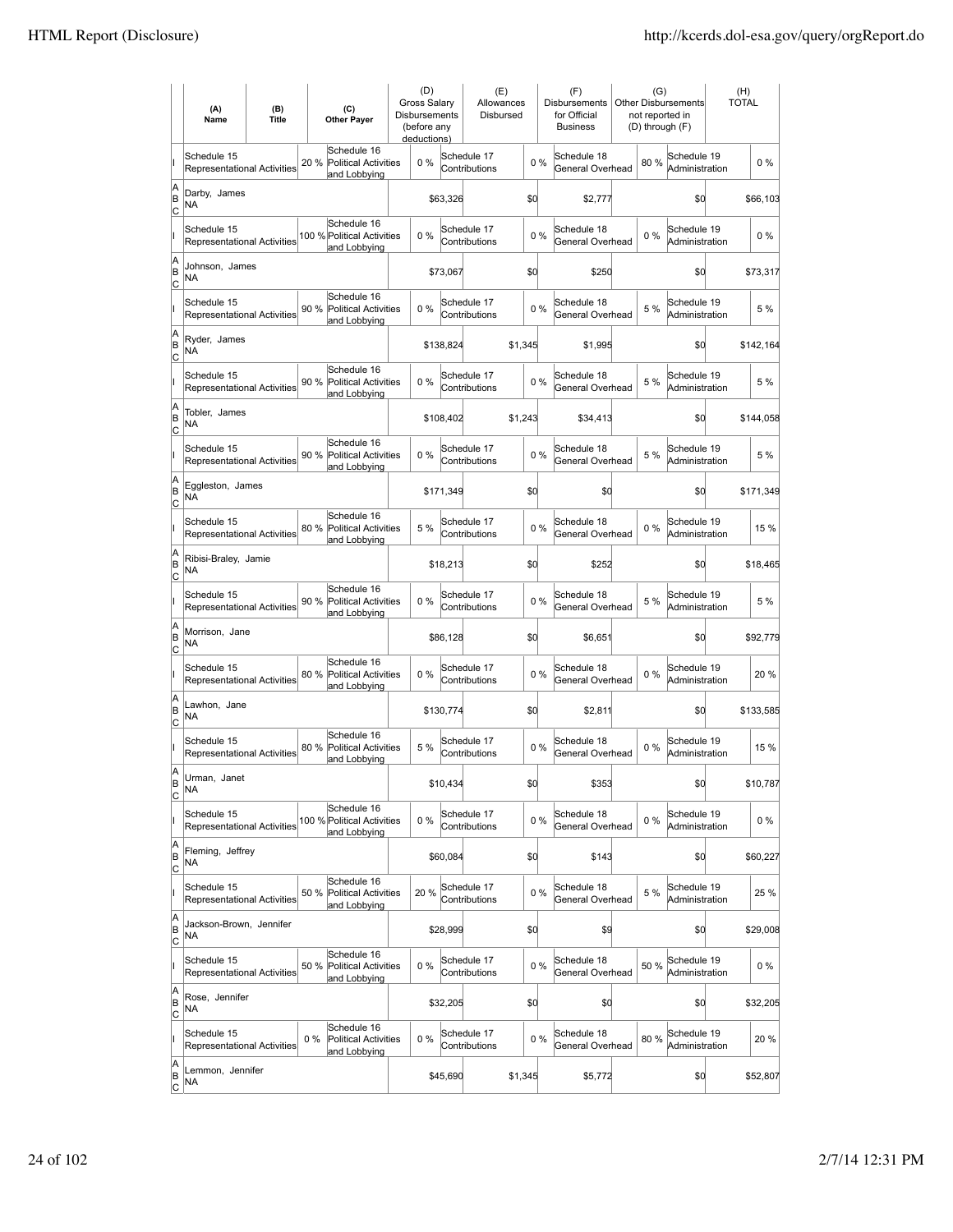|                           | (A)<br>Name                                       | (B)<br><b>Title</b> |      | (C)<br><b>Other Payer</b>                                  | <b>Gross Salarv</b><br>Disbursements<br>deductions) | (D)<br>(before any |          | (E)<br>Allowances<br>Disbursed |         |       | (F)<br><b>Disbursements</b><br>for Official<br><b>Business</b> | (G)   | <b>Other Disbursements</b><br>not reported in<br>(D) through (F) | (H)<br><b>TOTAL</b> |           |
|---------------------------|---------------------------------------------------|---------------------|------|------------------------------------------------------------|-----------------------------------------------------|--------------------|----------|--------------------------------|---------|-------|----------------------------------------------------------------|-------|------------------------------------------------------------------|---------------------|-----------|
|                           | Schedule 15<br><b>Representational Activities</b> |                     | 90 % | Schedule 16<br><b>Political Activities</b><br>and Lobbying |                                                     | $0\%$              |          | Schedule 17<br>Contributions   |         | $0\%$ | Schedule 18<br>General Overhead                                | 5 %   | Schedule 19<br>Administration                                    |                     | 5 %       |
| A<br>B<br> c              | Chau, Jennifer<br>ΝA                              |                     |      |                                                            |                                                     |                    | \$61,085 |                                | \$0     |       | \$196                                                          |       | \$0                                                              |                     | \$61,281  |
|                           | Schedule 15<br><b>Representational Activities</b> |                     | 50 % | Schedule 16<br><b>Political Activities</b><br>and Lobbying |                                                     | 25 %               |          | Schedule 17<br>Contributions   |         | 0%    | Schedule 18<br>General Overhead                                | $0\%$ | Schedule 19<br>Administration                                    |                     | 25 %      |
| A<br>B<br>C               | Yarbrough, Jessica<br>NA                          |                     |      |                                                            |                                                     |                    | \$14,453 |                                | \$0     |       | \$0                                                            |       | \$d                                                              |                     | \$14,453  |
|                           | Schedule 15<br>Representational Activities        |                     | 30 % | Schedule 16<br><b>Political Activities</b><br>and Lobbying |                                                     | 50 %               |          | Schedule 17<br>Contributions   |         | 0%    | Schedule 18<br>General Overhead                                | 10%   | Schedule 19<br>Administration                                    |                     | 10 %      |
| A<br>B<br>C               | Furillo, Jill<br>NA                               |                     |      |                                                            |                                                     | \$146,171          |          |                                | \$1,345 |       | \$12,593                                                       |       | \$0                                                              |                     | \$160,109 |
|                           | Schedule 15<br><b>Representational Activities</b> |                     | 50 % | Schedule 16<br><b>Political Activities</b><br>and Lobbying |                                                     | 30 %               |          | Schedule 17<br>Contributions   |         | 0%    | Schedule 18<br>General Overhead                                | 0%    | Schedule 19<br>Administration                                    |                     | 20%       |
| A<br>B<br> c              | Thompson, Joanne<br>NA                            |                     |      |                                                            |                                                     |                    | \$15,600 |                                | \$d     |       | \$126                                                          |       | \$0                                                              |                     | \$15,726  |
|                           | Schedule 15<br>Representational Activities        |                     |      | Schedule 16<br>100 % Political Activities<br>and Lobbying  |                                                     | 0%                 |          | Schedule 17<br>Contributions   |         | 0%    | Schedule 18<br>General Overhead                                | $0\%$ | Schedule 19<br>Administration                                    |                     | $0\%$     |
| A<br>B<br>C               | Jung, Joanne<br>NA                                |                     |      |                                                            |                                                     | \$101,160          |          |                                | \$1,345 |       | \$4,300                                                        |       | \$0                                                              |                     | \$106,805 |
|                           | Schedule 15<br>Representational Activities        |                     |      | Schedule 16<br>90 % Political Activities<br>and Lobbying   |                                                     | $0\%$              |          | Schedule 17<br>Contributions   |         | 0%    | Schedule 18<br>General Overhead                                | 5 %   | Schedule 19<br>Administration                                    |                     | 5 %       |
| A<br>B<br>C               | Newlin, Joe<br>NA                                 |                     |      |                                                            |                                                     | \$109,674          |          |                                | \$1,345 |       | \$21,939                                                       |       | \$d                                                              |                     | \$132,958 |
|                           | Schedule 15<br><b>Representational Activities</b> |                     | 90 % | Schedule 16<br><b>Political Activities</b><br>and Lobbying |                                                     | 0%                 |          | Schedule 17<br>Contributions   |         | 0%    | Schedule 18<br>General Overhead                                | 5 %   | Schedule 19<br>Administration                                    |                     | 5 %       |
| A<br>B<br> c              | Cummins, John<br><b>NA</b>                        |                     |      |                                                            |                                                     |                    | \$9,507  |                                | \$336   |       | \$720                                                          |       | \$d                                                              |                     | \$10,563  |
|                           | Schedule 15<br>Representational Activities        |                     | 90 % | Schedule 16<br><b>Political Activities</b><br>and Lobbying |                                                     | 0%                 |          | Schedule 17<br>Contributions   |         | 0%    | Schedule 18<br>General Overhead                                | 5 %   | Schedule 19<br>Administration                                    |                     | 5 %       |
| A<br>B<br> c              | Stead-Mendez, John<br><b>NA</b>                   |                     |      |                                                            |                                                     | \$109,282          |          |                                | \$1,345 |       | \$10,569                                                       |       | \$0                                                              |                     | \$121,196 |
|                           | Schedule 15<br>Representational Activities        |                     | 90 % | Schedule 16<br>Political Activities<br>and Lobbying        |                                                     | 0%                 |          | Schedule 17<br>Contributions   |         | 0%    | Schedule 18<br>General Overhead                                | 5 %   | Schedule 19<br>Administration                                    |                     | 5 %       |
| A<br>B<br>$\overline{c}$  | Pickles, John<br>NA                               |                     |      |                                                            |                                                     | \$105,112          |          |                                | \$1,345 |       | \$20,761                                                       |       | \$d                                                              |                     | \$127,218 |
|                           | Schedule 15<br>Representational Activities        |                     | 90 % | Schedule 16<br><b>Political Activities</b><br>and Lobbying |                                                     | 0%                 |          | Schedule 17<br>Contributions   |         | 0%    | Schedule 18<br>General Overhead                                | 5 %   | Schedule 19<br>Administration                                    |                     | 5 %       |
| A<br>B<br><u>lc</u>       | Sternberg, Jonathan<br>NA                         |                     |      |                                                            |                                                     |                    | \$88,202 |                                | \$1,345 |       | \$5,825                                                        |       | \$d                                                              |                     | \$95,372  |
|                           | Schedule 15<br>Representational Activities        |                     |      | Schedule 16<br>90 % Political Activities<br>and Lobbying   |                                                     | 0%                 |          | Schedule 17<br>Contributions   |         | 0%    | Schedule 18<br>General Overhead                                | 5 %   | Schedule 19<br>Administration                                    |                     | 5 %       |
| A<br>B<br>$\overline{c}$  | Mill, Jonathan<br><b>NA</b>                       |                     |      |                                                            |                                                     | \$105,112          |          |                                | \$1,345 |       | \$3,869                                                        |       | \$0                                                              |                     | \$110,326 |
|                           | Schedule 15<br>Representational Activities        |                     |      | Schedule 16<br>90 % Political Activities<br>and Lobbying   |                                                     | 0%                 |          | Schedule 17<br>Contributions   |         | 0%    | Schedule 18<br>General Overhead                                | 5 %   | Schedule 19<br>Administration                                    |                     | 5 %       |
| A<br>B<br> c              | Peterson, Jonna<br>NA                             |                     |      |                                                            |                                                     |                    | \$14,700 |                                | \$0     |       | \$427                                                          |       | \$d                                                              |                     | \$15,127  |
|                           | Schedule 15<br>Representational Activities        |                     |      | Schedule 16<br>100 % Political Activities<br>and Lobbying  |                                                     | 0%                 |          | Schedule 17<br>Contributions   |         | 0%    | Schedule 18<br>General Overhead                                | 0%    | Schedule 19<br>Administration                                    |                     | 0%        |
| A<br> B<br>$\overline{c}$ | Barrios, Jose<br>NA                               |                     |      |                                                            |                                                     | \$100,527          |          |                                | \$1,345 |       | \$11,488                                                       |       | \$d                                                              |                     | \$113,360 |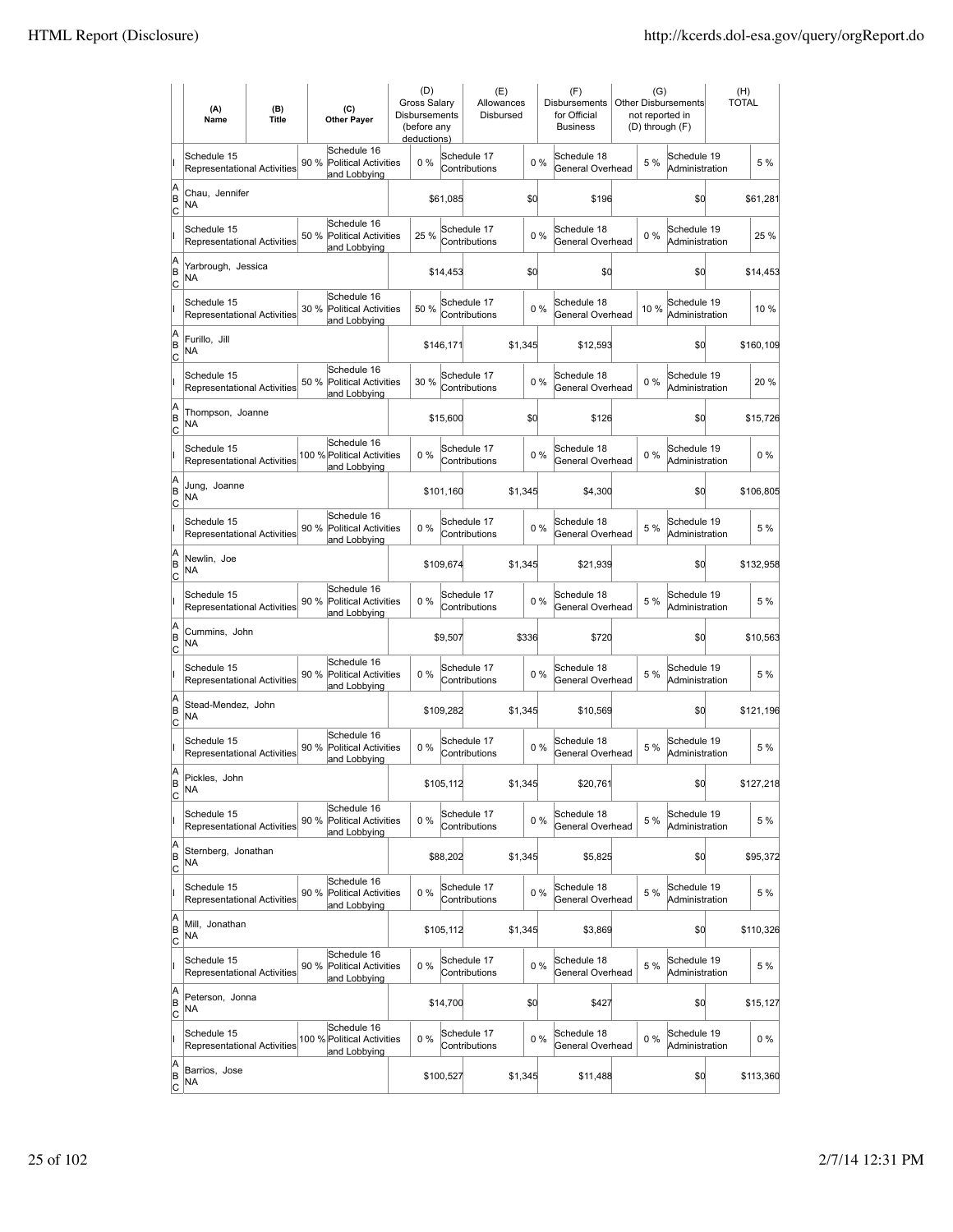|                           | (A)<br>Name                                       | (B)<br><b>Title</b> | (C)<br><b>Other Payer</b>                                          | <b>Gross Salarv</b><br><b>Disbursements</b> | (D)<br>(before any<br>deductions) |                              | (E)<br>Allowances<br>Disbursed |       | (F)<br><b>Disbursements</b><br>for Official<br><b>Business</b> | (G)<br>not reported in<br>(D) through (F) | <b>Other Disbursements</b>    | (H)<br><b>TOTAL</b> |           |
|---------------------------|---------------------------------------------------|---------------------|--------------------------------------------------------------------|---------------------------------------------|-----------------------------------|------------------------------|--------------------------------|-------|----------------------------------------------------------------|-------------------------------------------|-------------------------------|---------------------|-----------|
|                           | Schedule 15<br>Representational Activities        |                     | Schedule 16<br>90 %<br><b>Political Activities</b><br>and Lobbying |                                             | 0%                                | Schedule 17<br>Contributions |                                | 0%    | Schedule 18<br>General Overhead                                | 5 %                                       | Schedule 19<br>Administration |                     | 5 %       |
| A<br>B<br>c               | Jurczak, Joseph<br>NA                             |                     |                                                                    |                                             | \$92,000                          |                              | \$1,009                        |       | \$13,807                                                       |                                           | \$0                           |                     | \$106,816 |
|                           | Schedule 15<br>Representational Activities        |                     | Schedule 16<br>Political Activities<br>10 %<br>and Lobbying        |                                             | 80%                               | Schedule 17<br>Contributions |                                | 0%    | Schedule 18<br>General Overhead                                | 0%                                        | Schedule 19<br>Administration |                     | 10 %      |
| A<br>B<br>Iс              | Schuman, Joseph<br>NA                             |                     |                                                                    |                                             | \$106,888                         |                              | \$1,345                        |       | \$11,696                                                       |                                           | \$0                           |                     | \$119,929 |
|                           | Schedule 15<br><b>Representational Activities</b> |                     | Schedule 16<br>90 %<br><b>Political Activities</b><br>and Lobbying |                                             | 0%                                | Schedule 17<br>Contributions |                                | 0%    | Schedule 18<br>General Overhead                                | 5 %                                       | Schedule 19<br>Administration |                     | 5 %       |
| A<br>B<br> c              | Lindsay, Joseph<br>NA                             |                     |                                                                    |                                             | \$132,779                         |                              | \$1,345                        |       | \$2,901                                                        |                                           | \$O                           |                     | \$137,025 |
|                           | Schedule 15<br><b>Representational Activities</b> |                     | Schedule 16<br>90%<br>Political Activities<br>and Lobbying         |                                             | 0%                                | Schedule 17<br>Contributions |                                | 0%    | Schedule 18<br>General Overhead                                | 5 %                                       | Schedule 19<br>Administration |                     | 5 %       |
| A<br>B<br> c              | Guardado, Juan<br>NA                              |                     |                                                                    |                                             | \$36,948                          |                              |                                | \$130 | \$0                                                            |                                           | \$0                           |                     | \$37,078  |
|                           | Schedule 15<br><b>Representational Activities</b> |                     | Schedule 16<br>20%<br><b>Political Activities</b><br>and Lobbying  |                                             | 0%                                | Schedule 17<br>Contributions |                                | 0%    | Schedule 18<br>General Overhead                                | 80%                                       | Schedule 19<br>Administration |                     | $0\%$     |
| A<br>B<br>C               | Anderson, Judith<br>ΝA                            |                     |                                                                    |                                             | \$16,297                          |                              |                                | \$0   | \$107                                                          |                                           | \$0                           |                     | \$16,404  |
|                           | Schedule 15<br>Representational Activities        |                     | Schedule 16<br>100 % Political Activities<br>and Lobbying          |                                             | 0%                                | Schedule 17<br>Contributions |                                | 0%    | Schedule 18<br>General Overhead                                | $0\%$                                     | Schedule 19<br>Administration |                     | $0\%$     |
| A<br>B<br>C               | Rumminger, Karen<br><b>NA</b>                     |                     |                                                                    |                                             | \$72,916                          |                              | \$3,859                        |       | \$8,247                                                        |                                           | \$0                           |                     | \$85,022  |
|                           | Schedule 15<br>Representational Activities        |                     | Schedule 16<br>90 %<br><b>Political Activities</b><br>and Lobbying |                                             | 0%                                | Schedule 17<br>Contributions |                                | 0%    | Schedule 18<br>General Overhead                                | 5 %                                       | Schedule 19<br>Administration |                     | 5 %       |
| A<br>B<br>lc              | Elwood, Karen<br>NA                               |                     |                                                                    |                                             | \$101,976                         |                              | \$1,345                        |       | \$5,577                                                        |                                           | \$0                           |                     | \$108,898 |
|                           | Schedule 15<br><b>Representational Activities</b> |                     | Schedule 16<br>Political Activities<br>90 %<br>and Lobbying        |                                             | 0%                                | Schedule 17<br>Contributions |                                | 0%    | Schedule 18<br>General Overhead                                | 5 %                                       | Schedule 19<br>Administration |                     | 5 %       |
| A<br>B<br>Iс              | Chan, Karen<br>NA                                 |                     |                                                                    |                                             |                                   | \$96,432                     | \$1,345                        |       | \$11,256                                                       |                                           | \$0                           |                     | \$109,033 |
|                           | Schedule 15<br>Representational Activities        |                     | Schedule 16<br>90%<br><b>Political Activities</b><br>and Lobbying  |                                             | 0%                                | Schedule 17<br>Contributions |                                | 0%    | Schedule 18<br>General Overhead                                | 5 %                                       | Schedule 19<br>Administration |                     | 5 %       |
| ΙA<br>B<br>$\overline{c}$ | uung, Karleen<br>ΝA                               |                     |                                                                    |                                             |                                   | \$89,254                     | \$1,345                        |       | \$10,904                                                       |                                           | \$0                           |                     | \$101,503 |
|                           | Schedule 15<br>Representational Activities        |                     | Schedule 16<br>90%<br>Political Activities<br>and Lobbying         |                                             | 0%                                | Schedule 17<br>Contributions |                                | 0%    | Schedule 18<br>General Overhead                                | 5 %                                       | Schedule 19<br>Administration |                     | 5 %       |
| A<br>B<br> c              | Carder, Kathy<br>NA                               |                     |                                                                    |                                             | \$105,112                         |                              | \$1,345                        |       | \$245                                                          |                                           | \$0                           |                     | \$106,702 |
|                           | Schedule 15<br>Representational Activities        |                     | Schedule 16<br>90%<br><b>Political Activities</b><br>and Lobbying  |                                             | 0%                                | Schedule 17<br>Contributions |                                | 0%    | Schedule 18<br>General Overhead                                | 5 %                                       | Schedule 19<br>Administration |                     | 5 %       |
| A<br>B<br><u>lc</u>       | Phelan, Katie<br>NA                               |                     |                                                                    |                                             | \$28,059                          |                              |                                | \$550 | \$1,116                                                        |                                           | \$0                           |                     | \$29,725  |
|                           | Schedule 15<br>Representational Activities        |                     | Schedule 16<br>90 % Political Activities<br>and Lobbying           |                                             | 0%                                | Schedule 17<br>Contributions |                                | 0%    | Schedule 18<br>General Overhead                                | 5 %                                       | Schedule 19<br>Administration |                     | 5 %       |
| A<br>B<br>$\circ$         | Howard, Katrina<br>NA                             |                     |                                                                    |                                             | \$19,840                          |                              |                                | \$448 | \$5,589                                                        |                                           | \$0                           |                     | \$25,877  |
|                           | Schedule 15<br>Representational Activities        |                     | Schedule 16<br>90 %<br>Political Activities<br>and Lobbying        |                                             | 0%                                | Schedule 17<br>Contributions |                                | 0%    | Schedule 18<br>General Overhead                                | 5 %                                       | Schedule 19<br>Administration |                     | 5 %       |
| A<br>B<br>$\overline{c}$  | Howard, Katrina<br>NA                             |                     |                                                                    |                                             | \$45,600                          |                              |                                | \$0   | \$9,862                                                        |                                           | \$0                           |                     | \$55,462  |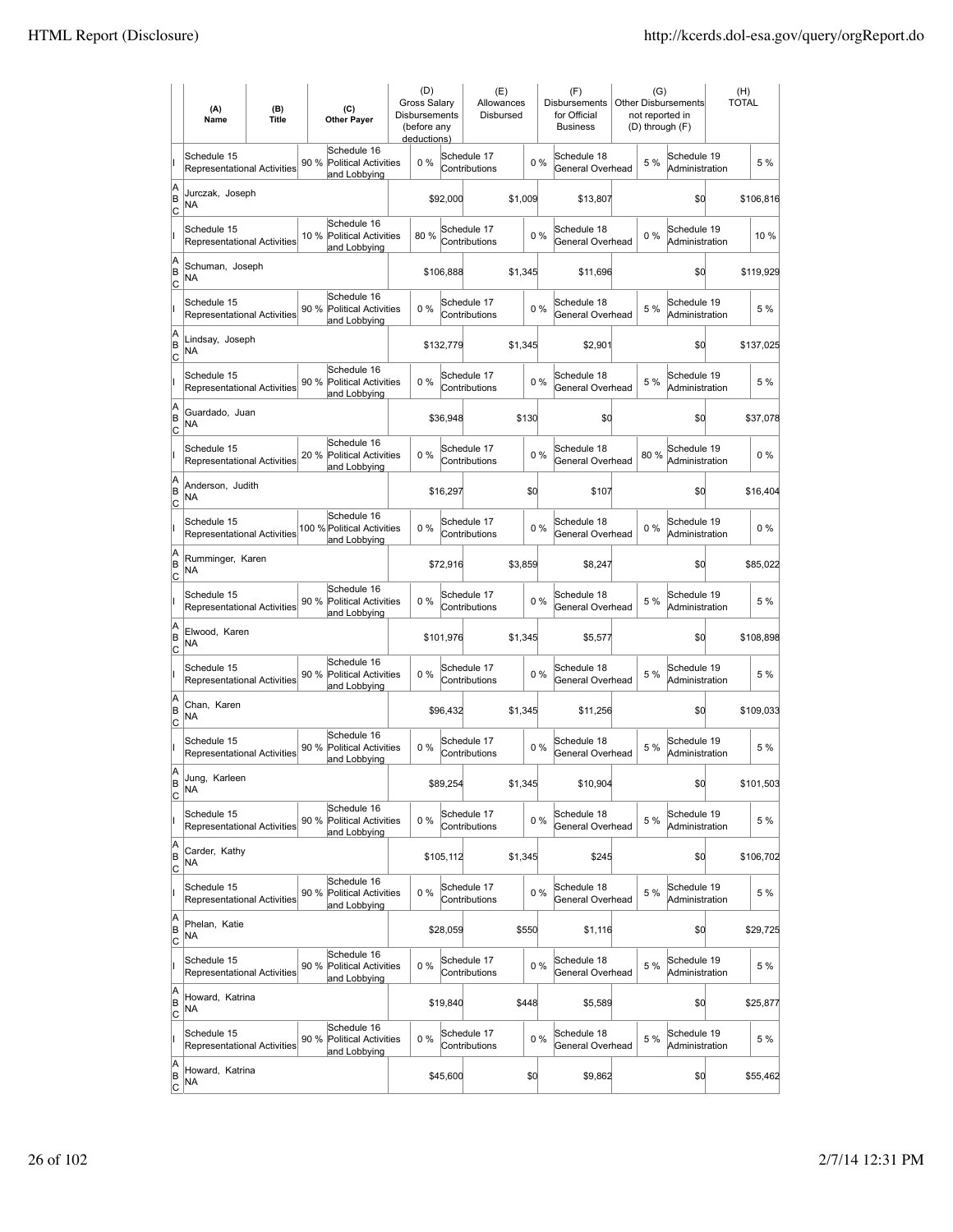|                           | (A)<br>Name                                       | (B)<br><b>Title</b> | (C)<br><b>Other Payer</b>                                          | (D)<br><b>Gross Salarv</b><br><b>Disbursements</b><br>(before any<br>deductions) |           | (E)<br>Allowances<br>Disbursed |         |    | (F)<br><b>Disbursements</b><br>for Official<br><b>Business</b> | (G)<br>not reported in | <b>Other Disbursements</b><br>(D) through (F) | (H)<br><b>TOTAL</b> |
|---------------------------|---------------------------------------------------|---------------------|--------------------------------------------------------------------|----------------------------------------------------------------------------------|-----------|--------------------------------|---------|----|----------------------------------------------------------------|------------------------|-----------------------------------------------|---------------------|
|                           | Schedule 15<br>Representational Activities        |                     | Schedule 16<br>100 % Political Activities<br>and Lobbying          | 0%                                                                               |           | Schedule 17<br>Contributions   |         | 0% | Schedule 18<br>General Overhead                                | $0\%$                  | Schedule 19<br>Administration                 | $0\%$               |
| A<br>B<br>C               | McVay {Casual}, Kay<br>NA                         |                     |                                                                    |                                                                                  | \$70,949  |                                | \$0     |    | \$1,903                                                        |                        | \$0                                           | \$72,852            |
|                           | Schedule 15<br>Representational Activities        |                     | Schedule 16<br>Political Activities<br>50 %<br>and Lobbying        | 50%                                                                              |           | Schedule 17<br>Contributions   |         | 0% | Schedule 18<br>General Overhead                                | 0%                     | Schedule 19<br>Administration                 | $0\%$               |
| A<br>B<br>Iс              | Adams, Kelly<br>NA                                |                     |                                                                    |                                                                                  | \$41,827  |                                | \$1,345 |    | \$4,092                                                        |                        | \$0                                           | \$47,264            |
|                           | Schedule 15<br><b>Representational Activities</b> |                     | Schedule 16<br>90 %<br><b>Political Activities</b><br>and Lobbying | 0%                                                                               |           | Schedule 17<br>Contributions   |         | 0% | Schedule 18<br>General Overhead                                | 5 %                    | Schedule 19<br>Administration                 | 5 %                 |
| A<br>B<br> c              | Mak, Keng-Choy<br>NA                              |                     |                                                                    |                                                                                  | \$105,112 |                                | \$1,345 |    | \$8,639                                                        |                        | \$O                                           | \$115,096           |
|                           | Schedule 15<br>Representational Activities        |                     | Schedule 16<br>90%<br>Political Activities<br>and Lobbying         | 0%                                                                               |           | Schedule 17<br>Contributions   |         | 0% | Schedule 18<br>General Overhead                                | 5 %                    | Schedule 19<br>Administration                 | 5 %                 |
| A<br>B<br> c              | Mazur, Kenneth<br>NA                              |                     |                                                                    |                                                                                  | \$71,680  |                                | \$625   |    | \$1,155                                                        |                        | \$0                                           | \$73,460            |
|                           | Schedule 15<br>Representational Activities        |                     | Schedule 16<br>5 %<br><b>Political Activities</b><br>and Lobbying  | 5 %                                                                              |           | Schedule 17<br>Contributions   |         | 0% | Schedule 18<br>General Overhead                                | 90%                    | Schedule 19<br>Administration                 | $0\%$               |
| A<br>B<br>Iс              | Williams, Kevin<br>ΝA                             |                     |                                                                    |                                                                                  | \$63,207  |                                | \$0     |    | \$1,041                                                        |                        | \$0                                           | \$64,248            |
|                           | Schedule 15<br><b>Representational Activities</b> |                     | Schedule 16<br>90 % Political Activities<br>and Lobbying           | 0%                                                                               |           | Schedule 17<br>Contributions   |         | 0% | Schedule 18<br>General Overhead                                | 5 %                    | Schedule 19<br>Administration                 | 5 %                 |
| A<br>B<br>C               | Baker, Kevin<br>NA                                |                     |                                                                    |                                                                                  | \$121,792 |                                | \$1,345 |    | \$15,262                                                       |                        | \$0                                           | \$138,399           |
|                           | Schedule 15<br>Representational Activities        |                     | Schedule 16<br>90 %<br><b>Political Activities</b><br>and Lobbying | 0%                                                                               |           | Schedule 17<br>Contributions   |         | 0% | Schedule 18<br>General Overhead                                | 5 %                    | Schedule 19<br>Administration                 | 5 %                 |
| A<br>B<br>lc              | Brown, Kitty<br><b>NA</b>                         |                     |                                                                    |                                                                                  | \$19,635  |                                | \$0     |    | \$1,214                                                        |                        | \$0                                           | \$20,849            |
|                           | Schedule 15<br>Representational Activities        |                     | Schedule 16<br>100 % Political Activities<br>and Lobbying          | 0%                                                                               |           | Schedule 17<br>Contributions   |         | 0% | Schedule 18<br>General Overhead                                | 0%                     | Schedule 19<br>Administration                 | $0\%$               |
| A<br>B<br>Iс              | Dougan, Kris<br><b>NA</b>                         |                     |                                                                    |                                                                                  | \$12,920  |                                | \$0     |    | \$0                                                            |                        | \$0                                           | \$12,920            |
|                           | Schedule 15<br><b>Representational Activities</b> |                     | Schedule 16<br>100 % Political Activities<br>and Lobbying          | 0%                                                                               |           | Schedule 17<br>Contributions   |         | 0% | Schedule 18<br>General Overhead                                | 0%                     | Schedule 19<br>Administration                 | $0\%$               |
| ΙA<br>B<br>$\overline{c}$ | Michaels, Kristen<br>NA                           |                     |                                                                    |                                                                                  | \$41,347  |                                | \$1,485 |    | \$12,228                                                       |                        | \$0                                           | \$55,060            |
|                           | Schedule 15<br>Representational Activities        |                     | Schedule 16<br>90%<br>Political Activities<br>and Lobbying         | 0%                                                                               |           | Schedule 17<br>Contributions   |         | 0% | Schedule 18<br>General Overhead                                | 5 %                    | Schedule 19<br>Administration                 | 5 %                 |
| A<br>B<br> c              | Lynch, Kristin<br>NA                              |                     |                                                                    |                                                                                  | \$110,368 |                                | \$1,345 |    | \$8,976                                                        |                        | \$d                                           | \$120,689           |
|                           | Schedule 15<br><b>Representational Activities</b> |                     | Schedule 16<br>90 %<br><b>Political Activities</b><br>and Lobbying | 0%                                                                               |           | Schedule 17<br>Contributions   |         | 0% | Schedule 18<br>General Overhead                                | 5 %                    | Schedule 19<br>Administration                 | 5 %                 |
| A<br>B<br><u>lc</u>       | Fairhurst, Laura<br>NA                            |                     |                                                                    |                                                                                  | \$9,354   |                                | \$d     |    | \$813                                                          |                        | \$0                                           | \$10,167            |
|                           | Schedule 15<br>Representational Activities        |                     | Schedule 16<br>100 % Political Activities<br>and Lobbying          | $0\%$                                                                            |           | Schedule 17<br>Contributions   |         | 0% | Schedule 18<br>General Overhead                                | $0\%$                  | Schedule 19<br>Administration                 | $0\%$               |
| A<br>B<br>$\circ$         | Dominguez, Laura<br>NA                            |                     |                                                                    |                                                                                  | \$9,687   |                                | \$d     |    | \$1,441                                                        |                        | \$0                                           | \$11,128            |
|                           | Schedule 15<br>Representational Activities        |                     | Schedule 16<br>100 % Political Activities<br>and Lobbying          | 0%                                                                               |           | Schedule 17<br>Contributions   |         | 0% | Schedule 18<br>General Overhead                                | $0\%$                  | Schedule 19<br>Administration                 | $0\%$               |
| A<br>B<br>$\overline{c}$  | Hebert, Laura<br>NA                               |                     |                                                                    |                                                                                  | \$22,528  |                                | \$418   |    | \$2,435                                                        |                        | \$0                                           | \$25,381            |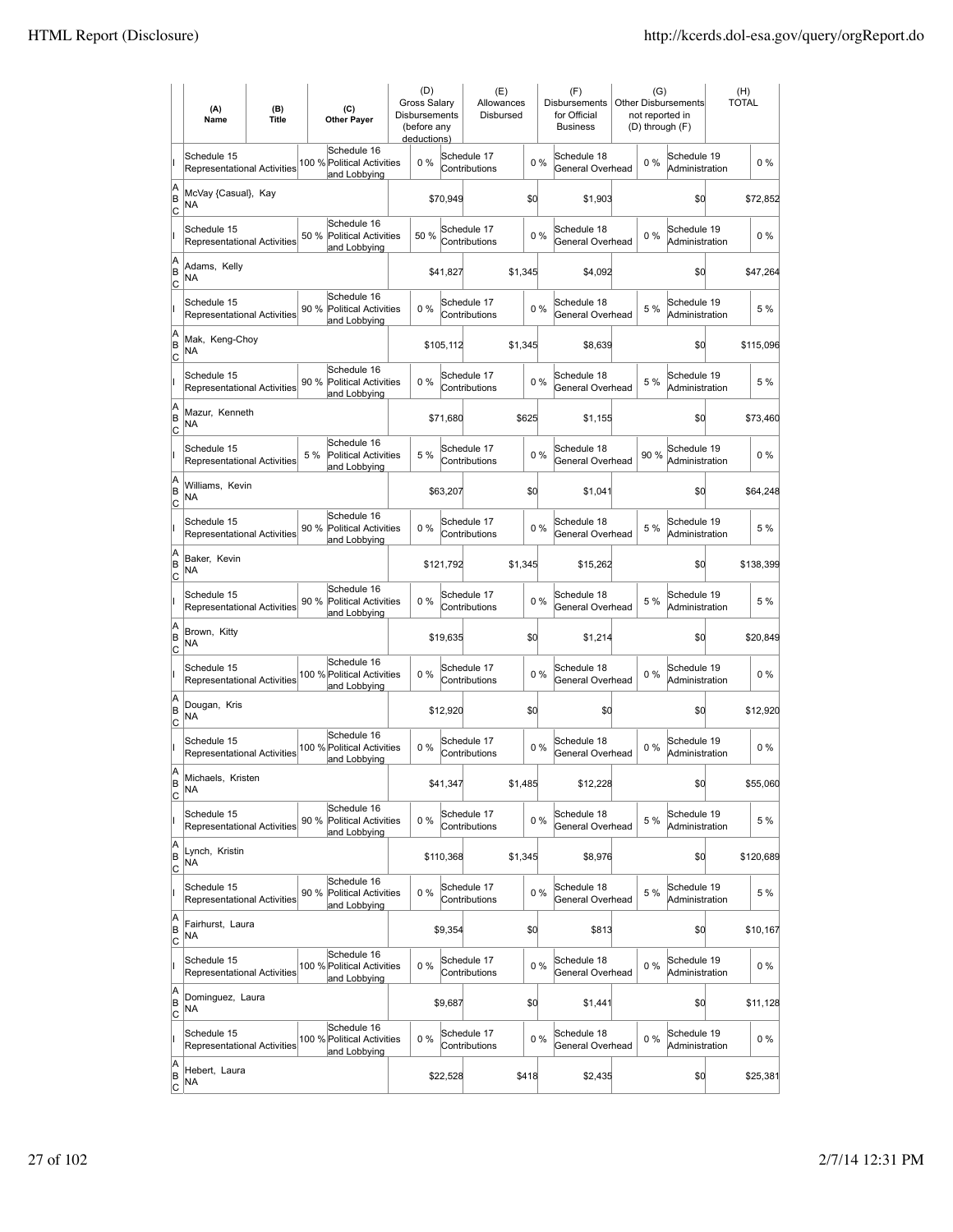|                          | (A)<br>Name                                       | (B)<br><b>Title</b> | (C)<br><b>Other Payer</b>                                           | (D)<br>Gross Salary<br>Disbursements<br>(before any<br>deductions) |           | (E)<br>Allowances<br>Disbursed |         |       | (F)<br>Disbursements<br>for Official<br><b>Business</b> | (G)<br>not reported in<br>(D) through (F) | <b>Other Disbursements</b>         | (H)<br><b>TOTAL</b> |           |
|--------------------------|---------------------------------------------------|---------------------|---------------------------------------------------------------------|--------------------------------------------------------------------|-----------|--------------------------------|---------|-------|---------------------------------------------------------|-------------------------------------------|------------------------------------|---------------------|-----------|
|                          | Schedule 15<br><b>Representational Activities</b> |                     | Schedule 16<br>90 %<br><b>Political Activities</b><br>and Lobbying  | 0%                                                                 |           | Schedule 17<br>Contributions   |         | 0%    | Schedule 18<br>General Overhead                         | 5 %                                       | Schedule 19<br>Administration      |                     | 5 %       |
| A<br>B<br> c             | Zamora, Laura<br>NA                               |                     |                                                                     |                                                                    | \$109,472 |                                | \$d     |       | \$520                                                   |                                           | \$0                                |                     | \$109,992 |
|                          | Schedule 15<br><b>Representational Activities</b> |                     | Schedule 16<br>20 %<br><b>Political Activities</b><br>and Lobbying  | 0%                                                                 |           | Schedule 17<br>Contributions   |         | 0%    | Schedule 18<br>General Overhead                         | 80%                                       | Schedule 19<br>Administration      |                     | $0\%$     |
| A<br>B<br>C              | Reid, Lauren<br>ΝA                                |                     |                                                                     |                                                                    | \$36,989  |                                | \$d     |       | \$0                                                     |                                           | \$0                                |                     | \$36,989  |
|                          | Schedule 15<br>Representational Activities        |                     | Schedule 16<br>60 %<br><b>Political Activities</b><br>and Lobbying  | 30 %                                                               |           | Schedule 17<br>Contributions   |         | 0%    | Schedule 18<br>General Overhead                         | $0\%$                                     | Schedule 19<br>Administration      |                     | 10 %      |
| A<br>B<br> c             | Doran, Lenore<br>NA                               |                     |                                                                     |                                                                    | \$77,709  |                                | \$d     |       | \$0                                                     |                                           | \$0                                |                     | \$77,709  |
|                          | Schedule 15<br><b>Representational Activities</b> |                     | Schedule 16<br>$0\%$<br><b>Political Activities</b><br>and Lobbying | 0%                                                                 |           | Schedule 17<br>Contributions   |         | 5 %   | Schedule 18<br>General Overhead                         | 75%                                       | Schedule 19<br>Administration      |                     | 20 %      |
| A<br>B<br> c             | Rodriguez, Leticia<br>NA                          |                     |                                                                     |                                                                    | \$89,651  |                                | \$d     |       | \$3,841                                                 |                                           | \$0                                |                     | \$93,492  |
|                          | Schedule 15<br><b>Representational Activities</b> |                     | Schedule 16<br>90 % Political Activities<br>and Lobbying            | $0\%$                                                              |           | Schedule 17<br>Contributions   |         | 0%    | Schedule 18<br>General Overhead                         | 5 %                                       | Schedule 19<br>Administration      |                     | 5 %       |
| A<br>B<br>c              | Shipley, Linda<br>NA                              |                     |                                                                     |                                                                    | \$66,955  |                                | \$0     |       | \$441                                                   |                                           | \$0                                |                     | \$67,396  |
|                          | Schedule 15<br>Representational Activities        |                     | Schedule 16<br>80 %<br><b>Political Activities</b><br>and Lobbying  | 5 %                                                                |           | Schedule 17<br>Contributions   |         | 0%    | Schedule 18<br>General Overhead                         | $0\%$                                     | Schedule 19<br>Administration      |                     | 15 %      |
| A<br>B<br>C              | Morales, Linda<br>NA                              |                     |                                                                     |                                                                    | \$63,861  |                                | \$1,345 |       | \$5,337                                                 |                                           | \$0                                |                     | \$70,543  |
|                          | Schedule 15<br>Representational Activities        |                     | Schedule 16<br>90 %<br><b>Political Activities</b><br>and Lobbying  | 0%                                                                 |           | Schedule 17<br>Contributions   |         | 0%    | Schedule 18<br>General Overhead                         | 5 %                                       | Schedule 19<br>Administration      |                     | 5 %       |
| A<br>B<br>Iс             | Churma-Sumner, Linda<br>NA                        |                     |                                                                     |                                                                    | \$85,446  |                                | \$1,345 |       | \$10,644                                                |                                           | \$d                                |                     | \$97,435  |
|                          | Schedule 15<br><b>Representational Activities</b> |                     | Schedule 16<br>90 %<br><b>Political Activities</b><br>and Lobbying  | 0%                                                                 |           | Schedule 17<br>Contributions   |         | 0%    | Schedule 18<br>General Overhead                         | 5 %                                       | Schedule 19<br>Administration      |                     | 5 %       |
| A<br>B<br> c             | Waggerman, Lindsay<br>ΝA                          |                     |                                                                     |                                                                    | \$49,541  |                                | \$1,065 |       | \$8,001                                                 |                                           | \$0                                |                     | \$58,607  |
|                          | Schedule 15<br>Representational Activities        |                     | Schedule 16<br>90 %<br><b>Political Activities</b><br>and Lobbying  | 0%                                                                 |           | Schedule 17<br>Contributions   |         | 0%    | Schedule 18<br>General Overhead                         | 5 %                                       | Schedule 19<br>Administration      |                     | 5 %       |
| A<br>B<br>$\overline{c}$ | Davis, Linette<br>ΝA                              |                     |                                                                     |                                                                    | \$80,856  |                                | \$d     |       | \$4,895                                                 |                                           | \$0                                |                     | \$85,751  |
|                          | Schedule 15<br>Representational Activities        |                     | Schedule 16<br>80 %<br><b>Political Activities</b><br>and Lobbying  | 0%                                                                 |           | Schedule 17<br>Contributions   |         | 0%    | Schedule 18<br>General Overhead                         | $0\%$                                     | Schedule 19<br>Administration      |                     | 20 %      |
| A<br>B<br>$\overline{c}$ | Ginilo, Lisa<br>NA                                |                     |                                                                     |                                                                    | \$18,948  |                                | \$d     |       | \$145                                                   |                                           | \$0                                |                     | \$19,093  |
|                          | Schedule 15<br>Representational Activities        |                     | Schedule 16<br>100 % Political Activities<br>and Lobbying           | $0\%$                                                              |           | Schedule 17<br>Contributions   |         | $0\%$ | Schedule 18<br>General Overhead                         | $0\%$                                     | Schedule 19<br>Administration      |                     | $0\%$     |
| A<br>B<br>$\circ$        | Harlow, Lisa<br>NA                                |                     |                                                                     |                                                                    | \$24,952  |                                | \$392   |       | \$0                                                     |                                           | \$0                                |                     | \$25,344  |
|                          | Schedule 15<br>Representational Activities        |                     | Schedule 16<br>90 %<br><b>Political Activities</b><br>and Lobbying  | 0%                                                                 |           | Schedule 17<br>Contributions   |         | 0%    | Schedule 18<br>General Overhead                         | 5 %                                       | Schedule 19<br>Administration      |                     | 5 %       |
| A<br>B<br>C              | Muller, Lisa<br>NA                                |                     |                                                                     |                                                                    | \$27,193  |                                | \$d     |       | \$133                                                   |                                           | \$0                                |                     | \$27,326  |
|                          | Schedule 15<br>Representational Activities        |                     | Schedule 16<br>Political Activities<br>$0\%$<br>and Lobbying        | 0%                                                                 |           | Schedule 17<br>Contributions   |         | 0%    | Schedule 18<br>General Overhead                         |                                           | 100 %Schedule 19<br>Administration |                     | $0\%$     |
| A<br>B<br>$\overline{c}$ | Tose, Lisa<br>NA                                  |                     |                                                                     |                                                                    | \$67,771  |                                | \$0     |       | \$145                                                   |                                           | \$d                                |                     | \$67,916  |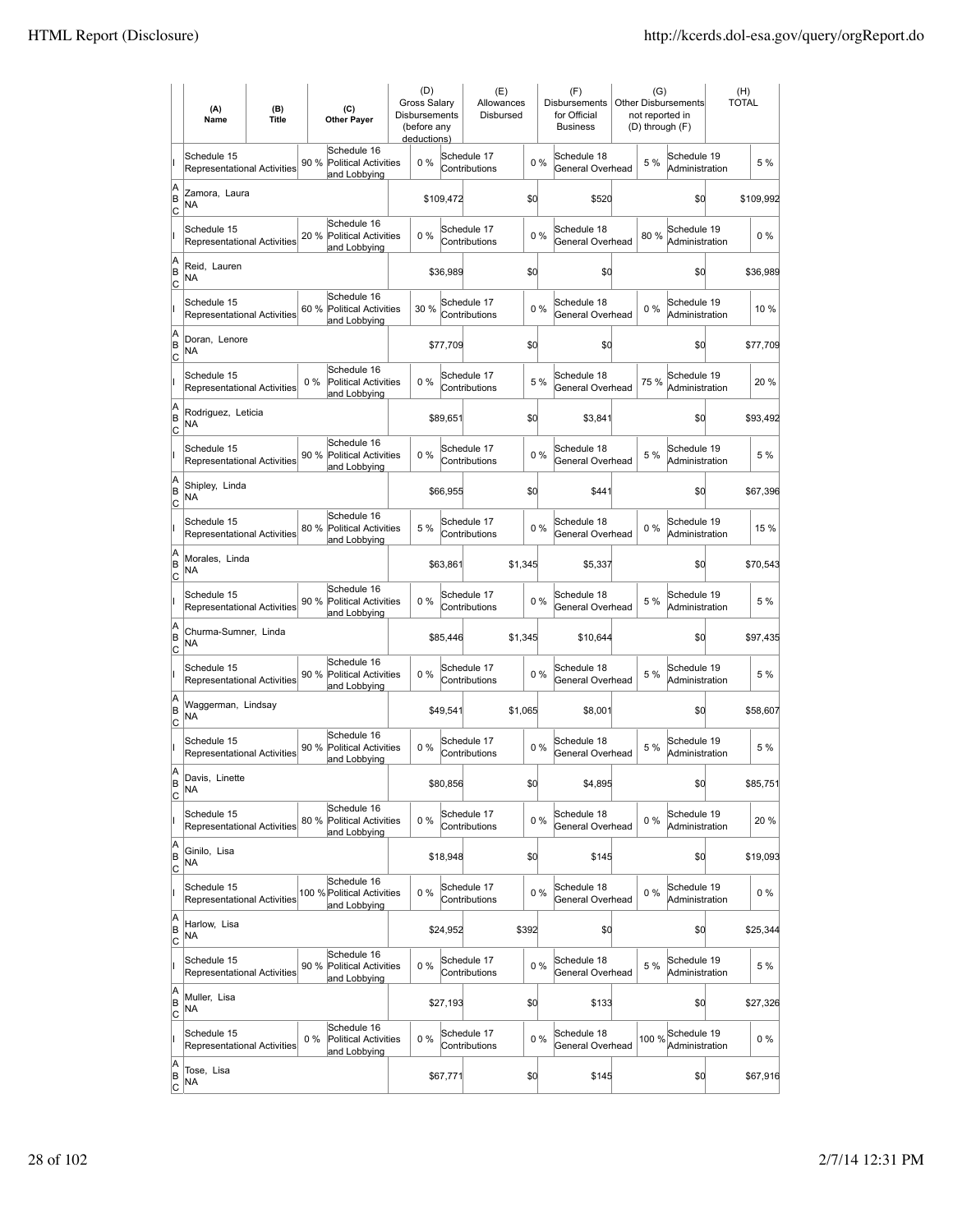|                          | (A)<br>Name                                       | (B)<br><b>Title</b> | (C)<br><b>Other Payer</b>                                          | (D)<br>Gross Salary<br>Disbursements<br>(before any<br>deductions) |           | (E)<br>Allowances<br>Disbursed |         |       | (F)<br>Disbursements<br>for Official<br><b>Business</b> | (G)<br>not reported in | <b>Other Disbursements</b><br>(D) through (F) | (H)<br>TOTAL |           |
|--------------------------|---------------------------------------------------|---------------------|--------------------------------------------------------------------|--------------------------------------------------------------------|-----------|--------------------------------|---------|-------|---------------------------------------------------------|------------------------|-----------------------------------------------|--------------|-----------|
|                          | Schedule 15<br>Representational Activities        |                     | Schedule 16<br>80 %<br><b>Political Activities</b><br>and Lobbying | 0%                                                                 |           | Schedule 17<br>Contributions   |         | 0%    | Schedule 18<br>General Overhead                         | $0\%$                  | Schedule 19<br>Administration                 |              | 20 %      |
| A<br>B<br>lc             | Morowitz, Lisa<br>NA                              |                     |                                                                    |                                                                    | \$93,794  |                                | \$1,345 |       | \$5,706                                                 |                        | \$0                                           |              | \$100,845 |
|                          | Schedule 15<br><b>Representational Activities</b> |                     | Schedule 16<br>80 %<br><b>Political Activities</b><br>and Lobbying | 0%                                                                 |           | Schedule 17<br>Contributions   |         | 5 %   | Schedule 18<br>General Overhead                         | 10%                    | Schedule 19<br>Administration                 |              | 5 %       |
| A<br>B<br>C              | Jacobs, Lisabeth<br>NA                            |                     |                                                                    |                                                                    | \$121,736 |                                | \$1,345 |       | \$1,672                                                 |                        | \$0                                           |              | \$124,753 |
|                          | Schedule 15<br>Representational Activities        |                     | Schedule 16<br>60 %<br><b>Political Activities</b><br>and Lobbying | 30 %                                                               |           | Schedule 17<br>Contributions   |         | 0%    | Schedule 18<br>General Overhead                         | $0\%$                  | Schedule 19<br>Administration                 |              | 10 %      |
| A<br>B<br>C              | Rada, Louie<br>NA                                 |                     |                                                                    |                                                                    | \$56,039  |                                | \$1,090 |       | \$4,503                                                 |                        | \$0                                           |              | \$61,632  |
|                          | Schedule 15<br><b>Representational Activities</b> |                     | Schedule 16<br>90 %<br>Political Activities<br>and Lobbying        | 0%                                                                 |           | Schedule 17<br>Contributions   |         | 0%    | Schedule 18<br>General Overhead                         | 5 %                    | Schedule 19<br>Administration                 |              | 5 %       |
| A<br>B<br>lc             | Hwang, Lucia<br>ΝA                                |                     |                                                                    |                                                                    | \$96,432  |                                | \$0     |       | \$724                                                   |                        | \$0                                           |              | \$97,156  |
|                          | Schedule 15<br>Representational Activities        |                     | Schedule 16<br>50 %<br><b>Political Activities</b><br>and Lobbying | 20 %                                                               |           | Schedule 17<br>Contributions   |         | $0\%$ | Schedule 18<br>General Overhead                         | 20 %                   | Schedule 19<br>Administration                 |              | 10 %      |
| A<br>B<br>C              | Lofftus, Lucinda<br>ΝA                            |                     |                                                                    |                                                                    | \$16,629  |                                | \$d     |       | \$0                                                     |                        | \$0                                           |              | \$16,629  |
|                          | Schedule 15<br>Representational Activities        |                     | Schedule 16<br>100 % Political Activities<br>and Lobbying          | 0%                                                                 |           | Schedule 17<br>Contributions   |         | 0%    | Schedule 18<br>General Overhead                         | $0\%$                  | Schedule 19<br>Administration                 |              | $0\%$     |
| A<br>B<br>C              | Santos, Lydia<br>NA                               |                     |                                                                    |                                                                    | \$70,378  |                                | \$d     |       | \$463                                                   |                        | \$0                                           |              | \$70,841  |
|                          | Schedule 15<br><b>Representational Activities</b> |                     | Schedule 16<br>20 %<br><b>Political Activities</b><br>and Lobbying | $0\%$                                                              |           | Schedule 17<br>Contributions   |         | 0%    | Schedule 18<br>General Overhead                         | 80%                    | Schedule 19<br>Administration                 |              | $0\%$     |
| A<br>B<br> c             | Davis, Marcella<br>NA                             |                     |                                                                    |                                                                    | \$13,809  |                                | \$336   |       | \$0                                                     |                        | \$d                                           |              | \$14,145  |
|                          | Schedule 15<br>Representational Activities        |                     | Schedule 16<br>90 %<br><b>Political Activities</b><br>and Lobbying | 0%                                                                 |           | Schedule 17<br>Contributions   |         | $0\%$ | Schedule 18<br>General Overhead                         | 5 %                    | Schedule 19<br>Administration                 |              | 5 %       |
| A<br>B<br>C              | Marks, Margaret<br>ΝA                             |                     |                                                                    |                                                                    | \$67,316  |                                | \$d     |       | \$937                                                   |                        | \$0                                           |              | \$68,253  |
|                          | Schedule 15<br>Representational Activities        |                     | Schedule 16<br>90%<br><b>Political Activities</b><br>and Lobbying  | 0%                                                                 |           | Schedule 17<br>Contributions   |         | 0%    | Schedule 18<br>General Overhead                         | 5 %                    | Schedule 19<br>Administration                 |              | 5 %       |
| A<br>B<br>C              | Albert, Marilyn<br>NA                             |                     |                                                                    |                                                                    | \$26,829  |                                | \$504   |       | \$2,351                                                 |                        | \$0                                           |              | \$29,684  |
|                          | Schedule 15<br>Representational Activities        |                     | Schedule 16<br>90 %<br>Political Activities<br>and Lobbying        | 0%                                                                 |           | Schedule 17<br>Contributions   |         | 0%    | Schedule 18<br>General Overhead                         | 5 %                    | Schedule 19<br>Administration                 |              | 5 %       |
| A<br>B<br><u>lc</u>      | Albert, Marilyn<br>NA                             |                     |                                                                    |                                                                    | \$37,500  |                                | \$d     |       | \$5,543                                                 |                        | \$0                                           |              | \$43,043  |
|                          | Schedule 15<br>Representational Activities        |                     | Schedule 16<br>100 % Political Activities<br>and Lobbying          | 0%                                                                 |           | Schedule 17<br>Contributions   |         | $0\%$ | Schedule 18<br>General Overhead                         | $0\%$                  | Schedule 19<br>Administration                 |              | $0\%$     |
| A<br>B<br>$\mathsf{C}$   | de Graff, Marla<br>NA                             |                     |                                                                    |                                                                    | \$13,996  |                                | \$d     |       | \$1,472                                                 |                        | \$0                                           |              | \$15,468  |
|                          | Schedule 15<br>Representational Activities        |                     | Schedule 16<br>100 % Political Activities<br>and Lobbying          | 0%                                                                 |           | Schedule 17<br>Contributions   |         | $0\%$ | Schedule 18<br>General Overhead                         | $0\%$                  | Schedule 19<br>Administration                 |              | 0 %       |
| A<br>B<br> c             | Smith, Martha<br>NA                               |                     |                                                                    |                                                                    | \$25,084  |                                | \$0     |       | \$6,161                                                 |                        | \$0                                           |              | \$31,245  |
|                          | Schedule 15<br>Representational Activities        |                     | Schedule 16<br>100 % Political Activities<br>and Lobbying          | 0%                                                                 |           | Schedule 17<br>Contributions   |         | $0\%$ | Schedule 18<br>General Overhead                         | $0\%$                  | Schedule 19<br>Administration                 |              | $0\%$     |
| A<br>B<br>$\overline{c}$ | Garza, Marti<br>NA                                |                     |                                                                    |                                                                    | \$36,167  |                                | \$734   |       | \$7,352                                                 |                        | \$d                                           |              | \$44,253  |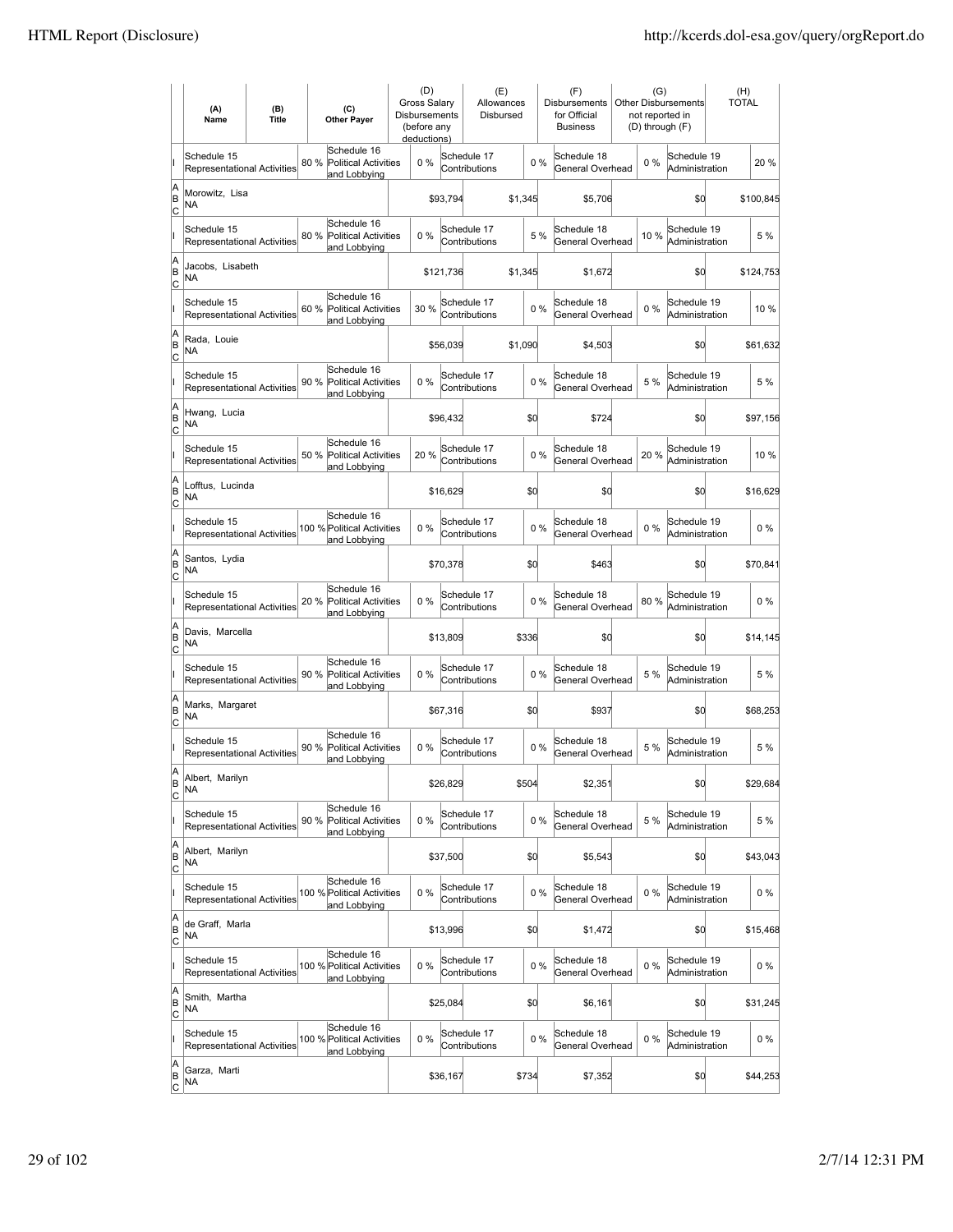|                          | (A)<br>Name                                       | (B)<br><b>Title</b> | (C)<br><b>Other Payer</b>                                           | (D)<br>Gross Salary<br>Disbursements<br>(before any<br>deductions) |          | (E)<br>Allowances<br>Disbursed |         |       | (F)<br>Disbursements<br>for Official<br><b>Business</b> | (G)   | <b>Other Disbursements</b><br>not reported in<br>(D) through (F) | (H)<br>TOTAL |           |
|--------------------------|---------------------------------------------------|---------------------|---------------------------------------------------------------------|--------------------------------------------------------------------|----------|--------------------------------|---------|-------|---------------------------------------------------------|-------|------------------------------------------------------------------|--------------|-----------|
|                          | Schedule 15<br>Representational Activities        |                     | Schedule 16<br>90 %<br><b>Political Activities</b><br>and Lobbying  | 0%                                                                 |          | Schedule 17<br>Contributions   |         | 0%    | Schedule 18<br>General Overhead                         | 5 %   | Schedule 19<br>Administration                                    |              | 5 %       |
| A<br>B<br>lc             | Smith, Marti<br>ΝA                                |                     |                                                                     |                                                                    | \$42,224 |                                | \$672   |       | \$9,185                                                 |       | \$0                                                              |              | \$52,081  |
|                          | Schedule 15<br><b>Representational Activities</b> |                     | Schedule 16<br>90 %<br><b>Political Activities</b><br>and Lobbying  | 0%                                                                 |          | Schedule 17<br>Contributions   |         | 0%    | Schedule 18<br>General Overhead                         | 5 %   | Schedule 19<br>Administration                                    |              | 5 %       |
| A<br>B<br>C              | Strange, Mary<br>NA                               |                     |                                                                     |                                                                    | \$9,765  |                                | \$d     |       | \$516                                                   |       | \$0                                                              |              | \$10,281  |
|                          | Schedule 15<br>Representational Activities        |                     | Schedule 16<br>100 % Political Activities<br>and Lobbying           | 0%                                                                 |          | Schedule 17<br>Contributions   |         | 0%    | Schedule 18<br>General Overhead                         | $0\%$ | Schedule 19<br>Administration                                    |              | $0\%$     |
| A<br>B<br>C              | Bailey, Mary<br>NA                                |                     |                                                                     |                                                                    | \$20,038 |                                | \$0     |       | \$1,520                                                 |       | \$0                                                              |              | \$21,558  |
|                          | Schedule 15<br><b>Representational Activities</b> |                     | Schedule 16<br>100 % Political Activities<br>and Lobbying           | $0\%$                                                              |          | Schedule 17<br>Contributions   |         | 0%    | Schedule 18<br>General Overhead                         | 0%    | Schedule 19<br>Administration                                    |              | $0\%$     |
| A<br>B<br>lc             | Henke, Maryanne<br>NA                             |                     |                                                                     |                                                                    | \$74,336 |                                | \$1,345 |       | \$6,873                                                 |       | \$0                                                              |              | \$82,554  |
|                          | Schedule 15<br><b>Representational Activities</b> |                     | Schedule 16<br>90 %<br><b>Political Activities</b><br>and Lobbying  | 0%                                                                 |          | Schedule 17<br>Contributions   |         | 0%    | Schedule 18<br>General Overhead                         | 5 %   | Schedule 19<br>Administration                                    |              | 5 %       |
| A<br>B<br>C              | Gunn, Matthew<br>NA                               |                     |                                                                     |                                                                    | \$12,106 |                                | \$d     |       | \$922                                                   |       | \$0                                                              |              | \$13,028  |
|                          | Schedule 15<br>Representational Activities        |                     | Schedule 16<br>100 % Political Activities<br>and Lobbying           | 0%                                                                 |          | Schedule 17<br>Contributions   |         | 0%    | Schedule 18<br>General Overhead                         | $0\%$ | Schedule 19<br>Administration                                    |              | $0\%$     |
| A<br>B<br>C              | Carbuccia, Maximo<br><b>NA</b>                    |                     |                                                                     |                                                                    | \$94,818 |                                | \$1,345 |       | \$6,726                                                 |       | \$0                                                              |              | \$102,889 |
|                          | Schedule 15<br>Representational Activities        |                     | Schedule 16<br>90 %<br><b>Political Activities</b><br>and Lobbying  | $0\%$                                                              |          | Schedule 17<br>Contributions   |         | $0\%$ | Schedule 18<br>General Overhead                         | 5 %   | Schedule 19<br>Administration                                    |              | 5 %       |
| A<br>B<br> c             | Montenegro (Rina, Melissa<br><b>NA</b>            |                     |                                                                     |                                                                    | \$55,767 |                                | \$d     |       | \$111                                                   |       | \$d                                                              |              | \$55,878  |
|                          | Schedule 15<br><b>Representational Activities</b> |                     | Schedule 16<br>$0\%$<br><b>Political Activities</b><br>and Lobbying | 0%                                                                 |          | Schedule 17<br>Contributions   |         | $0\%$ | Schedule 18<br>General Overhead                         | 80%   | Schedule 19<br>Administration                                    |              | 20%       |
| A<br>B<br>C              | Harlan, Melissa<br>NA                             |                     |                                                                     |                                                                    | \$79,015 |                                | \$1,100 |       | \$0                                                     |       | \$0                                                              |              | \$80,115  |
|                          | Schedule 15<br>Representational Activities        |                     | Schedule 16<br>90 %<br><b>Political Activities</b><br>and Lobbying  | 0%                                                                 |          | Schedule 17<br>Contributions   |         | $0\%$ | Schedule 18<br>General Overhead                         | 5 %   | Schedule 19<br>Administration                                    |              | 5 %       |
| A<br>B<br>$\overline{c}$ | Schafer, Meredith<br>ΝA                           |                     |                                                                     |                                                                    | \$46,952 |                                | \$1,207 |       | \$5,334                                                 |       | \$0                                                              |              | \$53,493  |
|                          | Schedule 15<br>Representational Activities        |                     | Schedule 16<br>90 %<br>Political Activities<br>and Lobbying         | 0%                                                                 |          | Schedule 17<br>Contributions   |         | 0%    | Schedule 18<br>General Overhead                         | 5 %   | Schedule 19<br>Administration                                    |              | 5 %       |
| A<br>B<br><u>lc</u>      | Feranchak, Michael<br>NA                          |                     |                                                                     |                                                                    | \$11,659 |                                | \$d     |       | \$22                                                    |       | \$0                                                              |              | \$11,681  |
|                          | Schedule 15<br>Representational Activities        |                     | Schedule 16<br>100 % Political Activities<br>and Lobbying           | 0%                                                                 |          | Schedule 17<br>Contributions   |         | $0\%$ | Schedule 18<br>General Overhead                         | $0\%$ | Schedule 19<br>Administration                                    |              | $0\%$     |
| A<br>B<br>$\mathsf{C}$   | Unimuke, Michael<br>NA                            |                     |                                                                     |                                                                    | \$43,014 |                                | \$652   |       | \$3,509                                                 |       | \$0                                                              |              | \$47,175  |
|                          | Schedule 15<br>Representational Activities        |                     | Schedule 16<br>90 % Political Activities<br>and Lobbying            | 0%                                                                 |          | Schedule 17<br>Contributions   |         | $0\%$ | Schedule 18<br>General Overhead                         | 5 %   | Schedule 19<br>Administration                                    |              | 5 %       |
| A<br>B<br>C              | Gerometta, Michael<br>NA                          |                     |                                                                     |                                                                    | \$59,720 |                                | \$d     |       | \$0                                                     |       | \$0                                                              |              | \$59,720  |
|                          | Schedule 15<br>Representational Activities        |                     | Schedule 16<br>Political Activities<br>$0\%$<br>and Lobbying        | 0%                                                                 |          | Schedule 17<br>Contributions   |         | 5 %   | Schedule 18<br>General Overhead                         | 75 %  | Schedule 19<br>Administration                                    |              | 20%       |
| A<br>B<br>$\overline{c}$ | Preston, Michael<br>NA                            |                     |                                                                     |                                                                    | \$95,963 |                                | \$0     |       | \$944                                                   |       | \$d                                                              |              | \$96,907  |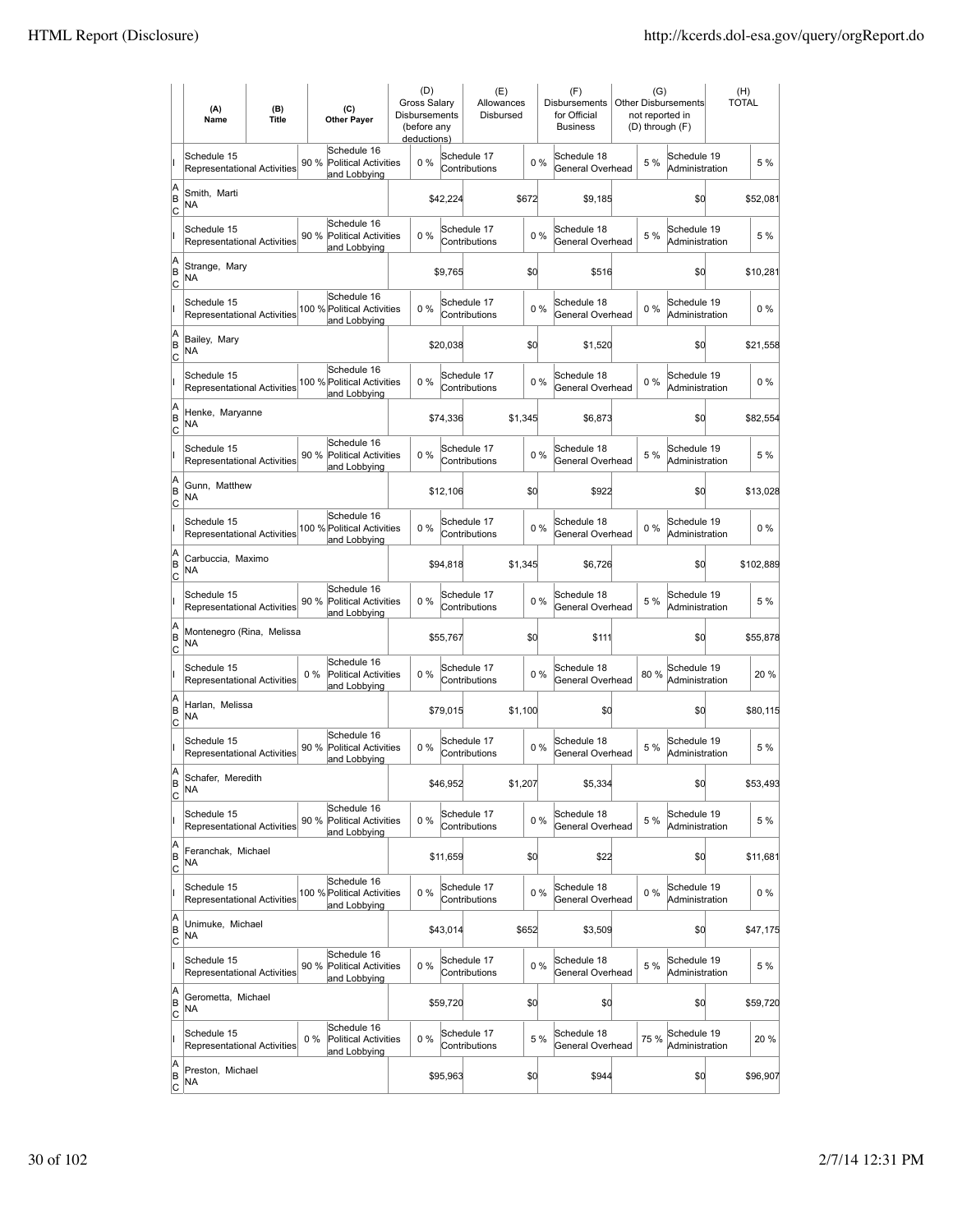|                          | (A)<br>Name                                       | (B)<br><b>Title</b> | (C)<br><b>Other Paver</b>                                          | (D)<br><b>Gross Salarv</b><br>Disbursements<br>(before any<br>deductions) |           | (E)<br>Allowances<br>Disbursed |         |       | (F)<br>Disbursements<br>for Official<br><b>Business</b> |       | (G)<br><b>Other Disbursements</b><br>not reported in<br>(D) through (F) | (H)<br><b>TOTAL</b> |
|--------------------------|---------------------------------------------------|---------------------|--------------------------------------------------------------------|---------------------------------------------------------------------------|-----------|--------------------------------|---------|-------|---------------------------------------------------------|-------|-------------------------------------------------------------------------|---------------------|
|                          | Schedule 15<br>Representational Activities        |                     | Schedule 16<br>50 %<br><b>Political Activities</b><br>and Lobbying | 40 %                                                                      |           | Schedule 17<br>Contributions   |         | $0\%$ | Schedule 18<br>General Overhead                         | $0\%$ | Schedule 19<br>Administration                                           | 10 %                |
| A<br>B<br>lc             | Brannan, Michael<br>NA                            |                     |                                                                    |                                                                           | \$106,154 |                                | \$1,345 |       | \$6,518                                                 |       | \$d                                                                     | \$114,017           |
|                          | Schedule 15<br><b>Representational Activities</b> |                     | Schedule 16<br>Political Activities<br>90 %<br>and Lobbying        | 0%                                                                        |           | Schedule 17<br>Contributions   |         | 0%    | Schedule 18<br>General Overhead                         | 5 %   | Schedule 19<br>Administration                                           | 5 %                 |
| A<br>B<br>C              | Griffing, Michael<br>NA                           |                     |                                                                    |                                                                           | \$142,049 |                                | \$1,345 |       | \$5,143                                                 |       | \$d                                                                     | \$148,537           |
|                          | Schedule 15<br>Representational Activities        |                     | Schedule 16<br>90 %<br><b>Political Activities</b><br>and Lobbying | 0%                                                                        |           | Schedule 17<br>Contributions   |         | 0%    | Schedule 18<br>General Overhead                         | 5 %   | Schedule 19<br>Administration                                           | 5 %                 |
| A<br>B<br>C              | Lighty, Michael<br>NA                             |                     |                                                                    |                                                                           | \$146,977 |                                | \$1,345 |       | \$12,762                                                |       | \$0                                                                     | \$161,084           |
|                          | Schedule 15<br>Representational Activities        |                     | Schedule 16<br>5 %<br>Political Activities<br>and Lobbying         | 40 %                                                                      |           | Schedule 17<br>Contributions   |         | 5 %   | Schedule 18<br>General Overhead                         | 0%    | Schedule 19<br>Administration                                           | 50 %                |
| A<br>B<br>lc             | Mahon, Michelle<br>NA                             |                     |                                                                    |                                                                           | \$17,700  |                                | \$d     |       | \$1,181                                                 |       | \$0                                                                     | \$18,881            |
|                          | Schedule 15<br>Representational Activities        |                     | Schedule 16<br>100 % Political Activities<br>and Lobbying          | 0%                                                                        |           | Schedule 17<br>Contributions   |         | 0%    | Schedule 18<br>General Overhead                         | $0\%$ | Schedule 19<br>Administration                                           | $0\%$               |
| A<br>B<br>C              | Mahon, Michelle<br>NA                             |                     |                                                                    |                                                                           | \$21,000  |                                | \$0     |       | \$0                                                     |       | \$0                                                                     | \$21,000            |
|                          | Schedule 15<br>Representational Activities        |                     | Schedule 16<br>100 % Political Activities<br>and Lobbying          | 0%                                                                        |           | Schedule 17<br>Contributions   |         | 0%    | Schedule 18<br>General Overhead                         | $0\%$ | Schedule 19<br>Administration                                           | $0\%$               |
| A<br>B<br>C              | Grisat, Michelle<br><b>NA</b>                     |                     |                                                                    |                                                                           | \$85,787  |                                | \$0     |       | \$1,662                                                 |       | \$d                                                                     | \$87,449            |
|                          | Schedule 15<br><b>Representational Activities</b> |                     | Schedule 16<br>80%<br><b>Political Activities</b><br>and Lobbying  | $0\%$                                                                     |           | Schedule 17<br>Contributions   |         | $0\%$ | Schedule 18<br>General Overhead                         | $0\%$ | Schedule 19<br>Administration                                           | 20 %                |
| A<br>B<br> c             | Reyna, Michelle<br><b>NA</b>                      |                     |                                                                    |                                                                           | \$105,112 |                                | \$1,345 |       | \$6,391                                                 |       | \$d                                                                     | \$112,848           |
|                          | Schedule 15<br><b>Representational Activities</b> |                     | Schedule 16<br>90 %<br><b>Political Activities</b><br>and Lobbying | 0%                                                                        |           | Schedule 17<br>Contributions   |         | 0%    | Schedule 18<br>General Overhead                         | 5 %   | Schedule 19<br>Administration                                           | 5 %                 |
| A<br>B<br>C              | Borland, Millicent<br>NA                          |                     |                                                                    |                                                                           | \$22,442  |                                | \$0     |       | \$464                                                   |       | \$0                                                                     | \$22,906            |
|                          | Schedule 15<br>Representational Activities        |                     | Schedule 16<br>100 % Political Activities<br>and Lobbying          | 0%                                                                        |           | Schedule 17<br>Contributions   |         | 0%    | Schedule 18<br>General Overhead                         | $0\%$ | Schedule 19<br>Administration                                           | $0\%$               |
| A<br>B<br>$\overline{c}$ | George, Nakia<br>NA                               |                     |                                                                    |                                                                           | \$70,036  |                                | \$0     |       | \$185                                                   |       | \$d                                                                     | \$70,221            |
|                          | Schedule 15<br>Representational Activities        |                     | Schedule 16<br>20%<br>Political Activities<br>and Lobbying         | 0%                                                                        |           | Schedule 17<br>Contributions   |         | $0\%$ | Schedule 18<br>General Overhead                         | 80%   | Schedule 19<br>Administration                                           | 0%                  |
| A<br>B<br><u>lc</u>      | Bratchett, Nancy<br>NA                            |                     |                                                                    |                                                                           | \$107,234 |                                | \$0     |       | \$0                                                     |       | \$0                                                                     | \$107,234           |
|                          | Schedule 15<br>Representational Activities        |                     | Schedule 16<br>20%<br><b>Political Activities</b><br>and Lobbying  | 0%                                                                        |           | Schedule 17<br>Contributions   |         | 0%    | Schedule 18<br>General Overhead                         | 80 %  | Schedule 19<br>Administration                                           | 0%                  |
| A<br>B<br>$\mathsf{C}$   | Kendrick, Nathan<br>NA                            |                     |                                                                    |                                                                           | \$39,156  |                                | \$1,024 |       | \$3,658                                                 |       | \$0                                                                     | \$43,838            |
|                          | Schedule 15<br>Representational Activities        |                     | Schedule 16<br>90 % Political Activities<br>and Lobbying           | 0%                                                                        |           | Schedule 17<br>Contributions   |         | $0\%$ | Schedule 18<br>General Overhead                         | 5 %   | Schedule 19<br>Administration                                           | 5 %                 |
| A<br>B<br>C              | Green, Nato<br>NA                                 |                     |                                                                    |                                                                           | \$86,640  |                                | \$1,345 |       | \$2,259                                                 |       | \$d                                                                     | \$90,244            |
|                          | Schedule 15<br>Representational Activities        |                     | Schedule 16<br>90 %<br><b>Political Activities</b><br>and Lobbying | 0%                                                                        |           | Schedule 17<br>Contributions   |         | 0%    | Schedule 18<br>General Overhead                         | 5 %   | Schedule 19<br>Administration                                           | 5 %                 |
| A<br>B<br>$\overline{c}$ | Manaytay, Nellaflor<br>NA                         |                     |                                                                    |                                                                           | \$22,876  |                                | \$0     |       | \$983                                                   |       | \$d                                                                     | \$23,859            |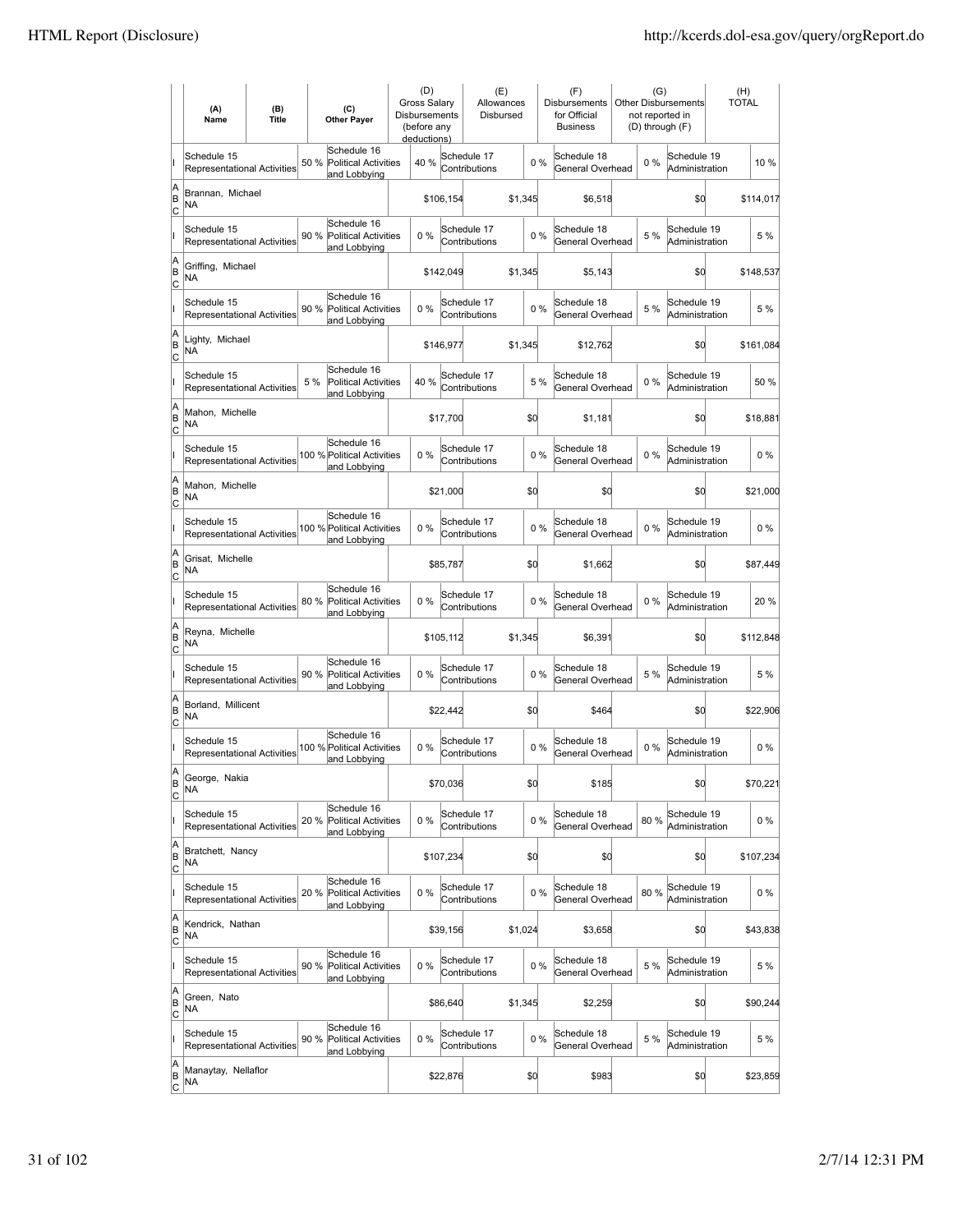|                          | (A)<br>Name                                       | (B)<br><b>Title</b> |      | (C)<br><b>Other Paver</b>                                  | (D)<br>Gross Salary<br>Disbursements<br>(before any<br>deductions) |           | (E)<br>Allowances<br>Disbursed |         |       | (F)<br><b>Disbursements</b><br>for Official<br><b>Business</b> | (G)   | Other Disbursements<br>not reported in<br>(D) through (F) | (H)<br><b>TOTAL</b> |           |
|--------------------------|---------------------------------------------------|---------------------|------|------------------------------------------------------------|--------------------------------------------------------------------|-----------|--------------------------------|---------|-------|----------------------------------------------------------------|-------|-----------------------------------------------------------|---------------------|-----------|
|                          | Schedule 15<br>Representational Activities        |                     |      | Schedule 16<br>100 % Political Activities<br>and Lobbying  | $0\%$                                                              |           | Schedule 17<br>Contributions   |         | $0\%$ | Schedule 18<br>General Overhead                                | $0\%$ | Schedule 19<br>Administration                             |                     | $0\%$     |
| A<br>B<br> c             | Villatoro, Nestor<br><b>NA</b>                    |                     |      |                                                            |                                                                    | \$105,112 |                                | \$1,345 |       | \$10,191                                                       |       | \$d                                                       |                     | \$116,648 |
|                          | Schedule 15<br>Representational Activities        |                     | 90 % | Schedule 16<br><b>Political Activities</b><br>and Lobbying | 0%                                                                 |           | Schedule 17<br>Contributions   |         | 0%    | Schedule 18<br>General Overhead                                | 5 %   | Schedule 19<br>Administration                             |                     | 5 %       |
| A<br>B<br>C              | Schram, Nicholas<br>NA                            |                     |      |                                                            |                                                                    | \$32,938  |                                | \$667   |       | \$6,523                                                        |       | \$0                                                       |                     | \$40,128  |
|                          | Schedule 15<br>Representational Activities        |                     | 90 % | Schedule 16<br><b>Political Activities</b><br>and Lobbying | 0%                                                                 |           | Schedule 17<br>Contributions   |         | 0%    | Schedule 18<br>General Overhead                                | 5 %   | Schedule 19<br>Administration                             |                     | 5 %       |
| A<br>B<br>C              | Dones, Nicola<br><b>NA</b>                        |                     |      |                                                            |                                                                    | \$85,303  |                                | \$0     |       | \$3,970                                                        |       | \$0                                                       |                     | \$89,273  |
|                          | Schedule 15<br>Representational Activities        |                     | 45 % | Schedule 16<br><b>Political Activities</b><br>and Lobbying | 15 %                                                               |           | Schedule 17<br>Contributions   |         | 5 %   | Schedule 18<br>General Overhead                                | 25 %  | Schedule 19<br>Administration                             |                     | 10%       |
| A<br>B<br> c             | Wirz, Nicolas<br>NA                               |                     |      |                                                            |                                                                    | \$105,112 |                                | \$1.345 |       | \$6,776                                                        |       | \$O                                                       |                     | \$113,233 |
|                          | Schedule 15<br>Representational Activities        |                     | 90 % | Schedule 16<br>Political Activities<br>and Lobbying        | 0%                                                                 |           | Schedule 17<br>Contributions   |         | 0%    | Schedule 18<br>General Overhead                                | 5 %   | Schedule 19<br>Administration                             |                     | 5 %       |
| Α<br>B<br>C              | Allen, Pamela<br>ΝA                               |                     |      |                                                            |                                                                    | \$123,508 |                                | \$0     |       | \$830                                                          |       | \$0                                                       |                     | \$124,338 |
|                          | Schedule 15<br>Representational Activities        |                     |      | Schedule 16<br>80 % Political Activities<br>and Lobbying   | 5 %                                                                |           | Schedule 17<br>Contributions   |         | 0%    | Schedule 18<br>General Overhead                                | $0\%$ | Schedule 19<br>Administration                             |                     | 15 %      |
| A<br>B<br>C              | Strickland, Pat<br>NA                             |                     |      |                                                            |                                                                    | \$10,209  |                                | \$0     |       | \$305                                                          |       | \$d                                                       |                     | \$10,514  |
|                          | Schedule 15<br><b>Representational Activities</b> |                     |      | Schedule 16<br>100 % Political Activities<br>and Lobbying  | $0\%$                                                              |           | Schedule 17<br>Contributions   |         | $0\%$ | Schedule 18<br>General Overhead                                | $0\%$ | Schedule 19<br>Administration                             |                     | $0\%$     |
| A<br>B<br> c             | Lasky, Patty<br><b>NA</b>                         |                     |      |                                                            |                                                                    | \$116,736 |                                | \$1,345 |       | \$0                                                            |       | \$d                                                       |                     | \$118,081 |
|                          | Schedule 15<br>Representational Activities        |                     | 90 % | Schedule 16<br><b>Political Activities</b><br>and Lobbying | 0%                                                                 |           | Schedule 17<br>Contributions   |         | 0%    | Schedule 18<br>General Overhead                                | 5 %   | Schedule 19<br>Administration                             |                     | 5 %       |
| A<br>B<br> c             | Quijano, Pedrito<br>NA                            |                     |      |                                                            |                                                                    | \$105,112 |                                | \$1,345 |       | \$18,166                                                       |       | \$d                                                       |                     | \$124,623 |
|                          | Schedule 15<br><b>Representational Activities</b> |                     | 90 % | Schedule 16<br>Political Activities<br>and Lobbying        | 0%                                                                 |           | Schedule 17<br>Contributions   |         | 0%    | Schedule 18<br>General Overhead                                | 5 %   | Schedule 19<br>Administration                             |                     | 5 %       |
| A<br>B<br>$\overline{c}$ | Castelli, Pete<br>NA                              |                     |      |                                                            |                                                                    | \$50,457  |                                | \$667   |       | \$5,390                                                        |       | \$Q                                                       |                     | \$56,514  |
|                          | Schedule 15<br>Representational Activities        |                     | 90 % | Schedule 16<br><b>Political Activities</b><br>and Lobbying | 0%                                                                 |           | Schedule 17<br>Contributions   |         | $0\%$ | Schedule 18<br>General Overhead                                | 5 %   | Schedule 19<br>Administration                             |                     | 5 %       |
| A<br>B<br><u>lc</u>      | Tran, Phuong<br>NA                                |                     |      |                                                            |                                                                    | \$90,410  |                                | \$1,233 |       | \$13,338                                                       |       | \$d                                                       |                     | \$104,981 |
|                          | Schedule 15<br><b>Representational Activities</b> |                     | 90 % | Schedule 16<br><b>Political Activities</b><br>and Lobbying | 0%                                                                 |           | Schedule 17<br>Contributions   |         | 0%    | Schedule 18<br>General Overhead                                | 5 %   | Schedule 19<br>Administration                             |                     | 5 %       |
| A<br>B<br>$\mathsf{C}$   | Alcantara, Ramon<br>NA                            |                     |      |                                                            |                                                                    | \$41,184  |                                | \$1,121 |       | \$9,324                                                        |       | \$0                                                       |                     | \$51,629  |
|                          | Schedule 15<br>Representational Activities        |                     |      | Schedule 16<br>90 % Political Activities<br>and Lobbying   | 0%                                                                 |           | Schedule 17<br>Contributions   |         | 0%    | Schedule 18<br>General Overhead                                | 5 %   | Schedule 19<br>Administration                             |                     | 5 %       |
| A<br>B<br>C              | Ruiz, Raquel<br>NA                                |                     |      |                                                            |                                                                    | \$84,410  |                                | \$1,345 |       | \$10,038                                                       |       | \$d                                                       |                     | \$95,793  |
|                          | Schedule 15<br>Representational Activities        |                     | 90 % | Schedule 16<br><b>Political Activities</b><br>and Lobbying | 0%                                                                 |           | Schedule 17<br>Contributions   |         | $0\%$ | Schedule 18<br>General Overhead                                | 5 %   | Schedule 19<br>Administration                             |                     | 5 %       |
| A<br>B<br>$\overline{c}$ | Ruiz, Renee<br>NA                                 |                     |      |                                                            |                                                                    | \$29,943  |                                | \$895   |       | \$0                                                            |       | \$0                                                       |                     | \$30,838  |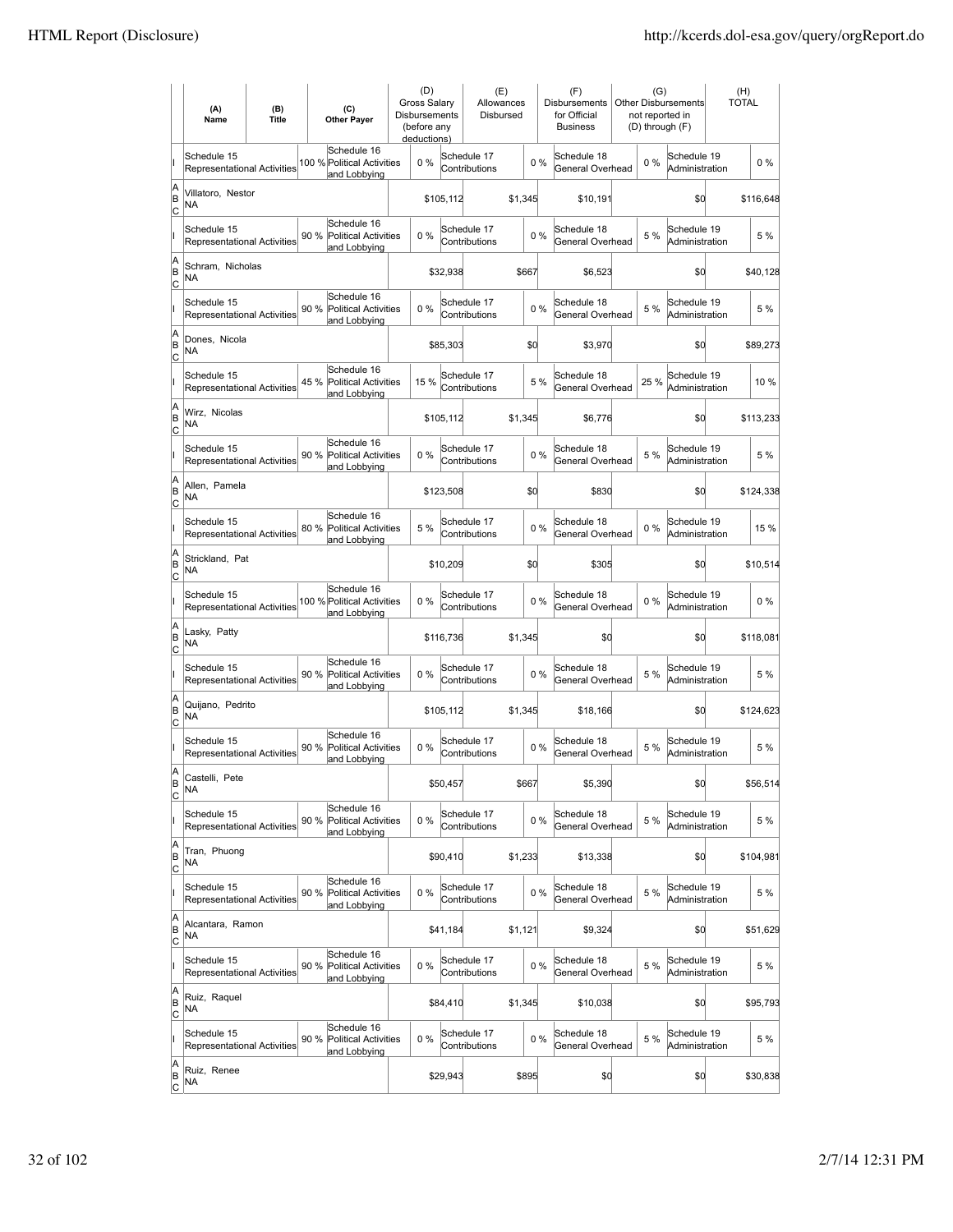|                           | (A)<br>Name                                       | (B)<br>(C)<br><b>Title</b><br><b>Other Payer</b> |                                                                    | (D)<br>Gross Salary<br>Disbursements<br>(before any<br>deductions) |           | (E)<br>Allowances<br>Disbursed |         |       | (F)<br>Disbursements<br>for Official<br><b>Business</b> | (G)<br><b>Other Disbursements</b><br>not reported in<br>(D) through (F) |                                        | (H)<br>TOTAL |
|---------------------------|---------------------------------------------------|--------------------------------------------------|--------------------------------------------------------------------|--------------------------------------------------------------------|-----------|--------------------------------|---------|-------|---------------------------------------------------------|-------------------------------------------------------------------------|----------------------------------------|--------------|
|                           | Schedule 15<br>Representational Activities        |                                                  | Schedule 16<br>90 %<br><b>Political Activities</b><br>and Lobbying | 0%                                                                 |           | Schedule 17<br>Contributions   |         | 0%    | Schedule 18<br>General Overhead                         |                                                                         | Schedule 19<br>5 %<br>Administration   | 5 %          |
| A<br>B<br>lc              | Sandness, Richard<br>NA                           |                                                  |                                                                    |                                                                    | \$22,500  |                                | \$d     |       | \$5,269                                                 |                                                                         | \$0                                    | \$27,769     |
|                           | Schedule 15<br><b>Representational Activities</b> |                                                  | Schedule 16<br>100 % Political Activities<br>and Lobbying          | 0%                                                                 |           | Schedule 17<br>Contributions   |         | 0%    | Schedule 18<br>General Overhead                         |                                                                         | Schedule 19<br>$0\%$<br>Administration | $0\%$        |
| A<br>B<br>C               | Stephens, Richard<br>NA                           |                                                  |                                                                    |                                                                    | \$32,974  |                                | \$983   |       | \$20,448                                                |                                                                         | \$0                                    | \$54,405     |
|                           | Schedule 15<br>Representational Activities        |                                                  | Schedule 16<br>90 %<br><b>Political Activities</b><br>and Lobbying | 0%                                                                 |           | Schedule 17<br>Contributions   |         | 0%    | Schedule 18<br>General Overhead                         |                                                                         | Schedule 19<br>5 %<br>Administration   | 5 %          |
| A<br>B<br> c              | McVay, Richard<br>NA                              |                                                  |                                                                    |                                                                    | \$66,121  |                                | \$d     |       | \$0                                                     |                                                                         | \$0                                    | \$66,121     |
|                           | Schedule 15<br><b>Representational Activities</b> |                                                  | Schedule 16<br>20 %<br>Political Activities<br>and Lobbying        | $0\%$                                                              |           | Schedule 17<br>Contributions   |         | 0%    | Schedule 18<br>General Overhead                         |                                                                         | Schedule 19<br>80%<br>Administration   | $0\%$        |
| A<br>B<br>lc              | Leung, Richard<br>NA                              |                                                  |                                                                    |                                                                    | \$126,193 | \$729                          |         |       | \$7,652                                                 |                                                                         | \$0                                    | \$134,574    |
|                           | Schedule 15<br>Representational Activities        |                                                  | Schedule 16<br>90 % Political Activities<br>and Lobbying           | 0%                                                                 |           | Schedule 17<br>Contributions   |         | 0%    | Schedule 18<br>General Overhead                         |                                                                         | Schedule 19<br>5 %<br>Administration   | 5 %          |
| A<br>B<br>C               | Henderson, Robert<br>NA                           |                                                  |                                                                    |                                                                    | \$67,302  |                                | \$d     |       | \$0                                                     |                                                                         | \$0                                    | \$67,302     |
|                           | Schedule 15<br>Representational Activities        |                                                  | Schedule 16<br>$0\%$<br>Political Activities<br>and Lobbying       | 0%                                                                 |           | Schedule 17<br>Contributions   |         | 5 %   | Schedule 18<br>General Overhead                         |                                                                         | Schedule 19<br>75 %<br>Administration  | 20%          |
| A<br>B<br>C               | Craven II, Robert<br>NA                           |                                                  |                                                                    | \$79,520                                                           |           | \$d                            |         | \$0   | \$0                                                     |                                                                         | \$79,520                               |              |
|                           | Schedule 15<br><b>Representational Activities</b> |                                                  | Schedule 16<br>80 %<br><b>Political Activities</b><br>and Lobbying | 5 %                                                                |           | Schedule 17<br>Contributions   |         | $0\%$ | Schedule 18<br>General Overhead                         |                                                                         | Schedule 19<br>$0\%$<br>Administration | 15 %         |
| A<br>B<br> c              | DeMoro, Robert<br><b>NA</b>                       |                                                  |                                                                    |                                                                    | \$133,753 |                                | \$1,345 |       | \$0                                                     |                                                                         | \$d                                    | \$135,098    |
|                           | Schedule 15<br>Representational Activities        |                                                  | Schedule 16<br>80 %<br><b>Political Activities</b><br>and Lobbying | 0%                                                                 |           | Schedule 17<br>Contributions   |         | $0\%$ | Schedule 18<br>General Overhead                         |                                                                         | Schedule 19<br>$0\%$<br>Administration | 20%          |
| A<br>B<br>C               | Barnette, Rodney<br><b>NA</b>                     |                                                  |                                                                    |                                                                    | \$105,112 |                                | \$1,345 |       | \$11,235                                                |                                                                         | \$0                                    | \$117,692    |
|                           | Schedule 15<br>Representational Activities        |                                                  | Schedule 16<br>90 %<br><b>Political Activities</b><br>and Lobbying | 0%                                                                 |           | Schedule 17<br>Contributions   |         | 0%    | Schedule 18<br>General Overhead                         |                                                                         | Schedule 19<br>5 %<br>Administration   | 5 %          |
| A<br>B<br>$\overline{c}$  | Cabrera, Rosa<br>NA                               |                                                  |                                                                    |                                                                    | \$40,978  |                                | \$652   |       | \$3,236                                                 |                                                                         | \$0                                    | \$44,866     |
|                           | Schedule 15<br>Representational Activities        |                                                  | Schedule 16<br>90 %<br>Political Activities<br>and Lobbying        | 0%                                                                 |           | Schedule 17<br>Contributions   |         | 0%    | Schedule 18<br>General Overhead                         |                                                                         | Schedule 19<br>5 %<br>Administration   | 5 %          |
| A<br>B<br><u>lc</u>       | Hong, Roy<br>NA                                   |                                                  |                                                                    |                                                                    | \$110,730 |                                | \$1,345 |       | \$14,404                                                |                                                                         | \$d                                    | \$126,479    |
|                           | Schedule 15<br>Representational Activities        |                                                  | Schedule 16<br>90 %<br><b>Political Activities</b><br>and Lobbying | 0%                                                                 |           | Schedule 17<br>Contributions   |         | $0\%$ | Schedule 18<br>General Overhead                         |                                                                         | Schedule 19<br>5 %<br>Administration   | 5 %          |
| A<br>B<br>$\mathsf{C}$    | Sandberg, Ruth<br>NA                              |                                                  |                                                                    |                                                                    | \$11,774  |                                | \$0     |       | \$19                                                    |                                                                         | \$0                                    | \$11,793     |
|                           | Schedule 15<br>Representational Activities        |                                                  | Schedule 16<br>100 % Political Activities<br>and Lobbying          | 0%                                                                 |           | Schedule 17<br>Contributions   |         | $0\%$ | Schedule 18<br>General Overhead                         |                                                                         | Schedule 19<br>$0\%$<br>Administration | 0 %          |
| A<br>B<br> c              | Martinez, Samantha<br>NA                          |                                                  |                                                                    |                                                                    | \$21,305  |                                | \$667   |       | \$1,653                                                 |                                                                         | \$0                                    | \$23,625     |
|                           | Schedule 15<br>Representational Activities        |                                                  | Schedule 16<br>90 %<br>Political Activities<br>and Lobbying        | 0%                                                                 |           | Schedule 17<br>Contributions   |         | 0%    | Schedule 18<br>General Overhead                         |                                                                         | Schedule 19<br>5 %<br>Administration   | 5 %          |
| A<br> B<br>$\overline{c}$ | Reding, Sandra<br>NA                              |                                                  |                                                                    |                                                                    | \$9,972   |                                | \$0     |       | \$1,001                                                 |                                                                         | \$d                                    | \$10,973     |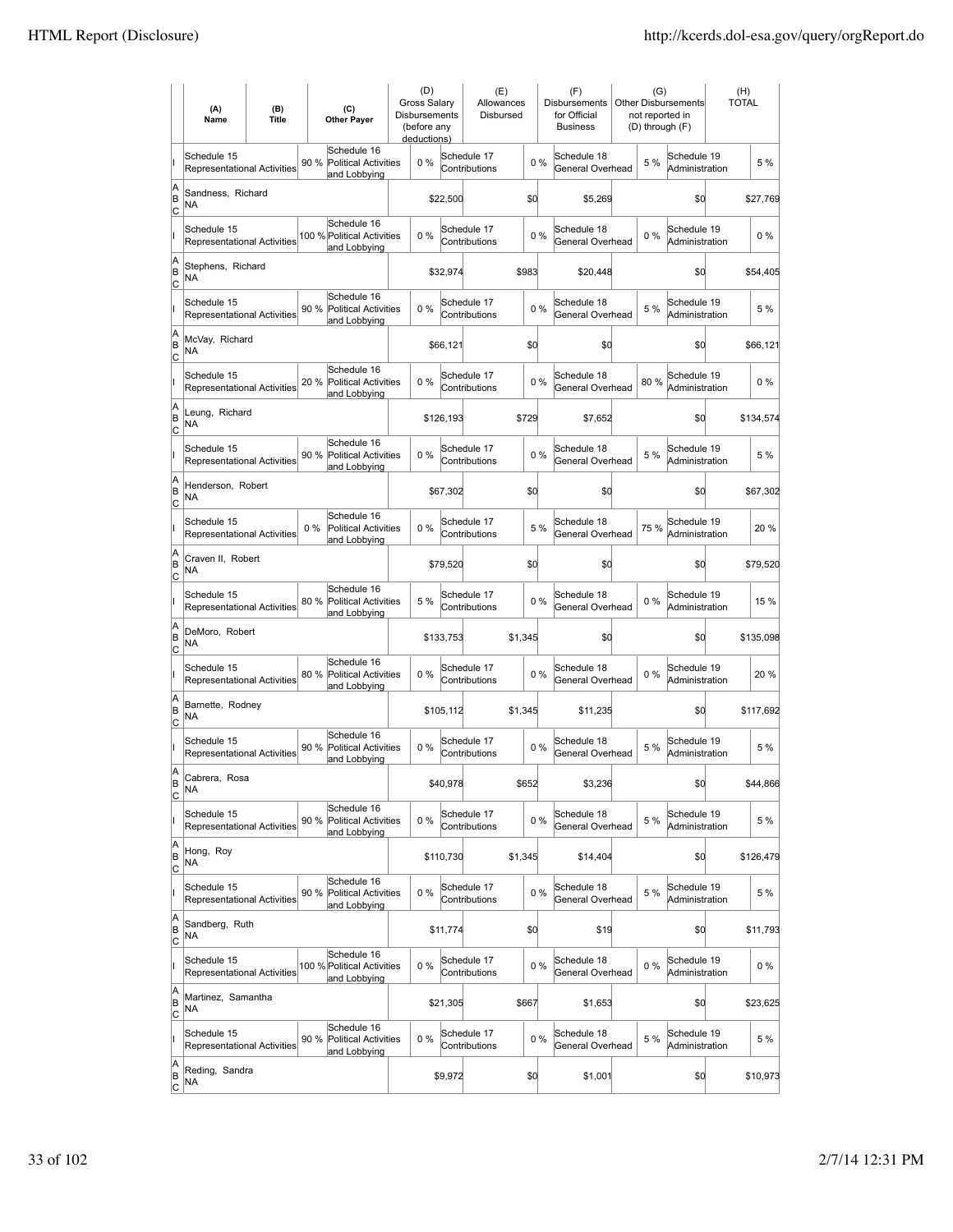|                           | (A)<br>Name                                       | (B)<br>(C)<br><b>Title</b><br><b>Other Payer</b> |                                                                     | (D)      | <b>Gross Salarv</b><br><b>Disbursements</b><br>(before any<br>deductions) |                              | (E)<br>Allowances<br>Disbursed |     | (F)<br><b>Disbursements</b><br>for Official<br><b>Business</b> | (G)<br><b>Other Disbursements</b><br>not reported in<br>(D) through (F) |       |                               | (H)<br><b>TOTAL</b> |          |
|---------------------------|---------------------------------------------------|--------------------------------------------------|---------------------------------------------------------------------|----------|---------------------------------------------------------------------------|------------------------------|--------------------------------|-----|----------------------------------------------------------------|-------------------------------------------------------------------------|-------|-------------------------------|---------------------|----------|
|                           | Schedule 15<br><b>Representational Activities</b> |                                                  | Schedule 16<br>100 % Political Activities<br>and Lobbying           | 0%       |                                                                           | Schedule 17<br>Contributions |                                | 0%  | Schedule 18<br>General Overhead                                |                                                                         | 0%    | Schedule 19<br>Administration |                     | $0\%$    |
| A<br>B<br> c              | Davis, Sara<br><b>NA</b>                          |                                                  |                                                                     |          | \$11,490                                                                  |                              | \$0                            |     | \$301                                                          |                                                                         |       | \$0                           |                     | \$11,791 |
|                           | Schedule 15<br><b>Representational Activities</b> |                                                  | Schedule 16<br>100 % Political Activities<br>and Lobbying           | 0%       |                                                                           | Schedule 17<br>Contributions |                                | 0%  | Schedule 18<br>General Overhead                                |                                                                         | 0%    | Schedule 19<br>Administration |                     | $0\%$    |
| A<br>B<br>C               | Martinez, Sara<br>NA                              |                                                  |                                                                     |          | \$40,978                                                                  |                              | \$652                          |     | \$9,906                                                        |                                                                         |       | \$0                           |                     | \$51,536 |
|                           | Schedule 15<br>Representational Activities        |                                                  | Schedule 16<br>90 %<br><b>Political Activities</b><br>and Lobbying  | 0%       |                                                                           | Schedule 17<br>Contributions |                                | 0%  | Schedule 18<br>General Overhead                                |                                                                         | 5 %   | Schedule 19<br>Administration |                     | 5 %      |
| A<br>B<br> c              | Lazare, Sarah<br>NA                               |                                                  |                                                                     |          | \$31,204                                                                  |                              | \$0                            |     | \$319                                                          |                                                                         |       | \$0                           |                     | \$31,523 |
|                           | Schedule 15<br><b>Representational Activities</b> |                                                  | Schedule 16<br>90%<br>Political Activities<br>and Lobbying          | $0\%$    |                                                                           | Schedule 17<br>Contributions |                                | 0%  | Schedule 18<br>General Overhead                                |                                                                         | 5 %   | Schedule 19<br>Administration |                     | 5 %      |
| A<br>B<br> c              | Clark, Sarah<br>NA                                |                                                  |                                                                     |          | \$63,794                                                                  |                              | \$0                            |     | \$248                                                          |                                                                         |       | \$0                           |                     | \$64,042 |
|                           | Schedule 15<br><b>Representational Activities</b> |                                                  | Schedule 16<br>$0\%$<br><b>Political Activities</b><br>and Lobbying | 0%       |                                                                           | Schedule 17<br>Contributions |                                | 0%  | Schedule 18<br>General Overhead                                |                                                                         | 100 % | Schedule 19<br>Administration |                     | $0\%$    |
| A<br>B<br>C               | Ellis, Schuyler<br>NA                             |                                                  |                                                                     |          | \$12,837                                                                  |                              | \$0                            |     | \$0                                                            |                                                                         |       | \$0                           |                     | \$12,837 |
|                           | Schedule 15<br>Representational Activities        |                                                  | Schedule 16<br>90 % Political Activities<br>and Lobbying            | 0%       |                                                                           | Schedule 17<br>Contributions |                                | 0%  | Schedule 18<br>General Overhead                                |                                                                         | 5 %   | Schedule 19<br>Administration |                     | 5 %      |
| A<br>B<br>C               | NA                                                | Fulkerson, Sean                                  |                                                                     | \$37,071 |                                                                           | \$127                        |                                |     | \$14,884                                                       |                                                                         | \$0   |                               |                     | \$52,082 |
|                           | Schedule 15<br><b>Representational Activities</b> |                                                  | Schedule 16<br>90 %<br><b>Political Activities</b><br>and Lobbying  | $0\%$    |                                                                           | Schedule 17<br>Contributions |                                | 0%  | Schedule 18<br>General Overhead                                |                                                                         | 5 %   | Schedule 19<br>Administration |                     | 5 %      |
| A<br>B<br> c              | Hussey, Shannon<br><b>NA</b>                      |                                                  |                                                                     |          | \$58,825                                                                  |                              | \$0                            |     | \$0                                                            |                                                                         |       | \$0                           |                     | \$58,825 |
|                           | Schedule 15<br>Representational Activities        |                                                  | Schedule 16<br>5 %<br><b>Political Activities</b><br>and Lobbying   | 0%       |                                                                           | Schedule 17<br>Contributions |                                | 5 % | Schedule 18<br>General Overhead                                |                                                                         | 90%   | Schedule 19<br>Administration |                     | $0\%$    |
| A<br>B<br> c              | Hales-Mayhew, Sharlene<br>NA                      |                                                  |                                                                     |          | \$50,016                                                                  |                              | \$0                            |     | \$198                                                          |                                                                         |       | \$0                           |                     | \$50,214 |
|                           | Schedule 15<br><b>Representational Activities</b> |                                                  | Schedule 16<br>60%<br>Political Activities<br>and Lobbying          | 0%       |                                                                           | Schedule 17<br>Contributions |                                | 0%  | Schedule 18<br>General Overhead                                |                                                                         | 20%   | Schedule 19<br>Administration |                     | 20%      |
| A<br>B<br>$\overline{c}$  | Bartlett, Shawn<br><b>NA</b>                      |                                                  |                                                                     |          | \$86,128                                                                  |                              | \$1,345                        |     | \$11,344                                                       |                                                                         |       | \$0                           |                     | \$98,817 |
|                           | Schedule 15<br>Representational Activities        |                                                  | Schedule 16<br>90%<br>Political Activities<br>and Lobbying          | 0%       |                                                                           | Schedule 17<br>Contributions |                                | 0%  | Schedule 18<br>General Overhead                                |                                                                         | 5 %   | Schedule 19<br>Administration |                     | 5 %      |
| A<br>B<br><u>lc</u>       | Walsh, Shayla<br>NA                               |                                                  |                                                                     |          | \$34,023                                                                  |                              | \$1,090                        |     | \$0                                                            |                                                                         |       | \$d                           |                     | \$35,113 |
|                           | Schedule 15<br>Representational Activities        |                                                  | Schedule 16<br>90 %<br><b>Political Activities</b><br>and Lobbying  | 0%       |                                                                           | Schedule 17<br>Contributions |                                | 0%  | Schedule 18<br>General Overhead                                |                                                                         | 5 %   | Schedule 19<br>Administration |                     | 5 %      |
| A<br>B<br>$\mathsf{C}$    | Garland-Olaniran, Sheilah<br>NA                   |                                                  |                                                                     |          | \$95,605                                                                  |                              | \$1,345                        |     | \$2,159                                                        |                                                                         |       | \$0                           |                     | \$99,109 |
|                           | Schedule 15<br>Representational Activities        |                                                  | Schedule 16<br>90%<br><b>Political Activities</b><br>and Lobbying   | 0%       |                                                                           | Schedule 17<br>Contributions |                                | 0%  | Schedule 18<br>General Overhead                                |                                                                         | 5 %   | Schedule 19<br>Administration |                     | 5 %      |
| A<br>B<br> c              | Cho, Stephanie<br>NA                              |                                                  |                                                                     |          | \$12,124                                                                  |                              | \$316                          |     | \$3,530                                                        |                                                                         |       | \$0                           |                     | \$15,970 |
|                           | Schedule 15<br>Representational Activities        |                                                  | Schedule 16<br>90%<br>Political Activities<br>and Lobbying          | 0%       |                                                                           | Schedule 17<br>Contributions |                                | 0%  | Schedule 18<br>General Overhead                                |                                                                         | 5 %   | Schedule 19<br>Administration |                     | 5 %      |
| A<br> B<br>$\overline{c}$ | Roberson, Stephanie<br>NA                         |                                                  |                                                                     |          | \$93,116                                                                  |                              | \$1,345                        |     | \$1,246                                                        |                                                                         |       | \$0                           |                     | \$95,707 |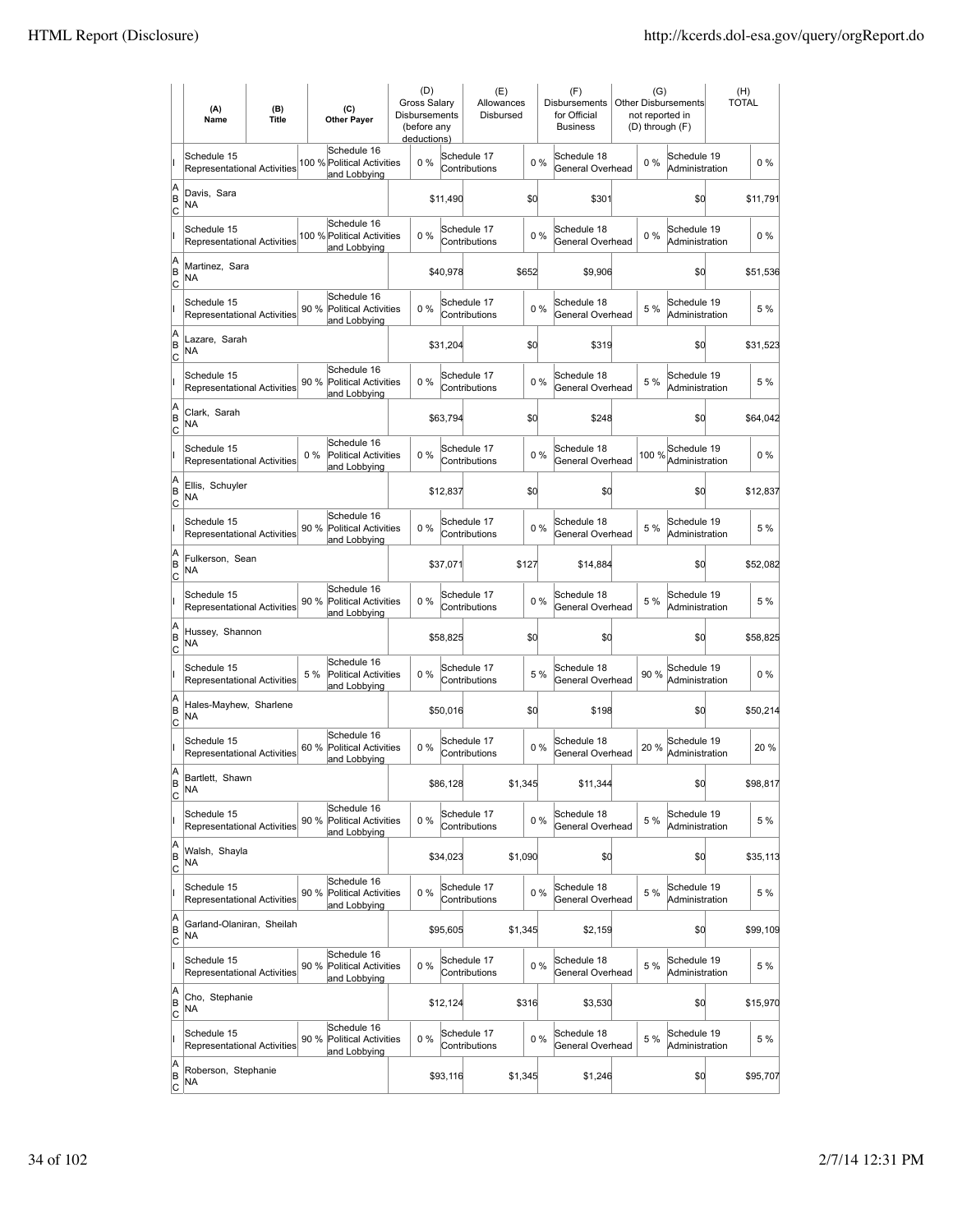|                           | (A)<br>Name                                       | (B)<br>(C)<br><b>Title</b><br><b>Other Payer</b> |                                                                    | (D)<br><b>Gross Salarv</b><br><b>Disbursements</b><br>(before any<br>deductions) |           | (E)<br>Allowances<br>Disbursed |         |         | (F)<br><b>Disbursements</b><br>for Official<br><b>Business</b> | (G)<br><b>Other Disbursements</b><br>not reported in<br>(D) through (F) |       |                               | (H)<br><b>TOTAL</b> |
|---------------------------|---------------------------------------------------|--------------------------------------------------|--------------------------------------------------------------------|----------------------------------------------------------------------------------|-----------|--------------------------------|---------|---------|----------------------------------------------------------------|-------------------------------------------------------------------------|-------|-------------------------------|---------------------|
|                           | Schedule 15<br><b>Representational Activities</b> |                                                  | Schedule 16<br>30 %<br><b>Political Activities</b><br>and Lobbying | 65 %                                                                             |           | Schedule 17<br>Contributions   |         | 0%      | Schedule 18<br>General Overhead                                |                                                                         | $0\%$ | Schedule 19<br>Administration | 5 %                 |
| A<br>B<br>lc              | Leavitt, Stephen<br>NA                            |                                                  |                                                                    |                                                                                  | \$21,137  | \$d                            |         |         | \$1,717                                                        |                                                                         |       | \$0                           | \$22,854            |
|                           | Schedule 15<br><b>Representational Activities</b> |                                                  | Schedule 16<br>90 %<br><b>Political Activities</b><br>and Lobbying | 0%                                                                               |           | Schedule 17<br>Contributions   |         | 0%      | Schedule 18<br>General Overhead                                |                                                                         | 5 %   | Schedule 19<br>Administration | 5 %                 |
| A<br>B<br>C               | Le Beau, Steve<br>ΝA                              |                                                  |                                                                    |                                                                                  | \$12,635  |                                | \$0     |         | \$474                                                          |                                                                         |       | \$0                           | \$13,109            |
|                           | Schedule 15<br>Representational Activities        |                                                  | Schedule 16<br>100 % Political Activities<br>and Lobbying          | 0%                                                                               |           | Schedule 17<br>Contributions   |         | 0%      | Schedule 18<br>General Overhead                                |                                                                         | 0%    | Schedule 19<br>Administration | $0\%$               |
| A<br>B<br>Ιc              | Chan, Sunny<br>NA                                 |                                                  |                                                                    |                                                                                  | \$82,415  | \$0                            |         |         | \$77                                                           |                                                                         |       | \$0                           | \$82,492            |
|                           | Schedule 15<br><b>Representational Activities</b> |                                                  | Schedule 16<br>$0\%$<br>Political Activities<br>and Lobbying       | $0\%$                                                                            |           | Schedule 17<br>Contributions   |         | 5 %     | Schedule 18<br>General Overhead                                |                                                                         | 75 %  | Schedule 19<br>Administration | 20%                 |
| A<br>B<br>lc              | Gerakaris, Susan<br>NA                            |                                                  |                                                                    |                                                                                  | \$86,127  | \$1,233                        |         |         | \$12,779                                                       |                                                                         |       | \$0                           | \$100,139           |
|                           | Schedule 15<br><b>Representational Activities</b> |                                                  | Schedule 16<br>90 %<br><b>Political Activities</b><br>and Lobbying | 0%                                                                               |           | Schedule 17<br>Contributions   |         | 0%      | Schedule 18<br>General Overhead                                |                                                                         | 5 %   | Schedule 19<br>Administration | 5 %                 |
| A<br>B<br>C               | Gonzalez, Susanna<br>NA                           |                                                  |                                                                    |                                                                                  | \$88,084  |                                | \$1,345 |         | \$167                                                          |                                                                         |       | \$0                           | \$89,596            |
|                           | Schedule 15<br>Representational Activities        |                                                  | Schedule 16<br>25 % Political Activities<br>and Lobbying           | 10 %                                                                             |           | Schedule 17<br>Contributions   |         | 0%      | Schedule 18<br>General Overhead                                |                                                                         | 0%    | Schedule 19<br>Administration | 65 %                |
| A<br>B<br>C               | Nacorda, Sussette<br>NA                           |                                                  |                                                                    | \$66,615                                                                         |           | \$0                            |         | \$4,062 |                                                                |                                                                         | \$0   | \$70,677                      |                     |
|                           | Schedule 15<br><b>Representational Activities</b> |                                                  | Schedule 16<br>100 % Political Activities<br>and Lobbying          | $0\%$                                                                            |           | Schedule 17<br>Contributions   |         | $0\%$   | Schedule 18<br>General Overhead                                |                                                                         | 0%    | Schedule 19<br>Administration | $0\%$               |
| A<br>B<br> c              | <b>NA</b>                                         | Wilson, Suzanne                                  |                                                                    |                                                                                  | \$48,507  |                                | \$560   |         | \$4,230                                                        |                                                                         |       | \$d                           | \$53,297            |
|                           | Schedule 15<br>Representational Activities        |                                                  | Schedule 16<br>90 %<br><b>Political Activities</b><br>and Lobbying | 0%                                                                               |           | Schedule 17<br>Contributions   |         | 0%      | Schedule 18<br>General Overhead                                |                                                                         | 5 %   | Schedule 19<br>Administration | 5 %                 |
| A<br>B<br>C               | Hernandez, Sylvia<br>NA                           |                                                  |                                                                    |                                                                                  | \$114,552 |                                | \$0     |         | \$58                                                           |                                                                         |       | \$0                           | \$114,610           |
|                           | Schedule 15<br><b>Representational Activities</b> |                                                  | Schedule 16<br>$0\%$<br>Political Activities<br>and Lobbying       | 0%                                                                               |           | Schedule 17<br>Contributions   |         | 5 %     | Schedule 18<br>General Overhead                                |                                                                         | 75 %  | Schedule 19<br>Administration | 20%                 |
| A<br> B<br>$\overline{c}$ | Keyes, Thaddeus<br>NA                             |                                                  |                                                                    |                                                                                  | \$87,368  |                                | \$d     |         | \$0                                                            |                                                                         |       | \$0                           | \$87,368            |
|                           | Schedule 15<br>Representational Activities        |                                                  | Schedule 16<br>70%<br>Political Activities<br>and Lobbying         | 20 %                                                                             |           | Schedule 17<br>Contributions   |         | 0%      | Schedule 18<br>General Overhead                                |                                                                         | $0\%$ | Schedule 19<br>Administration | 10 %                |
| A<br>B<br><u>lc</u>       | Cahill, Theodore<br>NA                            |                                                  |                                                                    |                                                                                  | \$110,730 |                                | \$1,345 |         | \$13,518                                                       |                                                                         |       | \$d                           | \$125,593           |
|                           | Schedule 15<br>Representational Activities        |                                                  | Schedule 16<br>90 %<br>Political Activities<br>and Lobbying        | 0%                                                                               |           | Schedule 17<br>Contributions   |         | 0%      | Schedule 18<br>General Overhead                                |                                                                         | 5 %   | Schedule 19<br>Administration | 5 %                 |
| A<br>B<br>$\mathsf{C}$    | Bunting, Theresa<br>NA                            |                                                  |                                                                    |                                                                                  | \$103,152 |                                | \$1,345 |         | \$0                                                            |                                                                         |       | \$0                           | \$104,497           |
|                           | Schedule 15<br>Representational Activities        |                                                  | Schedule 16<br>90 % Political Activities<br>and Lobbying           | 0%                                                                               |           | Schedule 17<br>Contributions   |         | 0%      | Schedule 18<br>General Overhead                                |                                                                         | 5 %   | Schedule 19<br>Administration | 5 %                 |
| A<br>B<br> c              | Dunne, Thomas<br>NA                               |                                                  |                                                                    |                                                                                  | \$105,112 |                                | \$1,345 |         | \$8,167                                                        |                                                                         |       | \$0                           | \$114,624           |
|                           | Schedule 15<br><b>Representational Activities</b> |                                                  | Schedule 16<br>90%<br>Political Activities<br>and Lobbying         | 0%                                                                               |           | Schedule 17<br>Contributions   |         | 0%      | Schedule 18<br>General Overhead                                |                                                                         | 5 %   | Schedule 19<br>Administration | 5 %                 |
| A<br> B<br>$\overline{c}$ | Nguyen, Tiffany<br>NA                             |                                                  |                                                                    |                                                                                  | \$37,964  |                                | \$280   |         | \$3,577                                                        |                                                                         |       | \$0                           | \$41,821            |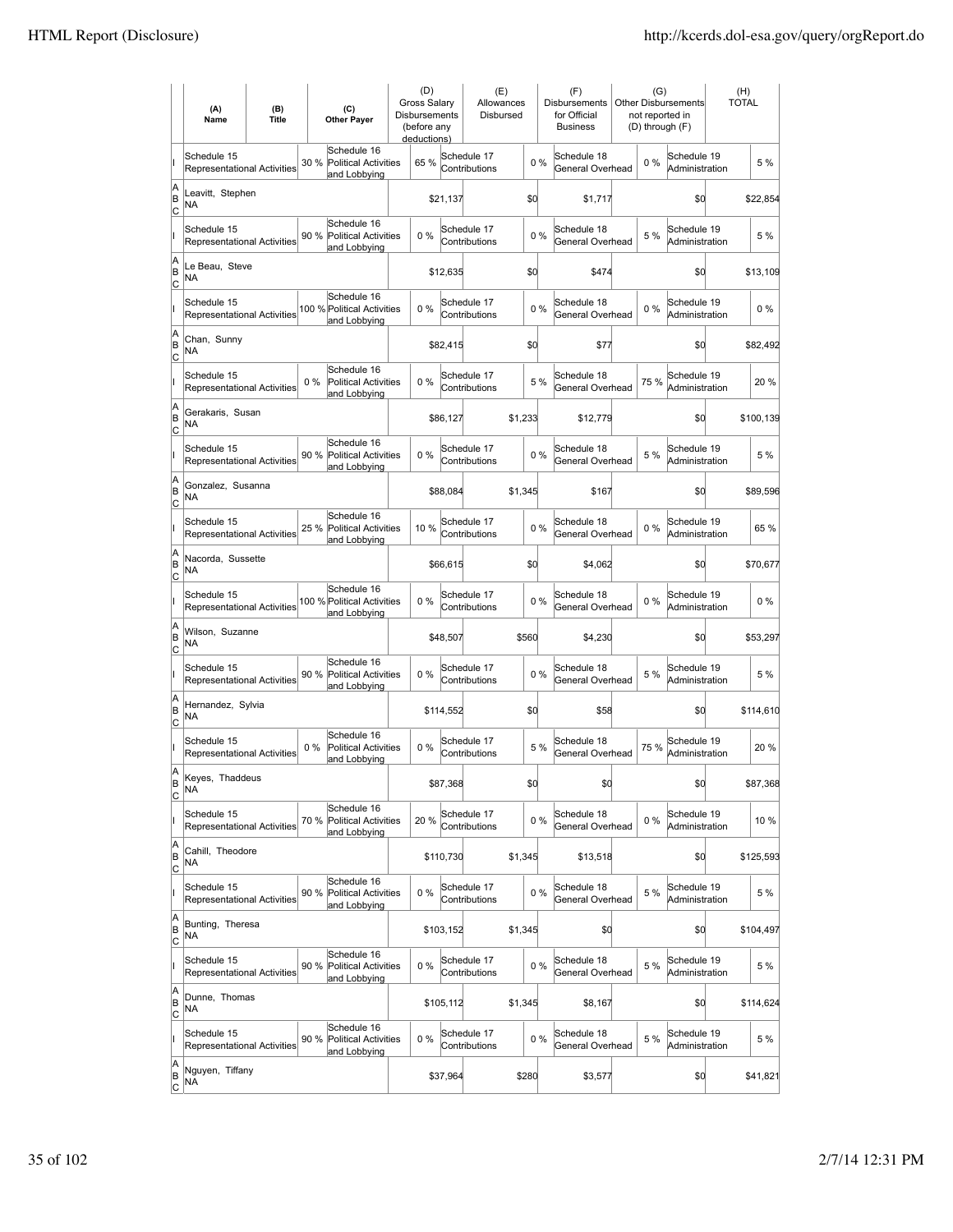|                           | (A)<br>Name                                                     | (B)<br>(C)<br><b>Title</b><br><b>Other Payer</b>          |       | (D)<br>Gross Salary<br><b>Disbursements</b><br>(before any<br>deductions) |          |       | (E)<br>Allowances<br>Disbursed |               | (F)<br><b>Disbursements</b><br>for Official<br><b>Business</b> | (G)<br>Other Disbursements<br>not reported in<br>(D) through (F) |                                      |  | (H)<br><b>TOTAL</b> |                               |                               |          |             |
|---------------------------|-----------------------------------------------------------------|-----------------------------------------------------------|-------|---------------------------------------------------------------------------|----------|-------|--------------------------------|---------------|----------------------------------------------------------------|------------------------------------------------------------------|--------------------------------------|--|---------------------|-------------------------------|-------------------------------|----------|-------------|
| lı.                       | Schedule 15<br><b>Representational Activities</b>               |                                                           | 90 %  | Schedule 16<br><b>Political Activities</b><br>and Lobbying                |          | $0\%$ | Schedule 17                    | Contributions |                                                                | 0%                                                               | Schedule 18<br>General Overhead      |  | 5 %                 | Schedule 19<br>Administration |                               |          | 5 %         |
| A<br>B<br>C               | Jenkins, Timothy<br>NA                                          |                                                           |       |                                                                           |          |       | \$13,232                       |               | \$224                                                          |                                                                  | \$0                                  |  |                     | \$0                           |                               |          | \$13,456    |
| lı.                       | Schedule 15<br><b>Representational Activities</b>               |                                                           | 90%   | Schedule 16<br><b>Political Activities</b><br>and Lobbying                |          | $0\%$ | Schedule 17                    | Contributions |                                                                | 0%                                                               | Schedule 18<br>General Overhead      |  | 5 %                 | Schedule 19<br>Administration |                               |          | 5 %         |
| A<br>B<br>C               | Grieger, Tina<br>NΑ                                             |                                                           |       |                                                                           |          |       | \$21,063                       |               | \$331                                                          |                                                                  | \$3.029                              |  |                     | \$d                           |                               |          | \$24,423    |
| lı.                       | Schedule 15<br><b>Representational Activities</b>               |                                                           | 90 %  | Schedule 16<br><b>Political Activities</b><br>and Lobbying                |          | 0%    | Schedule 17                    | Contributions |                                                                | 0%                                                               | Schedule 18<br>General Overhead      |  | 5 %                 | Schedule 19<br>Administration |                               |          | 5 %         |
| A<br>B<br>C               | Champ, Tiphanie<br>NA                                           |                                                           |       |                                                                           | \$22,666 |       |                                | \$657         |                                                                |                                                                  | \$938                                |  | \$d                 |                               |                               |          | \$24,261    |
|                           | Schedule 15<br><b>Representational Activities</b>               |                                                           | 90%   | Schedule 16<br><b>Political Activities</b><br>and Lobbying                |          | 0%    | Schedule 17                    | Contributions |                                                                | 0%                                                               | Schedule 18<br>General Overhead      |  | 5 %                 | Schedule 19<br>Administration |                               |          | 5 %         |
| A<br>B<br>C               | Ledbetter, Tracey<br>NA                                         |                                                           |       |                                                                           |          |       | \$111,242                      |               | \$1,345                                                        |                                                                  | \$5,246                              |  |                     | \$d                           |                               |          | \$117,833   |
|                           | Schedule 15<br><b>Representational Activities</b>               |                                                           | 90 %  | Schedule 16<br><b>Political Activities</b><br>and Lobbying                |          | $0\%$ | Schedule 17                    | Contributions |                                                                | 0%                                                               | Schedule 18<br>General Overhead      |  | 5 %                 | Schedule 19<br>Administration |                               |          | 5 %         |
| A<br>İΒ<br> c             | Camara, Trena<br>NΑ                                             |                                                           |       |                                                                           |          |       | \$105.112                      |               | \$1,345                                                        |                                                                  | \$2,016                              |  |                     | \$0                           |                               |          | \$108,473   |
| II                        | Schedule 15<br><b>Representational Activities</b>               |                                                           | 90 %  | Schedule 16<br><b>Political Activities</b><br>and Lobbying                |          | $0\%$ | Schedule 17                    | Contributions |                                                                | $0\%$                                                            | Schedule 18<br>General Overhead      |  | 5 %                 | Schedule 19<br>Administration |                               |          | 5 %         |
| A<br>B<br>C               | NA                                                              | Sylvester, Vanessa                                        |       |                                                                           | \$66,409 |       |                                | \$1,497       |                                                                |                                                                  | \$6,150                              |  | \$0                 |                               |                               |          | \$74,056    |
| ı                         | Schedule 15<br>Representational Activities                      |                                                           | 90 %  | Schedule 16<br><b>Political Activities</b><br>and Lobbying                |          | 0%    | Schedule 17                    | Contributions |                                                                | 0%                                                               | Schedule 18<br>General Overhead      |  | 5 %                 | Schedule 19<br>Administration |                               |          | 5 %         |
| A<br> B<br> c             | George, Vera<br>ΝA                                              |                                                           |       | \$69,064                                                                  |          |       | \$0                            |               |                                                                | \$0                                                              |                                      |  | \$d                 |                               |                               | \$69,064 |             |
| lı.                       | Schedule 15                                                     | Schedule 16<br>90 %<br><b>Representational Activities</b> |       | <b>Political Activities</b><br>and Lobbying                               |          | $0\%$ | Schedule 17                    | Contributions |                                                                | 0%                                                               | Schedule 18<br>General Overhead      |  | 5 %                 | Schedule 19<br>Administration |                               |          | 5 %         |
| A<br>B<br> c              | Ng, Wayman<br>NA                                                |                                                           |       |                                                                           |          |       | \$23.201                       |               |                                                                | \$0                                                              | \$728                                |  |                     | \$d                           |                               |          | \$23.929    |
|                           | Schedule 15<br><b>Representational Activities</b>               |                                                           | $0\%$ | Schedule 16<br><b>Political Activities</b><br>and Lobbying                |          | 0%    | Schedule 17                    | Contributions |                                                                | 0%                                                               | Schedule 18<br>General Overhead      |  | 100 %               | Schedule 19<br>Administration |                               |          | $0\%$       |
| lA<br>B<br><u>lc</u>      | Urman, William<br>NA                                            |                                                           |       |                                                                           |          |       | \$95,100                       |               | \$1,121                                                        |                                                                  | \$986                                |  |                     | \$d                           |                               |          | \$97,207    |
| II                        | Schedule 15<br>Representational Activities                      |                                                           | 90 %  | Schedule 16<br><b>Political Activities</b><br>and Lobbying                |          | 0%    | Schedule 17                    | Contributions |                                                                | 0%                                                               | Schedule 18<br>General Overhead      |  | 5 %                 | Schedule 19<br>Administration |                               |          | 5 %         |
| A<br> B<br>$\overline{c}$ | Gallagher, William<br>NA                                        |                                                           |       |                                                                           |          |       | \$105,112                      |               | \$1,345                                                        |                                                                  | \$13,559                             |  |                     | \$d                           |                               |          | \$120,016   |
| II                        | Schedule 15<br><b>Representational Activities</b>               |                                                           | 90 %  | Schedule 16<br>Political Activities                                       |          | 0%    | Schedule 17                    | Contributions |                                                                | 0%                                                               | Schedule 18<br>General Overhead      |  | 5 %                 | Schedule 19<br>Administration |                               |          | 5 %         |
| A<br>B<br> c              | Martin, Yakini<br>NA                                            |                                                           |       | and Lobbying                                                              |          |       | \$101,976                      |               | \$1,345                                                        |                                                                  | \$3,526                              |  |                     | \$d                           |                               |          | \$106,847   |
| II                        | Schedule 15<br><b>Representational Activities</b>               |                                                           | 90 %  | Schedule 16<br><b>Political Activities</b>                                |          | $0\%$ | Schedule 17                    | Contributions |                                                                | $0\%$                                                            | Schedule 18<br>General Overhead      |  | 5 %                 | Schedule 19<br>Administration |                               |          | 5 %         |
| A<br> B<br>C              | Rios, Yolanda<br>NA                                             |                                                           |       | and Lobbying                                                              |          |       | \$116,309                      |               | \$1,345                                                        |                                                                  | \$9,626                              |  |                     | \$d                           |                               |          | \$127,280   |
| I                         | Schedule 15<br>Representational Activities                      |                                                           | 90 %  | Schedule 16<br>Political Activities<br>and Lobbying                       |          | 0%    | Schedule 17                    | Contributions |                                                                | 0%                                                               | Schedule 18<br>General Overhead      |  | 5 %                 | Schedule 19<br>Administration |                               |          | 5 %         |
|                           | TOTALS RECEIVED BY EMPLOYEES MAKING<br><b>LESS THAN \$10000</b> |                                                           |       |                                                                           |          |       | \$991,698                      |               | \$1,767                                                        |                                                                  | \$170,652                            |  |                     | \$0                           |                               |          | \$1,164,117 |
| ı                         | Schedule 15<br>Representational Activities                      |                                                           | %     | 100 Schedule 16<br>Political Activities and Lobbying                      |          |       |                                | %             | Schedule 17<br>Contributions                                   |                                                                  | Schedule 18<br>℅<br>General Overhead |  |                     | %                             | Schedule 19<br>Administration |          | %           |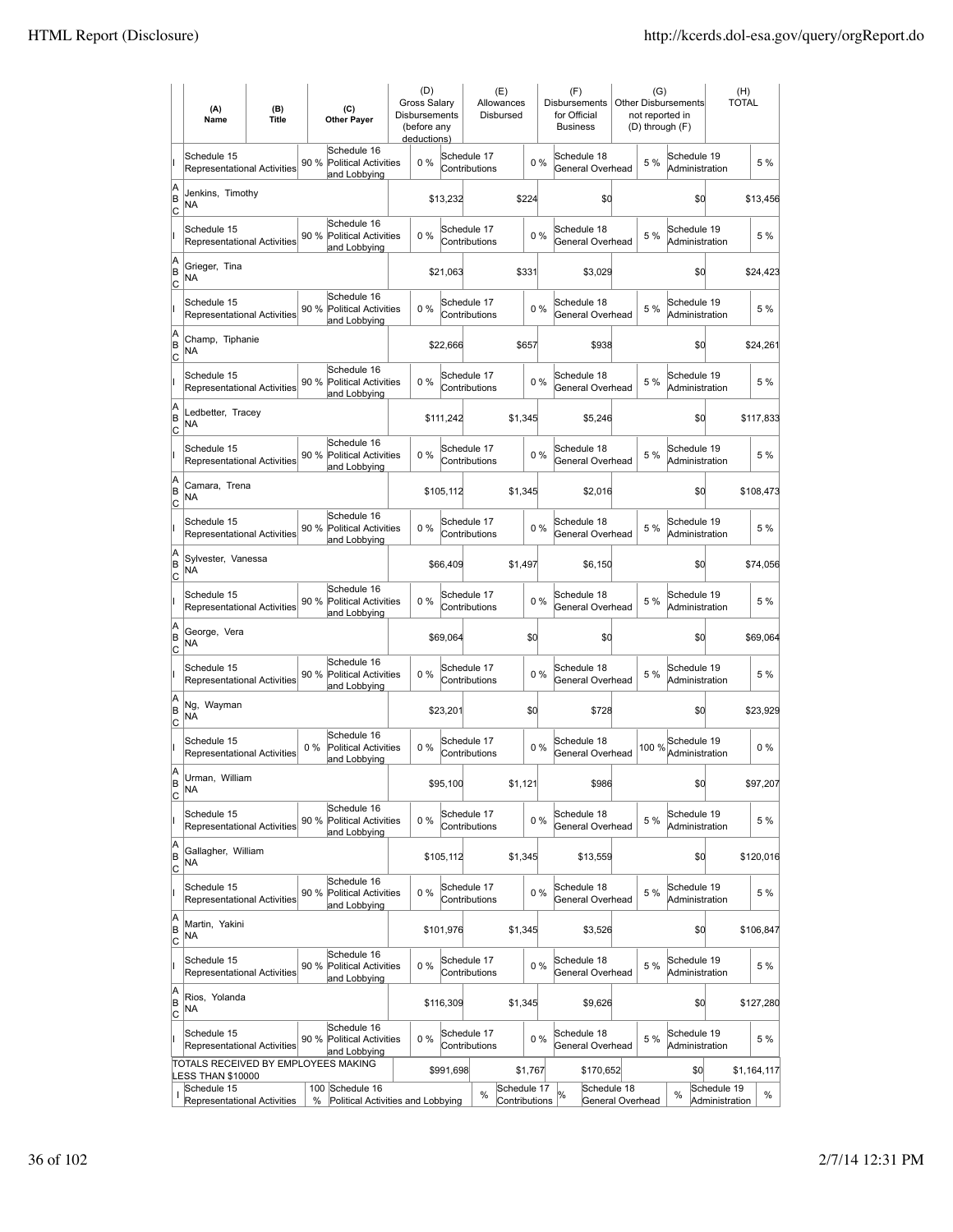| Total Employee Disbursements | \$19,207,275 | \$179.902 | \$1,421,640 | \$0 | \$20,808,817 |
|------------------------------|--------------|-----------|-------------|-----|--------------|
| <b>Less Deductions</b>       |              |           |             |     |              |
| <b>Net Disbursements</b>     |              |           |             |     | \$20,808,817 |
| Form LM-2 (Revised 2003)     |              |           |             |     |              |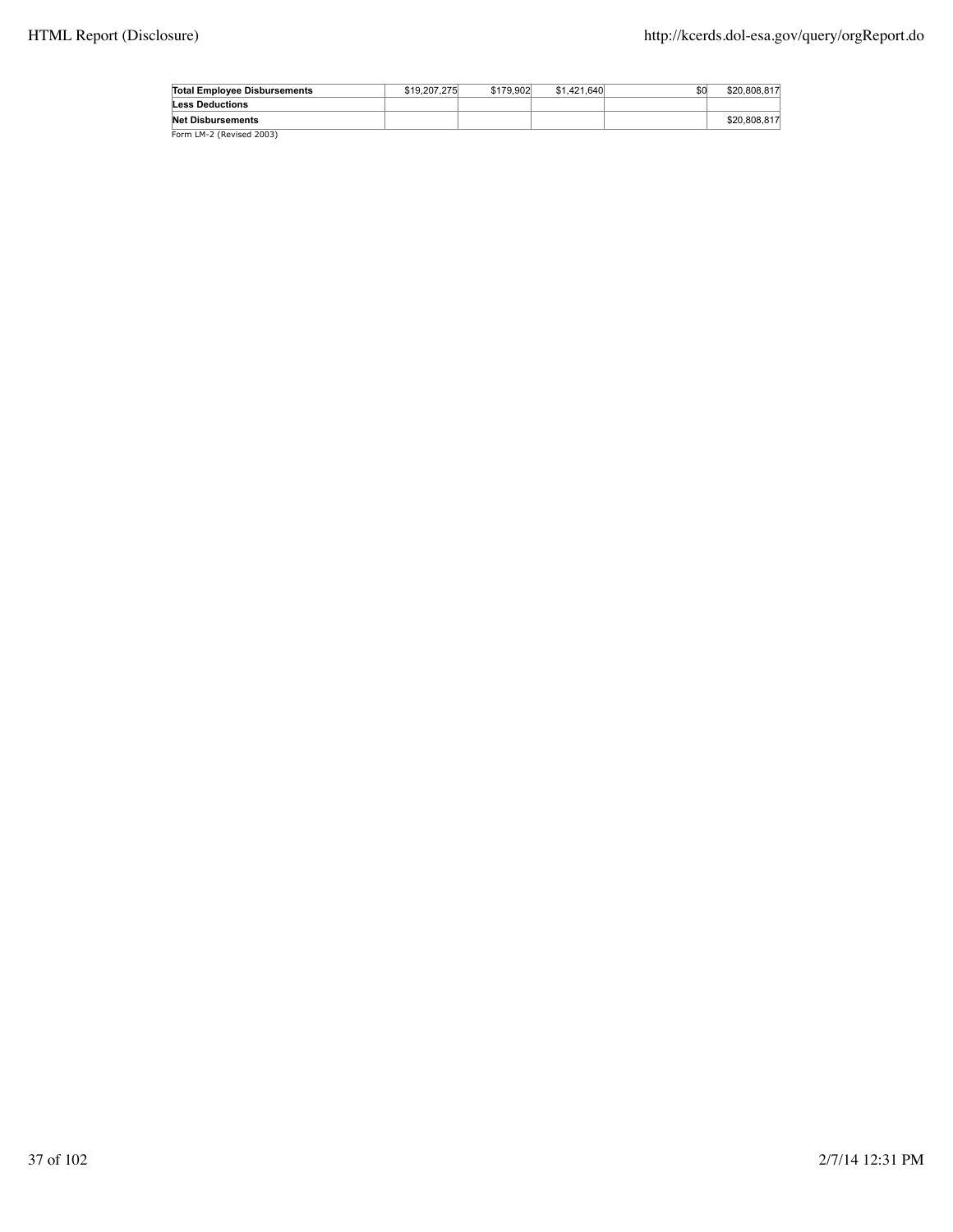#### **SCHEDULE 13 - MEMBERSHIP STATUS EXECUTE 2015-724** FLE NUMBER: 015-724

| Category of Membership                                                   | Number | <b>Voting Eligibility</b> |
|--------------------------------------------------------------------------|--------|---------------------------|
| (A)                                                                      | (B)    | (C)                       |
| Regular                                                                  | 65,665 | Yes                       |
| Associate                                                                | 126    | Yes                       |
| Charity                                                                  | 184    | No                        |
| <b>NNOC</b>                                                              | 6.210  | No                        |
| Members (Total of all lines above)                                       | 72,185 |                           |
| Agency Fee Payers*                                                       | 5,625  |                           |
| <b>Total Members/Fee Payers</b>                                          | 77,810 |                           |
| *Agency Fee Payers are not considered members of the labor organization. |        |                           |

**Agency Fee Payers are n\***<br>Form LM-2 (Revised 2003)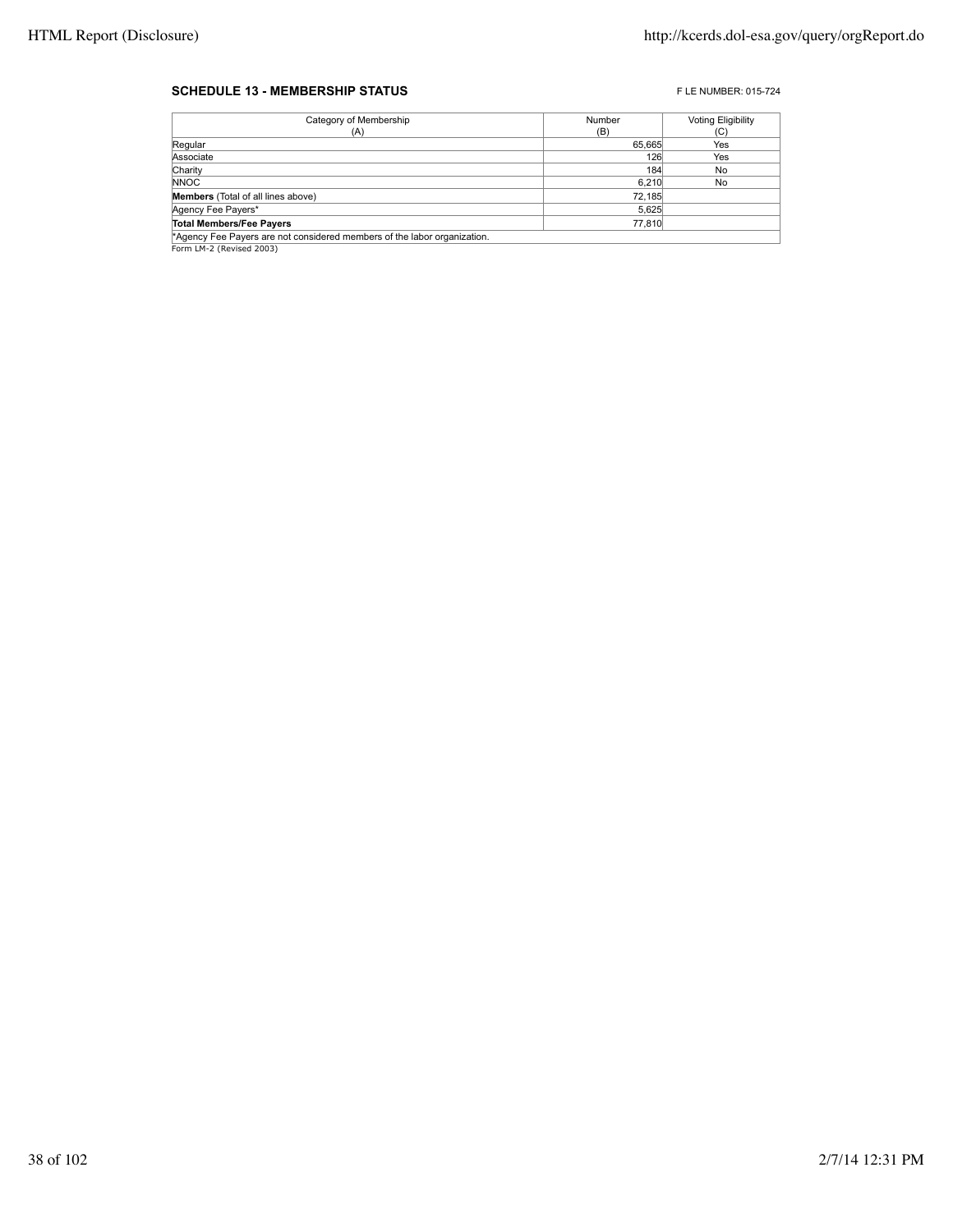### **DETAILED SUMMARY PAGE - SCHEDULES 14 THROUGH 19** FLE NUMBER: 015-724

| <b>SCHEDULE 14 OTHER RECEIPTS</b>    |             |
|--------------------------------------|-------------|
| 1. Named Payer temized Receipts      | \$1,014,856 |
| 2. Named Payer Non-itemized Receipts | \$28,778    |
| 3. All Other Receipts                | \$104,510   |
| 4. Total Receipts                    | \$1,148,144 |
|                                      |             |

| <b>SCHEDULE 15 REPRESENTATIONAL ACTIVITIES</b> |              |
|------------------------------------------------|--------------|
| 1. Named Payee Itemized Disbursements          | \$6,643,208  |
| 2. Named Payee Non-itemized Disbursements      | \$1,996,052  |
| 3. To Officers                                 | \$362.236    |
| 4. To Employees                                | \$15,960,775 |
| 5. All Other Disbursements                     | \$855.454    |
| 6. Total Disbursements                         | \$25,817,725 |
| SCHEDULE 16 POLITICAL ACTIVITIES AND LOBBYING  |              |
| 1. Named Payee Itemized Disbursements          | \$2,638,300  |
| 2. Named Payee Non-itemized Disbursements      | \$124,135    |
| 3. To Officers                                 | \$66,712     |
| 4. To Employees                                | \$1,011,747  |
| 5. All Other Disbursements                     | \$88,065     |
| 6. Total Disbursements                         | \$3.928.959  |
| Form IM 2 (David 2002)                         |              |

Form LM-2 (Revised 2003)

| <b>SCHEDULE 17 CONTRIBUTIONS, GIFTS &amp; GRANTS</b> |           |
|------------------------------------------------------|-----------|
| 1. Named Payee Itemized Disbursements                | \$258,902 |
| 2. Named Payee Non-itemized Disbursements            | \$25,184  |
| 3. To Officers                                       | \$0       |
| 4. To Employees                                      | \$55,560  |
| 5. All Other Disbursements                           | \$13,278  |
| 6. Total Disbursements                               | \$352,924 |

| <b>SCHEDULE 18 GENERAL OVERHEAD</b>       |             |
|-------------------------------------------|-------------|
| 1. Named Payee Itemized Disbursements     | \$4,154,980 |
| 2. Named Payee Non-itemized Disbursements | \$1,500,935 |
| 3. To Officers                            | \$0         |
| 4. To Employees                           | \$2,181,661 |
| 5. All Other Disbursements                | \$277.457   |
| 6. Total Disbursements                    | \$8,115,033 |
| <b>SCHEDULE 19 UNION ADMINISTRATION</b>   |             |
| 1. Named Payee Itemized Disbursements     | \$728,465   |
| 2. Named Payee Non-itemized Disbursements | \$200,091   |
| 3. To Officers                            | \$104.503   |
| 4. To Employees                           | \$1,599,074 |
| 5. All Other Disbursements                | \$43,893    |
| 6. Total Disbursements                    | \$2,676,026 |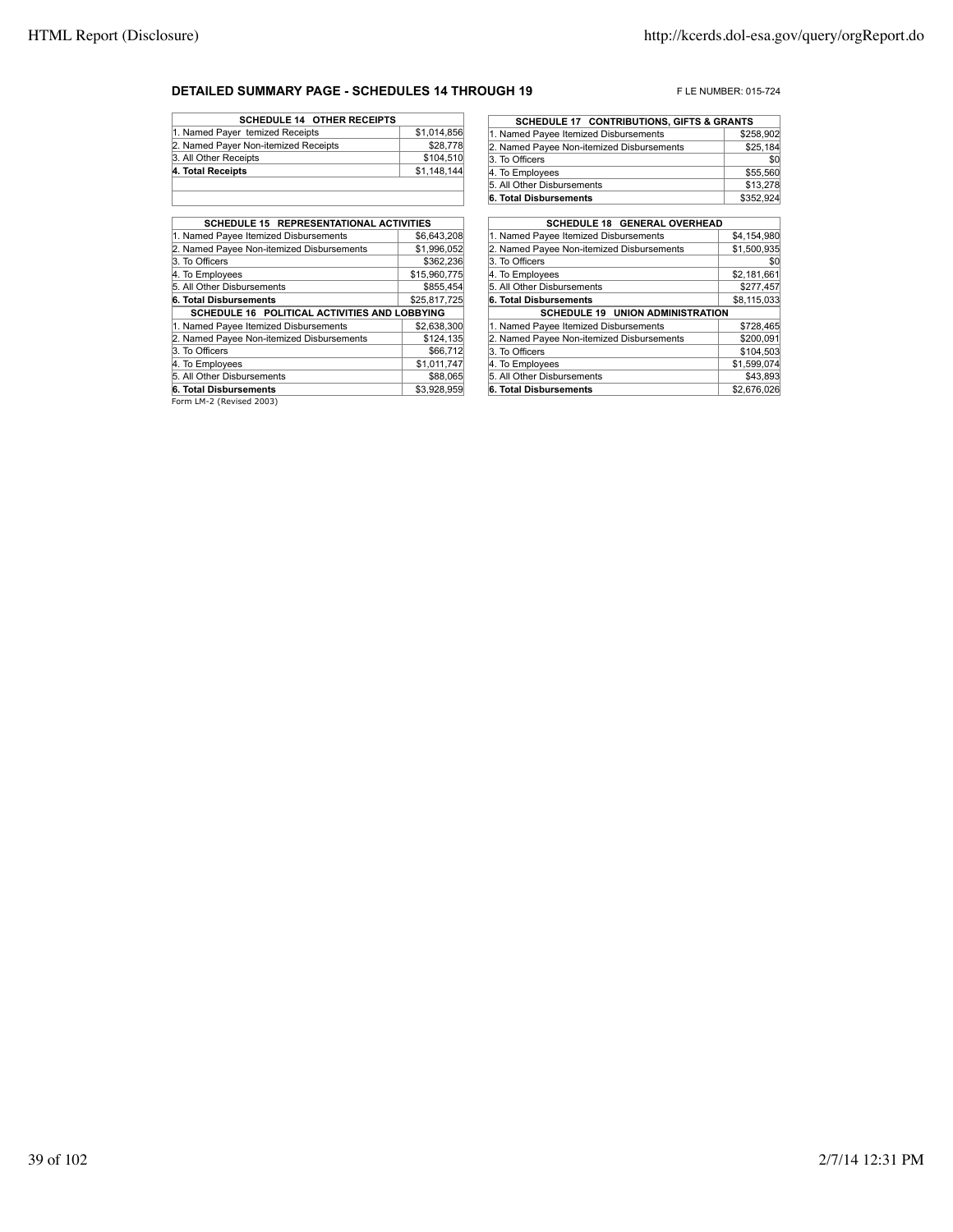#### **SCHEDULE 14 - OTHER RECEIPTS FLE NUMBER: 015-724**

| Name and Address             | Purpose                                                           | Date       | Amount    |
|------------------------------|-------------------------------------------------------------------|------------|-----------|
| (A)                          | (C)                                                               | (D)        | (E)       |
| CHEU                         | Reimbursed Repr. and Admin Costs                                  | 07/31/2007 | \$53,584  |
|                              | Reimbursed Repr. and Admin Costs                                  | 08/31/2007 | \$58,202  |
| 2000 Franklin St             | Reimbursed Repr. and Admin Costs                                  | 09/30/2007 | \$85,092  |
| Oakland                      | Reimbursed Repr. and Admin Costs                                  | 10/31/2007 | \$64,833  |
| СA                           | Reimbursed Repr. and Admin Costs                                  |            | \$44,720  |
| 94612                        |                                                                   | 11/30/2007 |           |
| Type or Classification       | Reimbursed Repr. and Admin Costs                                  | 12/31/2007 | \$73,121  |
| (B)                          | Reimbursed Repr. and Admin Costs                                  | 01/31/2008 | \$60,395  |
| Labor Union                  | Reimbursed Repr. and Admin Costs                                  | 02/28/2008 | \$48,363  |
|                              | Reimbursed Repr. and Admin Costs                                  | 03/31/2008 | \$56,602  |
|                              | Reimbursed Repr. and Admin Costs                                  | 04/30/2008 | \$84,975  |
|                              | Reimbursed Repr. and Admin Costs                                  | 05/31/2008 | \$64,312  |
|                              | Reimbursed Repr. and Admin Costs                                  | 06/30/2008 | \$48,203  |
|                              | Total temized Transactions with this Payee/Payer                  |            | \$742,402 |
|                              | Total Non-Itemized Transactions with this Payee/Payer             |            |           |
|                              | Total of All Transactions with this Payee/Payer for This Schedule |            | \$742,402 |
| Name and Address             |                                                                   |            |           |
| (A)                          | Purpose                                                           | Date       | Amount    |
| <b>Bank of America</b>       | (C)                                                               | (D)        | (E)       |
|                              | Royalty Payment                                                   | 07/01/2007 | \$44,520  |
|                              | Royalty Payment                                                   | 09/30/2007 | \$43,915  |
| San Francisco                | Royalty Payment                                                   | 12/31/2007 | \$50,560  |
| IСA                          | Royalty Payment                                                   | 03/31/2008 | \$35,557  |
| 94103                        | Total temized Transactions with this Payee/Payer                  |            | \$174,552 |
| Type or Classification       | Total Non-Itemized Transactions with this Payee/Payer             |            | \$2,410   |
| (B)                          | Total of All Transactions with this Payee/Payer for This Schedule |            | \$176,962 |
| Financial Institution        |                                                                   |            |           |
| Name and Address             |                                                                   |            |           |
| (A)                          |                                                                   |            |           |
| <b>COBRA Payments</b>        |                                                                   |            |           |
|                              | Purpose                                                           | Date       | Amount    |
| 2000 Franklin St             | (C)                                                               | (D)        | (E)       |
| Oakland                      | Total temized Transactions with this Payee/Payer                  |            | \$0       |
| СA                           | Total Non-Itemized Transactions with this Payee/Payer             |            | \$24,368  |
| 94612                        | Total of All Transactions with this Payee/Payer for This Schedule |            | \$24,368  |
| Type or Classification       |                                                                   |            |           |
| (B)                          |                                                                   |            |           |
| Insurance Premium            |                                                                   |            |           |
| Name and Address             |                                                                   |            |           |
| (A)                          | Purpose                                                           | Date       | Amount    |
| California Nurses Foundation | (C)                                                               | (D)        | (E)       |
|                              | Filing fee refund                                                 | 05/14/2008 | \$10,168  |
| 1970 Broadway, Suite 260     | Filing fee refund                                                 | 05/14/2008 | \$50,840  |
| Oakland                      | Filing fee refund                                                 | 05/14/2008 | \$29,894  |
| СA                           | Reimbursement for administrative services                         | 05/14/2008 | \$7,000   |
| 94612                        | Total temized Transactions with this Payee/Payer                  |            | \$97,902  |
| Type or Classification       | Total Non-Itemized Transactions with this Payee/Payer             |            | \$2,000   |
| (B)                          | Total of All Transactions with this Payee/Payer for This Schedule |            | \$99,902  |
| Non-profit organization      |                                                                   |            |           |
| Form LM-2 (Revised 2003)     |                                                                   |            |           |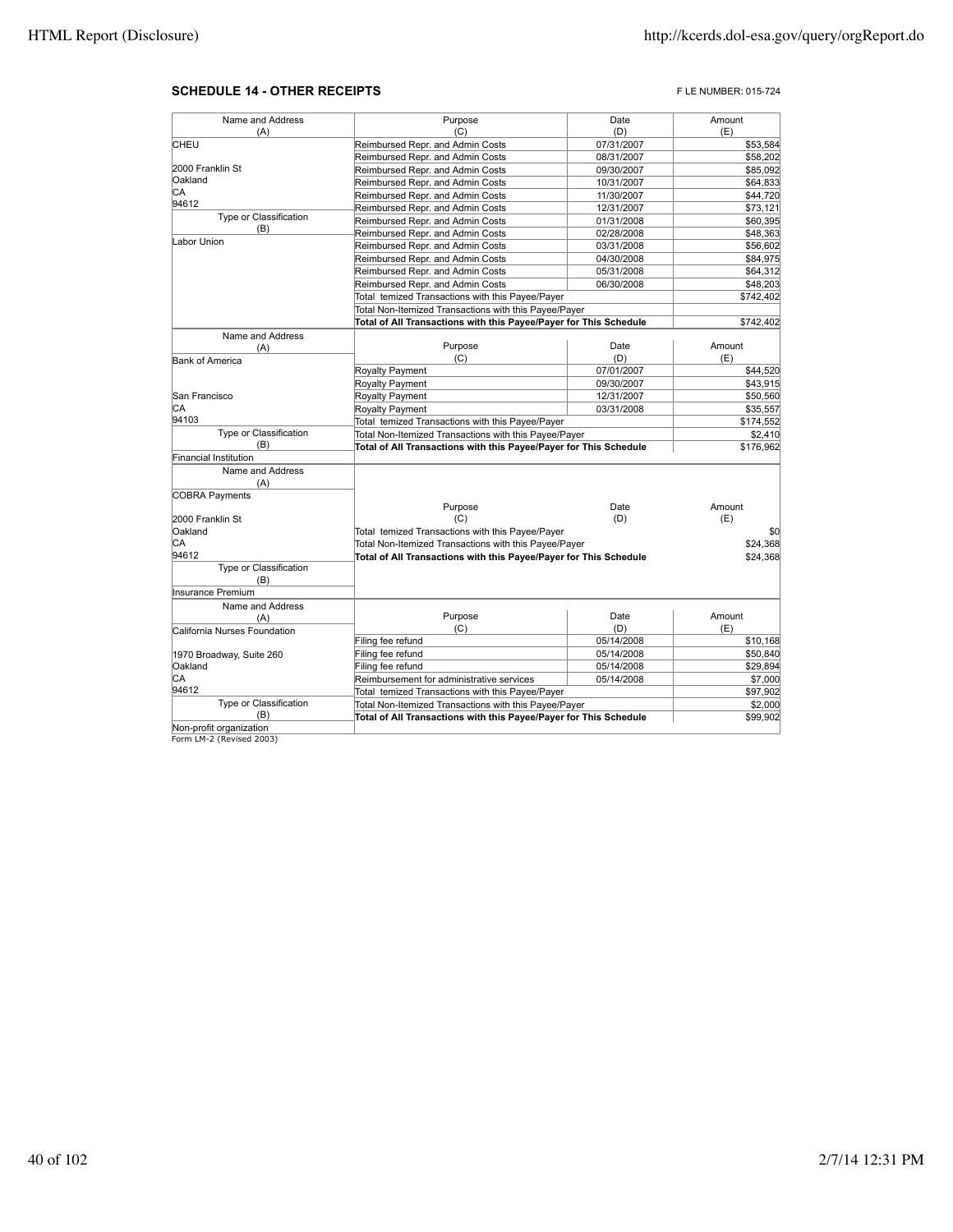## **SCHEDULE 15 - REPRESENTATIONAL ACTIVITIES** FLE NUMBER: 015-724

| Name and Address                            |                                                                   |                   |               |         |
|---------------------------------------------|-------------------------------------------------------------------|-------------------|---------------|---------|
| (A)<br>Courtyard-Newark                     |                                                                   |                   |               |         |
|                                             | Purpose<br>(C)                                                    | Date<br>(D)       | Amount<br>(E) |         |
| 34905 Newark Blvd                           | <b>CE Classes</b>                                                 | 03/29/2008        |               | \$6,719 |
| <b>Newark</b><br>СA                         | Total temized Transactions with this Payee/Payer                  |                   |               | \$6,719 |
| 94560                                       | Total Non-Itemized Transactions with this Payee/Payer             |                   |               | \$2,331 |
| Type or Classification                      | Total of All Transactions with this Payee/Payer for This Schedule |                   |               | \$9,050 |
| (B)                                         |                                                                   |                   |               |         |
| hotel/lodging                               |                                                                   |                   |               |         |
| Name and Address<br>(A)                     |                                                                   |                   |               |         |
| Dinkel's Bakery                             |                                                                   |                   |               |         |
|                                             | Purpose<br>(C)                                                    | Date<br>(D)       | Amount<br>(E) |         |
| 3329 North Lincoln Ave                      | Nurses week celebration                                           | 05/06/2008        |               | \$7,788 |
| Chicago<br>L                                | Total temized Transactions with this Payee/Payer                  |                   |               | \$7,788 |
| 60657                                       | Total Non-Itemized Transactions with this Payee/Payer             |                   |               | \$0     |
| Type or Classification                      | Total of All Transactions with this Payee/Payer for This Schedule |                   |               | \$7,788 |
| (B)                                         |                                                                   |                   |               |         |
| Caterer                                     |                                                                   |                   |               |         |
| Name and Address                            |                                                                   |                   |               |         |
| (A)<br>Disc Makers                          |                                                                   |                   |               |         |
|                                             | Purpose                                                           | Date              | Amount        |         |
| 7905 N. Route 130                           | (C)<br>DVD duplications                                           | (D)<br>10/28/2007 | (E)           | \$6,074 |
| Pennsauken                                  | Total temized Transactions with this Payee/Payer                  |                   |               | \$6,074 |
| NJ                                          | Total Non-Itemized Transactions with this Payee/Payer             |                   |               | \$0     |
| 08110-1402<br><b>Type or Classification</b> | Total of All Transactions with this Payee/Payer for This Schedule |                   |               | \$6,074 |
| (B)                                         |                                                                   |                   |               |         |
| <b>Video Disc Producers</b>                 |                                                                   |                   |               |         |
| Name and Address                            |                                                                   |                   |               |         |
| (A)                                         |                                                                   |                   |               |         |
| Doubletree-Orange                           |                                                                   |                   | Amount        |         |
| 100 The City Drive                          | Purpose<br>(C)                                                    | Date<br>(D)       | (E)           |         |
| Orange                                      | Total temized Transactions with this Payee/Payer                  |                   |               | \$0     |
| СA                                          | Total Non-Itemized Transactions with this Payee/Payer             |                   | \$11,327      |         |
| 92868-3204                                  | Total of All Transactions with this Payee/Payer for This Schedule |                   | \$11,327      |         |
| Type or Classification                      |                                                                   |                   |               |         |
| (B)<br>hotel/lodging                        |                                                                   |                   |               |         |
| Name and Address                            |                                                                   |                   |               |         |
| (A)                                         |                                                                   |                   |               |         |
| Doubletree-Santa Monica                     | Purpose                                                           | Date              | Amount        |         |
|                                             | (C)                                                               | (D)               | (E)           |         |
| 1707 Fourth Street                          | Lodging - Staff                                                   | 09/28/2007        |               | \$5,242 |
| Santa Monica<br>IСA                         | Total temized Transactions with this Payee/Payer                  |                   |               | \$5,242 |
| 90401-3310                                  | Total Non-Itemized Transactions with this Payee/Payer             |                   |               | \$1,825 |
| Type or Classification                      | Total of All Transactions with this Payee/Payer for This Schedule |                   |               | \$7,067 |
| (B)                                         |                                                                   |                   |               |         |
| hotel/lodging                               |                                                                   |                   |               |         |
| Name and Address                            |                                                                   |                   |               |         |
| (A)<br>Durick, Michael D.                   |                                                                   |                   |               |         |
| <b>Box 1023</b>                             | Purpose                                                           | Date              | Amount        |         |
|                                             | (C)                                                               | (D)               | (E)           |         |
| Morro Bay                                   | Total temized Transactions with this Payee/Payer                  |                   |               | \$0     |
| CА                                          | Total Non-Itemized Transactions with this Payee/Payer             |                   |               | \$6,176 |
| 93443<br>Type or Classification             | Total of All Transactions with this Payee/Payer for This Schedule |                   |               | \$6,176 |
| (B)                                         |                                                                   |                   |               |         |
| Arbitrator                                  |                                                                   |                   |               |         |
| Name and Address                            |                                                                   |                   |               |         |
| (A)                                         |                                                                   |                   |               |         |
| Advomatic                                   |                                                                   |                   |               |         |
| 243 5th Avenue, Suite 460                   | Purpose<br>(C)                                                    | Date<br>(D)       | Amount<br>(E) |         |
| New York                                    | Total temized Transactions with this Payee/Payer                  |                   |               | \$0     |
| NY.                                         | Total Non-Itemized Transactions with this Payee/Payer             |                   |               | \$2,569 |
| 10016                                       | Total of All Transactions with this Payee/Payer for This Schedule |                   |               | \$2,569 |
| Type or Classification                      |                                                                   |                   |               |         |
| (B)                                         |                                                                   |                   |               |         |
| Website Support Provider                    |                                                                   |                   |               |         |
| Name and Address<br>(A)                     | Purpose<br>(C)                                                    | Date<br>(D)       | Amount<br>(E) |         |
|                                             | Reimb 420 Barg Team                                               | 12/28/2007        | \$45,442      |         |
|                                             | Total temized Transactions with this Payee/Payer                  |                   | \$45,442      |         |
|                                             |                                                                   |                   |               |         |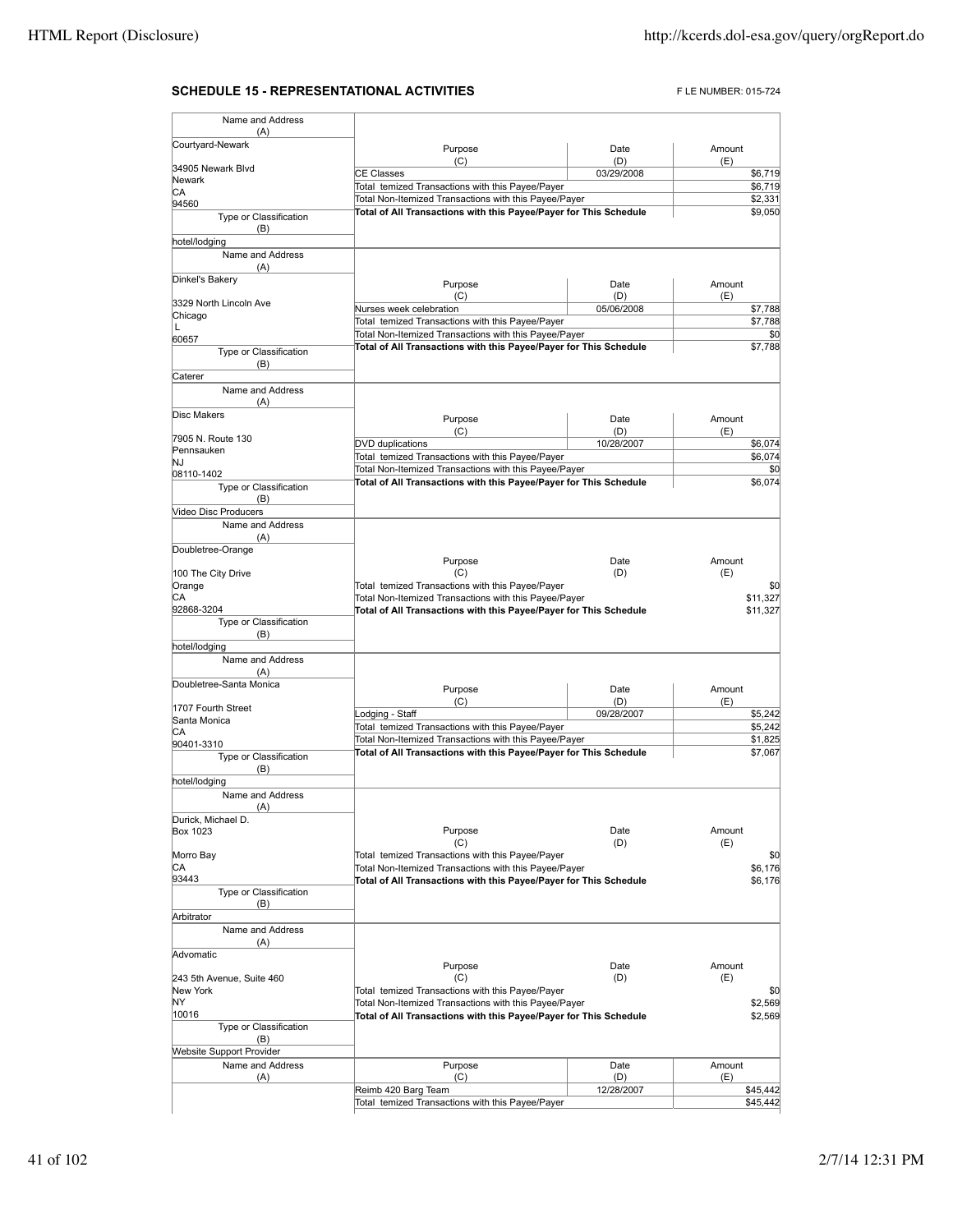| Eastern Maine Medical Center              |                                                                                                                            |             |                      |         |
|-------------------------------------------|----------------------------------------------------------------------------------------------------------------------------|-------------|----------------------|---------|
| 489 State Street<br>Bangor                | Purpose                                                                                                                    | Date        | Amount               |         |
| ΙMΕ                                       | (C)<br>Total Non-Itemized Transactions with this Payee/Payer                                                               | (D)         | (E)                  | \$0     |
| 04401                                     | Total of All Transactions with this Payee/Payer for This Schedule                                                          |             | \$45,442             |         |
| Type or Classification<br>(B)             |                                                                                                                            |             |                      |         |
| Meeting Room Provider                     |                                                                                                                            |             |                      |         |
| Name and Address                          |                                                                                                                            |             |                      |         |
| (A)                                       |                                                                                                                            |             |                      |         |
| Eden Medical Center                       | Purpose                                                                                                                    | Date        | Amount               |         |
| 20103 Lake Chabot Road                    | (C)                                                                                                                        | (D)         | (E)                  |         |
| Castro Valley                             | <b>Negotiating Expenses</b>                                                                                                | 11/06/2007  |                      | \$6,098 |
| СA                                        | Total temized Transactions with this Payee/Payer                                                                           |             |                      | \$6,098 |
| 94546                                     | Total Non-Itemized Transactions with this Payee/Payer                                                                      |             |                      | \$4,609 |
| Type or Classification                    | Total of All Transactions with this Payee/Payer for This Schedule                                                          |             | \$10,707             |         |
| (B)                                       |                                                                                                                            |             |                      |         |
| Meeting Room Provider<br>Name and Address |                                                                                                                            |             |                      |         |
| (A)                                       |                                                                                                                            |             |                      |         |
| Edward M. Robinson                        |                                                                                                                            |             |                      |         |
|                                           | Purpose<br>(C)                                                                                                             | Date<br>(D) | Amount<br>(E)        |         |
| 21515 Hawthorne Blvd                      | Retainer fee: Case #8CP05558                                                                                               | 06/25/2008  | \$5,000              |         |
| Torrance                                  | Total temized Transactions with this Payee/Payer                                                                           |             |                      | \$5,000 |
| СA<br>90503                               | Total Non-Itemized Transactions with this Payee/Payer                                                                      |             |                      | \$0     |
| Type or Classification                    | Total of All Transactions with this Payee/Payer for This Schedule                                                          |             |                      | \$5,000 |
| (B)                                       |                                                                                                                            |             |                      |         |
| Legal Consultant                          |                                                                                                                            |             |                      |         |
| Name and Address                          |                                                                                                                            |             |                      |         |
| (A)                                       |                                                                                                                            |             |                      |         |
| El Adobe Cafe                             | Purpose                                                                                                                    | Date        | Amount               |         |
| 55 West Arroyo                            | (C)                                                                                                                        | (D)         | (E)                  |         |
| Reno                                      | Total temized Transactions with this Payee/Payer                                                                           |             |                      | \$0     |
| NV                                        | Total Non-Itemized Transactions with this Payee/Payer                                                                      |             |                      | \$5,158 |
| 89509                                     | Total of All Transactions with this Payee/Payer for This Schedule                                                          |             |                      | \$5,158 |
| Type or Classification                    |                                                                                                                            |             |                      |         |
| (B)<br>Caterer                            |                                                                                                                            |             |                      |         |
| Name and Address                          |                                                                                                                            |             |                      |         |
| (A)                                       |                                                                                                                            |             |                      |         |
| Elaine Bell Catering                      | Purpose<br>(C)                                                                                                             | Date<br>(D) | Amount<br>(E)        |         |
|                                           | Box Lunhes - 9/11/07 rally                                                                                                 | 08/23/2007  | \$13,500             |         |
| 776 Technology Way                        | catering - HOD                                                                                                             | 10/28/2007  | \$17,841             |         |
| Napa<br>СA                                | catering - Sutter Strike                                                                                                   | 12/29/2007  | \$34,088             |         |
| 94558-7522                                | Total temized Transactions with this Payee/Payer                                                                           |             | \$65,429             |         |
| Type or Classification                    | Total Non-Itemized Transactions with this Payee/Payer                                                                      |             |                      | \$5,279 |
| (B)                                       | Total of All Transactions with this Payee/Payer for This Schedule                                                          |             | \$70,708             |         |
| Caterer                                   |                                                                                                                            |             |                      |         |
| Name and Address                          |                                                                                                                            |             |                      |         |
| (A)<br>Embassy Suites-Austin              |                                                                                                                            |             |                      |         |
|                                           |                                                                                                                            |             |                      |         |
|                                           |                                                                                                                            |             |                      |         |
|                                           | Purpose<br>(C)                                                                                                             | Date        | Amount               |         |
| 5901 N I-35<br>Austin                     | Total temized Transactions with this Payee/Payer                                                                           | (D)         | (E)                  | \$0     |
| ΠX                                        | Total Non-Itemized Transactions with this Payee/Payer                                                                      |             |                      | \$0     |
| 78723                                     | Total of All Transactions with this Payee/Payer for This Schedule                                                          |             |                      | \$O     |
| Type or Classification                    |                                                                                                                            |             |                      |         |
| (B)                                       |                                                                                                                            |             |                      |         |
| hotel/lodging<br>Name and Address         |                                                                                                                            |             |                      |         |
| (A)                                       |                                                                                                                            |             |                      |         |
| Embassy Suites-San Luis Obispo            |                                                                                                                            |             |                      |         |
|                                           | Purpose                                                                                                                    | Date        | Amount               |         |
| 333 Madonna Road                          | (C)                                                                                                                        | (D)         | (E)                  |         |
| San Luis Obispo                           | Total temized Transactions with this Payee/Payer                                                                           |             |                      | \$0     |
| CА<br>93405                               | Total Non-Itemized Transactions with this Payee/Payer                                                                      |             |                      | \$6,281 |
| Type or Classification                    | Total of All Transactions with this Payee/Payer for This Schedule                                                          |             |                      | \$6,281 |
| (B)                                       |                                                                                                                            |             |                      |         |
| hotel/lodging                             |                                                                                                                            |             |                      |         |
| Name and Address                          |                                                                                                                            |             |                      |         |
| (A)                                       | Purpose                                                                                                                    | Date        | Amount               |         |
| Enterprise Rent-A-Car                     | (C)                                                                                                                        | (D)         | (E)                  |         |
| 6330 Marindustry Drive                    | Travel - Staff                                                                                                             | 07/01/2007  | \$6,271              |         |
| San Diego                                 | Total temized Transactions with this Payee/Payer                                                                           |             | \$6,271              |         |
| СA<br>92121-2533                          | Total Non-Itemized Transactions with this Payee/Payer<br>Total of All Transactions with this Payee/Payer for This Schedule |             | \$18,103<br>\$24,374 |         |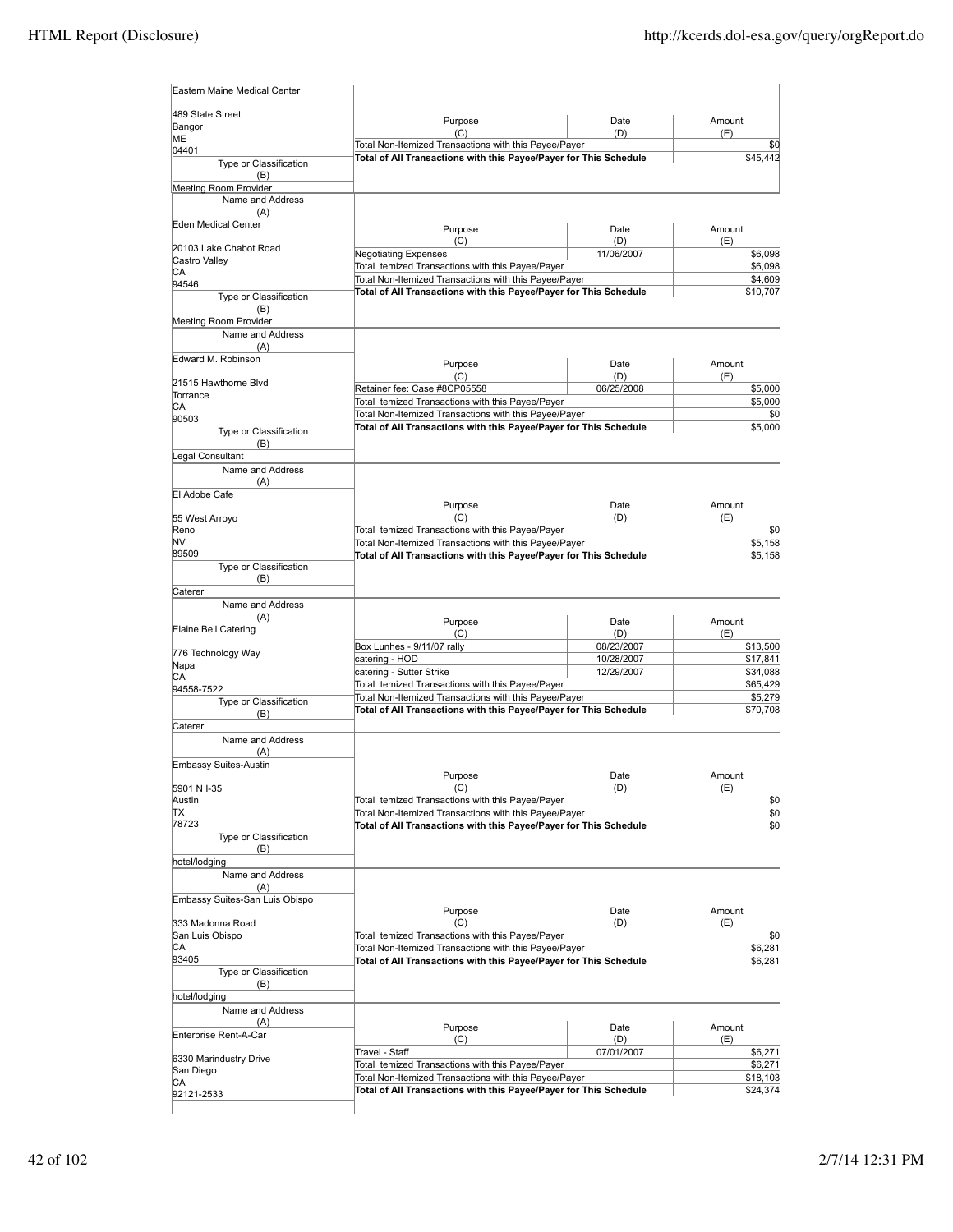| Type or Classification<br>(B)     |                                                                   |                   |                |
|-----------------------------------|-------------------------------------------------------------------|-------------------|----------------|
| car rental<br>Name and Address    |                                                                   |                   |                |
| (A)                               |                                                                   |                   |                |
| AFL-CIO                           |                                                                   |                   |                |
|                                   | Purpose                                                           | Date<br>(D)       | Amount         |
| 815 16th Street. NW<br>Washington | (C)<br>Total temized Transactions with this Payee/Payer           |                   | (E)<br>\$0     |
| DС                                | Total Non-Itemized Transactions with this Payee/Payer             |                   | \$1,624        |
| 20006                             | Total of All Transactions with this Payee/Payer for This Schedule |                   | \$1,624        |
| Type or Classification            |                                                                   |                   |                |
| (B)                               |                                                                   |                   |                |
| labor union                       |                                                                   |                   |                |
| Name and Address                  |                                                                   |                   |                |
| (A)<br>Enterprise Rent-A-Car CA   | Purpose                                                           | Date              | Amount         |
|                                   | (C)                                                               | (D)               | (E)            |
| 4250 Geary Blvd                   | Travel - Members- for strike                                      | 12/29/2007        | \$7,547        |
| San Francisco                     | Travel - Staff                                                    | 04/28/2008        | \$13,433       |
| СA                                | Total temized Transactions with this Payee/Payer                  |                   | \$20,980       |
| 94118                             | Total Non-Itemized Transactions with this Payee/Payer             |                   | \$31,951       |
| Type or Classification            | Total of All Transactions with this Payee/Payer for This Schedule |                   | \$52,931       |
| (B)<br>car rental                 |                                                                   |                   |                |
| Name and Address                  |                                                                   |                   |                |
| (A)                               |                                                                   |                   |                |
| Enterprise Rent-A-Car NV          |                                                                   |                   |                |
|                                   | Purpose                                                           | Date              | Amount         |
| 4701 W Sarahara                   | (C)                                                               | (D)               | (E)            |
| Las Vegas                         | Total temized Transactions with this Payee/Payer                  |                   | \$0            |
| NV                                | Total Non-Itemized Transactions with this Payee/Payer             |                   | \$35,051       |
| 89102<br>Type or Classification   | Total of All Transactions with this Payee/Payer for This Schedule |                   | \$35,051       |
| (B)                               |                                                                   |                   |                |
| car rental                        |                                                                   |                   |                |
| Name and Address                  |                                                                   |                   |                |
| (A)                               |                                                                   |                   |                |
| Enterprise Rent-A-Car TX          |                                                                   |                   |                |
|                                   | Purpose                                                           | Date              | Amount         |
| 1406 S Loop West                  | (C)                                                               | (D)               | (E)            |
| Houston                           | Total temized Transactions with this Payee/Payer                  |                   | \$0            |
| ΠX<br>79054                       | Total Non-Itemized Transactions with this Payee/Payer             |                   | \$33,749       |
| Type or Classification            | Total of All Transactions with this Payee/Payer for This Schedule |                   | \$33,749       |
| (B)                               |                                                                   |                   |                |
| car rental                        |                                                                   |                   |                |
| Name and Address                  |                                                                   |                   |                |
| (A)                               |                                                                   |                   |                |
| <b>Entrees Unlimited</b>          | Purpose                                                           | Date              | Amount         |
|                                   | (C)                                                               | (D)               | (E)            |
| 365 E Julian Street<br>San Diego  | food - members                                                    | 10/28/2007        | \$49,418       |
| CА                                | Total temized Transactions with this Payee/Payer                  |                   | \$49,418       |
| 95112                             | Total Non-Itemized Transactions with this Payee/Payer             |                   | \$0            |
| Type or Classification            | Total of All Transactions with this Payee/Payer for This Schedule |                   | \$49,418       |
| (B)                               |                                                                   |                   |                |
| Caterer                           |                                                                   |                   |                |
| Name and Address                  |                                                                   |                   |                |
| (A)                               |                                                                   |                   |                |
| Esquire Bar & Grill               | Purpose                                                           | Date              | Amount         |
| 1213 K Street                     | (C)                                                               | (D)               | (E)            |
| Sacramento                        | Catering for HOD mtg                                              | 09/28/2007        | \$6,330        |
| СA                                | Total temized Transactions with this Payee/Payer                  |                   | \$6,330        |
| 95814                             | Total Non-Itemized Transactions with this Payee/Payer             |                   | \$2,106        |
| Type or Classification            | Total of All Transactions with this Payee/Payer for This Schedule |                   | \$8,436        |
| (B)                               |                                                                   |                   |                |
| Caterer                           |                                                                   |                   |                |
| Name and Address                  |                                                                   |                   |                |
| (A)<br><b>Ethix Ventures</b>      | Purpose                                                           | Date              | Amount         |
|                                   | (C)                                                               | (D)               | (E)            |
| 122 Mt. Auburn Street             | 2000 Visors                                                       | 07/06/2007        | \$14,603       |
| Cambridge                         | 1562 Visors                                                       | 09/19/2007        | \$11,424       |
| MA                                | Total temized Transactions with this Payee/Payer                  |                   | \$26,027       |
| 02138                             | Total Non-Itemized Transactions with this Payee/Payer             |                   | \$1,994        |
| Type or Classification            | Total of All Transactions with this Payee/Payer for This Schedule |                   | \$28,021       |
| (B)                               |                                                                   |                   |                |
| promotional merchandise provider  |                                                                   |                   |                |
| Name and Address                  | Purpose<br>(C)                                                    | Date              | Amount         |
| (A)                               | Ohio mailing                                                      | (D)<br>03/12/2008 | (E)<br>\$6,218 |
|                                   |                                                                   |                   |                |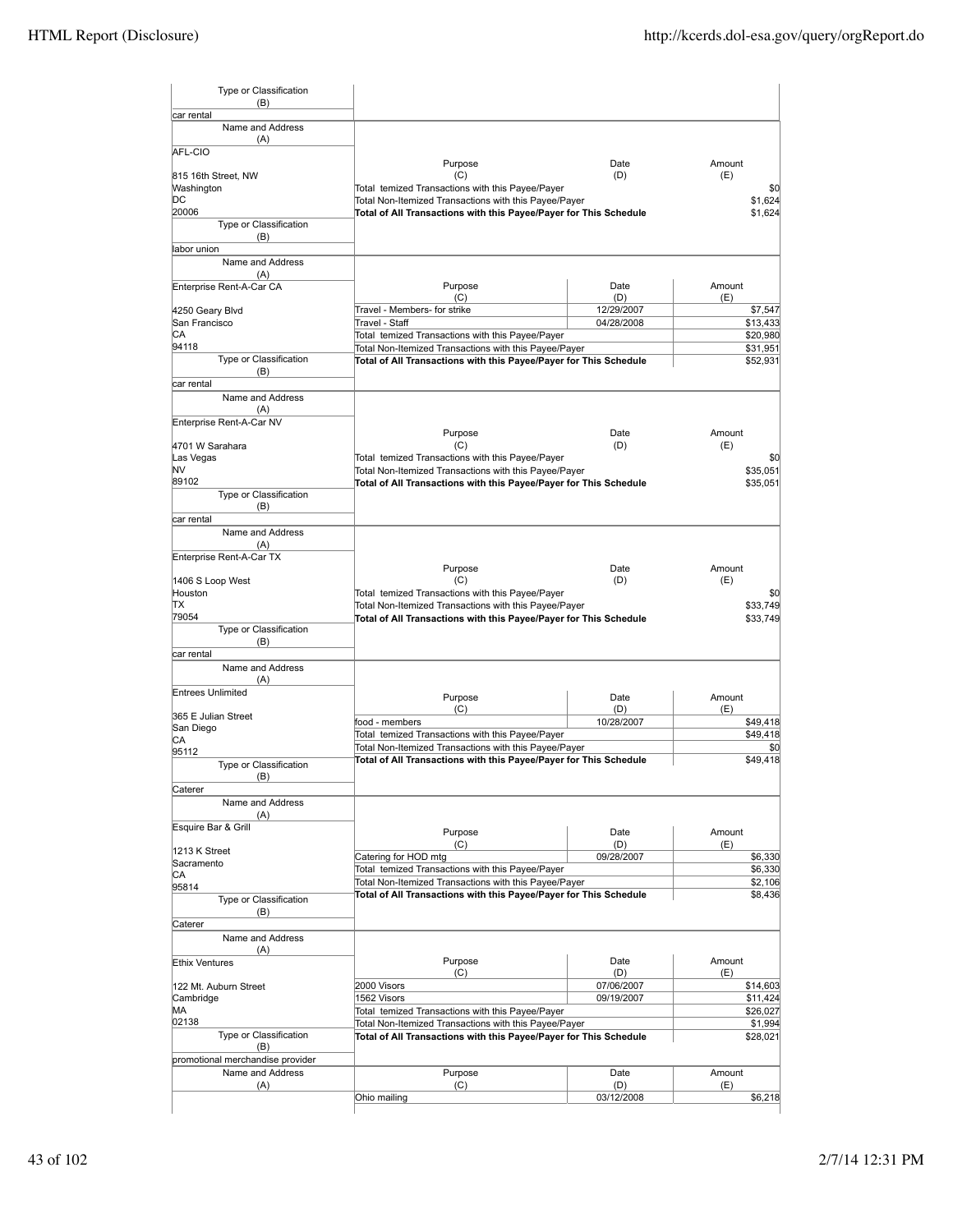| F1rstmark, Inc.<br>PO Box 1270   | Purpose<br>(C)                                                                                                             | Date<br>(D) | Amount<br>(E) |
|----------------------------------|----------------------------------------------------------------------------------------------------------------------------|-------------|---------------|
|                                  | Nurse final email addressess                                                                                               | 04/23/2008  | \$14,033      |
| Campton                          | Nurses - Allied Healthcare                                                                                                 | 05/13/2008  | \$28,499      |
| NΗ                               | Nurses - Allied Healthcare                                                                                                 | 05/28/2008  | \$16,177      |
| 03223-1270                       | Nurses-Mailer-NY,NJ, CT                                                                                                    | 06/12/2008  | \$15,824      |
| Type or Classification           | Total temized Transactions with this Payee/Payer                                                                           |             | \$80,751      |
| (B)                              | Total Non-Itemized Transactions with this Payee/Payer                                                                      |             | \$13,604      |
| mailing house company            | Total of All Transactions with this Payee/Payer for This Schedule                                                          |             | \$94,355      |
| Name and Address                 |                                                                                                                            |             |               |
| (A)                              |                                                                                                                            |             |               |
| Fairfield Inn                    |                                                                                                                            |             |               |
|                                  | Purpose                                                                                                                    | Date        | Amount        |
| 2400 N. Roosevelt Blvd.          | (C)                                                                                                                        | (D)         | (E)           |
| Key West                         | Total temized Transactions with this Payee/Payer                                                                           |             | \$0           |
| FL                               | Total Non-Itemized Transactions with this Payee/Payer                                                                      |             | \$12,605      |
| 33040                            | Total of All Transactions with this Payee/Payer for This Schedule                                                          |             | \$12,605      |
| Type or Classification           |                                                                                                                            |             |               |
| (B)                              |                                                                                                                            |             |               |
| hotel/lodging                    |                                                                                                                            |             |               |
| Name and Address                 |                                                                                                                            |             |               |
| (A)                              |                                                                                                                            |             |               |
| Four Points Sheraton-Los Angeles |                                                                                                                            |             |               |
|                                  | Purpose                                                                                                                    | Date        | Amount        |
| 9750 Airport Blvd.               | (C)                                                                                                                        | (D)         | (E)           |
| Los Angeles                      | Lodging - Staff                                                                                                            | 08/28/2007  | \$10,046      |
| CA                               | Total temized Transactions with this Payee/Payer                                                                           |             | \$10,046      |
| 90045                            | Total Non-Itemized Transactions with this Payee/Payer                                                                      |             | \$0           |
| Type or Classification           | Total of All Transactions with this Payee/Payer for This Schedule                                                          |             | \$10,046      |
| (B)                              |                                                                                                                            |             |               |
|                                  |                                                                                                                            |             |               |
| hotel/lodging                    |                                                                                                                            |             |               |
| Name and Address                 |                                                                                                                            |             |               |
| (A)                              |                                                                                                                            |             |               |
| <b>Frontier Airlines</b>         | Purpose                                                                                                                    | Date        | Amount        |
|                                  | (C)                                                                                                                        | (D)         | (E)           |
| 7001 Tower Rd                    | Air Travel - Members                                                                                                       | 07/01/2007  | \$7,351       |
| Denver                           | Total temized Transactions with this Payee/Payer                                                                           |             | \$7,351       |
| IСO                              | Total Non-Itemized Transactions with this Payee/Payer                                                                      |             | \$11,742      |
| 80249                            | Total of All Transactions with this Payee/Payer for This Schedule                                                          |             | \$19,093      |
| Type or Classification           |                                                                                                                            |             |               |
| (B)                              |                                                                                                                            |             |               |
| airline company                  |                                                                                                                            |             |               |
| Name and Address                 |                                                                                                                            |             |               |
| (A)                              | Purpose                                                                                                                    | Date        | Amount        |
| Hampton Inn-Henderson            | (C)                                                                                                                        | (D)         | (E)           |
|                                  | odging - Staff                                                                                                             | 03/29/2008  | \$13,504      |
| 421 Astaire Dr.                  | Lodging - Staff                                                                                                            | 04/28/2008  | \$13,800      |
| Henderson                        | Lodging - Staff                                                                                                            | 05/28/2008  | \$16,692      |
| NV                               | Total temized Transactions with this Payee/Payer                                                                           |             | \$43,996      |
| 89014                            |                                                                                                                            |             |               |
| Type or Classification           | Total Non-Itemized Transactions with this Payee/Payer<br>Total of All Transactions with this Payee/Payer for This Schedule |             | \$971         |
| (B)                              |                                                                                                                            |             | \$44,967      |
| hotel/lodging                    |                                                                                                                            |             |               |
| Name and Address                 | Purpose                                                                                                                    | Date        | Amount        |
| (A)                              | (C)                                                                                                                        | (D)         | (E)           |
| Hertz                            | Travel - Staff                                                                                                             | 11/09/2007  | \$10,560      |
| PO Box 121124                    |                                                                                                                            |             | \$5,407       |
|                                  | Travel - Staff                                                                                                             | 01/16/2008  |               |
| Dallas                           | Travel - Staff                                                                                                             | 04/04/2008  | \$8,331       |
| IΤX                              | Travel - Staff                                                                                                             | 05/28/2008  | \$22,411      |
| 75312-1124                       | Travel - Staff                                                                                                             | 06/30/2008  | \$8,375       |
| Type or Classification           | Total temized Transactions with this Payee/Payer                                                                           |             | \$55,084      |
| (B)                              | Total Non-Itemized Transactions with this Payee/Payer                                                                      |             | \$18,071      |
| car rental                       | Total of All Transactions with this Payee/Payer for This Schedule                                                          |             | \$73,155      |
| Name and Address                 |                                                                                                                            |             |               |
| (A)                              |                                                                                                                            |             |               |
| Hilton Garden Inn - Freeport     |                                                                                                                            |             |               |
|                                  | Purpose                                                                                                                    | Date        | Amount        |
| 5 Park Street                    | (C)                                                                                                                        | (D)         | (E)           |
| Freeport                         | conference room - CE Class                                                                                                 | 10/30/2007  | \$9,037       |
| ME                               | Total temized Transactions with this Payee/Payer                                                                           |             | \$9,037       |
| 04032                            | Total Non-Itemized Transactions with this Payee/Payer                                                                      |             | \$538         |
| Type or Classification           | Total of All Transactions with this Payee/Payer for This Schedule                                                          |             | \$9,575       |
| (B)                              |                                                                                                                            |             |               |
|                                  |                                                                                                                            |             |               |
| hotel/lodging                    |                                                                                                                            |             |               |
| Name and Address                 |                                                                                                                            |             |               |
| (A)                              | Purpose                                                                                                                    | Date        | Amount        |
| Hilton Garden Inn-Flagstaff      |                                                                                                                            |             | (E)           |
|                                  | (C)                                                                                                                        | (D)         |               |
| 350 W. Forest Meadows St.        | Total temized Transactions with this Payee/Payer                                                                           |             | \$0           |
| Flagstaff                        | Total Non-Itemized Transactions with this Payee/Payer                                                                      |             | \$5,094       |
| ΑZ                               | Total of All Transactions with this Payee/Payer for This Schedule                                                          |             | \$5,094       |
| 86001                            |                                                                                                                            |             |               |
|                                  |                                                                                                                            |             |               |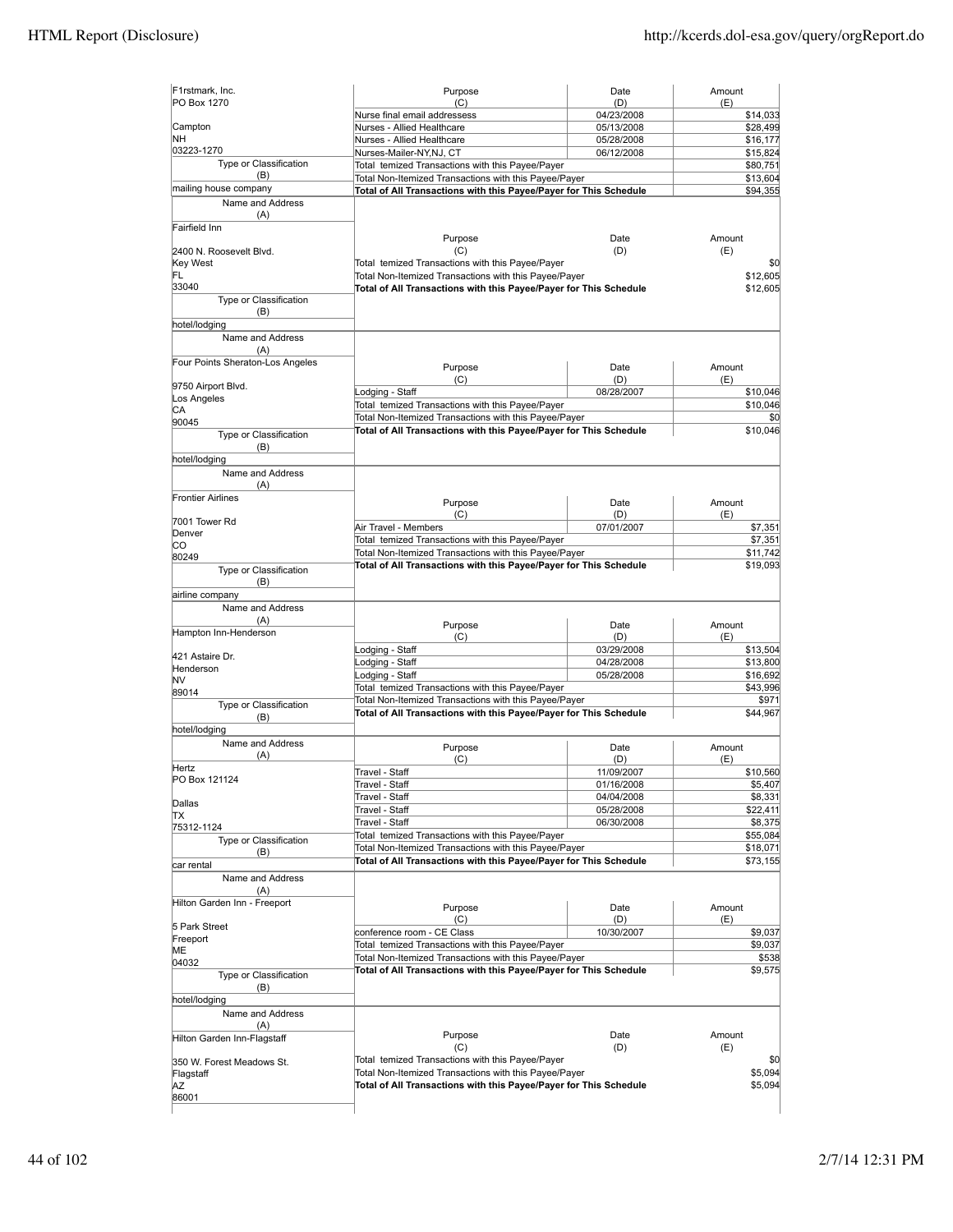| Type or Classification<br>(B)                |                                                                                                           |                          |                                                        |
|----------------------------------------------|-----------------------------------------------------------------------------------------------------------|--------------------------|--------------------------------------------------------|
| hotel/lodging                                |                                                                                                           |                          |                                                        |
| Name and Address<br>(A)                      |                                                                                                           |                          |                                                        |
| Hilton-Chicago                               | Purpose<br>(C)                                                                                            | Date<br>(D)              | Amount<br>(E)                                          |
| 720 S. Michigan Ave.                         | Lodging - Staff                                                                                           | 08/28/2007               | \$13,744                                               |
| Chicago<br>L                                 | Total temized Transactions with this Payee/Payer                                                          |                          | \$13,744                                               |
| 60605                                        | Total Non-Itemized Transactions with this Payee/Payer                                                     |                          | \$4,750                                                |
| Type or Classification<br>(B)                | Total of All Transactions with this Payee/Payer for This Schedule                                         |                          | \$18,494                                               |
| hotel/lodging<br>Name and Address            |                                                                                                           |                          |                                                        |
| (A)                                          |                                                                                                           |                          |                                                        |
| Hilton-Houston                               | Purpose<br>(C)                                                                                            | Date<br>(D)              | Amount<br>(E)                                          |
| 2001 Post Oak Blvd.                          | Lodging - Staff                                                                                           | 08/28/2007               | \$6,152                                                |
| Houston                                      | Lodging - Staff                                                                                           | 09/28/2007               | \$13,534                                               |
| ТX<br>77056                                  | Total temized Transactions with this Payee/Payer<br>Total Non-Itemized Transactions with this Payee/Payer |                          | \$19,686<br>\$308                                      |
| Type or Classification                       | Total of All Transactions with this Payee/Payer for This Schedule                                         |                          | \$19,994                                               |
| (B)                                          |                                                                                                           |                          |                                                        |
| hotel/lodging                                |                                                                                                           |                          |                                                        |
| Name and Address<br>(A)                      |                                                                                                           |                          |                                                        |
| <b>Hilton-New York</b>                       | Purpose                                                                                                   | Date                     | Amount                                                 |
| 1335 Avenue of the Americas                  | (C)                                                                                                       | (D)                      | (E)                                                    |
| New York                                     | Lodging - Members<br>Total temized Transactions with this Payee/Payer                                     | 07/28/2007               | \$11,014                                               |
| NY                                           | Total Non-Itemized Transactions with this Payee/Payer                                                     |                          | \$11,014<br>\$0                                        |
| 10019                                        | Total of All Transactions with this Payee/Payer for This Schedule                                         |                          | \$11,014                                               |
| Type or Classification<br>(B)                |                                                                                                           |                          |                                                        |
| hotel/lodging                                |                                                                                                           |                          |                                                        |
| Name and Address<br>(A)                      |                                                                                                           |                          |                                                        |
| Hilton-Pasadena                              | Purpose                                                                                                   | Date                     | Amount                                                 |
|                                              | (C)                                                                                                       | (D)                      | (E)                                                    |
| 168 S. Los Robles Ave.<br>Pasadena           | Lodging - Staff<br>Lodging - Staff                                                                        | 08/28/2007<br>09/28/2007 | \$42,568<br>\$19,594                                   |
| СA                                           | Total temized Transactions with this Payee/Payer                                                          |                          | \$62,162                                               |
| 91101                                        | Total Non-Itemized Transactions with this Payee/Payer                                                     |                          | \$1,251                                                |
| Type or Classification<br>(B)                | Total of All Transactions with this Payee/Payer for This Schedule                                         |                          | \$63,413                                               |
| hotel/lodging<br>Name and Address            |                                                                                                           |                          |                                                        |
| (A)<br>Hilton-Sacramento Arden West          | Purpose                                                                                                   | Date                     | Amount                                                 |
|                                              | (C)                                                                                                       | (D)                      | (E)                                                    |
| 2200 Harvard Street                          | Lodging - Members                                                                                         | 07/06/2007               | \$15,588                                               |
| Sacramento                                   | Travel - Members for HOD                                                                                  | 10/28/2007               | \$46,085                                               |
| СA                                           | Total temized Transactions with this Payee/Payer                                                          |                          | \$61,673                                               |
| 95815<br>Type or Classification              | Total Non-Itemized Transactions with this Payee/Payer                                                     |                          | \$0                                                    |
| (B)                                          | Total of All Transactions with this Payee/Payer for This Schedule                                         |                          | \$61,673                                               |
| hotel/lodging<br>Name and Address            |                                                                                                           |                          |                                                        |
| (A)<br>Himss                                 |                                                                                                           |                          |                                                        |
|                                              | Purpose                                                                                                   | Date<br>(D)              | Amount                                                 |
|                                              |                                                                                                           |                          | (E)                                                    |
| 230 E. Ohio St.                              | (C)                                                                                                       |                          |                                                        |
| Chicago                                      | Research                                                                                                  | 04/28/2008               |                                                        |
| Г                                            | Total temized Transactions with this Payee/Payer<br>Total Non-Itemized Transactions with this Payee/Payer |                          |                                                        |
| 60611<br>Type or Classification              | Total of All Transactions with this Payee/Payer for This Schedule                                         |                          |                                                        |
| (B)                                          |                                                                                                           |                          |                                                        |
| <b>Research Provider</b><br>Name and Address |                                                                                                           |                          |                                                        |
| (A)                                          |                                                                                                           |                          |                                                        |
| Holiday Inn-Capitol Plaza                    | Purpose                                                                                                   | Date                     | Amount                                                 |
|                                              | (C)                                                                                                       | (D)                      | \$22,000<br>\$22,000<br>\$0<br>\$22,000<br>(E)         |
| 300 J Street                                 | 5/15/07 Staff Meeting                                                                                     | 07/06/2007               |                                                        |
| Sacramento<br>СA                             | 9/10/07 Food at HOD                                                                                       | 10/18/2007               |                                                        |
| 95814                                        | Total temized Transactions with this Payee/Payer<br>Total Non-Itemized Transactions with this Payee/Payer |                          |                                                        |
| Type or Classification<br>(B)                | Total of All Transactions with this Payee/Payer for This Schedule                                         |                          |                                                        |
| hotel/lodging                                |                                                                                                           |                          | \$14,733<br>\$5,663<br>\$20,396<br>\$4,093<br>\$24,489 |
| Name and Address<br>(A)                      | Purpose<br>(C)                                                                                            | Date<br>(D)              | Amount<br>(E)                                          |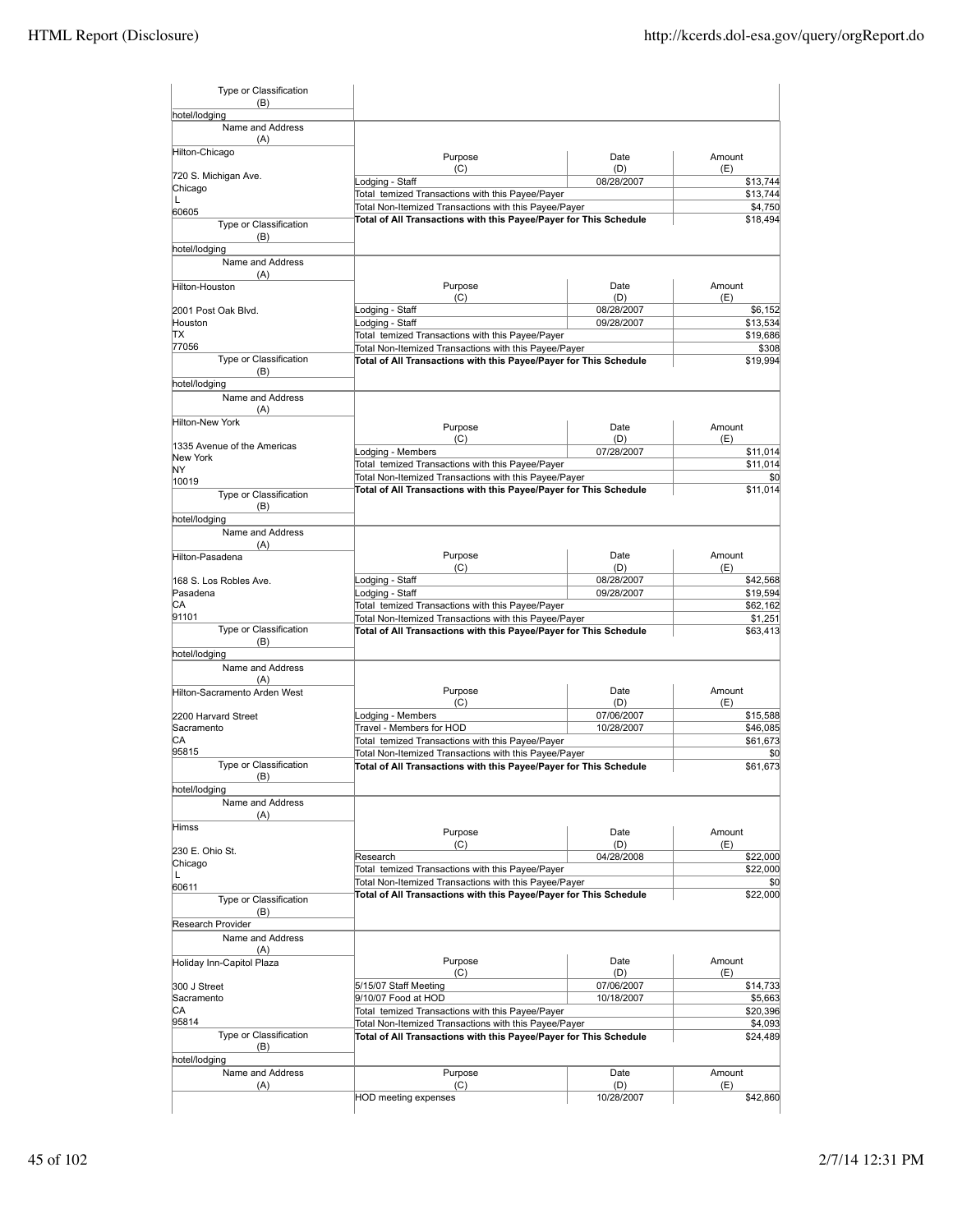| Holiday Inn-Sacramento            |                                                                                                                            |                   |               |                     |
|-----------------------------------|----------------------------------------------------------------------------------------------------------------------------|-------------------|---------------|---------------------|
| 300 J Street<br>Sacramento        | Purpose<br>(C)                                                                                                             | Date<br>(D)       | Amount<br>(E) |                     |
| СA                                | Total temized Transactions with this Payee/Payer                                                                           |                   |               | \$42,860            |
| 95814-2298                        | Total Non-Itemized Transactions with this Payee/Payer                                                                      |                   |               | \$1,465             |
| Type or Classification<br>(B)     | Total of All Transactions with this Payee/Payer for This Schedule                                                          |                   |               | \$44,325            |
| hotel/lodging<br>Name and Address |                                                                                                                            |                   |               |                     |
| (A)<br>Holiday Inn-San Diego      |                                                                                                                            |                   |               |                     |
|                                   | Purpose<br>(C)                                                                                                             | Date<br>(D)       | Amount<br>(E) |                     |
| 4875 N. Harbor Dr.                | Lodging - Staff                                                                                                            | 08/28/2007        |               | \$12,382            |
| San Diego<br>СA                   | Total temized Transactions with this Payee/Payer                                                                           |                   |               | \$12,382            |
| 92106                             | Total Non-Itemized Transactions with this Payee/Payer<br>Total of All Transactions with this Payee/Payer for This Schedule |                   |               | \$1,876<br>\$14,258 |
| Type or Classification<br>(B)     |                                                                                                                            |                   |               |                     |
| hotel/lodging                     |                                                                                                                            |                   |               |                     |
| Name and Address<br>(A)           |                                                                                                                            |                   |               |                     |
| Holly Near Co.                    | Purpose                                                                                                                    | Date              | Amount        |                     |
| PO Box 236                        | (C)                                                                                                                        | (D)               | (E)           |                     |
| Ukiah                             | HOD Performance Fee & Travel Allow                                                                                         | 08/23/2007        |               | \$6,150             |
| СA                                | Total temized Transactions with this Payee/Payer<br>Total Non-Itemized Transactions with this Payee/Payer                  |                   |               | \$6,150<br>\$0      |
| 95482                             | Total of All Transactions with this Payee/Payer for This Schedule                                                          |                   |               | \$6,150             |
| Type or Classification<br>(B)     |                                                                                                                            |                   |               |                     |
| Entertainer                       |                                                                                                                            |                   |               |                     |
| Name and Address                  |                                                                                                                            |                   |               |                     |
| (A)<br>Hoover's Inc               |                                                                                                                            |                   |               |                     |
|                                   | Purpose                                                                                                                    | Date              | Amount        |                     |
| 5800 Airport Blvd.                | (C)                                                                                                                        | (D)               | (E)           |                     |
| Austin<br>ТX                      | Total temized Transactions with this Payee/Payer<br>Total Non-Itemized Transactions with this Payee/Payer                  |                   |               | \$0<br>\$9,296      |
| 78752                             | Total of All Transactions with this Payee/Payer for This Schedule                                                          |                   |               | \$9,296             |
| Type or Classification<br>(B)     |                                                                                                                            |                   |               |                     |
| Research Provider                 |                                                                                                                            |                   |               |                     |
| Name and Address                  |                                                                                                                            |                   |               |                     |
| (A)                               |                                                                                                                            |                   |               |                     |
| Hotel del Coronado                | Purpose                                                                                                                    | Date              | Amount        |                     |
| 1500 Orange Ave.                  | (C)                                                                                                                        | (D)               | (E)           |                     |
| Coronado<br>СA                    | Total temized Transactions with this Payee/Payer<br>Total Non-Itemized Transactions with this Payee/Payer                  |                   |               | \$0<br>\$1,830      |
| 92118                             | Total of All Transactions with this Payee/Payer for This Schedule                                                          |                   |               | \$1,830             |
| Type or Classification            |                                                                                                                            |                   |               |                     |
| (B)<br>hotel/lodging              |                                                                                                                            |                   |               |                     |
| Name and Address                  |                                                                                                                            |                   |               |                     |
| (A)                               |                                                                                                                            |                   |               |                     |
| Hotel Rex                         | Purpose                                                                                                                    | Date              | Amount        |                     |
| 562 Sutter St.                    | (C)<br>Lodging - Staff                                                                                                     | (D)<br>05/28/2008 | (E)           | \$6,464             |
| San Francisco                     | Total temized Transactions with this Payee/Payer                                                                           |                   |               | \$6,464             |
| СA<br>94102                       | Total Non-Itemized Transactions with this Payee/Payer                                                                      |                   |               | \$1,257             |
| Type or Classification            | Total of All Transactions with this Payee/Payer for This Schedule                                                          |                   |               | \$7,721             |
| (B)                               |                                                                                                                            |                   |               |                     |
| hotel/lodging<br>Name and Address |                                                                                                                            |                   |               |                     |
| (A)                               |                                                                                                                            |                   |               |                     |
| Hotels.Com                        | Purpose                                                                                                                    | Date              | Amount        |                     |
| 6560 Greenwood Plaza Blvd.        | (C)                                                                                                                        | (D)               | (E)           |                     |
| Greenwood Village                 | Lodging - Staff                                                                                                            | 05/28/2008        |               | \$15,678            |
| CO                                | Total temized Transactions with this Payee/Payer<br>Total Non-Itemized Transactions with this Payee/Payer                  |                   |               | \$15,678<br>\$4,075 |
| 80111<br>Type or Classification   | Total of All Transactions with this Payee/Payer for This Schedule                                                          |                   |               | \$19,753            |
| (B)                               |                                                                                                                            |                   |               |                     |
| hotel/lodging                     |                                                                                                                            |                   |               |                     |
| Name and Address<br>(A)           |                                                                                                                            |                   |               |                     |
| Alaska Airlines                   | Purpose                                                                                                                    | Date              | Amount        |                     |
| P.O. Box 24948                    | (C)                                                                                                                        | (D)               | (E)           |                     |
| Seattle                           | Total temized Transactions with this Payee/Payer                                                                           |                   |               | \$0                 |
| WA                                | Total Non-Itemized Transactions with this Payee/Payer<br>Total of All Transactions with this Payee/Payer for This Schedule |                   |               | \$7,024<br>\$7,024  |
| 98124                             |                                                                                                                            |                   |               |                     |
|                                   |                                                                                                                            |                   |               |                     |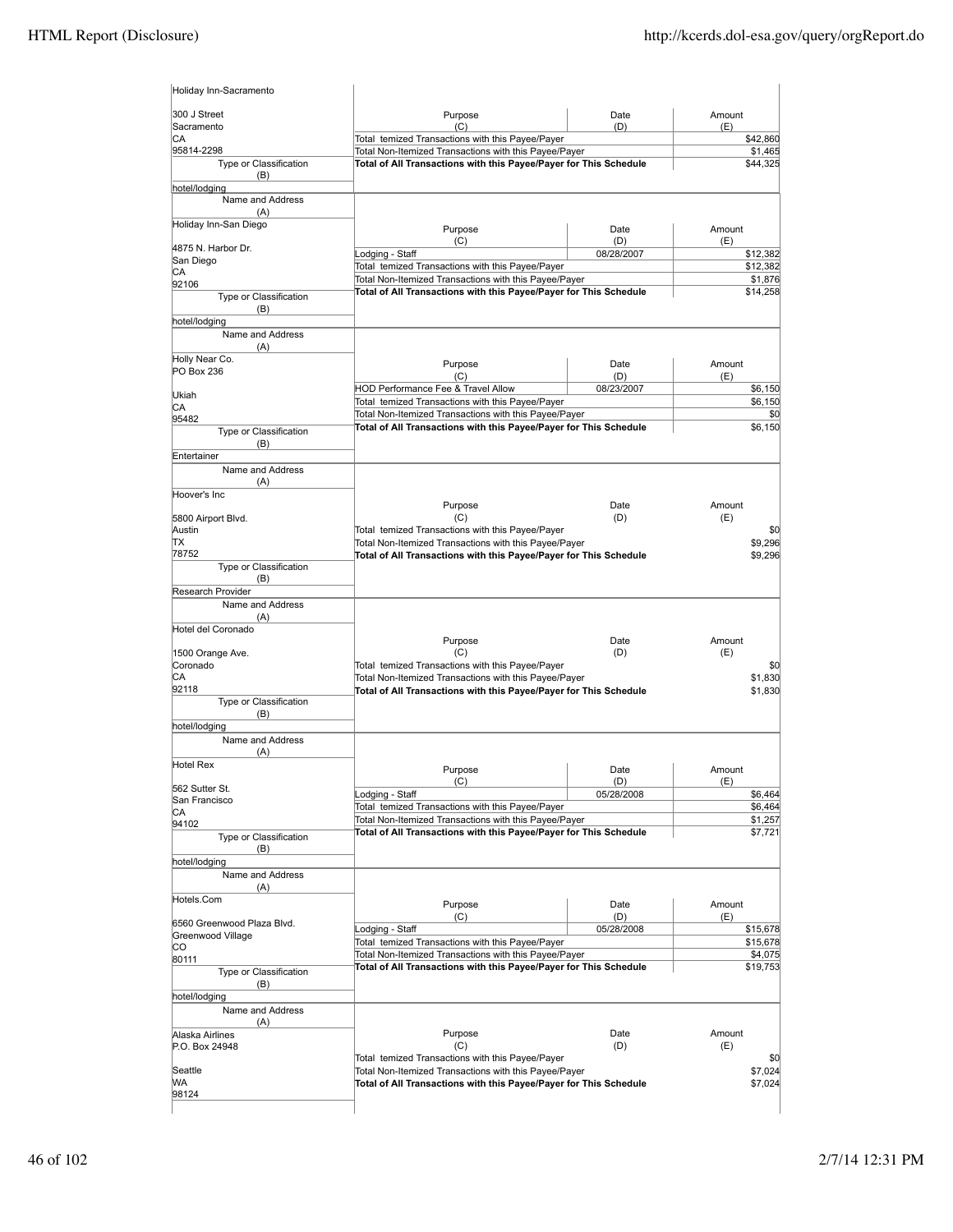| Type or Classification                    |                                                                                                           |                          |                     |
|-------------------------------------------|-----------------------------------------------------------------------------------------------------------|--------------------------|---------------------|
| (B)                                       |                                                                                                           |                          |                     |
| airline company<br>Name and Address       |                                                                                                           |                          |                     |
| (A)                                       |                                                                                                           |                          |                     |
| Hutchings Court Reporters, LLC            | Purpose                                                                                                   | Date                     | Amount              |
| 6055 E Washington Blvd                    | (C)                                                                                                       | (D)                      | (E)                 |
| Los Angeles<br>СA                         | Total temized Transactions with this Payee/Payer<br>Total Non-Itemized Transactions with this Payee/Payer |                          | \$0<br>\$6,386      |
| 90040                                     | Total of All Transactions with this Payee/Payer for This Schedule                                         |                          | \$6,386             |
| Type or Classification                    |                                                                                                           |                          |                     |
| (B)<br>Court Reporter                     |                                                                                                           |                          |                     |
| Name and Address                          |                                                                                                           |                          |                     |
| (A)                                       |                                                                                                           |                          |                     |
| Hyatt-Austin                              | Purpose<br>(C)                                                                                            | Date<br>(D)              | Amount<br>(E)       |
| 208 Barton Springs Rd.                    | Lodging - Staff                                                                                           | 07/28/2007               | \$6,385             |
| Austin<br>ТX                              | Travel - Staff                                                                                            | 07/01/2007               | \$13,000            |
| 78704                                     | Total temized Transactions with this Payee/Payer<br>Total Non-Itemized Transactions with this Payee/Payer |                          | \$19,385<br>\$145   |
| Type or Classification                    | Total of All Transactions with this Payee/Payer for This Schedule                                         |                          | \$19,530            |
| (B)<br>hotel/lodging                      |                                                                                                           |                          |                     |
| Name and Address                          |                                                                                                           |                          |                     |
| (A)                                       |                                                                                                           |                          |                     |
| Hyatt-Chicago                             | Purpose                                                                                                   | Date                     | Amount              |
| 2233 S Martin L. King Dr                  | (C)                                                                                                       | (D)                      | (E)                 |
| Chicago                                   | CE meeting room expenses<br>Total temized Transactions with this Payee/Payer                              | 05/28/2008               | \$6,516<br>\$6,516  |
| L<br>60616                                | Total Non-Itemized Transactions with this Payee/Payer                                                     |                          | \$3,322             |
| Type or Classification                    | Total of All Transactions with this Payee/Payer for This Schedule                                         |                          | \$9,838             |
| (B)                                       |                                                                                                           |                          |                     |
| hotel/lodging                             |                                                                                                           |                          |                     |
| Name and Address<br>(A)                   |                                                                                                           |                          |                     |
| Hyatt-Dearborn                            | Purpose                                                                                                   | Date                     | Amount              |
| 600 Town Center Dr.                       | (C)                                                                                                       | (D)                      | (E)                 |
| Dearborn                                  | Lodging - Staff                                                                                           | 04/28/2008               | \$9,634             |
| MI                                        | Total temized Transactions with this Payee/Payer<br>Total Non-Itemized Transactions with this Payee/Payer |                          | \$9,634<br>\$3,100  |
| 48126<br>Type or Classification           | Total of All Transactions with this Payee/Payer for This Schedule                                         |                          | \$12,734            |
| (B)                                       |                                                                                                           |                          |                     |
| hotel/lodging                             |                                                                                                           |                          |                     |
| Name and Address<br>(A)                   |                                                                                                           |                          |                     |
| Hyatt-Scramento                           | Purpose                                                                                                   | Date                     | Amount              |
| 1209 L. Street                            | (C)                                                                                                       | (D)                      | (E)                 |
| Sacramento                                | Lodging - Members-HOD                                                                                     | 09/28/2007               | \$31,814            |
| СA                                        | Total temized Transactions with this Payee/Payer<br>Total Non-Itemized Transactions with this Payee/Payer |                          | \$31,814<br>\$2,209 |
| 95814<br><b>Type or Classification</b>    | Total of All Transactions with this Payee/Payer for This Schedule                                         |                          | \$34,023            |
| (B)                                       |                                                                                                           |                          |                     |
| hotel/lodging                             |                                                                                                           |                          |                     |
| Name and Address<br>(A)                   | Purpose                                                                                                   | Date                     | Amount              |
| Irving Levin Associates                   | (C)                                                                                                       | (D)                      | (E)                 |
| PO Box 1117                               | database research                                                                                         | 08/31/2007               | \$5,830             |
| New Canaan                                | database research<br>database research                                                                    | 11/28/2007<br>03/03/2008 | \$5,830<br>\$5,830  |
| СT                                        | database research                                                                                         | 05/29/2008               | \$5,830             |
| 06840                                     | Total temized Transactions with this Payee/Payer                                                          |                          | \$23,320            |
| Type or Classification<br>(B)             | Total Non-Itemized Transactions with this Payee/Payer                                                     |                          | \$495               |
| database company                          | Total of All Transactions with this Payee/Payer for This Schedule                                         |                          | \$23,815            |
| Name and Address                          |                                                                                                           |                          |                     |
| (A)<br>Jasculca/Terman & Associates, Inc. |                                                                                                           |                          |                     |
|                                           | Purpose                                                                                                   | Date                     | Amount              |
| 730 N Franklin St, Ste 510                | (C)                                                                                                       | (D)                      | (E)                 |
| Chicago<br>Г                              | Total temized Transactions with this Payee/Payer<br>Total Non-Itemized Transactions with this Payee/Payer |                          | \$0                 |
| 60610                                     | Total of All Transactions with this Payee/Payer for This Schedule                                         |                          | \$2,134<br>\$2,134  |
| Type or Classification                    |                                                                                                           |                          |                     |
| (B)<br>Community Outreach Consultant      |                                                                                                           |                          |                     |
| Name and Address                          | Purpose                                                                                                   | Date                     | Amount              |
| (A)                                       | (C)                                                                                                       | (D)                      | (E)                 |
|                                           | Total temized Transactions with this Payee/Payer                                                          |                          | \$0                 |
|                                           |                                                                                                           |                          |                     |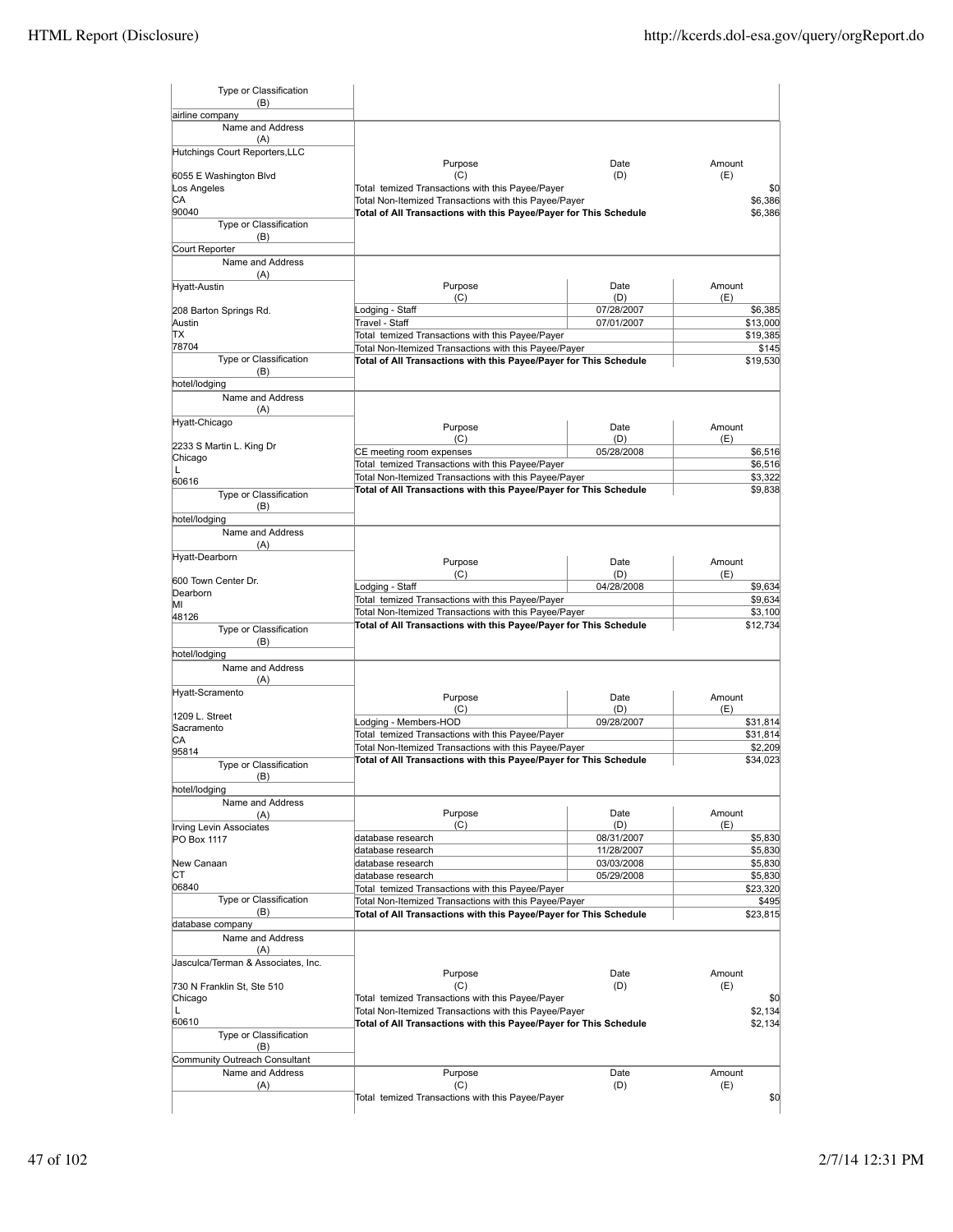| Jason's Deli                           |                                                                                                                            |                          |                      |
|----------------------------------------|----------------------------------------------------------------------------------------------------------------------------|--------------------------|----------------------|
| 5215 W. 34th Street<br>Houston         | Purpose<br>(C)                                                                                                             | Date<br>(D)              | Amount<br>(E)        |
| ТX                                     | Total Non-Itemized Transactions with this Payee/Payer                                                                      |                          | \$7,828              |
| 77092<br>Type or Classification<br>(B) | Total of All Transactions with this Payee/Payer for This Schedule                                                          |                          | \$7,828              |
| Caterer                                |                                                                                                                            |                          |                      |
| Name and Address<br>(A)                |                                                                                                                            |                          |                      |
| JCD Atmospheric Studios                |                                                                                                                            |                          |                      |
|                                        | Purpose<br>(C)                                                                                                             | Date<br>(D)              | Amount<br>(E)        |
| 344 Spenker Avenue                     | Decoration rental for HOD                                                                                                  | 09/26/2007               | \$77,140             |
| Modesto<br>СA                          | Total temized Transactions with this Payee/Payer                                                                           |                          | \$77,140             |
| 95354                                  | Total Non-Itemized Transactions with this Payee/Payer                                                                      |                          | \$0                  |
| Type or Classification<br>(B)          | Total of All Transactions with this Payee/Payer for This Schedule                                                          |                          | \$77,140             |
| Event Staging Vender                   |                                                                                                                            |                          |                      |
| Name and Address<br>(A)                |                                                                                                                            |                          |                      |
| Jet Blue Airways<br>P.O. Box 17435     | Purpose                                                                                                                    | Date                     | Amount               |
|                                        | (C)                                                                                                                        | (D)                      | (E)                  |
| Salt Lake                              | Total temized Transactions with this Payee/Payer                                                                           |                          | \$0                  |
| UT                                     | Total Non-Itemized Transactions with this Payee/Payer                                                                      |                          | \$31,026             |
| 84117                                  | Total of All Transactions with this Payee/Payer for This Schedule                                                          |                          | \$31,026             |
| Type or Classification<br>(B)          |                                                                                                                            |                          |                      |
| airline company                        |                                                                                                                            |                          |                      |
| Name and Address<br>(A)                |                                                                                                                            |                          |                      |
| Kentucky Nurses Association            | Purpose                                                                                                                    | Date                     | Amount               |
| PO Box 2616                            | (C)                                                                                                                        | (D)                      | (E)                  |
| Louisville                             | Donation to Strike Fund                                                                                                    | 11/02/2007               | \$10,000             |
| KY                                     | Total temized Transactions with this Payee/Payer                                                                           |                          | \$10,000             |
| 40201                                  | Total Non-Itemized Transactions with this Payee/Payer<br>Total of All Transactions with this Payee/Payer for This Schedule |                          | \$0<br>\$10,000      |
| Type or Classification<br>(B)          |                                                                                                                            |                          |                      |
| Labor Union                            |                                                                                                                            |                          |                      |
| Name and Address<br>(A)                |                                                                                                                            |                          |                      |
| Law Office of John Kagel               | Purpose                                                                                                                    | Date                     | Amount               |
| P O Box 50787                          | (C)                                                                                                                        | (D)                      | (E)                  |
| Palo Alto                              | CNA /St.Louise Regional                                                                                                    | 01/03/2008               | \$7,360              |
| CА                                     | Fact Finding UC<br>Total temized Transactions with this Payee/Payer                                                        | 03/04/2008               | \$14,700<br>\$22,060 |
| 94303                                  | Total Non-Itemized Transactions with this Payee/Payer                                                                      |                          | \$15,717             |
| Type or Classification<br>(B)          | Total of All Transactions with this Payee/Payer for This Schedule                                                          |                          | \$37,777             |
| Arbitrator                             |                                                                                                                            |                          |                      |
| Name and Address<br>(A)                |                                                                                                                            |                          |                      |
| Le Cheval                              | Purpose<br>(C)                                                                                                             | Date<br>(D)              | Amount<br>(E)        |
| Oakland                                | Total temized Transactions with this Payee/Payer                                                                           |                          | \$0                  |
| СA                                     | Total Non-Itemized Transactions with this Payee/Payer                                                                      |                          | \$20,423             |
| 94607                                  | Total of All Transactions with this Payee/Payer for This Schedule                                                          |                          | \$20,423             |
| Type or Classification                 |                                                                                                                            |                          |                      |
| (B)<br>caterer                         |                                                                                                                            |                          |                      |
| Name and Address                       | Purpose                                                                                                                    | Date                     | Amount               |
| (A)                                    | (C)                                                                                                                        | (D)                      | (E)                  |
| Alliance Graphics                      | SICKO - Sunscreen, fans, badgeholders                                                                                      | 07/12/2007               | \$40,534             |
| 1101 8th Street                        | SICKO - Scrubs, fans, denim jacket<br>SICO - Scrubs, fans                                                                  | 07/27/2007<br>07/30/2007 | \$12,187<br>\$19,864 |
| Berkeley                               | Artwork and silkscreen costs                                                                                               | 08/23/2007               | \$7,394              |
| CA                                     | hoodies, sweatshirts, jackets                                                                                              | 09/05/2007               | \$10,594             |
| 94710                                  | ackets, mugs, baseball caps                                                                                                | 09/14/2007               | \$14,630             |
| Type or Classification<br>(B)          | t-Shirts, lanyards                                                                                                         | 10/05/2007               | \$15,955             |
| promotional merchandise provider       | T-Shirts, srubs, banners                                                                                                   | 10/15/2007               | \$11,460             |
|                                        | NNOC logo/Store                                                                                                            | 10/18/2007               | \$8,532              |
|                                        | Lanyards and banners<br>Shirts, banners, name badges                                                                       | 10/24/2007<br>10/30/2007 | \$27,790<br>\$6,984  |
|                                        | Banners, CNA signs for strike                                                                                              | 11/08/2007               | \$21,761             |
|                                        | Black Darby & Voyage Jackets                                                                                               | 01/03/2008               | \$19,328             |
|                                        | Scrubs                                                                                                                     | 02/20/2008               | \$8,165              |
|                                        | Total temized Transactions with this Payee/Payer                                                                           |                          | \$236,881            |
|                                        | Total Non-Itemized Transactions with this Payee/Payer                                                                      |                          | \$23,598             |
|                                        | Total of All Transactions with this Payee/Payer for This Schedule                                                          |                          | \$260,479            |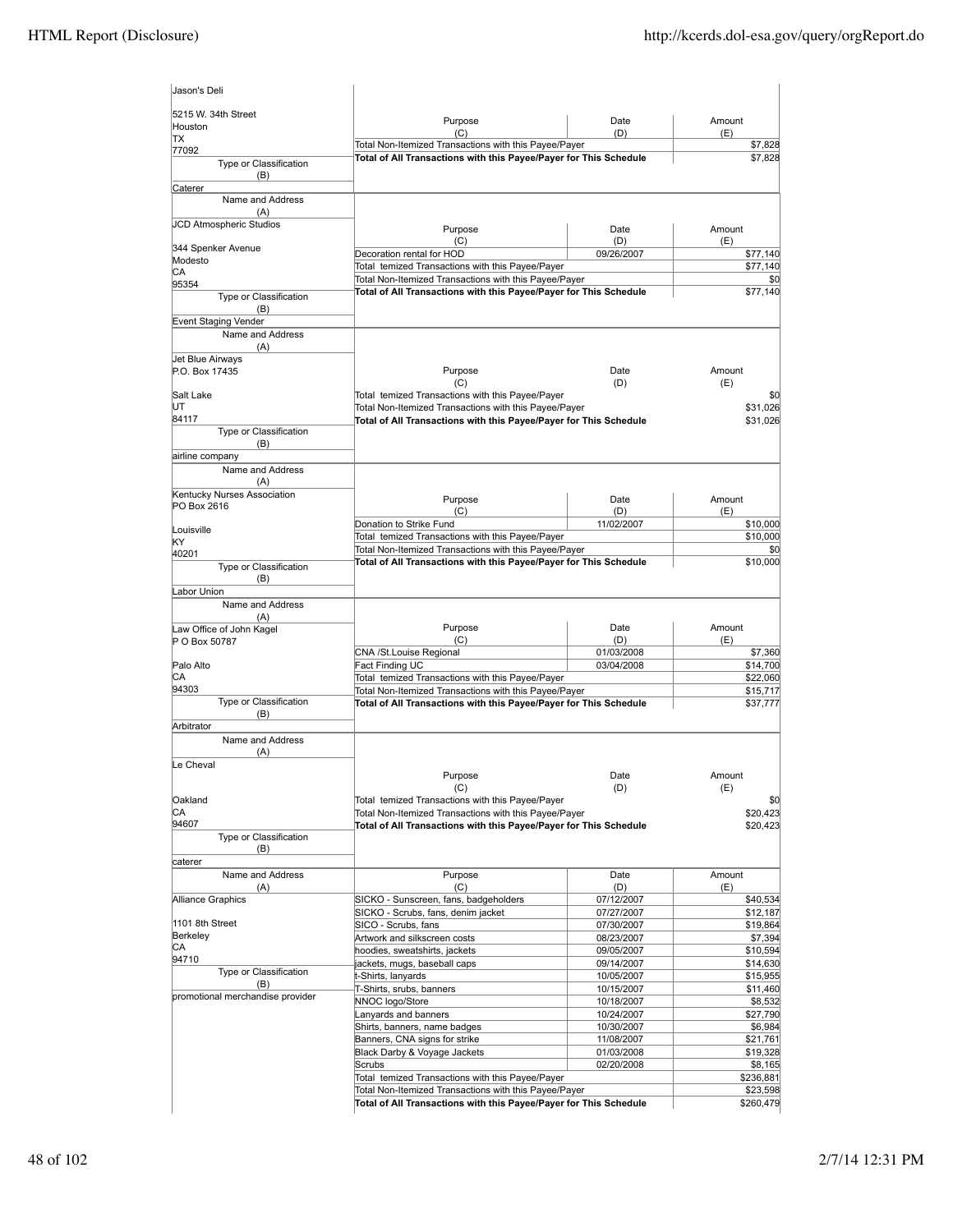|                                                                     | Purpose                                                                                                   | Date                     | Amount              |
|---------------------------------------------------------------------|-----------------------------------------------------------------------------------------------------------|--------------------------|---------------------|
|                                                                     | (C)<br>Buttons, pens, banners                                                                             | (D)<br>03/18/2008        | (E)<br>\$11,703     |
|                                                                     | Total temized Transactions with this Payee/Payer                                                          |                          | \$236,881           |
|                                                                     | Total Non-Itemized Transactions with this Payee/Payer                                                     |                          | \$23,598            |
| Name and Address                                                    | Total of All Transactions with this Payee/Payer for This Schedule                                         |                          | \$260,479           |
| (A)<br>Longman, Alan D                                              | Purpose<br>(C)                                                                                            | Date<br>(D)              | Amount<br>(E)       |
|                                                                     | June 07Consulting                                                                                         | 07/09/2007               | \$5,880             |
| 5407 Colfax Ave, #223                                               | Aug 07 Consulting                                                                                         | 09/17/2007               | \$5,400             |
| North Hollywood<br>CA                                               | Jan 08 Consulting<br>April 08 Consulting                                                                  | 02/15/2008<br>05/13/2008 | \$11,190<br>\$6,420 |
| 91601                                                               | Total temized Transactions with this Payee/Payer                                                          |                          | \$28,890            |
| Type or Classification                                              | Total Non-Itemized Transactions with this Payee/Payer                                                     |                          | \$14,220            |
| (B)                                                                 | Total of All Transactions with this Payee/Payer for This Schedule                                         |                          | \$43,110            |
| Legal Consultant<br>Name and Address                                |                                                                                                           |                          |                     |
| (A)                                                                 |                                                                                                           |                          |                     |
| Los Angeles County Federation of Labor<br>2130 W James M Wood Blvd. | Purpose<br>(C)                                                                                            | Date<br>(D)              | Amount<br>(E)       |
| Los Angeles                                                         | Total temized Transactions with this Payee/Payer                                                          |                          | \$0                 |
| СA                                                                  | Total Non-Itemized Transactions with this Payee/Payer                                                     |                          | \$700               |
| 90006                                                               | Total of All Transactions with this Payee/Payer for This Schedule                                         |                          | \$700               |
| Type or Classification<br>(B)                                       |                                                                                                           |                          |                     |
| Labor Union<br>Name and Address                                     |                                                                                                           |                          |                     |
| (A)                                                                 |                                                                                                           |                          |                     |
| Lucille's Smokehouse BBQ Restaurant                                 | Purpose                                                                                                   | Date                     | Amount              |
|                                                                     | (C)                                                                                                       | (D)                      | (E)                 |
| 2245 Village Walk Dr.<br>Henderson                                  | Catering for Organizer staff mtg                                                                          | 05/28/2008               | \$5,310             |
| NV                                                                  | Total temized Transactions with this Payee/Payer                                                          |                          | \$5,310             |
| 89052                                                               | Total Non-Itemized Transactions with this Payee/Payer                                                     |                          | \$6,320             |
| Type or Classification                                              | Total of All Transactions with this Payee/Payer for This Schedule                                         |                          | \$11,630            |
| (B)                                                                 |                                                                                                           |                          |                     |
| Caterer<br>Name and Address                                         |                                                                                                           |                          |                     |
| (A)                                                                 |                                                                                                           |                          |                     |
| M.P. Radocy, Inc.                                                   |                                                                                                           |                          |                     |
|                                                                     | Purpose                                                                                                   | Date                     | Amount              |
| 737 Channing Avenue<br>Palo Alto                                    | (C)<br>Total temized Transactions with this Payee/Payer                                                   | (D)                      | (E)                 |
| СA                                                                  | Total Non-Itemized Transactions with this Payee/Payer                                                     |                          | \$0<br>\$13,684     |
| 94301                                                               | Total of All Transactions with this Payee/Payer for This Schedule                                         |                          | \$13,684            |
| Type or Classification                                              |                                                                                                           |                          |                     |
| (B)<br>Court Transcribers                                           |                                                                                                           |                          |                     |
| Name and Address                                                    |                                                                                                           |                          |                     |
| (A)                                                                 |                                                                                                           |                          |                     |
| Macaroni Grill                                                      |                                                                                                           |                          |                     |
|                                                                     | Purpose                                                                                                   | Date                     | Amount              |
| 6820 LBJ Freeway                                                    | (C)                                                                                                       | (D)                      | (E)                 |
| Dallas<br>lΤX                                                       | Total temized Transactions with this Payee/Payer<br>Total Non-Itemized Transactions with this Payee/Payer |                          | \$0<br>\$14,765     |
| 75240                                                               | Total of All Transactions with this Payee/Payer for This Schedule                                         |                          | \$14,765            |
| Type or Classification                                              |                                                                                                           |                          |                     |
| (B)                                                                 |                                                                                                           |                          |                     |
| Caterer<br>Name and Address                                         |                                                                                                           |                          |                     |
| (A)                                                                 |                                                                                                           |                          |                     |
| Amazon.Com                                                          | Purpose                                                                                                   | Date                     | Amount              |
|                                                                     | (C)<br>Subscription -Professionals                                                                        | (D)<br>11/28/2007        | (E)<br>\$5,032      |
| Seattle                                                             | <b>DVDs</b>                                                                                               | 12/29/2007               | \$19,991            |
| WА                                                                  | Total temized Transactions with this Payee/Payer                                                          |                          | \$25,023            |
| 98101                                                               | Total Non-Itemized Transactions with this Payee/Payer                                                     |                          | \$1,093             |
| Type or Classification                                              | Total of All Transactions with this Payee/Payer for This Schedule                                         |                          | \$26,116            |
| (B)<br>Equipment and Supply Vender                                  |                                                                                                           |                          |                     |
| Name and Address                                                    |                                                                                                           |                          |                     |
| (A)                                                                 |                                                                                                           |                          |                     |
| Major Forms                                                         |                                                                                                           |                          |                     |
|                                                                     | Purpose                                                                                                   | Date                     | Amount              |
| 1331 Danville Blvd.<br>Alamo                                        | (C)<br>Total temized Transactions with this Payee/Payer                                                   | (D)                      | (E)<br>\$0          |
| СA                                                                  | Total Non-Itemized Transactions with this Payee/Payer                                                     |                          | \$2,512             |
| 94507                                                               | Total of All Transactions with this Payee/Payer for This Schedule                                         |                          | \$2,512             |
| Type or Classification                                              |                                                                                                           |                          |                     |
| (B)<br>printing company                                             |                                                                                                           |                          |                     |
|                                                                     |                                                                                                           |                          |                     |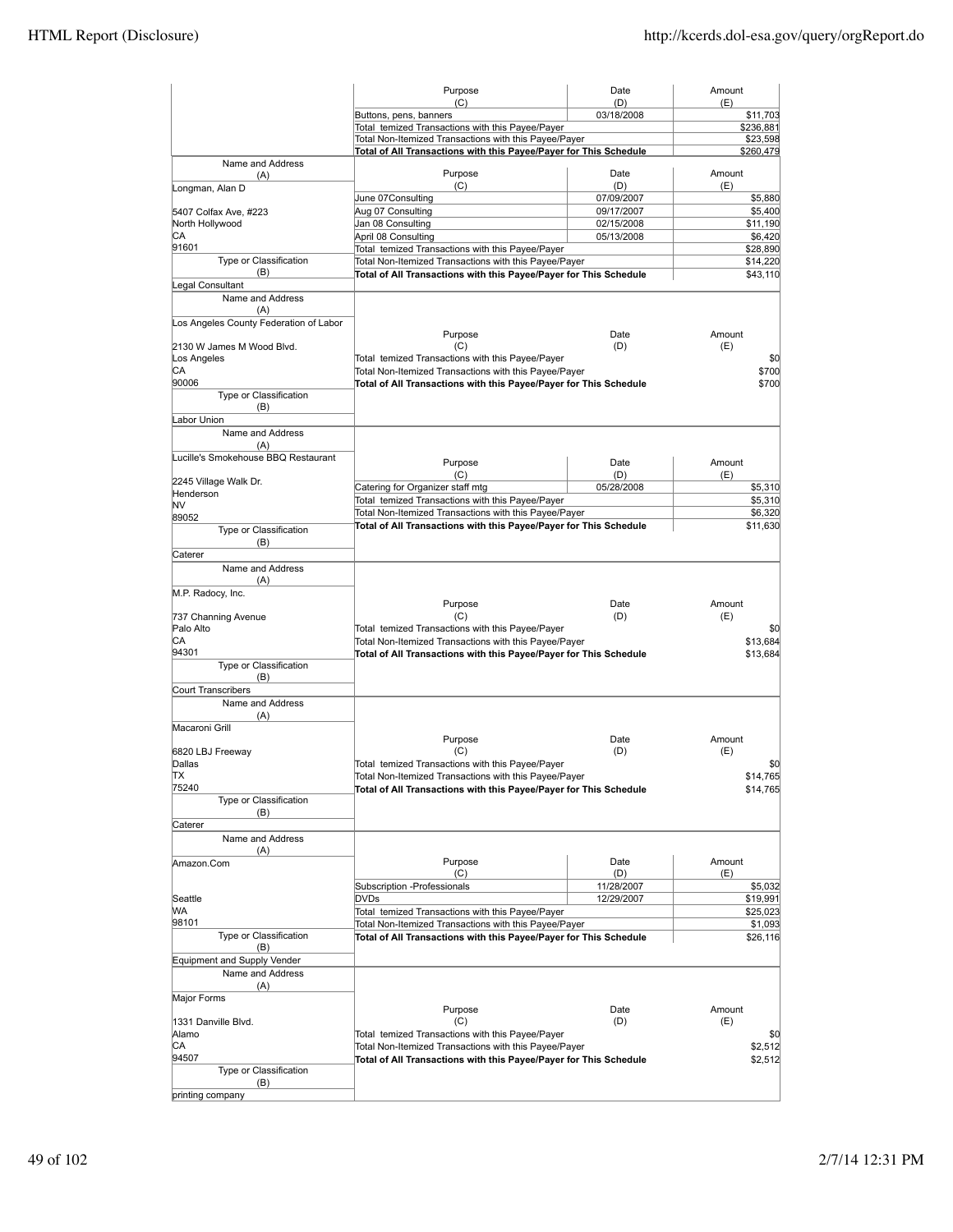| Name and Address              |                                                                                                                            |            |                      |
|-------------------------------|----------------------------------------------------------------------------------------------------------------------------|------------|----------------------|
| (A)                           | Purpose                                                                                                                    | Date       | Amount               |
| <b>Market Hall Caterers</b>   | (C)                                                                                                                        | (D)        | (E)                  |
| 5655 College Avenue           | Catering for Sutter Bargaining Mtg-members                                                                                 | 10/28/2007 | \$8,721              |
| Oakland                       | Catering for Sutter Bargaining Mtg                                                                                         | 11/08/2007 | \$12,966             |
| СA                            | Catering for Staff Meeting                                                                                                 | 02/28/2008 | \$8,815              |
| 94618                         | Total temized Transactions with this Payee/Payer                                                                           |            | \$30,502             |
| Type or Classification        | Total Non-Itemized Transactions with this Payee/Payer                                                                      |            | \$18,296             |
| (B)                           | Total of All Transactions with this Payee/Payer for This Schedule                                                          |            | \$48.798             |
| caterer                       |                                                                                                                            |            |                      |
| Name and Address              |                                                                                                                            |            |                      |
| (A)                           |                                                                                                                            |            |                      |
| Marriott-Burlingame           | Purpose                                                                                                                    | Date       | Amount               |
| 1800 Old Bayshore Hwy         | (C)                                                                                                                        | (D)        | (E)                  |
| Burlingame                    | CE meeting room expenses                                                                                                   | 05/28/2008 | \$10,941             |
| СA                            | Total temized Transactions with this Payee/Payer                                                                           |            | \$10,941             |
| 94010                         | Total Non-Itemized Transactions with this Payee/Payer                                                                      |            | \$985                |
| Type or Classification        | Total of All Transactions with this Payee/Payer for This Schedule                                                          |            | \$11,926             |
| (B)                           |                                                                                                                            |            |                      |
| hotel/lodging                 |                                                                                                                            |            |                      |
| Name and Address              |                                                                                                                            |            |                      |
| (A)                           | Purpose                                                                                                                    | Date       | Amount               |
| Marriott-Houston West         | (C)                                                                                                                        | (D)        | (E)                  |
| 1750 West Loop South          | Lodging - Staff                                                                                                            | 10/28/2007 | \$22,373             |
| Houston                       | Lodging - Members                                                                                                          | 01/29/2008 | \$7,233              |
| TХ                            | Lodging - Staff                                                                                                            | 02/28/2008 | \$9,275              |
| 77027                         | Total temized Transactions with this Payee/Payer                                                                           |            | \$38,881             |
| Type or Classification        | Total Non-Itemized Transactions with this Payee/Payer                                                                      |            | \$3,491              |
| (B)                           | Total of All Transactions with this Payee/Payer for This Schedule                                                          |            | \$42,372             |
| hotel/lodging                 |                                                                                                                            |            |                      |
| Name and Address              |                                                                                                                            |            |                      |
| (A)                           |                                                                                                                            |            |                      |
| Marriott-Las Vegas            | Purpose                                                                                                                    | Date       | Amount               |
| 75 E. Harmon Ave.             | (C)                                                                                                                        | (D)        | (E)                  |
| Las Vegas                     | CE meeting room expenses                                                                                                   | 03/29/2008 | \$25,407             |
| NV                            | Total temized Transactions with this Payee/Payer                                                                           |            | \$25,407             |
| 89109                         | Total Non-Itemized Transactions with this Payee/Payer                                                                      |            | \$4,239              |
| Type or Classification        | Total of All Transactions with this Payee/Payer for This Schedule                                                          |            | \$29,646             |
| (B)                           |                                                                                                                            |            |                      |
| hotel/lodging                 |                                                                                                                            |            |                      |
| Name and Address              |                                                                                                                            |            |                      |
| (A)                           |                                                                                                                            |            |                      |
| Marriott-Long Beach Airport   | Purpose                                                                                                                    | Date       | Amount               |
| 4700 Airport Plaza Drive      | (C)                                                                                                                        | (D)        | (E)                  |
| Long Beach                    | Total temized Transactions with this Payee/Payer                                                                           |            | \$0                  |
| CА                            | Total Non-Itemized Transactions with this Payee/Payer                                                                      |            | \$9,055              |
| 90815                         | Total of All Transactions with this Payee/Payer for This Schedule                                                          |            | \$9,055              |
| Type or Classification        |                                                                                                                            |            |                      |
| (B)                           |                                                                                                                            |            |                      |
| hotel/lodging                 |                                                                                                                            |            |                      |
| Name and Address              |                                                                                                                            |            |                      |
| (A)                           |                                                                                                                            |            |                      |
| Marriott-Los Angeles Downtown | Purpose                                                                                                                    | Date       | Amount               |
| 333 S Figueroa Street         | (C)                                                                                                                        | (D)        | (E)                  |
| Los Angeles                   | Travel - Members                                                                                                           | 04/28/2008 | \$5,316              |
| CА                            | Total temized Transactions with this Payee/Payer                                                                           |            | \$5,316              |
| 90071                         | Total Non-Itemized Transactions with this Payee/Payer                                                                      |            | \$2,000              |
| Type or Classification        | Total of All Transactions with this Payee/Payer for This Schedule                                                          |            | \$7,316              |
| (B)                           |                                                                                                                            |            |                      |
| hotel/lodging                 |                                                                                                                            |            |                      |
| Name and Address              |                                                                                                                            |            |                      |
| (A)                           |                                                                                                                            |            |                      |
| Marriott-Monterey             |                                                                                                                            | Date       | Amount               |
| 350 Calle Principal           | Purpose<br>(C)                                                                                                             | (D)        | (E)                  |
| Monterey                      | Total temized Transactions with this Payee/Payer                                                                           |            | \$0                  |
| CA                            | Total Non-Itemized Transactions with this Payee/Payer                                                                      |            | \$6,070              |
| 93940                         | Total of All Transactions with this Payee/Payer for This Schedule                                                          |            | \$6,070              |
| Type or Classification        |                                                                                                                            |            |                      |
| (B)                           |                                                                                                                            |            |                      |
| hotel/lodging                 |                                                                                                                            |            |                      |
| Name and Address              | Purpose                                                                                                                    | Date       | Amount               |
| (A)                           | (C)                                                                                                                        | (D)        | (E)                  |
| Marriott-Oakland City Center  | CNR meeting room expenses                                                                                                  | 07/06/2007 | \$16,399             |
|                               |                                                                                                                            |            |                      |
|                               | Total temized Transactions with this Payee/Payer                                                                           |            | \$39,392             |
| 1001 Broadway<br>Oakland      | Total Non-Itemized Transactions with this Payee/Payer<br>Total of All Transactions with this Payee/Payer for This Schedule |            | \$32,014<br>\$71,406 |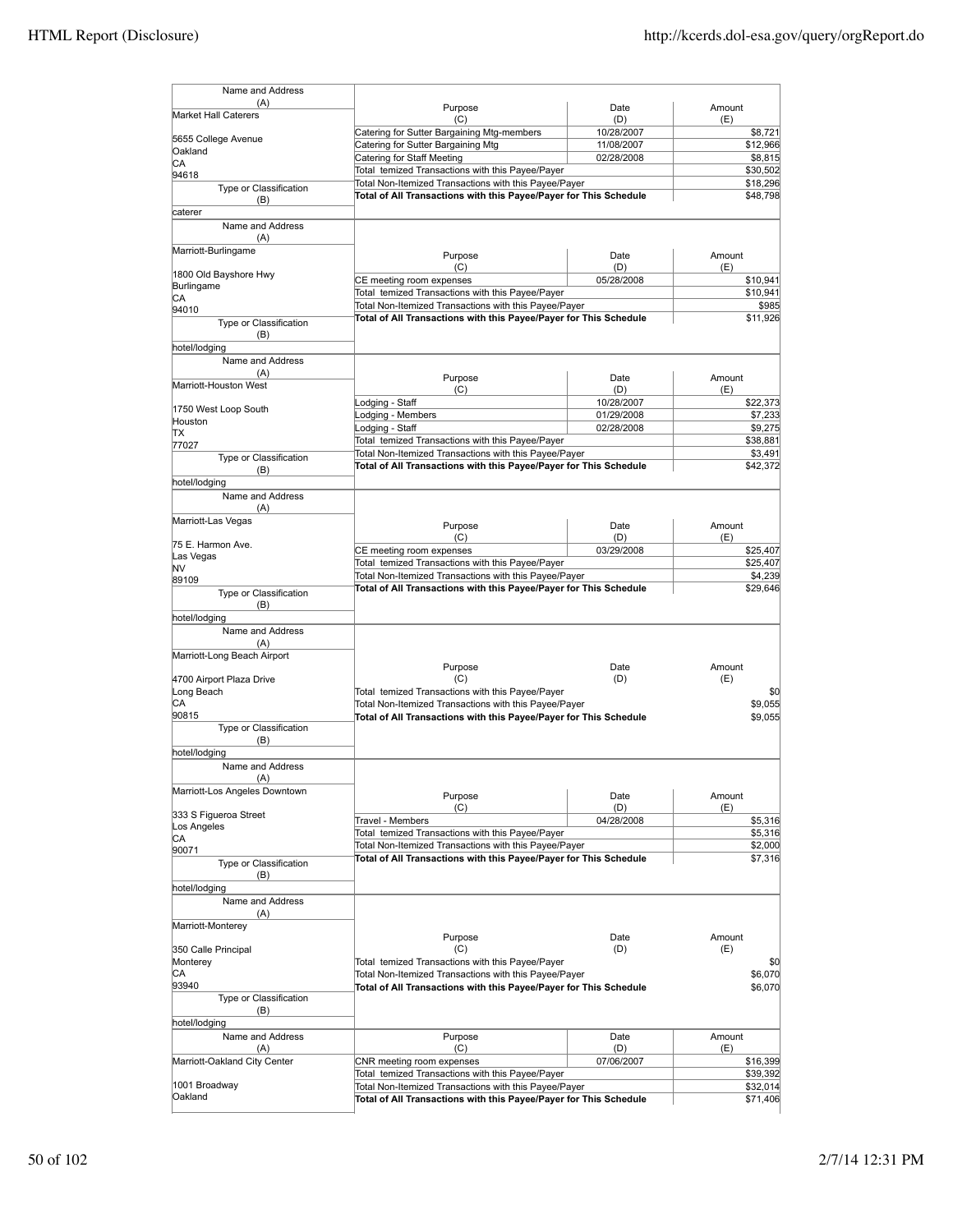| CA                                   | Purpose                                                                                                                    | Date              | Amount              |
|--------------------------------------|----------------------------------------------------------------------------------------------------------------------------|-------------------|---------------------|
| 94607<br>Type or Classification      | (C)<br>Lodging-Members                                                                                                     | (D)<br>07/23/2007 | (E)<br>\$15,483     |
| (B)                                  | Lodging-Members                                                                                                            | 08/01/2007        | \$7,510             |
| hotel/lodging                        | Total temized Transactions with this Payee/Payer                                                                           |                   |                     |
|                                      | Total Non-Itemized Transactions with this Payee/Payer                                                                      |                   | \$32,014            |
| Name and Address                     | Total of All Transactions with this Payee/Payer for This Schedule                                                          |                   | \$71,406            |
| (A)                                  |                                                                                                                            |                   |                     |
| Marriott-San Antonio                 | Purpose                                                                                                                    | Date              | Amount              |
| 555 S Alamo                          | (C)                                                                                                                        | (D)               | (E)                 |
| San Antonio                          | Lodging-Members                                                                                                            | 04/28/2008        | \$21,601            |
| TХ                                   | Total temized Transactions with this Payee/Payer                                                                           |                   | \$21,601            |
| 78205                                | Total Non-Itemized Transactions with this Payee/Payer                                                                      |                   | \$0                 |
| Type or Classification               | Total of All Transactions with this Payee/Payer for This Schedule                                                          |                   | \$21,601            |
| (B)                                  |                                                                                                                            |                   |                     |
| hotel/lodging                        |                                                                                                                            |                   |                     |
| Name and Address                     |                                                                                                                            |                   |                     |
| (A)                                  | Purpose<br>(C)                                                                                                             | Date<br>(D)       | Amount<br>(E)       |
| American Air<br>P.O.Box 619612       | Air travel - HOD                                                                                                           | 08/28/2007        | \$8,908             |
|                                      | Air travel - Staff                                                                                                         | 11/28/2007        | \$6,526             |
| Dallas                               | Air travel - Staff                                                                                                         | 03/29/2008        | \$5,915             |
| lΤX                                  | Air Travel - Members                                                                                                       | 05/28/2008        | \$9,149             |
| 75261-9612                           | Total temized Transactions with this Payee/Payer                                                                           |                   | \$30,498            |
| Type or Classification               | Total Non-Itemized Transactions with this Payee/Payer                                                                      |                   | \$87,542            |
| (B)                                  | Total of All Transactions with this Payee/Payer for This Schedule                                                          |                   | \$118,040           |
| airline company                      |                                                                                                                            |                   |                     |
| Name and Address                     |                                                                                                                            |                   |                     |
| (A)                                  |                                                                                                                            |                   |                     |
| Marriott-San Diego                   | Purpose                                                                                                                    | Date              | Amount              |
| 8757 Rio Diego Drive                 | (C)                                                                                                                        | (D)               | (E)                 |
| San Diego                            | CE meeting room expenses                                                                                                   | 05/28/2008        | \$12,394            |
| СA                                   | Total temized Transactions with this Payee/Payer                                                                           |                   | \$12,394            |
| 92108-1620                           | Total Non-Itemized Transactions with this Payee/Payer                                                                      |                   | \$5,695             |
| Type or Classification               | Total of All Transactions with this Payee/Payer for This Schedule                                                          |                   | \$18,089            |
| (B)                                  |                                                                                                                            |                   |                     |
| hotel/lodging                        |                                                                                                                            |                   |                     |
| Name and Address                     |                                                                                                                            |                   |                     |
| (A)                                  |                                                                                                                            | Date              | Amount              |
| Marriott-San Francisco Airport       | Purpose<br>(C)                                                                                                             | (D)               | (E)                 |
| 1770 South Amphlett Bldv.            | CE meeting room expenses                                                                                                   | 02/28/2008        | \$7,201             |
| San Mateo                            | CE meeting room expenses                                                                                                   | 03/29/2008        | \$9,404             |
| СA                                   | Total temized Transactions with this Payee/Payer                                                                           |                   | \$16,605            |
| 94402                                | Total Non-Itemized Transactions with this Payee/Payer                                                                      |                   | \$57                |
| Type or Classification               | Total of All Transactions with this Payee/Payer for This Schedule                                                          |                   | \$16,662            |
| (B)                                  |                                                                                                                            |                   |                     |
| hotel/lodging                        |                                                                                                                            |                   |                     |
| Name and Address                     |                                                                                                                            |                   |                     |
| (A)                                  |                                                                                                                            |                   |                     |
| Marriott-San Jose<br>P.O. Box 402642 | Purpose                                                                                                                    | Date              | Amount              |
|                                      | (C)                                                                                                                        | (D)               | (E)                 |
| Atlanta                              | CE meeting room expenses                                                                                                   | 03/29/2008        | \$12,581            |
| GA                                   | Total temized Transactions with this Payee/Payer                                                                           |                   | \$12,581            |
| 30384-2642                           | Total Non-Itemized Transactions with this Payee/Payer                                                                      |                   | \$5,101             |
| Type or Classification               | Total of All Transactions with this Payee/Payer for This Schedule                                                          |                   | \$17,682            |
| (B)                                  |                                                                                                                            |                   |                     |
| hotel/lodging                        |                                                                                                                            |                   |                     |
| Name and Address                     |                                                                                                                            |                   |                     |
| (A)<br>Marriott-San Mateo            |                                                                                                                            |                   |                     |
|                                      | Purpose                                                                                                                    | Date              | Amount              |
| 1770 S. Amphlett Blvd.               | (C)                                                                                                                        | (D)               | (E)                 |
| San Mateo                            | CE meeting room expenses                                                                                                   | 02/28/2008        | \$9,152             |
| CA                                   | Total temized Transactions with this Payee/Payer                                                                           |                   | \$9,152             |
| 94402                                | Total Non-Itemized Transactions with this Payee/Payer<br>Total of All Transactions with this Payee/Payer for This Schedule |                   | \$1,402<br>\$10,554 |
| Type or Classification               |                                                                                                                            |                   |                     |
| (B)                                  |                                                                                                                            |                   |                     |
| hotel/lodging                        |                                                                                                                            |                   |                     |
| Name and Address                     |                                                                                                                            |                   |                     |
| (A)<br>Marriott-Santa Clara          |                                                                                                                            |                   |                     |
|                                      | Purpose                                                                                                                    | Date              | Amount              |
| 2700 Mission College Blvd            | (C)                                                                                                                        | (D)               | (E)                 |
| Santa Clara                          | CE meeting room expenses                                                                                                   | 05/28/2008        | \$14,269            |
| СA                                   | Total temized Transactions with this Payee/Payer                                                                           |                   | \$14,269            |
| 95054                                | Total Non-Itemized Transactions with this Payee/Payer                                                                      |                   | \$2,871             |
| Type or Classification               | Total of All Transactions with this Payee/Payer for This Schedule                                                          |                   | \$17,140            |
| (B)                                  |                                                                                                                            |                   |                     |
|                                      |                                                                                                                            |                   |                     |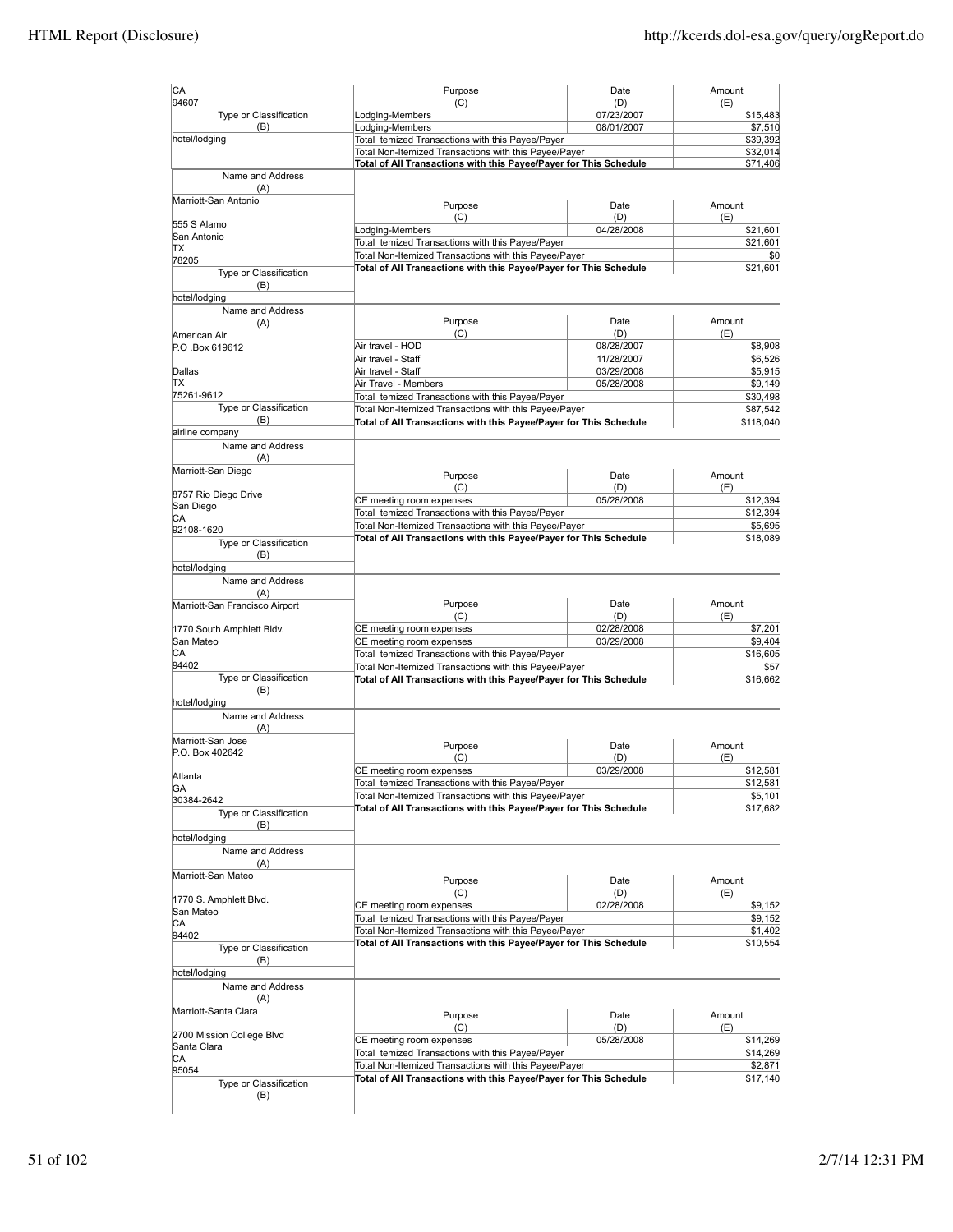| hotel/lodging                               |                                                                                                                            |                   |                      |
|---------------------------------------------|----------------------------------------------------------------------------------------------------------------------------|-------------------|----------------------|
| Name and Address<br>(A)                     |                                                                                                                            |                   |                      |
| Marriott-Walnut Creek                       |                                                                                                                            |                   |                      |
|                                             | Purpose                                                                                                                    | Date              | Amount               |
| 2355 N Main<br><b>Walnut Creek</b>          | (C)<br>Total temized Transactions with this Payee/Payer                                                                    | (D)               | (E)<br>\$0           |
| CА                                          | Total Non-Itemized Transactions with this Payee/Payer                                                                      |                   | \$6,103              |
| 94596<br>Type or Classification             | Total of All Transactions with this Payee/Payer for This Schedule                                                          |                   | \$6,103              |
| (B)                                         |                                                                                                                            |                   |                      |
| hotel/lodging                               |                                                                                                                            |                   |                      |
| Name and Address<br>(A)                     |                                                                                                                            |                   |                      |
| Massey, Diane Dunham                        | Purpose                                                                                                                    | Date              | Amount               |
| 4402 Chipping Court                         | (C)                                                                                                                        | (D)               | (E)                  |
| Sugar Land                                  | Arbitrator fees - Tenet and Cypress                                                                                        | 05/20/2008        | \$5,490              |
| ΠX                                          | Total temized Transactions with this Payee/Payer<br>Total Non-Itemized Transactions with this Payee/Payer                  |                   | \$5,490<br>\$0       |
| 77479<br>Type or Classification             | Total of All Transactions with this Payee/Payer for This Schedule                                                          |                   | \$5,490              |
| (B)                                         |                                                                                                                            |                   |                      |
| Arbitrator                                  |                                                                                                                            |                   |                      |
| Name and Address<br>(A)                     |                                                                                                                            |                   |                      |
| Mavericks Sports Club                       | Purpose                                                                                                                    | Date              | Amount               |
|                                             | (C)<br>meeting room expenses - Sutter Strike                                                                               | (D)<br>03/29/2008 | (E)<br>\$5,644       |
| 5294 Clayton Road<br>Concord                | meeting room expenses - Sutter Strike                                                                                      | 03/29/2008        | \$5,018              |
| СA                                          | Total temized Transactions with this Payee/Payer                                                                           |                   | \$10,662             |
| 94521<br>Type or Classification             | Total Non-Itemized Transactions with this Payee/Payer<br>Total of All Transactions with this Payee/Payer for This Schedule |                   | \$2,531              |
| (B)                                         |                                                                                                                            |                   | \$13,193             |
| Meeting Room Provider                       |                                                                                                                            |                   |                      |
| Name and Address<br>(A)                     |                                                                                                                            |                   |                      |
| Metro Media Productions                     | Purpose<br>(C)                                                                                                             | Date<br>(D)       | Amount<br>(E)        |
|                                             | 50% deposit on Technical support                                                                                           | 09/07/2007        | \$35,608             |
| 1800 Diesel Drive Unit 20<br>Sacramento     | Sound for HOD                                                                                                              | 11/06/2007        | \$33,343             |
| СA                                          | Sound for Sutter Strike<br>Total temized Transactions with this Payee/Payer                                                | 11/12/2007        | \$6,000<br>\$74,951  |
| 95838<br>Type or Classification             | Total Non-Itemized Transactions with this Payee/Payer                                                                      |                   | \$7,634              |
| (B)                                         | Total of All Transactions with this Payee/Payer for This Schedule                                                          |                   | \$82,585             |
| <b>Event Production Company</b>             |                                                                                                                            |                   |                      |
| Name and Address<br>(A)                     |                                                                                                                            |                   |                      |
| Michael D. Rappaport                        |                                                                                                                            |                   |                      |
|                                             | Purpose<br>(C)                                                                                                             | Date<br>(D)       | Amount<br>(E)        |
| 15445 Ventura Blvd., Ste 84<br>Sherman Oaks | Total temized Transactions with this Payee/Payer                                                                           |                   | \$0                  |
| CА                                          | Total Non-Itemized Transactions with this Payee/Payer                                                                      |                   | \$9,891              |
| 91403<br>Type or Classification             | Total of All Transactions with this Payee/Payer for This Schedule                                                          |                   | \$9,891              |
| (B)                                         |                                                                                                                            |                   |                      |
| Arbitrator                                  |                                                                                                                            |                   |                      |
| Name and Address<br>(A)                     |                                                                                                                            |                   |                      |
| Mitchell Printing & Publishing Co., Inc.    |                                                                                                                            |                   |                      |
| 127 So. Anderson Street                     | Purpose<br>(C)                                                                                                             | Date<br>(D)       | Amount<br>(E)        |
| Los Angeles                                 | Total temized Transactions with this Payee/Payer                                                                           |                   | \$0                  |
| СA<br>90033                                 | Total Non-Itemized Transactions with this Payee/Payer                                                                      |                   | \$3,009              |
| Type or Classification                      | Total of All Transactions with this Payee/Payer for This Schedule                                                          |                   | \$3,009              |
| (B)                                         |                                                                                                                            |                   |                      |
| printing company                            |                                                                                                                            |                   |                      |
| Name and Address<br>(A)                     |                                                                                                                            |                   |                      |
| Monterey Bay Central Labor Council          |                                                                                                                            |                   |                      |
| 931 E Market Street                         | Purpose<br>(C)                                                                                                             | Date<br>(D)       | Amount<br>(E)        |
| Salinas                                     | Total temized Transactions with this Payee/Payer                                                                           |                   | \$0                  |
| CА                                          | Total Non-Itemized Transactions with this Payee/Payer                                                                      |                   | \$2,250              |
| 93905-2113<br>Type or Classification        | Total of All Transactions with this Payee/Payer for This Schedule                                                          |                   | \$2,250              |
| (B)                                         |                                                                                                                            |                   |                      |
| Labor Union<br>Name and Address             |                                                                                                                            |                   | Amount               |
| (A)                                         | Purpose<br>(C)                                                                                                             | Date<br>(D)       | (E)                  |
| Mooney, Green, Baker, Gibson & Saindon      | Total temized Transactions with this Payee/Payer                                                                           |                   | \$5,364              |
| 1920 L Street NW, #400                      | Total Non-Itemized Transactions with this Payee/Payer<br>Total of All Transactions with this Payee/Payer for This Schedule |                   | \$16,759<br>\$22,123 |
|                                             |                                                                                                                            |                   |                      |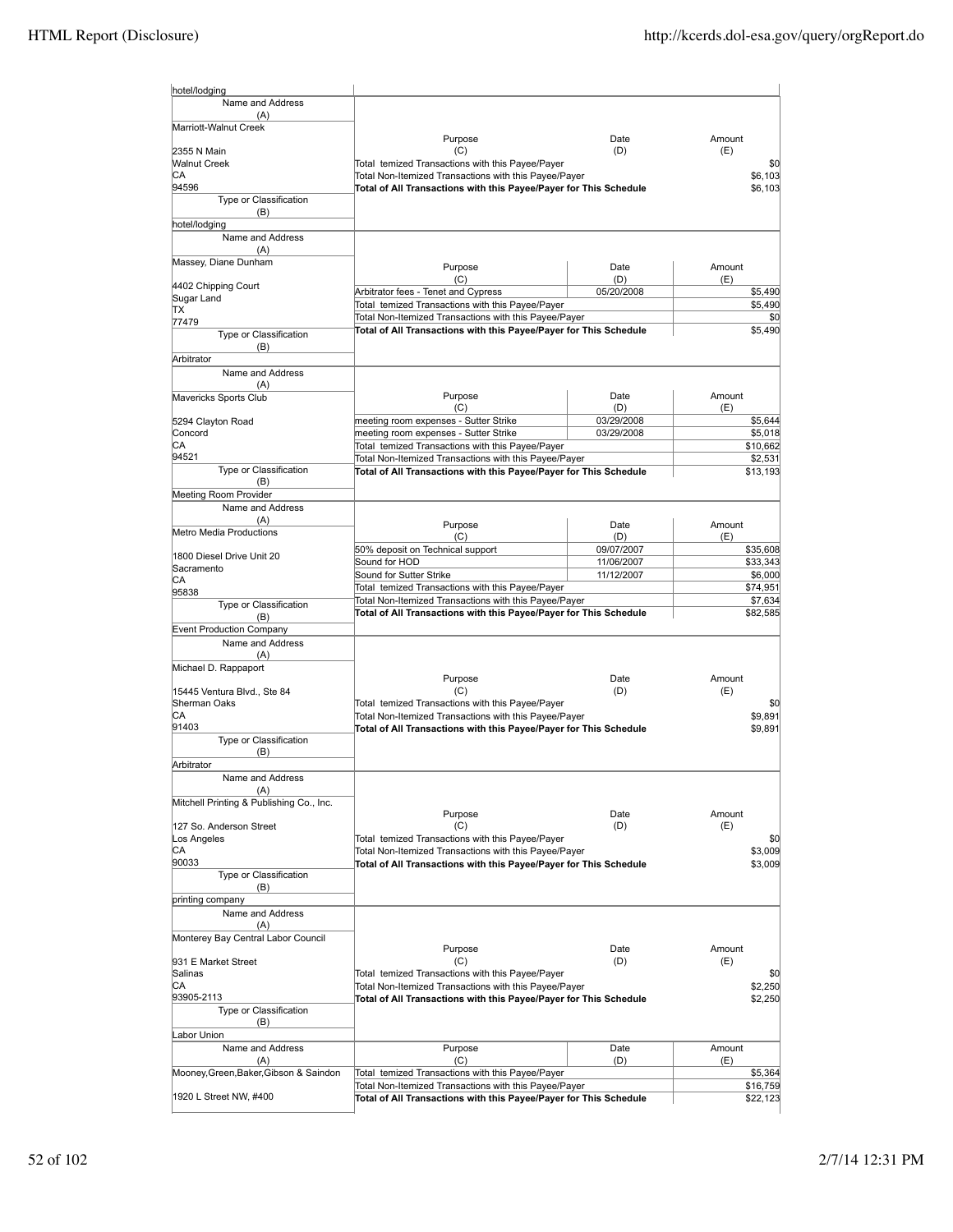| Washington                      | Purpose                                                                                                   | Date                     | Amount        |                     |
|---------------------------------|-----------------------------------------------------------------------------------------------------------|--------------------------|---------------|---------------------|
| DC<br>20036-5041                | (C)<br>Feb08 services and fees                                                                            | (D)<br>04/04/2008        | (E)           | \$5,364             |
| Type or Classification          | Total temized Transactions with this Payee/Payer                                                          |                          |               | \$5,364             |
| (B)                             | Total Non-Itemized Transactions with this Payee/Payer                                                     |                          |               | \$16,759            |
| law firm                        | Total of All Transactions with this Payee/Payer for This Schedule                                         |                          |               | \$22,123            |
| Name and Address                |                                                                                                           |                          |               |                     |
| (A)                             |                                                                                                           |                          |               |                     |
| Mr. Pickle's                    |                                                                                                           |                          |               |                     |
|                                 | Purpose                                                                                                   | Date                     | Amount        |                     |
| 1900 B Street, Suite B          | (C)                                                                                                       | (D)                      | (E)           |                     |
| Marysville<br>СA                | Total temized Transactions with this Payee/Payer<br>Total Non-Itemized Transactions with this Payee/Payer |                          |               | \$0<br>\$5,953      |
| 95901                           | Total of All Transactions with this Payee/Payer for This Schedule                                         |                          |               | \$5,953             |
| Type or Classification          |                                                                                                           |                          |               |                     |
| (B)                             |                                                                                                           |                          |               |                     |
| caterer                         |                                                                                                           |                          |               |                     |
| Name and Address                | Purpose                                                                                                   | Date                     | Amount        |                     |
| (A)                             | (C)                                                                                                       | (D)                      | (E)           |                     |
| National Car Rental             | Travel - Staff                                                                                            | 07/27/2007               |               | \$6,397             |
| P O Box 402334                  | Travel - Staff                                                                                            | 08/15/2007               |               | \$5,251             |
| Atlanta                         | Travel - Staff                                                                                            | 09/28/2007               |               | \$14,090            |
| GА                              | Travel - Staff                                                                                            | 10/24/2007               |               | \$7,609             |
| 30384                           | Travel - Staff<br>Travel - Staff                                                                          | 12/04/2007<br>12/28/2007 |               | \$12,340            |
| Type or Classification          | Travel - Staff                                                                                            | 02/06/2008               |               | \$18,397<br>\$5,654 |
| (B)                             | Travel - Staff                                                                                            | 03/18/2008               |               | \$7,786             |
| car rental                      | Travel - Staff                                                                                            | 04/21/2008               |               | \$13,313            |
|                                 | Total temized Transactions with this Payee/Payer                                                          |                          |               | \$90,837            |
|                                 | Total Non-Itemized Transactions with this Payee/Payer                                                     |                          |               | \$9,309             |
|                                 | Total of All Transactions with this Payee/Payer for This Schedule                                         |                          |               | \$100,146           |
| Name and Address                |                                                                                                           |                          |               |                     |
| (A)                             |                                                                                                           |                          |               |                     |
| Nelson, Luella E                | Purpose                                                                                                   | Date                     | Amount        |                     |
|                                 | (C)                                                                                                       | (D)                      | (E)           |                     |
| 4306 NE Madison Street          | Arbitrator fees - UC Davis                                                                                | 06/10/2008               |               | \$5,644             |
| Portland<br>0R                  | Total temized Transactions with this Payee/Payer                                                          |                          |               | \$5,644             |
| 97218-1737                      | Total Non-Itemized Transactions with this Payee/Payer                                                     |                          |               | \$0                 |
| Type or Classification          | Total of All Transactions with this Payee/Payer for This Schedule                                         |                          |               | \$5,644             |
| (B)                             |                                                                                                           |                          |               |                     |
| Arbitrator                      |                                                                                                           |                          |               |                     |
| Name and Address                |                                                                                                           |                          |               |                     |
| (A)                             |                                                                                                           |                          |               |                     |
| American Hospital Association   | Purpose                                                                                                   | Date                     | Amount        |                     |
| P.O. Box 92247                  | (C)                                                                                                       | (D)                      | (E)           |                     |
|                                 | Publications and Partial Rfnd-122907 pymt of<br>14400                                                     | 12/29/2007               |               | \$6,896             |
| Chicago<br>L                    | Total temized Transactions with this Payee/Payer                                                          |                          |               | \$6,896             |
| 60675-2247                      | Total Non-Itemized Transactions with this Payee/Payer                                                     |                          |               | \$709               |
| Type or Classification          | Total of All Transactions with this Payee/Payer for This Schedule                                         |                          |               | \$7,605             |
| (B)                             |                                                                                                           |                          |               |                     |
| corporation                     |                                                                                                           |                          |               |                     |
| Name and Address                |                                                                                                           |                          |               |                     |
| (A)                             |                                                                                                           |                          |               |                     |
| Network Solutions, Inc.         |                                                                                                           |                          |               |                     |
| PO Box 17659                    | Purpose                                                                                                   | Date                     | Amount        |                     |
| Baltimore                       | (C)<br>Total temized Transactions with this Payee/Payer                                                   | (D)                      | (E)           | \$0                 |
| MD                              | Total Non-Itemized Transactions with this Payee/Payer                                                     |                          |               | \$2,848             |
| 21297                           | Total of All Transactions with this Payee/Payer for This Schedule                                         |                          |               | \$2,848             |
| Type or Classification          |                                                                                                           |                          |               |                     |
| (B)                             |                                                                                                           |                          |               |                     |
| subscription service            |                                                                                                           |                          |               |                     |
| Name and Address                |                                                                                                           |                          |               |                     |
| (A)                             |                                                                                                           |                          |               |                     |
| Noah's NY Bagels                |                                                                                                           |                          |               |                     |
| Corp Headquarters               | Purpose                                                                                                   | Date                     | Amount        |                     |
| Tacoma                          | (C)<br>Total temized Transactions with this Payee/Payer                                                   | (D)                      | (E)           |                     |
| WА                              | Total Non-Itemized Transactions with this Payee/Payer                                                     |                          |               | \$0<br>\$6,024      |
| 98401                           | Total of All Transactions with this Payee/Payer for This Schedule                                         |                          |               | \$6,024             |
| Type or Classification          |                                                                                                           |                          |               |                     |
| (B)                             |                                                                                                           |                          |               |                     |
| caterer                         |                                                                                                           |                          |               |                     |
| Name and Address                |                                                                                                           |                          |               |                     |
| (A)                             |                                                                                                           |                          |               |                     |
| North Bay Labor Council         | Purpose<br>(C)                                                                                            | Date<br>(D)              | Amount<br>(E) |                     |
|                                 | Total temized Transactions with this Payee/Payer                                                          |                          |               | \$0                 |
| 1700 Corby Avenue<br>Santa Rosa | Total Non-Itemized Transactions with this Payee/Payer                                                     |                          |               | \$100               |
| CА                              | Total of All Transactions with this Payee/Payer for This Schedule                                         |                          |               | \$100               |
| 95407                           |                                                                                                           |                          |               |                     |
|                                 |                                                                                                           |                          |               |                     |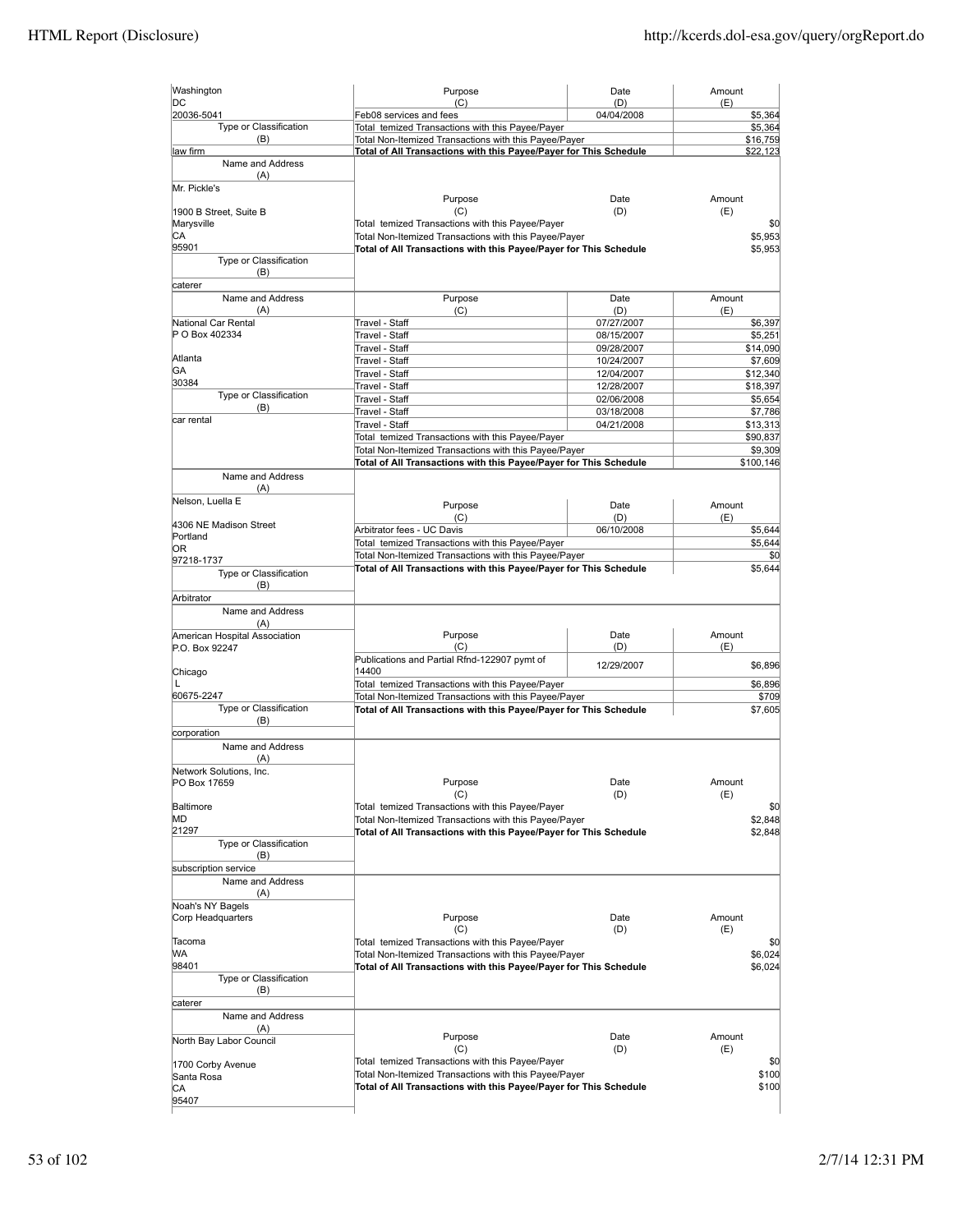| Type or Classification<br>(B)                    |                                                                                                                            |                          |                     |
|--------------------------------------------------|----------------------------------------------------------------------------------------------------------------------------|--------------------------|---------------------|
| Labor Union                                      |                                                                                                                            |                          |                     |
| Name and Address<br>(A)                          |                                                                                                                            |                          |                     |
| Northwest Air                                    | Purpose                                                                                                                    | Date                     | Amount              |
|                                                  | (C)                                                                                                                        | (D)                      | (E)                 |
| 2700 Loan Oak Pkwy.<br>Eagan                     | Air travel - Staff                                                                                                         | 04/28/2008               | \$6,661             |
| MN                                               | Total temized Transactions with this Payee/Payer                                                                           |                          | \$6,661             |
| 55121                                            | Total Non-Itemized Transactions with this Payee/Payer<br>Total of All Transactions with this Payee/Payer for This Schedule |                          | \$8,348<br>\$15,009 |
| Type or Classification<br>(B)<br>airline company |                                                                                                                            |                          |                     |
| Name and Address                                 |                                                                                                                            |                          |                     |
| (A)                                              |                                                                                                                            |                          |                     |
| NWA Air                                          |                                                                                                                            |                          |                     |
|                                                  | Purpose<br>(C)                                                                                                             | Date<br>(D)              | Amount<br>(E)       |
| Minneapolis                                      | Total temized Transactions with this Payee/Payer                                                                           |                          | \$0                 |
| MN                                               | Total Non-Itemized Transactions with this Payee/Payer                                                                      |                          | \$13,038            |
| 55401                                            | Total of All Transactions with this Payee/Payer for This Schedule                                                          |                          | \$13,038            |
| Type or Classification<br>(B)                    |                                                                                                                            |                          |                     |
| airline company                                  |                                                                                                                            |                          |                     |
| Name and Address                                 | Purpose                                                                                                                    | Date                     | Amount              |
| (A)                                              | (C)                                                                                                                        | (D)                      | (E)                 |
| Oakwood Corporate Housing                        | Lodging - Staff                                                                                                            | 09/28/2007               | \$10,410            |
| 1000 W Temple Street                             | Lodging - Staff                                                                                                            | 10/28/2007               | \$24,930            |
| Los Angeles                                      | Lodging - Staff                                                                                                            | 12/29/2007<br>12/29/2007 | \$24,972<br>\$5,430 |
| СA                                               | Lodging - Staff<br>Lodging - Staff                                                                                         | 01/29/2008               | \$22,448            |
| 90074-6739                                       | Lodging - Staff                                                                                                            | 02/28/2008               | \$31,068            |
| Type or Classification                           | Lodging - Staff                                                                                                            | 03/29/2008               | \$31,206            |
| (B)                                              | Lodging - Staff                                                                                                            | 04/28/2008               | \$69,605            |
| Landlord                                         | Lodging - Staff                                                                                                            | 05/28/2008               | \$59,950            |
|                                                  | Final Pmt Austin, TX rent and fees                                                                                         | 07/26/2007               | \$5,194             |
|                                                  | March 08 rent and fees                                                                                                     | 03/04/2008               | \$7,320             |
|                                                  | Total temized Transactions with this Payee/Payer                                                                           |                          | \$292,533           |
|                                                  | Total Non-Itemized Transactions with this Payee/Payer                                                                      |                          | \$7,290             |
|                                                  | Total of All Transactions with this Payee/Payer for This Schedule                                                          |                          | \$299,823           |
| Name and Address<br>(A)                          |                                                                                                                            |                          |                     |
| Occasions Events Productions                     |                                                                                                                            |                          |                     |
|                                                  | Purpose<br>(C)                                                                                                             | Date<br>(D)              | Amount<br>(E)       |
| 771 Northport Drive #D                           | event production expenses for HOD                                                                                          | 09/28/2007               | \$27,372            |
| <b>West Sacramento</b>                           | Total temized Transactions with this Payee/Payer                                                                           |                          | \$27,372            |
| СA<br>95691                                      | Total Non-Itemized Transactions with this Payee/Payer                                                                      |                          | \$0                 |
| Type or Classification                           | Total of All Transactions with this Payee/Payer for This Schedule                                                          |                          | \$27,372            |
| (B)                                              |                                                                                                                            |                          |                     |
| Event Production Company                         |                                                                                                                            |                          |                     |
| Name and Address                                 |                                                                                                                            |                          |                     |
| (A)                                              |                                                                                                                            |                          |                     |
| Off Duty Officers                                |                                                                                                                            |                          | Amount              |
| 10671 Roselle St., #202                          | Purpose<br>(C)                                                                                                             | Date<br>(D)              | (E)                 |
| San Diego                                        | Total temized Transactions with this Payee/Payer                                                                           |                          | \$0                 |
| СA                                               | Total Non-Itemized Transactions with this Payee/Payer                                                                      |                          | \$9,100             |
| 92121                                            | Total of All Transactions with this Payee/Payer for This Schedule                                                          |                          | \$9,100             |
| Type or Classification                           |                                                                                                                            |                          |                     |
| (B)                                              |                                                                                                                            |                          |                     |
| <b>Security Service</b><br>Name and Address      |                                                                                                                            |                          |                     |
| (A)                                              |                                                                                                                            |                          |                     |
| Omni Hotels                                      |                                                                                                                            |                          |                     |
|                                                  | Purpose                                                                                                                    | Date                     | Amount              |
| 4140 Governor's Row                              | (C)                                                                                                                        | (D)                      | (E)                 |
| Austin                                           | Total temized Transactions with this Payee/Payer                                                                           |                          | \$0                 |
| ΠX                                               | Total Non-Itemized Transactions with this Payee/Payer                                                                      |                          | \$6,248             |
| 78744<br>Type or Classification                  | Total of All Transactions with this Payee/Payer for This Schedule                                                          |                          | \$6,248             |
| (B)                                              |                                                                                                                            |                          |                     |
| hotel/lodging                                    |                                                                                                                            |                          |                     |
| Name and Address                                 |                                                                                                                            |                          |                     |
| (A)                                              |                                                                                                                            |                          |                     |
| Peppermill                                       | Purpose<br>(C)                                                                                                             | Date<br>(D)              | Amount<br>(E)       |
|                                                  | Lodging - Staff                                                                                                            | 10/28/2007               | \$7,582             |
| 134 Union St., Apt 83<br>Westfield               | Total temized Transactions with this Payee/Payer                                                                           |                          | \$7,582             |
| MА                                               | Total Non-Itemized Transactions with this Payee/Payer                                                                      |                          | \$0                 |
| 01085                                            | Total of All Transactions with this Payee/Payer for This Schedule                                                          |                          | \$7,582             |
|                                                  |                                                                                                                            |                          |                     |
|                                                  |                                                                                                                            |                          |                     |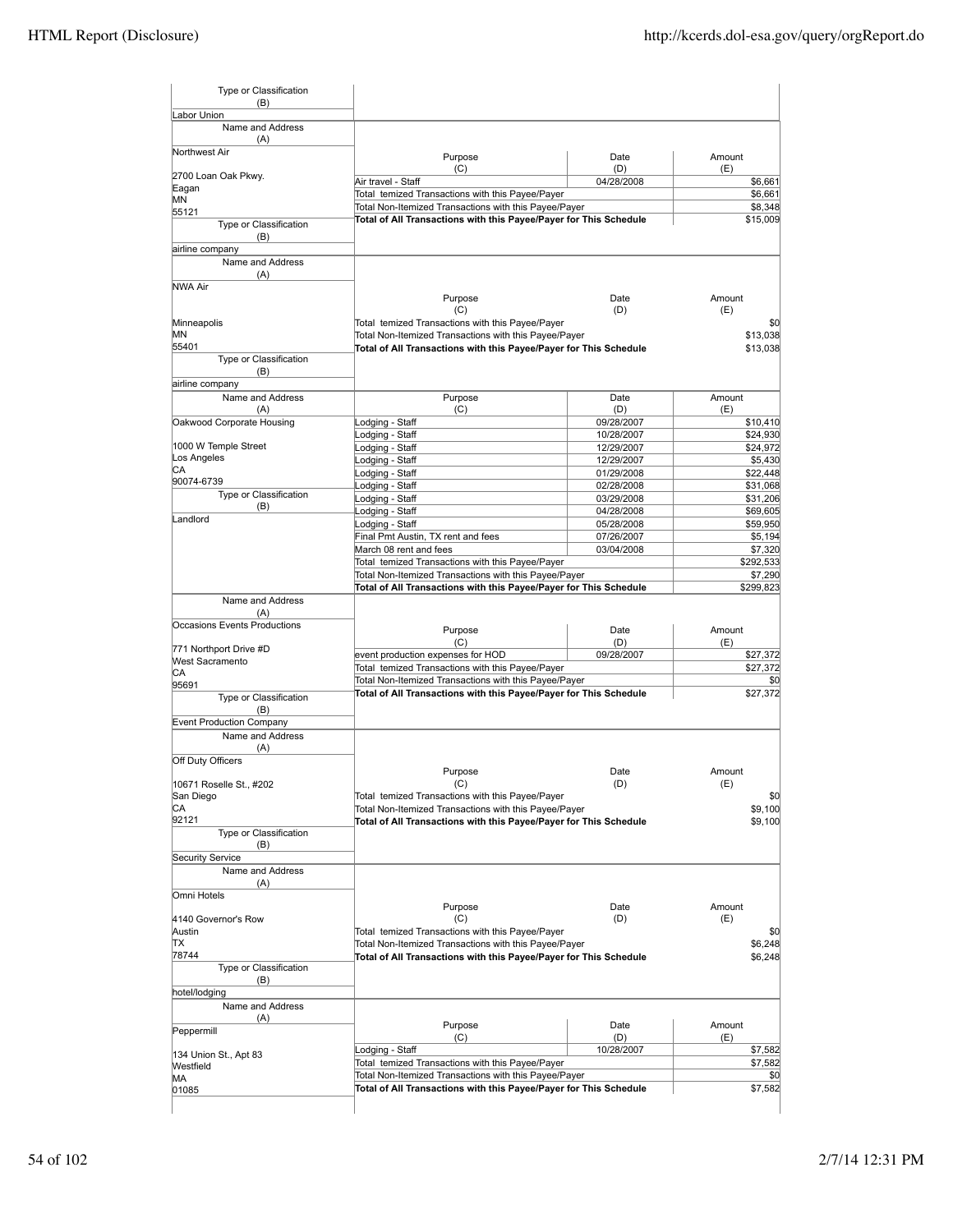| Type or Classification<br>(B)       |                                                                                                                            |                          |                       |
|-------------------------------------|----------------------------------------------------------------------------------------------------------------------------|--------------------------|-----------------------|
| Caterer                             |                                                                                                                            |                          |                       |
| Name and Address<br>(A)             |                                                                                                                            |                          |                       |
| Piedmont Party Rentals              |                                                                                                                            |                          |                       |
|                                     | Purpose                                                                                                                    | Date                     | Amount                |
| 4260 Broadway                       | (C)                                                                                                                        | (D)                      | (E)                   |
| Oakland<br>СA                       | Total temized Transactions with this Payee/Payer<br>Total Non-Itemized Transactions with this Payee/Payer                  |                          | \$0<br>\$8,603        |
| 94611                               | Total of All Transactions with this Payee/Payer for This Schedule                                                          |                          | \$8,603               |
| Type or Classification              |                                                                                                                            |                          |                       |
| (B)                                 |                                                                                                                            |                          |                       |
| Party Supply Vender                 |                                                                                                                            |                          |                       |
| Name and Address                    |                                                                                                                            |                          |                       |
| (A)<br>Pin Kaow III Thai Restaurant |                                                                                                                            |                          |                       |
|                                     | Purpose                                                                                                                    | Date                     | Amount                |
| 1974 N. Rainbow Blvd.               | (C)                                                                                                                        | (D)                      | (E)                   |
| Las Vegas                           | Total temized Transactions with this Payee/Payer                                                                           |                          | \$0                   |
| N٧                                  | Total Non-Itemized Transactions with this Payee/Payer                                                                      |                          | \$11,320              |
| 89108                               | Total of All Transactions with this Payee/Payer for This Schedule                                                          |                          | \$11,320              |
| Type or Classification<br>(B)       |                                                                                                                            |                          |                       |
| Caterer                             |                                                                                                                            |                          |                       |
| Name and Address                    |                                                                                                                            |                          |                       |
| (A)                                 |                                                                                                                            |                          |                       |
| Andre's Cafe                        |                                                                                                                            |                          |                       |
|                                     | Purpose                                                                                                                    | Date                     | Amount                |
| 105 S Maryland Ave.                 | (C)                                                                                                                        | (D)                      | (E)                   |
| Glendale<br>СA                      | Total temized Transactions with this Payee/Payer                                                                           |                          | \$0                   |
| 91205                               | Total Non-Itemized Transactions with this Payee/Payer<br>Total of All Transactions with this Payee/Payer for This Schedule |                          | \$11,353<br>\$11,353  |
| Type or Classification              |                                                                                                                            |                          |                       |
| (B)                                 |                                                                                                                            |                          |                       |
| Caterer                             |                                                                                                                            |                          |                       |
| Name and Address                    |                                                                                                                            |                          |                       |
| (A)                                 |                                                                                                                            |                          |                       |
| Pizza Rustica                       | Purpose                                                                                                                    | Date                     | Amount                |
| 5422 College Avenue                 | (C)                                                                                                                        | (D)                      | (E)                   |
| Oakland                             | Total temized Transactions with this Payee/Payer                                                                           |                          | \$0                   |
| СA                                  | Total Non-Itemized Transactions with this Payee/Payer                                                                      |                          | \$7,248               |
| 94618                               | Total of All Transactions with this Payee/Payer for This Schedule                                                          |                          | \$7,248               |
| Type or Classification              |                                                                                                                            |                          |                       |
| (B)                                 |                                                                                                                            |                          |                       |
| Caterer<br>Name and Address         | Purpose                                                                                                                    | Date                     | Amount                |
| (A)                                 | (C)                                                                                                                        | (D)                      | (E)                   |
| Postal Systems Inc                  | NNOC Master Data Base                                                                                                      | 07/03/2007               | \$8,005               |
|                                     | <b>ME Mailing</b>                                                                                                          | 09/07/2007               | \$5,871               |
| 25024 Viking Street                 | Ohio Brochure Mailing - Sicko Post card Mialing                                                                            | 10/22/2007               | \$6,405               |
| Hayward                             | CA RN Ratios Brochure                                                                                                      | 01/08/2008               | \$123,961             |
| СA<br>94545-2704                    | CA Ratios Brochure and KY, MO CE Brochure                                                                                  | 01/23/2008               | \$30,968              |
| Type or Classification              | AZ RN Ratios and AZ CE Brochure                                                                                            | 01/24/2008               | \$15,493              |
| (B)                                 | CA RN Ratios Brochure and AZ Flyer<br>RN Voice for Dir Care Brochure                                                       | 02/27/2008               | \$82,733<br>\$235,155 |
| mailing house company               | RN Voice for Dir Care Brochure CA                                                                                          | 03/26/2008<br>04/01/2008 | \$83,714              |
|                                     | OH NNOC mailing                                                                                                            | 04/11/2008               | \$5,678               |
|                                     | RN Brochure NY                                                                                                             | 05/05/2008               | \$5,265               |
|                                     | RN Brochure NY                                                                                                             | 05/05/2008               | \$5,691               |
|                                     | RN Voice For Direct Care Nurses Brochure                                                                                   | 05/20/2008               | \$109,908             |
|                                     | PA EFCA Brochure                                                                                                           | 06/05/2008               | \$13,628              |
|                                     | SEIU RN CA Mailer SM                                                                                                       | 06/18/2008               | \$12,546              |
|                                     | National Response and RN's win in TX Brochure                                                                              | 06/25/2008               | \$8,393               |
|                                     | Ohio Brochure<br>Total temized Transactions with this Payee/Payer                                                          | 06/26/2008               | \$39,665<br>\$793,079 |
|                                     | Total Non-Itemized Transactions with this Payee/Payer                                                                      |                          | \$36,964              |
|                                     | Total of All Transactions with this Payee/Payer for This Schedule                                                          |                          | \$830,043             |
| Name and Address                    |                                                                                                                            |                          |                       |
| (A)                                 | Purpose                                                                                                                    | Date                     | Amount                |
| PR Newswire, Inc.                   | (C)                                                                                                                        | (D)                      | (E)                   |
| G P.O. Box 5897                     | US1 National Newswire                                                                                                      | 02/06/2008               | \$5,130               |
|                                     | US1 Natl, CA, and Investors Research Newswire                                                                              | 03/20/2008               | \$5,020               |
| New York<br>NΥ                      | US1 National Newswire                                                                                                      | 04/04/2008               | \$5,615               |
| 10087-5897                          | Total temized Transactions with this Payee/Payer                                                                           |                          | \$15,765              |
| Type or Classification              | Total Non-Itemized Transactions with this Payee/Payer                                                                      |                          | \$65,330              |
| (B)                                 | Total of All Transactions with this Payee/Payer for This Schedule                                                          |                          | \$81,095              |
| newswire service                    |                                                                                                                            |                          |                       |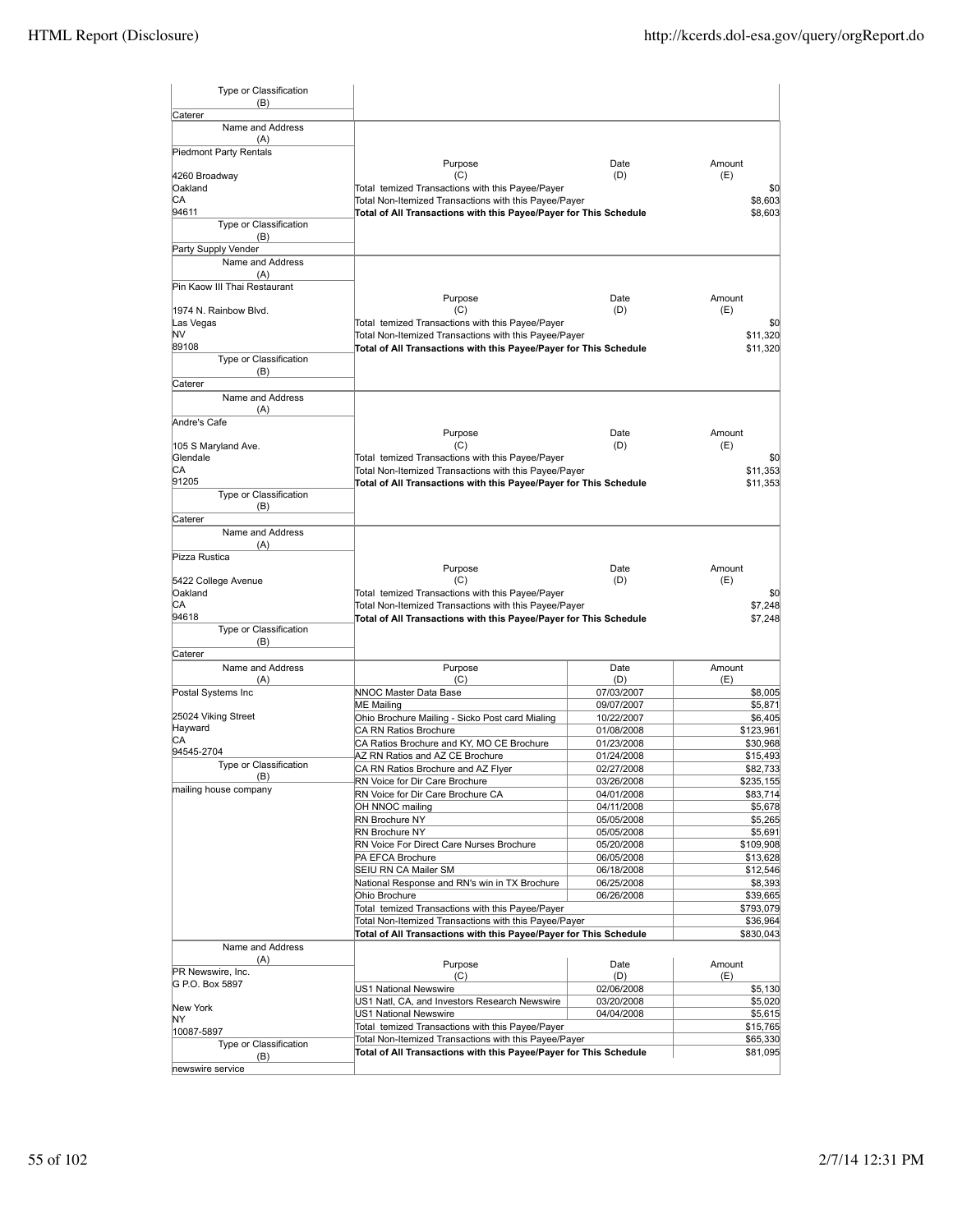| (A)<br>Pressflex LLC                | Purpose                                                                                                   | Date                     | Amount                                                                                                   |
|-------------------------------------|-----------------------------------------------------------------------------------------------------------|--------------------------|----------------------------------------------------------------------------------------------------------|
| PO Box 1434                         | (C)                                                                                                       | (D)                      | (E)                                                                                                      |
|                                     | <b>Blog Ads</b>                                                                                           | 04/14/2008               | \$52,976                                                                                                 |
| Carrboro                            | <b>Blog Ads</b>                                                                                           | 04/25/2008               | \$51,246                                                                                                 |
| ΝC<br>27510                         | Total temized Transactions with this Payee/Payer<br>Total Non-Itemized Transactions with this Payee/Payer |                          | \$104,222<br>\$0                                                                                         |
| Type or Classification              | Total of All Transactions with this Payee/Payer for This Schedule                                         |                          | \$104,222                                                                                                |
| (B)                                 |                                                                                                           |                          |                                                                                                          |
| advertising company                 |                                                                                                           |                          |                                                                                                          |
| Name and Address                    | Purpose                                                                                                   | Date                     | Amount                                                                                                   |
| (A)<br>Public Media Center          | (C)<br><b>July Consulting</b>                                                                             | (D)<br>07/01/2007        | (E)<br>\$5,000                                                                                           |
|                                     | Chicago Billboard 4 weeks                                                                                 | 07/06/2007               | \$7,705                                                                                                  |
| 466 Green Street                    | Aug Consulting Services                                                                                   | 08/01/2007               | \$5,000                                                                                                  |
| San Francisco                       | <b>Sept Consulting Services</b>                                                                           | 09/01/2007               | \$5,000                                                                                                  |
| IСA<br>94133-4067                   | <b>Oct Consulting Services</b>                                                                            | 10/01/2007               | \$5,000                                                                                                  |
| Type or Classification              | Radio Spot 10/08/07                                                                                       | 10/05/2007               | \$40,355                                                                                                 |
| (B)                                 | Nov Consulting Services<br>Dec Consulting Services                                                        | 11/01/2007<br>12/04/2007 | \$5,000<br>\$5,000                                                                                       |
| <b>PR</b> consultants               | Jan Consulting Services                                                                                   | 01/01/2008               | \$5,000                                                                                                  |
|                                     | <b>Feb Consulting Services</b>                                                                            | 02/13/2008               | \$5,000                                                                                                  |
|                                     | March Consulting Services                                                                                 | 03/03/2008               | \$5,000                                                                                                  |
|                                     | Fremont-Rideout Radio Campaign                                                                            | 03/13/2008               | \$13,470                                                                                                 |
|                                     | Sutter Strike Campaign                                                                                    | 03/21/2008               | \$40,350                                                                                                 |
|                                     | Apr Consulting Services<br>DC Bus Shelter Campaign                                                        | 04/01/2008               | \$5,000                                                                                                  |
|                                     | May Consulting Servces                                                                                    | 04/16/2008<br>05/01/2008 | \$11,465<br>\$5,000                                                                                      |
|                                     | June Consulting Services                                                                                  | 06/01/2008               | \$5,000                                                                                                  |
|                                     | NY Times Banner Ads                                                                                       | 06/13/2008               | \$8,825                                                                                                  |
|                                     | St Lukes Billboard                                                                                        | 02/13/2008               | \$18,050                                                                                                 |
|                                     | Total temized Transactions with this Payee/Payer                                                          |                          | \$200,220                                                                                                |
|                                     | Total Non-Itemized Transactions with this Payee/Payer                                                     |                          | \$2,943                                                                                                  |
| Name and Address                    | Total of All Transactions with this Payee/Payer for This Schedule                                         |                          | \$203,163                                                                                                |
| (A)                                 |                                                                                                           |                          |                                                                                                          |
| Public Storage                      |                                                                                                           |                          |                                                                                                          |
|                                     |                                                                                                           |                          |                                                                                                          |
|                                     | Purpose                                                                                                   | Date                     | Amount                                                                                                   |
| 311 N. 16th Street                  | (C)                                                                                                       | (D)                      | (E)                                                                                                      |
| Sacramento                          | Total temized Transactions with this Payee/Payer                                                          |                          |                                                                                                          |
| СA<br>95814                         | Total Non-Itemized Transactions with this Payee/Payer                                                     |                          |                                                                                                          |
| Type or Classification              | Total of All Transactions with this Payee/Payer for This Schedule                                         |                          | \$0<br>\$4,668<br>\$4,668                                                                                |
| (B)                                 |                                                                                                           |                          |                                                                                                          |
| Storage facility                    |                                                                                                           |                          |                                                                                                          |
| Name and Address                    |                                                                                                           |                          |                                                                                                          |
| (A)<br>Radisson Hotel-Fresno        |                                                                                                           |                          |                                                                                                          |
|                                     | Purpose                                                                                                   | Date                     | Amount                                                                                                   |
| 2233 Ventura St.                    | (C)                                                                                                       | (D)<br>05/28/2008        | (E)                                                                                                      |
| Fresno                              | Lodging - Staff<br>Total temized Transactions with this Payee/Payer                                       |                          |                                                                                                          |
| СA                                  | Total Non-Itemized Transactions with this Payee/Payer                                                     |                          |                                                                                                          |
| 93721<br>Type or Classification     | Total of All Transactions with this Payee/Payer for This Schedule                                         |                          |                                                                                                          |
| (B)                                 |                                                                                                           |                          |                                                                                                          |
| hotel/lodging                       |                                                                                                           |                          |                                                                                                          |
| Name and Address                    |                                                                                                           |                          |                                                                                                          |
| (A)                                 |                                                                                                           |                          |                                                                                                          |
| Ralphs Catering                     | Purpose                                                                                                   | Date                     | Amount                                                                                                   |
| 71 Sand Creek Rd., #C               | (C)                                                                                                       | (D)                      | (E)                                                                                                      |
| Brentwood                           | Total temized Transactions with this Payee/Payer                                                          |                          |                                                                                                          |
| CА                                  | Total Non-Itemized Transactions with this Payee/Payer                                                     |                          |                                                                                                          |
| 94513                               | Total of All Transactions with this Payee/Payer for This Schedule                                         |                          |                                                                                                          |
| Type or Classification<br>(B)       |                                                                                                           |                          |                                                                                                          |
| caterer                             |                                                                                                           |                          |                                                                                                          |
| Name and Address                    |                                                                                                           |                          |                                                                                                          |
| (A)                                 |                                                                                                           |                          |                                                                                                          |
| Andronico's Markets                 |                                                                                                           |                          |                                                                                                          |
|                                     | Purpose                                                                                                   | Date                     | Amount                                                                                                   |
| 1414 University Avenue,<br>Berkeley | (C)<br>Total temized Transactions with this Payee/Payer                                                   | (D)                      | (E)                                                                                                      |
| CA                                  | Total Non-Itemized Transactions with this Payee/Payer                                                     |                          |                                                                                                          |
| 94702                               | Total of All Transactions with this Payee/Payer for This Schedule                                         |                          |                                                                                                          |
| Type or Classification              |                                                                                                           |                          |                                                                                                          |
| (B)<br>Caterer                      |                                                                                                           |                          |                                                                                                          |
| Name and Address                    | Purpose                                                                                                   | Date                     | \$5,134<br>\$5,134<br>\$0<br>\$5,134<br>\$0<br>\$6,610<br>\$6,610<br>\$0<br>\$8,140<br>\$8,140<br>Amount |
| (A)                                 | (C)<br>Food for strike sites                                                                              | (D)<br>10/04/2007        | (E)<br>\$15,042                                                                                          |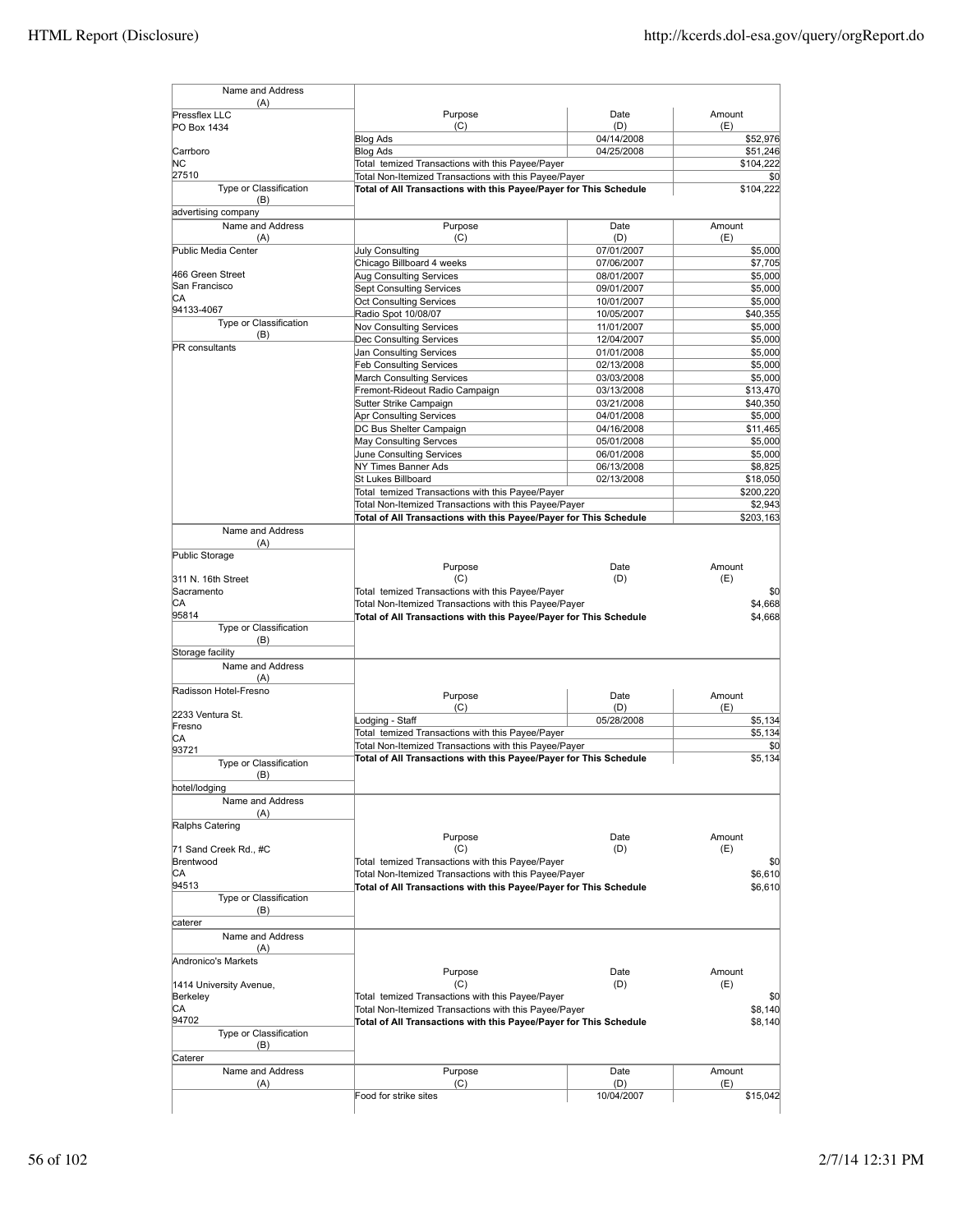| Ray's Catering                    |                                                                                                                            |                          |                      |
|-----------------------------------|----------------------------------------------------------------------------------------------------------------------------|--------------------------|----------------------|
| 118 Hamilton Drive<br>Novato      | Purpose<br>(C)                                                                                                             | Date<br>(D)              | Amount<br>(E)        |
| СA                                | Total temized Transactions with this Payee/Payer                                                                           |                          | \$15,042             |
| 94949                             | Total Non-Itemized Transactions with this Payee/Payer                                                                      |                          | \$0                  |
| Type or Classification<br>(B)     | Total of All Transactions with this Payee/Payer for This Schedule                                                          |                          | \$15,042             |
| Caterer<br>Name and Address       |                                                                                                                            |                          |                      |
| (A)<br>Renaissance-Washington     | Purpose                                                                                                                    | Date                     | Amount               |
|                                   | (C)                                                                                                                        | (D)                      | (E)                  |
| 999 9th Street NW<br>Washington   | Travel - Members<br>Travel - Staff                                                                                         | 07/28/2007<br>04/28/2008 | \$14,153<br>\$6,675  |
| DС                                | Total temized Transactions with this Payee/Payer                                                                           |                          | \$20,828             |
| 20001                             | Total Non-Itemized Transactions with this Payee/Payer                                                                      |                          | \$527                |
| Type or Classification<br>(B)     | Total of All Transactions with this Payee/Payer for This Schedule                                                          |                          | \$21,355             |
| hotel/lodging                     |                                                                                                                            |                          |                      |
| Name and Address<br>(A)           |                                                                                                                            |                          |                      |
| Reno Regency Apartments           |                                                                                                                            |                          |                      |
|                                   | Purpose                                                                                                                    | Date                     | Amount               |
| 590 Lake Street<br>Reno           | (C)<br>Total temized Transactions with this Payee/Payer                                                                    | (D)                      | (E)<br>\$0           |
| NV                                | Total Non-Itemized Transactions with this Payee/Payer                                                                      |                          | \$6,950              |
| 89501                             | Total of All Transactions with this Payee/Payer for This Schedule                                                          |                          | \$6,950              |
| Type or Classification<br>(B)     |                                                                                                                            |                          |                      |
| Landlord                          |                                                                                                                            |                          |                      |
| Name and Address                  |                                                                                                                            |                          |                      |
| (A)<br>Residence Inn-Chicago      |                                                                                                                            |                          |                      |
|                                   | Purpose                                                                                                                    | Date                     | Amount               |
| 201 E. Walton Pl                  | (C)                                                                                                                        | (D)                      | (E)                  |
| Chicago<br>L                      | Total temized Transactions with this Payee/Payer                                                                           |                          | \$0<br>\$6,355       |
| 60611                             | Total Non-Itemized Transactions with this Payee/Payer<br>Total of All Transactions with this Payee/Payer for This Schedule |                          | \$6,355              |
| Type or Classification            |                                                                                                                            |                          |                      |
| (B)<br>hotel/lodging              |                                                                                                                            |                          |                      |
| Name and Address                  |                                                                                                                            |                          |                      |
| (A)                               | Purpose                                                                                                                    | Date                     | Amount               |
| Residence Inn-Houston             | (C)                                                                                                                        | (D)                      | (E)                  |
| 1150 Eldridge Pkwy                | Lodging - Staff<br>Lodging - Staff                                                                                         | 01/29/2008<br>02/28/2008 | \$19,453<br>\$13,206 |
| Houston                           | Lodging - Staff                                                                                                            | 03/29/2008               | \$11,546             |
| ТX<br>77077-1647                  | Total temized Transactions with this Payee/Payer                                                                           |                          | \$44,205             |
| <b>Type or Classification</b>     | Total Non-Itemized Transactions with this Payee/Payer                                                                      |                          | \$9,669              |
| (B)                               | Total of All Transactions with this Payee/Payer for This Schedule                                                          |                          | \$53,874             |
| hotel/lodging<br>Name and Address |                                                                                                                            |                          |                      |
| (A)                               |                                                                                                                            |                          |                      |
| Residence Inn-Phoenix             | Purpose                                                                                                                    | Date                     | Amount               |
| 801 N. 44th St.                   | (C)                                                                                                                        | (D)                      | (E)                  |
| Phoenix                           | Lodging - Staff<br>Total temized Transactions with this Payee/Payer                                                        | 02/28/2008               | \$7,127<br>\$7,127   |
| AZ<br>85008                       | Total Non-Itemized Transactions with this Payee/Payer                                                                      |                          | \$3,336              |
| Type or Classification            | Total of All Transactions with this Payee/Payer for This Schedule                                                          |                          | \$10,463             |
| (B)                               |                                                                                                                            |                          |                      |
| hotel/lodging                     |                                                                                                                            |                          |                      |
| Name and Address<br>(A)           | Purpose                                                                                                                    | Date                     | Amount               |
| Residence Inn-San Antonio         | (C)                                                                                                                        | (D)                      | (E)                  |
|                                   | Lodging - Staff                                                                                                            | 08/28/2007<br>10/28/2007 | \$8,635              |
| 1014 NE Loop, 410<br>San Antonio  | Lodging - Staff<br>Lodging - Staff                                                                                         | 11/28/2007               | \$7,624<br>\$7,024   |
| ТX                                | Lodging - Staff                                                                                                            | 12/29/2007               | \$7,320              |
| 78209<br>Type or Classification   | Total temized Transactions with this Payee/Payer                                                                           |                          | \$30,603             |
| (B)                               | Total Non-Itemized Transactions with this Payee/Payer<br>Total of All Transactions with this Payee/Payer for This Schedule |                          | \$19,384<br>\$49,987 |
| hotel/lodging                     |                                                                                                                            |                          |                      |
| Name and Address                  |                                                                                                                            |                          |                      |
| (A)<br>Ann's Catering             | Purpose                                                                                                                    | Date                     | Amount               |
|                                   | (C)                                                                                                                        | (D)                      | (E)                  |
| 2922 Domingo Avenue               | Total temized Transactions with this Payee/Payer                                                                           |                          | \$0                  |
| Berkeley<br>СA                    | Total Non-Itemized Transactions with this Payee/Payer<br>Total of All Transactions with this Payee/Payer for This Schedule |                          | \$14,545<br>\$14,545 |
| 94705                             |                                                                                                                            |                          |                      |
|                                   |                                                                                                                            |                          |                      |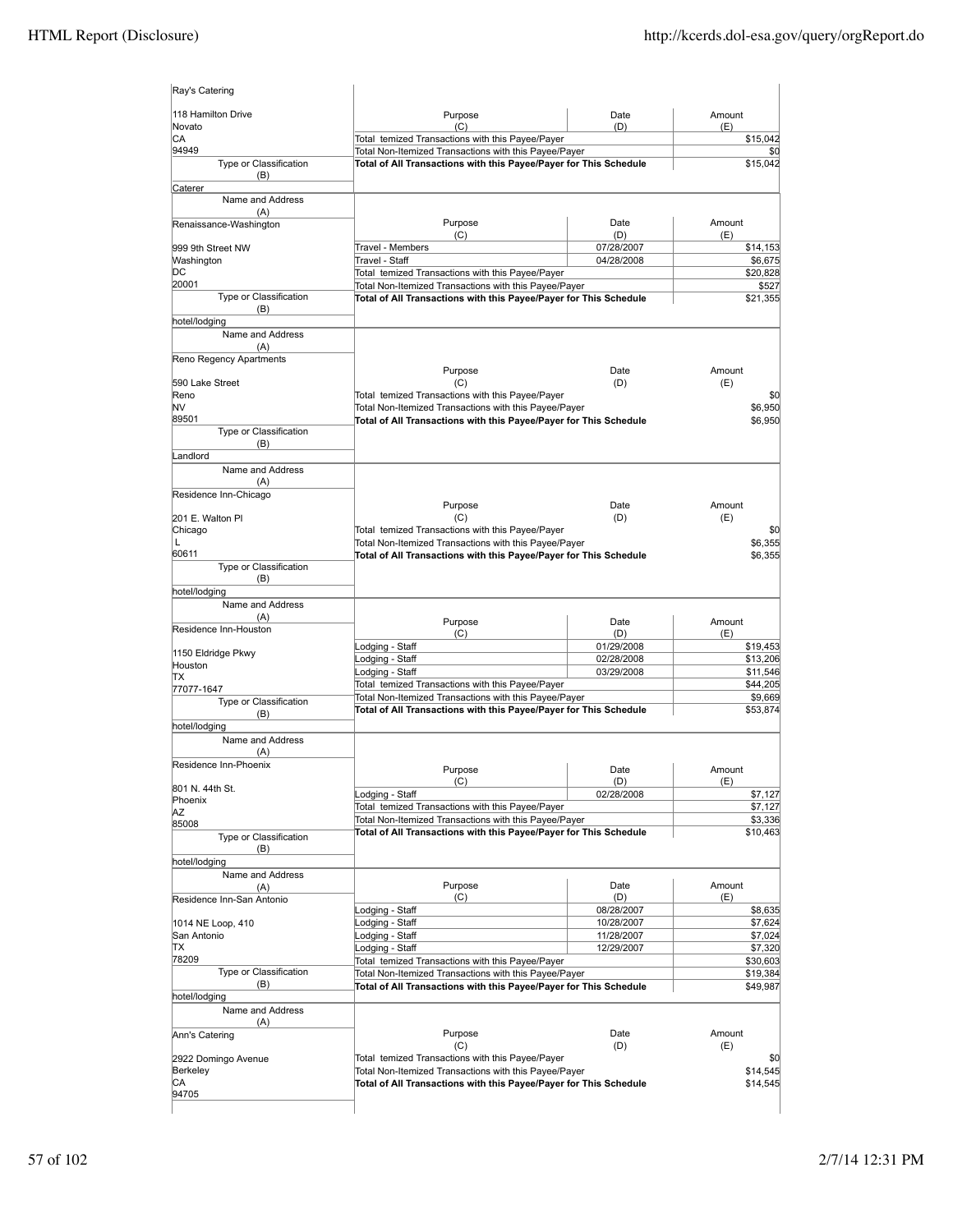| Type or Classification<br>(B)   |                                                                                                           |                   |                |
|---------------------------------|-----------------------------------------------------------------------------------------------------------|-------------------|----------------|
| Caterer<br>Name and Address     |                                                                                                           |                   |                |
| (A)                             |                                                                                                           |                   |                |
| Residence Inn-St Louis          | Purpose                                                                                                   | Date              | Amount         |
| 525 S. Jefferson Ave            | (C)<br>Travel - Staff                                                                                     | (D)<br>10/28/2007 | (E)<br>\$5,207 |
| St. Louis                       | Total temized Transactions with this Payee/Payer                                                          |                   | \$5,207        |
| MО                              | Total Non-Itemized Transactions with this Payee/Payer                                                     |                   | \$17,653       |
| 63103<br>Type or Classification | Total of All Transactions with this Payee/Payer for This Schedule                                         |                   | \$22,860       |
| (B)<br>hotel/lodging            |                                                                                                           |                   |                |
| Name and Address                |                                                                                                           |                   |                |
| (A)                             |                                                                                                           |                   |                |
| Rings Steak Seafood             | Purpose                                                                                                   | Date              | Amount         |
| 150 Anza Blvd.                  | (C)                                                                                                       | (D)               | (E)            |
| Burlingame                      | Total temized Transactions with this Payee/Payer                                                          |                   | \$0            |
| СA                              | Total Non-Itemized Transactions with this Payee/Payer                                                     |                   | \$7,591        |
| 94010                           | Total of All Transactions with this Payee/Payer for This Schedule                                         |                   | \$7,591        |
| Type or Classification          |                                                                                                           |                   |                |
| (B)                             |                                                                                                           |                   |                |
| Caterer<br>Name and Address     |                                                                                                           |                   |                |
| (A)                             | Purpose<br>(C)                                                                                            | Date<br>(D)       | Amount<br>(E)  |
| <b>RK Advertising</b>           | Deposit on Scrubs order                                                                                   | 07/23/2007        | \$24,000       |
|                                 | Cosmetic case and brief cases for HOD                                                                     | 09/25/2007        | \$35,549       |
| 4300 Anthony Court Suite I      | Store merchandise                                                                                         | 12/04/2007        | \$54,304       |
| Rocklin                         | Rain Ponchos for Sutter Strike                                                                            | 12/28/2007        | \$24,326       |
| СA                              | ackets, and cardigans                                                                                     | 02/01/2008        | \$15,978       |
| 95677                           | Jackets, Aprons                                                                                           | 05/20/2008        | \$24,100       |
| Type or Classification          | Fabric for scrubs and aprons                                                                              | 06/02/2008        | \$52,200       |
| (B)                             | Total temized Transactions with this Payee/Payer                                                          |                   | \$230,457      |
| advertising company             | Total Non-Itemized Transactions with this Payee/Payer                                                     |                   | \$16,786       |
|                                 | Total of All Transactions with this Payee/Payer for This Schedule                                         |                   | \$247,243      |
| Name and Address                |                                                                                                           |                   |                |
| (A)<br>Roberts, Thomas T        | Purpose                                                                                                   | Date              | Amount         |
|                                 | (C)                                                                                                       | (D)               | (E)            |
| 1 El Concho Lane                | Arbitrator fees - Tenet                                                                                   | 08/03/2007        | \$5,169        |
| Rolling Hills                   | Arbitrator fees-UCLA; 4/24/07 cancellation fee                                                            | 08/13/2007        | \$5,188        |
| СA                              | Total temized Transactions with this Payee/Payer                                                          |                   | \$10,357       |
| 90274                           | Total Non-Itemized Transactions with this Payee/Payer                                                     |                   | \$8,875        |
| Type or Classification          | Total of All Transactions with this Payee/Payer for This Schedule                                         |                   | \$19,232       |
| (B)                             |                                                                                                           |                   |                |
| larbitrator<br>Name and Address |                                                                                                           |                   |                |
| (A)                             |                                                                                                           |                   |                |
| Romero, Jesse                   | Purpose                                                                                                   | Date              | Amount         |
|                                 | (C)                                                                                                       | (D)               | (E)            |
| 2434 West Mulberry              | July services rendered                                                                                    | 07/30/2007        | \$5,000        |
| San Antonio                     | March bal due and April services                                                                          | 04/01/2008        | \$8,000        |
| ΠX                              | Total temized Transactions with this Payee/Payer                                                          |                   | \$13,000       |
| 78228                           | Total Non-Itemized Transactions with this Payee/Payer                                                     |                   | \$42,114       |
| Type or Classification<br>(B)   | Total of All Transactions with this Payee/Payer for This Schedule                                         |                   | \$55,114       |
| Consultant                      |                                                                                                           |                   |                |
| Name and Address                |                                                                                                           |                   |                |
| (A)                             |                                                                                                           |                   |                |
| Roubini Global Econo            | Purpose                                                                                                   | Date              | Amount         |
|                                 | (C)                                                                                                       | (D)               | (E)            |
| 131 Varick St., #1005           | Research                                                                                                  | 02/28/2008        | \$5,000        |
| New York<br>ΝY                  | Total temized Transactions with this Payee/Payer                                                          |                   | \$5,000        |
| 10013                           | Total Non-Itemized Transactions with this Payee/Payer                                                     |                   | \$0            |
| Type or Classification          | Total of All Transactions with this Payee/Payer for This Schedule                                         |                   | \$5,000        |
| (B)                             |                                                                                                           |                   |                |
| Research Provider               |                                                                                                           |                   |                |
| Name and Address                |                                                                                                           |                   |                |
| (A)                             |                                                                                                           |                   |                |
| Aroma Cafe & Bakery             |                                                                                                           |                   |                |
|                                 | Purpose                                                                                                   | Date              | Amount         |
| 1900 Franklin Street            | (C)                                                                                                       | (D)               | (E)            |
| Oakland<br>СA                   | Total temized Transactions with this Payee/Payer<br>Total Non-Itemized Transactions with this Payee/Payer |                   | \$0<br>\$8,575 |
| 94612                           | Total of All Transactions with this Payee/Payer for This Schedule                                         |                   | \$8,575        |
| Type or Classification          |                                                                                                           |                   |                |
| (B)                             |                                                                                                           |                   |                |
| caterer                         |                                                                                                           |                   |                |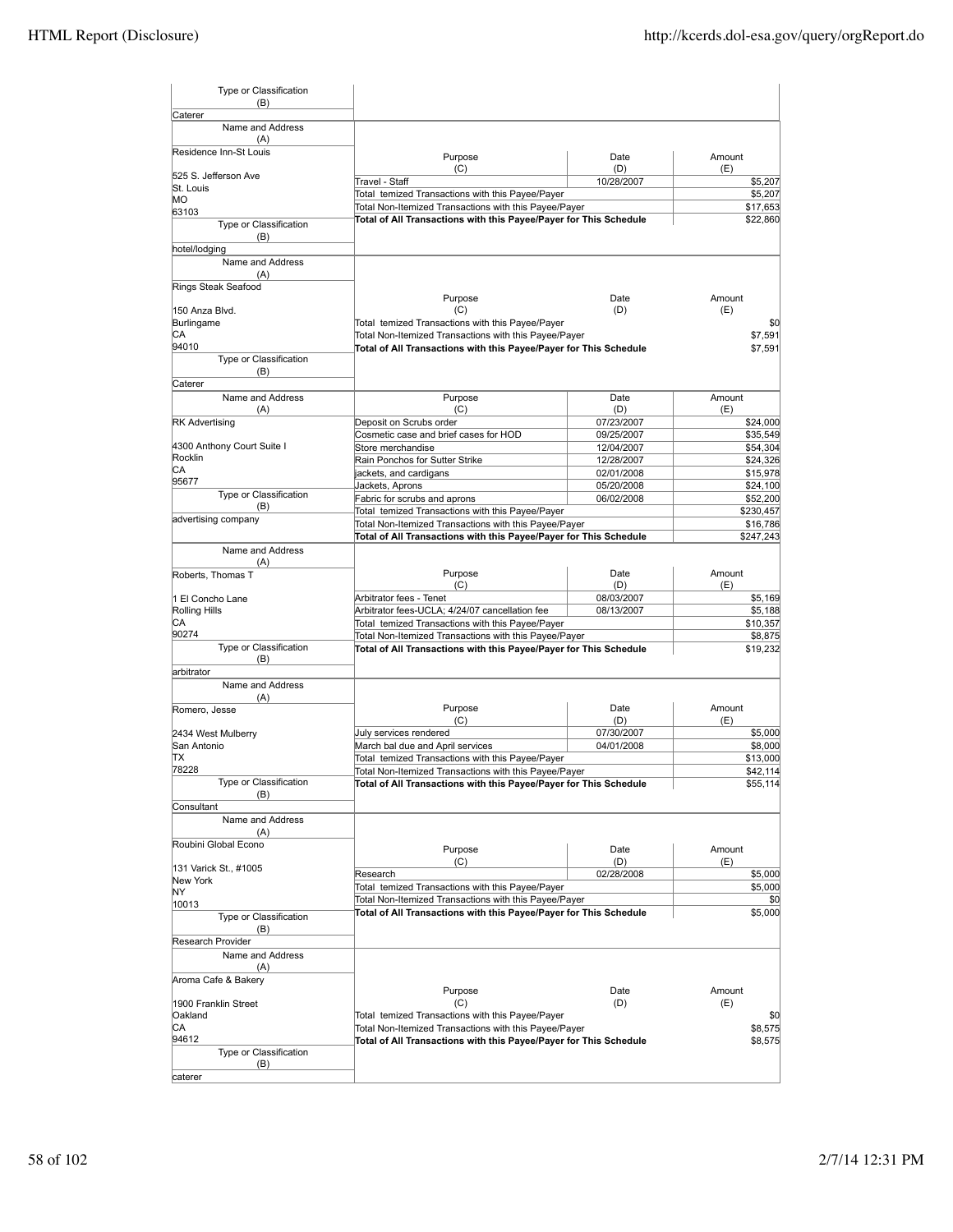| Name and Address<br>(A)                |                                                                                                                            |                          |                      |
|----------------------------------------|----------------------------------------------------------------------------------------------------------------------------|--------------------------|----------------------|
| Round Table                            |                                                                                                                            |                          |                      |
|                                        | Purpose                                                                                                                    | Date                     | Amount               |
| 33 N. First St.<br>Campbell            | (C)<br>Total temized Transactions with this Payee/Payer                                                                    | (D)                      | (E)<br>\$0           |
| CА                                     | Total Non-Itemized Transactions with this Payee/Payer                                                                      |                          | \$6,924              |
| 95008                                  | Total of All Transactions with this Payee/Payer for This Schedule                                                          |                          | \$6,924              |
| Type or Classification<br>(B)          |                                                                                                                            |                          |                      |
| Caterer                                |                                                                                                                            |                          |                      |
| Name and Address                       |                                                                                                                            |                          |                      |
| (A)                                    |                                                                                                                            |                          |                      |
| Sacramento Convention Center           | Purpose                                                                                                                    | Date                     | Amount               |
| 1030 15th Street, ste 100              | (C)                                                                                                                        | (D)                      | (E)                  |
| Sacramento                             | Bal due for use of convention center-HOD                                                                                   | 10/30/2007               | \$13,533             |
| СA                                     | Total temized Transactions with this Payee/Payer                                                                           |                          | \$13,533             |
| 95814                                  | Total Non-Itemized Transactions with this Payee/Payer<br>Total of All Transactions with this Payee/Payer for This Schedule |                          | \$0<br>\$13,533      |
| Type or Classification<br>(B)          |                                                                                                                            |                          |                      |
| convention/conference center           |                                                                                                                            |                          |                      |
| Name and Address                       |                                                                                                                            |                          |                      |
| (A)                                    |                                                                                                                            |                          |                      |
| Salary com, Inc.                       | Purpose                                                                                                                    | Date                     | Amount               |
| 195 West Street                        | (C)                                                                                                                        | (D)                      | (E)                  |
| Waltham                                | Comp Analyst 8/21/06-8/20/09 Instal 2                                                                                      | 09/05/2007               | \$6,500              |
| MА                                     | Total temized Transactions with this Payee/Payer                                                                           |                          | \$6,500              |
| 02451-1111                             | Total Non-Itemized Transactions with this Payee/Payer<br>Total of All Transactions with this Payee/Payer for This Schedule |                          | \$0<br>\$6,500       |
| Type or Classification                 |                                                                                                                            |                          |                      |
| (B)<br>computer analyst and consultant |                                                                                                                            |                          |                      |
| Name and Address                       |                                                                                                                            |                          |                      |
| (A)                                    |                                                                                                                            |                          |                      |
| Associated Sound                       | Purpose                                                                                                                    | Date                     | Amount               |
|                                        | (C)                                                                                                                        | (D)                      | (E)                  |
| 1417 Del Paso Blvd<br>Sacramento       | Audio visual equipment for HOD<br>Audio visual equipment for HOD                                                           | 08/28/2007<br>09/26/2007 | \$31,000<br>\$31,318 |
| СA                                     | Total temized Transactions with this Payee/Payer                                                                           |                          | \$62,318             |
| 95815                                  | Total Non-Itemized Transactions with this Payee/Payer                                                                      |                          | \$0                  |
| Type or Classification                 | Total of All Transactions with this Payee/Payer for This Schedule                                                          |                          | \$62,318             |
| (B)<br><b>Event Production Company</b> |                                                                                                                            |                          |                      |
| Name and Address                       |                                                                                                                            |                          |                      |
| (A)                                    |                                                                                                                            |                          |                      |
| Sanchez, Poncho                        | Purpose                                                                                                                    | Date                     | Amount               |
|                                        | (C)                                                                                                                        | (D)                      | (E)                  |
| 2608 Ninth Street #301<br>Berkeley     | Bal due for entertainment-HOD                                                                                              | 09/10/2007               | \$5,000              |
| СA                                     | Total temized Transactions with this Payee/Payer                                                                           |                          | \$5,000              |
| 94710                                  | Total Non-Itemized Transactions with this Payee/Payer<br>Total of All Transactions with this Payee/Payer for This Schedule |                          | \$0<br>\$5,000       |
| Type or Classification                 |                                                                                                                            |                          |                      |
| (B)<br>Entertainer                     |                                                                                                                            |                          |                      |
| Name and Address                       |                                                                                                                            |                          |                      |
| (A)                                    | Purpose                                                                                                                    | Date                     | Amount               |
| Seascape Resort                        | (C)                                                                                                                        | (D)                      | (E)                  |
|                                        | Staff meeting                                                                                                              | 08/28/2007               | \$500                |
| One Resort Drive<br>Aptos              | Staff meeting                                                                                                              | 10/28/2007               | \$49,000             |
| СA                                     | Staff meeting                                                                                                              | 03/29/2008               | \$5,000              |
| 95003                                  | Total temized Transactions with this Payee/Payer                                                                           |                          | \$54,500             |
| Type or Classification                 | Total Non-Itemized Transactions with this Payee/Payer<br>Total of All Transactions with this Payee/Payer for This Schedule |                          | \$1,593<br>\$56,093  |
| (B)                                    |                                                                                                                            |                          |                      |
| hotel/lodging<br>Name and Address      |                                                                                                                            |                          |                      |
| (A)                                    |                                                                                                                            |                          |                      |
| Secretary-Treasurer, AFL-CIO           |                                                                                                                            |                          |                      |
|                                        | Purpose                                                                                                                    | Date                     | Amount               |
| 815 16th Street, NW                    | (C)                                                                                                                        | (D)                      | (E)                  |
| Washington<br>DС                       | Total temized Transactions with this Payee/Payer<br>Total Non-Itemized Transactions with this Payee/Payer                  |                          | \$0<br>\$475         |
| 20006                                  | Total of All Transactions with this Payee/Payer for This Schedule                                                          |                          | \$475                |
| Type or Classification                 |                                                                                                                            |                          |                      |
| (B)                                    |                                                                                                                            |                          |                      |
| Labor Union                            |                                                                                                                            |                          |                      |
| Name and Address<br>(A)                | Purpose<br>(C)                                                                                                             | Date<br>(D)              | Amount<br>(E)        |
| Sheraton Grand-Sacramento              | Lodging-HOD                                                                                                                | 09/28/2007               | \$323,604            |
|                                        | Total temized Transactions with this Payee/Payer                                                                           |                          | \$378,842            |
| 1230 J Street                          | Total Non-Itemized Transactions with this Payee/Payer                                                                      |                          | \$11,912             |
| Sacramento                             | Total of All Transactions with this Payee/Payer for This Schedule                                                          |                          | \$390,754            |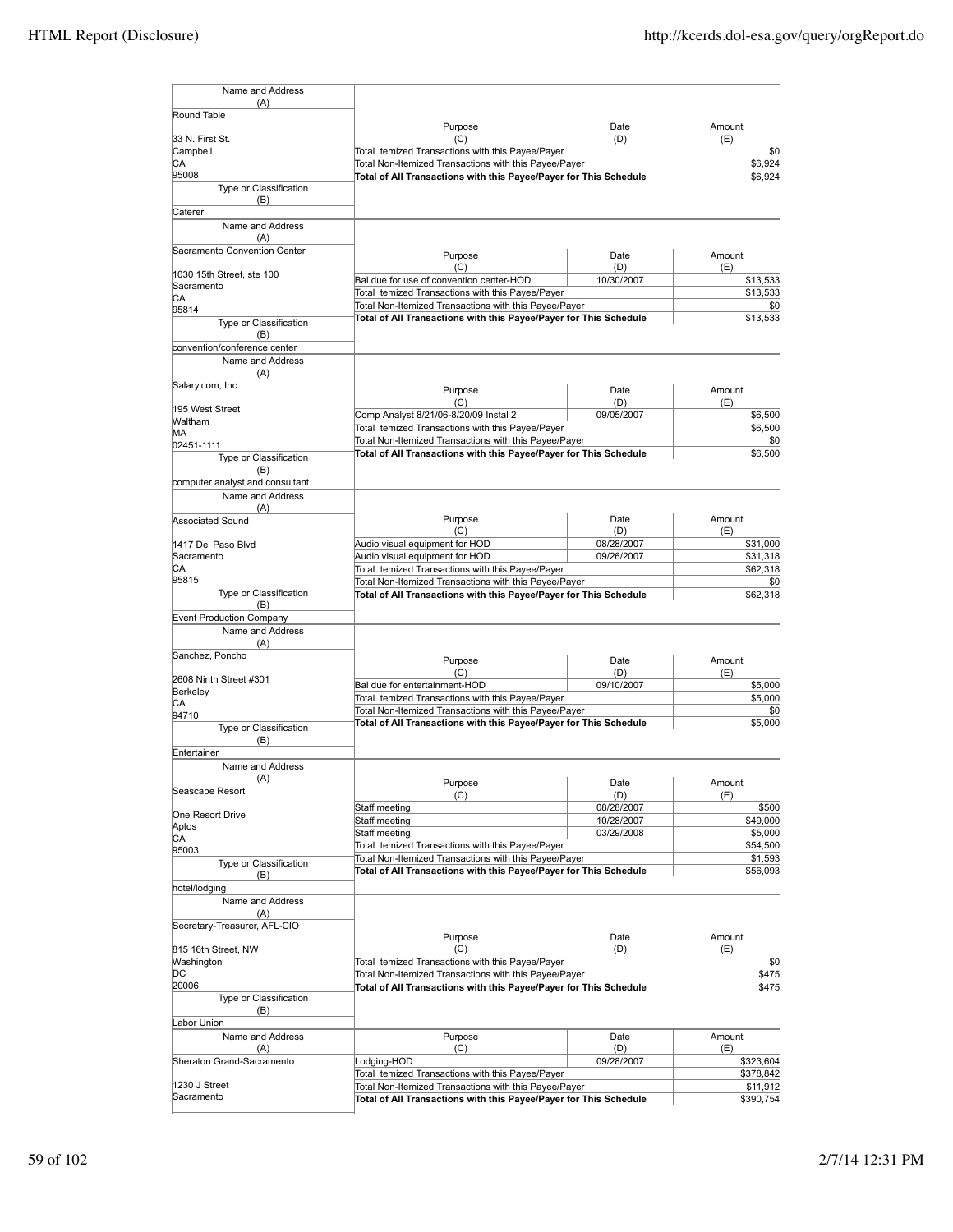| CA                                  | Purpose                                                                                                                    | Date              | Amount                                                  |
|-------------------------------------|----------------------------------------------------------------------------------------------------------------------------|-------------------|---------------------------------------------------------|
| 95815<br>Type or Classification     | (C)<br>Lodging-Members                                                                                                     | (D)<br>09/28/2007 | (E)<br>\$13,467                                         |
| (B)                                 | Lodging - Staff                                                                                                            | 07/01/2007        | \$41,771                                                |
| hotel/lodging                       | Total temized Transactions with this Payee/Payer                                                                           |                   | \$378,842                                               |
|                                     | Total Non-Itemized Transactions with this Payee/Payer                                                                      |                   | \$11,912                                                |
| Name and Address                    | Total of All Transactions with this Payee/Payer for This Schedule                                                          |                   | \$390,754                                               |
| (A)                                 |                                                                                                                            |                   |                                                         |
| Sheraton-Austin                     | Purpose                                                                                                                    | Date              | Amount                                                  |
| 701 E. 11th St.,                    | (C)<br>Lodging - Staff                                                                                                     | (D)<br>01/29/2008 | (E)<br>\$17,259                                         |
| Austin                              | Lodging - Staff                                                                                                            | 02/28/2008        | \$21,233                                                |
| ТX                                  | Total temized Transactions with this Payee/Payer                                                                           |                   | \$38,492                                                |
| 78701                               | Total Non-Itemized Transactions with this Payee/Payer                                                                      |                   | \$435                                                   |
| Type or Classification              | Total of All Transactions with this Payee/Payer for This Schedule                                                          |                   | \$38,927                                                |
| (B)<br>hotel/lodging                |                                                                                                                            |                   |                                                         |
| Name and Address                    |                                                                                                                            |                   |                                                         |
| (A)                                 |                                                                                                                            |                   |                                                         |
| Sheraton-Irving                     | Purpose                                                                                                                    | Date              | Amount                                                  |
| 4440 W. John Carpenter Fwy          | (C)                                                                                                                        | (D)               | (E)                                                     |
| Irving                              | CE meeting room expenses                                                                                                   | 05/28/2008        | \$11,264                                                |
| TX                                  | Total temized Transactions with this Payee/Payer                                                                           |                   | \$11,264                                                |
| 75063                               | Total Non-Itemized Transactions with this Payee/Payer                                                                      |                   | \$0                                                     |
| Type or Classification              | Total of All Transactions with this Payee/Payer for This Schedule                                                          |                   | \$11,264                                                |
| (B)                                 |                                                                                                                            |                   |                                                         |
| hotel/lodging<br>Name and Address   |                                                                                                                            |                   |                                                         |
| (A)                                 |                                                                                                                            |                   |                                                         |
| Sheraton-Petaluma                   |                                                                                                                            |                   |                                                         |
|                                     | Purpose                                                                                                                    | Date              | Amount                                                  |
| 745 Baywood Dr.                     | (C)                                                                                                                        | (D)               | (E)                                                     |
| Petaluma                            | Total temized Transactions with this Payee/Payer                                                                           |                   | \$0                                                     |
| СA<br>94954                         | Total Non-Itemized Transactions with this Payee/Payer<br>Total of All Transactions with this Payee/Payer for This Schedule |                   | \$5,094<br>\$5,094                                      |
| Type or Classification              |                                                                                                                            |                   |                                                         |
| (B)                                 |                                                                                                                            |                   |                                                         |
| hotel/lodging                       |                                                                                                                            |                   |                                                         |
| Name and Address                    |                                                                                                                            |                   |                                                         |
| (A)                                 |                                                                                                                            |                   |                                                         |
| Sheraton-Philidelphia               | Purpose                                                                                                                    | Date              | Amount                                                  |
| 17th & Race St.                     | (C)                                                                                                                        | (D)               | (E)                                                     |
| Philadelphia                        | CE meeting room expenses                                                                                                   | 02/28/2008        | \$6,596                                                 |
| PA                                  | Total temized Transactions with this Payee/Payer<br>Total Non-Itemized Transactions with this Payee/Payer                  |                   | \$6,596<br>\$508                                        |
| 19103                               | Total of All Transactions with this Payee/Payer for This Schedule                                                          |                   | \$7,104                                                 |
| Type or Classification<br>(B)       |                                                                                                                            |                   |                                                         |
| hotel/lodging                       |                                                                                                                            |                   |                                                         |
| Name and Address                    |                                                                                                                            |                   |                                                         |
| (A)                                 |                                                                                                                            |                   |                                                         |
| Sheraton-San Diego                  |                                                                                                                            |                   |                                                         |
|                                     | Purpose                                                                                                                    | Date              | Amount                                                  |
| 1380 Harbor Island Dr.<br>San Diego | (C)                                                                                                                        | (D)               | (E)<br>\$0                                              |
| СA                                  | Total temized Transactions with this Payee/Payer<br>Total Non-Itemized Transactions with this Payee/Payer                  |                   | \$2,235                                                 |
| 92101                               | Total of All Transactions with this Payee/Payer for This Schedule                                                          |                   | \$2,235                                                 |
| Type or Classification              |                                                                                                                            |                   |                                                         |
| (B)                                 |                                                                                                                            |                   |                                                         |
| hotel/lodging                       |                                                                                                                            |                   |                                                         |
| Name and Address<br>(A)             |                                                                                                                            |                   |                                                         |
| South Central Air                   |                                                                                                                            |                   |                                                         |
|                                     | Purpose                                                                                                                    | Date              | Amount                                                  |
| 10801 Airport Blvd                  | (C)                                                                                                                        | (D)               | (E)                                                     |
| Amarillo                            | Total temized Transactions with this Payee/Payer                                                                           |                   | \$0                                                     |
| ТX                                  | Total Non-Itemized Transactions with this Payee/Payer                                                                      |                   | \$10,813                                                |
| 79111<br>Type or Classification     | Total of All Transactions with this Payee/Payer for This Schedule                                                          |                   | \$10,813                                                |
| (B)                                 |                                                                                                                            |                   |                                                         |
| airline company                     |                                                                                                                            |                   |                                                         |
| Name and Address                    | Purpose                                                                                                                    | Date              | Amount                                                  |
| (A)                                 | (C)                                                                                                                        | (D)               | (E)                                                     |
|                                     |                                                                                                                            | 08/28/2007        | \$11,857                                                |
| Southwest Airlines                  | Air travel - Staff                                                                                                         |                   |                                                         |
|                                     | Air travel - Staff                                                                                                         | 08/28/2007        |                                                         |
| 100 Southwest Way<br>Houston        | Air travel - HOD                                                                                                           | 08/28/2007        |                                                         |
| ТX                                  | Air travel - Staff                                                                                                         | 09/28/2007        |                                                         |
| 77551                               | Air travel - Staff<br>Total temized Transactions with this Payee/Payer                                                     | 09/28/2007        | \$6,231<br>\$42,733<br>\$7,596<br>\$10,807<br>\$407,189 |
| Type or Classification<br>(B)       | Total Non-Itemized Transactions with this Payee/Payer                                                                      |                   | \$77,550                                                |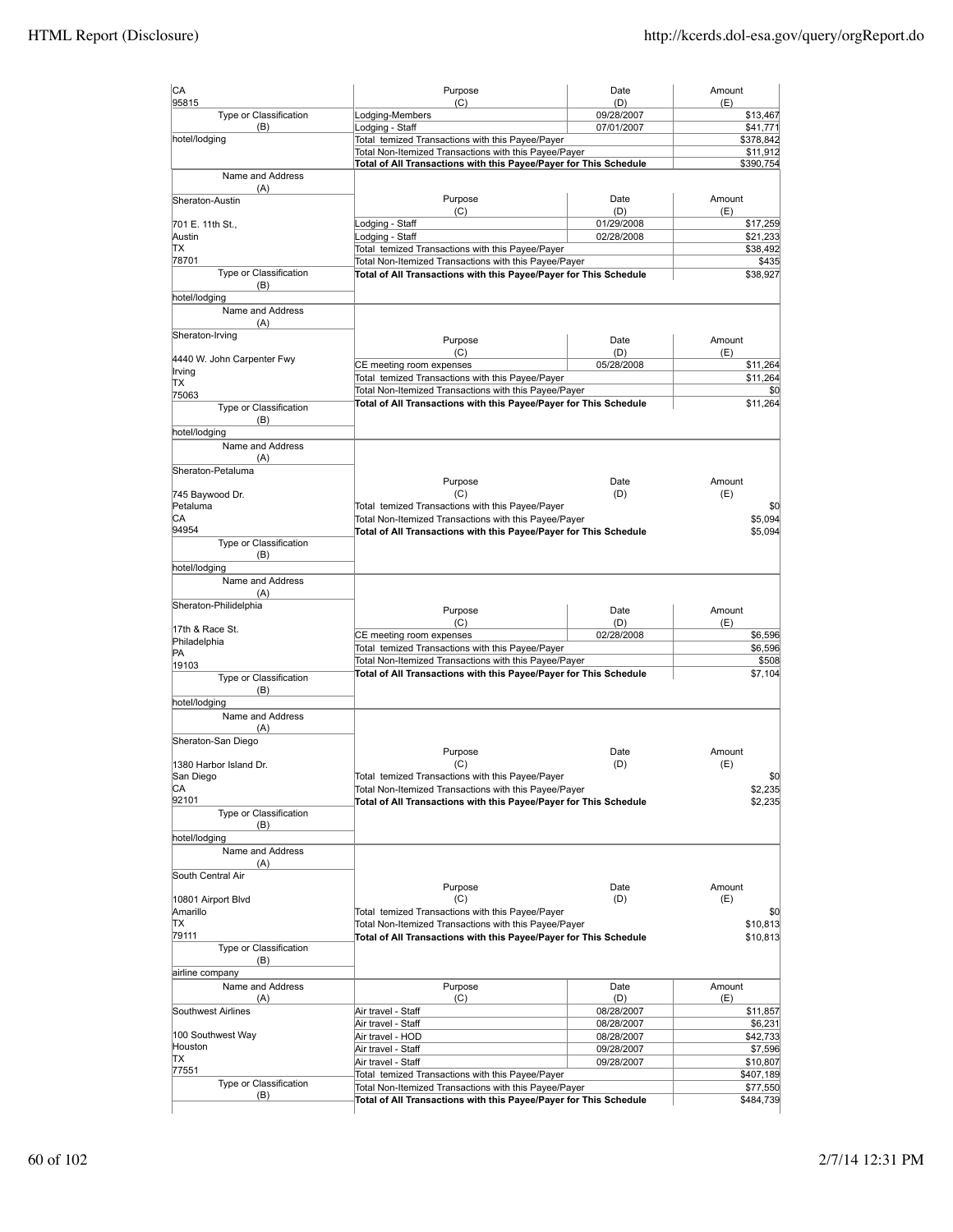| Air travel - HOD<br>09/28/2007<br>\$18,039<br>Air travel - Members<br>10/28/2007<br>\$16,103<br>Air travel - Staff<br>10/28/2007<br>Air travel - Staff<br>10/28/2007<br>Air travel - Staff<br>11/28/2007<br>Air travel - Staff<br>11/28/2007<br>Air travel - Members<br>12/29/2007<br>Air travel - Staff<br>12/29/2007<br>Air travel - Staff<br>12/29/2007<br>Air travel - Members<br>01/29/2008<br>Air travel - Staff<br>01/29/2008<br>Air travel - Members<br>03/17/2008<br>Air travel - Staff<br>03/17/2008<br>Air travel - Sr Staff<br>03/17/2008<br>Air travel - Staff<br>03/17/2008<br>Air travel - Members<br>03/29/2008<br>Air travel - Staff<br>03/29/2008<br>Air travel - Staff<br>03/29/2008<br>Air travel - Members<br>04/28/2008<br>Air travel - Staff<br>04/28/2008<br>Air travel - Members<br>05/28/2008<br>Air travel - Staff<br>05/28/2008<br>Air Travel - Members<br>07/01/2007<br>Air Travel - Staff<br>07/01/2007<br>Air Travel - Staff<br>07/01/2007<br>Total temized Transactions with this Payee/Payer<br>Total Non-Itemized Transactions with this Payee/Payer<br>Total of All Transactions with this Payee/Payer for This Schedule<br>Name and Address<br>(A)<br>Speedsters<br>Amount<br>Purpose<br>Date<br>(C)<br>(D)<br>(E)<br>333 20th Street<br>Oakland<br>Total temized Transactions with this Payee/Payer<br>СA<br>Total Non-Itemized Transactions with this Payee/Payer<br>94612<br>Total of All Transactions with this Payee/Payer for This Schedule<br>Type or Classification<br>(B)<br>caterer<br>Name and Address<br>(A)<br>Springhill Suites<br>Purpose<br>Date<br>Amount<br>10400 Fernwood Road<br>(C)<br>(D)<br>(E)<br>Besthesda<br>Total temized Transactions with this Payee/Payer<br>MD<br>Total Non-Itemized Transactions with this Payee/Payer<br>20817<br>Total of All Transactions with this Payee/Payer for This Schedule<br>Type or Classification<br>(B)<br>hotel/lodging<br>Name and Address<br>(A)<br>SPSS Inc.<br>Purpose<br>Date<br>Amount<br>(C)<br>(D)<br>(E)<br>233 S Wacker Dr, 11th Fl<br>Research<br>10/28/2007<br>Chicago<br>Total temized Transactions with this Payee/Payer<br>Г<br>Total Non-Itemized Transactions with this Payee/Payer<br>60606<br>Total of All Transactions with this Payee/Payer for This Schedule<br>Type or Classification<br>(B)<br>Research Provider<br>Name and Address<br>(A)<br>Sun & Moon<br>Amount<br>Purpose<br>Date<br>(C)<br>(D)<br>(E)<br>3117 N. Honore Street<br>Total temized Transactions with this Payee/Payer<br>Chicago<br>Total Non-Itemized Transactions with this Payee/Payer<br>L<br>60657<br>Total of All Transactions with this Payee/Payer for This Schedule<br>Type or Classification<br>(B)<br>caterer<br>Name and Address<br>(A)<br>Amount<br>Purpose<br>Date<br><b>Swank Motion Picture</b><br>(C)<br>(D)<br>(E)<br>audio visual presentation<br>11/28/2007<br>201 S. Jefferson Ave.<br>Total temized Transactions with this Payee/Payer<br>St. Louis<br>Total Non-Itemized Transactions with this Payee/Payer<br>МO<br>Total of All Transactions with this Payee/Payer for This Schedule<br>63104 | airline company | Purpose<br>(C) | Date<br>(D) | Amount<br>(E) |
|----------------------------------------------------------------------------------------------------------------------------------------------------------------------------------------------------------------------------------------------------------------------------------------------------------------------------------------------------------------------------------------------------------------------------------------------------------------------------------------------------------------------------------------------------------------------------------------------------------------------------------------------------------------------------------------------------------------------------------------------------------------------------------------------------------------------------------------------------------------------------------------------------------------------------------------------------------------------------------------------------------------------------------------------------------------------------------------------------------------------------------------------------------------------------------------------------------------------------------------------------------------------------------------------------------------------------------------------------------------------------------------------------------------------------------------------------------------------------------------------------------------------------------------------------------------------------------------------------------------------------------------------------------------------------------------------------------------------------------------------------------------------------------------------------------------------------------------------------------------------------------------------------------------------------------------------------------------------------------------------------------------------------------------------------------------------------------------------------------------------------------------------------------------------------------------------------------------------------------------------------------------------------------------------------------------------------------------------------------------------------------------------------------------------------------------------------------------------------------------------------------------------------------------------------------------------------------------------------------------------------------------------------------------------------------------------------------------------------------------------------------------------------------------------------------------------------------------------------------------------------------------------------------------------------------------------------------------------------------------------------------------------------------------------------------------------------------------------------------------------|-----------------|----------------|-------------|---------------|
|                                                                                                                                                                                                                                                                                                                                                                                                                                                                                                                                                                                                                                                                                                                                                                                                                                                                                                                                                                                                                                                                                                                                                                                                                                                                                                                                                                                                                                                                                                                                                                                                                                                                                                                                                                                                                                                                                                                                                                                                                                                                                                                                                                                                                                                                                                                                                                                                                                                                                                                                                                                                                                                                                                                                                                                                                                                                                                                                                                                                                                                                                                                      |                 |                |             |               |
|                                                                                                                                                                                                                                                                                                                                                                                                                                                                                                                                                                                                                                                                                                                                                                                                                                                                                                                                                                                                                                                                                                                                                                                                                                                                                                                                                                                                                                                                                                                                                                                                                                                                                                                                                                                                                                                                                                                                                                                                                                                                                                                                                                                                                                                                                                                                                                                                                                                                                                                                                                                                                                                                                                                                                                                                                                                                                                                                                                                                                                                                                                                      |                 |                |             |               |
|                                                                                                                                                                                                                                                                                                                                                                                                                                                                                                                                                                                                                                                                                                                                                                                                                                                                                                                                                                                                                                                                                                                                                                                                                                                                                                                                                                                                                                                                                                                                                                                                                                                                                                                                                                                                                                                                                                                                                                                                                                                                                                                                                                                                                                                                                                                                                                                                                                                                                                                                                                                                                                                                                                                                                                                                                                                                                                                                                                                                                                                                                                                      |                 |                |             | \$6,359       |
| \$7,030<br>\$16,444<br>\$7,780<br>\$5,061                                                                                                                                                                                                                                                                                                                                                                                                                                                                                                                                                                                                                                                                                                                                                                                                                                                                                                                                                                                                                                                                                                                                                                                                                                                                                                                                                                                                                                                                                                                                                                                                                                                                                                                                                                                                                                                                                                                                                                                                                                                                                                                                                                                                                                                                                                                                                                                                                                                                                                                                                                                                                                                                                                                                                                                                                                                                                                                                                                                                                                                                            |                 |                |             | \$5,760       |
|                                                                                                                                                                                                                                                                                                                                                                                                                                                                                                                                                                                                                                                                                                                                                                                                                                                                                                                                                                                                                                                                                                                                                                                                                                                                                                                                                                                                                                                                                                                                                                                                                                                                                                                                                                                                                                                                                                                                                                                                                                                                                                                                                                                                                                                                                                                                                                                                                                                                                                                                                                                                                                                                                                                                                                                                                                                                                                                                                                                                                                                                                                                      |                 |                |             |               |
|                                                                                                                                                                                                                                                                                                                                                                                                                                                                                                                                                                                                                                                                                                                                                                                                                                                                                                                                                                                                                                                                                                                                                                                                                                                                                                                                                                                                                                                                                                                                                                                                                                                                                                                                                                                                                                                                                                                                                                                                                                                                                                                                                                                                                                                                                                                                                                                                                                                                                                                                                                                                                                                                                                                                                                                                                                                                                                                                                                                                                                                                                                                      |                 |                |             |               |
|                                                                                                                                                                                                                                                                                                                                                                                                                                                                                                                                                                                                                                                                                                                                                                                                                                                                                                                                                                                                                                                                                                                                                                                                                                                                                                                                                                                                                                                                                                                                                                                                                                                                                                                                                                                                                                                                                                                                                                                                                                                                                                                                                                                                                                                                                                                                                                                                                                                                                                                                                                                                                                                                                                                                                                                                                                                                                                                                                                                                                                                                                                                      |                 |                |             |               |
| \$26,423<br>\$5,518<br>\$22,066<br>\$9,744<br>\$6,303<br>\$6,641<br>\$13,639<br>\$8,172<br>\$10,647<br>\$16,576<br>\$5,794<br>\$14,499<br>\$7,474<br>\$64,435<br>\$11,886<br>\$10,303<br>\$407,189<br>\$77,550<br>\$484,739<br>\$0<br>\$8,960<br>\$8,960<br>\$0<br>\$6,176<br>\$6,176<br>\$12,899<br>\$12,899<br>\$0<br>\$12,899<br>\$0<br>\$16,186<br>\$16,186<br>\$11,625<br>\$11,625<br>\$4,322<br>\$15,947                                                                                                                                                                                                                                                                                                                                                                                                                                                                                                                                                                                                                                                                                                                                                                                                                                                                                                                                                                                                                                                                                                                                                                                                                                                                                                                                                                                                                                                                                                                                                                                                                                                                                                                                                                                                                                                                                                                                                                                                                                                                                                                                                                                                                                                                                                                                                                                                                                                                                                                                                                                                                                                                                                       |                 |                |             | \$5,269       |
|                                                                                                                                                                                                                                                                                                                                                                                                                                                                                                                                                                                                                                                                                                                                                                                                                                                                                                                                                                                                                                                                                                                                                                                                                                                                                                                                                                                                                                                                                                                                                                                                                                                                                                                                                                                                                                                                                                                                                                                                                                                                                                                                                                                                                                                                                                                                                                                                                                                                                                                                                                                                                                                                                                                                                                                                                                                                                                                                                                                                                                                                                                                      |                 |                |             |               |
|                                                                                                                                                                                                                                                                                                                                                                                                                                                                                                                                                                                                                                                                                                                                                                                                                                                                                                                                                                                                                                                                                                                                                                                                                                                                                                                                                                                                                                                                                                                                                                                                                                                                                                                                                                                                                                                                                                                                                                                                                                                                                                                                                                                                                                                                                                                                                                                                                                                                                                                                                                                                                                                                                                                                                                                                                                                                                                                                                                                                                                                                                                                      |                 |                |             |               |
|                                                                                                                                                                                                                                                                                                                                                                                                                                                                                                                                                                                                                                                                                                                                                                                                                                                                                                                                                                                                                                                                                                                                                                                                                                                                                                                                                                                                                                                                                                                                                                                                                                                                                                                                                                                                                                                                                                                                                                                                                                                                                                                                                                                                                                                                                                                                                                                                                                                                                                                                                                                                                                                                                                                                                                                                                                                                                                                                                                                                                                                                                                                      |                 |                |             |               |
|                                                                                                                                                                                                                                                                                                                                                                                                                                                                                                                                                                                                                                                                                                                                                                                                                                                                                                                                                                                                                                                                                                                                                                                                                                                                                                                                                                                                                                                                                                                                                                                                                                                                                                                                                                                                                                                                                                                                                                                                                                                                                                                                                                                                                                                                                                                                                                                                                                                                                                                                                                                                                                                                                                                                                                                                                                                                                                                                                                                                                                                                                                                      |                 |                |             |               |
|                                                                                                                                                                                                                                                                                                                                                                                                                                                                                                                                                                                                                                                                                                                                                                                                                                                                                                                                                                                                                                                                                                                                                                                                                                                                                                                                                                                                                                                                                                                                                                                                                                                                                                                                                                                                                                                                                                                                                                                                                                                                                                                                                                                                                                                                                                                                                                                                                                                                                                                                                                                                                                                                                                                                                                                                                                                                                                                                                                                                                                                                                                                      |                 |                |             |               |
|                                                                                                                                                                                                                                                                                                                                                                                                                                                                                                                                                                                                                                                                                                                                                                                                                                                                                                                                                                                                                                                                                                                                                                                                                                                                                                                                                                                                                                                                                                                                                                                                                                                                                                                                                                                                                                                                                                                                                                                                                                                                                                                                                                                                                                                                                                                                                                                                                                                                                                                                                                                                                                                                                                                                                                                                                                                                                                                                                                                                                                                                                                                      |                 |                |             |               |
|                                                                                                                                                                                                                                                                                                                                                                                                                                                                                                                                                                                                                                                                                                                                                                                                                                                                                                                                                                                                                                                                                                                                                                                                                                                                                                                                                                                                                                                                                                                                                                                                                                                                                                                                                                                                                                                                                                                                                                                                                                                                                                                                                                                                                                                                                                                                                                                                                                                                                                                                                                                                                                                                                                                                                                                                                                                                                                                                                                                                                                                                                                                      |                 |                |             |               |
|                                                                                                                                                                                                                                                                                                                                                                                                                                                                                                                                                                                                                                                                                                                                                                                                                                                                                                                                                                                                                                                                                                                                                                                                                                                                                                                                                                                                                                                                                                                                                                                                                                                                                                                                                                                                                                                                                                                                                                                                                                                                                                                                                                                                                                                                                                                                                                                                                                                                                                                                                                                                                                                                                                                                                                                                                                                                                                                                                                                                                                                                                                                      |                 |                |             |               |
|                                                                                                                                                                                                                                                                                                                                                                                                                                                                                                                                                                                                                                                                                                                                                                                                                                                                                                                                                                                                                                                                                                                                                                                                                                                                                                                                                                                                                                                                                                                                                                                                                                                                                                                                                                                                                                                                                                                                                                                                                                                                                                                                                                                                                                                                                                                                                                                                                                                                                                                                                                                                                                                                                                                                                                                                                                                                                                                                                                                                                                                                                                                      |                 |                |             |               |
|                                                                                                                                                                                                                                                                                                                                                                                                                                                                                                                                                                                                                                                                                                                                                                                                                                                                                                                                                                                                                                                                                                                                                                                                                                                                                                                                                                                                                                                                                                                                                                                                                                                                                                                                                                                                                                                                                                                                                                                                                                                                                                                                                                                                                                                                                                                                                                                                                                                                                                                                                                                                                                                                                                                                                                                                                                                                                                                                                                                                                                                                                                                      |                 |                |             |               |
|                                                                                                                                                                                                                                                                                                                                                                                                                                                                                                                                                                                                                                                                                                                                                                                                                                                                                                                                                                                                                                                                                                                                                                                                                                                                                                                                                                                                                                                                                                                                                                                                                                                                                                                                                                                                                                                                                                                                                                                                                                                                                                                                                                                                                                                                                                                                                                                                                                                                                                                                                                                                                                                                                                                                                                                                                                                                                                                                                                                                                                                                                                                      |                 |                |             |               |
|                                                                                                                                                                                                                                                                                                                                                                                                                                                                                                                                                                                                                                                                                                                                                                                                                                                                                                                                                                                                                                                                                                                                                                                                                                                                                                                                                                                                                                                                                                                                                                                                                                                                                                                                                                                                                                                                                                                                                                                                                                                                                                                                                                                                                                                                                                                                                                                                                                                                                                                                                                                                                                                                                                                                                                                                                                                                                                                                                                                                                                                                                                                      |                 |                |             |               |
|                                                                                                                                                                                                                                                                                                                                                                                                                                                                                                                                                                                                                                                                                                                                                                                                                                                                                                                                                                                                                                                                                                                                                                                                                                                                                                                                                                                                                                                                                                                                                                                                                                                                                                                                                                                                                                                                                                                                                                                                                                                                                                                                                                                                                                                                                                                                                                                                                                                                                                                                                                                                                                                                                                                                                                                                                                                                                                                                                                                                                                                                                                                      |                 |                |             |               |
|                                                                                                                                                                                                                                                                                                                                                                                                                                                                                                                                                                                                                                                                                                                                                                                                                                                                                                                                                                                                                                                                                                                                                                                                                                                                                                                                                                                                                                                                                                                                                                                                                                                                                                                                                                                                                                                                                                                                                                                                                                                                                                                                                                                                                                                                                                                                                                                                                                                                                                                                                                                                                                                                                                                                                                                                                                                                                                                                                                                                                                                                                                                      |                 |                |             |               |
|                                                                                                                                                                                                                                                                                                                                                                                                                                                                                                                                                                                                                                                                                                                                                                                                                                                                                                                                                                                                                                                                                                                                                                                                                                                                                                                                                                                                                                                                                                                                                                                                                                                                                                                                                                                                                                                                                                                                                                                                                                                                                                                                                                                                                                                                                                                                                                                                                                                                                                                                                                                                                                                                                                                                                                                                                                                                                                                                                                                                                                                                                                                      |                 |                |             |               |
|                                                                                                                                                                                                                                                                                                                                                                                                                                                                                                                                                                                                                                                                                                                                                                                                                                                                                                                                                                                                                                                                                                                                                                                                                                                                                                                                                                                                                                                                                                                                                                                                                                                                                                                                                                                                                                                                                                                                                                                                                                                                                                                                                                                                                                                                                                                                                                                                                                                                                                                                                                                                                                                                                                                                                                                                                                                                                                                                                                                                                                                                                                                      |                 |                |             |               |
|                                                                                                                                                                                                                                                                                                                                                                                                                                                                                                                                                                                                                                                                                                                                                                                                                                                                                                                                                                                                                                                                                                                                                                                                                                                                                                                                                                                                                                                                                                                                                                                                                                                                                                                                                                                                                                                                                                                                                                                                                                                                                                                                                                                                                                                                                                                                                                                                                                                                                                                                                                                                                                                                                                                                                                                                                                                                                                                                                                                                                                                                                                                      |                 |                |             |               |
|                                                                                                                                                                                                                                                                                                                                                                                                                                                                                                                                                                                                                                                                                                                                                                                                                                                                                                                                                                                                                                                                                                                                                                                                                                                                                                                                                                                                                                                                                                                                                                                                                                                                                                                                                                                                                                                                                                                                                                                                                                                                                                                                                                                                                                                                                                                                                                                                                                                                                                                                                                                                                                                                                                                                                                                                                                                                                                                                                                                                                                                                                                                      |                 |                |             |               |
|                                                                                                                                                                                                                                                                                                                                                                                                                                                                                                                                                                                                                                                                                                                                                                                                                                                                                                                                                                                                                                                                                                                                                                                                                                                                                                                                                                                                                                                                                                                                                                                                                                                                                                                                                                                                                                                                                                                                                                                                                                                                                                                                                                                                                                                                                                                                                                                                                                                                                                                                                                                                                                                                                                                                                                                                                                                                                                                                                                                                                                                                                                                      |                 |                |             |               |
|                                                                                                                                                                                                                                                                                                                                                                                                                                                                                                                                                                                                                                                                                                                                                                                                                                                                                                                                                                                                                                                                                                                                                                                                                                                                                                                                                                                                                                                                                                                                                                                                                                                                                                                                                                                                                                                                                                                                                                                                                                                                                                                                                                                                                                                                                                                                                                                                                                                                                                                                                                                                                                                                                                                                                                                                                                                                                                                                                                                                                                                                                                                      |                 |                |             |               |
|                                                                                                                                                                                                                                                                                                                                                                                                                                                                                                                                                                                                                                                                                                                                                                                                                                                                                                                                                                                                                                                                                                                                                                                                                                                                                                                                                                                                                                                                                                                                                                                                                                                                                                                                                                                                                                                                                                                                                                                                                                                                                                                                                                                                                                                                                                                                                                                                                                                                                                                                                                                                                                                                                                                                                                                                                                                                                                                                                                                                                                                                                                                      |                 |                |             |               |
|                                                                                                                                                                                                                                                                                                                                                                                                                                                                                                                                                                                                                                                                                                                                                                                                                                                                                                                                                                                                                                                                                                                                                                                                                                                                                                                                                                                                                                                                                                                                                                                                                                                                                                                                                                                                                                                                                                                                                                                                                                                                                                                                                                                                                                                                                                                                                                                                                                                                                                                                                                                                                                                                                                                                                                                                                                                                                                                                                                                                                                                                                                                      |                 |                |             |               |
|                                                                                                                                                                                                                                                                                                                                                                                                                                                                                                                                                                                                                                                                                                                                                                                                                                                                                                                                                                                                                                                                                                                                                                                                                                                                                                                                                                                                                                                                                                                                                                                                                                                                                                                                                                                                                                                                                                                                                                                                                                                                                                                                                                                                                                                                                                                                                                                                                                                                                                                                                                                                                                                                                                                                                                                                                                                                                                                                                                                                                                                                                                                      |                 |                |             |               |
|                                                                                                                                                                                                                                                                                                                                                                                                                                                                                                                                                                                                                                                                                                                                                                                                                                                                                                                                                                                                                                                                                                                                                                                                                                                                                                                                                                                                                                                                                                                                                                                                                                                                                                                                                                                                                                                                                                                                                                                                                                                                                                                                                                                                                                                                                                                                                                                                                                                                                                                                                                                                                                                                                                                                                                                                                                                                                                                                                                                                                                                                                                                      |                 |                |             |               |
|                                                                                                                                                                                                                                                                                                                                                                                                                                                                                                                                                                                                                                                                                                                                                                                                                                                                                                                                                                                                                                                                                                                                                                                                                                                                                                                                                                                                                                                                                                                                                                                                                                                                                                                                                                                                                                                                                                                                                                                                                                                                                                                                                                                                                                                                                                                                                                                                                                                                                                                                                                                                                                                                                                                                                                                                                                                                                                                                                                                                                                                                                                                      |                 |                |             |               |
|                                                                                                                                                                                                                                                                                                                                                                                                                                                                                                                                                                                                                                                                                                                                                                                                                                                                                                                                                                                                                                                                                                                                                                                                                                                                                                                                                                                                                                                                                                                                                                                                                                                                                                                                                                                                                                                                                                                                                                                                                                                                                                                                                                                                                                                                                                                                                                                                                                                                                                                                                                                                                                                                                                                                                                                                                                                                                                                                                                                                                                                                                                                      |                 |                |             |               |
|                                                                                                                                                                                                                                                                                                                                                                                                                                                                                                                                                                                                                                                                                                                                                                                                                                                                                                                                                                                                                                                                                                                                                                                                                                                                                                                                                                                                                                                                                                                                                                                                                                                                                                                                                                                                                                                                                                                                                                                                                                                                                                                                                                                                                                                                                                                                                                                                                                                                                                                                                                                                                                                                                                                                                                                                                                                                                                                                                                                                                                                                                                                      |                 |                |             |               |
|                                                                                                                                                                                                                                                                                                                                                                                                                                                                                                                                                                                                                                                                                                                                                                                                                                                                                                                                                                                                                                                                                                                                                                                                                                                                                                                                                                                                                                                                                                                                                                                                                                                                                                                                                                                                                                                                                                                                                                                                                                                                                                                                                                                                                                                                                                                                                                                                                                                                                                                                                                                                                                                                                                                                                                                                                                                                                                                                                                                                                                                                                                                      |                 |                |             |               |
|                                                                                                                                                                                                                                                                                                                                                                                                                                                                                                                                                                                                                                                                                                                                                                                                                                                                                                                                                                                                                                                                                                                                                                                                                                                                                                                                                                                                                                                                                                                                                                                                                                                                                                                                                                                                                                                                                                                                                                                                                                                                                                                                                                                                                                                                                                                                                                                                                                                                                                                                                                                                                                                                                                                                                                                                                                                                                                                                                                                                                                                                                                                      |                 |                |             |               |
|                                                                                                                                                                                                                                                                                                                                                                                                                                                                                                                                                                                                                                                                                                                                                                                                                                                                                                                                                                                                                                                                                                                                                                                                                                                                                                                                                                                                                                                                                                                                                                                                                                                                                                                                                                                                                                                                                                                                                                                                                                                                                                                                                                                                                                                                                                                                                                                                                                                                                                                                                                                                                                                                                                                                                                                                                                                                                                                                                                                                                                                                                                                      |                 |                |             |               |
|                                                                                                                                                                                                                                                                                                                                                                                                                                                                                                                                                                                                                                                                                                                                                                                                                                                                                                                                                                                                                                                                                                                                                                                                                                                                                                                                                                                                                                                                                                                                                                                                                                                                                                                                                                                                                                                                                                                                                                                                                                                                                                                                                                                                                                                                                                                                                                                                                                                                                                                                                                                                                                                                                                                                                                                                                                                                                                                                                                                                                                                                                                                      |                 |                |             |               |
|                                                                                                                                                                                                                                                                                                                                                                                                                                                                                                                                                                                                                                                                                                                                                                                                                                                                                                                                                                                                                                                                                                                                                                                                                                                                                                                                                                                                                                                                                                                                                                                                                                                                                                                                                                                                                                                                                                                                                                                                                                                                                                                                                                                                                                                                                                                                                                                                                                                                                                                                                                                                                                                                                                                                                                                                                                                                                                                                                                                                                                                                                                                      |                 |                |             |               |
|                                                                                                                                                                                                                                                                                                                                                                                                                                                                                                                                                                                                                                                                                                                                                                                                                                                                                                                                                                                                                                                                                                                                                                                                                                                                                                                                                                                                                                                                                                                                                                                                                                                                                                                                                                                                                                                                                                                                                                                                                                                                                                                                                                                                                                                                                                                                                                                                                                                                                                                                                                                                                                                                                                                                                                                                                                                                                                                                                                                                                                                                                                                      |                 |                |             |               |
|                                                                                                                                                                                                                                                                                                                                                                                                                                                                                                                                                                                                                                                                                                                                                                                                                                                                                                                                                                                                                                                                                                                                                                                                                                                                                                                                                                                                                                                                                                                                                                                                                                                                                                                                                                                                                                                                                                                                                                                                                                                                                                                                                                                                                                                                                                                                                                                                                                                                                                                                                                                                                                                                                                                                                                                                                                                                                                                                                                                                                                                                                                                      |                 |                |             |               |
|                                                                                                                                                                                                                                                                                                                                                                                                                                                                                                                                                                                                                                                                                                                                                                                                                                                                                                                                                                                                                                                                                                                                                                                                                                                                                                                                                                                                                                                                                                                                                                                                                                                                                                                                                                                                                                                                                                                                                                                                                                                                                                                                                                                                                                                                                                                                                                                                                                                                                                                                                                                                                                                                                                                                                                                                                                                                                                                                                                                                                                                                                                                      |                 |                |             |               |
|                                                                                                                                                                                                                                                                                                                                                                                                                                                                                                                                                                                                                                                                                                                                                                                                                                                                                                                                                                                                                                                                                                                                                                                                                                                                                                                                                                                                                                                                                                                                                                                                                                                                                                                                                                                                                                                                                                                                                                                                                                                                                                                                                                                                                                                                                                                                                                                                                                                                                                                                                                                                                                                                                                                                                                                                                                                                                                                                                                                                                                                                                                                      |                 |                |             |               |
|                                                                                                                                                                                                                                                                                                                                                                                                                                                                                                                                                                                                                                                                                                                                                                                                                                                                                                                                                                                                                                                                                                                                                                                                                                                                                                                                                                                                                                                                                                                                                                                                                                                                                                                                                                                                                                                                                                                                                                                                                                                                                                                                                                                                                                                                                                                                                                                                                                                                                                                                                                                                                                                                                                                                                                                                                                                                                                                                                                                                                                                                                                                      |                 |                |             |               |
|                                                                                                                                                                                                                                                                                                                                                                                                                                                                                                                                                                                                                                                                                                                                                                                                                                                                                                                                                                                                                                                                                                                                                                                                                                                                                                                                                                                                                                                                                                                                                                                                                                                                                                                                                                                                                                                                                                                                                                                                                                                                                                                                                                                                                                                                                                                                                                                                                                                                                                                                                                                                                                                                                                                                                                                                                                                                                                                                                                                                                                                                                                                      |                 |                |             |               |
|                                                                                                                                                                                                                                                                                                                                                                                                                                                                                                                                                                                                                                                                                                                                                                                                                                                                                                                                                                                                                                                                                                                                                                                                                                                                                                                                                                                                                                                                                                                                                                                                                                                                                                                                                                                                                                                                                                                                                                                                                                                                                                                                                                                                                                                                                                                                                                                                                                                                                                                                                                                                                                                                                                                                                                                                                                                                                                                                                                                                                                                                                                                      |                 |                |             |               |
|                                                                                                                                                                                                                                                                                                                                                                                                                                                                                                                                                                                                                                                                                                                                                                                                                                                                                                                                                                                                                                                                                                                                                                                                                                                                                                                                                                                                                                                                                                                                                                                                                                                                                                                                                                                                                                                                                                                                                                                                                                                                                                                                                                                                                                                                                                                                                                                                                                                                                                                                                                                                                                                                                                                                                                                                                                                                                                                                                                                                                                                                                                                      |                 |                |             |               |
|                                                                                                                                                                                                                                                                                                                                                                                                                                                                                                                                                                                                                                                                                                                                                                                                                                                                                                                                                                                                                                                                                                                                                                                                                                                                                                                                                                                                                                                                                                                                                                                                                                                                                                                                                                                                                                                                                                                                                                                                                                                                                                                                                                                                                                                                                                                                                                                                                                                                                                                                                                                                                                                                                                                                                                                                                                                                                                                                                                                                                                                                                                                      |                 |                |             |               |
|                                                                                                                                                                                                                                                                                                                                                                                                                                                                                                                                                                                                                                                                                                                                                                                                                                                                                                                                                                                                                                                                                                                                                                                                                                                                                                                                                                                                                                                                                                                                                                                                                                                                                                                                                                                                                                                                                                                                                                                                                                                                                                                                                                                                                                                                                                                                                                                                                                                                                                                                                                                                                                                                                                                                                                                                                                                                                                                                                                                                                                                                                                                      |                 |                |             |               |
|                                                                                                                                                                                                                                                                                                                                                                                                                                                                                                                                                                                                                                                                                                                                                                                                                                                                                                                                                                                                                                                                                                                                                                                                                                                                                                                                                                                                                                                                                                                                                                                                                                                                                                                                                                                                                                                                                                                                                                                                                                                                                                                                                                                                                                                                                                                                                                                                                                                                                                                                                                                                                                                                                                                                                                                                                                                                                                                                                                                                                                                                                                                      |                 |                |             |               |
|                                                                                                                                                                                                                                                                                                                                                                                                                                                                                                                                                                                                                                                                                                                                                                                                                                                                                                                                                                                                                                                                                                                                                                                                                                                                                                                                                                                                                                                                                                                                                                                                                                                                                                                                                                                                                                                                                                                                                                                                                                                                                                                                                                                                                                                                                                                                                                                                                                                                                                                                                                                                                                                                                                                                                                                                                                                                                                                                                                                                                                                                                                                      |                 |                |             |               |
|                                                                                                                                                                                                                                                                                                                                                                                                                                                                                                                                                                                                                                                                                                                                                                                                                                                                                                                                                                                                                                                                                                                                                                                                                                                                                                                                                                                                                                                                                                                                                                                                                                                                                                                                                                                                                                                                                                                                                                                                                                                                                                                                                                                                                                                                                                                                                                                                                                                                                                                                                                                                                                                                                                                                                                                                                                                                                                                                                                                                                                                                                                                      |                 |                |             |               |
|                                                                                                                                                                                                                                                                                                                                                                                                                                                                                                                                                                                                                                                                                                                                                                                                                                                                                                                                                                                                                                                                                                                                                                                                                                                                                                                                                                                                                                                                                                                                                                                                                                                                                                                                                                                                                                                                                                                                                                                                                                                                                                                                                                                                                                                                                                                                                                                                                                                                                                                                                                                                                                                                                                                                                                                                                                                                                                                                                                                                                                                                                                                      |                 |                |             |               |
|                                                                                                                                                                                                                                                                                                                                                                                                                                                                                                                                                                                                                                                                                                                                                                                                                                                                                                                                                                                                                                                                                                                                                                                                                                                                                                                                                                                                                                                                                                                                                                                                                                                                                                                                                                                                                                                                                                                                                                                                                                                                                                                                                                                                                                                                                                                                                                                                                                                                                                                                                                                                                                                                                                                                                                                                                                                                                                                                                                                                                                                                                                                      |                 |                |             |               |
|                                                                                                                                                                                                                                                                                                                                                                                                                                                                                                                                                                                                                                                                                                                                                                                                                                                                                                                                                                                                                                                                                                                                                                                                                                                                                                                                                                                                                                                                                                                                                                                                                                                                                                                                                                                                                                                                                                                                                                                                                                                                                                                                                                                                                                                                                                                                                                                                                                                                                                                                                                                                                                                                                                                                                                                                                                                                                                                                                                                                                                                                                                                      |                 |                |             |               |
|                                                                                                                                                                                                                                                                                                                                                                                                                                                                                                                                                                                                                                                                                                                                                                                                                                                                                                                                                                                                                                                                                                                                                                                                                                                                                                                                                                                                                                                                                                                                                                                                                                                                                                                                                                                                                                                                                                                                                                                                                                                                                                                                                                                                                                                                                                                                                                                                                                                                                                                                                                                                                                                                                                                                                                                                                                                                                                                                                                                                                                                                                                                      |                 |                |             |               |
|                                                                                                                                                                                                                                                                                                                                                                                                                                                                                                                                                                                                                                                                                                                                                                                                                                                                                                                                                                                                                                                                                                                                                                                                                                                                                                                                                                                                                                                                                                                                                                                                                                                                                                                                                                                                                                                                                                                                                                                                                                                                                                                                                                                                                                                                                                                                                                                                                                                                                                                                                                                                                                                                                                                                                                                                                                                                                                                                                                                                                                                                                                                      |                 |                |             |               |
|                                                                                                                                                                                                                                                                                                                                                                                                                                                                                                                                                                                                                                                                                                                                                                                                                                                                                                                                                                                                                                                                                                                                                                                                                                                                                                                                                                                                                                                                                                                                                                                                                                                                                                                                                                                                                                                                                                                                                                                                                                                                                                                                                                                                                                                                                                                                                                                                                                                                                                                                                                                                                                                                                                                                                                                                                                                                                                                                                                                                                                                                                                                      |                 |                |             |               |
|                                                                                                                                                                                                                                                                                                                                                                                                                                                                                                                                                                                                                                                                                                                                                                                                                                                                                                                                                                                                                                                                                                                                                                                                                                                                                                                                                                                                                                                                                                                                                                                                                                                                                                                                                                                                                                                                                                                                                                                                                                                                                                                                                                                                                                                                                                                                                                                                                                                                                                                                                                                                                                                                                                                                                                                                                                                                                                                                                                                                                                                                                                                      |                 |                |             |               |
|                                                                                                                                                                                                                                                                                                                                                                                                                                                                                                                                                                                                                                                                                                                                                                                                                                                                                                                                                                                                                                                                                                                                                                                                                                                                                                                                                                                                                                                                                                                                                                                                                                                                                                                                                                                                                                                                                                                                                                                                                                                                                                                                                                                                                                                                                                                                                                                                                                                                                                                                                                                                                                                                                                                                                                                                                                                                                                                                                                                                                                                                                                                      |                 |                |             |               |
|                                                                                                                                                                                                                                                                                                                                                                                                                                                                                                                                                                                                                                                                                                                                                                                                                                                                                                                                                                                                                                                                                                                                                                                                                                                                                                                                                                                                                                                                                                                                                                                                                                                                                                                                                                                                                                                                                                                                                                                                                                                                                                                                                                                                                                                                                                                                                                                                                                                                                                                                                                                                                                                                                                                                                                                                                                                                                                                                                                                                                                                                                                                      |                 |                |             |               |
|                                                                                                                                                                                                                                                                                                                                                                                                                                                                                                                                                                                                                                                                                                                                                                                                                                                                                                                                                                                                                                                                                                                                                                                                                                                                                                                                                                                                                                                                                                                                                                                                                                                                                                                                                                                                                                                                                                                                                                                                                                                                                                                                                                                                                                                                                                                                                                                                                                                                                                                                                                                                                                                                                                                                                                                                                                                                                                                                                                                                                                                                                                                      |                 |                |             |               |
|                                                                                                                                                                                                                                                                                                                                                                                                                                                                                                                                                                                                                                                                                                                                                                                                                                                                                                                                                                                                                                                                                                                                                                                                                                                                                                                                                                                                                                                                                                                                                                                                                                                                                                                                                                                                                                                                                                                                                                                                                                                                                                                                                                                                                                                                                                                                                                                                                                                                                                                                                                                                                                                                                                                                                                                                                                                                                                                                                                                                                                                                                                                      |                 |                |             |               |
|                                                                                                                                                                                                                                                                                                                                                                                                                                                                                                                                                                                                                                                                                                                                                                                                                                                                                                                                                                                                                                                                                                                                                                                                                                                                                                                                                                                                                                                                                                                                                                                                                                                                                                                                                                                                                                                                                                                                                                                                                                                                                                                                                                                                                                                                                                                                                                                                                                                                                                                                                                                                                                                                                                                                                                                                                                                                                                                                                                                                                                                                                                                      |                 |                |             |               |
|                                                                                                                                                                                                                                                                                                                                                                                                                                                                                                                                                                                                                                                                                                                                                                                                                                                                                                                                                                                                                                                                                                                                                                                                                                                                                                                                                                                                                                                                                                                                                                                                                                                                                                                                                                                                                                                                                                                                                                                                                                                                                                                                                                                                                                                                                                                                                                                                                                                                                                                                                                                                                                                                                                                                                                                                                                                                                                                                                                                                                                                                                                                      |                 |                |             |               |
|                                                                                                                                                                                                                                                                                                                                                                                                                                                                                                                                                                                                                                                                                                                                                                                                                                                                                                                                                                                                                                                                                                                                                                                                                                                                                                                                                                                                                                                                                                                                                                                                                                                                                                                                                                                                                                                                                                                                                                                                                                                                                                                                                                                                                                                                                                                                                                                                                                                                                                                                                                                                                                                                                                                                                                                                                                                                                                                                                                                                                                                                                                                      |                 |                |             |               |
|                                                                                                                                                                                                                                                                                                                                                                                                                                                                                                                                                                                                                                                                                                                                                                                                                                                                                                                                                                                                                                                                                                                                                                                                                                                                                                                                                                                                                                                                                                                                                                                                                                                                                                                                                                                                                                                                                                                                                                                                                                                                                                                                                                                                                                                                                                                                                                                                                                                                                                                                                                                                                                                                                                                                                                                                                                                                                                                                                                                                                                                                                                                      |                 |                |             |               |
|                                                                                                                                                                                                                                                                                                                                                                                                                                                                                                                                                                                                                                                                                                                                                                                                                                                                                                                                                                                                                                                                                                                                                                                                                                                                                                                                                                                                                                                                                                                                                                                                                                                                                                                                                                                                                                                                                                                                                                                                                                                                                                                                                                                                                                                                                                                                                                                                                                                                                                                                                                                                                                                                                                                                                                                                                                                                                                                                                                                                                                                                                                                      |                 |                |             |               |
|                                                                                                                                                                                                                                                                                                                                                                                                                                                                                                                                                                                                                                                                                                                                                                                                                                                                                                                                                                                                                                                                                                                                                                                                                                                                                                                                                                                                                                                                                                                                                                                                                                                                                                                                                                                                                                                                                                                                                                                                                                                                                                                                                                                                                                                                                                                                                                                                                                                                                                                                                                                                                                                                                                                                                                                                                                                                                                                                                                                                                                                                                                                      |                 |                |             |               |
|                                                                                                                                                                                                                                                                                                                                                                                                                                                                                                                                                                                                                                                                                                                                                                                                                                                                                                                                                                                                                                                                                                                                                                                                                                                                                                                                                                                                                                                                                                                                                                                                                                                                                                                                                                                                                                                                                                                                                                                                                                                                                                                                                                                                                                                                                                                                                                                                                                                                                                                                                                                                                                                                                                                                                                                                                                                                                                                                                                                                                                                                                                                      |                 |                |             |               |
|                                                                                                                                                                                                                                                                                                                                                                                                                                                                                                                                                                                                                                                                                                                                                                                                                                                                                                                                                                                                                                                                                                                                                                                                                                                                                                                                                                                                                                                                                                                                                                                                                                                                                                                                                                                                                                                                                                                                                                                                                                                                                                                                                                                                                                                                                                                                                                                                                                                                                                                                                                                                                                                                                                                                                                                                                                                                                                                                                                                                                                                                                                                      |                 |                |             |               |
|                                                                                                                                                                                                                                                                                                                                                                                                                                                                                                                                                                                                                                                                                                                                                                                                                                                                                                                                                                                                                                                                                                                                                                                                                                                                                                                                                                                                                                                                                                                                                                                                                                                                                                                                                                                                                                                                                                                                                                                                                                                                                                                                                                                                                                                                                                                                                                                                                                                                                                                                                                                                                                                                                                                                                                                                                                                                                                                                                                                                                                                                                                                      |                 |                |             |               |
|                                                                                                                                                                                                                                                                                                                                                                                                                                                                                                                                                                                                                                                                                                                                                                                                                                                                                                                                                                                                                                                                                                                                                                                                                                                                                                                                                                                                                                                                                                                                                                                                                                                                                                                                                                                                                                                                                                                                                                                                                                                                                                                                                                                                                                                                                                                                                                                                                                                                                                                                                                                                                                                                                                                                                                                                                                                                                                                                                                                                                                                                                                                      |                 |                |             |               |
|                                                                                                                                                                                                                                                                                                                                                                                                                                                                                                                                                                                                                                                                                                                                                                                                                                                                                                                                                                                                                                                                                                                                                                                                                                                                                                                                                                                                                                                                                                                                                                                                                                                                                                                                                                                                                                                                                                                                                                                                                                                                                                                                                                                                                                                                                                                                                                                                                                                                                                                                                                                                                                                                                                                                                                                                                                                                                                                                                                                                                                                                                                                      |                 |                |             |               |
|                                                                                                                                                                                                                                                                                                                                                                                                                                                                                                                                                                                                                                                                                                                                                                                                                                                                                                                                                                                                                                                                                                                                                                                                                                                                                                                                                                                                                                                                                                                                                                                                                                                                                                                                                                                                                                                                                                                                                                                                                                                                                                                                                                                                                                                                                                                                                                                                                                                                                                                                                                                                                                                                                                                                                                                                                                                                                                                                                                                                                                                                                                                      |                 |                |             |               |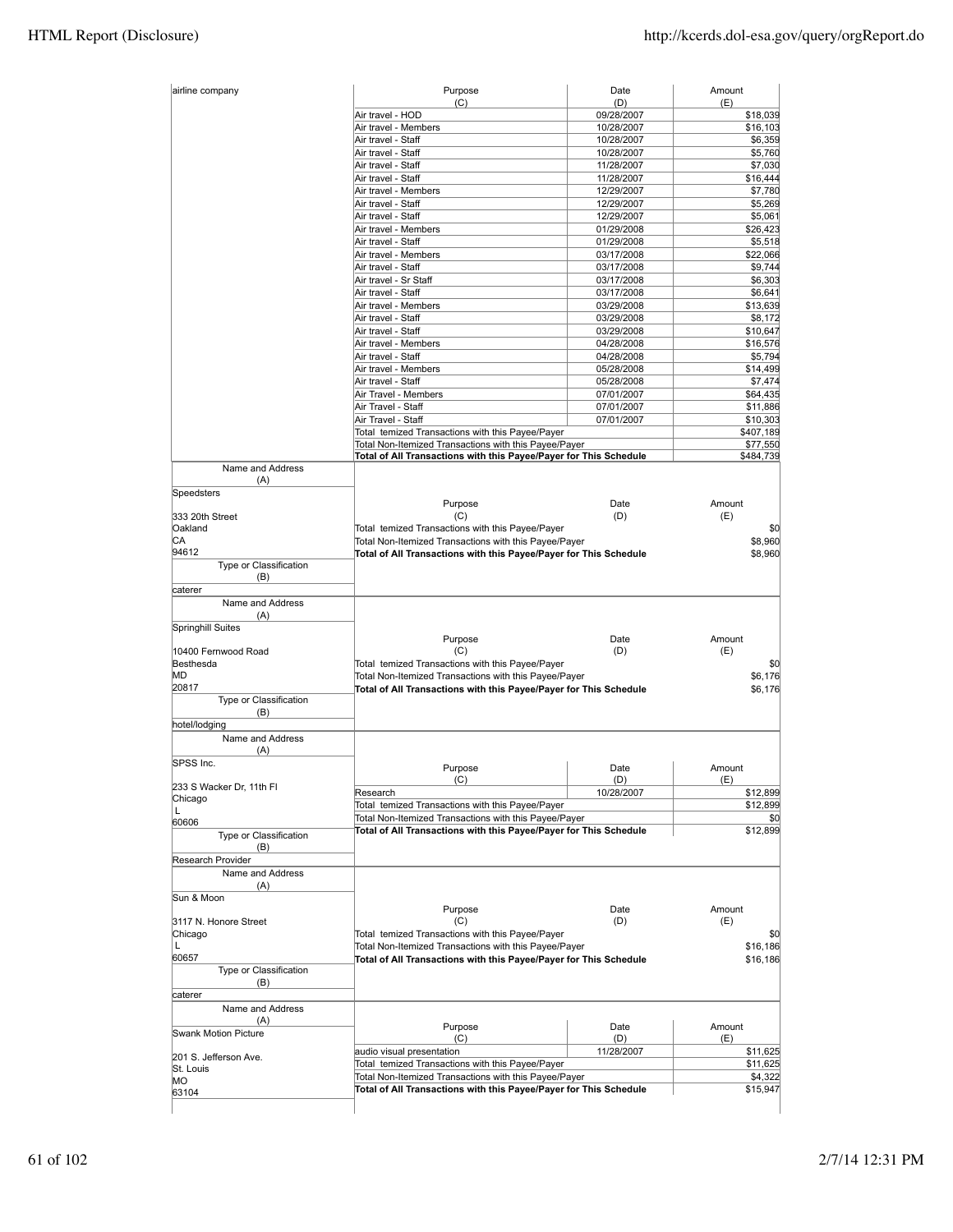| Type or Classification<br>(B)                        |                                                                   |             |               |
|------------------------------------------------------|-------------------------------------------------------------------|-------------|---------------|
| Audio Visual Supply Provider                         |                                                                   |             |               |
| Name and Address                                     |                                                                   |             |               |
| (A)                                                  |                                                                   |             |               |
| SYNTAPA Technologies, Inc.                           | Purpose<br>(C)                                                    | Date<br>(D) | Amount<br>(E) |
| 320 March Road, Ste 200                              | <b>HOD Set Up and Reports</b>                                     | 10/30/2007  | \$7,866       |
| Ottawa                                               | Total temized Transactions with this Payee/Payer                  |             | \$7,866       |
| СA                                                   | Total Non-Itemized Transactions with this Payee/Payer             |             | \$0           |
| 94587                                                | Total of All Transactions with this Payee/Payer for This Schedule |             | \$7,866       |
| Type or Classification<br>(B)<br>IT service provider |                                                                   |             |               |
| Name and Address                                     |                                                                   |             |               |
| (A)<br><b>Tenet Healthcare</b>                       |                                                                   |             |               |
|                                                      | Purpose                                                           | Date        | Amount        |
| 39082 Treasury Center                                | (C)                                                               | (D)         | (E)           |
| Chicago                                              | Total temized Transactions with this Payee/Payer                  |             | \$0           |
| L                                                    | Total Non-Itemized Transactions with this Payee/Payer             |             | \$10,387      |
| 60694                                                | Total of All Transactions with this Payee/Payer for This Schedule |             | \$10,387      |
| Type or Classification                               |                                                                   |             |               |
| (B)                                                  |                                                                   |             |               |
| Hospital                                             |                                                                   |             |               |
| Name and Address                                     | Purpose                                                           | Date        | Amount        |
| (A)                                                  | (C)                                                               | (D)         | (E)           |
| The Busbank                                          | Travel-HOD                                                        | 08/28/2007  | \$78,457      |
|                                                      | Travel - Staff                                                    | 11/28/2007  | \$6,264       |
| 140 S Michigan Avenue                                | Travel - Staff meeting                                            | 12/29/2007  | \$27,384      |
| Chicago<br>L                                         | Travel to strike sites                                            | 01/29/2008  | \$5,442       |
| 60601                                                | Travel- Members                                                   | 04/28/2008  | \$5,580       |
| Type or Classification                               | Travel - Members                                                  | 07/01/2007  | \$127,516     |
| (B)                                                  | Travel - Staff                                                    | 07/01/2007  | \$81,330      |
| <b>Transportation Provider</b>                       | Travel - Staff                                                    | 07/01/2007  | \$9,287       |
|                                                      | Total temized Transactions with this Payee/Payer                  |             | \$341,260     |
|                                                      | Total Non-Itemized Transactions with this Payee/Payer             |             | \$28,704      |
|                                                      | Total of All Transactions with this Payee/Payer for This Schedule |             | \$369,964     |
| Name and Address                                     |                                                                   |             |               |
| (A)                                                  |                                                                   |             |               |
| The Hay Adams Fb                                     | Purpose                                                           | Date        | Amount        |
| 16Th & H Street N.W.                                 | (C)                                                               | (D)         | (E)           |
| Washington                                           | Total temized Transactions with this Payee/Payer                  |             | \$0           |
|                                                      |                                                                   |             |               |
|                                                      |                                                                   |             |               |
| DC                                                   | Total Non-Itemized Transactions with this Payee/Payer             |             | \$6,625       |
| 20006                                                | Total of All Transactions with this Payee/Payer for This Schedule |             | \$6,625       |
| Type or Classification<br>(B)                        |                                                                   |             |               |
| hotel/lodging                                        |                                                                   |             |               |
| Name and Address                                     |                                                                   |             |               |
| (A)                                                  |                                                                   |             |               |
| The Ritz Carlton                                     |                                                                   |             |               |
|                                                      | Purpose                                                           | Date        | Amount        |
| 2401 E. Camelback Rd.                                | (C)                                                               | (D)         | (E)           |
| Phoeix                                               | Lodging - Staff                                                   | 04/28/2008  | \$5,126       |
| ΙAΖ                                                  | Total temized Transactions with this Payee/Payer                  |             | \$5,126       |
| 85016                                                | Total Non-Itemized Transactions with this Payee/Payer             |             | \$1,041       |
| Type or Classification                               | Total of All Transactions with this Payee/Payer for This Schedule |             | \$6,167       |
| (B)                                                  |                                                                   |             |               |
| hotel/lodging                                        |                                                                   |             |               |
| Name and Address                                     |                                                                   |             |               |
| (A)                                                  |                                                                   |             |               |
| Thomson Financial                                    |                                                                   |             |               |
| P.O. Box 5136                                        | Purpose                                                           | Date        | Amount        |
|                                                      | (C)                                                               | (D)         | (E)           |
| Carol Stream                                         | Total temized Transactions with this Payee/Payer                  |             | \$0           |
| L                                                    | Total Non-Itemized Transactions with this Payee/Payer             |             | \$7,785       |
| 60197-5136                                           | Total of All Transactions with this Payee/Payer for This Schedule |             | \$7,785       |
| Type or Classification                               |                                                                   |             |               |
| (B)                                                  |                                                                   |             |               |
| publisher                                            |                                                                   |             |               |
| Name and Address                                     |                                                                   |             |               |
| (A)                                                  |                                                                   |             |               |
| <b>Thomson West</b><br>PO Box 6292                   | Purpose                                                           | Date        | Amount        |
|                                                      | (C)                                                               | (D)         | (E)           |
| Carol Stream                                         | Total temized Transactions with this Payee/Payer                  |             | \$0           |
| L                                                    | Total Non-Itemized Transactions with this Payee/Payer             |             | \$22,119      |
| 60197-6292                                           | Total of All Transactions with this Payee/Payer for This Schedule |             | \$22,119      |
| Type or Classification                               |                                                                   |             |               |
| (B)<br>publisher                                     |                                                                   |             |               |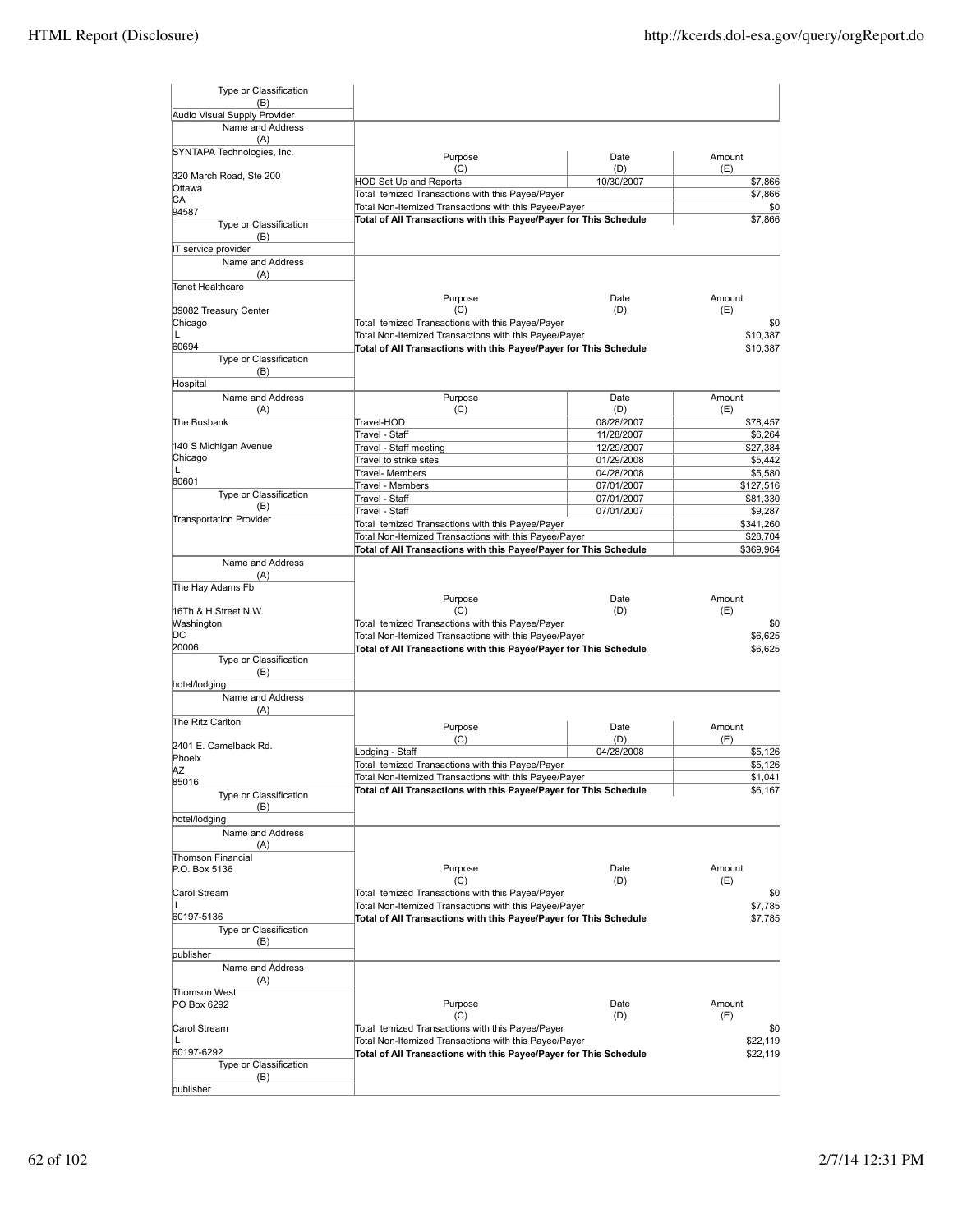| Name and Address                              |                                                                                                           |                          |               |                      |
|-----------------------------------------------|-----------------------------------------------------------------------------------------------------------|--------------------------|---------------|----------------------|
| (A)                                           |                                                                                                           |                          |               |                      |
| Tommyphoto                                    |                                                                                                           |                          |               |                      |
|                                               | Purpose                                                                                                   | Date                     | Amount        |                      |
| 1371 Tourney Drive                            | (C)                                                                                                       | (D)                      | (E)           |                      |
| San Jose<br>СA                                | Total temized Transactions with this Payee/Payer<br>Total Non-Itemized Transactions with this Payee/Payer |                          |               | \$0<br>\$7,090       |
| 95131-2856                                    | Total of All Transactions with this Payee/Payer for This Schedule                                         |                          |               | \$7,090              |
| Type or Classification                        |                                                                                                           |                          |               |                      |
| (B)                                           |                                                                                                           |                          |               |                      |
| Photographer                                  |                                                                                                           |                          |               |                      |
| Name and Address                              |                                                                                                           |                          |               |                      |
| (A)<br>Travel Agency Services (Balboa Travel) |                                                                                                           |                          |               |                      |
|                                               | Purpose                                                                                                   | Date                     | Amount        |                      |
| 5414 Oberlin Dr., Ste 300                     | (C)                                                                                                       | (D)                      | (E)           |                      |
| San Diego                                     | Total temized Transactions with this Payee/Payer                                                          |                          |               | \$0                  |
| CА                                            | Total Non-Itemized Transactions with this Payee/Payer                                                     |                          |               | \$8,819              |
| 92121<br>Type or Classification               | Total of All Transactions with this Payee/Payer for This Schedule                                         |                          |               | \$8,819              |
| (B)                                           |                                                                                                           |                          |               |                      |
| <b>Travel Agency</b>                          |                                                                                                           |                          |               |                      |
| Name and Address                              |                                                                                                           |                          |               |                      |
| (A)                                           |                                                                                                           |                          |               |                      |
| U C Regents-Labor Relations                   |                                                                                                           |                          |               |                      |
| 300 Lakeside Drive 12th Fl                    | Purpose<br>(C)                                                                                            | Date<br>(D)              | Amount<br>(E) |                      |
| Oakland                                       | Total temized Transactions with this Payee/Payer                                                          |                          |               | \$0                  |
| СA                                            | Total Non-Itemized Transactions with this Payee/Payer                                                     |                          |               | \$3,558              |
| 94612                                         | Total of All Transactions with this Payee/Payer for This Schedule                                         |                          |               | \$3,558              |
| Type or Classification                        |                                                                                                           |                          |               |                      |
| (B)                                           |                                                                                                           |                          |               |                      |
| University Mtg Room/Research Provider         |                                                                                                           |                          |               |                      |
| Name and Address<br>(A)                       |                                                                                                           |                          |               |                      |
| U S Postal Service (NoAddress)                |                                                                                                           |                          |               |                      |
|                                               | Purpose<br>(C)                                                                                            | Date<br>(D)              | Amount<br>(E) |                      |
| 1675-7th Street, Rm 120                       | Postage - Ohio mailing                                                                                    | 03/05/2008               |               | \$5,338              |
| Oakland                                       | Total temized Transactions with this Payee/Payer                                                          |                          |               | \$5,338              |
| СA<br>94615-9651                              | Total Non-Itemized Transactions with this Payee/Payer                                                     |                          |               | \$3,019              |
| Type or Classification                        | Total of All Transactions with this Payee/Payer for This Schedule                                         |                          |               | \$8,357              |
| (B)                                           |                                                                                                           |                          |               |                      |
| Postage                                       |                                                                                                           |                          |               |                      |
| Name and Address                              | Purpose                                                                                                   | Date                     | Amount        |                      |
| (A)<br><b>United Airlines</b>                 | (C)<br>Air travel - HOD                                                                                   | (D)<br>08/28/2007        | (E)           | \$14,735             |
|                                               | Air travel - HOD                                                                                          | 09/28/2007               |               | \$9,468              |
| 77 W Wacker Drive                             | Air travel - Members                                                                                      | 10/28/2007               |               | \$7,112              |
| Chicago                                       | Air travel - Sr Staff                                                                                     | 11/28/2007               |               | \$6,109              |
| L                                             | Air travel - Sr Staff                                                                                     | 01/29/2008               |               | \$10,763             |
| 60601-1604<br>Type or Classification          | Air travel -Members                                                                                       | 03/29/2008               |               | \$7,603              |
| (B)                                           | Air travel - Sr Staff                                                                                     | 03/29/2008               |               | \$7,398              |
| airline company                               | Air travel - Sr Staff<br>Air Travel - Members                                                             | 04/28/2008               |               | \$9,743              |
|                                               | Air Travel - Staff                                                                                        | 07/01/2007<br>07/01/2007 |               | \$16,245<br>\$10,804 |
|                                               | Total temized Transactions with this Payee/Payer                                                          |                          |               | \$99,980             |
|                                               | Total Non-Itemized Transactions with this Payee/Payer                                                     |                          |               | \$105,187            |
|                                               | Total of All Transactions with this Payee/Payer for This Schedule                                         |                          |               | \$205,167            |
| Name and Address                              |                                                                                                           |                          |               |                      |
| (A)                                           |                                                                                                           |                          |               |                      |
| United Site Services                          | Purpose                                                                                                   | Date                     | Amount        |                      |
| 3408 Hillcap Avenue                           | (C)                                                                                                       | (D)                      | (E)           |                      |
| San Jose                                      | sanitary stations at strike sites 3/21-3/31                                                               | 04/21/2008               |               | \$6,341              |
| СA                                            | Total temized Transactions with this Payee/Payer<br>Total Non-Itemized Transactions with this Payee/Payer |                          |               | \$6,341<br>\$0       |
| 95136                                         | Total of All Transactions with this Payee/Payer for This Schedule                                         |                          |               | \$6,341              |
| Type or Classification                        |                                                                                                           |                          |               |                      |
| (B)<br>Sanitary Services                      |                                                                                                           |                          |               |                      |
| Name and Address                              |                                                                                                           |                          |               |                      |
| (A)                                           |                                                                                                           |                          | Amount        |                      |
| US Airways                                    | Purpose<br>(C)                                                                                            | Date<br>(D)              | (E)           |                      |
|                                               | Air travel - Members                                                                                      | 04/28/2008               |               | \$5,930              |
| 4000 E Sky Harbor Blvd                        | Air travel - Staff                                                                                        | 05/28/2008               |               | \$8,184              |
| Phoenix<br>ΑZ                                 | Air travel - HOD                                                                                          | 09/28/2007               |               | \$10,384             |
| 85281                                         | Total temized Transactions with this Payee/Payer                                                          |                          |               | \$24,498             |
| Type or Classification                        | Total Non-Itemized Transactions with this Payee/Payer                                                     |                          |               | \$72,333             |
| (B)                                           | Total of All Transactions with this Payee/Payer for This Schedule                                         |                          |               | \$96,831             |
| airline company                               |                                                                                                           |                          |               |                      |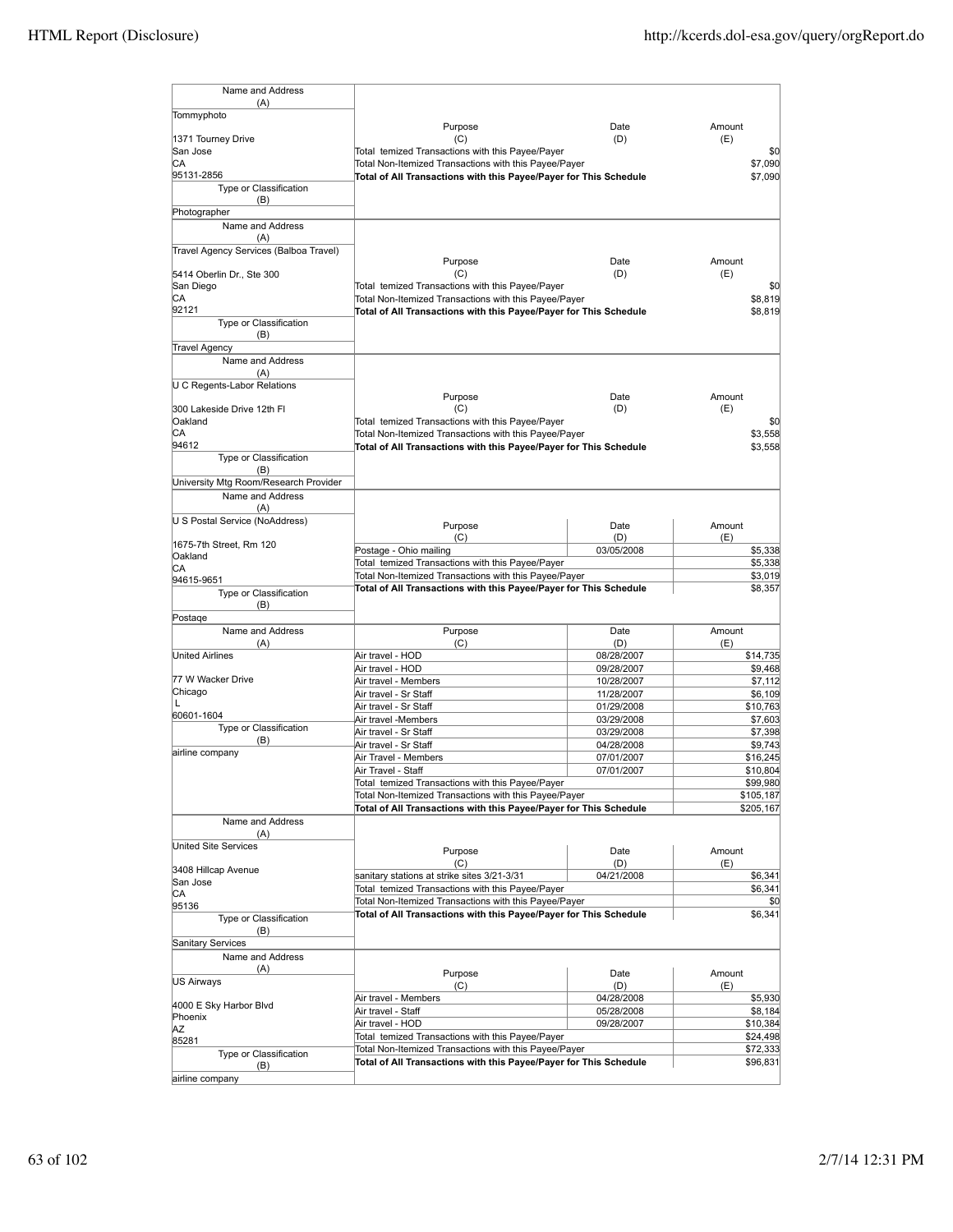| Name and Address                             |                                                                                                                            |             |                      |
|----------------------------------------------|----------------------------------------------------------------------------------------------------------------------------|-------------|----------------------|
| (A)                                          |                                                                                                                            |             |                      |
| US Bus Charter & Limo                        | Purpose<br>(C)                                                                                                             | Date<br>(D) | Amount<br>(E)        |
| 100 St Mary's Ave. Suite 2B                  | travel - members                                                                                                           | 07/28/2007  | \$9,750              |
| Staten Island<br>ΝY                          | Total temized Transactions with this Payee/Payer                                                                           |             | \$9,750              |
| 10305                                        | Total Non-Itemized Transactions with this Payee/Payer                                                                      |             | \$0                  |
| Type or Classification<br>(B)                | Total of All Transactions with this Payee/Payer for This Schedule                                                          |             | \$9,750              |
| Charter Bus Company                          |                                                                                                                            |             |                      |
| Name and Address                             |                                                                                                                            |             |                      |
| (A)                                          |                                                                                                                            |             |                      |
| USA Mobility(Arch Wireless)<br>PO Box 660770 | Purpose                                                                                                                    | Date        | Amount               |
|                                              | (C)                                                                                                                        | (D)         | (E)                  |
| Dallas<br>ΠX                                 | Total temized Transactions with this Payee/Payer                                                                           |             | \$0                  |
| 75266-0770                                   | Total Non-Itemized Transactions with this Payee/Payer<br>Total of All Transactions with this Payee/Payer for This Schedule |             | \$14,458<br>\$14,458 |
| Type or Classification                       |                                                                                                                            |             |                      |
| (B)                                          |                                                                                                                            |             |                      |
| telecommunications company                   |                                                                                                                            |             |                      |
| Name and Address<br>(A)                      |                                                                                                                            |             |                      |
| vas@sacramento                               |                                                                                                                            |             |                      |
|                                              | Purpose<br>(C)                                                                                                             | Date<br>(D) | Amount<br>(E)        |
| 1400 J Street                                | Audio Visual for HOD                                                                                                       | 09/28/2007  | \$296,428            |
| Sacramento                                   | Total temized Transactions with this Payee/Payer                                                                           |             | \$296,428            |
| CА<br>95814                                  | Total Non-Itemized Transactions with this Payee/Payer                                                                      |             | \$0                  |
| <b>Type or Classification</b>                | Total of All Transactions with this Payee/Payer for This Schedule                                                          |             | \$296,428            |
| (B)                                          |                                                                                                                            |             |                      |
| Audio Visual Supply Provider                 |                                                                                                                            |             |                      |
| Name and Address                             |                                                                                                                            |             |                      |
| (A)<br>Villa Rosa                            |                                                                                                                            |             |                      |
|                                              | Purpose<br>(C)                                                                                                             | Date<br>(D) | Amount<br>(E)        |
| 15 Chapala Street                            | Lodging - Staff                                                                                                            | 11/28/2007  | \$6,804              |
| Santa Barbara                                | Total temized Transactions with this Payee/Payer                                                                           |             | \$6,804              |
| IСA<br>93101                                 | Total Non-Itemized Transactions with this Payee/Payer                                                                      |             | \$2,950              |
| <b>Type or Classification</b>                | Total of All Transactions with this Payee/Payer for This Schedule                                                          |             | \$9,754              |
| (B)                                          |                                                                                                                            |             |                      |
| hotel/lodging                                |                                                                                                                            |             |                      |
| Name and Address                             |                                                                                                                            |             |                      |
| (A)                                          |                                                                                                                            |             |                      |
| Villa's at Medical Center                    | Purpose                                                                                                                    | Date        | Amount               |
| 5623 Hamilton Wolfe                          | (C)                                                                                                                        | (D)         | (E)                  |
| San Antonio                                  | Total temized Transactions with this Payee/Payer                                                                           |             | \$0                  |
| lΤX<br>78240                                 | Total Non-Itemized Transactions with this Payee/Payer                                                                      |             | \$8,697              |
| Type or Classification                       | Total of All Transactions with this Payee/Payer for This Schedule                                                          |             | \$8,697              |
| (B)                                          |                                                                                                                            |             |                      |
| lcaterer                                     |                                                                                                                            |             |                      |
| Name and Address                             |                                                                                                                            |             |                      |
| (A)                                          |                                                                                                                            |             |                      |
| <b>Westin-Los Angeles</b>                    | Purpose                                                                                                                    | Date        | Amount               |
| 404 S Figueroa Street                        | (C)                                                                                                                        | (D)         | (E)                  |
| Los Angeles                                  | Lodging - Staff<br>Total temized Transactions with this Payee/Payer                                                        | 09/28/2007  | \$24,345             |
| CA                                           | Total Non-Itemized Transactions with this Payee/Payer                                                                      |             | \$24,345<br>\$591    |
| 90071                                        | Total of All Transactions with this Payee/Payer for This Schedule                                                          |             | \$24,936             |
| Type or Classification<br>(B)                |                                                                                                                            |             |                      |
| hotel/lodging                                |                                                                                                                            |             |                      |
| Name and Address                             |                                                                                                                            |             |                      |
| (A)                                          |                                                                                                                            |             |                      |
| Westin-Pasadena                              |                                                                                                                            |             |                      |
| 191 N Los Robles                             | Purpose<br>(C)                                                                                                             | Date<br>(D) | Amount<br>(E)        |
| Pasadena                                     | Total temized Transactions with this Payee/Payer                                                                           |             | \$0                  |
| IСA                                          | Total Non-Itemized Transactions with this Payee/Payer                                                                      |             | \$5,860              |
| 91101                                        | Total of All Transactions with this Payee/Payer for This Schedule                                                          |             | \$5,860              |
| Type or Classification                       |                                                                                                                            |             |                      |
| (B)<br>hotel/lodging                         |                                                                                                                            |             |                      |
| Name and Address                             |                                                                                                                            |             | Amount               |
| (A)                                          | Purpose<br>(C)                                                                                                             | Date<br>(D) | (E)                  |
| Winograd, Barry                              | Arbitrator fees - UC Davis                                                                                                 | 12/10/2007  | \$5,875              |
|                                              | Total temized Transactions with this Payee/Payer                                                                           |             | \$5,875              |
| 1999 Harrison St, Ste 1400<br>Oakland        | Total Non-Itemized Transactions with this Payee/Payer                                                                      |             | \$1,500              |
|                                              | Total of All Transactions with this Payee/Payer for This Schedule                                                          |             | \$7,375              |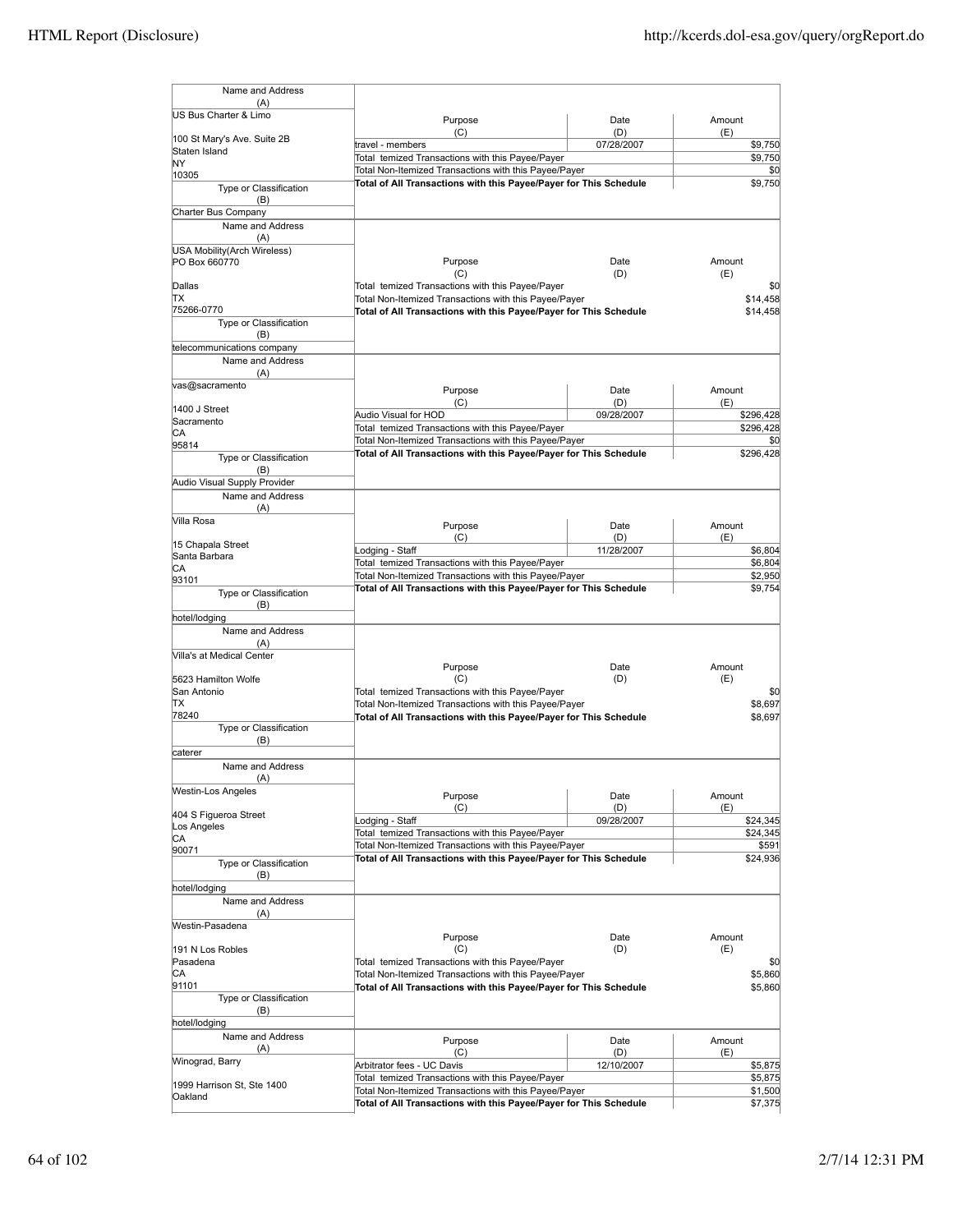| CA<br>94612                       |                                                                                                                            |                   |                 |                |
|-----------------------------------|----------------------------------------------------------------------------------------------------------------------------|-------------------|-----------------|----------------|
| Type or Classification            |                                                                                                                            |                   |                 |                |
| (B)<br>Arbitrator                 |                                                                                                                            |                   |                 |                |
| Name and Address                  |                                                                                                                            |                   |                 |                |
| (A)<br><b>Womack Development</b>  |                                                                                                                            |                   |                 |                |
|                                   | Purpose                                                                                                                    | Date              | Amount          |                |
| 4412 Almeda Road<br>Houston       | (C)<br>Total temized Transactions with this Payee/Payer                                                                    | (D)               | (E)             | \$0            |
| lΤX                               | Total Non-Itemized Transactions with this Payee/Payer                                                                      |                   | \$12,800        |                |
| 77004                             | Total of All Transactions with this Payee/Payer for This Schedule                                                          |                   | \$12,800        |                |
| Type or Classification<br>(B)     |                                                                                                                            |                   |                 |                |
| Landlord                          |                                                                                                                            |                   |                 |                |
| Name and Address                  |                                                                                                                            |                   |                 |                |
| (A)<br>Wombo, Inc                 |                                                                                                                            |                   |                 |                |
|                                   | Purpose<br>(C)                                                                                                             | Date<br>(D)       | Amount<br>(E)   |                |
| 8733 Magnolia Ave, Ste 100        | Communications set up for HOD                                                                                              | 09/28/2007        |                 | \$7,393        |
| Santee<br>CА                      | Total temized Transactions with this Payee/Payer                                                                           |                   |                 | \$7,393        |
| 92071                             | Total Non-Itemized Transactions with this Payee/Payer<br>Total of All Transactions with this Payee/Payer for This Schedule |                   |                 | \$0<br>\$7,393 |
| Type or Classification            |                                                                                                                            |                   |                 |                |
| (B)<br>telecommunications company |                                                                                                                            |                   |                 |                |
| Name and Address                  |                                                                                                                            |                   |                 |                |
| (A)                               |                                                                                                                            |                   |                 |                |
| Wyndham Phoenix                   | Purpose                                                                                                                    | Date              | Amount          |                |
| 50 E. Adams Street                | (C)<br>CE meeting room expenses                                                                                            | (D)<br>03/29/2008 | (E)<br>\$15,256 |                |
| Phoenix<br>ΑZ                     | Total temized Transactions with this Payee/Payer                                                                           |                   | \$15,256        |                |
| 85004                             | Total Non-Itemized Transactions with this Payee/Payer                                                                      |                   |                 | \$0            |
| Type or Classification            | Total of All Transactions with this Payee/Payer for This Schedule                                                          |                   | \$15,256        |                |
| (B)                               |                                                                                                                            |                   |                 |                |
| hotel/lodging<br>Name and Address |                                                                                                                            |                   |                 |                |
| (A)                               |                                                                                                                            |                   |                 |                |
| Zigman, Louis M                   |                                                                                                                            |                   | Amount          |                |
| 473 Holt Avenue                   | Purpose<br>(C)                                                                                                             | Date<br>(D)       | (E)             |                |
| Los Angeles                       | Total temized Transactions with this Payee/Payer                                                                           |                   |                 | \$0            |
| CА<br>90048                       | Total Non-Itemized Transactions with this Payee/Payer                                                                      |                   |                 | \$9,418        |
| Type or Classification            | Total of All Transactions with this Payee/Payer for This Schedule                                                          |                   |                 | \$9,418        |
| (B)                               |                                                                                                                            |                   |                 |                |
| Arbitrator                        |                                                                                                                            |                   |                 |                |
| Name and Address<br>(A)           |                                                                                                                            |                   |                 |                |
| Hilton-Beverly Hills              | Purpose                                                                                                                    | Date              | Amount          |                |
|                                   | (C)                                                                                                                        | (D)               | (E)             |                |
| <b>Beverly Hills</b>              | Travel - Staff                                                                                                             | 07/01/2007        |                 | \$8,107        |
| CА                                | Total temized Transactions with this Payee/Payer<br>Total Non-Itemized Transactions with this Payee/Payer                  |                   |                 | \$8,107<br>\$0 |
| 90210                             | Total of All Transactions with this Payee/Payer for This Schedule                                                          |                   |                 | \$8,107        |
| Type or Classification<br>(B)     |                                                                                                                            |                   |                 |                |
| hotel/lodging                     |                                                                                                                            |                   |                 |                |
| Name and Address                  |                                                                                                                            |                   |                 |                |
| (A)<br>Westin - Dallas            |                                                                                                                            |                   |                 |                |
|                                   | Purpose<br>(C)                                                                                                             | Date<br>(D)       | Amount<br>(E)   |                |
|                                   | Lodging - Members                                                                                                          | 07/01/2007        |                 | \$7,705        |
| Dallas<br>ΠX                      | Total temized Transactions with this Payee/Payer                                                                           |                   |                 | \$7,705        |
| 77004                             | Total Non-Itemized Transactions with this Payee/Payer<br>Total of All Transactions with this Payee/Payer for This Schedule |                   |                 | \$0<br>\$7,705 |
| Type or Classification            |                                                                                                                            |                   |                 |                |
| (B)<br>hotel/lodging              |                                                                                                                            |                   |                 |                |
| Name and Address                  |                                                                                                                            |                   |                 |                |
| (A)                               |                                                                                                                            |                   |                 |                |
| Athenian Deli & Cafe              | Purpose                                                                                                                    | Date              | Amount          |                |
| 2125 Franklin Street              | (C)                                                                                                                        | (D)               | (E)             |                |
| Oakland                           | Total temized Transactions with this Payee/Payer                                                                           |                   |                 | \$0            |
| CA<br>94612                       | Total Non-Itemized Transactions with this Payee/Payer                                                                      |                   |                 | \$6,851        |
| Type or Classification            | Total of All Transactions with this Payee/Payer for This Schedule                                                          |                   |                 | \$6,851        |
| (B)                               |                                                                                                                            |                   |                 |                |
| caterer                           |                                                                                                                            |                   |                 |                |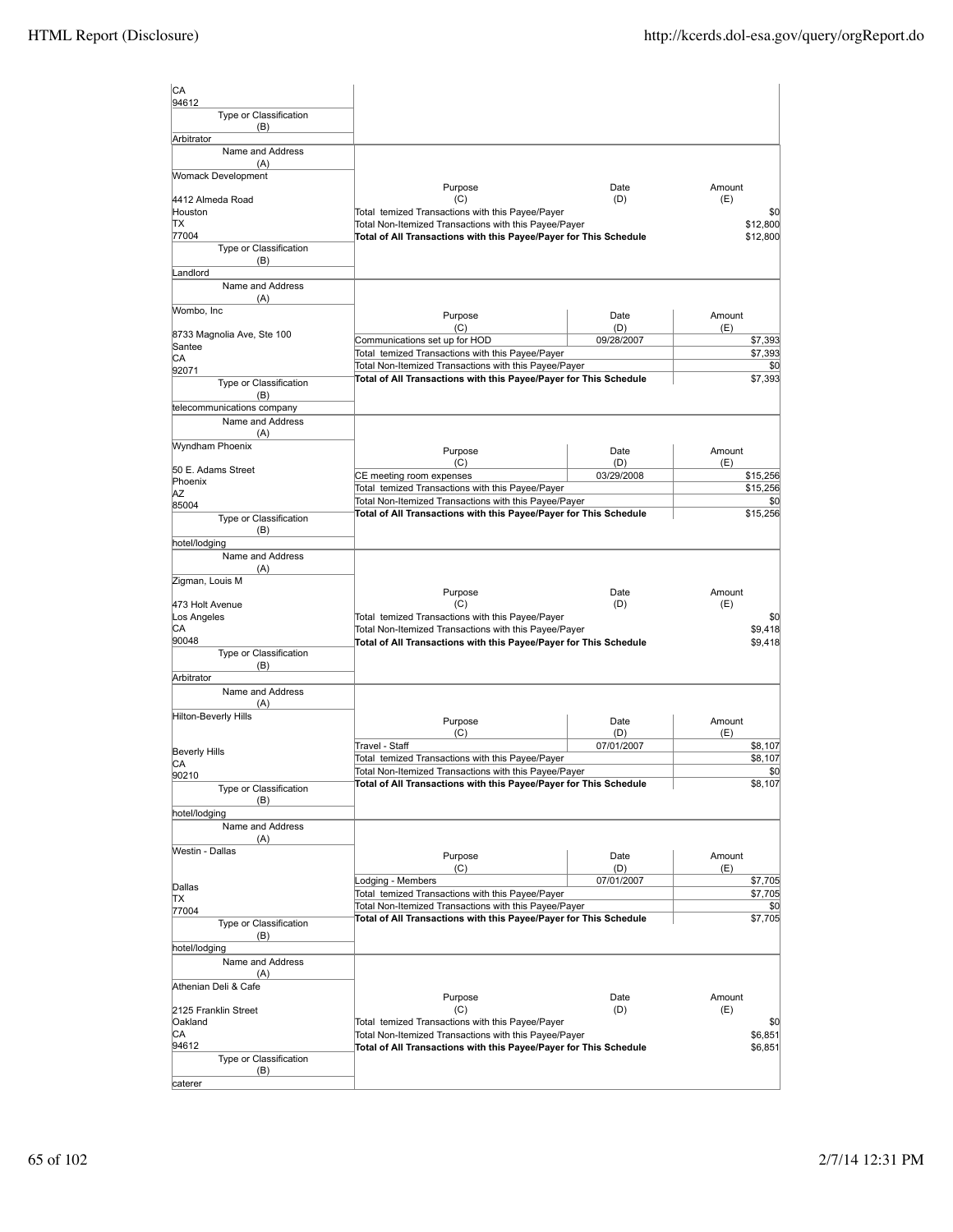| Name and Address<br>(A)       | Purpose<br>(C)                                                                                            | Date<br>(D)              | Amount<br>(E)        |
|-------------------------------|-----------------------------------------------------------------------------------------------------------|--------------------------|----------------------|
| Autumn Press                  | NNOC Ohio Brochures, Banners -SICO tour                                                                   | 07/27/2007               | \$9,970              |
|                               | HOD Program book, RNRN and ME Brochure                                                                    | 10/05/2007               | \$11,810             |
| 945 Camelia Street            | TX brochures and banners; HOD room signs                                                                  | 10/18/2007               | \$22,869             |
| Berkeley                      | Banners, picket signs for strike; calendars                                                               | 11/02/2007               | \$48,097             |
| CА                            | Banners and DVD for Sutter Strike                                                                         | 11/08/2007               | \$6,792              |
| 94710                         | CE Brochures, Sicko DVD postcards                                                                         | 11/21/2007               | \$5,495              |
| Type or Classification        | Picket signs, HCA postcards, staffing brochures                                                           | 12/28/2007               | \$12,585             |
| (B)                           | Sutter stickers, buttons, Holiday cards, brochures                                                        | 01/16/2008               | \$15,017             |
| printing company              | Sutter window signs                                                                                       | 02/13/2008               | \$15,024             |
|                               | TX MLK mailer, AZ                                                                                         | 02/21/2008               | \$22,327             |
|                               | ME Ratio brochure; Sutter community letter                                                                | 03/03/2008               | \$8,998              |
|                               | TX Authorization Cards, Ratio solutions booklet                                                           | 03/04/2008               | \$12,092             |
|                               | CE Brochures - MidWest and AZ                                                                             | 03/07/2008               | \$6,238              |
|                               | TX Organizing Brochure, Ratios booklet                                                                    | 03/28/2008               | \$14,506             |
|                               | Ohio Tenet and Vegas brochures                                                                            | 04/04/2008               | \$13,074             |
|                               | NNOC 101, TX brochures<br>CNA/NNOC Mem cards and brochures                                                | 04/15/2008<br>04/23/2008 | \$12,014<br>\$9,331  |
|                               | Direct Care National mailer                                                                               | 05/05/2008               | \$236,706            |
|                               | Vegas brochures, Join CNA brochures                                                                       | 05/22/2008               | \$43,117             |
|                               | Doorhangers and pamphlets                                                                                 | 06/04/2008               | \$6,000              |
|                               | Pamphets - RN's in Motion                                                                                 | 06/10/2008               | \$21,025             |
|                               | Ca Mailer SEIU                                                                                            | 05/05/2008               | \$39,990             |
|                               | Nat Mailer                                                                                                | 05/13/2008               | \$9,147              |
|                               | <b>SEIU Brochure</b>                                                                                      | 06/17/2008               | \$8,710              |
|                               | Support for FMPR buttons;SEIU/NNOC Brochure                                                               | 06/30/2008               | \$8,448              |
|                               | Ratios Mailer National                                                                                    | 02/20/2008               | \$157,413            |
|                               | Total temized Transactions with this Payee/Payer                                                          |                          | \$776,795            |
|                               | Total Non-Itemized Transactions with this Payee/Payer                                                     |                          | \$122,158            |
|                               | Total of All Transactions with this Payee/Payer for This Schedule                                         |                          | \$898,953            |
| Name and Address<br>(A)       |                                                                                                           |                          |                      |
| Ayres Hotel Group             | Purpose                                                                                                   | Date                     | Amount               |
|                               | (C)                                                                                                       | (D)                      | (E)                  |
| 3737W. Chapman Ave            | Lodging - Staff                                                                                           | 08/28/2007               | \$6,421              |
| Orange                        | Total temized Transactions with this Payee/Payer                                                          |                          | \$6,421              |
| СA                            | Total Non-Itemized Transactions with this Payee/Payer                                                     |                          | \$0                  |
| 92868                         | Total of All Transactions with this Payee/Payer for This Schedule                                         |                          | \$6,421              |
| Type or Classification<br>(B) |                                                                                                           |                          |                      |
| hotel/lodging                 |                                                                                                           |                          |                      |
| Name and Address              |                                                                                                           |                          |                      |
| (A)                           |                                                                                                           |                          |                      |
| <b>Balboa Travel</b>          |                                                                                                           |                          |                      |
|                               | Purpose                                                                                                   | Date                     | Amount               |
| 5414 Oberlin Drive Suite300   | (C)                                                                                                       | (D)                      | (E)                  |
| San Diego                     | Travel - Members                                                                                          | 07/01/2007               | \$14,703             |
| CА                            | Total temized Transactions with this Payee/Payer<br>Total Non-Itemized Transactions with this Payee/Payer |                          | \$14,703<br>\$45,236 |
| 92121                         | Total of All Transactions with this Payee/Payer for This Schedule                                         |                          | \$59,939             |
| Type or Classification        |                                                                                                           |                          |                      |
| (B)                           |                                                                                                           |                          |                      |
| travel agent                  |                                                                                                           |                          |                      |
| Name and Address              |                                                                                                           |                          |                      |
| (A)                           |                                                                                                           |                          |                      |
| Barnes and Noble              | Purpose                                                                                                   | Date                     | Amount               |
| 122 5th Avenue                | (C)                                                                                                       | (D)                      | (E)                  |
| New Yoir                      | Total temized Transactions with this Payee/Payer                                                          |                          | \$0                  |
| ΝY                            | Total Non-Itemized Transactions with this Payee/Payer                                                     |                          | \$5,270              |
| 10011                         | Total of All Transactions with this Payee/Payer for This Schedule                                         |                          | \$5,270              |
| Type or Classification        |                                                                                                           |                          |                      |
| (B)                           |                                                                                                           |                          |                      |
| Book Seller                   |                                                                                                           |                          |                      |
| Name and Address              |                                                                                                           |                          |                      |
| (A)                           |                                                                                                           |                          |                      |
| <b>Berkeley Agency</b>        | Purpose                                                                                                   | Date                     | Amount               |
|                               | (C)                                                                                                       | (D)                      | (E)                  |
| 2608 Ninth Street #301        | HOD 9/11/07 Deposit                                                                                       | 08/07/2007               | \$5,000              |
| Berkeley<br>CА                | Total temized Transactions with this Payee/Payer                                                          |                          | \$5,000              |
| 94710                         | Total Non-Itemized Transactions with this Payee/Payer                                                     |                          | \$0                  |
| Type or Classification        | Total of All Transactions with this Payee/Payer for This Schedule                                         |                          | \$5,000              |
| (B)                           |                                                                                                           |                          |                      |
| Talent Agency                 |                                                                                                           |                          |                      |
| Name and Address              |                                                                                                           |                          |                      |
| (A)                           |                                                                                                           |                          |                      |
| A.G.Ferrari Foods             | Purpose<br>(C)                                                                                            | Date<br>(D)              | Amount<br>(E)        |
|                               | Total temized Transactions with this Payee/Payer                                                          |                          | \$0                  |
| 14234 Catalina Street         | Total Non-Itemized Transactions with this Payee/Payer                                                     |                          | \$4,128              |
| San Leandro                   | Total of All Transactions with this Payee/Payer for This Schedule                                         |                          | \$4,128              |
| СA                            |                                                                                                           |                          |                      |
|                               |                                                                                                           |                          |                      |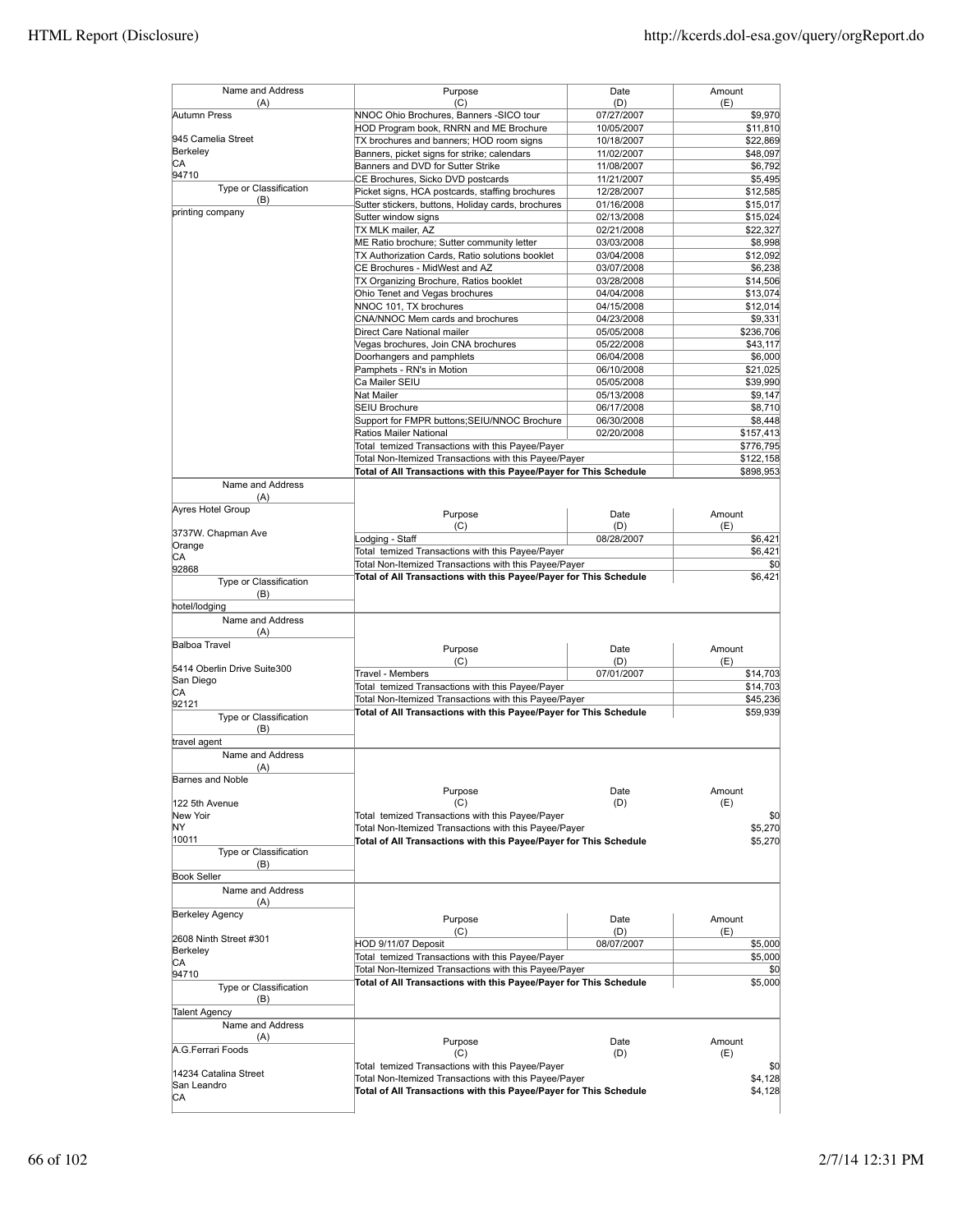| 94577-5512                              |                                                                                                                            |                   |                  |
|-----------------------------------------|----------------------------------------------------------------------------------------------------------------------------|-------------------|------------------|
| Type or Classification                  |                                                                                                                            |                   |                  |
| (B)                                     |                                                                                                                            |                   |                  |
| caterer<br>Name and Address             |                                                                                                                            |                   |                  |
| (A)                                     |                                                                                                                            |                   |                  |
| Best Buy                                |                                                                                                                            |                   |                  |
| 3700 Mandela Pkwy                       | Purpose<br>(C)                                                                                                             | Date<br>(D)       | Amount<br>(E)    |
| Oakland                                 | Total temized Transactions with this Payee/Payer                                                                           |                   | \$0              |
| СA                                      | Total Non-Itemized Transactions with this Payee/Payer                                                                      |                   | \$7,175          |
| 94608<br>Type or Classification         | Total of All Transactions with this Payee/Payer for This Schedule                                                          |                   | \$7,175          |
| (B)                                     |                                                                                                                            |                   |                  |
| Technology Equipment Vender             |                                                                                                                            |                   |                  |
| Name and Address                        |                                                                                                                            |                   |                  |
| (A)                                     |                                                                                                                            |                   |                  |
| Best Western-Yuba City                  | Purpose                                                                                                                    | Date              | Amount           |
| 1001 Clark Ave                          | (C)                                                                                                                        | (D)               | (E)              |
| Yuba City                               | Total temized Transactions with this Payee/Payer                                                                           |                   | \$0              |
| СA<br>95991                             | Total Non-Itemized Transactions with this Payee/Payer                                                                      |                   | \$7,839          |
| Type or Classification                  | Total of All Transactions with this Payee/Payer for This Schedule                                                          |                   | \$7,839          |
| (B)                                     |                                                                                                                            |                   |                  |
| hotel/lodging                           |                                                                                                                            |                   |                  |
| Name and Address                        |                                                                                                                            |                   |                  |
| (A)<br>blogads.com                      |                                                                                                                            |                   |                  |
|                                         | Purpose                                                                                                                    | Date              | Amount           |
| PO Box 1434                             | (C)                                                                                                                        | (D)               | (E)              |
| Caraboro<br>ΝC                          | Total temized Transactions with this Payee/Payer<br>Total Non-Itemized Transactions with this Payee/Payer                  |                   | \$0<br>\$0       |
| 27510                                   | Total of All Transactions with this Payee/Payer for This Schedule                                                          |                   | \$0              |
| Type or Classification                  |                                                                                                                            |                   |                  |
| (B)                                     |                                                                                                                            |                   |                  |
| advertising company<br>Name and Address |                                                                                                                            |                   |                  |
| (A)                                     |                                                                                                                            |                   |                  |
| <b>Boston Market Catering</b>           |                                                                                                                            |                   |                  |
|                                         | Purpose                                                                                                                    | Date              | Amount           |
| 4364 Varsity Lane<br>Houston            | (C)<br>Total temized Transactions with this Payee/Payer                                                                    | (D)               | (E)<br>\$0       |
| ΠX                                      | Total Non-Itemized Transactions with this Payee/Payer                                                                      |                   | \$8,744          |
| 77004                                   | Total of All Transactions with this Payee/Payer for This Schedule                                                          |                   | \$8,744          |
| Type or Classification<br>(B)           |                                                                                                                            |                   |                  |
| caterer                                 |                                                                                                                            |                   |                  |
| Name and Address                        |                                                                                                                            |                   |                  |
| (A)                                     |                                                                                                                            |                   |                  |
| <b>BP Productions</b>                   | Purpose<br>(C)                                                                                                             | Date<br>(D)       | Amount<br>(E)    |
| 6301 Angelo Court #6                    | Deposit Tech/Lighting                                                                                                      | 09/06/2007        | \$55,000         |
| Loomis                                  | Final Pmt Tech/Lighting                                                                                                    | 09/26/2007        | \$54,265         |
| СA                                      | Total temized Transactions with this Payee/Payer                                                                           |                   | \$109,265        |
| 95650<br>Type or Classification         | Total Non-Itemized Transactions with this Payee/Payer<br>Total of All Transactions with this Payee/Payer for This Schedule |                   | \$0<br>\$109,265 |
| (B)                                     |                                                                                                                            |                   |                  |
| Lighting/Technical Production Company   |                                                                                                                            |                   |                  |
| Name and Address                        |                                                                                                                            |                   |                  |
| (A)<br><b>Buechler &amp; Associates</b> | Purpose                                                                                                                    | Date              | Amount           |
| P.O. Box 2712                           | (C)<br>Legal Retainer                                                                                                      | (D)<br>03/18/2008 | (E)<br>\$5,000   |
|                                         | egal Retainer                                                                                                              | 03/25/2008        | \$5,000          |
| Berkeley<br>CА                          | Services Rendered                                                                                                          | 05/02/2008        | \$5,000          |
| 94702                                   | Total temized Transactions with this Payee/Payer                                                                           |                   | \$15,000         |
| Type or Classification                  | Total Non-Itemized Transactions with this Payee/Payer                                                                      |                   | \$4,664          |
| (B)                                     | Total of All Transactions with this Payee/Payer for This Schedule                                                          |                   | \$19,664         |
| Legal Consultant<br>Name and Address    |                                                                                                                            |                   |                  |
| (A)                                     |                                                                                                                            |                   |                  |
| <b>Business Wire</b>                    |                                                                                                                            |                   |                  |
| PO Box 39000                            | Purpose                                                                                                                    | Date              | Amount           |
| San Francisco                           | (C)<br>Total temized Transactions with this Payee/Payer                                                                    | (D)               | (E)<br>\$0       |
| СA                                      | Total Non-Itemized Transactions with this Payee/Payer                                                                      |                   | \$17,031         |
| 94139                                   | Total of All Transactions with this Payee/Payer for This Schedule                                                          |                   | \$17,031         |
| Type or Classification                  |                                                                                                                            |                   |                  |
| (B)<br>newswire service                 |                                                                                                                            |                   |                  |
|                                         |                                                                                                                            |                   |                  |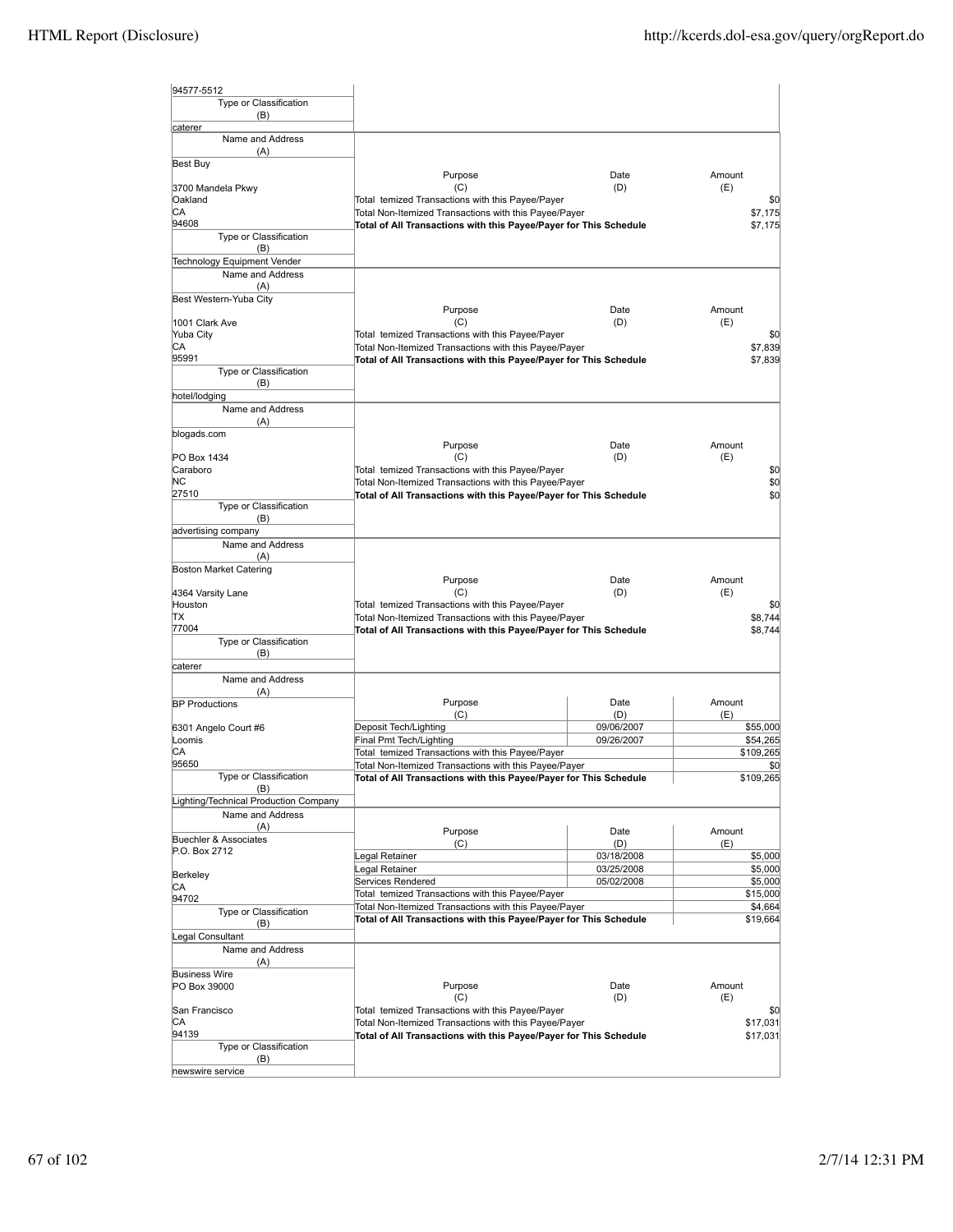| Name and Address                       |                                                                                                                            |                   |                      |
|----------------------------------------|----------------------------------------------------------------------------------------------------------------------------|-------------------|----------------------|
| (A)                                    |                                                                                                                            |                   |                      |
| Calvico/Full Circle Productions        | Purpose                                                                                                                    | Date              | Amount               |
| 1380 Greenwich St., #107               | (C)                                                                                                                        | (D)               | (E)                  |
| San Francisco                          | <b>HOD Giveaways</b><br>Total temized Transactions with this Payee/Payer                                                   | 10/15/2007        | \$5,720<br>\$5,720   |
| СA<br>94109                            | Total Non-Itemized Transactions with this Payee/Payer                                                                      |                   | \$13,051             |
| Type or Classification                 | Total of All Transactions with this Payee/Payer for This Schedule                                                          |                   | \$18,771             |
| (B)                                    |                                                                                                                            |                   |                      |
| promotional merchandise provider       |                                                                                                                            |                   |                      |
| Name and Address                       |                                                                                                                            |                   |                      |
| (A)<br><b>Campos-Emert Enterprises</b> |                                                                                                                            |                   |                      |
|                                        | Purpose                                                                                                                    | Date              | Amount               |
| 35 Mitchell Blvd., Suite 6B            | (C)<br>Custom Journals for the HOD                                                                                         | (D)<br>08/23/2007 | (E)<br>\$8,249       |
| San Rafael                             | Total temized Transactions with this Payee/Payer                                                                           |                   | \$8,249              |
| СA                                     | Total Non-Itemized Transactions with this Payee/Payer                                                                      |                   | \$3,897              |
| 94903<br>Type or Classification        | Total of All Transactions with this Payee/Payer for This Schedule                                                          |                   | \$12,146             |
| (B)                                    |                                                                                                                            |                   |                      |
| promotional merchandise provider       |                                                                                                                            |                   |                      |
| Name and Address                       |                                                                                                                            |                   |                      |
| (A)                                    |                                                                                                                            |                   |                      |
| CARA                                   | Purpose                                                                                                                    | Date              | Amount               |
| 600 Grand Avenue #410                  | (C)                                                                                                                        | (D)               | (E)                  |
| Oakland                                | Sponsorship<br>Total temized Transactions with this Payee/Payer                                                            | 05/30/2008        | \$5,000<br>\$5,000   |
| СA                                     | Total Non-Itemized Transactions with this Payee/Payer                                                                      |                   | \$4,000              |
| 94610                                  | Total of All Transactions with this Payee/Payer for This Schedule                                                          |                   | \$9,000              |
| Type or Classification<br>(B)          |                                                                                                                            |                   |                      |
| non profit organization                |                                                                                                                            |                   |                      |
| Name and Address                       |                                                                                                                            |                   |                      |
| (A)                                    |                                                                                                                            |                   |                      |
| Carey International                    |                                                                                                                            |                   | Amount               |
| 4530 Wisconsin Ave NW                  | Purpose<br>(C)                                                                                                             | Date<br>(D)       | (E)                  |
| Washington                             | Total temized Transactions with this Payee/Payer                                                                           |                   | \$0                  |
| DС                                     | Total Non-Itemized Transactions with this Payee/Payer                                                                      |                   | \$10,139             |
| 94065                                  | Total of All Transactions with this Payee/Payer for This Schedule                                                          |                   | \$10,139             |
| Type or Classification                 |                                                                                                                            |                   |                      |
| (B)<br>Charter Bus Company             |                                                                                                                            |                   |                      |
| Name and Address                       |                                                                                                                            |                   |                      |
| (A)                                    |                                                                                                                            |                   |                      |
| <b>CEO Deliveries</b>                  |                                                                                                                            |                   |                      |
|                                        | Purpose                                                                                                                    | Date              | Amount               |
| 2602 S. Wallace<br>Chicago             | (C)<br>Total temized Transactions with this Payee/Payer                                                                    | (D)               | (E)<br>\$0           |
| L                                      | Total Non-Itemized Transactions with this Payee/Payer                                                                      |                   | \$6,065              |
| 60616                                  | Total of All Transactions with this Payee/Payer for This Schedule                                                          |                   | \$6,065              |
| Type or Classification                 |                                                                                                                            |                   |                      |
| (B)<br>caterer                         |                                                                                                                            |                   |                      |
| Name and Address                       |                                                                                                                            |                   |                      |
| (A)                                    |                                                                                                                            |                   |                      |
| <b>Circus Circus</b>                   | Purpose                                                                                                                    | Date              | Amount               |
|                                        | (C)                                                                                                                        | (D)               | (E)                  |
| 2880 Las Vegas Blvd S.                 | Lodging - Staff                                                                                                            | 09/28/2007        | \$8,907              |
| Las Vegas<br>NV                        | Total temized Transactions with this Payee/Payer                                                                           |                   | \$8,907              |
| 89109                                  | Total Non-Itemized Transactions with this Payee/Payer                                                                      |                   | \$5,110              |
| Type or Classification                 | Total of All Transactions with this Payee/Payer for This Schedule                                                          |                   | \$14,017             |
| (B)                                    |                                                                                                                            |                   |                      |
| hotel/lodging                          |                                                                                                                            |                   |                      |
| Name and Address<br>(A)                |                                                                                                                            |                   |                      |
| Cision US, Inc.(Bacon's Mi             |                                                                                                                            |                   |                      |
| PO Box 98869                           | Purpose                                                                                                                    | Date              | Amount               |
|                                        | (C)                                                                                                                        | (D)               | (E)                  |
| Chicago                                | Total temized Transactions with this Payee/Payer                                                                           |                   | \$0                  |
| L<br>60693-8869                        | Total Non-Itemized Transactions with this Payee/Payer<br>Total of All Transactions with this Payee/Payer for This Schedule |                   | \$11,406<br>\$11,406 |
| Type or Classification                 |                                                                                                                            |                   |                      |
| (B)                                    |                                                                                                                            |                   |                      |
| newswire service                       |                                                                                                                            |                   |                      |
| Name and Address                       | Purpose                                                                                                                    | Date              | Amount               |
| (A)<br>Citizen Action/ Ilinois         | (C)                                                                                                                        | (D)               | (E)                  |
|                                        | <b>Cook County Service Rendered</b><br>Total temized Transactions with this Payee/Payer                                    | 08/31/2007        | \$5,000<br>\$15,000  |
| 28 E Jackson Blvd., Ste 605            | Total Non-Itemized Transactions with this Payee/Payer                                                                      |                   | \$2,500              |
| Chicago                                | Total of All Transactions with this Payee/Payer for This Schedule                                                          |                   | \$17,500             |
|                                        |                                                                                                                            |                   |                      |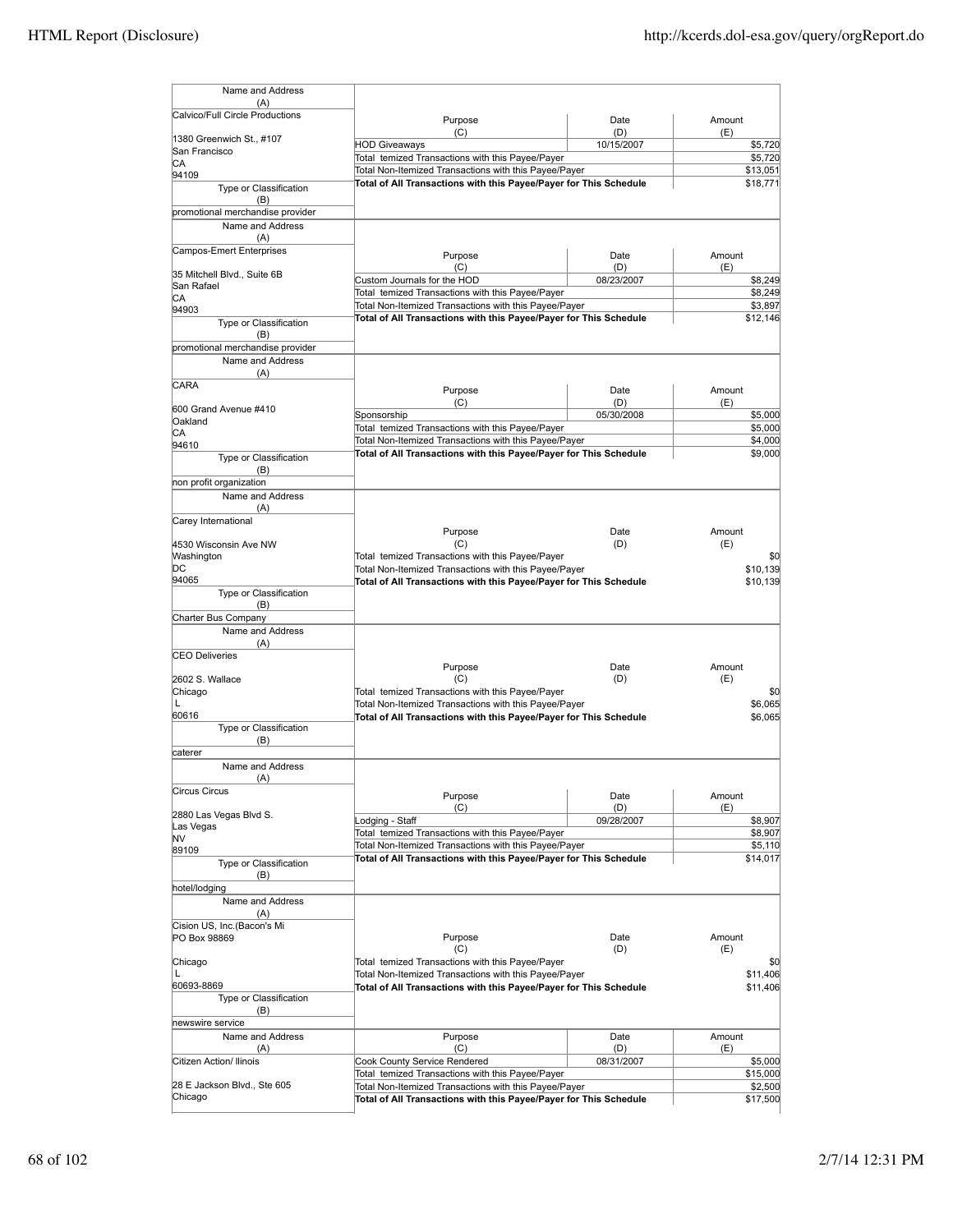| L                                                                                        | Purpose                                                           | Date              | Amount    |
|------------------------------------------------------------------------------------------|-------------------------------------------------------------------|-------------------|-----------|
| 60604<br>Type or Classification                                                          | (C)<br>Cook County Service Rendered #2                            | (D)<br>10/30/2007 | (E)       |
| (B)                                                                                      | Jan, Feb08 Cook Cook County Services                              |                   | \$5,000   |
| non profit organization                                                                  | Rendered                                                          | 02/21/2008        | \$5,000   |
|                                                                                          | Total temized Transactions with this Payee/Payer                  |                   | \$15,000  |
|                                                                                          | Total Non-Itemized Transactions with this Payee/Payer             |                   | \$2,500   |
|                                                                                          | Total of All Transactions with this Payee/Payer for This Schedule |                   | \$17,500  |
| Name and Address                                                                         | Purpose                                                           | Date              | Amount    |
| (A)                                                                                      | (C)                                                               | (D)               | (E)       |
| Adams Broadwell Joseph & Cardozo                                                         | Temecula Reg Hosp                                                 | 08/28/2007        | \$9,766   |
|                                                                                          | Temecula Reg Hosp                                                 | 09/25/2007        | \$10,410  |
| 601 Gateway Blvd, Ste 1000                                                               | Temecula Reg Hosp                                                 | 10/24/2007        | \$10,499  |
| So San Francisco                                                                         | Temecula Reg Hosp                                                 | 11/27/2007        | \$11,843  |
| СA                                                                                       | Temecula Reg Hosp                                                 | 12/28/2007        | \$15,576  |
| 94080-7037                                                                               | Temecula Reg Hosp                                                 | 06/04/2008        | \$5,526   |
| Type or Classification                                                                   | Total temized Transactions with this Payee/Payer                  |                   | \$63,620  |
| (B)<br>law firm                                                                          | Total Non-Itemized Transactions with this Payee/Payer             |                   | \$6,824   |
|                                                                                          | Total of All Transactions with this Payee/Payer for This Schedule |                   | \$70,444  |
| Name and Address                                                                         |                                                                   |                   |           |
| (A)                                                                                      |                                                                   |                   |           |
| Claremont Resort & Spa                                                                   |                                                                   |                   |           |
|                                                                                          | Purpose                                                           | Date              | Amount    |
| 41 Tunnel Road                                                                           | (C)                                                               | (D)               | (E)       |
| Berkeley                                                                                 | Total temized Transactions with this Payee/Payer                  |                   | \$0       |
| CА                                                                                       | Total Non-Itemized Transactions with this Payee/Payer             |                   | \$2.377   |
| 94705                                                                                    | Total of All Transactions with this Payee/Payer for This Schedule |                   | \$2,377   |
| Type or Classification                                                                   |                                                                   |                   |           |
| (B)                                                                                      |                                                                   |                   |           |
| hotel/lodging                                                                            |                                                                   |                   |           |
| Name and Address                                                                         | Purpose                                                           | Date              | Amount    |
| (A)                                                                                      | (C)                                                               | (D)               | (E)       |
| Continental Airlines                                                                     | Air Travel - Members                                              | 10/28/2007        | \$13,818  |
|                                                                                          | Air Travel - Members                                              | 01/29/2008        | \$10,222  |
| 17441 JFK Blvd, Suite 2133                                                               | Air Travel - Members                                              | 03/29/2008        | \$5,772   |
| Houston                                                                                  | Air travel - Staff                                                | 03/29/2008        | \$6,035   |
| TХ                                                                                       | Air travel - Staff                                                | 04/28/2008        | \$5,513   |
| 70450                                                                                    | Air Travel - Members                                              | 05/28/2008        | \$7,525   |
| Type or Classification                                                                   | Air travel - Staff                                                | 05/28/2008        | \$5,516   |
| (B)                                                                                      | Air Travel - Members                                              | 07/01/2007        | \$6,477   |
| airline company                                                                          | Total temized Transactions with this Payee/Payer                  |                   | \$60,878  |
|                                                                                          | Total Non-Itemized Transactions with this Payee/Payer             |                   | \$63,696  |
|                                                                                          | Total of All Transactions with this Payee/Payer for This Schedule |                   | \$124,574 |
| Name and Address                                                                         |                                                                   |                   |           |
| (A)                                                                                      |                                                                   |                   |           |
| Cornell University                                                                       |                                                                   |                   |           |
|                                                                                          | Purpose                                                           | Date              | Amount    |
| 356 LR Research Bldg                                                                     | (C)                                                               | (D)               | (E)       |
| thica                                                                                    | <b>EFCA Study</b>                                                 | 06/02/2008        | \$5,000   |
| NY                                                                                       | Total temized Transactions with this Payee/Payer                  |                   | \$5,000   |
| 14853                                                                                    | Total Non-Itemized Transactions with this Payee/Payer             |                   | \$0       |
| Type or Classification                                                                   | Total of All Transactions with this Payee/Payer for This Schedule |                   | \$5,000   |
| (B)                                                                                      |                                                                   |                   |           |
| University Research Provider                                                             |                                                                   |                   |           |
| Name and Address                                                                         |                                                                   |                   |           |
| (A)                                                                                      |                                                                   |                   |           |
| Courtyard-Carlsbad                                                                       |                                                                   |                   |           |
|                                                                                          | Purpose                                                           | Date              | Amount    |
| 2000 Faraday Ave                                                                         | (C)                                                               | (D)               | (E)       |
| Carlsbad                                                                                 | Total temized Transactions with this Payee/Payer                  |                   | \$0       |
| СA                                                                                       | Total Non-Itemized Transactions with this Payee/Payer             |                   | \$8,991   |
| 92008                                                                                    | Total of All Transactions with this Payee/Payer for This Schedule |                   | \$8,991   |
| Type or Classification                                                                   |                                                                   |                   |           |
| (B)                                                                                      |                                                                   |                   |           |
| hotel/lodging                                                                            |                                                                   |                   |           |
| Name and Address                                                                         |                                                                   |                   |           |
| (A)                                                                                      |                                                                   |                   |           |
| Courtyard-Covington                                                                      | Purpose                                                           | Date              | Amount    |
|                                                                                          | (C)                                                               | (D)               | (E)       |
|                                                                                          |                                                                   | 03/29/2008        | \$7,016   |
|                                                                                          |                                                                   |                   | \$7,016   |
|                                                                                          | Lodging - Staff                                                   |                   |           |
|                                                                                          | Total temized Transactions with this Payee/Payer                  |                   |           |
|                                                                                          | Total Non-Itemized Transactions with this Payee/Payer             |                   | \$0       |
| Type or Classification                                                                   | Total of All Transactions with this Payee/Payer for This Schedule |                   | \$7,016   |
| (B)                                                                                      |                                                                   |                   |           |
|                                                                                          |                                                                   |                   |           |
| Name and Address                                                                         | Purpose                                                           | Date              | Amount    |
| (A)                                                                                      | (C)                                                               | (D)               | (E)       |
|                                                                                          | Lodging - Staff                                                   | 03/29/2008        | \$7,521   |
|                                                                                          | Total temized Transactions with this Payee/Payer                  |                   | \$16,637  |
| 140 E. Shaw Ave                                                                          | Total Non-Itemized Transactions with this Payee/Payer             |                   | \$5,230   |
| 500 W. 3rd St<br>Covington<br>KY<br>41011<br>hotel/lodging<br>Courtyard-Fresno<br>Fresno | Total of All Transactions with this Payee/Payer for This Schedule |                   | \$21,867  |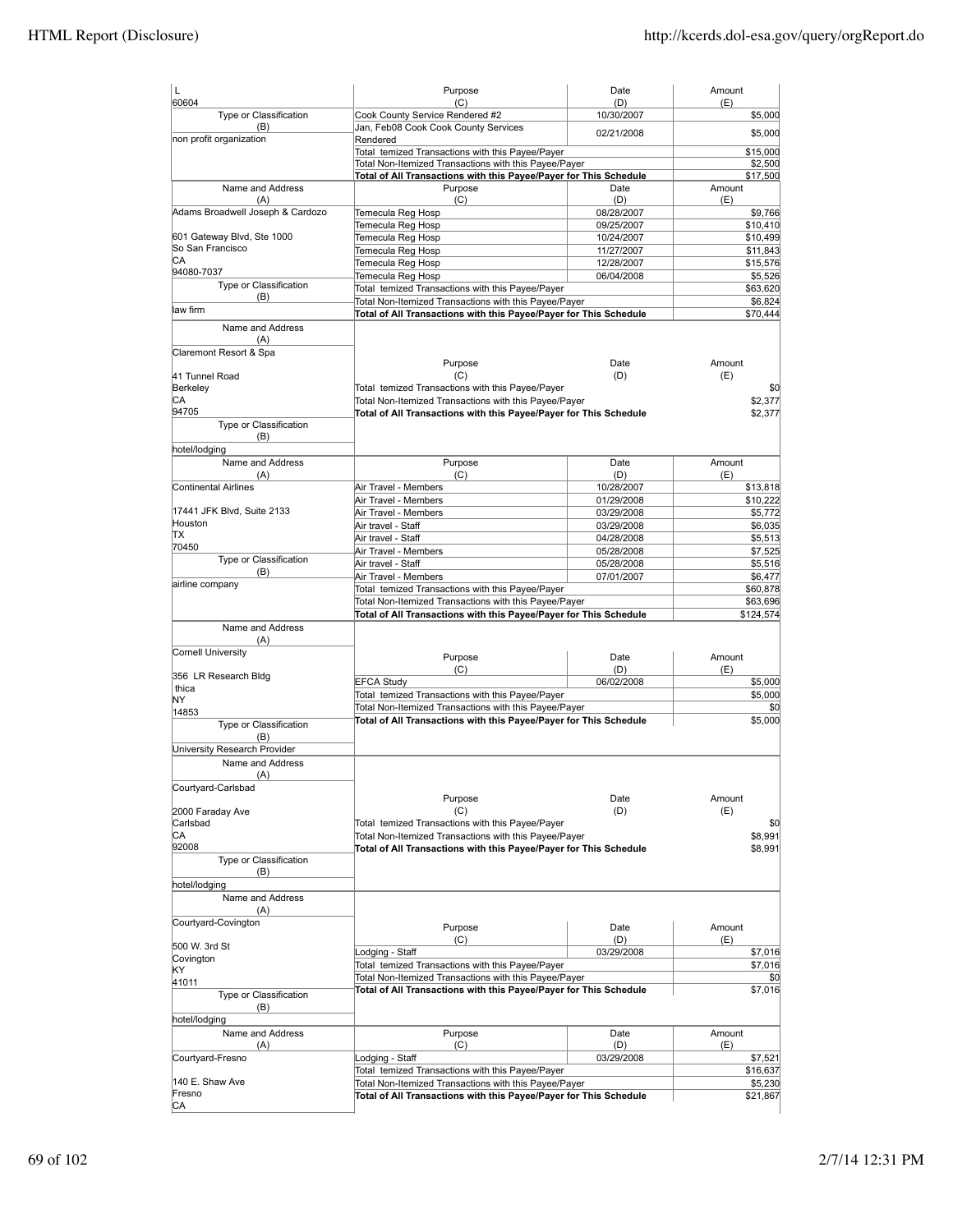| 93710                                | Purpose                                                                                                                    | Date       | Amount              |                    |
|--------------------------------------|----------------------------------------------------------------------------------------------------------------------------|------------|---------------------|--------------------|
| Type or Classification               | (C)<br>Lodging - Staff                                                                                                     | (D)        | (E)                 |                    |
| (B)<br>hotel/lodging                 | 04/28/2008                                                                                                                 |            | \$9,116<br>\$16,637 |                    |
|                                      | Total temized Transactions with this Payee/Payer<br>Total Non-Itemized Transactions with this Payee/Payer                  |            |                     | \$5,230            |
|                                      | Total of All Transactions with this Payee/Payer for This Schedule                                                          |            |                     | \$21,867           |
| Name and Address                     |                                                                                                                            |            |                     |                    |
| (A)<br>Courtyard-Houston             |                                                                                                                            |            |                     |                    |
|                                      | Purpose                                                                                                                    | Date       | Amount              |                    |
| 2929 West Park Dr                    | (C)                                                                                                                        | (D)        | (E)                 |                    |
| Houston<br>ΠX                        | Total temized Transactions with this Payee/Payer                                                                           |            |                     | \$0<br>\$5.196     |
| 77098                                | Total Non-Itemized Transactions with this Payee/Payer<br>Total of All Transactions with this Payee/Payer for This Schedule |            |                     | \$5,196            |
| Type or Classification               |                                                                                                                            |            |                     |                    |
| (B)                                  |                                                                                                                            |            |                     |                    |
| hotel/lodging                        |                                                                                                                            |            |                     |                    |
| Name and Address<br>(A)              |                                                                                                                            |            |                     |                    |
| Courtyard-Modesto                    |                                                                                                                            |            |                     |                    |
|                                      | Purpose                                                                                                                    | Date       | Amount              |                    |
| 1720 Sisk Road                       | (C)                                                                                                                        | (D)        | (E)                 |                    |
| Modesto<br>СA                        | Total temized Transactions with this Payee/Payer<br>Total Non-Itemized Transactions with this Payee/Payer                  |            |                     | \$0<br>\$6,388     |
| 95350                                | Total of All Transactions with this Payee/Payer for This Schedule                                                          |            |                     | \$6,388            |
| Type or Classification               |                                                                                                                            |            |                     |                    |
| (B)                                  |                                                                                                                            |            |                     |                    |
| hotel/lodging<br>Name and Address    |                                                                                                                            |            |                     |                    |
| (A)                                  |                                                                                                                            |            |                     |                    |
| Courtyard-Monrovia                   | Purpose                                                                                                                    | Date       | Amount              |                    |
|                                      | (C)                                                                                                                        | (D)        | (E)                 |                    |
| 700 W. Huntington Dr<br>Monrovia     | <b>CE Classes</b>                                                                                                          | 04/28/2008 |                     | \$5,908            |
| СA                                   | Total temized Transactions with this Payee/Payer                                                                           |            |                     | \$5,908            |
| 91016                                | Total Non-Itemized Transactions with this Payee/Payer                                                                      |            |                     | \$1,064            |
| Type or Classification               | Total of All Transactions with this Payee/Payer for This Schedule                                                          |            |                     | \$6,972            |
| (B)                                  |                                                                                                                            |            |                     |                    |
| hotel/lodging<br>Name and Address    |                                                                                                                            |            |                     |                    |
| (A)                                  |                                                                                                                            |            |                     |                    |
| Courtyard-Oakland                    |                                                                                                                            |            |                     |                    |
|                                      | Purpose                                                                                                                    | Date       | Amount              |                    |
| 988 Broadway<br>Oakland              | (C)                                                                                                                        | (D)        | (E)                 |                    |
| СA                                   | Total temized Transactions with this Payee/Payer<br>Total Non-Itemized Transactions with this Payee/Payer                  |            |                     | \$0<br>\$10,020    |
| 94607                                | Total of All Transactions with this Payee/Payer for This Schedule                                                          |            |                     | \$10,020           |
| Type or Classification               |                                                                                                                            |            |                     |                    |
| (B)<br>hotel/lodging                 |                                                                                                                            |            |                     |                    |
| Name and Address                     |                                                                                                                            |            |                     |                    |
| (A)                                  |                                                                                                                            |            |                     |                    |
| Courtyard-Rancho Bernardo            | Purpose                                                                                                                    | Date       | Amount              |                    |
|                                      | (C)                                                                                                                        | (D)        | (E)                 |                    |
| 11611 Bernardo Plaza Ct<br>San Diego | <b>CE Expenses</b>                                                                                                         | 05/28/2008 |                     | \$5,605            |
| CА                                   | Total temized Transactions with this Payee/Payer                                                                           |            |                     | \$5,605            |
| 92128                                | Total Non-Itemized Transactions with this Payee/Payer<br>Total of All Transactions with this Payee/Payer for This Schedule |            |                     | \$3,882<br>\$9,487 |
| Type or Classification               |                                                                                                                            |            |                     |                    |
| (B)<br>hotel/lodging                 |                                                                                                                            |            |                     |                    |
| Name and Address                     |                                                                                                                            |            |                     |                    |
| (A)                                  |                                                                                                                            |            |                     |                    |
| Courtyard-Sacramento                 | Purpose                                                                                                                    | Date       | Amount              |                    |
| 1920 Taylor Road                     | (C)                                                                                                                        | (D)        | (E)                 |                    |
| Roseville                            | Lodging - Staff                                                                                                            | 09/28/2007 |                     | \$9,132            |
| СA                                   | Total temized Transactions with this Payee/Payer                                                                           |            |                     | \$9,132            |
| 95661                                | Total Non-Itemized Transactions with this Payee/Payer<br>Total of All Transactions with this Payee/Payer for This Schedule |            |                     | \$350<br>\$9,482   |
| Type or Classification<br>(B)        |                                                                                                                            |            |                     |                    |
| hotel/lodging                        |                                                                                                                            |            |                     |                    |
| Name and Address                     |                                                                                                                            |            |                     |                    |
| (A)                                  |                                                                                                                            |            |                     |                    |
| Courtyard-Vallejo                    |                                                                                                                            |            |                     |                    |
|                                      | Purpose                                                                                                                    | Date       | Amount              |                    |
| 1000 Fairgrounds Dr<br>Vallejo       | (C)<br>Total temized Transactions with this Payee/Payer                                                                    | (D)        | (E)                 | \$0                |
| СA                                   | Total Non-Itemized Transactions with this Payee/Payer                                                                      |            |                     | \$7,628            |
| 94589                                | Total of All Transactions with this Payee/Payer for This Schedule                                                          |            |                     | \$7,628            |
| Type or Classification               |                                                                                                                            |            |                     |                    |
| (B)<br>hotel/lodging                 |                                                                                                                            |            |                     |                    |
|                                      |                                                                                                                            |            |                     |                    |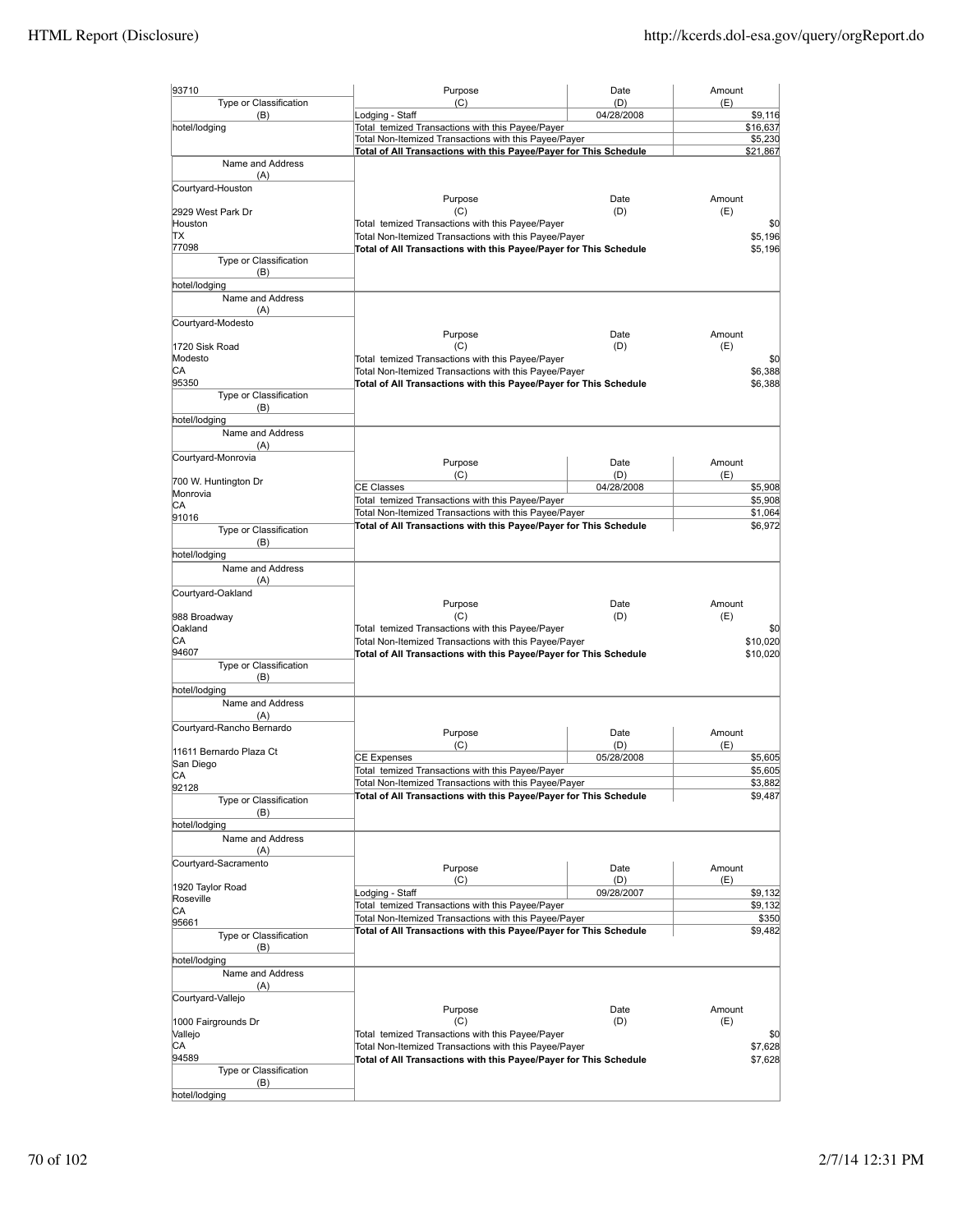| Name and Address                             |                                                                                                                            |            |          |
|----------------------------------------------|----------------------------------------------------------------------------------------------------------------------------|------------|----------|
| (A)                                          |                                                                                                                            |            |          |
| <b>CRE Computer &amp; Audio</b>              | Purpose                                                                                                                    | Date       | Amount   |
| 5732 Buckingham Pkwy                         | (C)                                                                                                                        | (D)        | (E)      |
| Culver City                                  | CRE Computer & Audio for HOD                                                                                               | 09/28/2007 | \$6,190  |
| СA                                           | Total temized Transactions with this Payee/Payer                                                                           | \$6,190    |          |
| 90230                                        | Total Non-Itemized Transactions with this Payee/Payer                                                                      | \$0        |          |
| Type or Classification<br>(B)                | Total of All Transactions with this Payee/Payer for This Schedule                                                          |            | \$6,190  |
| Communication Equipment Provider             |                                                                                                                            |            |          |
| Name and Address                             |                                                                                                                            |            |          |
| (A)<br>Creative Teamwork Entertainment, Inc. |                                                                                                                            |            |          |
|                                              | Purpose                                                                                                                    | Date       | Amount   |
| 11684 Ventura Blvd. #887                     | (C)                                                                                                                        | (D)        | (E)      |
| Studio City                                  | DVD to HOD                                                                                                                 | 10/02/2007 | \$5,000  |
| CА                                           | Total temized Transactions with this Payee/Payer                                                                           |            | \$5,000  |
| 91604-2699                                   | Total Non-Itemized Transactions with this Payee/Payer                                                                      |            | \$3,390  |
| Type or Classification                       | Total of All Transactions with this Payee/Payer for This Schedule                                                          | \$8,390    |          |
| (B)                                          |                                                                                                                            |            |          |
| Video/DVD Production                         |                                                                                                                            |            |          |
| Name and Address<br>(A)                      |                                                                                                                            |            |          |
| Creative Teamwork Productions, Inc           | Purpose                                                                                                                    | Date       | Amount   |
|                                              | (C)                                                                                                                        | (D)        | (E)      |
| 26211 Skakespeare Lane                       | DVD production for HOD                                                                                                     | 10/18/2007 | \$5,000  |
| Stevenson Ranch                              | Total temized Transactions with this Payee/Payer                                                                           |            | \$5,000  |
| СA                                           | Total Non-Itemized Transactions with this Payee/Payer                                                                      |            |          |
| 91381                                        |                                                                                                                            |            | \$0      |
| Type or Classification<br>(B)                | Total of All Transactions with this Payee/Payer for This Schedule                                                          |            | \$5,000  |
| Video/DVD Production                         |                                                                                                                            |            |          |
| Name and Address<br>(A)                      |                                                                                                                            |            |          |
| Crowne Plaza-Chicago Metro                   | Purpose                                                                                                                    | Date       | Amount   |
|                                              | (C)                                                                                                                        | (D)        | (E)      |
| 733 West Madison                             | <b>CE Classes</b>                                                                                                          | 03/04/2008 | \$9,279  |
| Chicago                                      | Chicago office holiday party                                                                                               | 02/15/2008 | \$8,305  |
|                                              | Total temized Transactions with this Payee/Payer                                                                           |            | \$17,584 |
| 60661                                        | Total Non-Itemized Transactions with this Payee/Payer                                                                      |            | \$6,928  |
| Type or Classification<br>(B)                | Total of All Transactions with this Payee/Payer for This Schedule                                                          |            | \$24,512 |
| hotel/lodging                                |                                                                                                                            |            |          |
| Name and Address                             |                                                                                                                            |            |          |
| (A)                                          |                                                                                                                            |            |          |
| Crowne Plaza-Springfield                     | Purpose                                                                                                                    | Date       | Amount   |
|                                              | (C)                                                                                                                        | (D)        | (E)      |
| 3000 Dirksen Pkwy                            | <b>CE Expenses</b>                                                                                                         | 04/28/2008 | \$7,623  |
| Springfield                                  | Total temized Transactions with this Payee/Payer                                                                           |            | \$7,623  |
| L                                            | Total Non-Itemized Transactions with this Payee/Payer                                                                      |            | \$0      |
| 62703<br>Type or Classification              | Total of All Transactions with this Payee/Payer for This Schedule                                                          |            | \$7,623  |
| (B)                                          |                                                                                                                            |            |          |
| hotel/lodging                                |                                                                                                                            |            |          |
| Name and Address<br>(A)                      |                                                                                                                            |            |          |
| Delta Air Lines                              | Purpose                                                                                                                    | Date       | Amount   |
| P O BOX 101212                               | (C)                                                                                                                        | (D)        | (E)      |
|                                              | Air Travel - Members for HOD                                                                                               | 08/28/2007 | \$11,786 |
| Atlanta                                      | Air travel - Staff                                                                                                         | 03/29/2008 | \$10,297 |
| GA                                           | Total temized Transactions with this Payee/Payer                                                                           |            | \$22,083 |
| 30392-1212                                   |                                                                                                                            |            | \$31,539 |
| Type or Classification                       | Total Non-Itemized Transactions with this Payee/Payer<br>Total of All Transactions with this Payee/Payer for This Schedule |            | \$53,622 |
| (B)<br>airline company                       |                                                                                                                            |            |          |
|                                              |                                                                                                                            |            |          |

airline company Form LM-2 (Revised 2003)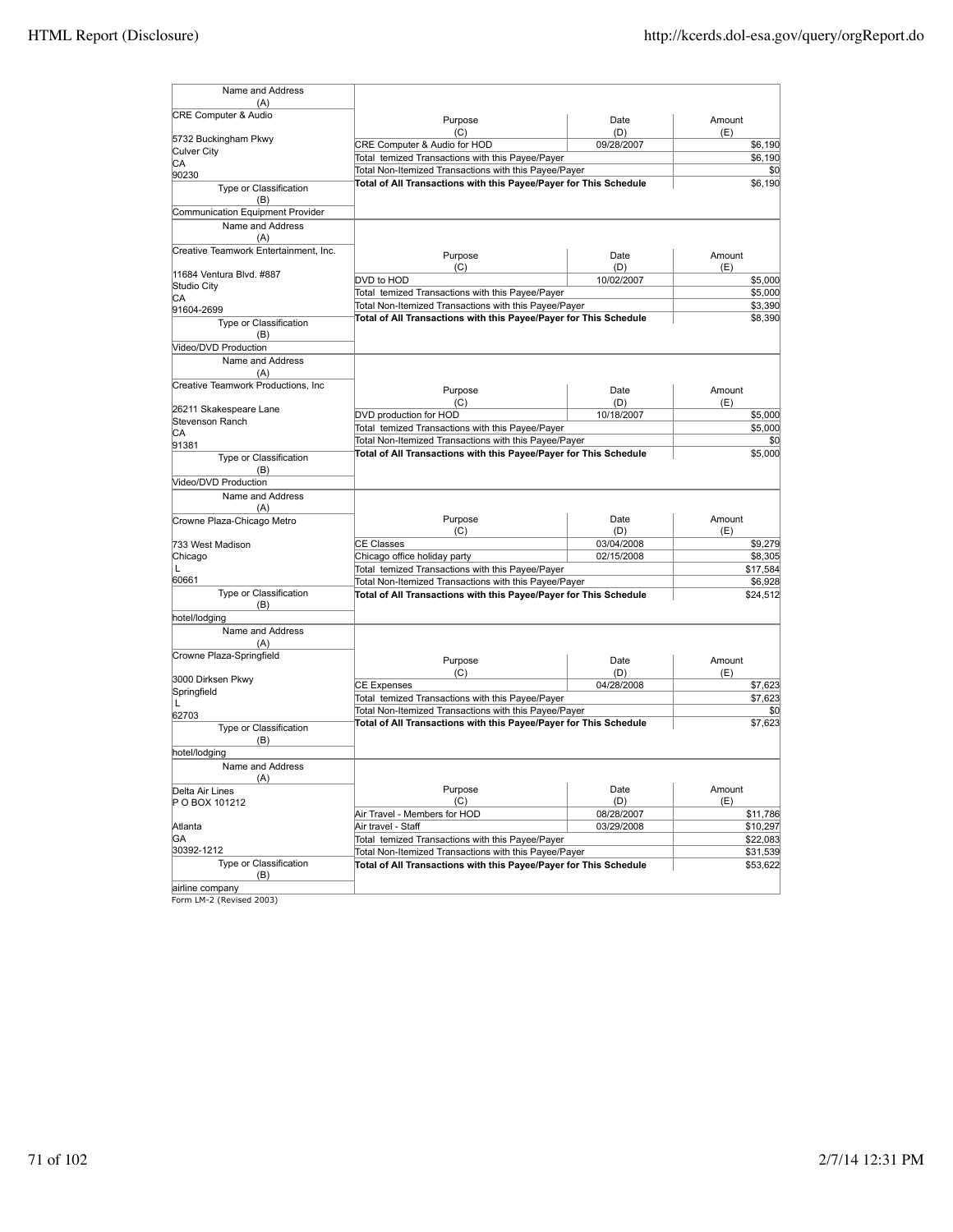# **SCHEDULE 16 - POLITICAL ACTIVITIES AND LOBBYING** FILE NUMBER 015-724

| Name and Address                             |                                                                                                                            |                          |                                                                                                                                                                                                                                  |  |
|----------------------------------------------|----------------------------------------------------------------------------------------------------------------------------|--------------------------|----------------------------------------------------------------------------------------------------------------------------------------------------------------------------------------------------------------------------------|--|
| (A)<br>@advocacy inc                         |                                                                                                                            |                          | Amount                                                                                                                                                                                                                           |  |
|                                              | Purpose<br>(C)                                                                                                             | Date<br>(D)              | (E)                                                                                                                                                                                                                              |  |
| 1001 G Street, NW, Ste 460<br>Washington     | email mass cheneycare e-alert                                                                                              | 01/29/2008               | \$9,153                                                                                                                                                                                                                          |  |
| DС                                           | Total temized Transactions with this Payee/Payer                                                                           | \$9,153                  |                                                                                                                                                                                                                                  |  |
| 20001                                        | Total Non-Itemized Transactions with this Payee/Payer                                                                      | \$0<br>\$9,153           |                                                                                                                                                                                                                                  |  |
| Type or Classification                       | Total of All Transactions with this Payee/Payer for This Schedule                                                          |                          |                                                                                                                                                                                                                                  |  |
| (B)                                          |                                                                                                                            |                          |                                                                                                                                                                                                                                  |  |
| Website Support Provider<br>Name and Address |                                                                                                                            |                          |                                                                                                                                                                                                                                  |  |
| (A)                                          |                                                                                                                            |                          |                                                                                                                                                                                                                                  |  |
| <b>Dickies Medical Uniforms</b>              | Purpose                                                                                                                    | Date                     | Amount                                                                                                                                                                                                                           |  |
| PO Box 951256                                | (C)                                                                                                                        | (D)                      | (E)                                                                                                                                                                                                                              |  |
| Dallas                                       | Scrubs SiCKO                                                                                                               | 07/03/2007               | \$25,471                                                                                                                                                                                                                         |  |
| ΙTΧ                                          | Total temized Transactions with this Payee/Payer                                                                           |                          | \$25.471<br>\$0                                                                                                                                                                                                                  |  |
| 75395-1256                                   | Total Non-Itemized Transactions with this Payee/Payer<br>Total of All Transactions with this Payee/Payer for This Schedule |                          |                                                                                                                                                                                                                                  |  |
| Type or Classification                       |                                                                                                                            |                          | \$25,471                                                                                                                                                                                                                         |  |
| (B)<br>promotional merchandise provider      |                                                                                                                            |                          |                                                                                                                                                                                                                                  |  |
| Name and Address                             |                                                                                                                            |                          |                                                                                                                                                                                                                                  |  |
| (A)                                          |                                                                                                                            |                          |                                                                                                                                                                                                                                  |  |
| Advomatic                                    |                                                                                                                            |                          |                                                                                                                                                                                                                                  |  |
| 243 5th Avenue, Suite 460                    | Purpose<br>(C)                                                                                                             | Date<br>(D)              | Amount<br>(E)                                                                                                                                                                                                                    |  |
| New York                                     | Total temized Transactions with this Payee/Payer                                                                           |                          | \$0                                                                                                                                                                                                                              |  |
| ΝY                                           | Total Non-Itemized Transactions with this Payee/Payer<br>\$17,834                                                          |                          |                                                                                                                                                                                                                                  |  |
| 10016                                        | Total of All Transactions with this Payee/Payer for This Schedule                                                          |                          | \$17,834                                                                                                                                                                                                                         |  |
| Type or Classification                       |                                                                                                                            |                          |                                                                                                                                                                                                                                  |  |
| (B)<br><b>Website Support Provider</b>       |                                                                                                                            |                          |                                                                                                                                                                                                                                  |  |
| Name and Address                             |                                                                                                                            |                          |                                                                                                                                                                                                                                  |  |
| (A)                                          |                                                                                                                            |                          |                                                                                                                                                                                                                                  |  |
| Federacion de Maestros de Puerto Rico        | Purpose                                                                                                                    | Date                     | Amount                                                                                                                                                                                                                           |  |
| Urb Caribe 1572 Pnc de Leon                  | (C)                                                                                                                        | (D)                      | (E)                                                                                                                                                                                                                              |  |
| San Juan                                     | Strike Support                                                                                                             | 04/28/2008               | \$25,000                                                                                                                                                                                                                         |  |
| PR.                                          | Total temized Transactions with this Payee/Payer<br>Total Non-Itemized Transactions with this Payee/Payer                  |                          | \$25,000<br>\$0                                                                                                                                                                                                                  |  |
| 00926-2710                                   | Total of All Transactions with this Payee/Payer for This Schedule                                                          |                          | \$25,000                                                                                                                                                                                                                         |  |
| Type or Classification<br>(B)                |                                                                                                                            |                          |                                                                                                                                                                                                                                  |  |
| Labor Union                                  |                                                                                                                            |                          |                                                                                                                                                                                                                                  |  |
| Name and Address                             |                                                                                                                            |                          |                                                                                                                                                                                                                                  |  |
| (A)                                          |                                                                                                                            |                          |                                                                                                                                                                                                                                  |  |
| FedEx Kinko's<br>P O Box 672085              | Purpose                                                                                                                    | Date                     | Amount                                                                                                                                                                                                                           |  |
|                                              | (C)                                                                                                                        | (D)                      | (E)                                                                                                                                                                                                                              |  |
| Dallas                                       | Total temized Transactions with this Payee/Payer                                                                           |                          |                                                                                                                                                                                                                                  |  |
| ТX<br>75267-2085                             | Total Non-Itemized Transactions with this Payee/Payer                                                                      |                          | \$792                                                                                                                                                                                                                            |  |
| Type or Classification                       | Total of All Transactions with this Payee/Payer for This Schedule                                                          |                          | \$792                                                                                                                                                                                                                            |  |
| (B)                                          |                                                                                                                            |                          |                                                                                                                                                                                                                                  |  |
| printing company                             |                                                                                                                            |                          |                                                                                                                                                                                                                                  |  |
| Name and Address                             | Purpose                                                                                                                    | Date                     | Amount                                                                                                                                                                                                                           |  |
| (A)<br>Fenton Communications                 | (C)                                                                                                                        | (D)<br>09/25/2007        | (E)<br>\$28,750                                                                                                                                                                                                                  |  |
|                                              |                                                                                                                            |                          |                                                                                                                                                                                                                                  |  |
|                                              | Comm Service                                                                                                               |                          |                                                                                                                                                                                                                                  |  |
| 1000 Vermont Ave. NW, Ste200                 | Nov 2007<br>Ad 10 IA newspapers                                                                                            | 10/30/2007<br>12/04/2007 | \$10,000<br>\$57,063                                                                                                                                                                                                             |  |
| Washington                                   | <b>HR676</b>                                                                                                               | 12/14/2007               |                                                                                                                                                                                                                                  |  |
| DC                                           | Communication Services Dec/2007                                                                                            | 12/21/2007               |                                                                                                                                                                                                                                  |  |
| 20005                                        | Newspaper Ads                                                                                                              | 12/27/2007               |                                                                                                                                                                                                                                  |  |
| Type or Classification<br>(B)                | Job 6-21025 Expenses                                                                                                       | 12/28/2007               |                                                                                                                                                                                                                                  |  |
| <b>Communications Consultant</b>             | Wash Post & USA Today; Blog Ads                                                                                            | 01/02/2008               |                                                                                                                                                                                                                                  |  |
|                                              | <b>Blogs Cheny Care</b><br>3 Print Ads Roll Call, Variety, Hollywood Reporter                                              | 01/14/2008<br>01/17/2008 |                                                                                                                                                                                                                                  |  |
|                                              | NYT online campaign                                                                                                        | 01/28/2008               |                                                                                                                                                                                                                                  |  |
|                                              | Mar/2008 Comm Services                                                                                                     | 02/21/2008               |                                                                                                                                                                                                                                  |  |
|                                              | Media Buy Ohio Radio                                                                                                       | 02/27/2008               |                                                                                                                                                                                                                                  |  |
|                                              | Exp Mtg Press Conf and Graphics                                                                                            | 03/12/2008               |                                                                                                                                                                                                                                  |  |
|                                              | Blog ads<br>Amer Prospect                                                                                                  | 03/12/2008<br>03/17/2008 |                                                                                                                                                                                                                                  |  |
|                                              | Ap/2008 Comm Services                                                                                                      | 03/17/2008               |                                                                                                                                                                                                                                  |  |
|                                              | May Services Rendered                                                                                                      | 04/24/2008               |                                                                                                                                                                                                                                  |  |
|                                              | Jun 2008 Services                                                                                                          | 05/20/2008               |                                                                                                                                                                                                                                  |  |
|                                              | Fees for Nat Nurses Week Ad                                                                                                | 06/03/2008               |                                                                                                                                                                                                                                  |  |
|                                              | Total temized Transactions with this Payee/Payer<br>Total Non-Itemized Transactions with this Payee/Payer                  |                          | \$5,883<br>\$10,000<br>\$102,216<br>\$14,142<br>\$202,243<br>\$14,667<br>\$23,930<br>\$29,415<br>\$10,000<br>\$81,545<br>\$25,596<br>\$6,740<br>\$6,000<br>\$10,000<br>\$10,000<br>\$10,000<br>\$15,000<br>\$750,367<br>\$18,115 |  |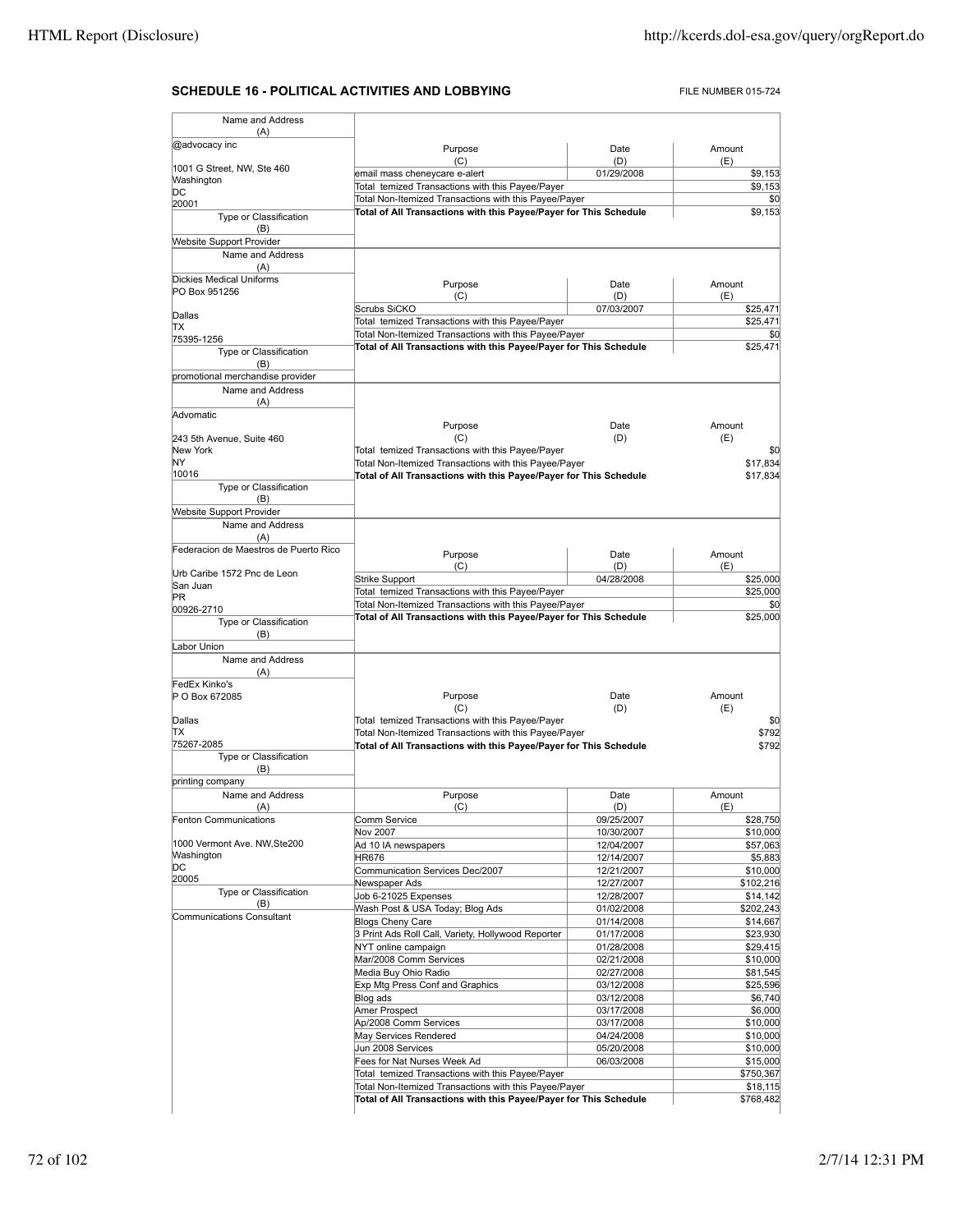|                                             | Purpose                                                                                                                    | Date                     | Amount               |
|---------------------------------------------|----------------------------------------------------------------------------------------------------------------------------|--------------------------|----------------------|
|                                             | (C)                                                                                                                        | (D)                      | (E)                  |
|                                             | Creative Fee, Newspaper Buy & Radio Buy<br>Mtgs Press Conf, Graphics and Comm Services                                     | 06/06/2008<br>06/24/2008 | \$63,780<br>\$13,397 |
|                                             | Total temized Transactions with this Payee/Payer                                                                           |                          | \$750,367            |
|                                             | Total Non-Itemized Transactions with this Payee/Payer                                                                      |                          | \$18,115             |
|                                             | Total of All Transactions with this Payee/Payer for This Schedule                                                          |                          | \$768,482            |
| Name and Address<br>(A)                     |                                                                                                                            |                          |                      |
| Greenberg Quinlan Rosner Research           | Purpose                                                                                                                    | Date                     | Amount               |
| 10 G Street NE, Suite 400                   | (C)                                                                                                                        | (D)                      | (E)                  |
| Washington                                  | <b>CA Statewide Poll</b>                                                                                                   | 08/07/2007               | \$20,000             |
| DС                                          | Total temized Transactions with this Payee/Payer                                                                           |                          | \$20,000             |
| 20002                                       | Total Non-Itemized Transactions with this Payee/Payer<br>Total of All Transactions with this Payee/Payer for This Schedule |                          | \$0<br>\$20,000      |
| Type or Classification<br>(B)<br>Consultant |                                                                                                                            |                          |                      |
| Name and Address                            |                                                                                                                            |                          |                      |
| (A)                                         |                                                                                                                            |                          |                      |
| <b>Health Care Now</b>                      | Purpose                                                                                                                    | Date                     | Amount               |
| 8 West 13th Street #2RW                     | (C)                                                                                                                        | (D)                      | (E)                  |
| New York                                    | Annual Contribution                                                                                                        | 04/25/2008               | \$20,000             |
| NY                                          | Total temized Transactions with this Payee/Payer                                                                           |                          | \$20,000             |
| 10011                                       | Total Non-Itemized Transactions with this Payee/Payer                                                                      |                          | \$530                |
| Type or Classification                      | Total of All Transactions with this Payee/Payer for This Schedule                                                          |                          | \$20,530             |
| (B)                                         |                                                                                                                            |                          |                      |
| non profit organization                     |                                                                                                                            |                          |                      |
| Name and Address                            |                                                                                                                            |                          |                      |
| (A)<br>Holiday Inn-Capitol Plaza            |                                                                                                                            |                          |                      |
|                                             | Purpose                                                                                                                    | Date                     | Amount               |
| 300 J Street                                | (C)                                                                                                                        | (D)                      | (E)                  |
| Sacramento                                  | Total temized Transactions with this Payee/Payer                                                                           |                          | \$0                  |
| СA<br>95814                                 | Total Non-Itemized Transactions with this Payee/Payer                                                                      |                          | \$219                |
| Type or Classification                      | Total of All Transactions with this Payee/Payer for This Schedule                                                          |                          | \$219                |
| (B)                                         |                                                                                                                            |                          |                      |
| hotel/lodging                               |                                                                                                                            |                          |                      |
| Name and Address                            |                                                                                                                            |                          |                      |
| (A)                                         |                                                                                                                            |                          |                      |
| Jasculca/Terman & Associates, Inc.          | Purpose                                                                                                                    | Date                     | Amount               |
|                                             | (C)                                                                                                                        | (D)                      | (E)                  |
| 730 N Franklin St, Ste 510                  | Consulting 7/1-7/31/07                                                                                                     | 08/27/2007               | \$22,500             |
| Chicago<br>L                                | Consulting 7/1-7/31/07                                                                                                     | 09/05/2007               | \$12,130             |
| 60610                                       | Total temized Transactions with this Payee/Payer<br>Total Non-Itemized Transactions with this Payee/Payer                  |                          | \$34,630<br>\$3,204  |
| Type or Classification                      | Total of All Transactions with this Payee/Payer for This Schedule                                                          |                          | \$37,834             |
| (B)                                         |                                                                                                                            |                          |                      |
| Community Outreach Consultant               |                                                                                                                            |                          |                      |
| Name and Address                            |                                                                                                                            |                          |                      |
| (A)                                         |                                                                                                                            |                          |                      |
| Le Cheval                                   |                                                                                                                            |                          |                      |
|                                             | Purpose                                                                                                                    | Date                     | Amount               |
|                                             | (C)                                                                                                                        | (D)                      | (E)                  |
| <b>Oakland</b>                              | Total temized Transactions with this Payee/Payer                                                                           |                          | SO <sub>0</sub>      |
| CA<br>94607                                 | Total Non-Itemized Transactions with this Payee/Payer                                                                      |                          | \$492                |
| Type or Classification                      | Total of All Transactions with this Payee/Payer for This Schedule                                                          |                          | \$492                |
| (B)                                         |                                                                                                                            |                          |                      |
| caterer                                     |                                                                                                                            |                          |                      |
| Name and Address                            |                                                                                                                            |                          |                      |
| (A)                                         |                                                                                                                            |                          |                      |
| Alliance Graphics                           | Purpose                                                                                                                    | Date                     | Amount               |
|                                             | (C)                                                                                                                        | (D)                      | (E)                  |
| 1101 8th Street                             | <b>Banners SiCKO</b>                                                                                                       | 08/01/2007               | \$15,660             |
| Berkeley<br>CА                              | Total temized Transactions with this Payee/Payer                                                                           |                          | \$15,660             |
| 94710                                       | Total Non-Itemized Transactions with this Payee/Payer                                                                      |                          | \$0                  |
| Type or Classification                      | Total of All Transactions with this Payee/Payer for This Schedule                                                          |                          | \$15,660             |
| (B)                                         |                                                                                                                            |                          |                      |
| promotional merchandise provider            |                                                                                                                            |                          |                      |
| Name and Address                            |                                                                                                                            |                          |                      |
| (A)                                         |                                                                                                                            |                          |                      |
| Left Coast Catering                         | Purpose                                                                                                                    | Date                     | Amount               |
|                                             | (C)<br>06/19 AH P Event Deposit                                                                                            | (D)                      | (E)<br>\$5,046       |
| 1007 Clay Street                            |                                                                                                                            | 06/12/2008               |                      |
| San Francisco<br>СA                         | 06/19 AH P Event Bal Due                                                                                                   | 06/16/2008               | \$5,046<br>\$10,092  |
| 94107                                       |                                                                                                                            |                          |                      |
|                                             | Total temized Transactions with this Payee/Payer                                                                           |                          |                      |
| Type or Classification                      | Total Non-Itemized Transactions with this Payee/Payer<br>Total of All Transactions with this Payee/Payer for This Schedule |                          | \$1,042<br>\$11,134  |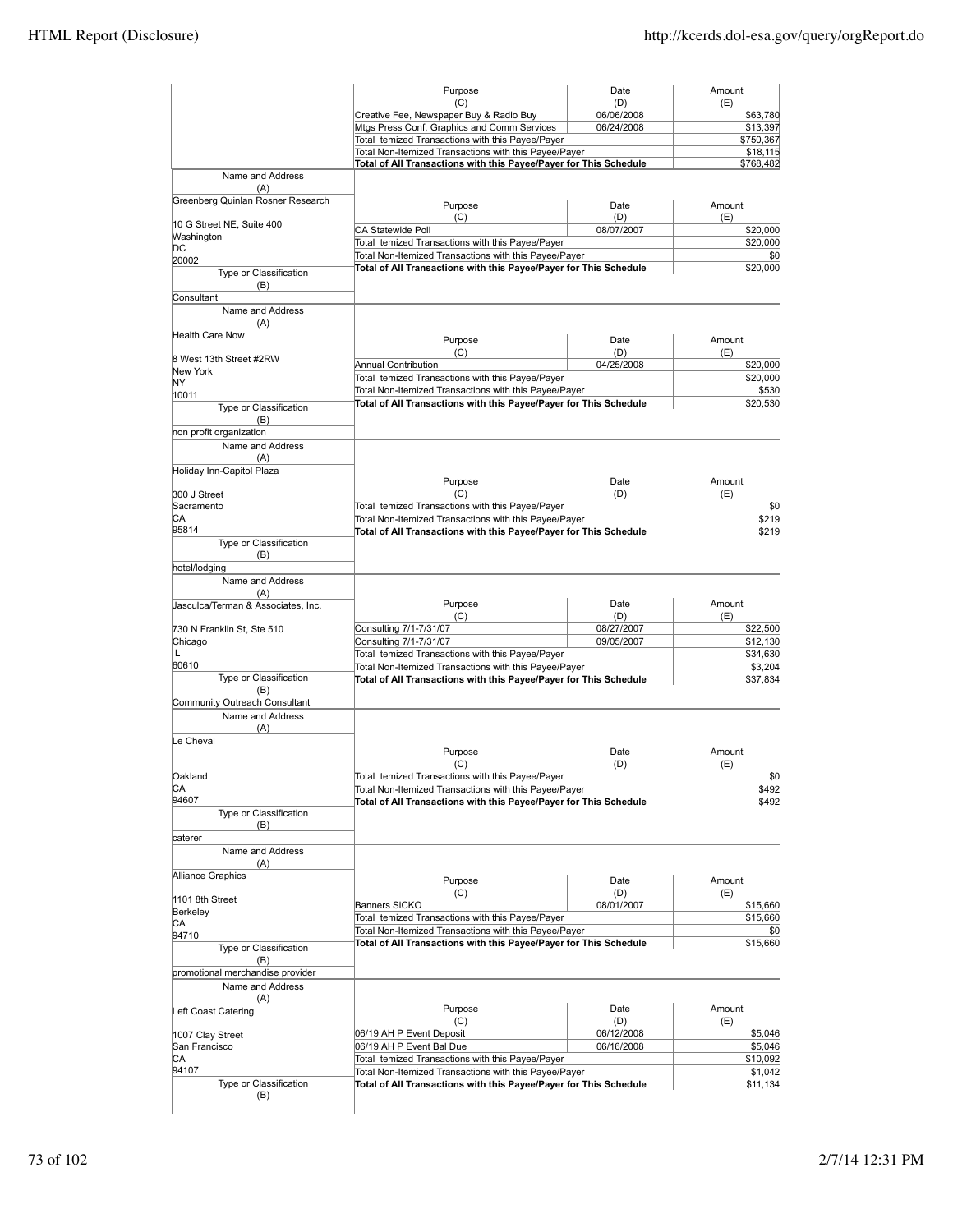| caterer                                 |                                                                                                                            |                          |                       |
|-----------------------------------------|----------------------------------------------------------------------------------------------------------------------------|--------------------------|-----------------------|
| Name and Address                        |                                                                                                                            |                          |                       |
| (A)<br>Market Hall Caterers             |                                                                                                                            |                          |                       |
|                                         | Purpose                                                                                                                    | Date                     | Amount                |
| 5655 College Avenue                     | (C)                                                                                                                        | (D)                      | (E)                   |
| Oakland                                 | Total temized Transactions with this Payee/Payer                                                                           |                          | \$0                   |
| СA<br>94618                             | Total Non-Itemized Transactions with this Payee/Payer<br>Total of All Transactions with this Payee/Payer for This Schedule |                          | \$1.461<br>\$1,461    |
| Type or Classification                  |                                                                                                                            |                          |                       |
| (B)                                     |                                                                                                                            |                          |                       |
| caterer                                 |                                                                                                                            |                          |                       |
| Name and Address<br>(A)                 |                                                                                                                            |                          |                       |
| Metro Media Productions                 |                                                                                                                            |                          |                       |
|                                         | Purpose                                                                                                                    | Date                     | Amount                |
| 1800 Diesel Drive Unit 20<br>Sacramento | (C)<br>Total temized Transactions with this Payee/Payer                                                                    | (D)                      | (E)<br>\$0            |
| СA                                      | Total Non-Itemized Transactions with this Payee/Payer                                                                      |                          | \$385                 |
| 95838                                   | Total of All Transactions with this Payee/Payer for This Schedule                                                          |                          | \$385                 |
| Type or Classification                  |                                                                                                                            |                          |                       |
| (B)<br><b>Event Production Company</b>  |                                                                                                                            |                          |                       |
| Name and Address                        |                                                                                                                            |                          |                       |
| (A)                                     | Purpose                                                                                                                    | Date                     | Amount                |
| MSHC Partners, Inc.                     | (C)                                                                                                                        | (D)                      | (E)                   |
| 1155 15th St, NW, Ste 300               | Add Media Mkts to RN List<br>180000 mailed pieces                                                                          | 08/06/2007<br>08/29/2007 | \$18,764<br>\$102,570 |
| Washington                              | 150,000 CIGNA CARE Piece                                                                                                   | 01/11/2008               | \$82,000              |
| DС                                      | Patch Through Calls, Mail and Robo Call                                                                                    | 02/12/2008               | \$20,102              |
| 20005                                   | Total temized Transactions with this Payee/Payer                                                                           |                          | \$223,436             |
| Type or Classification<br>(B)           | Total Non-Itemized Transactions with this Payee/Payer                                                                      |                          | \$1,300               |
| mailing house company                   | Total of All Transactions with this Payee/Payer for This Schedule                                                          |                          | \$224,736             |
| Name and Address                        |                                                                                                                            |                          |                       |
| (A)                                     |                                                                                                                            |                          |                       |
| North Bay Labor Council                 |                                                                                                                            |                          |                       |
| 1700 Corby Avenue                       | Purpose<br>(C)                                                                                                             | Date<br>(D)              | Amount<br>(E)         |
| Santa Rosa                              | Total temized Transactions with this Payee/Payer                                                                           |                          | \$0                   |
| СA                                      | Total Non-Itemized Transactions with this Payee/Payer                                                                      |                          | \$570                 |
| 95407                                   | Total of All Transactions with this Payee/Payer for This Schedule                                                          |                          | \$570                 |
| Type or Classification<br>(B)           |                                                                                                                            |                          |                       |
| Labor Union                             |                                                                                                                            |                          |                       |
| Name and Address                        | Purpose                                                                                                                    | Date                     | Amount                |
| (A)                                     | (C)                                                                                                                        | (D)                      | (E)                   |
| North Woods Advertising, Inc.           | 1st 50% lowa TV<br>Speechless 3 versions; Candidate Cutouts                                                                | 08/02/2007               | \$7,500               |
| 12 South Sixth Street, #400             | TV Media Iowa;Speechless TV ads                                                                                            | 08/23/2007<br>08/10/2007 | \$7,767<br>\$72,375   |
| Minnespolis                             | TV Boston/NH & DC 9/26/07 plus 50% Agency                                                                                  |                          |                       |
| ΜN                                      | Fee                                                                                                                        | 09/21/2007               | \$18,176              |
| 55402<br>Type or Classification         | CNA/PNH-003-07 Internet buy                                                                                                | 12/10/2007               | \$7,500               |
| (B)                                     | Total temized Transactions with this Payee/Payer<br>Total Non-Itemized Transactions with this Payee/Payer                  |                          | \$113,318<br>\$0      |
| advertising company                     | Total of All Transactions with this Payee/Payer for This Schedule                                                          |                          | \$113,318             |
| Name and Address                        |                                                                                                                            |                          |                       |
| (A)                                     |                                                                                                                            |                          |                       |
| Occasions Events Productions            |                                                                                                                            |                          |                       |
| 771 Northport Drive #D                  | Purpose<br>(C)                                                                                                             | Date<br>(D)              | Amount<br>(E)         |
| West Sacramento                         | Total temized Transactions with this Payee/Payer                                                                           |                          | \$0                   |
| CА                                      | Total Non-Itemized Transactions with this Payee/Payer                                                                      |                          | \$4,318               |
| 95691                                   | Total of All Transactions with this Payee/Payer for This Schedule                                                          |                          | \$4,318               |
| Type or Classification<br>(B)           |                                                                                                                            |                          |                       |
| <b>Event Production Company</b>         |                                                                                                                            |                          |                       |
| Name and Address                        |                                                                                                                            |                          |                       |
| (A)                                     |                                                                                                                            |                          |                       |
| Orange County Central Labor Council     | Purpose                                                                                                                    | Date                     | Amount                |
| 2020 West Chapman Avenue                | (C)                                                                                                                        | (D)                      | (E)                   |
| Orange                                  | Total temized Transactions with this Payee/Payer                                                                           |                          | \$0                   |
| CA                                      | Total Non-Itemized Transactions with this Payee/Payer                                                                      |                          | \$750                 |
| 92868                                   | Total of All Transactions with this Payee/Payer for This Schedule                                                          |                          | \$750                 |
| Type or Classification<br>(B)           |                                                                                                                            |                          |                       |
| Labor Union                             |                                                                                                                            |                          |                       |
| Name and Address                        | Purpose                                                                                                                    | Date                     | Amount                |
| (A)                                     | (C)                                                                                                                        | (D)                      | (E)                   |
| Postal Systems Inc                      | Total temized Transactions with this Payee/Payer<br>Total Non-Itemized Transactions with this Payee/Payer                  |                          | \$6,513<br>\$12,216   |
| 25024 Viking Street                     | Total of All Transactions with this Payee/Payer for This Schedule                                                          |                          | \$18,729              |
|                                         |                                                                                                                            |                          |                       |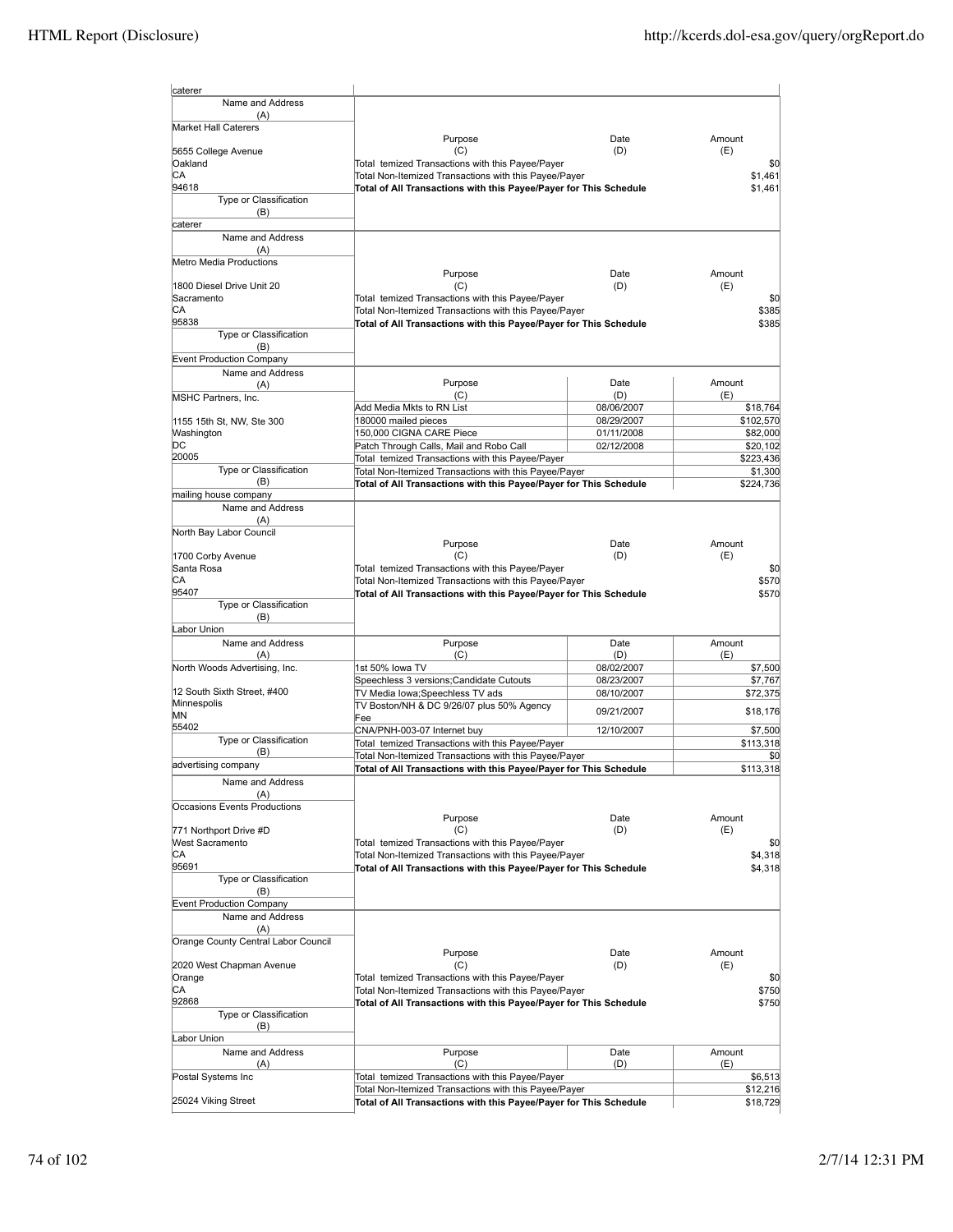| Hayward                                  | Purpose                                                                                                   | Date              | Amount          |
|------------------------------------------|-----------------------------------------------------------------------------------------------------------|-------------------|-----------------|
| CA<br>94545-2704                         | (C)<br>Postage Assembly District 10 Letters                                                               | (D)<br>05/20/2008 | (E)<br>\$6,513  |
| Type or Classification                   | Total temized Transactions with this Payee/Payer                                                          |                   | \$6,513         |
| (B)                                      | Total Non-Itemized Transactions with this Payee/Payer                                                     |                   | \$12,216        |
| mailing house company                    | Total of All Transactions with this Payee/Payer for This Schedule                                         |                   | \$18,729        |
| Name and Address<br>(A)                  | Purpose                                                                                                   | Date              | Amount          |
| Public Media Center                      | (C)                                                                                                       | (D)               | (E)             |
|                                          | Sac Bee Ad Assemb Bill                                                                                    | 09/04/2007        | \$30,114        |
| 466 Green Street                         | Newspaper ad;radio spot Hosp Earth Quake                                                                  | 09/20/2007        | \$100,000       |
| San Francisco<br>CА                      | Safety<br>One Week Radio Buy LA, SF, SD Sac & Fresno                                                      | 01/08/2008        | \$150,000       |
| 94133-4067                               | Total temized Transactions with this Payee/Payer                                                          |                   | \$280,114       |
| Type or Classification                   | Total Non-Itemized Transactions with this Payee/Payer                                                     |                   | \$650           |
| (B)                                      | Total of All Transactions with this Payee/Payer for This Schedule                                         |                   | \$280,764       |
| PR consultants                           |                                                                                                           |                   |                 |
| Name and Address<br>(A)                  |                                                                                                           |                   |                 |
| Sacramento Convention Center             |                                                                                                           |                   |                 |
|                                          | Purpose                                                                                                   | Date              | Amount          |
| 1030 15th Street, ste 100                | (C)                                                                                                       | (D)               | (E)             |
| Sacramento<br>IСA                        | Total temized Transactions with this Payee/Payer<br>Total Non-Itemized Transactions with this Payee/Payer |                   | \$0<br>\$1,830  |
| 95814                                    | Total of All Transactions with this Payee/Payer for This Schedule                                         |                   | \$1,830         |
| Type or Classification                   |                                                                                                           |                   |                 |
| (B)                                      |                                                                                                           |                   |                 |
| convention/conference center             |                                                                                                           |                   |                 |
| Name and Address                         |                                                                                                           |                   |                 |
| (A)<br>Associated Sound                  |                                                                                                           |                   |                 |
|                                          | Purpose                                                                                                   | Date              | Amount          |
| 1417 Del Paso Blvd                       | (C)                                                                                                       | (D)               | (E)             |
| Sacramento                               | Total temized Transactions with this Payee/Payer                                                          |                   | \$0             |
| IСA<br>95815                             | Total Non-Itemized Transactions with this Payee/Payer                                                     |                   | \$1,084         |
| Type or Classification                   | Total of All Transactions with this Payee/Payer for This Schedule                                         |                   | \$1.084         |
| (B)                                      |                                                                                                           |                   |                 |
| Event Production Company                 |                                                                                                           |                   |                 |
| Name and Address                         |                                                                                                           |                   |                 |
| (A)                                      |                                                                                                           |                   |                 |
| Wages, Robert E                          | Purpose                                                                                                   | Date              | Amount          |
| 480 S Marion Prkwy, #703A                | (C)                                                                                                       | (D)               | (E)             |
| Denver                                   | Total temized Transactions with this Payee/Payer                                                          |                   | \$0             |
| lco                                      | Total Non-Itemized Transactions with this Payee/Payer                                                     |                   | \$6,358         |
| 80209                                    | Total of All Transactions with this Payee/Payer for This Schedule                                         |                   | \$6,358         |
| Type or Classification<br>(B)            |                                                                                                           |                   |                 |
| Consultant                               |                                                                                                           |                   |                 |
| Name and Address                         |                                                                                                           |                   |                 |
| (A)                                      |                                                                                                           |                   |                 |
| CNA Federal PAC Fund                     |                                                                                                           |                   |                 |
| Olson, Hagel, Fong, Leidigh              | Purpose                                                                                                   | Date              | Amount          |
| 555 Capitol Mall, Ste 1425<br>Sacramento | (C)<br>Total temized Transactions with this Payee/Payer                                                   | (D)               | (E)<br>\$0      |
| IСA                                      | Total Non-Itemized Transactions with this Payee/Payer                                                     |                   | \$7,641         |
| 95814                                    | Total of All Transactions with this Payee/Payer for This Schedule                                         |                   | \$7,641         |
| Type or Classification                   |                                                                                                           |                   |                 |
| (B)<br>political action committee        |                                                                                                           |                   |                 |
| Name and Address                         |                                                                                                           |                   |                 |
| (A)                                      | Purpose                                                                                                   | Date              | Amount          |
| Autumn Press                             | (C)                                                                                                       | (D)               | (E)             |
|                                          | Yes on SB 840 Rally Flyer, SiCKO Flyers, Tickets                                                          | 08/10/2007        | \$20,805        |
| 945 Camelia Street                       | Single Paver AB 8.SiCKO                                                                                   | 08/15/2007        | \$31,360        |
| Berkeley<br>CА                           | Banners, Stickers, Placards<br>Mkt Based Health Care Rpt;Post SiCKO Brochure                              | 08/23/2007        | \$12,464        |
| 94710                                    | Total temized Transactions with this Payee/Payer                                                          |                   | \$64,629        |
| Type or Classification                   | Total Non-Itemized Transactions with this Payee/Payer                                                     |                   | \$27,277        |
| (B)                                      | Total of All Transactions with this Payee/Payer for This Schedule                                         |                   | \$91,906        |
| printing company                         |                                                                                                           |                   |                 |
| Name and Address                         |                                                                                                           |                   |                 |
| (A)<br>A.G.Ferrari Foods                 |                                                                                                           |                   |                 |
|                                          | Purpose                                                                                                   | Date              | Amount          |
| 14234 Catalina Street                    | (C)<br>06/12/07 SiCKO Rally                                                                               | (D)<br>07/06/2007 | (E)<br>\$28,821 |
| San Leandro                              | Total temized Transactions with this Payee/Payer                                                          |                   | \$28,821        |
| CA<br>94577-5512                         | Total Non-Itemized Transactions with this Payee/Payer                                                     |                   | \$0             |
| Type or Classification                   | Total of All Transactions with this Payee/Payer for This Schedule                                         |                   | \$28,821        |
|                                          |                                                                                                           |                   |                 |
| (B)                                      |                                                                                                           |                   |                 |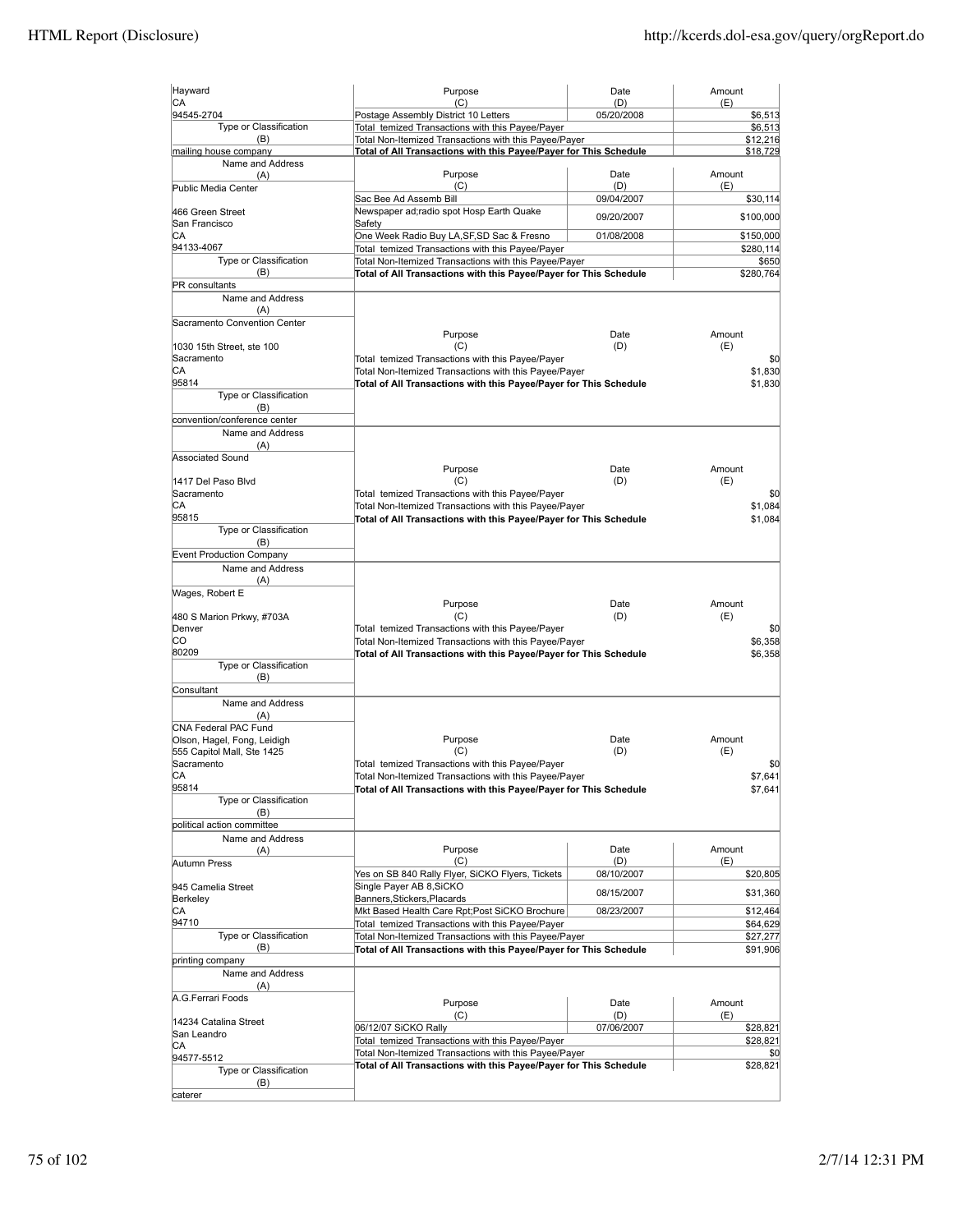| Name and Address              |                                                                   |            |           |
|-------------------------------|-------------------------------------------------------------------|------------|-----------|
| (A)                           |                                                                   |            |           |
| Bonderud, Kevin J             | Purpose                                                           | Date       | Amount    |
|                               | (C)                                                               | (D)        | (E)       |
| 1002 Independence Avenue SE   | May & June Retainer Advertizing                                   | 06/24/2008 | \$7,245   |
| Washington                    | Total temized Transactions with this Payee/Payer                  |            | \$7,245   |
| DС                            | Total Non-Itemized Transactions with this Payee/Payer             |            | \$4,500   |
| 20003                         | Total of All Transactions with this Payee/Payer for This Schedule |            | \$11,745  |
| Type or Classification        |                                                                   |            |           |
| (B)                           |                                                                   |            |           |
| Consultant                    |                                                                   |            |           |
| Name and Address              |                                                                   |            |           |
| (A)                           |                                                                   |            |           |
| <b>Buying Time LLC</b>        | Purpose                                                           | Date       | Amount    |
|                               | (C)                                                               | (D)        | (E)       |
| 2715 M St. Ste. 400           | Media Buy - Fenton                                                | 05/06/2008 | \$379,642 |
| Washington                    | Total temized Transactions with this Payee/Payer                  |            | \$379,642 |
| DС                            | Total Non-Itemized Transactions with this Payee/Payer             |            | \$0       |
| 20007                         | Total of All Transactions with this Payee/Payer for This Schedule |            | \$379,642 |
| Type or Classification<br>(B) |                                                                   |            |           |
| advertising consultant        |                                                                   |            |           |
| Name and Address              |                                                                   |            |           |
| (A)                           |                                                                   |            |           |
| Cision US, Inc.(Bacon's Mi    |                                                                   |            |           |
| PO Box 98869                  | Purpose                                                           | Date       | Amount    |
|                               | (C)                                                               | (D)        | (E)       |
| Chicago                       | Total temized Transactions with this Payee/Payer                  |            | \$0       |
|                               | Total Non-Itemized Transactions with this Payee/Payer             |            | \$8,747   |
| 60693-8869                    | Total of All Transactions with this Payee/Payer for This Schedule |            | \$8,747   |
| <b>Type or Classification</b> |                                                                   |            |           |
| (B)                           |                                                                   |            |           |
| newswire service              |                                                                   |            |           |
| Name and Address              | Purpose                                                           | Date       | Amount    |
| (A)                           | (C)                                                               | (D)        | (E)       |
| CNA Candidate PAC Fund        | <b>PAC Transfers</b>                                              | 08/16/2007 | \$165,000 |
|                               | <b>PAC Transfers</b>                                              | 04/14/2008 | \$344,017 |
| 555 Capitol Mall, Ste 1425    | <b>PAC Transfers</b>                                              | 04/24/2008 | \$47,747  |
| Sacramento                    | <b>PAC Transfers</b>                                              | 04/24/2008 | \$10,600  |
| СA                            | <b>PAC Transfers</b>                                              | 05/28/2008 | \$56,845  |
| 95814                         | Total temized Transactions with this Payee/Payer                  |            | \$624,209 |
| Type or Classification        | Total Non-Itemized Transactions with this Payee/Payer             |            | \$2,820   |
| (B)                           | Total of All Transactions with this Payee/Payer for This Schedule |            | \$627,029 |
| political action committee    |                                                                   |            |           |
| Form LM-2 (Revised 2003)      |                                                                   |            |           |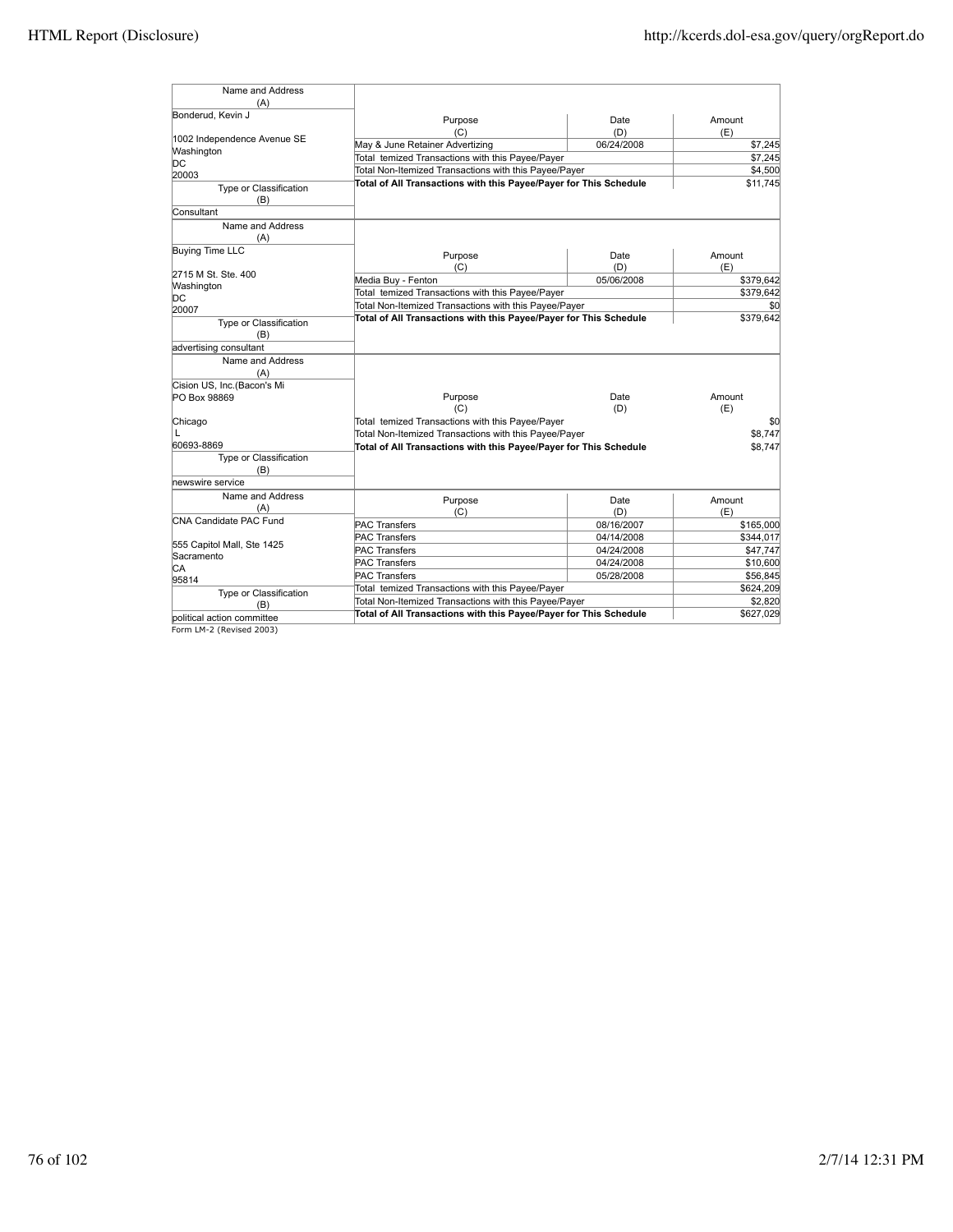# **SCHEDULE 17 - CONTRIBUTIONS, GIFTS & GRANTS** FLE NUMBER: 015-724

| Name and Address              |                                                                   |            |           |
|-------------------------------|-------------------------------------------------------------------|------------|-----------|
| (A)<br>Whirry, Robert         |                                                                   |            |           |
|                               | Purpose                                                           | Date       | Amount    |
| 2347 Silver Ridge Avenue      | (C)                                                               | (D)        | (E)       |
| Los Angeles                   | Total temized Transactions with this Payee/Payer                  |            | \$0       |
| СA                            | Total Non-Itemized Transactions with this Payee/Payer             |            | \$24,000  |
| 90039                         | Total of All Transactions with this Payee/Payer for This Schedule |            | \$24,000  |
| Type or Classification        |                                                                   |            |           |
| (B)                           |                                                                   |            |           |
| Consultant                    |                                                                   |            |           |
| Name and Address              |                                                                   |            |           |
| (A)                           |                                                                   |            |           |
| Workers Independent News      | Purpose                                                           | Date       | Amount    |
|                               | (C)                                                               | (D)        | (E)       |
| 520 University Ave, Ste 320   | Contribution                                                      | 05/13/2008 | \$5,000   |
| Madison                       | Total temized Transactions with this Payee/Payer                  |            | \$5,000   |
| lw١                           | Total Non-Itemized Transactions with this Payee/Payer             |            | \$0       |
| 53703                         | Total of All Transactions with this Payee/Payer for This Schedule |            | \$5,000   |
| Type or Classification        |                                                                   |            |           |
| (B)                           |                                                                   |            |           |
| News Organization             |                                                                   |            |           |
| Name and Address              |                                                                   |            |           |
| (A)                           | Purpose                                                           | Date       | Amount    |
| California Nurses Foundation  | (C)                                                               | (D)        | (E)       |
|                               | Nursing scholarships                                              | 12/19/2007 | \$60,000  |
| 1970 Broadway                 | Filing fees                                                       | 05/14/2008 | \$10,168  |
| Oaklnad                       | Filing fees                                                       | 05/14/2008 | \$50,840  |
| CA                            | Filing fees                                                       | 05/14/2008 | \$29,894  |
| 94612                         | Total temized Transactions with this Payee/Payer                  |            | \$150,902 |
| Type or Classification        | Total Non-Itemized Transactions with this Payee/Payer             |            | \$0       |
| (B)                           | Total of All Transactions with this Payee/Payer for This Schedule |            | \$150,902 |
| non profit organization       |                                                                   |            |           |
| Name and Address              |                                                                   |            |           |
| (A)                           |                                                                   |            |           |
| Barnes and Noble              |                                                                   |            |           |
|                               | Purpose                                                           | Date       | Amount    |
| 122 5th Avenue                | (C)                                                               | (D)        | (E)       |
| New Yoir                      | Total temized Transactions with this Payee/Payer                  |            | \$0       |
| NY                            | Total Non-Itemized Transactions with this Payee/Payer             |            | \$1.184   |
| 10011                         | Total of All Transactions with this Payee/Payer for This Schedule |            | \$1,184   |
| Type or Classification        |                                                                   |            |           |
| (B)                           |                                                                   |            |           |
| <b>Book Seller</b>            |                                                                   |            |           |
| Name and Address              |                                                                   |            |           |
| (A)                           |                                                                   |            |           |
| Consumer Watchdog             | Purpose                                                           | Date       | Amount    |
|                               | (C)                                                               | (D)        | (E)       |
| 1334 3rd St Promenade         | 6th Annual Rage for Justice Awards                                | 03/26/2008 | \$103,000 |
| Santa Monica                  | Total temized Transactions with this Payee/Payer                  |            |           |
| CA                            |                                                                   |            | \$103,000 |
| 90401                         | Total Non-Itemized Transactions with this Payee/Payer             |            | \$0       |
| Type or Classification<br>(B) | Total of All Transactions with this Payee/Payer for This Schedule |            | \$103,000 |
| non profit organization       |                                                                   |            |           |
| Form LM-2 (Revised 2003)      |                                                                   |            |           |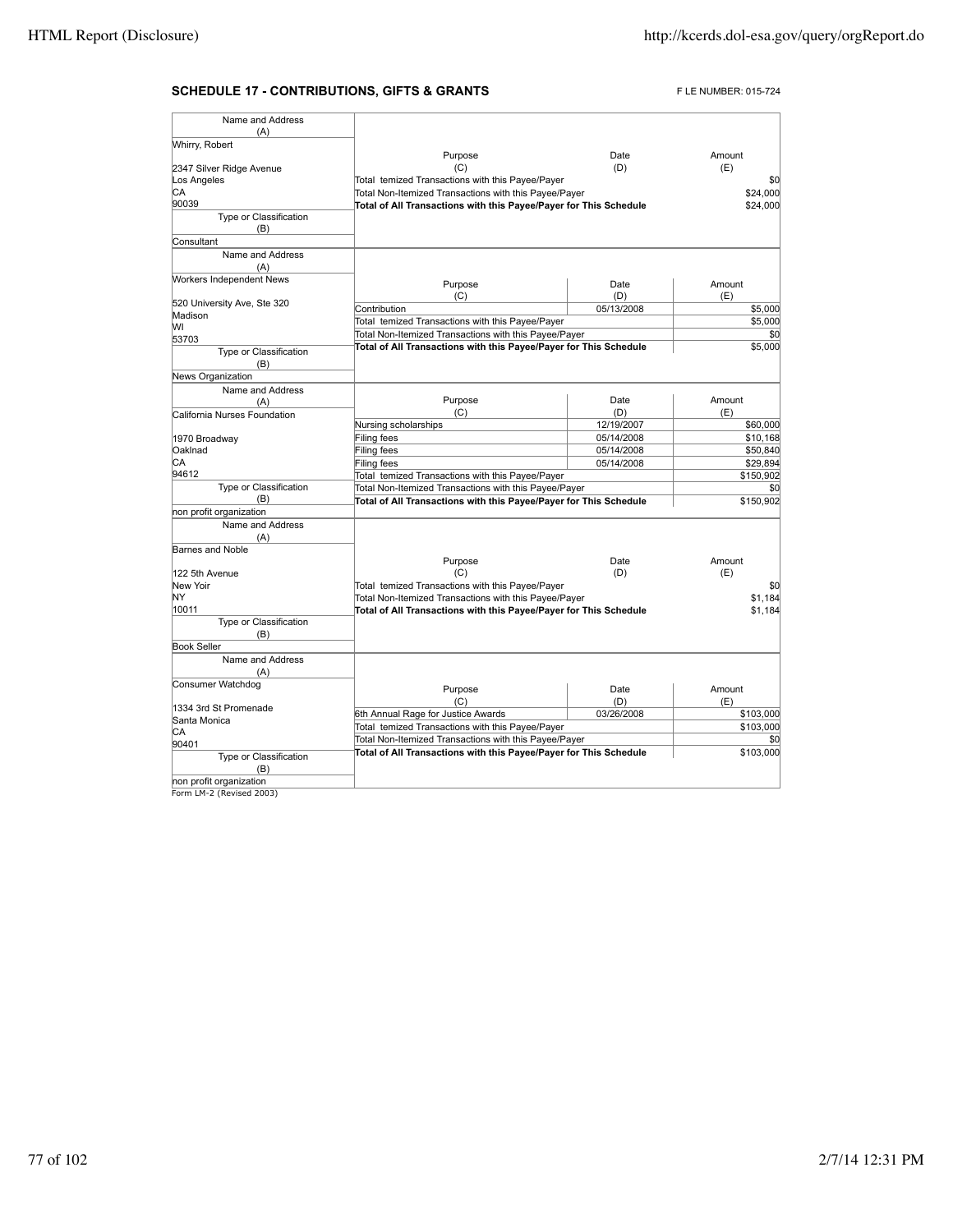## **SCHEDULE 18 - GENERAL OVERHEAD FLE NUMBER: 015-724**

| Name and Address                   | Purpose                                                                                                                    | Date                     | Amount              |
|------------------------------------|----------------------------------------------------------------------------------------------------------------------------|--------------------------|---------------------|
| (A)                                | (C)                                                                                                                        | (D)                      | (E)                 |
| Admiral Security Services, Inc.    | Oakland office Security<br>Oakland/glendale offfice security                                                               | 04/08/2008<br>04/23/2008 | \$5,012<br>\$12,622 |
| 6536 Telegraph Ave., B102          | Oakland/glendale offfice security                                                                                          | 05/13/2008               | \$8,759             |
| Oakland                            | Oakland/glendale offfice security                                                                                          | 05/28/2008               | \$17,518            |
| СA                                 | Oakland office Security                                                                                                    | 06/12/2008               | \$5,173             |
| 94609                              | Oakland/glendale offfice security                                                                                          | 06/17/2008               | \$12,897            |
| Type or Classification             | Oakland/glendale offfice security                                                                                          | 06/25/2008               | \$8,759             |
| (B)                                | Total temized Transactions with this Payee/Payer                                                                           |                          | \$70,740            |
| <b>Security Service</b>            | Total Non-Itemized Transactions with this Payee/Payer                                                                      |                          | \$28,358            |
|                                    | Total of All Transactions with this Payee/Payer for This Schedule                                                          |                          | \$99,098            |
| Name and Address<br>(A)            |                                                                                                                            |                          |                     |
| Crowne Plaza-Chicago Metro         |                                                                                                                            |                          |                     |
|                                    | Purpose                                                                                                                    | Date                     | Amount              |
| 733 West Madison                   | (C)                                                                                                                        | (D)                      | (E)                 |
| Chicago                            | Chicago office holiday party<br>Total temized Transactions with this Payee/Payer                                           | 02/15/2008               | \$8,305<br>\$8,305  |
| Г                                  | Total Non-Itemized Transactions with this Payee/Payer                                                                      |                          | \$0                 |
| 60661                              | Total of All Transactions with this Payee/Payer for This Schedule                                                          |                          | \$8,305             |
| Type or Classification<br>(B)      |                                                                                                                            |                          |                     |
| hotel/lodging                      |                                                                                                                            |                          |                     |
| Name and Address                   |                                                                                                                            |                          |                     |
| (A)                                |                                                                                                                            |                          |                     |
| <b>ADT Security Services, Inc.</b> |                                                                                                                            |                          |                     |
| PO Box 371490                      | Purpose<br>(C)                                                                                                             | Date<br>(D)              | Amount<br>(E)       |
|                                    | Glendale/San Jose Surveillance Cameras                                                                                     | 05/13/2008               | \$9,328             |
| Pittsburgh                         | Total temized Transactions with this Payee/Payer                                                                           |                          | \$9,328             |
| PA                                 | Total Non-Itemized Transactions with this Payee/Payer                                                                      |                          | \$2,157             |
| 15250-7490                         | Total of All Transactions with this Payee/Payer for This Schedule                                                          |                          | \$11,485            |
| Type or Classification<br>(B)      |                                                                                                                            |                          |                     |
| <b>Security Service</b>            |                                                                                                                            |                          |                     |
| Name and Address                   |                                                                                                                            |                          |                     |
| (A)                                |                                                                                                                            |                          |                     |
| De Lage Landen Financial Services  |                                                                                                                            |                          |                     |
| PO Box 41601                       | Purpose                                                                                                                    | Date                     | Amount              |
|                                    | (C)                                                                                                                        | (D)                      | (E)                 |
| Philadelphia                       | Total temized Transactions with this Payee/Payer                                                                           |                          | \$0                 |
| PA<br>19101-1604                   | Total Non-Itemized Transactions with this Payee/Payer                                                                      |                          | \$15,032            |
| Type or Classification             | Total of All Transactions with this Payee/Payer for This Schedule                                                          |                          | \$15,032            |
| (B)                                |                                                                                                                            |                          |                     |
| equipment leasing company          |                                                                                                                            |                          |                     |
| Name and Address                   |                                                                                                                            |                          |                     |
| (A)                                |                                                                                                                            |                          |                     |
| Dr. Robert Fountain                | Purpose                                                                                                                    | Date                     | Amount              |
|                                    | (C)                                                                                                                        | (D)                      | (E)                 |
| 395 West K Street                  | Professional services                                                                                                      | 05/13/2008               | \$9,000             |
| Benicia                            | Professional services                                                                                                      | 05/29/2008               | \$9,000             |
| СA<br>94510                        | Total temized Transactions with this Payee/Payer                                                                           |                          | \$18,000            |
| Type or Classification             | Total Non-Itemized Transactions with this Payee/Payer<br>Total of All Transactions with this Payee/Payer for This Schedule |                          | \$0<br>\$18,000     |
| (B)                                |                                                                                                                            |                          |                     |
| Economic Research Consultant       |                                                                                                                            |                          |                     |
| Name and Address                   |                                                                                                                            |                          |                     |
| (A)                                |                                                                                                                            |                          |                     |
| Dublin Security Service, Corp      |                                                                                                                            |                          |                     |
| PO Box 14003                       | Purpose                                                                                                                    | Date                     | Amount              |
|                                    | (C)                                                                                                                        | (D)                      | (E)                 |
| Oakland<br>СA                      | Total temized Transactions with this Payee/Payer                                                                           |                          | \$0                 |
| 94614-2003                         | Total Non-Itemized Transactions with this Payee/Payer<br>Total of All Transactions with this Payee/Payer for This Schedule |                          | \$18,411            |
| Type or Classification             |                                                                                                                            |                          | \$18,411            |
| (B)                                |                                                                                                                            |                          |                     |
| <b>Security Service</b>            |                                                                                                                            |                          |                     |
| Name and Address                   |                                                                                                                            |                          |                     |
| (A)                                |                                                                                                                            |                          |                     |
| Advomatic                          |                                                                                                                            |                          |                     |
|                                    | Purpose                                                                                                                    | Date                     | Amount              |
| 243 5th Avenue, Suite 460          | (C)                                                                                                                        | (D)                      | (E)                 |
| New York                           | Total temized Transactions with this Payee/Payer                                                                           |                          | \$0                 |
| NΥ                                 | Total Non-Itemized Transactions with this Payee/Payer                                                                      |                          | \$450               |
| 10016                              |                                                                                                                            |                          |                     |
|                                    | Total of All Transactions with this Payee/Payer for This Schedule                                                          |                          | \$450               |
| Type or Classification<br>(B)      |                                                                                                                            |                          |                     |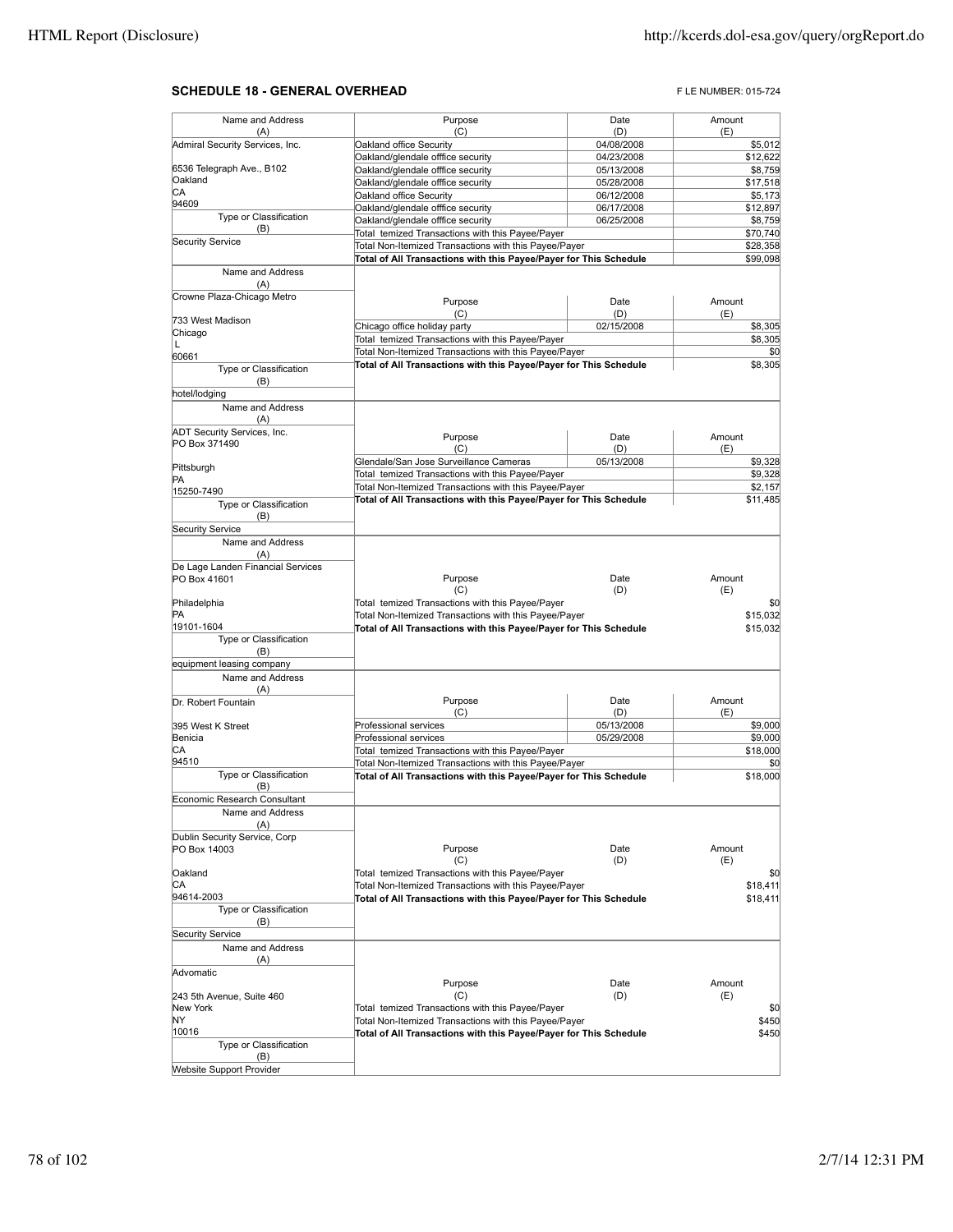| Name and Address                           |                                                                                                           |                   |                    |
|--------------------------------------------|-----------------------------------------------------------------------------------------------------------|-------------------|--------------------|
| (A)<br>East Bay Point of Sale Systems      |                                                                                                           |                   |                    |
|                                            | Purpose<br>(C)                                                                                            | Date<br>(D)       | Amount<br>(E)      |
| 3838 Grand Avenue                          | POS Software CNA Store Bal Due                                                                            | 10/05/2007        | \$6,352            |
| Oakland<br>СA                              | Total temized Transactions with this Payee/Payer                                                          |                   | \$6,352            |
| 94610                                      | Total Non-Itemized Transactions with this Payee/Payer                                                     |                   | \$795              |
| Type or Classification                     | Total of All Transactions with this Payee/Payer for This Schedule                                         |                   | \$7,147            |
| (B)<br>POS solutions vendor                |                                                                                                           |                   |                    |
| Name and Address                           |                                                                                                           |                   |                    |
| (A)                                        |                                                                                                           |                   |                    |
| Enterprise Rent-A-Car                      |                                                                                                           | Date              | Amount             |
| 6330 Marindustry Drive                     | Purpose<br>(C)                                                                                            | (D)               | (E)                |
| San Diego                                  | Total temized Transactions with this Payee/Payer                                                          |                   | \$0                |
| СA                                         | Total Non-Itemized Transactions with this Payee/Payer                                                     |                   | \$580              |
| 92121-2533<br>Type or Classification       | Total of All Transactions with this Payee/Payer for This Schedule                                         |                   | \$580              |
| (B)                                        |                                                                                                           |                   |                    |
| car rental                                 |                                                                                                           |                   |                    |
| Name and Address                           |                                                                                                           |                   |                    |
| (A)<br>AFL-CIO                             |                                                                                                           |                   |                    |
|                                            | Purpose<br>(C)                                                                                            | Date<br>(D)       | Amount<br>(E)      |
| 815 16th Street, NW                        | Jan & Feb Office Rent/Parking                                                                             | 03/18/2008        | \$10,008           |
| Washington<br>DC                           | Total temized Transactions with this Payee/Payer                                                          |                   | \$10,008           |
| 20006                                      | Total Non-Itemized Transactions with this Payee/Payer                                                     |                   | \$11,986           |
| Type or Classification                     | Total of All Transactions with this Payee/Payer for This Schedule                                         |                   | \$21,994           |
| (B)<br>labor union                         |                                                                                                           |                   |                    |
| Name and Address                           |                                                                                                           |                   |                    |
| (A)                                        |                                                                                                           |                   |                    |
| Enterprise Rent-A-Car CA                   |                                                                                                           |                   |                    |
| 4250 Geary Blvd                            | Purpose<br>(C)                                                                                            | Date<br>(D)       | Amount<br>(E)      |
| San Francisco                              | Total temized Transactions with this Payee/Payer                                                          |                   | \$0                |
| СA                                         | Total Non-Itemized Transactions with this Payee/Payer                                                     |                   | \$95               |
| 94118                                      | Total of All Transactions with this Payee/Payer for This Schedule                                         |                   | \$95               |
| Type or Classification<br>(B)              |                                                                                                           |                   |                    |
| car rental                                 |                                                                                                           |                   |                    |
| Name and Address                           |                                                                                                           |                   |                    |
| (A)<br><b>EQCA</b>                         |                                                                                                           |                   |                    |
|                                            | Purpose                                                                                                   | Date              | Amount             |
| 5777 W Century Blvd Ste1250                | (C)                                                                                                       | (D)               | (E)                |
| Los Angeles<br>СA                          | Total temized Transactions with this Payee/Payer<br>Total Non-Itemized Transactions with this Payee/Payer |                   | \$0<br>\$6,000     |
| 90045                                      | Total of All Transactions with this Payee/Payer for This Schedule                                         |                   | \$6,000            |
| Type or Classification                     |                                                                                                           |                   |                    |
| (B)                                        |                                                                                                           |                   |                    |
| Community Organization<br>Name and Address |                                                                                                           |                   |                    |
| (A)                                        |                                                                                                           |                   |                    |
| <b>Express Furniture</b>                   |                                                                                                           |                   |                    |
|                                            | Purpose<br>(C)                                                                                            | Date<br>(D)       | Amount<br>(E)      |
| 2448 Foundry Park Avenue<br>Fresno         | Total temized Transactions with this Payee/Payer                                                          |                   | \$0                |
| CA                                         | Total Non-Itemized Transactions with this Payee/Payer                                                     |                   | \$13,736           |
| 93706                                      | Total of All Transactions with this Payee/Payer for This Schedule                                         |                   | \$13,736           |
| Type or Classification<br>(B)              |                                                                                                           |                   |                    |
| furniture rental company                   |                                                                                                           |                   |                    |
| Name and Address                           |                                                                                                           |                   |                    |
| (A)                                        |                                                                                                           |                   |                    |
| Air Systems, Inc.                          | Purpose                                                                                                   | Date              | Amount             |
| 940 Remillard Court                        | (C)<br><b>HVAC Survey &amp; Maintanence</b>                                                               | (D)<br>02/20/2008 | (E)                |
| San Jose                                   | Total temized Transactions with this Payee/Payer                                                          |                   | \$7,420<br>\$7,420 |
| CА<br>95122                                | Total Non-Itemized Transactions with this Payee/Payer                                                     |                   | \$14,173           |
| Type or Classification                     | Total of All Transactions with this Payee/Payer for This Schedule                                         |                   | \$21,593           |
| (B)                                        |                                                                                                           |                   |                    |
| air conditioning/heating services          |                                                                                                           |                   |                    |
| Name and Address<br>(A)                    | Purpose<br>(C)                                                                                            | Date<br>(D)       | Amount<br>(E)      |
| FedEx Kinko's                              | Copier processing fee                                                                                     | 08/15/2007        | \$6,793            |
| P O Box 672085                             | Total temized Transactions with this Payee/Payer                                                          |                   | \$21,149           |
| Dallas                                     | Total Non-Itemized Transactions with this Payee/Payer                                                     |                   | \$16,115           |
|                                            | Total of All Transactions with this Payee/Payer for This Schedule                                         |                   | \$37,264           |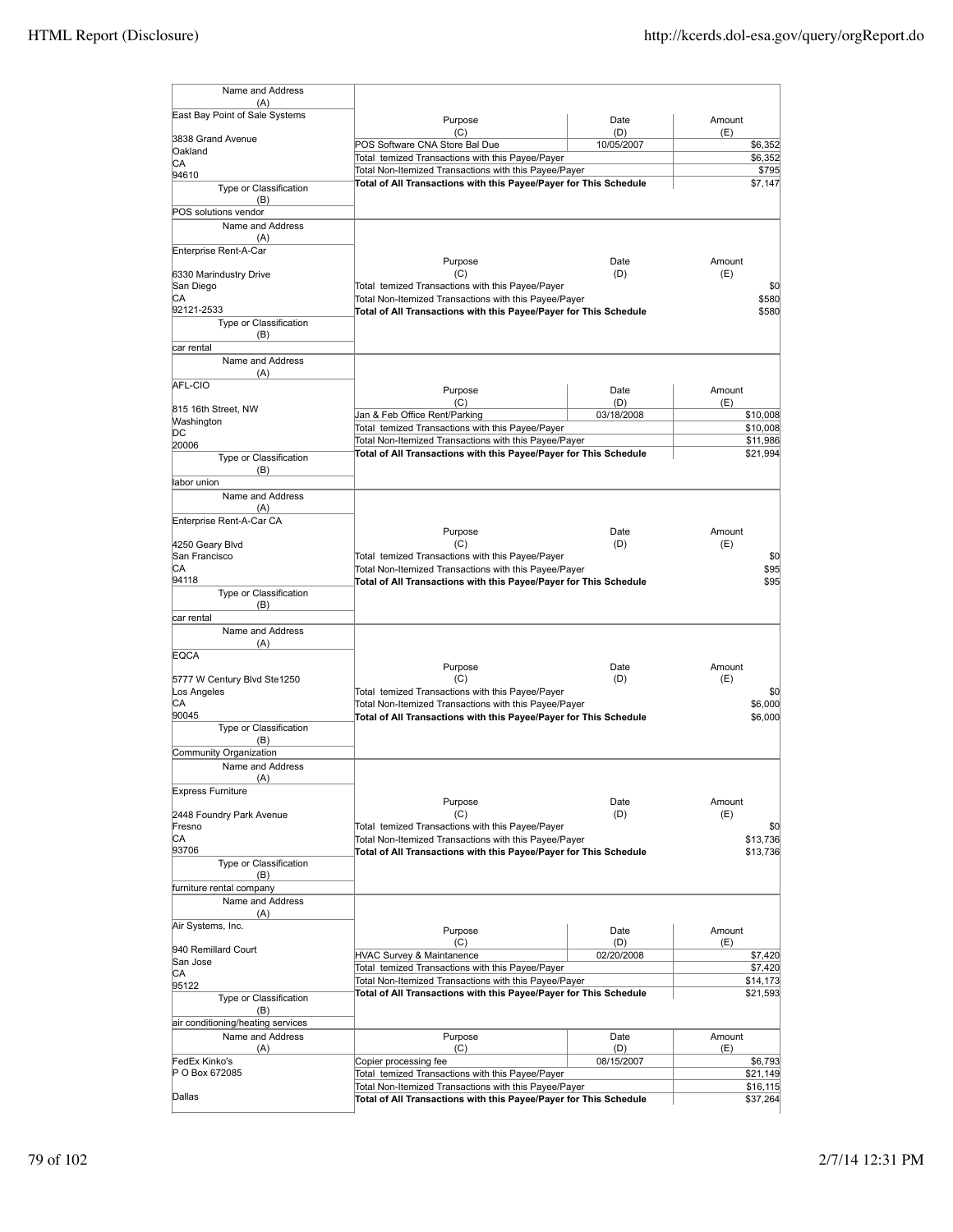| <b>TX</b>                                  | Purpose                                                                 | Date                     | Amount                |
|--------------------------------------------|-------------------------------------------------------------------------|--------------------------|-----------------------|
| 75267-2085                                 | (C)                                                                     | (D)<br>10/30/2007        | (E)                   |
| Type or Classification<br>(B)              | Copier processing fee<br>Copier processing fee                          | 06/02/2008               | \$8,490<br>\$5,866    |
| printing company                           | Total temized Transactions with this Payee/Payer                        |                          | \$21,149              |
|                                            | Total Non-Itemized Transactions with this Payee/Payer                   |                          | \$16,115              |
|                                            | Total of All Transactions with this Payee/Payer for This Schedule       |                          | \$37,264              |
| Name and Address                           |                                                                         |                          |                       |
| (A)                                        |                                                                         |                          |                       |
| Fenton Communications                      |                                                                         |                          |                       |
|                                            | Purpose                                                                 | Date                     | Amount                |
| 1000 Vermont Ave. NW, Ste200<br>Washington | (C)<br>Total temized Transactions with this Payee/Payer                 | (D)                      | (E)                   |
| DС                                         | Total Non-Itemized Transactions with this Payee/Payer                   |                          | \$0<br>\$15,000       |
| 20005                                      | Total of All Transactions with this Payee/Payer for This Schedule       |                          | \$15,000              |
| Type or Classification                     |                                                                         |                          |                       |
| (B)                                        |                                                                         |                          |                       |
| Communications Consultant                  |                                                                         |                          |                       |
| Name and Address                           | Purpose                                                                 | Date                     | Amount                |
| (A)                                        | (C)                                                                     | (D)                      | (E)                   |
| Forum Building, Ltd.                       | Sacramento July Rent                                                    | 07/01/2007               | \$11,800              |
| P.O. Box 617                               | Sacramento Aug Rent                                                     | 08/01/2007               | \$11,800              |
|                                            | Sacramento Sept Rent                                                    | 09/01/2007               | \$11,800              |
| Rodeo<br>СA                                | Sacramento Oct Rent                                                     | 10/01/2007               | \$11,800              |
| 94572                                      | Sacramento Nov Rent                                                     | 11/01/2007               | \$11,800              |
| Type or Classification                     | Sacramento Dec Rent<br>Sacramento Jan Rent                              | 12/01/2007<br>01/01/2008 | \$11,800<br>\$11,800  |
| (B)                                        | Sacramento Feb Rent                                                     | 02/06/2008               | \$11,800              |
| landlord                                   | Sacramento Mar Rent                                                     | 03/01/2008               | \$11,800              |
|                                            | Sacramento Apr Rent                                                     | 04/01/2008               | \$11,911              |
|                                            | Sacramento May Rent                                                     | 05/01/2008               | \$12,788              |
|                                            | Sacramento June Rent                                                    | 06/01/2008               | \$12,131              |
|                                            | Total temized Transactions with this Payee/Payer                        |                          | \$143,030             |
|                                            | Total Non-Itemized Transactions with this Payee/Payer                   |                          | \$430                 |
|                                            | Total of All Transactions with this Payee/Payer for This Schedule       |                          | \$143,460             |
| Name and Address                           |                                                                         |                          |                       |
| (A)                                        |                                                                         |                          |                       |
| GetActive                                  | Purpose                                                                 | Date                     | Amount                |
| PO Box 671625                              | (C)                                                                     | (D)                      | (E)                   |
|                                            | <b>Web Services</b>                                                     | 07/27/2007<br>02/12/2008 | \$14,607              |
| Dallas<br>IΤX                              | <b>Web Services</b><br>Total temized Transactions with this Payee/Payer |                          | \$14,774<br>\$29,381  |
| 75267                                      | Total Non-Itemized Transactions with this Payee/Payer                   |                          | \$8,490               |
| Type or Classification                     | Total of All Transactions with this Payee/Payer for This Schedule       |                          | \$37,871              |
| (B)                                        |                                                                         |                          |                       |
| <b>Website Support Provider</b>            |                                                                         |                          |                       |
| Name and Address                           |                                                                         |                          |                       |
| (A)                                        |                                                                         |                          |                       |
| Hamilton, Mark                             | Purpose                                                                 | Date                     | Amount                |
|                                            | (C)                                                                     | (D)                      | (E)                   |
| 3428 22nd Street<br>San Francisco          | Sublet Allison Genco Intern                                             | 05/20/2008               | \$7,390               |
| CА                                         | Total temized Transactions with this Payee/Payer                        |                          | \$7,390               |
| 94110                                      | Total Non-Itemized Transactions with this Payee/Payer                   |                          | \$0                   |
| Type or Classification                     | Total of All Transactions with this Payee/Payer for This Schedule       |                          | \$7,390               |
| (B)                                        |                                                                         |                          |                       |
| Legal Consultant                           |                                                                         |                          |                       |
| Name and Address                           |                                                                         |                          |                       |
| (A)                                        | Purpose                                                                 | Date                     | Amount                |
| Alameda County Tax Collector               | (C)                                                                     | (D)                      | (E)                   |
|                                            | Property taxes                                                          | 08/15/2007               | \$6,347               |
| 1221 Oak Street<br>Oakland                 | Property taxes                                                          | 12/04/2007               | \$31,239              |
| CА                                         | Property taxes                                                          | 04/07/2008               | \$27,288              |
| 94612-4286                                 | Total temized Transactions with this Payee/Payer                        |                          | \$64,874              |
| Type or Classification                     | Total Non-Itemized Transactions with this Payee/Payer                   |                          | \$4,637               |
| (B)                                        | Total of All Transactions with this Payee/Payer for This Schedule       |                          | \$69,511              |
| tax collector                              |                                                                         |                          |                       |
| Name and Address                           | Purpose                                                                 | Date                     | Amount                |
| (A)                                        | (C)                                                                     | (D)                      | (E)                   |
| HSP Central, Inc.                          | Network support                                                         | 07/03/2007               | \$8,910               |
|                                            | Network support                                                         | 08/01/2007               | \$40,791              |
| 799 West J Street                          | Network support                                                         | 09/07/2007               | \$42,586              |
| Benicia<br>CA                              | Network support                                                         | 10/01/2007               | \$41,705              |
| 94510                                      | Network support                                                         | 11/02/2007               | \$43,187              |
| Type or Classification                     | Network support                                                         | 11/28/2007               | \$42,865              |
| (B)                                        | Network support                                                         | 01/03/2008               | \$42,376              |
| IT service provider                        | Network support                                                         | 02/04/2008               | \$45,520              |
|                                            | Network support<br>Total temized Transactions with this Payee/Payer     | 03/03/2008               | \$43,071<br>\$489,770 |
|                                            | Total Non-Itemized Transactions with this Payee/Payer                   |                          | \$0                   |
|                                            | Total of All Transactions with this Payee/Payer for This Schedule       |                          | \$489,770             |
|                                            |                                                                         |                          |                       |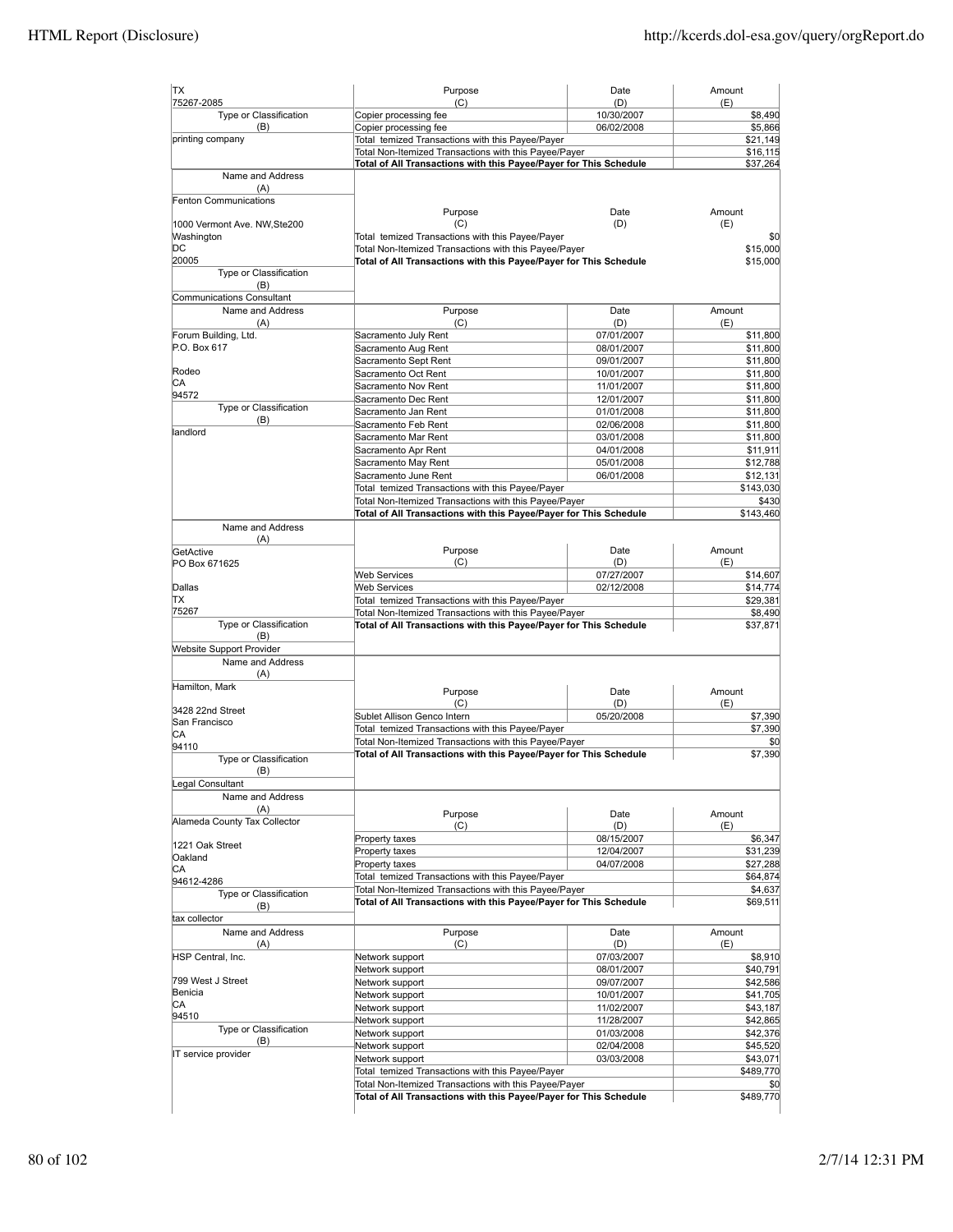|                                                              | Purpose                                                           | Date                     | Amount                                       |
|--------------------------------------------------------------|-------------------------------------------------------------------|--------------------------|----------------------------------------------|
|                                                              | (C)<br>Network support                                            | (D)<br>04/04/2008        | (E)<br>\$41,874                              |
|                                                              | Network support                                                   | 05/01/2008               | \$53,603                                     |
|                                                              | Network support                                                   | 05/13/2008               | \$43,282                                     |
|                                                              | Total temized Transactions with this Payee/Payer                  |                          | \$489,770                                    |
|                                                              | Total Non-Itemized Transactions with this Payee/Payer             |                          | \$0                                          |
| Name and Address                                             | Total of All Transactions with this Payee/Payer for This Schedule |                          | \$489,770                                    |
| (A)<br>Huntsman Architectural Group                          | Purpose                                                           | Date                     | Amount                                       |
|                                                              | (C)                                                               | (D)                      | (E)                                          |
| 50 California St, 7th Fl                                     | Elevator upgrades                                                 | 10/01/2007               | \$24,460                                     |
| San Francisco                                                | 4th Fir/Grnd Floor Entry Design                                   | 10/30/2007               | \$15,451                                     |
| СA                                                           | Total temized Transactions with this Payee/Payer                  |                          | \$39,911                                     |
| 94111-4677                                                   | Total Non-Itemized Transactions with this Payee/Payer             |                          | \$9,781                                      |
| Type or Classification<br>(B)                                | Total of All Transactions with this Payee/Payer for This Schedule |                          | \$49,692                                     |
| <b>Architect Firm</b>                                        |                                                                   |                          |                                              |
| Name and Address                                             | Purpose                                                           | Date                     | Amount                                       |
| (A)                                                          | (C)                                                               | (D)                      | (E)                                          |
| kon Financial Services                                       | <b>Equipment Lease</b>                                            | 07/03/2007               | \$20,637                                     |
| PO Box 650073                                                | Equipment Lease                                                   | 08/06/2007               | \$18,796                                     |
| Dallas                                                       | <b>Equipment Lease</b>                                            | 08/21/2007               | \$17,559                                     |
| lΤX                                                          | <b>Equipment Lease</b><br><b>Equipment Lease</b>                  | 10/05/2007<br>11/06/2007 | \$21,655<br>\$21,146                         |
| 75265-0073                                                   | <b>Equipment Lease</b>                                            | 12/04/2007               | \$20,604                                     |
| Type or Classification                                       | <b>Equipment Lease</b>                                            | 01/07/2008               | \$21,883                                     |
| (B)                                                          | <b>Equipment Lease</b>                                            | 02/01/2008               | \$24,484                                     |
| equipment leasing company                                    | <b>Equipment Lease</b>                                            | 03/04/2008               | \$53,553                                     |
|                                                              | <b>Equipment Lease</b>                                            | 04/04/2008               | \$21,164                                     |
|                                                              | <b>Equipment Lease</b>                                            | 05/19/2008               | \$19,250                                     |
|                                                              | Total temized Transactions with this Payee/Payer                  |                          | \$260,731                                    |
|                                                              | Total Non-Itemized Transactions with this Payee/Payer             |                          | \$22,804                                     |
|                                                              | Total of All Transactions with this Payee/Payer for This Schedule |                          | \$283,535                                    |
| Name and Address<br>(A)                                      |                                                                   |                          |                                              |
| kon Office Solutions-(Box31001-0850)                         |                                                                   |                          |                                              |
| P.O. Box 31001-0850                                          | Purpose                                                           | Date                     | Amount                                       |
|                                                              | (C)                                                               | (D)                      | (E)                                          |
| Pasadena                                                     | Total temized Transactions with this Payee/Payer                  |                          | \$0                                          |
| СA<br>91110-0850                                             | Total Non-Itemized Transactions with this Payee/Payer             |                          | \$12,637                                     |
| Type or Classification                                       | Total of All Transactions with this Payee/Payer for This Schedule |                          | \$12,637                                     |
| (B)                                                          |                                                                   |                          |                                              |
| Office Equipment/Supplies Vender<br>Name and Address         |                                                                   |                          |                                              |
| (A)                                                          |                                                                   |                          |                                              |
| kon Office Solutions- MS Western Dist.<br>P O Box 31001-0743 | Purpose                                                           | Date                     | Amount                                       |
|                                                              | (C)                                                               | (D)                      | (E)                                          |
| Pasadena                                                     | Total temized Transactions with this Payee/Payer                  |                          | \$0                                          |
| CA                                                           | Total Non-Itemized Transactions with this Payee/Payer             |                          | \$7,826                                      |
| 91110-0743                                                   | Total of All Transactions with this Payee/Payer for This Schedule |                          | \$7,826                                      |
| Type or Classification                                       |                                                                   |                          |                                              |
| (B)                                                          |                                                                   |                          |                                              |
| Office Equipment/Supplies Vender                             |                                                                   |                          |                                              |
| Name and Address                                             |                                                                   |                          |                                              |
| (A)                                                          |                                                                   |                          |                                              |
| Alhambra & Sierra Springs                                    |                                                                   |                          |                                              |
| PO Box 660579                                                | Purpose<br>(C)                                                    | Date<br>(D)              | Amount<br>(E)                                |
| Dallas                                                       | Total temized Transactions with this Payee/Payer                  |                          | \$0                                          |
| ΠX                                                           | Total Non-Itemized Transactions with this Payee/Payer             |                          | \$11,370                                     |
| 75266-0579                                                   | Total of All Transactions with this Payee/Payer for This Schedule |                          | \$11,370                                     |
| Type or Classification<br>(B)                                |                                                                   |                          |                                              |
| office supplies vendor                                       |                                                                   |                          |                                              |
| Name and Address                                             |                                                                   |                          |                                              |
| (A)                                                          |                                                                   |                          |                                              |
| Insight                                                      |                                                                   |                          |                                              |
| P.O Box 78825                                                |                                                                   |                          |                                              |
|                                                              | Purpose                                                           | Date                     | Amount                                       |
|                                                              | (C)                                                               | (D)                      | (E)                                          |
|                                                              | Total temized Transactions with this Payee/Payer                  |                          |                                              |
|                                                              | Total Non-Itemized Transactions with this Payee/Payer             |                          |                                              |
|                                                              | Total of All Transactions with this Payee/Payer for This Schedule |                          |                                              |
| Type or Classification                                       |                                                                   |                          |                                              |
| (B)                                                          |                                                                   |                          |                                              |
| IT supply vendor                                             |                                                                   |                          |                                              |
| ΑZ<br>Name and Address                                       | Purpose                                                           | Date                     | Amount                                       |
| Phoenix<br>85062-8825<br>(A)                                 | (C)<br>Total temized Transactions with this Payee/Payer           | (D)                      | (E)                                          |
|                                                              | Total Non-Itemized Transactions with this Payee/Payer             |                          | \$0<br>\$8,677<br>\$8,677<br>\$0<br>\$20,194 |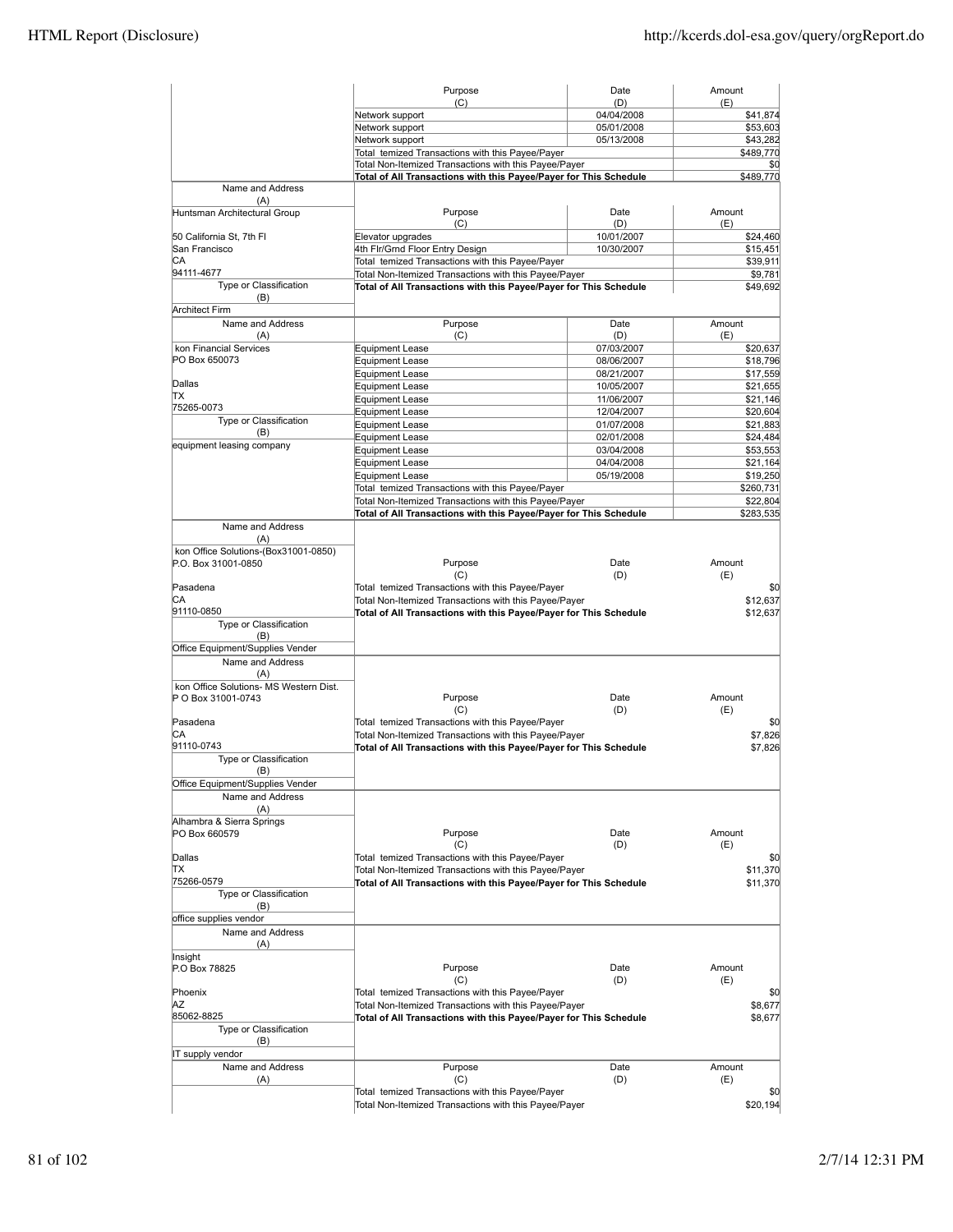| <b>NTCO</b>                            |                                                                                                                            |                   |                    |
|----------------------------------------|----------------------------------------------------------------------------------------------------------------------------|-------------------|--------------------|
| 14855 Blanco Rd, Ste. 305              |                                                                                                                            |                   |                    |
| San Antonio                            | Purpose                                                                                                                    | Date              | Amount             |
| TX<br>78216                            | (C)<br>Total of All Transactions with this Payee/Payer for This Schedule                                                   | (D)               | (E)<br>\$20,194    |
| Type or Classification<br>(B)          |                                                                                                                            |                   |                    |
| Landlord                               |                                                                                                                            |                   |                    |
| Name and Address<br>(A)                |                                                                                                                            |                   |                    |
| International Waterproofing-Roofing    | Purpose                                                                                                                    | Date              | Amount             |
| 1616 16th Street. Ste 200              | (C)<br>Waterproofing Building -Roof                                                                                        | (D)<br>04/15/2008 | (E)<br>\$8,545     |
| San Francisco                          | Total temized Transactions with this Payee/Payer                                                                           |                   | \$8,545            |
| CА<br>94103                            | Total Non-Itemized Transactions with this Payee/Payer                                                                      |                   | \$0                |
| Type or Classification<br>(B)          | Total of All Transactions with this Payee/Payer for This Schedule                                                          |                   | \$8,545            |
| Roofing Company                        |                                                                                                                            |                   |                    |
| Name and Address                       |                                                                                                                            |                   |                    |
| (A)                                    |                                                                                                                            |                   |                    |
| Iron Mountain<br>P O Box 601002        | Purpose<br>(C)                                                                                                             | Date<br>(D)       | Amount<br>(E)      |
| Los Angeles                            | Total temized Transactions with this Payee/Payer                                                                           |                   | \$0                |
| СA                                     | Total Non-Itemized Transactions with this Payee/Payer                                                                      |                   | \$12,669           |
| 90060-1002                             | Total of All Transactions with this Payee/Payer for This Schedule                                                          |                   | \$12,669           |
| Type or Classification<br>(B)          |                                                                                                                            |                   |                    |
| archive company                        |                                                                                                                            |                   |                    |
| Name and Address                       |                                                                                                                            |                   |                    |
| (A)<br>Allegiance Staffing             |                                                                                                                            |                   |                    |
|                                        | Purpose                                                                                                                    | Date              | Amount             |
| 2513 West Avenue                       | (C)                                                                                                                        | (D)               | (E)                |
| San Antonio                            | Total temized Transactions with this Payee/Payer                                                                           |                   | \$0                |
| ΠX<br>78201                            | Total Non-Itemized Transactions with this Payee/Payer<br>Total of All Transactions with this Payee/Payer for This Schedule |                   | \$7,471<br>\$7,471 |
| Type or Classification                 |                                                                                                                            |                   |                    |
| (B)                                    |                                                                                                                            |                   |                    |
| employment agency                      |                                                                                                                            |                   |                    |
| Name and Address<br>(A)                |                                                                                                                            |                   |                    |
| <b>Jive Software</b>                   |                                                                                                                            |                   |                    |
|                                        | Purpose<br>(C)                                                                                                             | Date<br>(D)       | Amount<br>(E)      |
| 317 SW Alder, Ste. 500<br>Portland     | Comprehensive Website Software                                                                                             | 06/17/2008        | \$184,500          |
| lOR.                                   | Total temized Transactions with this Payee/Payer                                                                           |                   | \$184,500          |
| 97204                                  | Total Non-Itemized Transactions with this Payee/Payer<br>Total of All Transactions with this Payee/Payer for This Schedule |                   | \$0<br>\$184,500   |
| Type or Classification                 |                                                                                                                            |                   |                    |
| (B)<br><b>Website Support Provider</b> |                                                                                                                            |                   |                    |
| Name and Address                       |                                                                                                                            |                   |                    |
| (A)                                    |                                                                                                                            |                   |                    |
| Jones, Jenni                           | Purpose                                                                                                                    | Date              | Amount             |
| 18116 Erik Court                       | (C)                                                                                                                        | (D)               | (E)                |
| Canyon Country                         | Total temized Transactions with this Payee/Payer                                                                           |                   | \$0                |
| СA<br>91387                            | Total Non-Itemized Transactions with this Payee/Payer                                                                      |                   | \$18,348           |
| Type or Classification<br>(B)          | Total of All Transactions with this Payee/Payer for This Schedule                                                          |                   | \$18,348           |
| database consultant                    |                                                                                                                            |                   |                    |
| Name and Address                       |                                                                                                                            |                   |                    |
| (A)                                    |                                                                                                                            |                   |                    |
| K & M Cleaning Services                | Purpose                                                                                                                    | Date              | Amount             |
| 1428 West 85th Street                  | (C)                                                                                                                        | (D)               | (E)                |
| Los Angeles                            | Total temized Transactions with this Payee/Payer                                                                           |                   | \$0                |
| СA                                     | Total Non-Itemized Transactions with this Payee/Payer                                                                      |                   | \$5,100            |
| 90047<br>Type or Classification        | Total of All Transactions with this Payee/Payer for This Schedule                                                          |                   | \$5,100            |
| (B)                                    |                                                                                                                            |                   |                    |
| Janitorial Service                     |                                                                                                                            |                   |                    |
| Name and Address<br>(A)                |                                                                                                                            |                   |                    |
| Labor Ready                            | Purpose                                                                                                                    | Date              | Amount             |
| PO Box 31001-0257                      | (C)                                                                                                                        | (D)               | (E)                |
|                                        | Total temized Transactions with this Payee/Payer                                                                           |                   | \$0                |
| Pasadena<br>СA                         | Total Non-Itemized Transactions with this Payee/Payer<br>Total of All Transactions with this Payee/Payer for This Schedule |                   | \$9,850<br>\$9,850 |
| 91110-0257                             |                                                                                                                            |                   |                    |
|                                        |                                                                                                                            |                   |                    |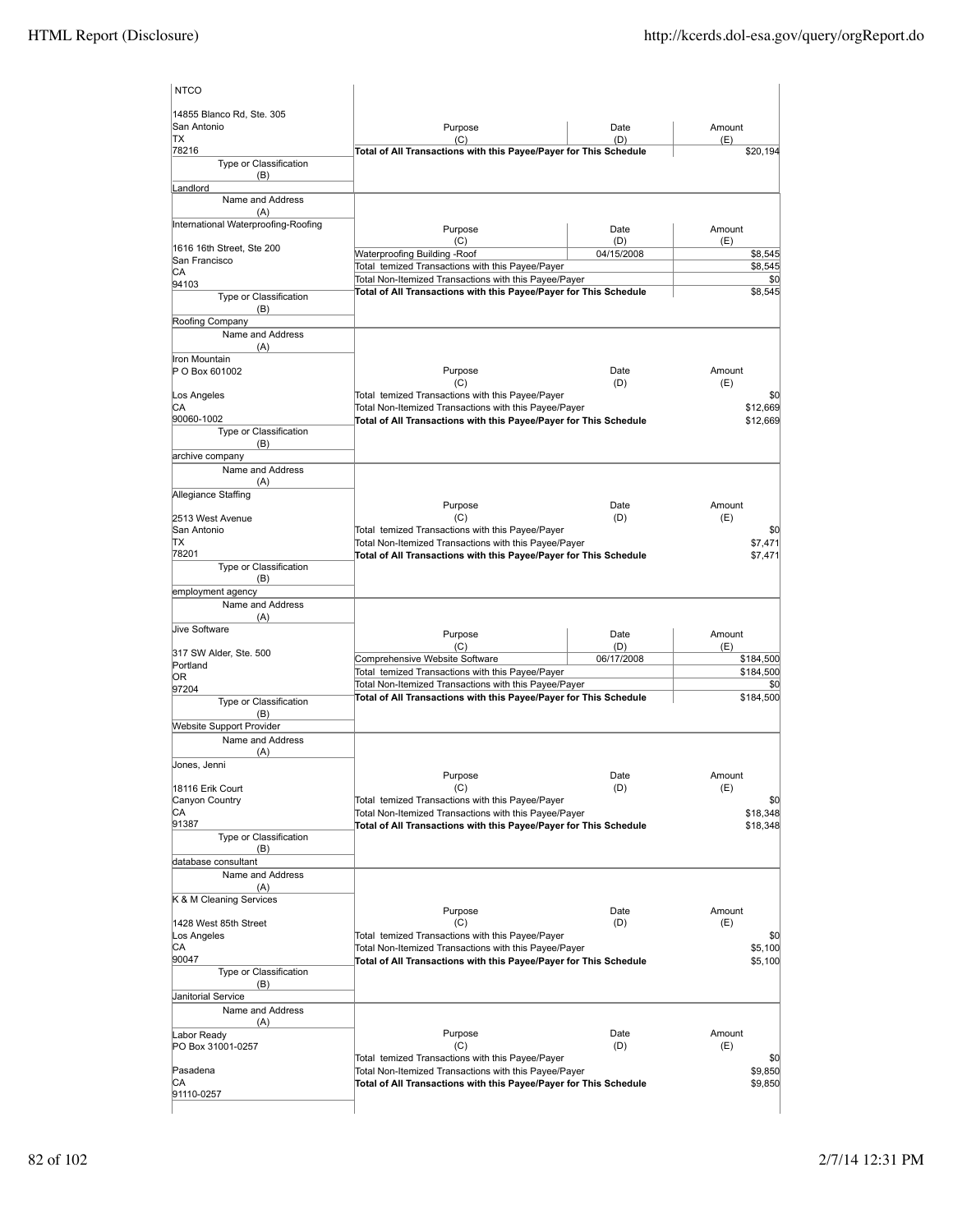| (B)<br>employment agency<br>Name and Address<br>(A)<br>Le Cheval<br>Purpose<br>Date<br>Amount<br>Attn Lan Tran<br>(C)<br>(D)<br>(E)<br>Oakland<br>Total temized Transactions with this Payee/Payer<br>СA<br>Total Non-Itemized Transactions with this Payee/Payer<br>94607<br>Total of All Transactions with this Payee/Payer for This Schedule<br>Type or Classification<br>(B)<br>caterer<br>Name and Address<br>(A)<br>1212 S. Michigan Ave.<br>Purpose<br>Date<br>Amount<br>(C)<br>(D)<br>(E)<br>1212 S. Michigan Ave.<br>Total temized Transactions with this Payee/Payer<br>Chicago<br>Total Non-Itemized Transactions with this Payee/Payer<br>L<br>60605<br>Total of All Transactions with this Payee/Payer for This Schedule<br>\$7,620<br>Type or Classification<br>(B)<br>landlord<br>Name and Address<br>(A)<br>Lexis-Nexis<br>PO Box 894166<br>Purpose<br>Date<br>Amount<br>(C)<br>(D)<br>(E)<br>Total temized Transactions with this Payee/Payer<br>Los Angeles<br>СA<br>Total Non-Itemized Transactions with this Payee/Payer<br>90189-4166<br>Total of All Transactions with this Payee/Payer for This Schedule<br>\$50,654<br>Type or Classification<br>(B)<br>online research company<br>Name and Address<br>(A)<br>Lv Rev Journal<br>Purpose<br>Date<br>Amount<br>(C)<br>(D)<br>(E)<br>1111 W. Bonanza Rd.<br>05/28/2008<br>Advertising<br>\$22,505<br>Las Vegas<br>Total temized Transactions with this Payee/Payer<br>NV<br>Total Non-Itemized Transactions with this Payee/Payer<br>89106<br>Total of All Transactions with this Payee/Payer for This Schedule<br>Type or Classification<br>(B)<br>advertising company<br>Name and Address<br>(A)<br>M & H Janitorial Service<br>Purpose<br>Date<br>Amount<br>(C)<br>(D)<br>(E)<br>438 Staten Avenue # 205<br>Oakland<br>Total temized Transactions with this Payee/Payer<br>СA<br>Total Non-Itemized Transactions with this Payee/Payer<br>94610<br>Total of All Transactions with this Payee/Payer for This Schedule<br>\$25,520<br>Type or Classification<br>(B)<br>anitorial service<br>Name and Address<br>(A)<br>Amazon.Com<br>Purpose<br>Amount<br>Date<br>(C)<br>(D)<br>(E)<br>Seattle<br>Total temized Transactions with this Payee/Payer<br>WA<br>Total Non-Itemized Transactions with this Payee/Payer<br>\$183<br>98101<br>Total of All Transactions with this Payee/Payer for This Schedule<br>\$183<br>Type or Classification<br>(B)<br>Equipment and Supply Vender<br>Name and Address<br>(A)<br>Major Forms<br>Amount<br>Purpose<br>Date<br>(C)<br>(D)<br>(E)<br>1331 Danville Blvd.<br>Membership Bill Forms<br>07/19/2007<br>Alamo<br>Total temized Transactions with this Payee/Payer<br>СA<br>Total Non-Itemized Transactions with this Payee/Payer<br>\$14,118<br>94507<br>Total of All Transactions with this Payee/Payer for This Schedule<br>\$25,284<br>Type or Classification<br>(B)<br>printing company<br>Name and Address<br>Purpose<br>Amount<br>Date<br>(D)<br>(E)<br>(A)<br>(C)<br>Total temized Transactions with this Payee/Payer | Type or Classification |  |          |
|-------------------------------------------------------------------------------------------------------------------------------------------------------------------------------------------------------------------------------------------------------------------------------------------------------------------------------------------------------------------------------------------------------------------------------------------------------------------------------------------------------------------------------------------------------------------------------------------------------------------------------------------------------------------------------------------------------------------------------------------------------------------------------------------------------------------------------------------------------------------------------------------------------------------------------------------------------------------------------------------------------------------------------------------------------------------------------------------------------------------------------------------------------------------------------------------------------------------------------------------------------------------------------------------------------------------------------------------------------------------------------------------------------------------------------------------------------------------------------------------------------------------------------------------------------------------------------------------------------------------------------------------------------------------------------------------------------------------------------------------------------------------------------------------------------------------------------------------------------------------------------------------------------------------------------------------------------------------------------------------------------------------------------------------------------------------------------------------------------------------------------------------------------------------------------------------------------------------------------------------------------------------------------------------------------------------------------------------------------------------------------------------------------------------------------------------------------------------------------------------------------------------------------------------------------------------------------------------------------------------------------------------------------------------------------------------------------------------------------------------------------------------------------------------------------------------------------------------------------------------------------------------------------------------------------------------------------------------------------------------------------------------------------------------|------------------------|--|----------|
|                                                                                                                                                                                                                                                                                                                                                                                                                                                                                                                                                                                                                                                                                                                                                                                                                                                                                                                                                                                                                                                                                                                                                                                                                                                                                                                                                                                                                                                                                                                                                                                                                                                                                                                                                                                                                                                                                                                                                                                                                                                                                                                                                                                                                                                                                                                                                                                                                                                                                                                                                                                                                                                                                                                                                                                                                                                                                                                                                                                                                                           |                        |  |          |
|                                                                                                                                                                                                                                                                                                                                                                                                                                                                                                                                                                                                                                                                                                                                                                                                                                                                                                                                                                                                                                                                                                                                                                                                                                                                                                                                                                                                                                                                                                                                                                                                                                                                                                                                                                                                                                                                                                                                                                                                                                                                                                                                                                                                                                                                                                                                                                                                                                                                                                                                                                                                                                                                                                                                                                                                                                                                                                                                                                                                                                           |                        |  |          |
|                                                                                                                                                                                                                                                                                                                                                                                                                                                                                                                                                                                                                                                                                                                                                                                                                                                                                                                                                                                                                                                                                                                                                                                                                                                                                                                                                                                                                                                                                                                                                                                                                                                                                                                                                                                                                                                                                                                                                                                                                                                                                                                                                                                                                                                                                                                                                                                                                                                                                                                                                                                                                                                                                                                                                                                                                                                                                                                                                                                                                                           |                        |  |          |
|                                                                                                                                                                                                                                                                                                                                                                                                                                                                                                                                                                                                                                                                                                                                                                                                                                                                                                                                                                                                                                                                                                                                                                                                                                                                                                                                                                                                                                                                                                                                                                                                                                                                                                                                                                                                                                                                                                                                                                                                                                                                                                                                                                                                                                                                                                                                                                                                                                                                                                                                                                                                                                                                                                                                                                                                                                                                                                                                                                                                                                           |                        |  |          |
|                                                                                                                                                                                                                                                                                                                                                                                                                                                                                                                                                                                                                                                                                                                                                                                                                                                                                                                                                                                                                                                                                                                                                                                                                                                                                                                                                                                                                                                                                                                                                                                                                                                                                                                                                                                                                                                                                                                                                                                                                                                                                                                                                                                                                                                                                                                                                                                                                                                                                                                                                                                                                                                                                                                                                                                                                                                                                                                                                                                                                                           |                        |  | \$0      |
|                                                                                                                                                                                                                                                                                                                                                                                                                                                                                                                                                                                                                                                                                                                                                                                                                                                                                                                                                                                                                                                                                                                                                                                                                                                                                                                                                                                                                                                                                                                                                                                                                                                                                                                                                                                                                                                                                                                                                                                                                                                                                                                                                                                                                                                                                                                                                                                                                                                                                                                                                                                                                                                                                                                                                                                                                                                                                                                                                                                                                                           |                        |  | \$412    |
|                                                                                                                                                                                                                                                                                                                                                                                                                                                                                                                                                                                                                                                                                                                                                                                                                                                                                                                                                                                                                                                                                                                                                                                                                                                                                                                                                                                                                                                                                                                                                                                                                                                                                                                                                                                                                                                                                                                                                                                                                                                                                                                                                                                                                                                                                                                                                                                                                                                                                                                                                                                                                                                                                                                                                                                                                                                                                                                                                                                                                                           |                        |  | \$412    |
|                                                                                                                                                                                                                                                                                                                                                                                                                                                                                                                                                                                                                                                                                                                                                                                                                                                                                                                                                                                                                                                                                                                                                                                                                                                                                                                                                                                                                                                                                                                                                                                                                                                                                                                                                                                                                                                                                                                                                                                                                                                                                                                                                                                                                                                                                                                                                                                                                                                                                                                                                                                                                                                                                                                                                                                                                                                                                                                                                                                                                                           |                        |  |          |
|                                                                                                                                                                                                                                                                                                                                                                                                                                                                                                                                                                                                                                                                                                                                                                                                                                                                                                                                                                                                                                                                                                                                                                                                                                                                                                                                                                                                                                                                                                                                                                                                                                                                                                                                                                                                                                                                                                                                                                                                                                                                                                                                                                                                                                                                                                                                                                                                                                                                                                                                                                                                                                                                                                                                                                                                                                                                                                                                                                                                                                           |                        |  |          |
|                                                                                                                                                                                                                                                                                                                                                                                                                                                                                                                                                                                                                                                                                                                                                                                                                                                                                                                                                                                                                                                                                                                                                                                                                                                                                                                                                                                                                                                                                                                                                                                                                                                                                                                                                                                                                                                                                                                                                                                                                                                                                                                                                                                                                                                                                                                                                                                                                                                                                                                                                                                                                                                                                                                                                                                                                                                                                                                                                                                                                                           |                        |  |          |
|                                                                                                                                                                                                                                                                                                                                                                                                                                                                                                                                                                                                                                                                                                                                                                                                                                                                                                                                                                                                                                                                                                                                                                                                                                                                                                                                                                                                                                                                                                                                                                                                                                                                                                                                                                                                                                                                                                                                                                                                                                                                                                                                                                                                                                                                                                                                                                                                                                                                                                                                                                                                                                                                                                                                                                                                                                                                                                                                                                                                                                           |                        |  |          |
|                                                                                                                                                                                                                                                                                                                                                                                                                                                                                                                                                                                                                                                                                                                                                                                                                                                                                                                                                                                                                                                                                                                                                                                                                                                                                                                                                                                                                                                                                                                                                                                                                                                                                                                                                                                                                                                                                                                                                                                                                                                                                                                                                                                                                                                                                                                                                                                                                                                                                                                                                                                                                                                                                                                                                                                                                                                                                                                                                                                                                                           |                        |  |          |
|                                                                                                                                                                                                                                                                                                                                                                                                                                                                                                                                                                                                                                                                                                                                                                                                                                                                                                                                                                                                                                                                                                                                                                                                                                                                                                                                                                                                                                                                                                                                                                                                                                                                                                                                                                                                                                                                                                                                                                                                                                                                                                                                                                                                                                                                                                                                                                                                                                                                                                                                                                                                                                                                                                                                                                                                                                                                                                                                                                                                                                           |                        |  | \$0      |
|                                                                                                                                                                                                                                                                                                                                                                                                                                                                                                                                                                                                                                                                                                                                                                                                                                                                                                                                                                                                                                                                                                                                                                                                                                                                                                                                                                                                                                                                                                                                                                                                                                                                                                                                                                                                                                                                                                                                                                                                                                                                                                                                                                                                                                                                                                                                                                                                                                                                                                                                                                                                                                                                                                                                                                                                                                                                                                                                                                                                                                           |                        |  | \$7,620  |
|                                                                                                                                                                                                                                                                                                                                                                                                                                                                                                                                                                                                                                                                                                                                                                                                                                                                                                                                                                                                                                                                                                                                                                                                                                                                                                                                                                                                                                                                                                                                                                                                                                                                                                                                                                                                                                                                                                                                                                                                                                                                                                                                                                                                                                                                                                                                                                                                                                                                                                                                                                                                                                                                                                                                                                                                                                                                                                                                                                                                                                           |                        |  |          |
|                                                                                                                                                                                                                                                                                                                                                                                                                                                                                                                                                                                                                                                                                                                                                                                                                                                                                                                                                                                                                                                                                                                                                                                                                                                                                                                                                                                                                                                                                                                                                                                                                                                                                                                                                                                                                                                                                                                                                                                                                                                                                                                                                                                                                                                                                                                                                                                                                                                                                                                                                                                                                                                                                                                                                                                                                                                                                                                                                                                                                                           |                        |  |          |
|                                                                                                                                                                                                                                                                                                                                                                                                                                                                                                                                                                                                                                                                                                                                                                                                                                                                                                                                                                                                                                                                                                                                                                                                                                                                                                                                                                                                                                                                                                                                                                                                                                                                                                                                                                                                                                                                                                                                                                                                                                                                                                                                                                                                                                                                                                                                                                                                                                                                                                                                                                                                                                                                                                                                                                                                                                                                                                                                                                                                                                           |                        |  |          |
|                                                                                                                                                                                                                                                                                                                                                                                                                                                                                                                                                                                                                                                                                                                                                                                                                                                                                                                                                                                                                                                                                                                                                                                                                                                                                                                                                                                                                                                                                                                                                                                                                                                                                                                                                                                                                                                                                                                                                                                                                                                                                                                                                                                                                                                                                                                                                                                                                                                                                                                                                                                                                                                                                                                                                                                                                                                                                                                                                                                                                                           |                        |  |          |
|                                                                                                                                                                                                                                                                                                                                                                                                                                                                                                                                                                                                                                                                                                                                                                                                                                                                                                                                                                                                                                                                                                                                                                                                                                                                                                                                                                                                                                                                                                                                                                                                                                                                                                                                                                                                                                                                                                                                                                                                                                                                                                                                                                                                                                                                                                                                                                                                                                                                                                                                                                                                                                                                                                                                                                                                                                                                                                                                                                                                                                           |                        |  |          |
|                                                                                                                                                                                                                                                                                                                                                                                                                                                                                                                                                                                                                                                                                                                                                                                                                                                                                                                                                                                                                                                                                                                                                                                                                                                                                                                                                                                                                                                                                                                                                                                                                                                                                                                                                                                                                                                                                                                                                                                                                                                                                                                                                                                                                                                                                                                                                                                                                                                                                                                                                                                                                                                                                                                                                                                                                                                                                                                                                                                                                                           |                        |  |          |
|                                                                                                                                                                                                                                                                                                                                                                                                                                                                                                                                                                                                                                                                                                                                                                                                                                                                                                                                                                                                                                                                                                                                                                                                                                                                                                                                                                                                                                                                                                                                                                                                                                                                                                                                                                                                                                                                                                                                                                                                                                                                                                                                                                                                                                                                                                                                                                                                                                                                                                                                                                                                                                                                                                                                                                                                                                                                                                                                                                                                                                           |                        |  | \$0      |
|                                                                                                                                                                                                                                                                                                                                                                                                                                                                                                                                                                                                                                                                                                                                                                                                                                                                                                                                                                                                                                                                                                                                                                                                                                                                                                                                                                                                                                                                                                                                                                                                                                                                                                                                                                                                                                                                                                                                                                                                                                                                                                                                                                                                                                                                                                                                                                                                                                                                                                                                                                                                                                                                                                                                                                                                                                                                                                                                                                                                                                           |                        |  | \$50,654 |
|                                                                                                                                                                                                                                                                                                                                                                                                                                                                                                                                                                                                                                                                                                                                                                                                                                                                                                                                                                                                                                                                                                                                                                                                                                                                                                                                                                                                                                                                                                                                                                                                                                                                                                                                                                                                                                                                                                                                                                                                                                                                                                                                                                                                                                                                                                                                                                                                                                                                                                                                                                                                                                                                                                                                                                                                                                                                                                                                                                                                                                           |                        |  |          |
|                                                                                                                                                                                                                                                                                                                                                                                                                                                                                                                                                                                                                                                                                                                                                                                                                                                                                                                                                                                                                                                                                                                                                                                                                                                                                                                                                                                                                                                                                                                                                                                                                                                                                                                                                                                                                                                                                                                                                                                                                                                                                                                                                                                                                                                                                                                                                                                                                                                                                                                                                                                                                                                                                                                                                                                                                                                                                                                                                                                                                                           |                        |  |          |
|                                                                                                                                                                                                                                                                                                                                                                                                                                                                                                                                                                                                                                                                                                                                                                                                                                                                                                                                                                                                                                                                                                                                                                                                                                                                                                                                                                                                                                                                                                                                                                                                                                                                                                                                                                                                                                                                                                                                                                                                                                                                                                                                                                                                                                                                                                                                                                                                                                                                                                                                                                                                                                                                                                                                                                                                                                                                                                                                                                                                                                           |                        |  |          |
|                                                                                                                                                                                                                                                                                                                                                                                                                                                                                                                                                                                                                                                                                                                                                                                                                                                                                                                                                                                                                                                                                                                                                                                                                                                                                                                                                                                                                                                                                                                                                                                                                                                                                                                                                                                                                                                                                                                                                                                                                                                                                                                                                                                                                                                                                                                                                                                                                                                                                                                                                                                                                                                                                                                                                                                                                                                                                                                                                                                                                                           |                        |  |          |
|                                                                                                                                                                                                                                                                                                                                                                                                                                                                                                                                                                                                                                                                                                                                                                                                                                                                                                                                                                                                                                                                                                                                                                                                                                                                                                                                                                                                                                                                                                                                                                                                                                                                                                                                                                                                                                                                                                                                                                                                                                                                                                                                                                                                                                                                                                                                                                                                                                                                                                                                                                                                                                                                                                                                                                                                                                                                                                                                                                                                                                           |                        |  |          |
|                                                                                                                                                                                                                                                                                                                                                                                                                                                                                                                                                                                                                                                                                                                                                                                                                                                                                                                                                                                                                                                                                                                                                                                                                                                                                                                                                                                                                                                                                                                                                                                                                                                                                                                                                                                                                                                                                                                                                                                                                                                                                                                                                                                                                                                                                                                                                                                                                                                                                                                                                                                                                                                                                                                                                                                                                                                                                                                                                                                                                                           |                        |  |          |
|                                                                                                                                                                                                                                                                                                                                                                                                                                                                                                                                                                                                                                                                                                                                                                                                                                                                                                                                                                                                                                                                                                                                                                                                                                                                                                                                                                                                                                                                                                                                                                                                                                                                                                                                                                                                                                                                                                                                                                                                                                                                                                                                                                                                                                                                                                                                                                                                                                                                                                                                                                                                                                                                                                                                                                                                                                                                                                                                                                                                                                           |                        |  |          |
|                                                                                                                                                                                                                                                                                                                                                                                                                                                                                                                                                                                                                                                                                                                                                                                                                                                                                                                                                                                                                                                                                                                                                                                                                                                                                                                                                                                                                                                                                                                                                                                                                                                                                                                                                                                                                                                                                                                                                                                                                                                                                                                                                                                                                                                                                                                                                                                                                                                                                                                                                                                                                                                                                                                                                                                                                                                                                                                                                                                                                                           |                        |  | \$22,505 |
|                                                                                                                                                                                                                                                                                                                                                                                                                                                                                                                                                                                                                                                                                                                                                                                                                                                                                                                                                                                                                                                                                                                                                                                                                                                                                                                                                                                                                                                                                                                                                                                                                                                                                                                                                                                                                                                                                                                                                                                                                                                                                                                                                                                                                                                                                                                                                                                                                                                                                                                                                                                                                                                                                                                                                                                                                                                                                                                                                                                                                                           |                        |  | \$0      |
|                                                                                                                                                                                                                                                                                                                                                                                                                                                                                                                                                                                                                                                                                                                                                                                                                                                                                                                                                                                                                                                                                                                                                                                                                                                                                                                                                                                                                                                                                                                                                                                                                                                                                                                                                                                                                                                                                                                                                                                                                                                                                                                                                                                                                                                                                                                                                                                                                                                                                                                                                                                                                                                                                                                                                                                                                                                                                                                                                                                                                                           |                        |  | \$22,505 |
|                                                                                                                                                                                                                                                                                                                                                                                                                                                                                                                                                                                                                                                                                                                                                                                                                                                                                                                                                                                                                                                                                                                                                                                                                                                                                                                                                                                                                                                                                                                                                                                                                                                                                                                                                                                                                                                                                                                                                                                                                                                                                                                                                                                                                                                                                                                                                                                                                                                                                                                                                                                                                                                                                                                                                                                                                                                                                                                                                                                                                                           |                        |  |          |
|                                                                                                                                                                                                                                                                                                                                                                                                                                                                                                                                                                                                                                                                                                                                                                                                                                                                                                                                                                                                                                                                                                                                                                                                                                                                                                                                                                                                                                                                                                                                                                                                                                                                                                                                                                                                                                                                                                                                                                                                                                                                                                                                                                                                                                                                                                                                                                                                                                                                                                                                                                                                                                                                                                                                                                                                                                                                                                                                                                                                                                           |                        |  |          |
|                                                                                                                                                                                                                                                                                                                                                                                                                                                                                                                                                                                                                                                                                                                                                                                                                                                                                                                                                                                                                                                                                                                                                                                                                                                                                                                                                                                                                                                                                                                                                                                                                                                                                                                                                                                                                                                                                                                                                                                                                                                                                                                                                                                                                                                                                                                                                                                                                                                                                                                                                                                                                                                                                                                                                                                                                                                                                                                                                                                                                                           |                        |  |          |
|                                                                                                                                                                                                                                                                                                                                                                                                                                                                                                                                                                                                                                                                                                                                                                                                                                                                                                                                                                                                                                                                                                                                                                                                                                                                                                                                                                                                                                                                                                                                                                                                                                                                                                                                                                                                                                                                                                                                                                                                                                                                                                                                                                                                                                                                                                                                                                                                                                                                                                                                                                                                                                                                                                                                                                                                                                                                                                                                                                                                                                           |                        |  |          |
|                                                                                                                                                                                                                                                                                                                                                                                                                                                                                                                                                                                                                                                                                                                                                                                                                                                                                                                                                                                                                                                                                                                                                                                                                                                                                                                                                                                                                                                                                                                                                                                                                                                                                                                                                                                                                                                                                                                                                                                                                                                                                                                                                                                                                                                                                                                                                                                                                                                                                                                                                                                                                                                                                                                                                                                                                                                                                                                                                                                                                                           |                        |  | \$0      |
|                                                                                                                                                                                                                                                                                                                                                                                                                                                                                                                                                                                                                                                                                                                                                                                                                                                                                                                                                                                                                                                                                                                                                                                                                                                                                                                                                                                                                                                                                                                                                                                                                                                                                                                                                                                                                                                                                                                                                                                                                                                                                                                                                                                                                                                                                                                                                                                                                                                                                                                                                                                                                                                                                                                                                                                                                                                                                                                                                                                                                                           |                        |  | \$25,520 |
|                                                                                                                                                                                                                                                                                                                                                                                                                                                                                                                                                                                                                                                                                                                                                                                                                                                                                                                                                                                                                                                                                                                                                                                                                                                                                                                                                                                                                                                                                                                                                                                                                                                                                                                                                                                                                                                                                                                                                                                                                                                                                                                                                                                                                                                                                                                                                                                                                                                                                                                                                                                                                                                                                                                                                                                                                                                                                                                                                                                                                                           |                        |  |          |
|                                                                                                                                                                                                                                                                                                                                                                                                                                                                                                                                                                                                                                                                                                                                                                                                                                                                                                                                                                                                                                                                                                                                                                                                                                                                                                                                                                                                                                                                                                                                                                                                                                                                                                                                                                                                                                                                                                                                                                                                                                                                                                                                                                                                                                                                                                                                                                                                                                                                                                                                                                                                                                                                                                                                                                                                                                                                                                                                                                                                                                           |                        |  |          |
|                                                                                                                                                                                                                                                                                                                                                                                                                                                                                                                                                                                                                                                                                                                                                                                                                                                                                                                                                                                                                                                                                                                                                                                                                                                                                                                                                                                                                                                                                                                                                                                                                                                                                                                                                                                                                                                                                                                                                                                                                                                                                                                                                                                                                                                                                                                                                                                                                                                                                                                                                                                                                                                                                                                                                                                                                                                                                                                                                                                                                                           |                        |  |          |
|                                                                                                                                                                                                                                                                                                                                                                                                                                                                                                                                                                                                                                                                                                                                                                                                                                                                                                                                                                                                                                                                                                                                                                                                                                                                                                                                                                                                                                                                                                                                                                                                                                                                                                                                                                                                                                                                                                                                                                                                                                                                                                                                                                                                                                                                                                                                                                                                                                                                                                                                                                                                                                                                                                                                                                                                                                                                                                                                                                                                                                           |                        |  |          |
|                                                                                                                                                                                                                                                                                                                                                                                                                                                                                                                                                                                                                                                                                                                                                                                                                                                                                                                                                                                                                                                                                                                                                                                                                                                                                                                                                                                                                                                                                                                                                                                                                                                                                                                                                                                                                                                                                                                                                                                                                                                                                                                                                                                                                                                                                                                                                                                                                                                                                                                                                                                                                                                                                                                                                                                                                                                                                                                                                                                                                                           |                        |  |          |
|                                                                                                                                                                                                                                                                                                                                                                                                                                                                                                                                                                                                                                                                                                                                                                                                                                                                                                                                                                                                                                                                                                                                                                                                                                                                                                                                                                                                                                                                                                                                                                                                                                                                                                                                                                                                                                                                                                                                                                                                                                                                                                                                                                                                                                                                                                                                                                                                                                                                                                                                                                                                                                                                                                                                                                                                                                                                                                                                                                                                                                           |                        |  |          |
|                                                                                                                                                                                                                                                                                                                                                                                                                                                                                                                                                                                                                                                                                                                                                                                                                                                                                                                                                                                                                                                                                                                                                                                                                                                                                                                                                                                                                                                                                                                                                                                                                                                                                                                                                                                                                                                                                                                                                                                                                                                                                                                                                                                                                                                                                                                                                                                                                                                                                                                                                                                                                                                                                                                                                                                                                                                                                                                                                                                                                                           |                        |  |          |
|                                                                                                                                                                                                                                                                                                                                                                                                                                                                                                                                                                                                                                                                                                                                                                                                                                                                                                                                                                                                                                                                                                                                                                                                                                                                                                                                                                                                                                                                                                                                                                                                                                                                                                                                                                                                                                                                                                                                                                                                                                                                                                                                                                                                                                                                                                                                                                                                                                                                                                                                                                                                                                                                                                                                                                                                                                                                                                                                                                                                                                           |                        |  | \$0      |
|                                                                                                                                                                                                                                                                                                                                                                                                                                                                                                                                                                                                                                                                                                                                                                                                                                                                                                                                                                                                                                                                                                                                                                                                                                                                                                                                                                                                                                                                                                                                                                                                                                                                                                                                                                                                                                                                                                                                                                                                                                                                                                                                                                                                                                                                                                                                                                                                                                                                                                                                                                                                                                                                                                                                                                                                                                                                                                                                                                                                                                           |                        |  |          |
|                                                                                                                                                                                                                                                                                                                                                                                                                                                                                                                                                                                                                                                                                                                                                                                                                                                                                                                                                                                                                                                                                                                                                                                                                                                                                                                                                                                                                                                                                                                                                                                                                                                                                                                                                                                                                                                                                                                                                                                                                                                                                                                                                                                                                                                                                                                                                                                                                                                                                                                                                                                                                                                                                                                                                                                                                                                                                                                                                                                                                                           |                        |  |          |
|                                                                                                                                                                                                                                                                                                                                                                                                                                                                                                                                                                                                                                                                                                                                                                                                                                                                                                                                                                                                                                                                                                                                                                                                                                                                                                                                                                                                                                                                                                                                                                                                                                                                                                                                                                                                                                                                                                                                                                                                                                                                                                                                                                                                                                                                                                                                                                                                                                                                                                                                                                                                                                                                                                                                                                                                                                                                                                                                                                                                                                           |                        |  |          |
|                                                                                                                                                                                                                                                                                                                                                                                                                                                                                                                                                                                                                                                                                                                                                                                                                                                                                                                                                                                                                                                                                                                                                                                                                                                                                                                                                                                                                                                                                                                                                                                                                                                                                                                                                                                                                                                                                                                                                                                                                                                                                                                                                                                                                                                                                                                                                                                                                                                                                                                                                                                                                                                                                                                                                                                                                                                                                                                                                                                                                                           |                        |  |          |
|                                                                                                                                                                                                                                                                                                                                                                                                                                                                                                                                                                                                                                                                                                                                                                                                                                                                                                                                                                                                                                                                                                                                                                                                                                                                                                                                                                                                                                                                                                                                                                                                                                                                                                                                                                                                                                                                                                                                                                                                                                                                                                                                                                                                                                                                                                                                                                                                                                                                                                                                                                                                                                                                                                                                                                                                                                                                                                                                                                                                                                           |                        |  |          |
|                                                                                                                                                                                                                                                                                                                                                                                                                                                                                                                                                                                                                                                                                                                                                                                                                                                                                                                                                                                                                                                                                                                                                                                                                                                                                                                                                                                                                                                                                                                                                                                                                                                                                                                                                                                                                                                                                                                                                                                                                                                                                                                                                                                                                                                                                                                                                                                                                                                                                                                                                                                                                                                                                                                                                                                                                                                                                                                                                                                                                                           |                        |  |          |
|                                                                                                                                                                                                                                                                                                                                                                                                                                                                                                                                                                                                                                                                                                                                                                                                                                                                                                                                                                                                                                                                                                                                                                                                                                                                                                                                                                                                                                                                                                                                                                                                                                                                                                                                                                                                                                                                                                                                                                                                                                                                                                                                                                                                                                                                                                                                                                                                                                                                                                                                                                                                                                                                                                                                                                                                                                                                                                                                                                                                                                           |                        |  |          |
|                                                                                                                                                                                                                                                                                                                                                                                                                                                                                                                                                                                                                                                                                                                                                                                                                                                                                                                                                                                                                                                                                                                                                                                                                                                                                                                                                                                                                                                                                                                                                                                                                                                                                                                                                                                                                                                                                                                                                                                                                                                                                                                                                                                                                                                                                                                                                                                                                                                                                                                                                                                                                                                                                                                                                                                                                                                                                                                                                                                                                                           |                        |  | \$11,166 |
|                                                                                                                                                                                                                                                                                                                                                                                                                                                                                                                                                                                                                                                                                                                                                                                                                                                                                                                                                                                                                                                                                                                                                                                                                                                                                                                                                                                                                                                                                                                                                                                                                                                                                                                                                                                                                                                                                                                                                                                                                                                                                                                                                                                                                                                                                                                                                                                                                                                                                                                                                                                                                                                                                                                                                                                                                                                                                                                                                                                                                                           |                        |  | \$11,166 |
|                                                                                                                                                                                                                                                                                                                                                                                                                                                                                                                                                                                                                                                                                                                                                                                                                                                                                                                                                                                                                                                                                                                                                                                                                                                                                                                                                                                                                                                                                                                                                                                                                                                                                                                                                                                                                                                                                                                                                                                                                                                                                                                                                                                                                                                                                                                                                                                                                                                                                                                                                                                                                                                                                                                                                                                                                                                                                                                                                                                                                                           |                        |  |          |
|                                                                                                                                                                                                                                                                                                                                                                                                                                                                                                                                                                                                                                                                                                                                                                                                                                                                                                                                                                                                                                                                                                                                                                                                                                                                                                                                                                                                                                                                                                                                                                                                                                                                                                                                                                                                                                                                                                                                                                                                                                                                                                                                                                                                                                                                                                                                                                                                                                                                                                                                                                                                                                                                                                                                                                                                                                                                                                                                                                                                                                           |                        |  |          |
|                                                                                                                                                                                                                                                                                                                                                                                                                                                                                                                                                                                                                                                                                                                                                                                                                                                                                                                                                                                                                                                                                                                                                                                                                                                                                                                                                                                                                                                                                                                                                                                                                                                                                                                                                                                                                                                                                                                                                                                                                                                                                                                                                                                                                                                                                                                                                                                                                                                                                                                                                                                                                                                                                                                                                                                                                                                                                                                                                                                                                                           |                        |  |          |
|                                                                                                                                                                                                                                                                                                                                                                                                                                                                                                                                                                                                                                                                                                                                                                                                                                                                                                                                                                                                                                                                                                                                                                                                                                                                                                                                                                                                                                                                                                                                                                                                                                                                                                                                                                                                                                                                                                                                                                                                                                                                                                                                                                                                                                                                                                                                                                                                                                                                                                                                                                                                                                                                                                                                                                                                                                                                                                                                                                                                                                           |                        |  |          |
|                                                                                                                                                                                                                                                                                                                                                                                                                                                                                                                                                                                                                                                                                                                                                                                                                                                                                                                                                                                                                                                                                                                                                                                                                                                                                                                                                                                                                                                                                                                                                                                                                                                                                                                                                                                                                                                                                                                                                                                                                                                                                                                                                                                                                                                                                                                                                                                                                                                                                                                                                                                                                                                                                                                                                                                                                                                                                                                                                                                                                                           |                        |  | \$0      |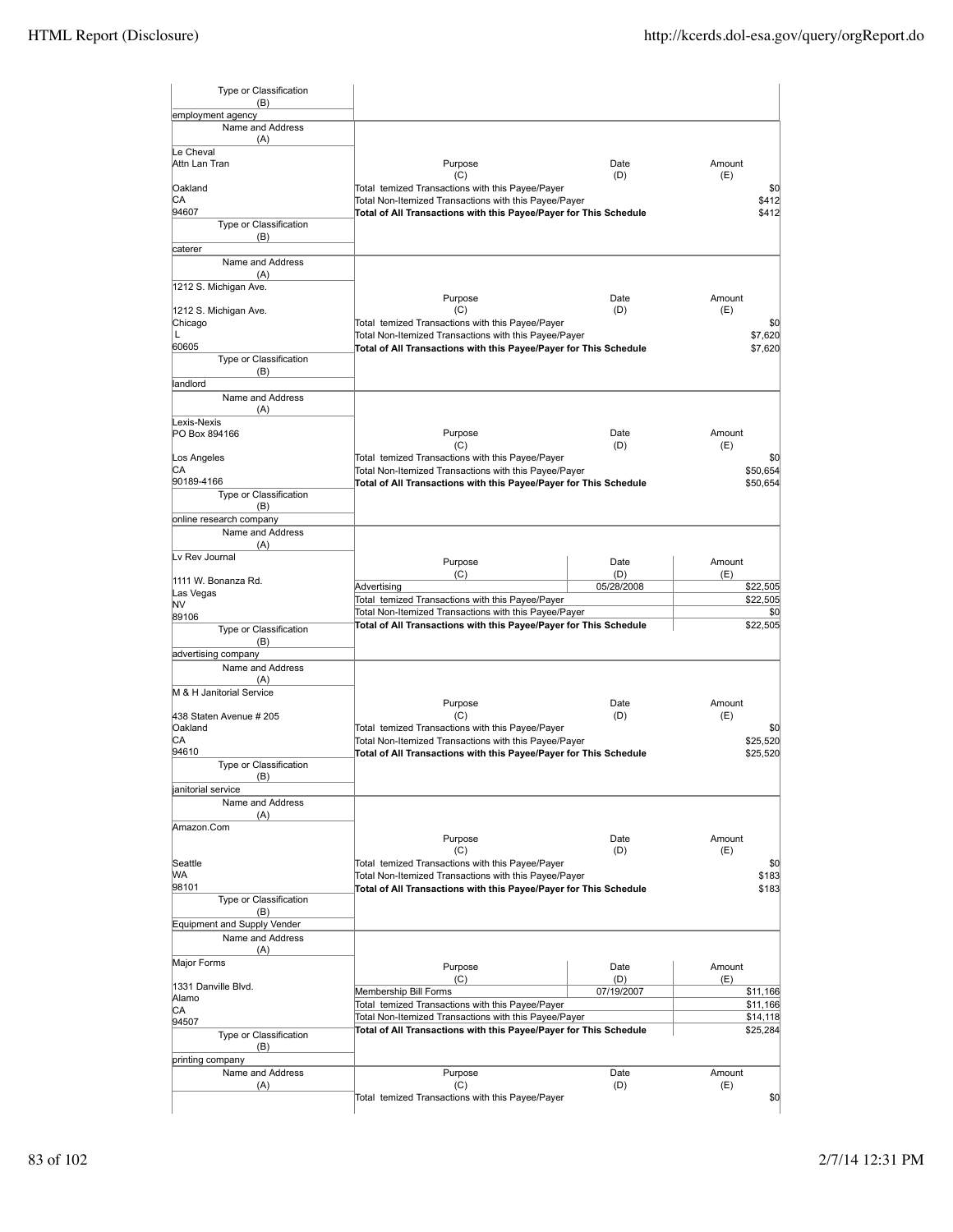| Marriott-Oakland City Center             |                                                                                                           |                          |                      |
|------------------------------------------|-----------------------------------------------------------------------------------------------------------|--------------------------|----------------------|
| 1001 Broadway<br>Oakland                 | Purpose<br>(C)                                                                                            | Date<br>(D)              | Amount<br>(E)        |
| CA<br>94607                              | Total Non-Itemized Transactions with this Payee/Payer                                                     |                          | \$1,215              |
| Type or Classification<br>(B)            | Total of All Transactions with this Payee/Payer for This Schedule                                         |                          | \$1,215              |
| hotel/lodaina<br>Name and Address<br>(A) | Purpose<br>(C)                                                                                            | Date<br>(D)              | Amount<br>(E)        |
| Masergy Communications, Inc.             | July07 services and support                                                                               | 07/27/2007               | \$21,883             |
| PO Box #671454                           | Aug07 services and support                                                                                | 08/31/2007               | \$15,928             |
|                                          | Sept07 services and support                                                                               | 10/01/2007               | \$11,601             |
| Dallas                                   | Oct07 services and support                                                                                | 10/30/2007               | \$13,879             |
| TХ<br>75267-1454                         | Nov07 services and support                                                                                | 11/28/2007               | \$13,879             |
| Type or Classification                   | Dec07 services and support                                                                                | 12/28/2007               | \$13,879             |
| (B)                                      | Jan08 services and support                                                                                | 02/06/2008<br>03/03/2008 | \$13,782<br>\$14,677 |
| telecommunications company               | Feb08 services and support<br>Mar08 services and support                                                  | 04/04/2008               | \$13,782             |
|                                          | Apr08 services and support                                                                                | 05/01/2008               | \$15,229             |
|                                          | May08 services and support                                                                                | 05/28/2008               | \$20,065             |
|                                          | Total temized Transactions with this Payee/Payer                                                          |                          | \$168,584            |
|                                          | Total Non-Itemized Transactions with this Payee/Payer                                                     |                          | \$3,104              |
|                                          | Total of All Transactions with this Payee/Payer for This Schedule                                         |                          | \$171,688            |
| Name and Address<br>(A)                  |                                                                                                           |                          |                      |
| Mitchell Printing & Publishing Co., Inc. |                                                                                                           |                          |                      |
|                                          | Purpose                                                                                                   | Date                     | Amount               |
| 127 So. Anderson Street                  | (C)                                                                                                       | (D)                      | (E)                  |
| Los Angeles<br>СA                        | Total temized Transactions with this Payee/Payer<br>Total Non-Itemized Transactions with this Payee/Payer |                          | \$0<br>\$3,756       |
| 90033                                    | Total of All Transactions with this Payee/Payer for This Schedule                                         |                          | \$3,756              |
| Type or Classification                   |                                                                                                           |                          |                      |
| (B)<br>printing company                  |                                                                                                           |                          |                      |
| Name and Address                         |                                                                                                           |                          |                      |
| (A)<br>Modern Express Courier            |                                                                                                           |                          |                      |
| P O Box 1199                             | Purpose<br>(C)                                                                                            | Date<br>(D)              | Amount<br>(E)        |
| Oakland                                  | Total temized Transactions with this Payee/Payer                                                          |                          | \$0                  |
| СA                                       | Total Non-Itemized Transactions with this Payee/Payer                                                     |                          | \$8,167              |
| 94604                                    | Total of All Transactions with this Payee/Payer for This Schedule                                         |                          | \$8,167              |
| Type or Classification<br>(B)            |                                                                                                           |                          |                      |
| courier company                          |                                                                                                           |                          |                      |
| Name and Address                         |                                                                                                           |                          |                      |
| (A)                                      |                                                                                                           |                          |                      |
| MSD Management Co                        |                                                                                                           |                          | Amount               |
| PO Box 737                               | Purpose<br>(C)                                                                                            | Date<br>(D)              | (E)                  |
| Augusta                                  | Total temized Transactions with this Payee/Payer                                                          |                          | \$0                  |
| МE                                       | Total Non-Itemized Transactions with this Payee/Payer                                                     |                          | \$18,465             |
| 14332                                    | Total of All Transactions with this Payee/Payer for This Schedule                                         |                          | \$18,465             |
| Type or Classification                   |                                                                                                           |                          |                      |
| (B)<br>landlord                          |                                                                                                           |                          |                      |
| Name and Address<br>(A)                  |                                                                                                           |                          |                      |
| Network Solutions, Inc.                  |                                                                                                           |                          |                      |
| PO Box 17659                             | Purpose                                                                                                   | Date                     | Amount               |
|                                          | (C)                                                                                                       | (D)                      | (E)                  |
| Baltimore                                | Total temized Transactions with this Payee/Payer                                                          |                          | \$0                  |
| MD                                       | Total Non-Itemized Transactions with this Payee/Payer                                                     |                          | \$3,080              |
| 21297<br>Type or Classification          | Total of All Transactions with this Payee/Payer for This Schedule                                         |                          | \$3,080              |
| (B)                                      |                                                                                                           |                          |                      |
| subscription service                     |                                                                                                           |                          |                      |
| Name and Address                         |                                                                                                           |                          |                      |
| (A)                                      |                                                                                                           |                          |                      |
| Oakwood Corporate Housing                | Purpose<br>(C)                                                                                            | Date<br>(D)              | Amount<br>(E)        |
| 1000 W Temple Street                     | Final Pmt Austin, TX rent and fees                                                                        | 07/26/2007               | \$5,194              |
| Los Angeles                              | March 08 rent and fees                                                                                    | 03/04/2008               | \$7,320              |
| СA                                       | Total temized Transactions with this Payee/Payer                                                          |                          | \$12,514             |
| 90074-6739                               | Total Non-Itemized Transactions with this Payee/Payer                                                     |                          | \$0                  |
| Type or Classification                   | Total of All Transactions with this Payee/Payer for This Schedule                                         |                          | \$12,514             |
| (B)                                      |                                                                                                           |                          |                      |
| Landlord<br>Name and Address             | Purpose                                                                                                   | Date                     | Amount               |
| (A)                                      | (C)                                                                                                       | (D)                      | (E)                  |
|                                          | Temporaty staffing - Admin                                                                                | 10/24/2007               | \$5,289              |
|                                          |                                                                                                           |                          |                      |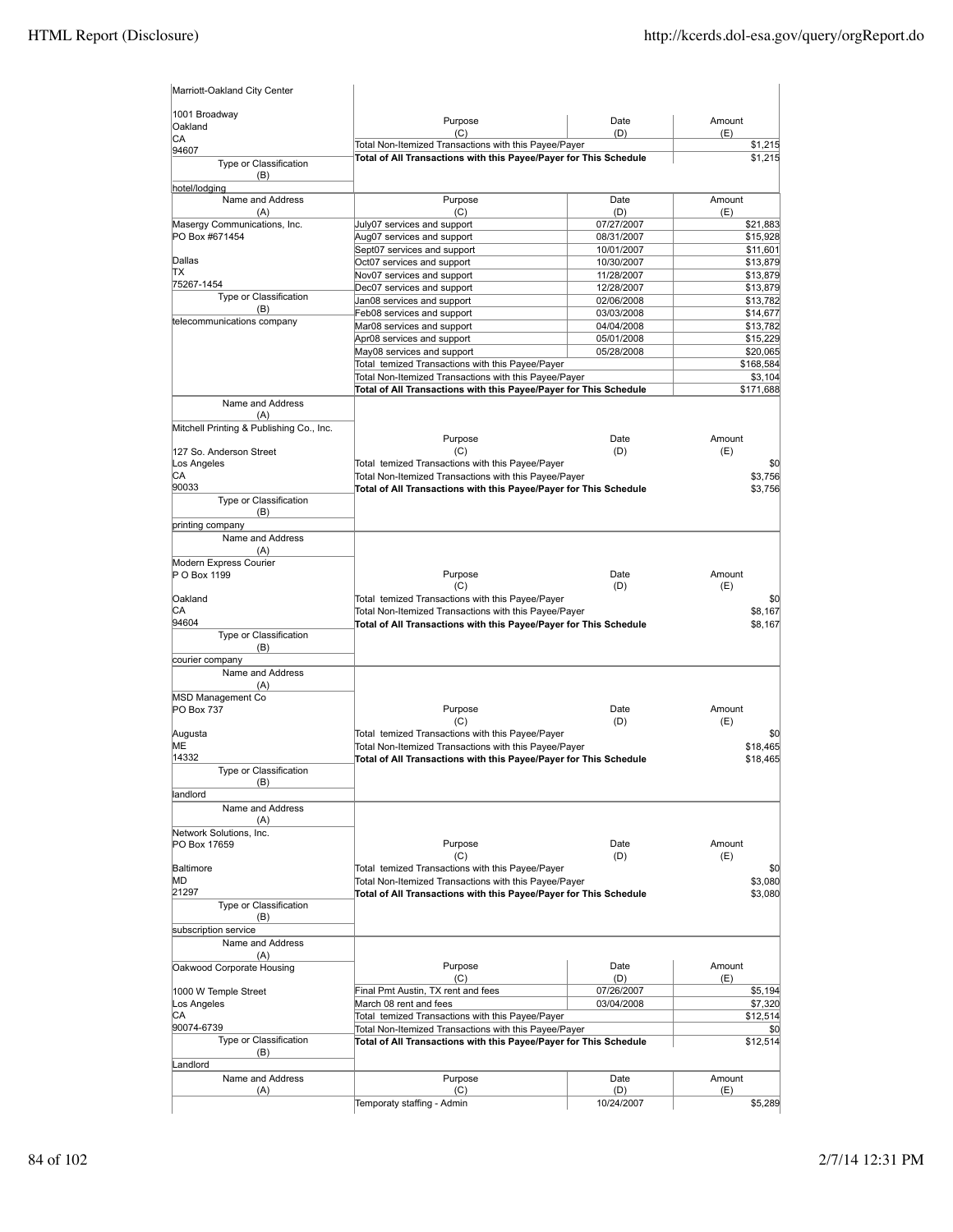| OfficeTeam                                |                                                                                                           |                          |                      |
|-------------------------------------------|-----------------------------------------------------------------------------------------------------------|--------------------------|----------------------|
| 12400 Collections Cntr Dr                 | Purpose                                                                                                   | Date                     | Amount               |
| Chicago                                   | (C)                                                                                                       | (D)                      | (E)                  |
| L<br>60693                                | Total temized Transactions with this Payee/Payer<br>Total Non-Itemized Transactions with this Payee/Payer |                          | \$5,289<br>\$120,872 |
| Type or Classification<br>(B)             | Total of All Transactions with this Payee/Payer for This Schedule                                         |                          | \$126,161            |
| employment agency                         |                                                                                                           |                          |                      |
| Name and Address                          |                                                                                                           |                          |                      |
| (A)<br>Amtech Francisco Elevator Services |                                                                                                           |                          |                      |
| Dept LA 21592                             | Purpose<br>(C)                                                                                            | Date<br>(D)              | Amount<br>(E)        |
| Pasadena                                  | Total temized Transactions with this Payee/Payer                                                          |                          | \$0                  |
| CА                                        | Total Non-Itemized Transactions with this Payee/Payer                                                     |                          | \$8,074              |
| 91185-1592<br>Type or Classification      | Total of All Transactions with this Payee/Payer for This Schedule                                         |                          | \$8,074              |
| (B)                                       |                                                                                                           |                          |                      |
| elevator service repair                   |                                                                                                           |                          |                      |
| Name and Address                          | Purpose                                                                                                   | Date                     | Amount               |
| (A)<br>Pacific Gas and Electric Co.       | (C)<br>Oakland office utility                                                                             | (D)<br>07/23/2007        | (E)<br>\$7,895       |
| Box 997300                                | Oakland office utility                                                                                    | 08/17/2007               | \$9,450              |
|                                           | Oakland office utility                                                                                    | 09/11/2007               | \$9,940              |
| Sacramento                                | Oakland office utility                                                                                    | 10/15/2007               | \$10,331             |
| СA                                        | Oakland office utility                                                                                    | 11/12/2007               | \$10,074             |
| 95899-7300<br>Type or Classification      | Oakland office utility                                                                                    | 12/14/2007               | \$8,890              |
| (B)                                       | Oakland office utility                                                                                    | 01/16/2008               | \$8,991              |
| utility company                           | Oakland office utility                                                                                    | 02/15/2008               | \$7,975              |
|                                           | Oakland office utility<br>Oakland office utility                                                          | 03/07/2008<br>04/15/2008 | \$8,930<br>\$7,947   |
|                                           | Oakland office utility                                                                                    | 05/19/2008               | \$8,089              |
|                                           | Oakland office utility                                                                                    | 06/10/2008               | \$10,189             |
|                                           | Total temized Transactions with this Payee/Payer                                                          |                          | \$108,701            |
|                                           | Total Non-Itemized Transactions with this Payee/Payer                                                     |                          | \$7,928              |
|                                           | Total of All Transactions with this Payee/Payer for This Schedule                                         |                          | \$116,629            |
| Name and Address<br>(A)                   |                                                                                                           |                          |                      |
| Paychex, Inc.                             |                                                                                                           |                          |                      |
|                                           | Purpose                                                                                                   | Date                     | Amount               |
| 3875 Hopyard Road, Ste 275                | (C)                                                                                                       | (D)                      | (E)                  |
| Pleasanton                                | Total temized Transactions with this Payee/Payer                                                          |                          | \$0                  |
| СA<br>94588                               | Total Non-Itemized Transactions with this Payee/Payer                                                     |                          | \$22,862             |
| Type or Classification                    | Total of All Transactions with this Payee/Payer for This Schedule                                         |                          | \$22,862             |
| (B)                                       |                                                                                                           |                          |                      |
| payroll company                           |                                                                                                           |                          |                      |
| Name and Address                          | Purpose                                                                                                   | Date                     | Amount               |
| (A)                                       | (C)                                                                                                       | (D)                      | (E)                  |
| Pitney Bowes (Global Financial)           | Lease - Copiers                                                                                           | 07/27/2007               | \$17,709             |
| PO Box 856460                             | ease - Copiers                                                                                            | 11/06/2007               | \$14,331             |
| Louisville                                | ease - Copiers<br>ease - Copiers                                                                          | 12/14/2007<br>02/21/2008 | \$9,329<br>\$20,572  |
| KY                                        | ease - Copiers                                                                                            | 04/25/2008               | \$21,817             |
| 40285-6460                                | ease - Copiers                                                                                            | 05/19/2008               | \$23,110             |
| Type or Classification                    | Total temized Transactions with this Payee/Payer                                                          |                          | \$106,868            |
| (B)                                       | Total Non-Itemized Transactions with this Payee/Payer                                                     |                          | \$5,875              |
| equipment leasing company                 | Total of All Transactions with this Payee/Payer for This Schedule                                         |                          | \$112,743            |
| Name and Address<br>(A)                   |                                                                                                           |                          |                      |
| Pitney Bowes Postage by Phone(Purchase    |                                                                                                           |                          |                      |
| Po<br>PO Box 856042                       | Purpose                                                                                                   | Date                     | Amount               |
| Louisville                                | (C)<br>Total temized Transactions with this Payee/Payer                                                   | (D)                      | (E)<br>\$0           |
| KY                                        | Total Non-Itemized Transactions with this Payee/Payer                                                     |                          | \$14,579             |
| 40285-5042                                | Total of All Transactions with this Payee/Payer for This Schedule                                         |                          | \$14,579             |
| Type or Classification                    |                                                                                                           |                          |                      |
| (B)                                       |                                                                                                           |                          |                      |
| Postage<br>Name and Address               |                                                                                                           |                          |                      |
| (A)                                       |                                                                                                           |                          |                      |
| Postal Systems Inc                        |                                                                                                           |                          |                      |
|                                           | Purpose<br>(C)                                                                                            | Date<br>(D)              | Amount<br>(E)        |
| 25024 Viking Street                       | <b>EMail Security</b>                                                                                     | 12/04/2007               | \$6,325              |
| Hayward                                   | Total temized Transactions with this Payee/Payer                                                          |                          | \$6,325              |
| CА<br>94545-2704                          | Total Non-Itemized Transactions with this Payee/Payer                                                     |                          | \$314                |
| Type or Classification                    | Total of All Transactions with this Payee/Payer for This Schedule                                         |                          | \$6,639              |
| (B)                                       |                                                                                                           |                          |                      |
| mailing house company                     |                                                                                                           |                          |                      |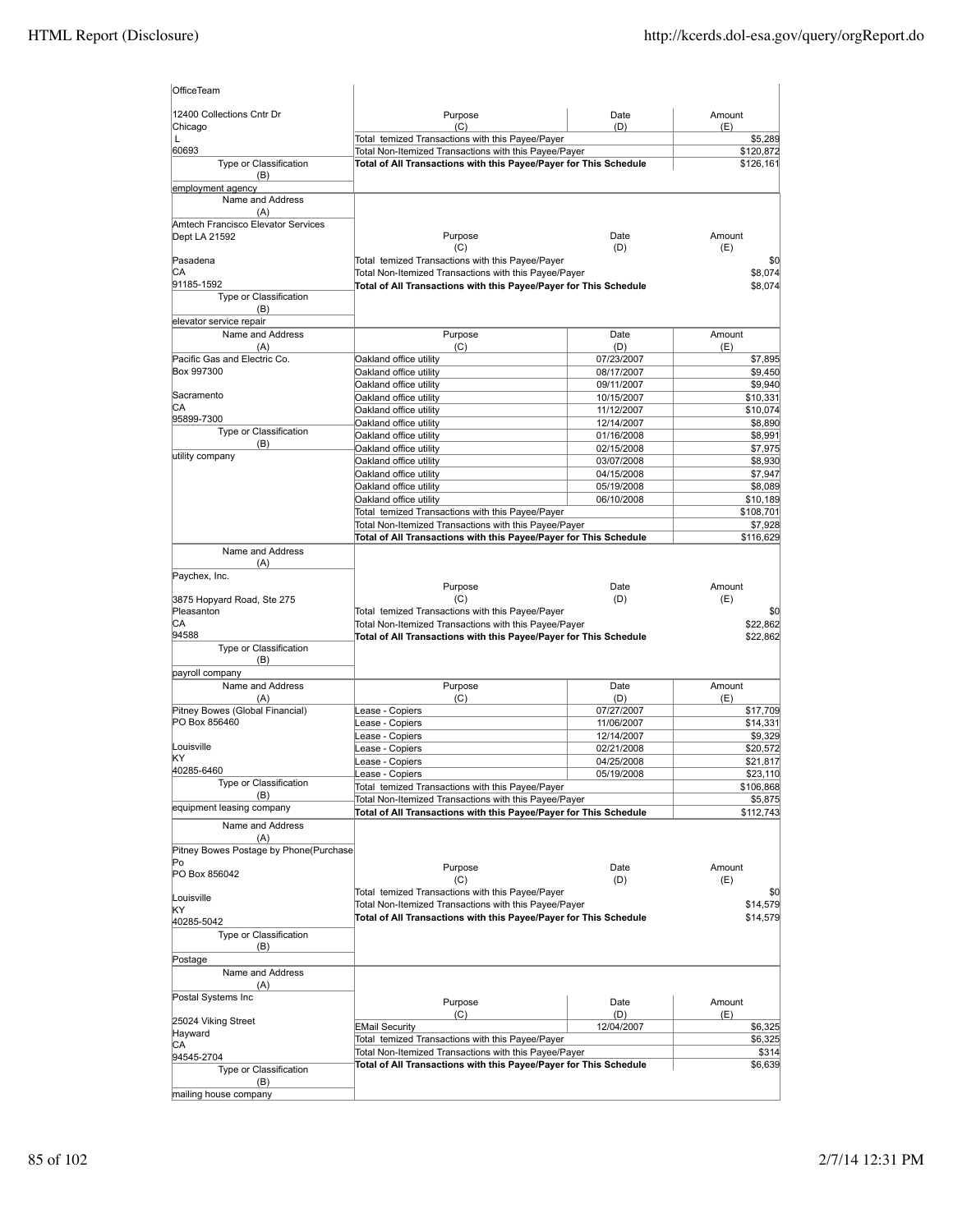| Name and Address<br>(A)<br>Postini, Inc.<br>P.O. Box 826195 |                                                                                                                            |                          |                      |
|-------------------------------------------------------------|----------------------------------------------------------------------------------------------------------------------------|--------------------------|----------------------|
|                                                             |                                                                                                                            |                          |                      |
|                                                             |                                                                                                                            |                          |                      |
|                                                             | Purpose                                                                                                                    | Date                     | Amount               |
|                                                             | (C)                                                                                                                        | (D)                      | (E)                  |
| Philadelphia                                                | Total temized Transactions with this Payee/Payer                                                                           |                          | \$0                  |
| PA                                                          | Total Non-Itemized Transactions with this Payee/Payer                                                                      |                          | \$0                  |
| 19182-6195                                                  | Total of All Transactions with this Payee/Payer for This Schedule                                                          |                          | \$0                  |
| Type or Classification                                      |                                                                                                                            |                          |                      |
| (B)<br>IT Service provider                                  |                                                                                                                            |                          |                      |
| Name and Address                                            |                                                                                                                            |                          |                      |
| (A)                                                         |                                                                                                                            |                          |                      |
| Protus IP Solutions                                         |                                                                                                                            |                          |                      |
|                                                             | Purpose                                                                                                                    | Date                     | Amount               |
| 2379 Holly Lane                                             | (C)                                                                                                                        | (D)                      | (E)                  |
| Ottawa                                                      | Total temized Transactions with this Payee/Payer                                                                           |                          | \$0                  |
| СA<br>94612                                                 | Total Non-Itemized Transactions with this Payee/Payer                                                                      |                          | \$9,762              |
| Type or Classification                                      | Total of All Transactions with this Payee/Payer for This Schedule                                                          |                          | \$9,762              |
| (B)                                                         |                                                                                                                            |                          |                      |
| newswire service                                            |                                                                                                                            |                          |                      |
| Name and Address                                            |                                                                                                                            |                          |                      |
| (A)                                                         |                                                                                                                            |                          |                      |
| Public Storage                                              |                                                                                                                            |                          |                      |
|                                                             | Purpose                                                                                                                    | Date                     | Amount               |
| 311 N. 16th Street<br>Sacramento                            | (C)                                                                                                                        | (D)                      | (E)                  |
| СA                                                          | Total temized Transactions with this Payee/Payer                                                                           |                          | \$0<br>\$2,406       |
| 95814                                                       | Total Non-Itemized Transactions with this Payee/Payer<br>Total of All Transactions with this Payee/Payer for This Schedule |                          | \$2,406              |
| <b>Type or Classification</b>                               |                                                                                                                            |                          |                      |
| (B)                                                         |                                                                                                                            |                          |                      |
| Storage facility                                            |                                                                                                                            |                          |                      |
| Name and Address                                            |                                                                                                                            |                          |                      |
| (A)                                                         |                                                                                                                            |                          |                      |
| Ralston Medical Building                                    |                                                                                                                            |                          |                      |
|                                                             | Purpose                                                                                                                    | Date                     | Amount               |
| 1981 Quail Creek Court<br>Reno                              | (C)<br>Total temized Transactions with this Payee/Payer                                                                    | (D)                      | (E)<br>\$0           |
| NV                                                          | Total Non-Itemized Transactions with this Payee/Payer                                                                      |                          | \$44,550             |
| 89519                                                       | Total of All Transactions with this Payee/Payer for This Schedule                                                          |                          | \$44,550             |
| Type or Classification                                      |                                                                                                                            |                          |                      |
| (B)                                                         |                                                                                                                            |                          |                      |
| Landlord                                                    |                                                                                                                            |                          |                      |
| Name and Address                                            |                                                                                                                            |                          |                      |
| (A)                                                         | Purpose                                                                                                                    | Date                     | Amount               |
| <b>Reed Brothers Security</b>                               | (C)                                                                                                                        | (D)                      | (E)                  |
| 4432 Telegraph Avenue                                       | 50% Deposit Security Camera Upgrade                                                                                        | 04/04/2008               | \$6,221              |
| Oakland                                                     | Bal Due Security Camera Upgrade                                                                                            | 04/30/2008               | \$15,668             |
| CA                                                          | Total temized Transactions with this Payee/Payer                                                                           |                          | \$21,889             |
| 94609                                                       | Total Non-Itemized Transactions with this Payee/Payer                                                                      |                          | \$6,752              |
| Type or Classification                                      | Total of All Transactions with this Payee/Payer for This Schedule                                                          |                          | \$28,641             |
| (B)<br><b>Security Service</b>                              |                                                                                                                            |                          |                      |
| Name and Address                                            |                                                                                                                            |                          |                      |
| (A)                                                         | Purpose                                                                                                                    | Date                     | Amount               |
|                                                             | (C)                                                                                                                        | (D)                      |                      |
|                                                             |                                                                                                                            |                          | (E)                  |
| Reserve Account<br>P O Box 856056                           | Reserve Account deposit                                                                                                    | 07/09/2007               | \$30,000             |
|                                                             | Reserve Account deposit                                                                                                    | 10/24/2007               | \$30,000             |
| Louisville                                                  | Reserve Account deposit                                                                                                    | 02/13/2008               | \$30,000             |
| KY                                                          | Reserve Account deposit                                                                                                    | 05/05/2008               | \$30,000             |
| 40285-6056                                                  | Total temized Transactions with this Payee/Payer                                                                           |                          | \$120,000            |
| Type or Classification                                      | Total Non-Itemized Transactions with this Payee/Payer                                                                      |                          | \$4,500              |
| (B)                                                         | Total of All Transactions with this Payee/Payer for This Schedule                                                          |                          | \$124,500            |
| postage<br>Name and Address                                 |                                                                                                                            |                          |                      |
| (A)                                                         |                                                                                                                            |                          |                      |
| Richlen Construction Co.                                    | Purpose                                                                                                                    | Date                     | Amount               |
|                                                             | (C)                                                                                                                        | (D)                      | (E)<br>\$10,396      |
| 115 Aspen Drive                                             | 4th FI Office Split                                                                                                        | 04/04/2008<br>05/28/2008 |                      |
| Pacheco                                                     | 4th FI Office Split<br>4th FI Office Split Close out                                                                       | 06/13/2008               | \$6,733<br>\$44,902  |
| CА                                                          | Total temized Transactions with this Payee/Payer                                                                           |                          | \$62,031             |
| 94553-5605                                                  | Total Non-Itemized Transactions with this Payee/Payer                                                                      |                          | \$4,147              |
| Type or Classification<br>(B)                               | Total of All Transactions with this Payee/Payer for This Schedule                                                          |                          | \$66,178             |
| <b>Construction Company</b>                                 |                                                                                                                            |                          |                      |
| Name and Address                                            |                                                                                                                            |                          |                      |
| (A)                                                         | Purpose                                                                                                                    | Date                     | Amount               |
| Robert Half                                                 | (C)                                                                                                                        | (D)                      | (E)                  |
|                                                             | Total temized Transactions with this Payee/Payer                                                                           |                          | \$0                  |
| 12400 Collections Cntr Dr<br>Chicago                        | Total Non-Itemized Transactions with this Payee/Payer<br>Total of All Transactions with this Payee/Payer for This Schedule |                          | \$10,414<br>\$10,414 |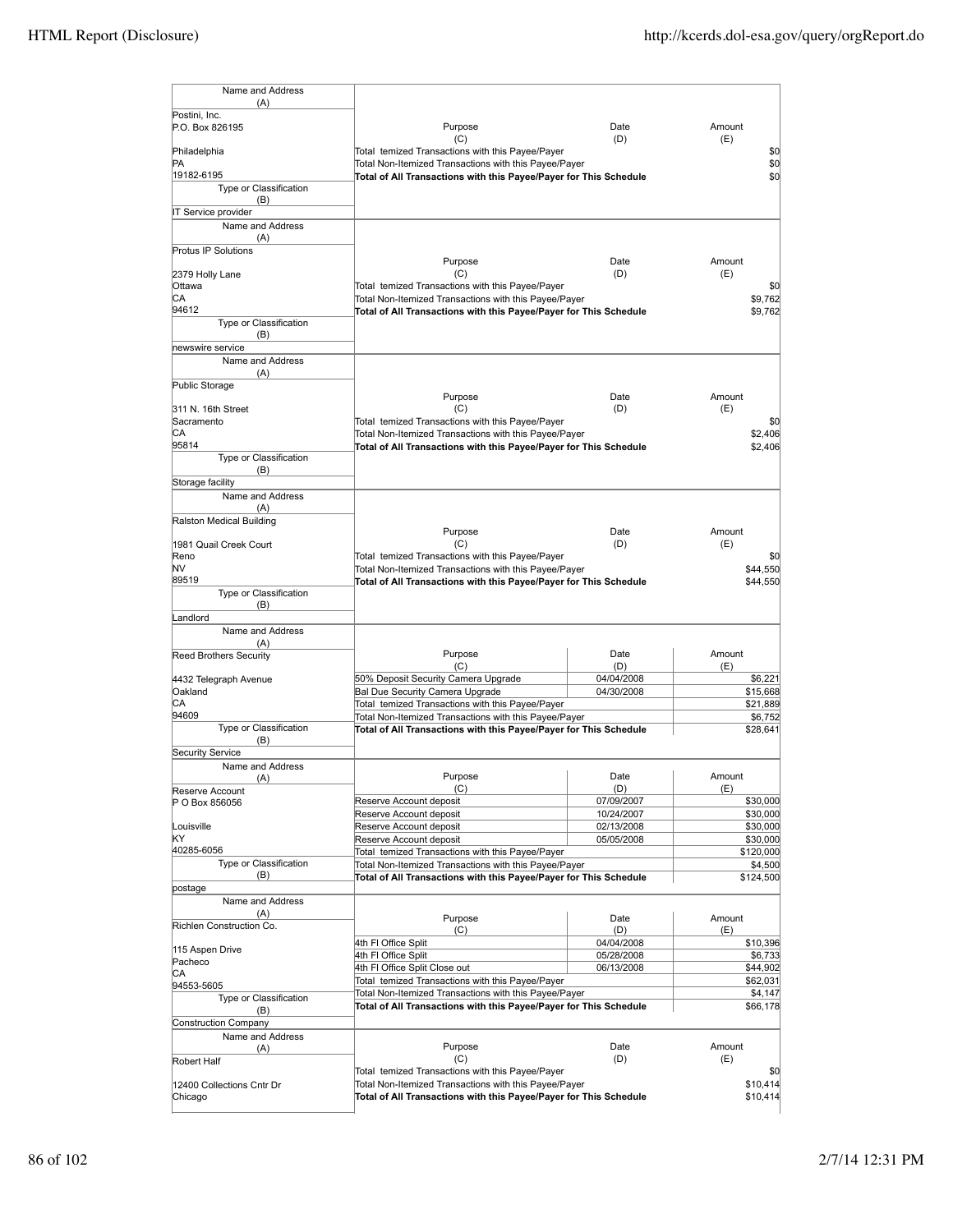| L<br>60693                            |                                                                                                                            |                          |                        |
|---------------------------------------|----------------------------------------------------------------------------------------------------------------------------|--------------------------|------------------------|
| Type or Classification<br>(B)         |                                                                                                                            |                          |                        |
| employment agency<br>Name and Address |                                                                                                                            |                          |                        |
| (A)                                   |                                                                                                                            |                          |                        |
| Robert L. Jensen & Associates         | Purpose                                                                                                                    | Date                     | Amount                 |
| 2160 N Fine Avenue                    | (C)                                                                                                                        | (D)                      | (E)                    |
| Fresno<br>СA                          | Total temized Transactions with this Payee/Payer<br>Total Non-Itemized Transactions with this Payee/Payer                  |                          | \$0<br>\$23,229        |
| 93727                                 | Total of All Transactions with this Payee/Payer for This Schedule                                                          |                          | \$23,229               |
| Type or Classification                |                                                                                                                            |                          |                        |
| (B)<br>landlord                       |                                                                                                                            |                          |                        |
| Name and Address                      |                                                                                                                            |                          |                        |
| (A)                                   |                                                                                                                            |                          |                        |
| Roth Staffing<br>File 50988           | Purpose                                                                                                                    | Date                     | Amount                 |
| 10100 Santa Monica Blvd               | (C)                                                                                                                        | (D)                      | (E)                    |
| Los Angeles                           | Total temized Transactions with this Payee/Payer                                                                           |                          | \$0                    |
| CА<br>90074                           | Total Non-Itemized Transactions with this Payee/Payer<br>Total of All Transactions with this Payee/Payer for This Schedule |                          | \$42,169<br>\$42,169   |
| Type or Classification                |                                                                                                                            |                          |                        |
| (B)                                   |                                                                                                                            |                          |                        |
| employment agency<br>Name and Address |                                                                                                                            |                          |                        |
| (A)                                   |                                                                                                                            |                          |                        |
| Aroma Cafe & Bakery                   |                                                                                                                            |                          |                        |
| 1900 Franklin Street                  | Purpose<br>(C)                                                                                                             | Date<br>(D)              | Amount<br>(E)          |
| Oakland                               | Total temized Transactions with this Payee/Payer                                                                           |                          | \$0                    |
| СA                                    | Total Non-Itemized Transactions with this Payee/Payer                                                                      |                          | \$238                  |
| 94612<br>Type or Classification       | Total of All Transactions with this Payee/Payer for This Schedule                                                          |                          | \$238                  |
| (B)                                   |                                                                                                                            |                          |                        |
| caterer                               |                                                                                                                            |                          |                        |
| Name and Address<br>(A)               |                                                                                                                            |                          |                        |
| San Mar Properties                    |                                                                                                                            |                          |                        |
|                                       | Purpose                                                                                                                    | Date                     | Amount                 |
| 5175 N Fresno Street<br>Fresno        | (C)<br>Total temized Transactions with this Payee/Payer                                                                    | (D)                      | (E)<br>\$0             |
| CА                                    | Total Non-Itemized Transactions with this Payee/Payer                                                                      |                          | \$30,172               |
| 93710                                 | Total of All Transactions with this Payee/Payer for This Schedule                                                          |                          | \$30,172               |
| Type or Classification<br>(B)         |                                                                                                                            |                          |                        |
| landlord                              |                                                                                                                            |                          |                        |
| Name and Address                      | Purpose                                                                                                                    | Date                     | Amount                 |
| (A)<br>425 West Broadway, LLC (Arden) | (C)<br>Glendale July 2007 rent and fees                                                                                    | (D)<br>07/01/2007        | (E)<br>\$22,919        |
| PO Box 79562                          | Glendale Aug 2007 rent and fees                                                                                            | 08/01/2007               | \$22,869               |
|                                       | Glendale Sept 2007 rent and fees                                                                                           | 09/01/2007               | \$22,930               |
| City of Industry<br>CА                | Glendale Oct 2007 rent and fees                                                                                            | 10/01/2007               | \$22,894               |
| 91716-9562                            | Glendale Nov 2007 rent and fees<br>Glendale Dec 2007 rent and fees                                                         | 11/01/2007<br>12/01/2007 | \$22,894<br>\$22,894   |
| Type or Classification                | Glendale Jan 2008 rent and fees                                                                                            | 01/01/2008               | \$22,894               |
| (B)<br>landlord                       | Glendale Feb 2008 rent and fees                                                                                            | 02/06/2008               | \$23,658               |
|                                       | Glendale Mar 2008 rent and fees                                                                                            | 03/01/2008               | \$25,085               |
|                                       | Glendale Apr 2008 rent and fees<br>Glendale May 2008 rent and fees                                                         | 04/01/2008<br>05/01/2008 | \$25,085<br>\$22,894   |
|                                       | Glendale June 2008 rent and fees                                                                                           | 06/01/2008               | \$24,235               |
|                                       | Total temized Transactions with this Payee/Payer                                                                           |                          | \$281,251              |
|                                       | Total Non-Itemized Transactions with this Payee/Payer<br>Total of All Transactions with this Payee/Payer for This Schedule |                          | \$0<br>\$281,251       |
| Name and Address                      |                                                                                                                            |                          |                        |
| (A)                                   |                                                                                                                            |                          |                        |
| Seascape Resort                       | Purpose                                                                                                                    | Date                     | Amount                 |
| One Resort Drive                      | (C)                                                                                                                        | (D)<br>01/29/2008        | (E)                    |
| Aptos                                 | Staff Retreat<br>Total temized Transactions with this Payee/Payer                                                          |                          | \$158,849<br>\$158,849 |
| СA<br>95003                           | Total Non-Itemized Transactions with this Payee/Payer                                                                      |                          | \$0                    |
| Type or Classification                | Total of All Transactions with this Payee/Payer for This Schedule                                                          |                          | \$158,849              |
| (B)                                   |                                                                                                                            |                          |                        |
| hotel/lodging<br>Name and Address     |                                                                                                                            |                          |                        |
| (A)                                   | Purpose                                                                                                                    | Date                     | Amount                 |
| Secretary-Treasurer, AFL-CIO          | (C)<br>Total temized Transactions with this Payee/Payer                                                                    | (D)                      | (E)<br>\$0             |
| 815 16th Street, NW                   | Total Non-Itemized Transactions with this Payee/Payer                                                                      |                          | \$2,997                |
| Washington                            | Total of All Transactions with this Payee/Payer for This Schedule                                                          |                          | \$2,997                |
|                                       |                                                                                                                            |                          |                        |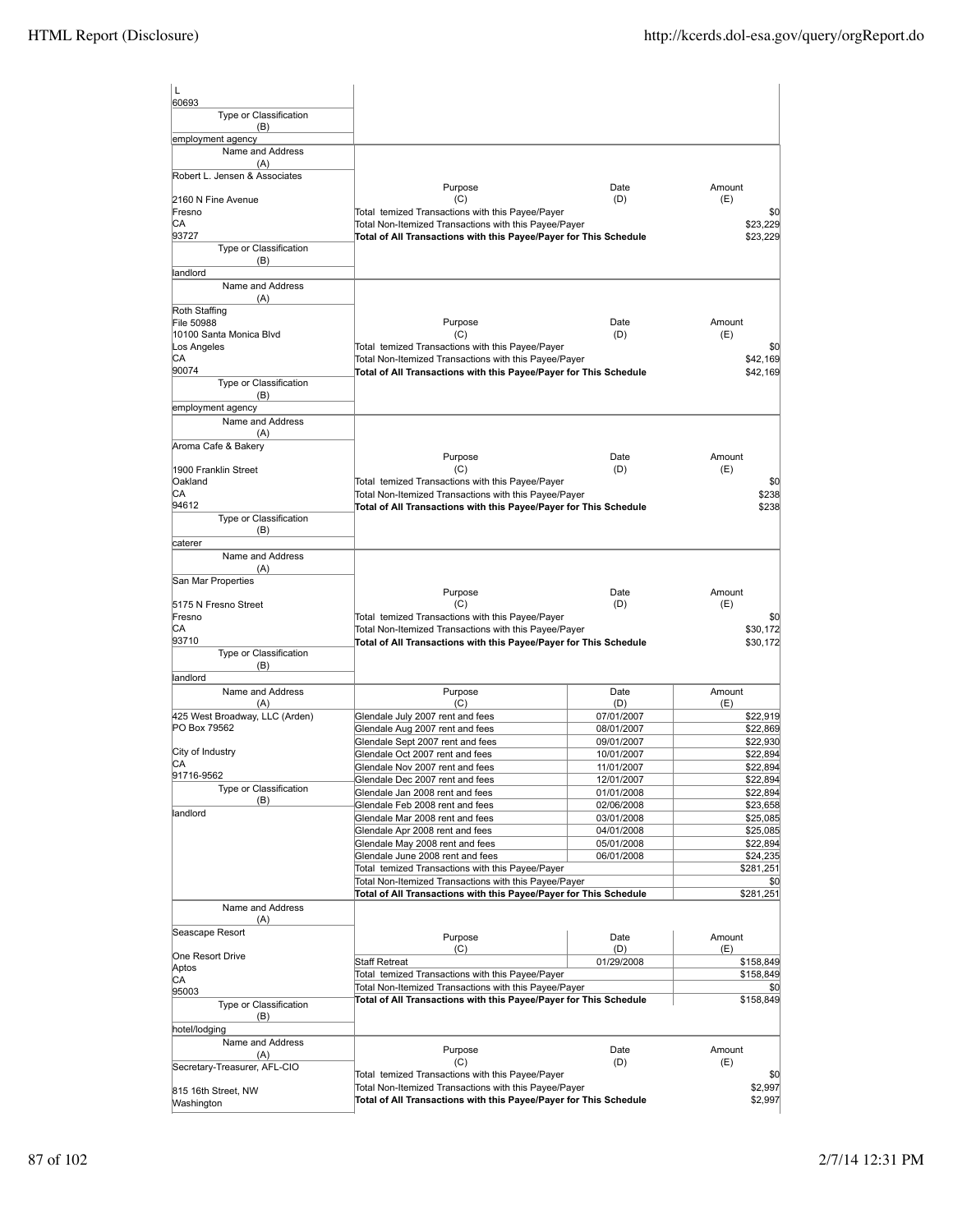| DC                                        |                                                                                                                            |                          |                       |
|-------------------------------------------|----------------------------------------------------------------------------------------------------------------------------|--------------------------|-----------------------|
| 20006<br>Type or Classification           |                                                                                                                            |                          |                       |
| (B)<br>Labor Union                        |                                                                                                                            |                          |                       |
| Name and Address                          |                                                                                                                            |                          |                       |
| (A)<br>St. John's St Realty Trust         |                                                                                                                            |                          |                       |
|                                           | Purpose                                                                                                                    | Date                     | Amount                |
| 222 St. John St, Ste 134<br>Portland      | (C)<br>Total temized Transactions with this Payee/Payer                                                                    | (D)                      | (E)<br>\$0            |
| ME                                        | Total Non-Itemized Transactions with this Payee/Payer                                                                      |                          | \$7,033               |
| 14102<br>Type or Classification           | Total of All Transactions with this Payee/Payer for This Schedule                                                          |                          | \$7,033               |
| (B)                                       |                                                                                                                            |                          |                       |
| landlord<br>Name and Address              |                                                                                                                            |                          |                       |
| (A)                                       | Purpose<br>(C)                                                                                                             | Date<br>(D)              | Amount<br>(E)         |
| Sterck Kulik O'Neill Accounting Group Inc | Tax return preparation fees                                                                                                | 07/30/2007               | \$6,226               |
| 150 Post Street Suite 350                 | Tax return preparation fees                                                                                                | 10/08/2007               | \$24,702              |
| San Francisco                             | Audit fees<br>Audit fees                                                                                                   | 02/15/2008               | \$25,987              |
| СA                                        | Audit fees                                                                                                                 | 03/11/2008<br>06/24/2008 | \$55,663<br>\$14,925  |
| 94108<br>Type or Classification           | Total temized Transactions with this Payee/Payer                                                                           |                          | \$127,503             |
| (B)                                       | Total Non-Itemized Transactions with this Payee/Payer                                                                      |                          | \$0                   |
| accounting firm                           | Total of All Transactions with this Payee/Payer for This Schedule                                                          |                          | \$127,503             |
| Name and Address<br>(A)                   |                                                                                                                            |                          |                       |
| Superior House Cleaning & Janitorial      |                                                                                                                            |                          |                       |
|                                           | Purpose                                                                                                                    | Date                     | Amount                |
| 800 Torres Way<br>Madera                  | (C)                                                                                                                        | (D)                      | (E)                   |
| СA                                        | Total temized Transactions with this Payee/Payer<br>Total Non-Itemized Transactions with this Payee/Payer                  |                          | \$0<br>\$9,070        |
| 93638                                     | Total of All Transactions with this Payee/Payer for This Schedule                                                          |                          | \$9,070               |
| Type or Classification<br>(B)             |                                                                                                                            |                          |                       |
| Janitorial Service                        |                                                                                                                            |                          |                       |
| Name and Address                          |                                                                                                                            |                          |                       |
| (A)                                       |                                                                                                                            |                          |                       |
| AT & T (IL)<br>PO Box 8100                | Purpose                                                                                                                    | Date                     | Amount                |
|                                           | (C)                                                                                                                        | (D)                      | (E)                   |
| Aurora<br>L                               | Total temized Transactions with this Payee/Payer                                                                           |                          | \$0                   |
| 60507-8100                                | Total Non-Itemized Transactions with this Payee/Payer<br>Total of All Transactions with this Payee/Payer for This Schedule |                          | \$13,637<br>\$13,637  |
| Type or Classification                    |                                                                                                                            |                          |                       |
| (B)<br>telecommunications company         |                                                                                                                            |                          |                       |
| Name and Address                          | Purpose                                                                                                                    | Date                     | Amount                |
| (A)                                       | (C)                                                                                                                        | (D)                      | (E)                   |
| SYNTAPA Technologies, Inc.                | Prof Services/System Setup/Database support                                                                                | 07/03/2007               | \$24,739              |
| 320 March Road, Ste 200                   | Prof Services/System Setup/Database support<br>Prof Services/System Setup/Database support                                 | 07/30/2007<br>08/31/2007 | \$15,958<br>\$45,308  |
| Ottawa                                    | Prof Services/System Setup/Database support                                                                                | 10/01/2007               | \$7,888               |
| СA                                        | Prof Services/System Setup/Database support                                                                                | 10/18/2007               | \$13,683              |
| 94612<br>Type or Classification           | Prof Services/System Setup/Database support                                                                                | 12/04/2007               | \$22,603              |
| (B)                                       | Prof Services/System Setup/Database support<br>Prof Services/System Setup/Database support                                 | 02/21/2008<br>03/18/2008 | \$19,746<br>\$16,690  |
| IT service provider                       | Prof Services/System Setup/Database support                                                                                | 03/24/2008               | \$25,725              |
|                                           | Prof Services/System Setup/Database support                                                                                | 04/08/2008               | \$32,237              |
|                                           | Prof Services/System Setup/Database support                                                                                | 04/23/2008               | \$38,265              |
|                                           | Prof Services/System Setup/Database support                                                                                | 06/13/2008<br>06/24/2008 | \$32,047              |
|                                           | Prof Services/System Setup/Database support<br>Total temized Transactions with this Payee/Payer                            |                          | \$46,780<br>\$341,669 |
|                                           | Total Non-Itemized Transactions with this Payee/Payer                                                                      |                          | \$5,305               |
|                                           | Total of All Transactions with this Payee/Payer for This Schedule                                                          |                          | \$346,974             |
| Name and Address<br>(A)                   |                                                                                                                            |                          |                       |
| Texas State Teacher's Association         |                                                                                                                            |                          |                       |
|                                           | Purpose                                                                                                                    | Date                     | Amount                |
| 316 West 12th Street<br>Austin            | (C)<br>Total temized Transactions with this Payee/Payer                                                                    | (D)                      | (E)<br>\$0            |
| TХ                                        | Total Non-Itemized Transactions with this Payee/Payer                                                                      |                          | \$5,917               |
| 78701                                     | Total of All Transactions with this Payee/Payer for This Schedule                                                          |                          | \$5,917               |
| Type or Classification<br>(B)             |                                                                                                                            |                          |                       |
| _andlord                                  |                                                                                                                            |                          |                       |
| Name and Address                          | Purpose                                                                                                                    | Date                     | Amount                |
| (A)                                       | (C)                                                                                                                        | (D)                      | (E)                   |
|                                           | Total temized Transactions with this Payee/Payer<br>Total Non-Itemized Transactions with this Payee/Payer                  |                          | \$0<br>\$900          |
|                                           | Total of All Transactions with this Payee/Payer for This Schedule                                                          |                          | \$900                 |
|                                           |                                                                                                                            |                          |                       |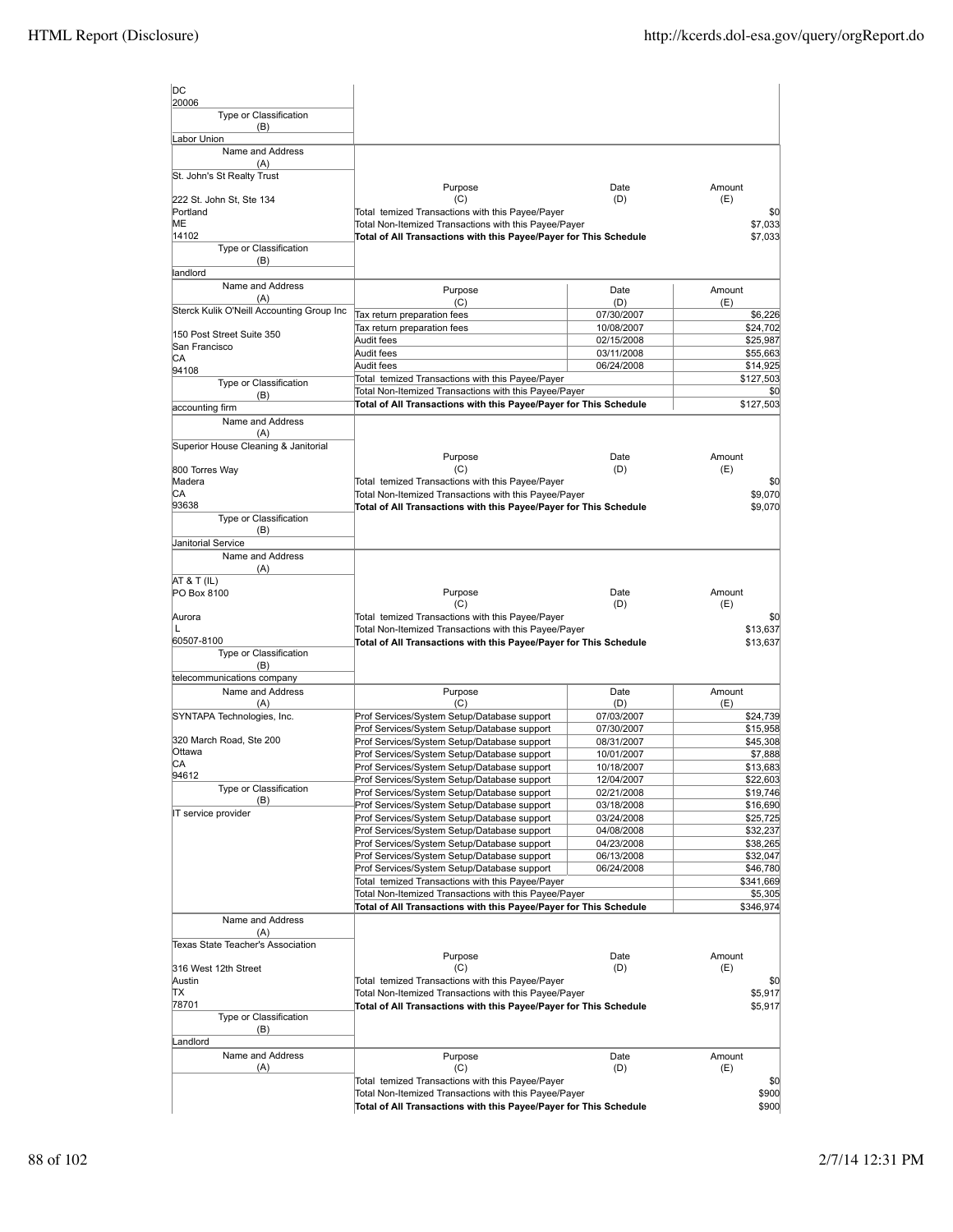| Texas State Teacher's Association     |                                                                                                                            |                          |                      |
|---------------------------------------|----------------------------------------------------------------------------------------------------------------------------|--------------------------|----------------------|
| 316 West 12th Street<br>Austin        |                                                                                                                            |                          |                      |
| <b>TX</b>                             |                                                                                                                            |                          |                      |
| 78701<br>Type or Classification       |                                                                                                                            |                          |                      |
| (B)<br>Landlord                       |                                                                                                                            |                          |                      |
| Name and Address<br>(A)               |                                                                                                                            |                          |                      |
| <b>TFI Resources</b>                  |                                                                                                                            |                          |                      |
| PO Box 4346, Dept 517                 | Purpose<br>(C)                                                                                                             | Date<br>(D)              | Amount<br>(E)        |
| Houston                               | Total temized Transactions with this Payee/Payer                                                                           |                          | \$0                  |
| ΠX<br>77210                           | Total Non-Itemized Transactions with this Payee/Payer<br>Total of All Transactions with this Payee/Payer for This Schedule |                          | \$18,074             |
| Type or Classification                |                                                                                                                            |                          | \$18,074             |
| (B)<br>employment agency              |                                                                                                                            |                          |                      |
| Name and Address                      |                                                                                                                            |                          |                      |
| (A)                                   |                                                                                                                            |                          |                      |
| The Bureau of National Affairs, Inc.  | Purpose                                                                                                                    | Date                     | Amount<br>(E)        |
| P.O. Box 64284                        | (C)<br>Subscription fees                                                                                                   | (D)<br>07/12/2007        | \$10,595             |
| Baltimore                             | Subscription fees                                                                                                          | 10/08/2007               | \$5,428              |
| MD                                    | Total temized Transactions with this Payee/Payer                                                                           |                          | \$16,023             |
| 21264-4284                            | Total Non-Itemized Transactions with this Payee/Payer                                                                      |                          | \$4,125              |
| Type or Classification                | Total of All Transactions with this Payee/Payer for This Schedule                                                          |                          | \$20,148             |
| (B)<br>publisher                      |                                                                                                                            |                          |                      |
| Name and Address                      |                                                                                                                            |                          |                      |
| (A)<br>The Lodge                      |                                                                                                                            |                          |                      |
|                                       | Purpose                                                                                                                    | Date                     | Amount               |
| 3601 South Lake Mary Road             | (C)                                                                                                                        | (D)                      | (E)                  |
| Flagstaff                             | Total temized Transactions with this Payee/Payer                                                                           |                          | \$0                  |
| AZ<br>86001                           | Total Non-Itemized Transactions with this Payee/Payer                                                                      |                          | \$11,090             |
| Type or Classification                | Total of All Transactions with this Payee/Payer for This Schedule                                                          |                          | \$11,090             |
| (B)<br>landlord                       |                                                                                                                            |                          |                      |
| Name and Address                      | Purpose                                                                                                                    | Date                     | Amount               |
| (A)                                   | (C)                                                                                                                        | (D)                      | (E)                  |
| AT & T (Sacramento)<br>Payment Center | Aug 2007 Traditional phone fee<br>Sept 2007 Traditional phone fee                                                          | 08/21/2007<br>09/25/2007 | \$10,764<br>\$6,984  |
|                                       | Oct 2007 Traditional phone fee                                                                                             | 10/24/2007               | \$6,380              |
| Sacramento                            | Nov 2007 Traditional phone fee                                                                                             | 11/21/2007               | \$7,209              |
| СA                                    | Dec 2007 Traditional phone fee                                                                                             | 12/21/2007               | \$5,929              |
| 95887-0001                            | Jan 2008 Traditional phone fee                                                                                             | 01/29/2008               | \$6,825              |
| Type or Classification                | Feb 2008 Traditional phone fee                                                                                             | 02/20/2008               | \$5,989              |
| (B)                                   | Mar 2008 Traditional phone fee                                                                                             | 03/18/2008               | \$6,198              |
| telecommunications company            | Apr 2008 Traditional phone fee                                                                                             | 04/21/2008               | \$6,141              |
|                                       | May 2008 Traditional phone fee                                                                                             | 05/19/2008               | \$8,926              |
|                                       | June 2008 Traditional phone fee                                                                                            | 06/24/2008               | \$7,882              |
|                                       | Total temized Transactions with this Payee/Payer<br>Total Non-Itemized Transactions with this Payee/Payer                  |                          | \$79,227<br>\$57,351 |
|                                       | Total of All Transactions with this Payee/Payer for This Schedule                                                          |                          | \$136,578            |
| Name and Address                      |                                                                                                                            |                          |                      |
| (A)<br><b>Thomson West</b>            |                                                                                                                            |                          |                      |
| PO Box 6292                           | Purpose                                                                                                                    | Date                     | Amount               |
|                                       | (C)<br>Research subscription                                                                                               | (D)<br>07/12/2007        | (E)<br>\$5,259       |
| Carol Stream                          | Total temized Transactions with this Payee/Payer                                                                           |                          | \$5,259              |
| L                                     | Total Non-Itemized Transactions with this Payee/Payer                                                                      |                          | \$18,545             |
| 60197-6292<br>Type or Classification  | Total of All Transactions with this Payee/Payer for This Schedule                                                          |                          | \$23,804             |
| (B)                                   |                                                                                                                            |                          |                      |
| publisher                             |                                                                                                                            |                          |                      |
| Name and Address                      |                                                                                                                            |                          |                      |
| (A)                                   |                                                                                                                            |                          |                      |
| U S Postal Service (NoAddress)        |                                                                                                                            |                          |                      |
| 1675-7th Street, Rm 120               | Purpose<br>(C)                                                                                                             | Date<br>(D)              | Amount<br>(E)        |
| Oakland                               | Total temized Transactions with this Payee/Payer                                                                           |                          | \$0                  |
| СA                                    | Total Non-Itemized Transactions with this Payee/Payer                                                                      |                          | \$3,651              |
| 94615-9651                            | Total of All Transactions with this Payee/Payer for This Schedule                                                          |                          | \$3,651              |
| Type or Classification                |                                                                                                                            |                          |                      |
| (B)                                   |                                                                                                                            |                          |                      |
| Postage                               |                                                                                                                            |                          |                      |
| Name and Address                      | Purpose<br>(C)                                                                                                             | Date<br>(D)              | Amount<br>(E)        |
| (A)                                   | Total temized Transactions with this Payee/Payer                                                                           |                          | \$0                  |
|                                       |                                                                                                                            |                          |                      |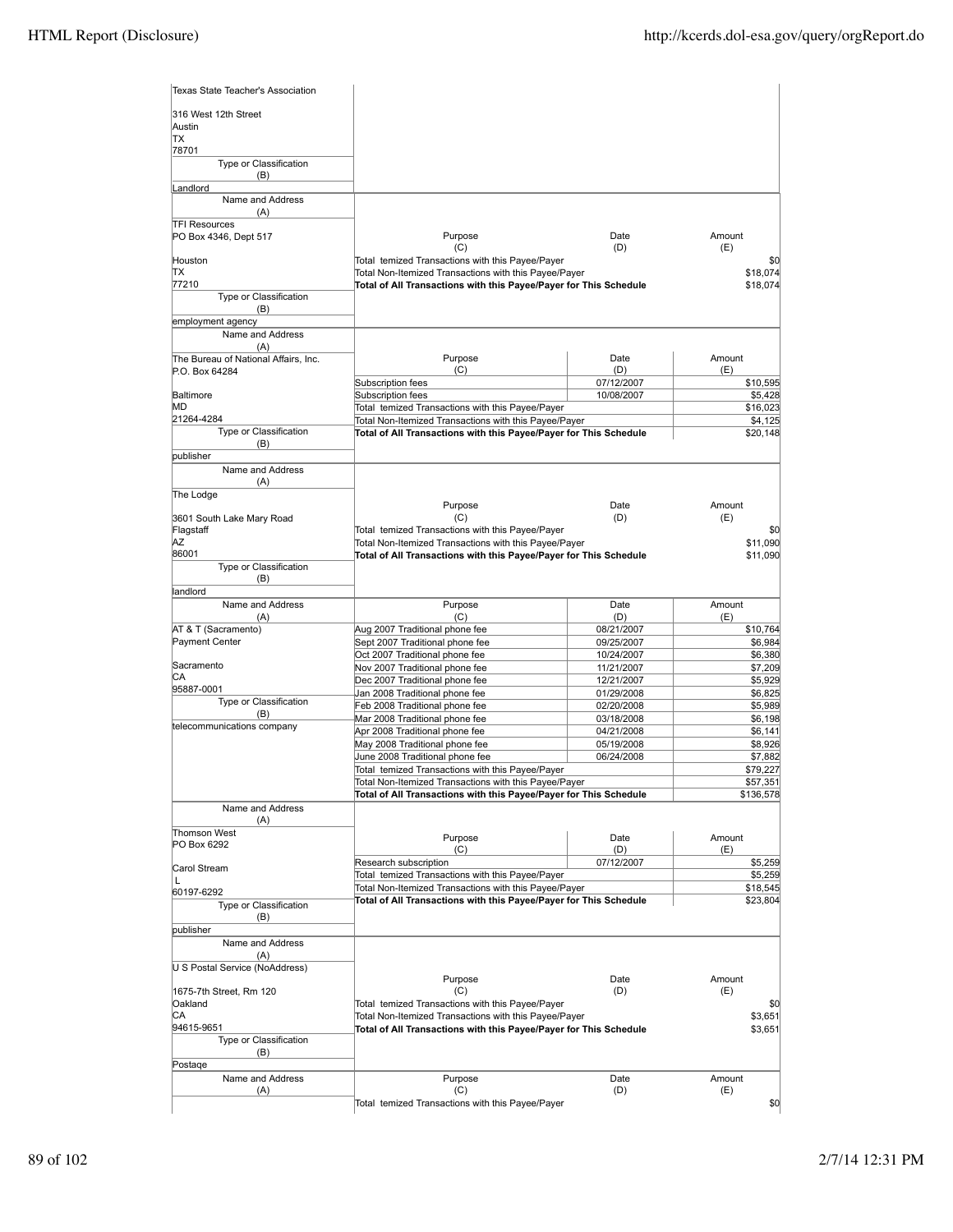| U S Postmaster-Oakland(7th St)       |                                                                                                           |             |                 |
|--------------------------------------|-----------------------------------------------------------------------------------------------------------|-------------|-----------------|
| 1675-7th Street, Rm 120              | Purpose                                                                                                   | Date        | Amount          |
| Oakland                              | (C)                                                                                                       | (D)         | (E)             |
| CA                                   | Total Non-Itemized Transactions with this Payee/Payer                                                     |             | \$37,205        |
| 94615-9651<br>Type or Classification | Total of All Transactions with this Payee/Payer for This Schedule                                         |             | \$37,205        |
| (B)                                  |                                                                                                           |             |                 |
| post office                          |                                                                                                           |             |                 |
| Name and Address                     |                                                                                                           |             |                 |
| (A)                                  |                                                                                                           |             |                 |
| Union Jobs Clearinghouse             |                                                                                                           |             |                 |
| 122 Calistoga Road, #181             | Purpose<br>(C)                                                                                            | Date<br>(D) | Amount<br>(E)   |
| Santa Rosa                           | Total temized Transactions with this Payee/Payer                                                          |             | \$0             |
| CА                                   | Total Non-Itemized Transactions with this Payee/Payer                                                     |             | \$12,390        |
| 95409-3702                           | Total of All Transactions with this Payee/Payer for This Schedule                                         |             | \$12,390        |
| Type or Classification               |                                                                                                           |             |                 |
| (B)                                  |                                                                                                           |             |                 |
| employment agency                    |                                                                                                           |             |                 |
| Name and Address                     |                                                                                                           |             |                 |
| (A)                                  |                                                                                                           |             |                 |
| AT & T (TX 650661)<br>PO Box 650661  | Purpose                                                                                                   | Date        | Amount          |
|                                      | (C)                                                                                                       | (D)         | (E)             |
| Dallas                               | Total temized Transactions with this Payee/Payer                                                          |             | \$0             |
| ΠX                                   | Total Non-Itemized Transactions with this Payee/Payer                                                     |             | \$8,552         |
| 75265-0661                           | Total of All Transactions with this Payee/Payer for This Schedule                                         |             | \$8,552         |
| Type or Classification               |                                                                                                           |             |                 |
| (B)                                  |                                                                                                           |             |                 |
| telecommunications company           |                                                                                                           |             |                 |
| Name and Address<br>(A)              | Purpose<br>(C)                                                                                            | Date<br>(D) | Amount<br>(E)   |
| United Parcel Service                | <b>UPS deposit</b>                                                                                        | 07/03/2007  | \$10,000        |
| P. O. Box 894820                     | <b>UPS</b> deposit                                                                                        | 08/10/2007  | \$10,000        |
|                                      | UPS deposit                                                                                               | 10/24/2007  | \$10,000        |
| Los Angeles                          | <b>UPS deposit</b>                                                                                        | 11/27/2007  | \$10,000        |
| СA                                   | <b>UPS deposit</b>                                                                                        | 12/14/2007  | \$15,000        |
| 90189-4820                           | UPS deposit                                                                                               | 03/18/2008  | \$10,000        |
| Type or Classification               | <b>UPS deposit</b>                                                                                        | 04/04/2008  | \$10,000        |
| (B)<br>courier company               | UPS deposit                                                                                               | 05/20/2008  | \$20,000        |
|                                      | Total temized Transactions with this Payee/Payer                                                          |             | \$95,000        |
|                                      | Total Non-Itemized Transactions with this Payee/Payer                                                     |             | \$917           |
|                                      | Total of All Transactions with this Payee/Payer for This Schedule                                         |             | \$95,917        |
| Name and Address<br>(A)              |                                                                                                           |             |                 |
| United Site Services                 |                                                                                                           |             |                 |
|                                      | Purpose                                                                                                   | Date        | Amount          |
| 3408 Hillcap Avenue                  | (C)                                                                                                       | (D)         | (E)             |
| San Jose                             | Total temized Transactions with this Payee/Payer                                                          |             | \$0             |
| СA                                   | Total Non-Itemized Transactions with this Payee/Payer                                                     |             | \$5,191         |
| 95136                                | Total of All Transactions with this Payee/Payer for This Schedule                                         |             | \$5,191         |
| Type or Classification               |                                                                                                           |             |                 |
| (B)<br>Sanitary Services             |                                                                                                           |             |                 |
| Name and Address                     |                                                                                                           |             |                 |
| (A)                                  |                                                                                                           |             |                 |
| Verizon (ME)                         |                                                                                                           |             |                 |
| PO Box 1939                          | Purpose                                                                                                   | Date        | Amount          |
|                                      | (C)                                                                                                       | (D)         | (E)             |
| Portland                             | Total temized Transactions with this Payee/Payer                                                          |             | \$0             |
| MЕ                                   | Total Non-Itemized Transactions with this Payee/Payer                                                     |             | \$5,603         |
| 04104-5010<br>Type or Classification | Total of All Transactions with this Payee/Payer for This Schedule                                         |             | \$5,603         |
| (B)                                  |                                                                                                           |             |                 |
| telecommunications company           |                                                                                                           |             |                 |
| Name and Address                     |                                                                                                           |             |                 |
| (A)                                  |                                                                                                           |             |                 |
| Viking Investments                   |                                                                                                           |             |                 |
| P.O. Box 117954                      | Purpose                                                                                                   | Date        | Amount          |
|                                      | (C)                                                                                                       | (D)         | (E)             |
| Burlingame<br>СA                     | Total temized Transactions with this Payee/Payer<br>Total Non-Itemized Transactions with this Payee/Payer |             | \$0<br>\$41,301 |
| 94011                                |                                                                                                           |             |                 |
| Type or Classification               | Total of All Transactions with this Payee/Payer for This Schedule                                         |             | \$41,301        |
| (B)                                  |                                                                                                           |             |                 |
| landlord                             |                                                                                                           |             |                 |
| Name and Address                     | Purpose                                                                                                   | Date        | Amount          |
| (A)                                  | (C)                                                                                                       | (D)         | (E)             |
| AT & T Mobility (Box 78405)          | July07 Cell phone fee                                                                                     | 08/23/2007  | \$24,966        |
| PO Box 78405                         | Total temized Transactions with this Payee/Payer                                                          |             | \$263,411       |
| Phoenix                              | Total Non-Itemized Transactions with this Payee/Payer                                                     |             | \$3,777         |
|                                      | Total of All Transactions with this Payee/Payer for This Schedule                                         |             | \$267,188       |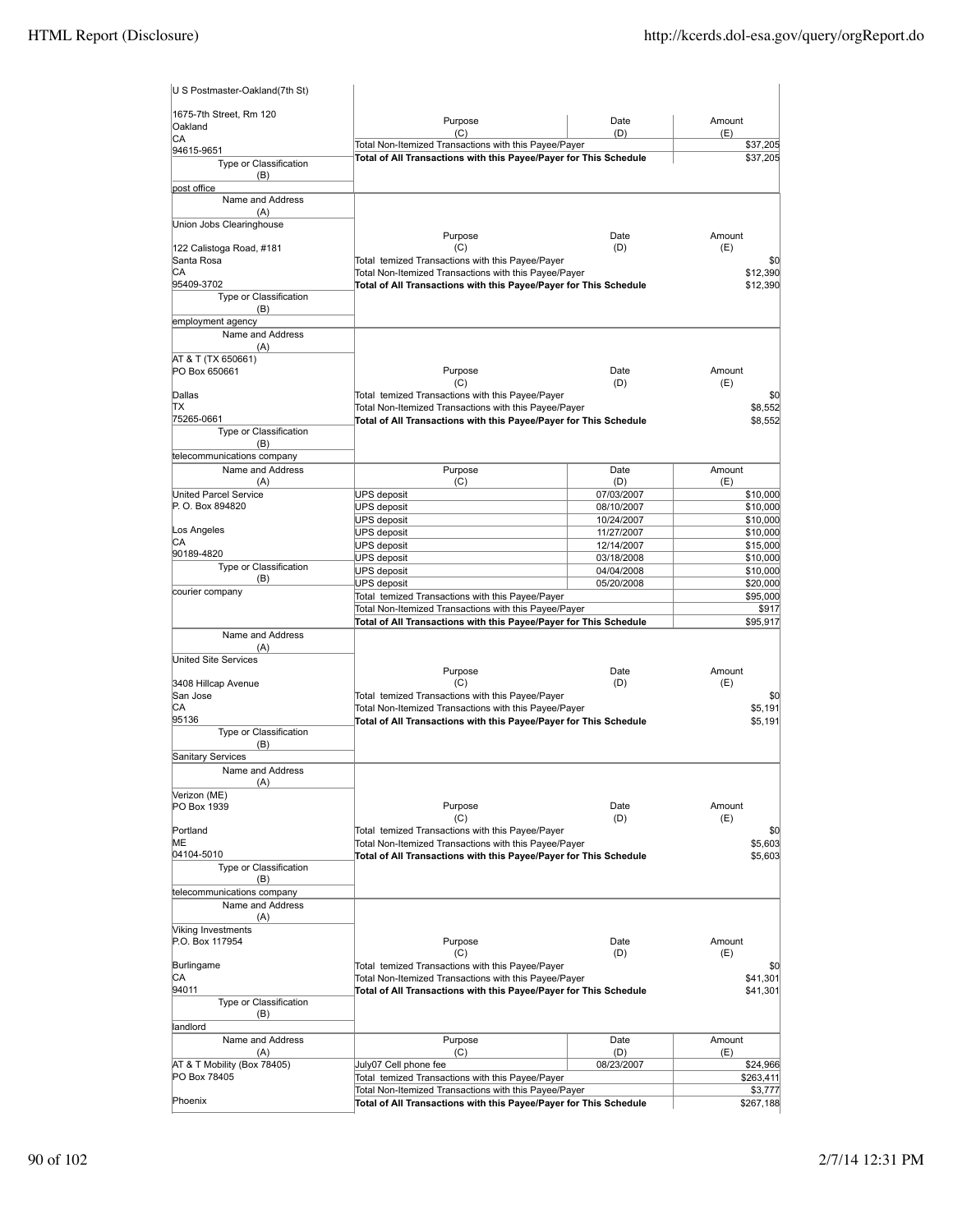| AZ                                 | Purpose                                                           | Date       | Amount    |
|------------------------------------|-------------------------------------------------------------------|------------|-----------|
| 85062-8405                         | (C)                                                               | (D)        | (E)       |
| Type or Classification             | Aug and Sept07 cell phone fee                                     | 10/18/2007 | \$54,315  |
| (B)                                | Oct07 cell phone fee                                              | 11/15/2007 | \$30,929  |
| telecommunications company         | Nov07 cell phone fee                                              | 12/28/2007 | \$30,248  |
|                                    | Dec07 and Jan08 cell phone fee                                    | 03/06/2008 | \$60,991  |
|                                    | Feb08 cell phone fee                                              | 03/11/2008 | \$30,963  |
|                                    | Mar08 cell phone fee                                              | 04/11/2008 | \$30,999  |
|                                    | Total temized Transactions with this Payee/Payer                  |            | \$263,411 |
|                                    | Total Non-Itemized Transactions with this Payee/Payer             |            | \$3,777   |
|                                    | Total of All Transactions with this Payee/Payer for This Schedule |            | \$267,188 |
| Name and Address                   | Purpose                                                           | Date       | Amount    |
| (A)                                | (C)                                                               | (D)        | (E)       |
| Wages, Robert E                    | Dec Consulting                                                    | 12/31/2007 | \$5,000   |
|                                    | Jan Consulting                                                    | 01/31/2008 | \$5,000   |
| 480 S Marion Parkway, 703A         | Feb Consulting                                                    | 02/29/2008 | \$5,000   |
| Denver                             | Mar Consulting                                                    | 03/31/2008 | \$5,000   |
| lсо                                | Apr Consulting                                                    | 04/30/2008 | \$5,000   |
| 80209                              | Total temized Transactions with this Payee/Payer                  |            | \$25,000  |
| Type or Classification             | Total Non-Itemized Transactions with this Payee/Payer             |            | \$4,091   |
| (B)                                | Total of All Transactions with this Payee/Payer for This Schedule |            | \$29,091  |
| Consultant                         |                                                                   |            |           |
| Name and Address                   |                                                                   |            |           |
| (A)                                |                                                                   |            |           |
| Waste Management of Alameda County |                                                                   |            |           |
| P O Box 78632                      | Purpose                                                           | Date       | Amount    |
|                                    | (C)                                                               | (D)        | (E)       |
| Phoenix                            | Total temized Transactions with this Payee/Payer                  |            | \$0       |
| ΑZ                                 | Total Non-Itemized Transactions with this Payee/Payer             |            | \$14,622  |
| 85062                              | Total of All Transactions with this Payee/Payer for This Schedule |            | \$14,622  |
| Type or Classification             |                                                                   |            |           |
| (B)                                |                                                                   |            |           |
| garbage company                    |                                                                   |            |           |
| Name and Address                   |                                                                   |            |           |
| (A)                                |                                                                   |            |           |
| wirelessground com                 |                                                                   |            |           |
|                                    | Purpose                                                           | Date       | Amount    |
|                                    | (C)                                                               | (D)        | (E)       |
| Glendale                           | Total temized Transactions with this Payee/Payer                  |            | \$0       |
| СA                                 | Total Non-Itemized Transactions with this Payee/Payer             |            | \$5,763   |
| 91201                              | Total of All Transactions with this Payee/Payer for This Schedule |            | \$5,763   |
| Type or Classification             |                                                                   |            |           |
| (B)                                |                                                                   |            |           |
| telecommunications company         |                                                                   |            |           |
| Name and Address                   |                                                                   |            |           |
| (A)                                |                                                                   |            |           |
| AT & T(Box 78045)                  |                                                                   |            |           |
| PO Box 78045                       | Purpose                                                           | Date       | Amount    |
|                                    | (C)                                                               | (D)        | (E)       |
| Phoenix                            | Total temized Transactions with this Payee/Payer                  |            | \$0       |
| ΑZ                                 | Total Non-Itemized Transactions with this Payee/Payer             |            | \$18,255  |
| 85062-8045                         | Total of All Transactions with this Payee/Payer for This Schedule |            | \$18,255  |
| Type or Classification             |                                                                   |            |           |
| (B)                                |                                                                   |            |           |
| telecommunications company         |                                                                   |            |           |
| Name and Address                   |                                                                   |            |           |
| (A)                                |                                                                   |            |           |
| WRM Security, Inc.                 |                                                                   |            |           |
|                                    | Purpose                                                           | Date       | Amount    |
| 152 W Park Ave., #160              | (C)                                                               | (D)        | (E)       |
| El Cajon                           | Total temized Transactions with this Payee/Payer                  |            | \$0       |
| CA                                 | Total Non-Itemized Transactions with this Payee/Payer             |            | \$22,770  |
| 92020                              | Total of All Transactions with this Payee/Payer for This Schedule |            | \$22,770  |
| Type or Classification             |                                                                   |            |           |
| (B)                                |                                                                   |            |           |
| <b>Security Service</b>            |                                                                   |            |           |
| Name and Address                   | Purpose                                                           | Date       | Amount    |
| (A)                                | (C)                                                               | (D)        | (E)       |
| Citibank                           | July 2007 Mortgage payment                                        | 07/15/2007 | \$28,331  |
|                                    | Aug 2007 Mortage payment                                          | 08/15/2007 | \$28,331  |
| One Sansome S., Ste. 2300          | Sept 2007 Mortgage payment                                        | 09/15/2007 | \$28,331  |
| San Francisco                      | Oct 2007 Mortgage payment                                         | 10/15/2007 | \$28,331  |
| СA                                 | Nov 2007 Mortgage payment                                         | 11/15/2007 | \$28,331  |
| 94104                              | Dec 2007 Mortgage payment                                         | 12/15/2007 | \$28,331  |
| Type or Classification             | Jan 2008 Mortgage payment                                         | 01/15/2008 | \$28,331  |
| (B)                                | Feb 2008 Mortgage payment                                         | 02/15/2008 | \$28,331  |
| financial institution              | Mar 2008 Mortgage payment                                         | 03/15/2008 | \$28,331  |
|                                    | Apr 2008 Mortgage payment                                         |            |           |
|                                    |                                                                   | 04/15/2008 | \$28,331  |
|                                    | May 2008 Mortgage payment                                         | 05/15/2008 | \$28,331  |
|                                    | June 2008 Mortgage payment                                        | 06/15/2008 | \$28,331  |
|                                    | Total temized Transactions with this Payee/Payer                  |            | \$339,972 |
|                                    | Total Non-Itemized Transactions with this Payee/Payer             |            | \$37,087  |
|                                    | Total of All Transactions with this Payee/Payer for This Schedule |            | \$377,059 |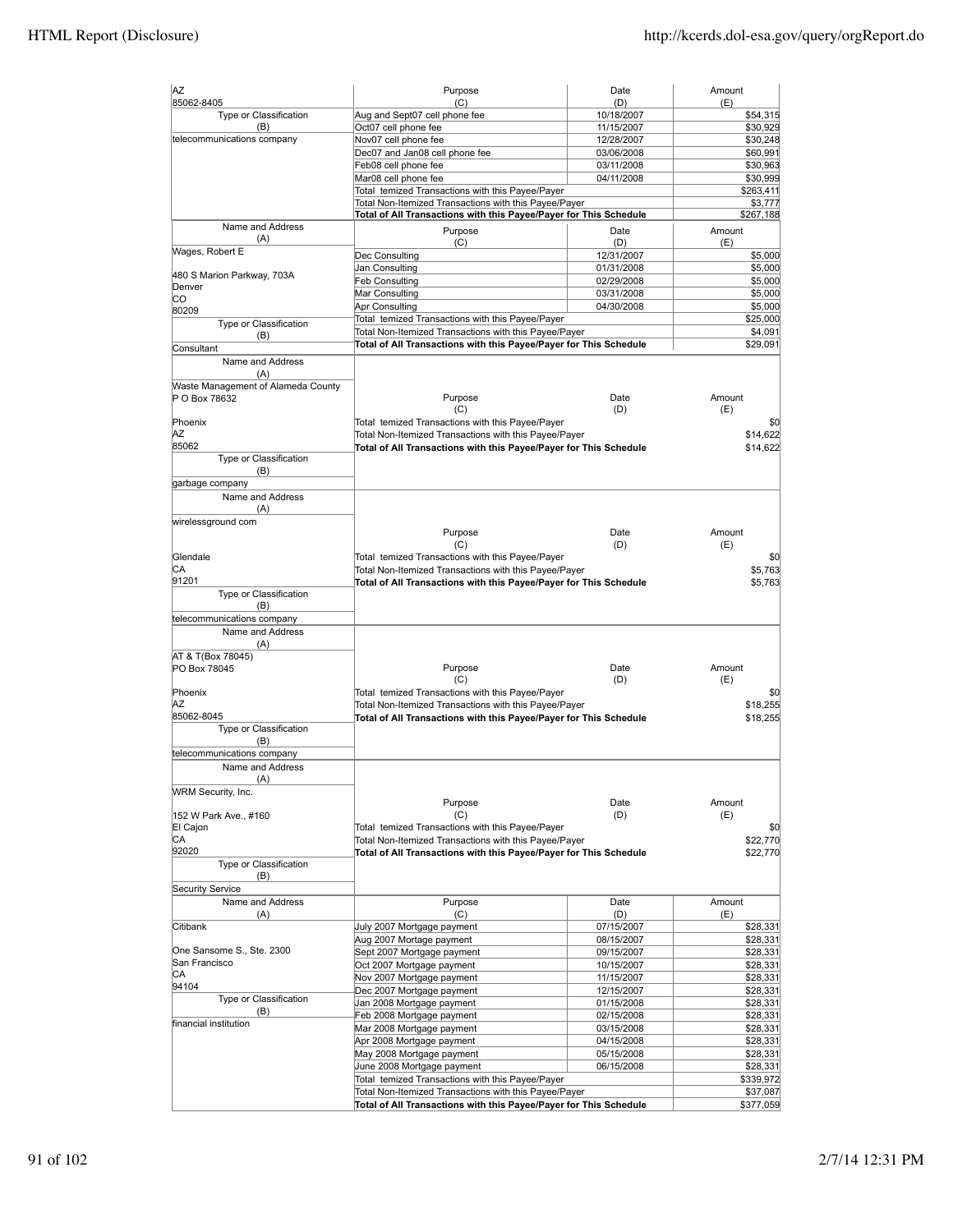| Name and Address                                  |                                                                               |                          |                    |
|---------------------------------------------------|-------------------------------------------------------------------------------|--------------------------|--------------------|
| (A)                                               | Purpose                                                                       | Date                     | Amount             |
| California Coastal Insurance<br>2262 Camino Ramon | (C)                                                                           | (D)                      | (E)                |
| P O Box 5076                                      | Liability renewal Aug 2007 to Aug 2008                                        | 08/03/2007               | \$43,466           |
| San Ramon                                         | Earthquake Policy Renewal Sept07 to Sept08                                    | 10/24/2007               | \$33,347           |
| СA                                                | Total temized Transactions with this Payee/Payer                              |                          | \$76,813           |
| 94583-1328<br>Type or Classification              | Total Non-Itemized Transactions with this Payee/Payer                         |                          | \$4,265            |
| (B)                                               | Total of All Transactions with this Payee/Payer for This Schedule             |                          | \$81,078           |
| insurance company                                 |                                                                               |                          |                    |
| Name and Address                                  |                                                                               |                          |                    |
| (A)                                               |                                                                               |                          |                    |
| AT&T Long Distance(SBC)                           |                                                                               |                          |                    |
| P.O. Box 660688                                   | Purpose<br>(C)                                                                | Date<br>(D)              | Amount<br>(E)      |
| Dallas                                            | Total temized Transactions with this Payee/Payer                              |                          | \$0                |
| lΤX                                               | Total Non-Itemized Transactions with this Payee/Payer                         |                          | \$8,604            |
| 75266                                             | Total of All Transactions with this Payee/Payer for This Schedule             |                          | \$8,604            |
| Type or Classification                            |                                                                               |                          |                    |
| (B)<br>telecommunications company                 |                                                                               |                          |                    |
| Name and Address                                  |                                                                               |                          |                    |
| (A)                                               |                                                                               |                          |                    |
| Apple Computer                                    | Purpose                                                                       | Date                     | Amount             |
|                                                   | (C)                                                                           | (D)                      | (E)                |
|                                                   | Research                                                                      | 07/01/2007               | \$24,101           |
| San Jose<br>CА                                    | Total temized Transactions with this Payee/Payer                              |                          | \$24,101           |
| 95131                                             | Total Non-Itemized Transactions with this Payee/Payer                         |                          | \$0                |
| Type or Classification                            | Total of All Transactions with this Payee/Payer for This Schedule             |                          | \$24,101           |
| (B)                                               |                                                                               |                          |                    |
| Computer vendor                                   |                                                                               |                          |                    |
| Name and Address<br>(A)                           |                                                                               |                          |                    |
| AT&T Mobility (Cingular)                          |                                                                               |                          |                    |
| PO Box 6463                                       | Purpose                                                                       | Date                     | Amount             |
|                                                   | (C)                                                                           | (D)                      | (E)                |
| Carol Stream                                      | Total temized Transactions with this Payee/Payer                              |                          | \$0                |
| L<br>60197-6444                                   | Total Non-Itemized Transactions with this Payee/Payer                         |                          | \$10,841           |
| Type or Classification                            | Total of All Transactions with this Payee/Payer for This Schedule             |                          | \$10,841           |
| (B)                                               |                                                                               |                          |                    |
| telecommunications company                        |                                                                               |                          |                    |
| Name and Address                                  |                                                                               |                          |                    |
| (A)<br>AT&T Phoenix (POBox 78225)                 |                                                                               |                          |                    |
| P O Box 78225                                     | Purpose                                                                       | Date                     | Amount             |
|                                                   | (C)                                                                           | (D)                      | (E)                |
| Phoenix                                           | Total temized Transactions with this Payee/Payer                              |                          | \$0                |
| ΑZ<br>85062-8225                                  | Total Non-Itemized Transactions with this Payee/Payer                         |                          | \$5,064            |
| Type or Classification                            | Total of All Transactions with this Payee/Payer for This Schedule             |                          | \$5,064            |
| (B)                                               |                                                                               |                          |                    |
| telecommunications company                        |                                                                               |                          |                    |
| Name and Address                                  | Purpose                                                                       | Date                     | Amount             |
| (A)                                               | (C)                                                                           | (D)                      | (E)                |
| 850 W. Jackson, LLC                               | Chicago Office July 2007 rent and fees                                        | 07/01/2007               | \$9,212            |
| 75 Remittance Dr, Ste 3291                        | Chicago Office Aug 2007 rent and fees<br>Chicago Rent Sept 2007 rent and fees | 08/01/2007<br>09/01/2007 | \$8,951<br>\$8,951 |
| Chicago                                           | Chicago Rent Oct 2007 rent and fees                                           | 10/01/2007               | \$8,951            |
| L                                                 | Chicago Rent Nov 2007 rent and fees                                           | 11/01/2007               | \$8,951            |
| 60675-3291                                        | Chicago Rent Dec 2007 rent and fees                                           | 12/01/2007               | \$8,951            |
| Type or Classification<br>(B)                     | Chicago Rent & Keys Jan 2008 rent and fees                                    | 01/01/2008               | \$8.951            |
| landlord                                          | Chicago Rent & Keys Feb2008 rent and fees                                     | 02/06/2008               | \$9,006            |
|                                                   | Chicago Rent Mar 2008 rent and fees<br>Chicago Apr Rent rent and fees         | 03/01/2008               | \$8,950<br>\$9,219 |
|                                                   | Chicago May Rent and fees                                                     | 04/01/2008<br>05/01/2008 | \$10,035           |
|                                                   | Chicago June Rent and fees                                                    | 06/01/2008               | \$9,144            |
|                                                   | Total temized Transactions with this Payee/Payer                              |                          | \$109,272          |
|                                                   | Total Non-Itemized Transactions with this Payee/Payer                         |                          | \$1,404            |
|                                                   | Total of All Transactions with this Payee/Payer for This Schedule             |                          | \$110,676          |
| Name and Address                                  |                                                                               |                          |                    |
| (A)<br><b>AT&amp;T TeleConference Services</b>    |                                                                               |                          |                    |
| P.O. Box 2840                                     | Purpose                                                                       | Date                     | Amount             |
|                                                   | (C)                                                                           | (D)                      | (E)                |
| Omaha                                             | Total temized Transactions with this Payee/Payer                              |                          | \$0                |
| NE<br>68103-2840                                  | Total Non-Itemized Transactions with this Payee/Payer                         |                          | \$8,365            |
| Type or Classification                            | Total of All Transactions with this Payee/Payer for This Schedule             |                          | \$8,365            |
| (B)                                               |                                                                               |                          |                    |
| telecommunications company                        |                                                                               |                          |                    |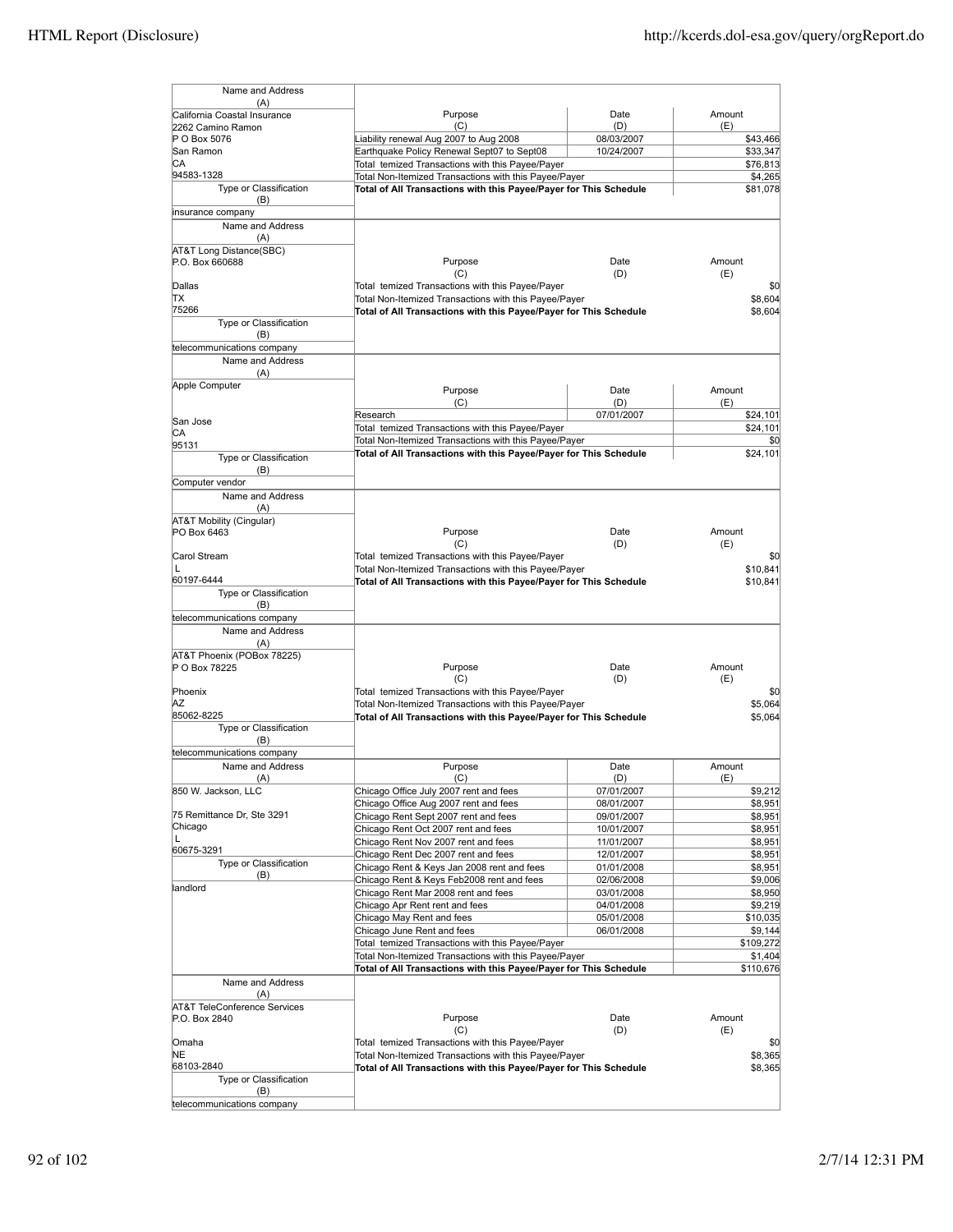| Name and Address                                |                                                                                                                            |             |                       |
|-------------------------------------------------|----------------------------------------------------------------------------------------------------------------------------|-------------|-----------------------|
| (A)                                             |                                                                                                                            |             |                       |
| ATI                                             | Purpose                                                                                                                    | Date        | Amount                |
| 1350 Ocean Avenue                               | (C)                                                                                                                        | (D)         | (E)                   |
| Emeryville                                      | Equip Maintenance Agreement<br>Total temized Transactions with this Payee/Payer                                            | 11/09/2007  | \$39,345<br>\$39,345  |
| CA<br>94608                                     | Total Non-Itemized Transactions with this Payee/Payer                                                                      |             | \$4,470               |
| Type or Classification                          | Total of All Transactions with this Payee/Payer for This Schedule                                                          |             | \$43,815              |
| (B)                                             |                                                                                                                            |             |                       |
| telephone and communications contractor         |                                                                                                                            |             |                       |
| Name and Address<br>(A)                         |                                                                                                                            |             |                       |
| Autumn Press                                    | Purpose                                                                                                                    | Date        | Amount                |
|                                                 | (C)                                                                                                                        | (D)         | (E)                   |
| 945 Camelia Street<br>Berkeley                  | Office supplies                                                                                                            | 06/24/2008  | \$6,094               |
| СA                                              | Total temized Transactions with this Payee/Payer                                                                           |             | \$6,094               |
| 94710                                           | Total Non-Itemized Transactions with this Payee/Payer<br>Total of All Transactions with this Payee/Payer for This Schedule |             | \$52,219<br>\$58,313  |
| Type or Classification<br>(B)                   |                                                                                                                            |             |                       |
| printing company                                |                                                                                                                            |             |                       |
| Name and Address                                |                                                                                                                            |             |                       |
| (A)                                             |                                                                                                                            |             |                       |
| Avignon Realty                                  | Purpose                                                                                                                    | Date        | Amount                |
| 502 W 30th Street, Suite A                      | (C)                                                                                                                        | (D)         | (E)                   |
| Austin                                          | Total temized Transactions with this Payee/Payer                                                                           |             | \$0                   |
| ΠX<br>78705                                     | Total Non-Itemized Transactions with this Payee/Payer                                                                      |             | \$15,258              |
| Type or Classification                          | Total of All Transactions with this Payee/Payer for This Schedule                                                          |             | \$15,258              |
| (B)                                             |                                                                                                                            |             |                       |
| landlord                                        |                                                                                                                            |             |                       |
| Name and Address<br>(A)                         |                                                                                                                            |             |                       |
| <b>Balboa Travel</b>                            |                                                                                                                            |             |                       |
|                                                 | Purpose                                                                                                                    | Date        | Amount                |
| 5414 Oberlin Drive Suite300<br>San Diego        | (C)<br>Total temized Transactions with this Payee/Payer                                                                    | (D)         | (E)<br>\$0            |
| СA                                              | Total Non-Itemized Transactions with this Payee/Payer                                                                      |             | \$67                  |
| 92121                                           | Total of All Transactions with this Payee/Payer for This Schedule                                                          |             | \$67                  |
| Type or Classification                          |                                                                                                                            |             |                       |
| (B)<br>travel agent                             |                                                                                                                            |             |                       |
| Name and Address                                |                                                                                                                            |             |                       |
| (A)                                             |                                                                                                                            |             |                       |
| Barnes and Noble                                | Purpose                                                                                                                    | Date        | Amount                |
| 122 5th Avenue                                  | (C)                                                                                                                        | (D)         | (E)                   |
| New Yoir                                        | Total temized Transactions with this Payee/Payer                                                                           |             | \$0                   |
| ΝY<br>10011                                     | Total Non-Itemized Transactions with this Payee/Payer                                                                      |             | \$446<br>\$446        |
| Type or Classification                          | Total of All Transactions with this Payee/Payer for This Schedule                                                          |             |                       |
| (B)                                             |                                                                                                                            |             |                       |
| <b>Book Seller</b>                              |                                                                                                                            |             |                       |
| Name and Address<br>$(\Delta)$                  |                                                                                                                            |             |                       |
| Beacon Self Storage                             | Purpose                                                                                                                    | Date        | Amount                |
|                                                 | (C)                                                                                                                        | (D)         | (E)                   |
| 2227 San Pablo Avenue<br>Oakland                | Nov07 - Oct08 rent and fees                                                                                                | 11/27/2007  | \$5,829               |
| CA                                              | Total temized Transactions with this Payee/Payer                                                                           |             | \$5,829               |
| 94612                                           | Total Non-Itemized Transactions with this Payee/Payer<br>Total of All Transactions with this Payee/Payer for This Schedule |             | \$1,417<br>\$7,246    |
| Type or Classification<br>(B)                   |                                                                                                                            |             |                       |
| Storage facility                                |                                                                                                                            |             |                       |
| Name and Address                                |                                                                                                                            |             |                       |
| (A)                                             |                                                                                                                            |             |                       |
| Best Buy                                        | Purpose                                                                                                                    | Date        | Amount                |
| 3700 Mandela Pkwy                               | (C)                                                                                                                        | (D)         | (E)                   |
| Oakland                                         | Total temized Transactions with this Payee/Payer                                                                           |             | \$0                   |
| CA<br>94608                                     | Total Non-Itemized Transactions with this Payee/Payer<br>Total of All Transactions with this Payee/Payer for This Schedule |             | \$349<br>\$349        |
| Type or Classification                          |                                                                                                                            |             |                       |
| (B)                                             |                                                                                                                            |             |                       |
| Technology Equipment Vender<br>Name and Address |                                                                                                                            |             |                       |
| (A)                                             | Purpose<br>(C)                                                                                                             | Date<br>(D) | Amount<br>(E)         |
| AAA Business Supplies                           | Office supplies                                                                                                            | 04/28/2008  | \$5,335               |
|                                                 | Total temized Transactions with this Payee/Payer                                                                           |             | \$99,450              |
| 325 Mendell Street<br>San Francisco             | Total Non-Itemized Transactions with this Payee/Payer<br>Total of All Transactions with this Payee/Payer for This Schedule |             | \$71,873<br>\$171,323 |
|                                                 |                                                                                                                            |             |                       |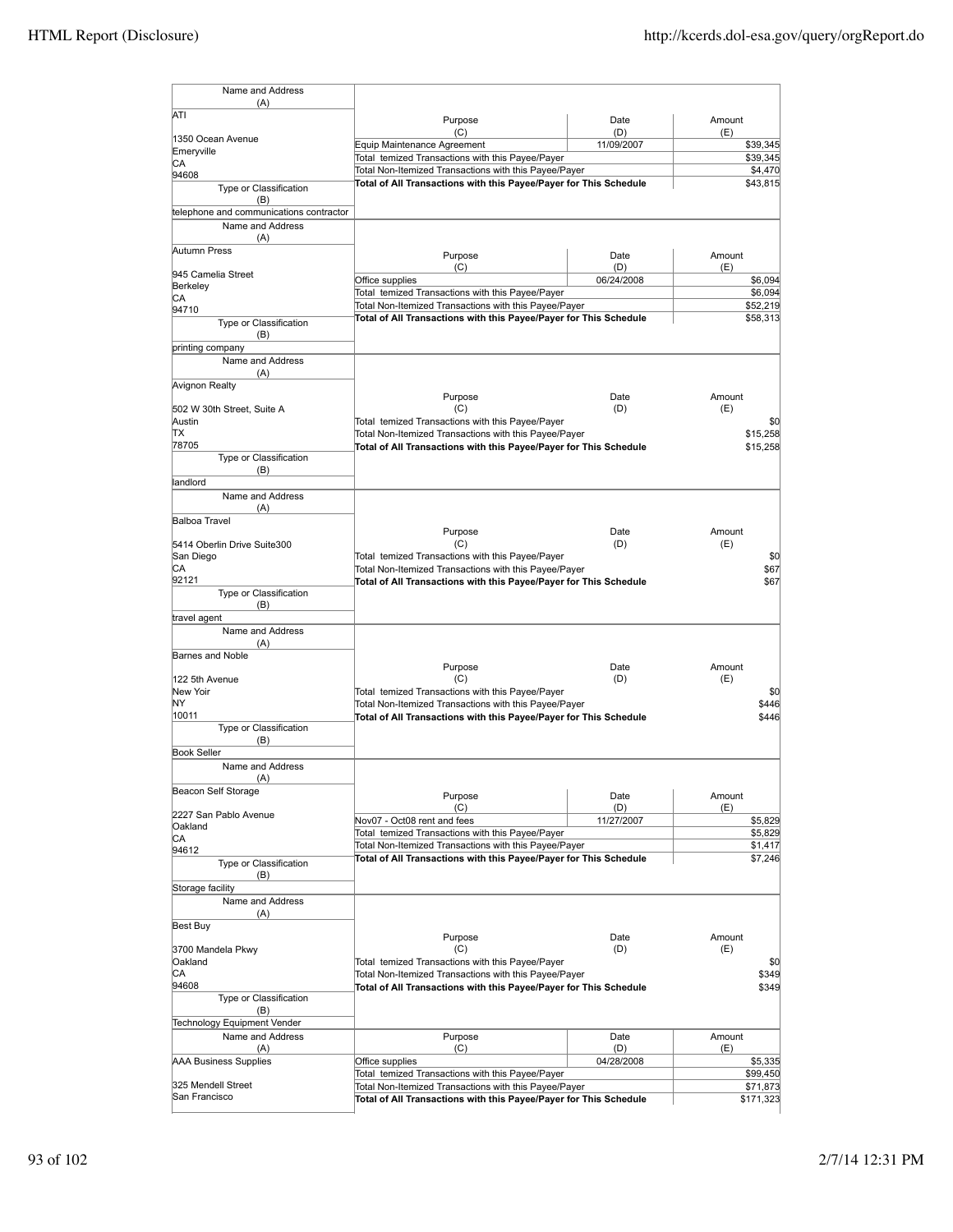| CA                                           | Purpose                                                           | Date              | Amount         |
|----------------------------------------------|-------------------------------------------------------------------|-------------------|----------------|
| 94124<br>Type or Classification              | (C)<br>Office supplies                                            | (D)<br>02/15/2008 | (E)<br>\$6,171 |
| (B)                                          | Office supplies                                                   | 06/02/2008        | \$6,536        |
| office supplies vendor                       | Office supplies                                                   | 05/20/2008        | \$6,599        |
|                                              | Office supplies                                                   | 02/13/2008        | \$6,609        |
|                                              | Office supplies                                                   | 03/04/2008        | \$6,868        |
|                                              | Office supplies                                                   | 01/16/2008        | \$7,231        |
|                                              | Office supplies                                                   | 03/20/2008        | \$7,566        |
|                                              | Office supplies                                                   | 11/06/2007        | \$7,797        |
|                                              | Office supplies                                                   | 10/30/2007        | \$9,171        |
|                                              | Office supplies                                                   | 06/04/2008        | \$10,252       |
|                                              | Office supplies                                                   | 07/23/2007        | \$19,315       |
|                                              | Total temized Transactions with this Payee/Payer                  |                   | \$99,450       |
|                                              | Total Non-Itemized Transactions with this Payee/Payer             |                   | \$71,873       |
|                                              | Total of All Transactions with this Payee/Payer for This Schedule |                   | \$171,323      |
| Name and Address                             |                                                                   |                   |                |
| (A)<br>Capitol Area Staffing Solutions, Inc. |                                                                   |                   |                |
|                                              | Purpose                                                           | Date              | Amount         |
| One Market Square, Ste 101                   | (C)                                                               | (D)               | (E)            |
| Augusta                                      | Total temized Transactions with this Payee/Payer                  |                   | \$0            |
| ME                                           | Total Non-Itemized Transactions with this Payee/Payer             |                   | \$6,743        |
| 14330                                        | Total of All Transactions with this Payee/Payer for This Schedule |                   | \$6,743        |
| Type or Classification                       |                                                                   |                   |                |
| (B)<br>employment agency                     |                                                                   |                   |                |
| Name and Address                             |                                                                   |                   |                |
| (A)                                          |                                                                   |                   |                |
| Ceridian Corporation                         |                                                                   |                   |                |
| P O Box 10989                                | Purpose                                                           | Date              | Amount         |
|                                              | (C)                                                               | (D)               | (E)            |
| Newark                                       | Mar 2008-Mar2009                                                  | 04/07/2008        | \$5,351        |
| NJ                                           | Total temized Transactions with this Payee/Payer                  |                   | \$5,351        |
| 17193                                        | Total Non-Itemized Transactions with this Payee/Payer             |                   | \$0            |
| Type or Classification                       | Total of All Transactions with this Payee/Payer for This Schedule |                   | \$5,351        |
| (B)                                          |                                                                   |                   |                |
| employee benefits vendor                     |                                                                   |                   |                |
| Name and Address                             |                                                                   |                   |                |
| (A)                                          |                                                                   |                   |                |
| Certified Employment Group                   | Purpose                                                           | Date              | Amount         |
|                                              | (C)                                                               | (D)               | (E)            |
| 2000 Powel Street, Ste 1025                  | Temporaty staffing - Admin                                        | 04/21/2008        | \$5,976        |
| Emeryville                                   | Total temized Transactions with this Payee/Payer                  |                   | \$5,976        |
| CА                                           | Total Non-Itemized Transactions with this Payee/Payer             |                   | \$26,335       |
| 94608-1804                                   | Total of All Transactions with this Payee/Payer for This Schedule |                   | \$32,311       |
| Type or Classification                       |                                                                   |                   |                |
| (B)                                          |                                                                   |                   |                |
| employment agency                            |                                                                   |                   |                |
| Name and Address                             |                                                                   |                   |                |
| (A)                                          |                                                                   |                   |                |
| Cingular Wireless (AZ)                       | Purpose                                                           | Date              | Amount         |
| PO Box 78405                                 | (C)                                                               | (D)               | (E)            |
|                                              | June 2007 fee                                                     | 07/09/2007        | \$24,279       |
| Phoenix                                      | Total temized Transactions with this Payee/Payer                  |                   | \$24,279       |
| ΙAΖ                                          | Total Non-Itemized Transactions with this Payee/Payer             |                   | \$0            |
| 85062-8405                                   | Total of All Transactions with this Payee/Payer for This Schedule |                   | \$24,279       |
| Type or Classification<br>(B)                |                                                                   |                   |                |
| telecommunications company                   |                                                                   |                   |                |
| Name and Address                             |                                                                   |                   |                |
| (A)                                          |                                                                   |                   |                |
| CIT Technology Fin Serv, Inc.                |                                                                   |                   |                |
| PO Box 100706                                | Purpose                                                           | Date              | Amount         |
|                                              | (C)                                                               | (D)               | (E)            |
| Pasadena                                     | Total temized Transactions with this Payee/Payer                  |                   | \$0            |
| CА                                           | Total Non-Itemized Transactions with this Payee/Payer             |                   | \$7,957        |
| 91189-0706                                   | Total of All Transactions with this Payee/Payer for This Schedule |                   | \$7,957        |
| Type or Classification                       |                                                                   |                   |                |
| (B)                                          |                                                                   |                   |                |
| <b>Equipment Leasing Company</b>             |                                                                   |                   |                |
| Name and Address                             |                                                                   |                   |                |
| (A)                                          |                                                                   |                   |                |
| City Group(Hampshire Investments)            |                                                                   |                   |                |
|                                              | Purpose                                                           | Date              | Amount         |
| 235 E Broadway Suite 711                     | (C)                                                               | (D)               | (E)            |
| Long Beach                                   | Total temized Transactions with this Payee/Payer                  |                   | \$0            |
| CA                                           |                                                                   |                   |                |
| 90802                                        | Total Non-Itemized Transactions with this Payee/Payer             |                   | \$37,472       |
|                                              | Total of All Transactions with this Payee/Payer for This Schedule |                   | \$37,472       |
| Type or Classification<br>(B)                |                                                                   |                   |                |
| Landlord                                     |                                                                   |                   |                |
|                                              |                                                                   |                   |                |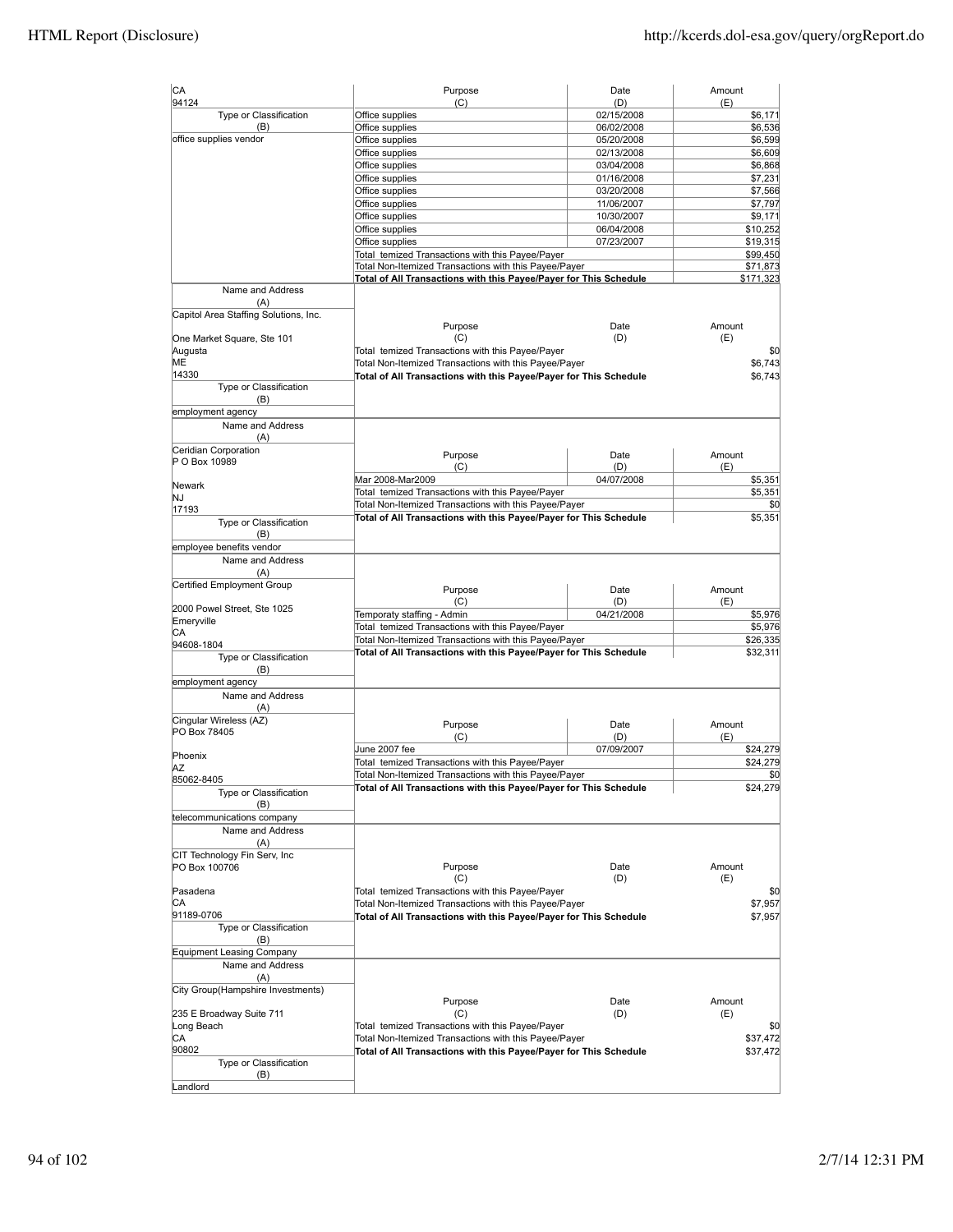| Name and Address                            |                                                                                                                            |             |                      |
|---------------------------------------------|----------------------------------------------------------------------------------------------------------------------------|-------------|----------------------|
| (A)<br>ComEd                                |                                                                                                                            |             |                      |
| <b>Bill Payment Center</b>                  | Purpose                                                                                                                    | Date        | Amount               |
| Chicago                                     | (C)<br>Total temized Transactions with this Payee/Payer                                                                    | (D)         | (E)<br>\$0           |
| L                                           | Total Non-Itemized Transactions with this Payee/Payer                                                                      |             | \$10,445             |
| 60668-0001<br><b>Type or Classification</b> | Total of All Transactions with this Payee/Payer for This Schedule                                                          |             | \$10,445             |
| (B)                                         |                                                                                                                            |             |                      |
| utility company                             |                                                                                                                            |             |                      |
| Name and Address<br>(A)                     |                                                                                                                            |             |                      |
| Continental Airlines                        |                                                                                                                            |             |                      |
|                                             | Purpose<br>(C)                                                                                                             | Date<br>(D) | Amount<br>(E)        |
| 17441 JFK Blvd, Suite 2133<br>Houston       | Total temized Transactions with this Payee/Payer                                                                           |             | \$0                  |
| ΠX                                          | Total Non-Itemized Transactions with this Payee/Payer                                                                      |             | \$935                |
| 70450<br>Type or Classification             | Total of All Transactions with this Payee/Payer for This Schedule                                                          |             | \$935                |
| (B)                                         |                                                                                                                            |             |                      |
| airline company                             |                                                                                                                            |             |                      |
| Name and Address<br>(A)                     |                                                                                                                            |             |                      |
| Cornerstone Staffing Solutions, Inc.        |                                                                                                                            |             |                      |
| 7041 Knoll Cntr Pkwy, Ste200                | Purpose<br>(C)                                                                                                             | Date<br>(D) | Amount<br>(E)        |
| Pleasanton                                  | Total temized Transactions with this Payee/Payer                                                                           |             | \$0                  |
| СA                                          | Total Non-Itemized Transactions with this Payee/Payer                                                                      |             | \$7,720              |
| 94566<br>Type or Classification             | Total of All Transactions with this Payee/Payer for This Schedule                                                          |             | \$7,720              |
| (B)                                         |                                                                                                                            |             |                      |
| employment agency<br>Name and Address       |                                                                                                                            |             |                      |
| (A)                                         |                                                                                                                            |             |                      |
| Adecco                                      |                                                                                                                            |             |                      |
| Dept LA 21403                               | Purpose<br>(C)                                                                                                             | Date<br>(D) | Amount<br>(E)        |
| Pasadena                                    | Total temized Transactions with this Payee/Payer                                                                           |             | \$0                  |
| IСA<br>91185-1403                           | Total Non-Itemized Transactions with this Payee/Payer                                                                      |             | \$12,899             |
| Type or Classification                      | Total of All Transactions with this Payee/Payer for This Schedule                                                          |             | \$12,899             |
| (B)                                         |                                                                                                                            |             |                      |
| employment agency<br>Name and Address       |                                                                                                                            |             |                      |
| (A)                                         |                                                                                                                            |             |                      |
| CORT (TX Houston)                           | Purpose                                                                                                                    | Date        | Amount               |
| 8155 Kempwood Drive                         | (C)                                                                                                                        | (D)         | (E)                  |
| Houston                                     | Total temized Transactions with this Payee/Payer                                                                           |             | \$0                  |
| lΤX<br>77055                                | Total Non-Itemized Transactions with this Payee/Payer<br>Total of All Transactions with this Payee/Payer for This Schedule |             | \$10,654<br>\$10,654 |
| Type or Classification                      |                                                                                                                            |             |                      |
| (B)<br>furniture rental company             |                                                                                                                            |             |                      |
| Name and Address                            |                                                                                                                            |             |                      |
| (A)                                         |                                                                                                                            |             |                      |
| <b>CORT Funiture Rental</b>                 | Purpose                                                                                                                    | Date        | Amount               |
| 14350 Garfield Avenue                       | (C)                                                                                                                        | (D)         | (E)                  |
| Paramount<br>IСA                            | Total temized Transactions with this Payee/Payer                                                                           |             | \$0<br>\$10,800      |
| 90723                                       | Total Non-Itemized Transactions with this Payee/Payer<br>Total of All Transactions with this Payee/Payer for This Schedule |             | \$10,800             |
| Type or Classification                      |                                                                                                                            |             |                      |
| (B)<br>furniture rental company             |                                                                                                                            |             |                      |
| Name and Address                            |                                                                                                                            |             |                      |
| (A)                                         |                                                                                                                            |             |                      |
| CORT Furniture Rental (TX San Antonio)      | Purpose                                                                                                                    | Date        | Amount               |
| 4646 Perrin Creek, Ste 260                  | (C)                                                                                                                        | (D)         | (E)                  |
| San Antonio<br>IΤX                          | Total temized Transactions with this Payee/Payer<br>Total Non-Itemized Transactions with this Payee/Payer                  |             | \$0<br>\$10,805      |
| 78217                                       | Total of All Transactions with this Payee/Payer for This Schedule                                                          |             | \$10,805             |
| Type or Classification                      |                                                                                                                            |             |                      |
| (B)<br>furniture rental company             |                                                                                                                            |             |                      |
| Form LM-2 (Revised 2003)                    |                                                                                                                            |             |                      |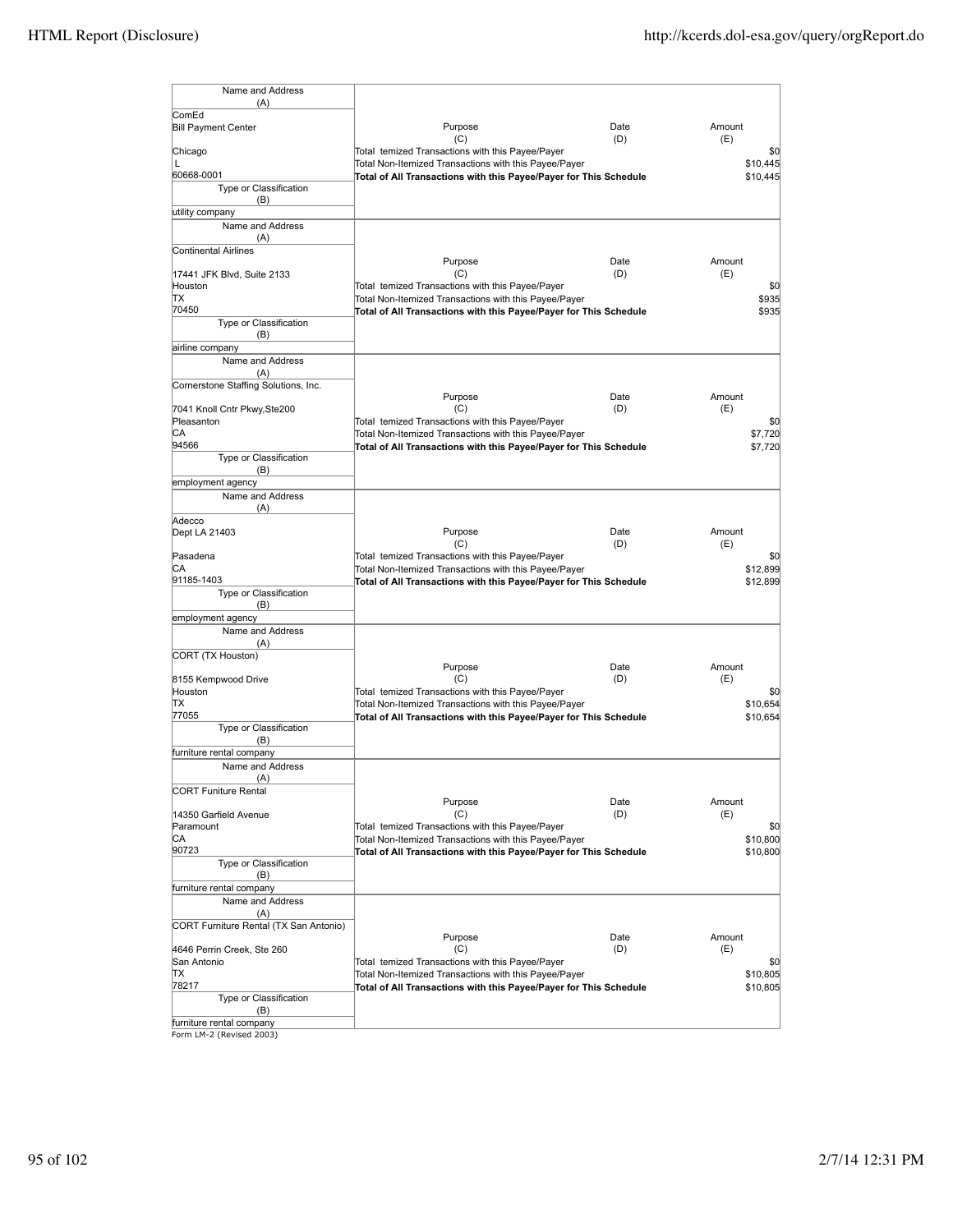# **SCHEDULE 19 - UNION ADMINISTRATION FLE NUMBER: 015-724**

| Name and Address                          |                                                                   |            |        |          |
|-------------------------------------------|-------------------------------------------------------------------|------------|--------|----------|
| (A)                                       |                                                                   |            |        |          |
| Delta Air Lines<br>P O BOX 101212         | Purpose                                                           | Date       | Amount |          |
|                                           | (C)                                                               | (D)        | (E)    |          |
| Atlanta                                   | Total temized Transactions with this Payee/Payer                  |            |        | \$0      |
| GA                                        | Total Non-Itemized Transactions with this Payee/Payer             |            |        | \$5,999  |
| 30392-1212                                | Total of All Transactions with this Payee/Payer for This Schedule |            |        | \$5,999  |
| Type or Classification<br>(B)             |                                                                   |            |        |          |
| airline company                           |                                                                   |            |        |          |
| Name and Address                          |                                                                   |            |        |          |
| (A)                                       |                                                                   |            |        |          |
| Emerge                                    | Purpose                                                           | Date       | Amount |          |
|                                           | (C)                                                               | (D)        | (E)    |          |
| 131 Steuart St., Ste 300<br>San Francisco | 4th Ann Fundraiser                                                | 04/28/2008 |        | \$5,000  |
| CА                                        | Total temized Transactions with this Payee/Payer                  |            |        | \$5,000  |
| 94105                                     | Total Non-Itemized Transactions with this Payee/Payer             |            |        | \$0      |
| Type or Classification                    | Total of All Transactions with this Payee/Payer for This Schedule |            |        | \$5,000  |
| (B)                                       |                                                                   |            |        |          |
| Community Organization                    |                                                                   |            |        |          |
| Name and Address                          |                                                                   |            |        |          |
| (A)                                       |                                                                   |            |        |          |
| Enterprise Rent-A-Car CA                  | Purpose                                                           | Date       | Amount |          |
| 4250 Geary Blvd                           | (C)                                                               | (D)        | (E)    |          |
| San Francisco                             | Total temized Transactions with this Payee/Payer                  |            |        | \$0      |
| CА                                        | Total Non-Itemized Transactions with this Payee/Payer             |            |        | \$516    |
| 94118                                     | Total of All Transactions with this Payee/Payer for This Schedule |            |        | \$516    |
| Type or Classification                    |                                                                   |            |        |          |
| (B)                                       |                                                                   |            |        |          |
| car rental<br>Name and Address            |                                                                   |            |        |          |
| (A)                                       |                                                                   |            |        |          |
| Enterprise Rent-A-Car TX                  |                                                                   |            |        |          |
|                                           | Purpose                                                           | Date       | Amount |          |
| 1406 S Loop West                          | (C)                                                               | (D)        | (E)    |          |
| Houston                                   | Total temized Transactions with this Payee/Payer                  |            |        | \$0      |
| lΤX<br>79054                              | Total Non-Itemized Transactions with this Payee/Payer             |            |        | \$568    |
| Type or Classification                    | Total of All Transactions with this Payee/Payer for This Schedule |            |        | \$568    |
| (B)                                       |                                                                   |            |        |          |
| car rental                                |                                                                   |            |        |          |
| Name and Address                          |                                                                   |            |        |          |
| (A)                                       |                                                                   |            |        |          |
| Hallinan, Conn                            |                                                                   |            |        |          |
|                                           | Purpose                                                           | Date       | Amount |          |
| 3033 Dana Street<br>Berkeley              | (C)<br>Total temized Transactions with this Payee/Payer           | (D)        | (E)    | \$0      |
| CA                                        | Total Non-Itemized Transactions with this Payee/Payer             |            |        | \$5,660  |
| 94705                                     | Total of All Transactions with this Payee/Payer for This Schedule |            |        | \$5,660  |
| Type or Classification                    |                                                                   |            |        |          |
| (B)                                       |                                                                   |            |        |          |
| Journalist                                |                                                                   |            |        |          |
| Name and Address                          |                                                                   |            |        |          |
| (A)<br>Hotel del Coronado                 | Purpose                                                           | Date       | Amount |          |
|                                           | (C)                                                               | (D)        | (E)    |          |
| 1500 Orange Ave.                          | _odging-BOD                                                       | 01/29/2008 |        | \$20,000 |
| Coronado                                  | Lodging-BOD                                                       | 02/28/2008 |        | \$10,000 |
| CА                                        | Total temized Transactions with this Payee/Payer                  |            |        | \$30,000 |
| 92118                                     | Total Non-Itemized Transactions with this Payee/Payer             |            |        | \$0      |
| Type or Classification                    | Total of All Transactions with this Payee/Payer for This Schedule |            |        | \$30,000 |
| (B)<br>hotel/lodging                      |                                                                   |            |        |          |
| Name and Address                          |                                                                   |            |        |          |
| (A)                                       |                                                                   |            |        |          |
| Alaska Airlines                           |                                                                   |            |        |          |
| P.O. Box 24948                            | Purpose                                                           | Date       | Amount |          |
|                                           | (C)                                                               | (D)        | (E)    |          |
| Seattle                                   | Total temized Transactions with this Payee/Payer                  |            |        | \$0      |
| MА<br>98124                               | Total Non-Itemized Transactions with this Payee/Payer             |            |        | \$5,272  |
| Type or Classification                    | Total of All Transactions with this Payee/Payer for This Schedule |            |        | \$5,272  |
| (B)                                       |                                                                   |            |        |          |
| airline company                           |                                                                   |            |        |          |
| Name and Address                          | Purpose                                                           | Date       | Amount |          |
| (A)                                       | (C)                                                               | (D)        | (E)    |          |
|                                           | Total temized Transactions with this Payee/Payer                  |            |        | \$0      |
|                                           | Total Non-Itemized Transactions with this Payee/Payer             |            |        | \$6,272  |
|                                           |                                                                   |            |        |          |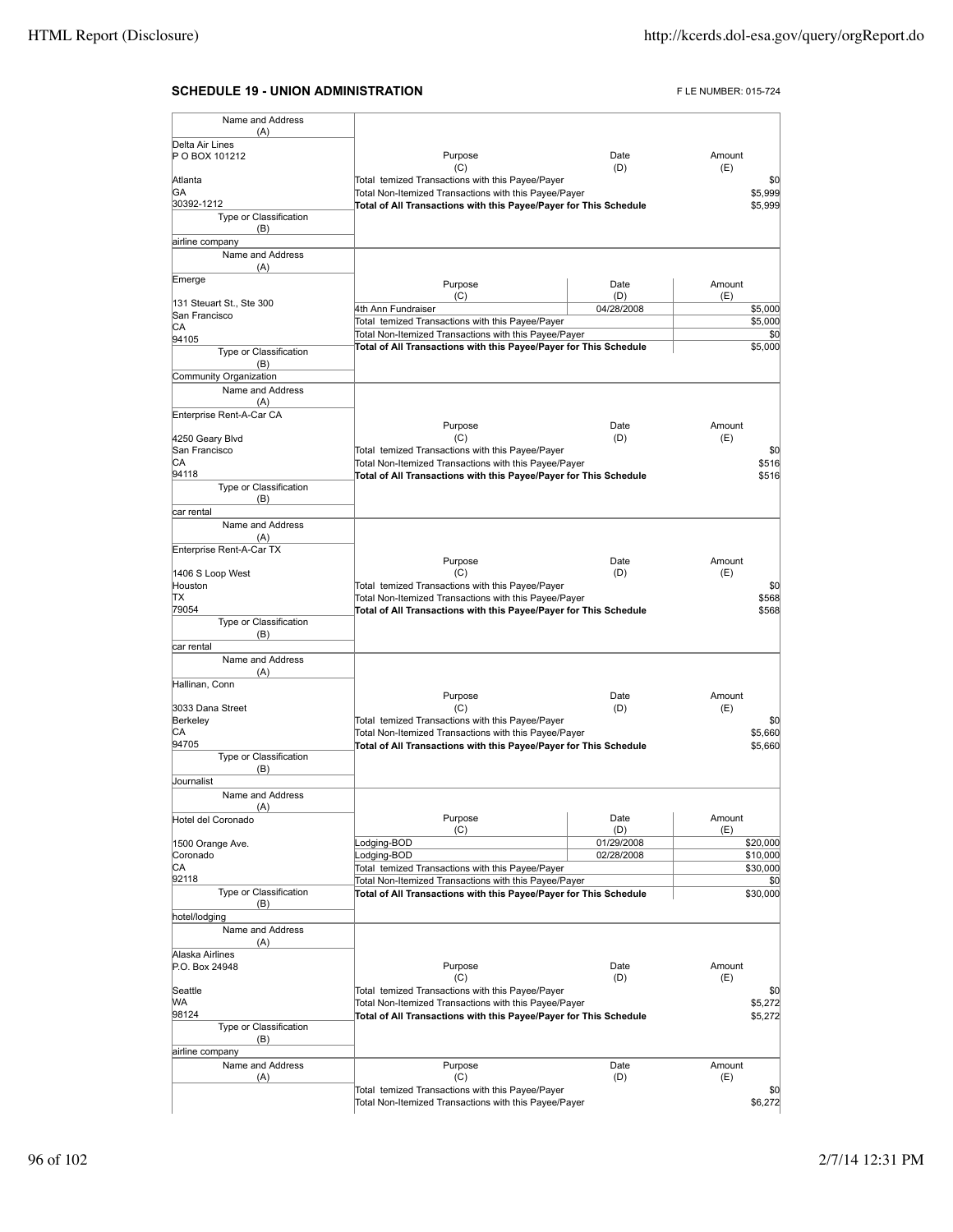| Jet Blue Airways<br>P.O. Box 17435 |                                                                                                                            |             |                      |
|------------------------------------|----------------------------------------------------------------------------------------------------------------------------|-------------|----------------------|
| Salt Lake                          | Purpose                                                                                                                    | Date        | Amount               |
| UT<br>84117                        | (C)<br>Total of All Transactions with this Payee/Payer for This Schedule                                                   | (D)         | (E)<br>\$6,272       |
| Type or Classification<br>(B)      |                                                                                                                            |             |                      |
| airline company                    |                                                                                                                            |             |                      |
| Name and Address                   |                                                                                                                            |             |                      |
| (A)<br>Jonathan Wieder Design      |                                                                                                                            |             |                      |
|                                    | Purpose<br>(C)                                                                                                             | Date<br>(D) | Amount<br>(E)        |
| 1407 Cornell Avenue<br>Berkeley    | July/Aug; Sept RegNurse                                                                                                    | 09/17/2007  | \$6,485              |
| CА                                 | Total temized Transactions with this Payee/Payer                                                                           |             | \$6,485              |
| 94702                              | Total Non-Itemized Transactions with this Payee/Payer<br>Total of All Transactions with this Payee/Payer for This Schedule |             | \$24,987<br>\$31,472 |
| Type or Classification<br>(B)      |                                                                                                                            |             |                      |
| <b>Communications Consultant</b>   |                                                                                                                            |             |                      |
| Name and Address                   |                                                                                                                            |             |                      |
| (A)<br><b>Market Hall Caterers</b> |                                                                                                                            |             |                      |
|                                    | Purpose                                                                                                                    | Date        | Amount               |
| 5655 College Avenue                | (C)                                                                                                                        | (D)         | (E)                  |
| Oakland<br>СA                      | Total temized Transactions with this Payee/Payer                                                                           |             | \$0                  |
| 94618                              | Total Non-Itemized Transactions with this Payee/Payer<br>Total of All Transactions with this Payee/Payer for This Schedule |             | \$1,297<br>\$1,297   |
| Type or Classification             |                                                                                                                            |             |                      |
| (B)                                |                                                                                                                            |             |                      |
| caterer<br>Name and Address        |                                                                                                                            |             |                      |
| (A)                                |                                                                                                                            |             |                      |
| Marriott-Oakland City Center       |                                                                                                                            |             |                      |
| 1001 Broadway                      | Purpose<br>(C)                                                                                                             | Date<br>(D) | Amount<br>(E)        |
| Oakland                            | Total temized Transactions with this Payee/Payer                                                                           |             | \$0                  |
| СA                                 | Total Non-Itemized Transactions with this Payee/Payer                                                                      |             | \$5,173              |
| 94607<br>Type or Classification    | Total of All Transactions with this Payee/Payer for This Schedule                                                          |             | \$5,173              |
| (B)                                |                                                                                                                            |             |                      |
| hotel/lodging                      |                                                                                                                            |             |                      |
| Name and Address<br>(A)            |                                                                                                                            |             |                      |
| American Air                       |                                                                                                                            |             |                      |
| P.O.Box 619612                     | Purpose                                                                                                                    | Date        | Amount               |
| Dallas                             | (C)<br>Total temized Transactions with this Payee/Payer                                                                    | (D)         | (E)<br>\$0           |
| ΠX                                 | Total Non-Itemized Transactions with this Payee/Payer                                                                      |             | \$9,071              |
| 75261-9612                         | Total of All Transactions with this Payee/Payer for This Schedule                                                          |             | \$9,071              |
| Type or Classification<br>(B)      |                                                                                                                            |             |                      |
| airline company                    |                                                                                                                            |             |                      |
| Name and Address                   |                                                                                                                            |             |                      |
| (A)<br>Northwest Air               |                                                                                                                            |             |                      |
|                                    | Purpose                                                                                                                    | Date        | Amount               |
| 2700 Loan Oak Pkwy.                | (C)                                                                                                                        | (D)         | (E)                  |
| Eagan<br>MN                        | Total temized Transactions with this Payee/Payer<br>Total Non-Itemized Transactions with this Payee/Payer                  |             | \$0<br>\$804         |
| 55121                              | Total of All Transactions with this Payee/Payer for This Schedule                                                          |             | \$804                |
| Type or Classification             |                                                                                                                            |             |                      |
| (B)<br>airline company             |                                                                                                                            |             |                      |
| Name and Address                   |                                                                                                                            |             |                      |
| (A)                                |                                                                                                                            |             |                      |
| NWA Air                            |                                                                                                                            |             | Amount               |
|                                    | Purpose<br>(C)                                                                                                             | Date<br>(D) | (E)                  |
| Minneapolis                        | Total temized Transactions with this Payee/Payer                                                                           |             | \$0                  |
| ΜN                                 | Total Non-Itemized Transactions with this Payee/Payer<br>\$4,332                                                           |             |                      |
| 55401<br>Type or Classification    | Total of All Transactions with this Payee/Payer for This Schedule                                                          |             | \$4,332              |
| (B)                                |                                                                                                                            |             |                      |
| airline company                    |                                                                                                                            |             |                      |
| Name and Address<br>(A)            | Purpose<br>(C)                                                                                                             | Date<br>(D) | Amount<br>(E)        |
| Postal Systems Inc                 | May RegNurse                                                                                                               | 07/19/2007  | \$5,857              |
|                                    | June RegNurse                                                                                                              | 08/10/2007  | \$5,886              |
| 25024 Viking Street<br>Hayward     | Jul/Aug Regurse                                                                                                            | 09/28/2007  | \$5,954              |
| СA                                 | Total temized Transactions with this Payee/Payer<br>Total Non-Itemized Transactions with this Payee/Payer                  |             | \$61,197<br>\$5,899  |
| 94545-2704                         | Total of All Transactions with this Payee/Payer for This Schedule                                                          |             | \$67,096             |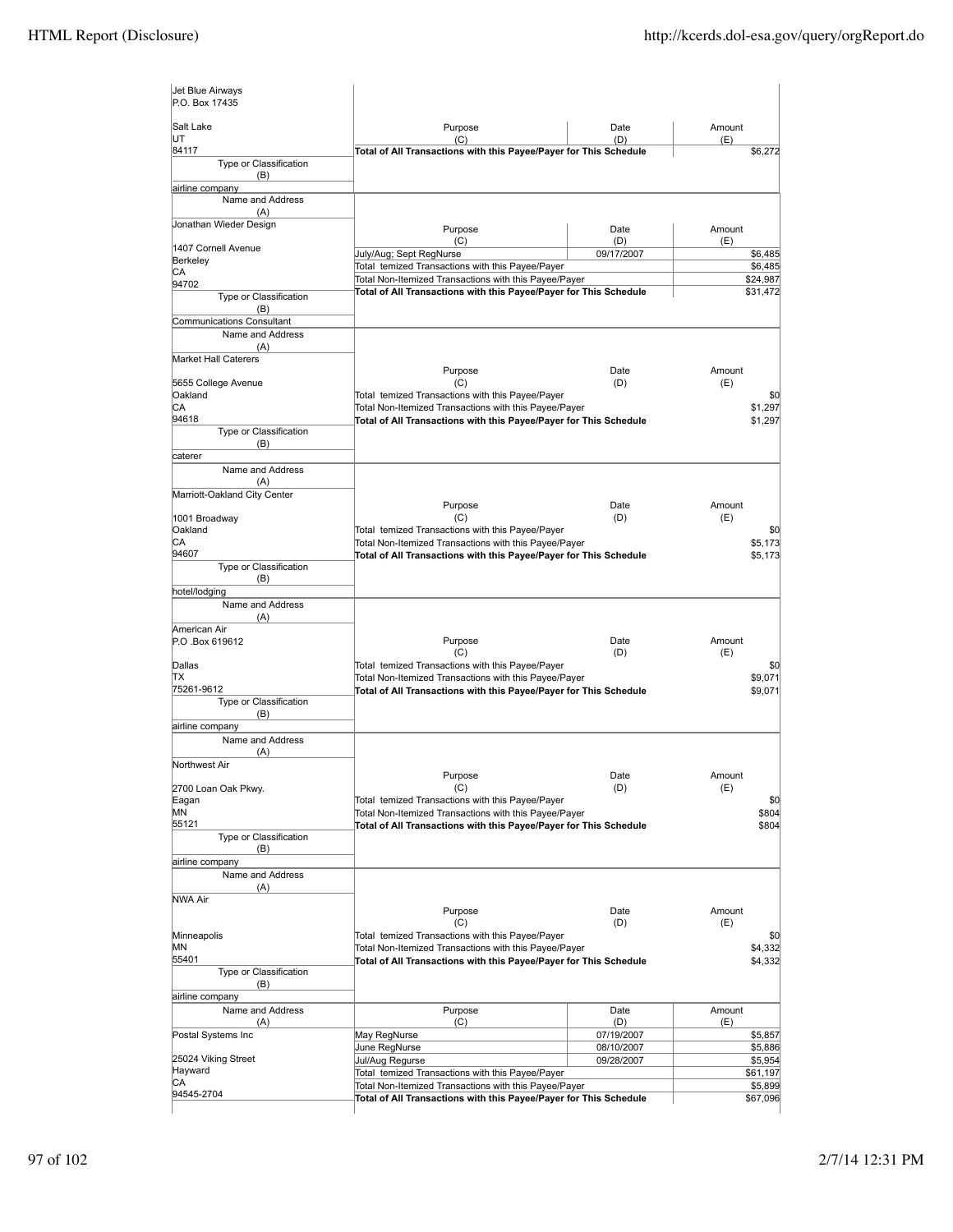| Type or Classification                 | Purpose                                                                                                   | Date                     | Amount               |
|----------------------------------------|-----------------------------------------------------------------------------------------------------------|--------------------------|----------------------|
| (B)<br>mailing house company           | (C)<br>Sept RegNurse                                                                                      | (D)<br>10/18/2007        | (E)<br>\$5,954       |
|                                        | Oct RegNurse                                                                                              | 11/27/2007               | \$6,676              |
|                                        | Nov RegNurse                                                                                              | 01/03/2008               | \$6,045              |
|                                        | Dec RegNurse                                                                                              | 02/21/2008               | \$6,077              |
|                                        | RN Voice for Dir Care Brochure CA                                                                         | 04/08/2008               | \$6,208              |
|                                        | March RegNurse                                                                                            | 04/30/2008               | \$6,355              |
|                                        | Apr RegNurse                                                                                              | 06/04/2008               | \$6,185              |
|                                        | Total temized Transactions with this Payee/Payer                                                          |                          | \$61,197             |
|                                        | Total Non-Itemized Transactions with this Payee/Payer                                                     |                          | \$5,899              |
| Name and Address                       | Total of All Transactions with this Payee/Payer for This Schedule                                         |                          | \$67,096             |
| (A)                                    |                                                                                                           |                          |                      |
| Ann's Catering                         |                                                                                                           |                          |                      |
|                                        | Purpose                                                                                                   | Date                     | Amount               |
| 2922 Domingo Avenue                    | (C)                                                                                                       | (D)                      | (E)                  |
| Berkeley                               | Total temized Transactions with this Payee/Payer                                                          |                          | \$0                  |
| СA<br>94705                            | Total Non-Itemized Transactions with this Payee/Payer<br>\$7,078                                          |                          |                      |
| Type or Classification                 | Total of All Transactions with this Payee/Payer for This Schedule                                         |                          | \$7,078              |
| (B)                                    |                                                                                                           |                          |                      |
| Caterer                                |                                                                                                           |                          |                      |
| Name and Address                       |                                                                                                           |                          |                      |
| (A)                                    |                                                                                                           |                          |                      |
| South Central Air                      |                                                                                                           |                          |                      |
|                                        | Purpose                                                                                                   | Date                     | Amount               |
| 10801 Airport Blvd                     | (C)                                                                                                       | (D)                      | (E)                  |
| Amarillo<br>TХ                         | Total temized Transactions with this Payee/Payer<br>Total Non-Itemized Transactions with this Payee/Payer |                          | \$0<br>\$528         |
| 79111                                  | Total of All Transactions with this Payee/Payer for This Schedule                                         |                          | \$528                |
| Type or Classification                 |                                                                                                           |                          |                      |
| (B)                                    |                                                                                                           |                          |                      |
| airline company                        |                                                                                                           |                          |                      |
| Name and Address                       |                                                                                                           |                          |                      |
| (A)                                    |                                                                                                           |                          |                      |
| Southwest Airlines                     | Purpose                                                                                                   | Date                     | Amount               |
|                                        | (C)                                                                                                       | (D)                      | (E)                  |
| 100 Southwest Way<br>Houston           | Air travel - BOD<br>Air travel - BOD                                                                      | 10/28/2007<br>03/17/2008 | \$5,042              |
| ΠX                                     | Total temized Transactions with this Payee/Payer                                                          |                          | \$10,409<br>\$15,451 |
| 77551                                  | Total Non-Itemized Transactions with this Payee/Payer                                                     |                          | \$27,883             |
| Type or Classification                 | Total of All Transactions with this Payee/Payer for This Schedule                                         |                          | \$43,334             |
| (B)                                    |                                                                                                           |                          |                      |
| airline company                        |                                                                                                           |                          |                      |
| Name and Address                       |                                                                                                           |                          |                      |
| (A)                                    |                                                                                                           |                          |                      |
| SYNTAPA Technologies, Inc.             | Purpose                                                                                                   | Date                     | Amount               |
| 320 March Road, Ste 200                | (C)                                                                                                       | (D)                      | (E)                  |
| Ottawa                                 | <b>HOD Projects</b>                                                                                       | 10/01/2007               | \$14,841             |
| СA                                     | Total temized Transactions with this Payee/Payer                                                          |                          | \$14,841             |
| 94612                                  | Total Non-Itemized Transactions with this Payee/Payer                                                     |                          | \$0                  |
| Type or Classification                 | Total of All Transactions with this Payee/Payer for This Schedule                                         |                          | \$14.841             |
| (B)                                    |                                                                                                           |                          |                      |
| IT service provider                    |                                                                                                           |                          |                      |
| Name and Address                       |                                                                                                           |                          |                      |
| (A)                                    |                                                                                                           |                          |                      |
| The Hay Adams Fb                       |                                                                                                           |                          |                      |
| 16Th & H Street N.W.                   | Purpose<br>(C)                                                                                            | Date<br>(D)              | Amount<br>(E)        |
| Washington                             | Total temized Transactions with this Payee/Payer                                                          |                          | \$0                  |
| DС                                     | Total Non-Itemized Transactions with this Payee/Payer                                                     |                          | \$2,836              |
| 20006                                  | Total of All Transactions with this Payee/Payer for This Schedule                                         |                          | \$2,836              |
| Type or Classification                 |                                                                                                           |                          |                      |
| (B)                                    |                                                                                                           |                          |                      |
| hotel/lodging                          |                                                                                                           |                          |                      |
| Name and Address                       |                                                                                                           |                          |                      |
| (A)                                    |                                                                                                           |                          |                      |
| Travel Agency Services (Balboa Travel) |                                                                                                           |                          |                      |
| 5414 Oberlin Dr., Ste 300              | Purpose<br>(C)                                                                                            | Date<br>(D)              | Amount<br>(E)        |
| San Diego                              | Total temized Transactions with this Payee/Payer                                                          |                          | \$0                  |
| CА                                     | Total Non-Itemized Transactions with this Payee/Payer                                                     |                          | \$781                |
| 92121                                  | Total of All Transactions with this Payee/Payer for This Schedule<br>\$781                                |                          |                      |
| Type or Classification                 |                                                                                                           |                          |                      |
| (B)                                    |                                                                                                           |                          |                      |
| <b>Travel Agency</b>                   |                                                                                                           |                          |                      |
| Name and Address                       | Purpose                                                                                                   | Date                     | Amount               |
| (A)                                    | (C)                                                                                                       | (D)                      | (E)                  |
| U S Labor Against War                  | Total temized Transactions with this Payee/Payer                                                          |                          | \$15,000             |
| PO Box 153                             | Total Non-Itemized Transactions with this Payee/Payer                                                     |                          | \$0                  |
|                                        | Total of All Transactions with this Payee/Payer for This Schedule                                         |                          | \$15,000             |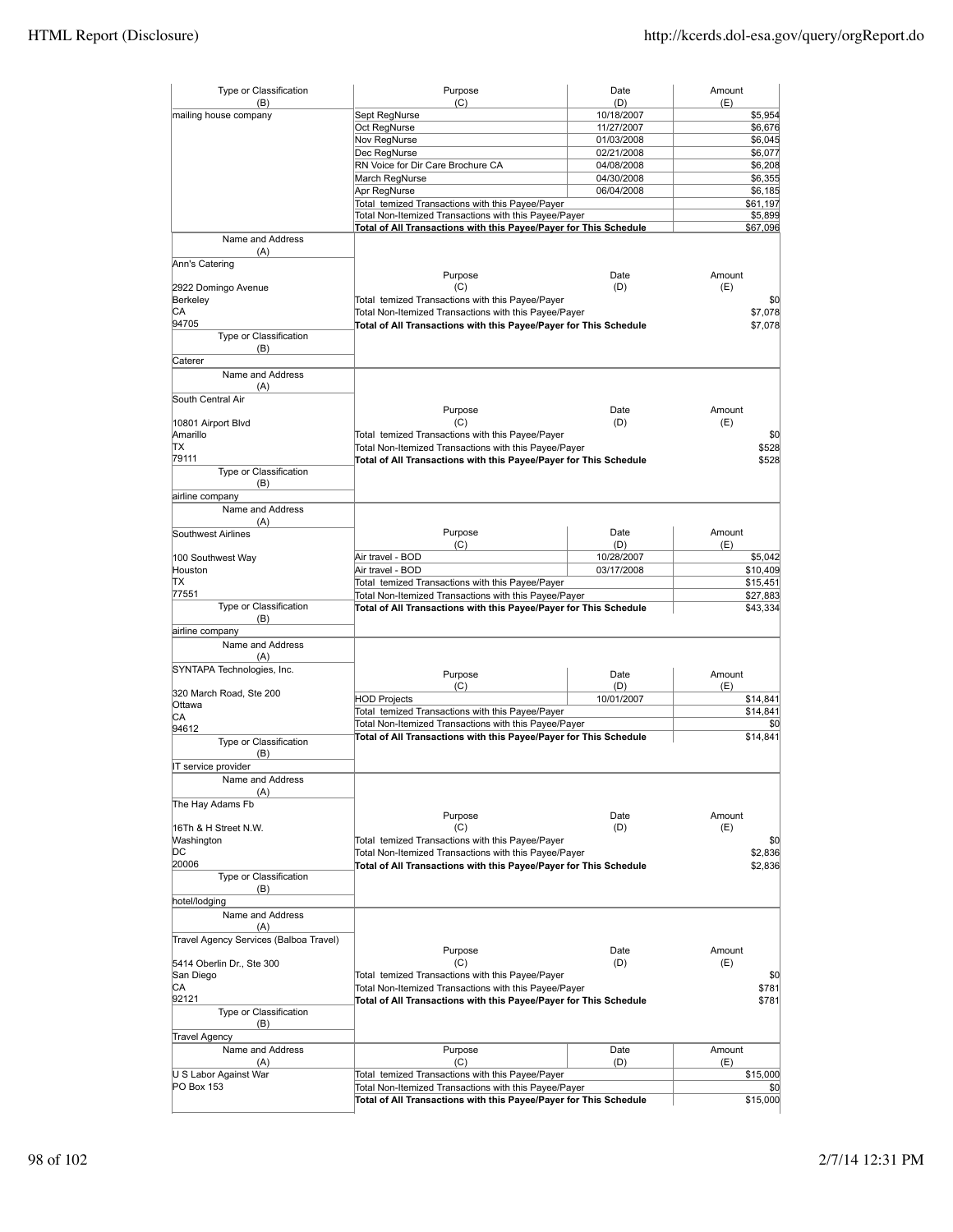| Washington                     | Purpose                                                           | Date                     | Amount                |
|--------------------------------|-------------------------------------------------------------------|--------------------------|-----------------------|
| DC<br>20036                    | (C)<br>Contribution/ Reaffiliation                                | (D)                      | (E)                   |
| Type or Classification         | Contribution/ Reaffiliation                                       | 08/21/2007<br>06/02/2008 | \$7,500<br>\$7,500    |
| (B)                            | Total temized Transactions with this Payee/Payer                  |                          | \$15,000              |
| non profit organization        | Total Non-Itemized Transactions with this Payee/Payer             |                          | \$0                   |
|                                | Total of All Transactions with this Payee/Payer for This Schedule |                          | \$15,000              |
| Name and Address               | Purpose                                                           | Date                     | Amount                |
| (A)                            | (C)                                                               | (D)                      | (E)                   |
| U S Postmaster-Oakland(7th St) | RegNuse                                                           | 07/31/2007               | \$15,100              |
|                                | RegNuse                                                           | 08/27/2007               | \$15,100              |
| 1675-7th Street, Rm 120        | RegNuse                                                           | 09/28/2007               | \$5,100               |
| Oakland                        | RegNuse                                                           | 10/15/2007               | \$5,100               |
| СA                             | RegNuse                                                           | 11/13/2007               | \$15,100              |
| 94615-9651                     | RegNuse                                                           | 01/03/2008               | \$5,100               |
| Type or Classification         | RegNuse                                                           | 01/11/2008               | \$25,100              |
| (B)                            | RegNuse                                                           | 04/15/2008               | \$28,545              |
| post office                    | RegNuse                                                           | 04/15/2008               | \$10,000              |
|                                | RegNuse                                                           | 06/10/2008               | \$30,000              |
|                                | Total temized Transactions with this Payee/Payer                  |                          | \$154,245             |
|                                | Total Non-Itemized Transactions with this Payee/Payer             |                          | \$0                   |
|                                | Total of All Transactions with this Payee/Payer for This Schedule |                          | \$154,245             |
| Name and Address               |                                                                   |                          |                       |
| (A)                            |                                                                   |                          |                       |
| <b>United Airlines</b>         | Purpose                                                           | Date                     | Amount                |
|                                | (C)                                                               | (D)                      | (E)                   |
| 77 W Wacker Drive              | Air travel - BOD                                                  | 11/28/2007               | \$7,038               |
| Chicago                        | Air travel - BOD                                                  | 07/01/2007               | \$6,986               |
| L                              | Total temized Transactions with this Payee/Payer                  |                          | \$14,024              |
| 60601-1604                     | Total Non-Itemized Transactions with this Payee/Payer             |                          | \$42,135              |
| Type or Classification         | Total of All Transactions with this Payee/Payer for This Schedule |                          | \$56,159              |
| (B)                            |                                                                   |                          |                       |
| airline company                |                                                                   |                          |                       |
| Name and Address               |                                                                   |                          |                       |
| (A)                            |                                                                   |                          |                       |
| US Airways                     |                                                                   |                          |                       |
|                                | Purpose                                                           | Date                     | Amount                |
| 4000 E Sky Harbor Blvd         | (C)                                                               | (D)                      | (E)                   |
| Phoenix<br>ΑZ                  | Total temized Transactions with this Payee/Payer                  |                          | \$0                   |
| 85281                          | Total Non-Itemized Transactions with this Payee/Payer             |                          | \$9,151               |
| Type or Classification         | Total of All Transactions with this Payee/Payer for This Schedule |                          | \$9,151               |
| (B)                            |                                                                   |                          |                       |
| airline company                |                                                                   |                          |                       |
| Name and Address               | Purpose                                                           | Date                     | Amount                |
| (A)                            | (C)                                                               | (D)                      | (E)                   |
| Autumn Press                   | May RegNurse                                                      | 08/01/2007               | \$34,585              |
|                                | June RegNurse                                                     | 08/17/2007               | \$36,942              |
| 945 Camelia Street             | Aug RegNurse                                                      | 09/19/2007               | \$31,544              |
| Berkeley                       | Sept RegNurse                                                     | 10/18/2007               | \$23,566              |
| CА                             | Oct RegNurse                                                      | 11/27/2007               | \$39,774              |
| 94710                          | Nov RegNurse                                                      | 01/03/2008               | \$31,456              |
| Type or Classification         | Dec RegNurse                                                      | 02/13/2008               | \$29,933              |
| (B)                            | Jan/Feb RegNurse                                                  | 03/28/2008               | \$43,638              |
| printing company               | Mar RegNurse                                                      | 04/30/2008               | \$31,333              |
|                                | Mar RegNurse                                                      | 05/22/2008               | \$6.661               |
|                                |                                                                   |                          |                       |
|                                | Apr RegNurse<br>Total temized Transactions with this Payee/Payer  | 06/02/2008               | \$37,855<br>\$347,287 |
|                                | Total Non-Itemized Transactions with this Payee/Payer             |                          |                       |
|                                | Total of All Transactions with this Payee/Payer for This Schedule |                          | \$4,781               |
|                                |                                                                   |                          | \$352,068             |
| Name and Address               |                                                                   |                          |                       |
| (A)<br>Balboa Travel           |                                                                   |                          |                       |
|                                | Purpose                                                           | Date                     | Amount                |
| 5414 Oberlin Drive Suite300    | (C)                                                               | (D)                      | (E)                   |
| San Diego                      | Total temized Transactions with this Payee/Payer                  |                          | \$0                   |
| СA                             | Total Non-Itemized Transactions with this Payee/Payer             |                          | \$5,594               |
| 92121                          | Total of All Transactions with this Payee/Payer for This Schedule |                          | \$5,594               |
| Type or Classification         |                                                                   |                          |                       |
| (B)                            |                                                                   |                          |                       |
| travel agent                   |                                                                   |                          |                       |
| Name and Address               |                                                                   |                          |                       |
| (A)                            |                                                                   |                          |                       |
| A.G.Ferrari Foods              |                                                                   |                          |                       |
|                                | Purpose                                                           | Date                     | Amount                |
| 14234 Catalina Street          | (C)                                                               | (D)                      | (E)                   |
| San Leandro                    | Total temized Transactions with this Payee/Payer                  |                          | \$0                   |
| СA                             | Total Non-Itemized Transactions with this Payee/Payer             |                          | \$3,463               |
| 94577-5512                     | Total of All Transactions with this Payee/Payer for This Schedule |                          | \$3,463               |
| Type or Classification         |                                                                   |                          |                       |
| (B)                            |                                                                   |                          |                       |
| caterer                        |                                                                   |                          |                       |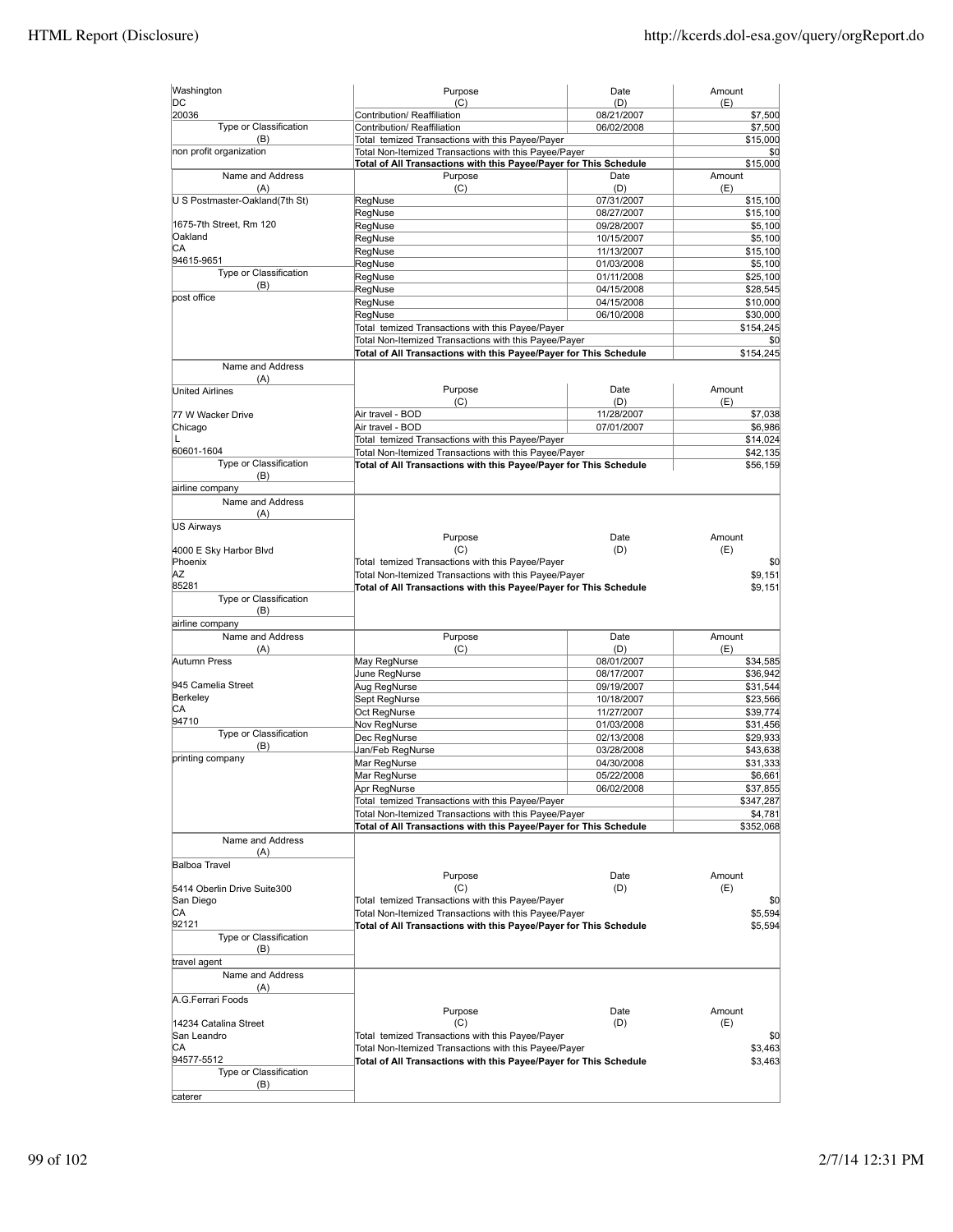| Name and Address                                 |                                                                                                           |                          |                     |
|--------------------------------------------------|-----------------------------------------------------------------------------------------------------------|--------------------------|---------------------|
| (A)<br>Boerner, Heather                          |                                                                                                           |                          |                     |
|                                                  | Purpose                                                                                                   | Date                     | Amount              |
| 52 Pond Street                                   | (C)                                                                                                       | (D)                      | (E)                 |
| San Francisco                                    | Total temized Transactions with this Payee/Payer                                                          |                          | \$0                 |
| CА                                               | Total Non-Itemized Transactions with this Payee/Payer                                                     |                          | \$6.438             |
| 94114                                            | Total of All Transactions with this Payee/Payer for This Schedule                                         |                          | \$6,438             |
| Type or Classification                           |                                                                                                           |                          |                     |
| (B)                                              |                                                                                                           |                          |                     |
| <b>Journalist</b>                                |                                                                                                           |                          |                     |
| Name and Address                                 |                                                                                                           |                          |                     |
| (A)<br>California Alliance for Retired Americans |                                                                                                           |                          |                     |
|                                                  | Purpose                                                                                                   | Date                     | Amount              |
| 600 Grand Avenue #410                            | (C)                                                                                                       | (D)                      | (E)                 |
| Oakland                                          | Sponsorship                                                                                               | 03/25/2008               | \$5,000             |
| СA                                               | Total temized Transactions with this Payee/Payer                                                          |                          | \$5,000             |
| 94610                                            | Total Non-Itemized Transactions with this Payee/Payer                                                     |                          | \$1,000             |
| Type or Classification                           | Total of All Transactions with this Payee/Payer for This Schedule                                         |                          | \$6,000             |
| (B)                                              |                                                                                                           |                          |                     |
| non profit organization                          |                                                                                                           |                          |                     |
| Name and Address                                 |                                                                                                           |                          |                     |
| (A)                                              |                                                                                                           |                          |                     |
| California Tax Reform Association                | Purpose                                                                                                   | Date                     | Amount              |
| 717 K Street, Suite 510                          | (C)<br>Membership Fee                                                                                     | (D)<br>07/20/2007        | (E)<br>\$15,000     |
| Sacramento                                       | Membership Fee                                                                                            | 05/28/2008               | \$15,000            |
| СA                                               | Total temized Transactions with this Payee/Payer                                                          |                          | \$30,000            |
| 95814                                            | Total Non-Itemized Transactions with this Payee/Payer                                                     |                          | \$0                 |
| Type or Classification                           | Total of All Transactions with this Payee/Payer for This Schedule                                         |                          | \$30,000            |
| (B)                                              |                                                                                                           |                          |                     |
| non profit organization                          |                                                                                                           |                          |                     |
| Name and Address                                 |                                                                                                           |                          |                     |
| (A)                                              |                                                                                                           |                          |                     |
| Claremont Resort & Spa                           | Purpose                                                                                                   | Date                     | Amount              |
|                                                  | (C)                                                                                                       | (D)                      | (E)                 |
| 41 Tunnel Road<br>Berkeley                       | Travel - BOD<br>Travel - BOD                                                                              | 12/29/2007<br>04/28/2008 | \$24,935            |
| СA                                               | Total temized Transactions with this Payee/Payer                                                          |                          | \$5,000<br>\$29,935 |
| 94705                                            | Total Non-Itemized Transactions with this Payee/Payer                                                     |                          | \$248               |
| Type or Classification                           | Total of All Transactions with this Payee/Payer for This Schedule                                         |                          | \$30,183            |
| (B)                                              |                                                                                                           |                          |                     |
| hotel/lodging                                    |                                                                                                           |                          |                     |
| Name and Address                                 |                                                                                                           |                          |                     |
| (A)                                              |                                                                                                           |                          |                     |
| Continental Airlines                             |                                                                                                           |                          |                     |
|                                                  | Purpose                                                                                                   | Date                     | Amount              |
| 17441 JFK Blvd, Suite 2133                       | (C)                                                                                                       | (D)                      | (E)                 |
| Houston<br>ΠX                                    | Total temized Transactions with this Payee/Payer<br>Total Non-Itemized Transactions with this Payee/Payer |                          | \$0<br>\$6,455      |
| 70450                                            | Total of All Transactions with this Payee/Payer for This Schedule                                         |                          | \$6,455             |
| Type or Classification                           |                                                                                                           |                          |                     |
| (B)                                              |                                                                                                           |                          |                     |
| airline company                                  |                                                                                                           |                          |                     |
| Name and Address                                 |                                                                                                           |                          |                     |
| (A)                                              |                                                                                                           |                          |                     |
| Cornfield and Feldman                            |                                                                                                           |                          |                     |
|                                                  | Purpose                                                                                                   | Date                     | Amount              |
| 25 E Washington St Ste 1400                      | (C)                                                                                                       | (D)                      | (E)                 |
| Chicago                                          | Total temized Transactions with this Payee/Payer                                                          |                          | \$0                 |
| L<br>60602                                       | Total Non-Itemized Transactions with this Payee/Payer                                                     |                          | \$5,514             |
| Type or Classification                           | Total of All Transactions with this Payee/Payer for This Schedule                                         |                          | \$5,514             |
| (B)                                              |                                                                                                           |                          |                     |
| <b>Election Consultant</b>                       |                                                                                                           |                          |                     |
| Name and Address                                 |                                                                                                           |                          |                     |
| (A)                                              |                                                                                                           |                          |                     |
| Courtyard-Modesto                                |                                                                                                           |                          |                     |
|                                                  | Purpose                                                                                                   | Date                     | Amount              |
| 1720 Sisk Road                                   | (C)                                                                                                       | (D)                      | (E)                 |
| Modesto                                          | Total temized Transactions with this Payee/Payer                                                          |                          | \$0                 |
| СA                                               | \$356<br>Total Non-Itemized Transactions with this Payee/Payer                                            |                          |                     |
| 95350                                            | Total of All Transactions with this Payee/Payer for This Schedule                                         |                          | \$356               |
| Type or Classification                           |                                                                                                           |                          |                     |
| (B)                                              |                                                                                                           |                          |                     |
| hotel/lodaina                                    |                                                                                                           |                          |                     |

hotel/lodging Form LM-2 (Revised 2003)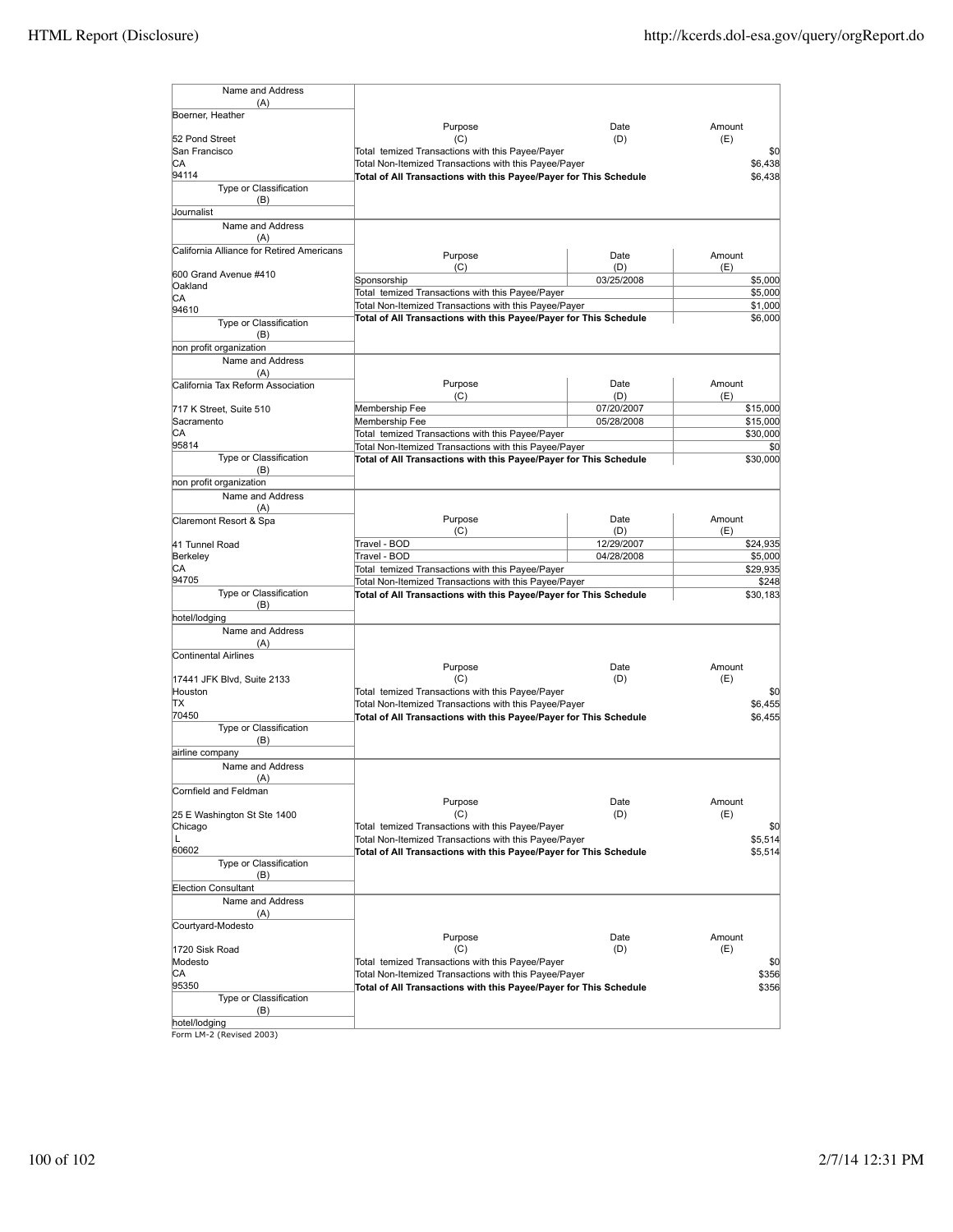#### **SCHEDULE 20 - BENEFITS F** LE NUMBER: 015-724

| Description                                                                | To Whom Paid                   | Amount      |
|----------------------------------------------------------------------------|--------------------------------|-------------|
| (A)                                                                        | (B)                            | (C)         |
| Life Insurance Premiums                                                    | Assurant/Fortis Benefits       | \$27,438    |
| Health Insurance Premiums                                                  | Blue Cross of CA               | \$951,717   |
| Health Insurance Premiums (Eye coverage)                                   | <b>Blue Shield</b>             | \$13,215    |
| Health Insurance Premiums (Dental)                                         | Financial Management Trust     | \$321,640   |
| Health Insurance Premiums                                                  | Kaiser Foundation Health Plan( | \$710.043   |
| Health Insurance Premiums                                                  | Kaiser Foundation Health Plan( | \$201,802   |
| <b>LTD Premiums</b>                                                        | Paul Revere Life Insurance Com | \$86,660    |
| Defined Benefit Pension Plan                                               | Steelworkers Pension Trust     | \$2,273,773 |
| <b>Workers Compensation Premiums</b>                                       | Travelers                      | \$173.242   |
| Health Insurance Broker                                                    | <b>ABD Services</b>            | \$18,750    |
| CalCOBRA Premiums                                                          | Wordcraft                      | \$6,193     |
| Total of all lines above (Total will be automatically entered in Item 55.) |                                | \$4,784,473 |
| Form LM-2 (Revised 2003)                                                   |                                |             |